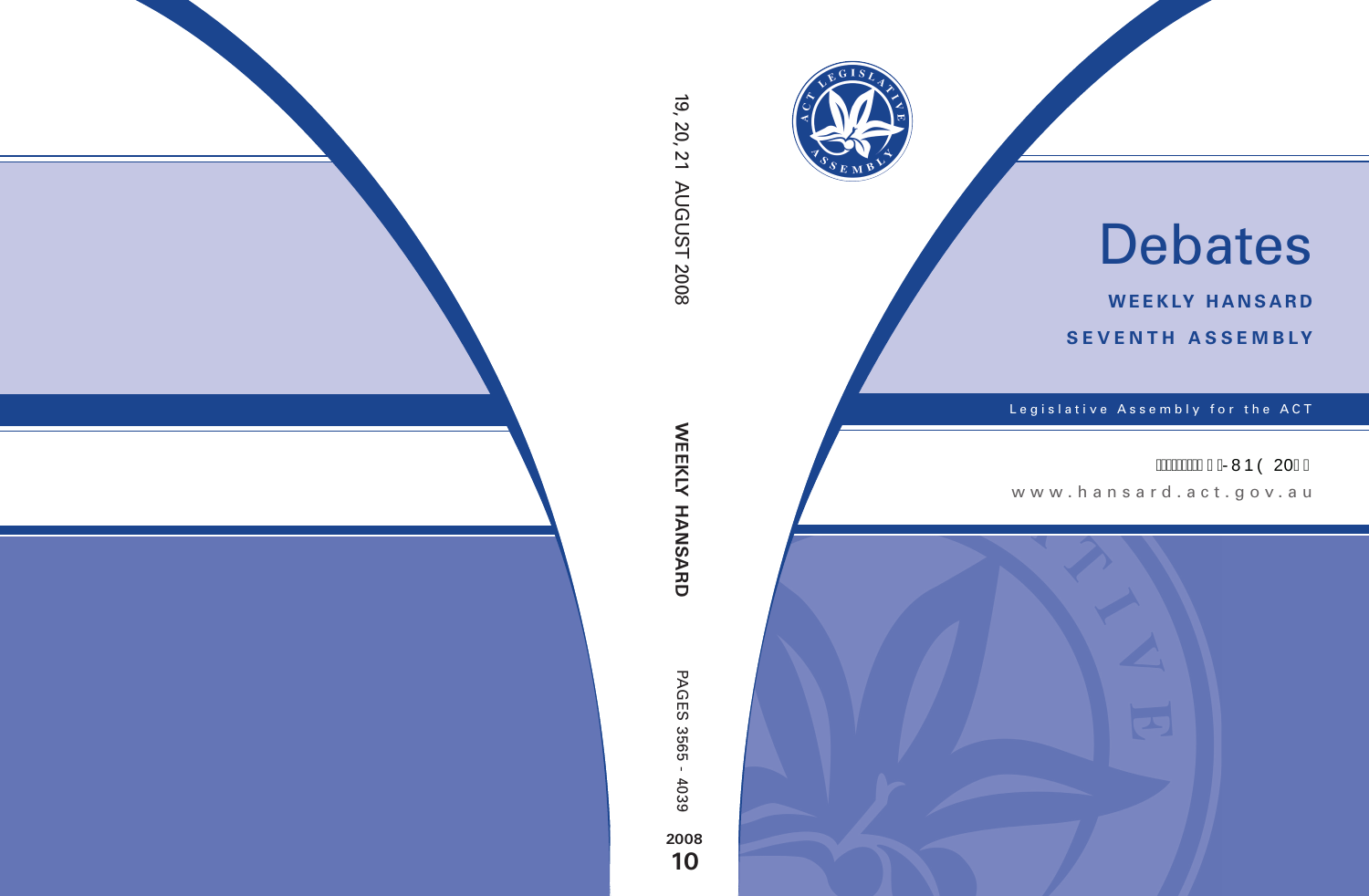## **[Wednesday, 30 June 2010](#page-2-0)**

| Road Transport (Alcohol and Drugs) (Random Drug Testing) Amendment |       |  |
|--------------------------------------------------------------------|-------|--|
|                                                                    | .2845 |  |
|                                                                    | .2882 |  |
| Questions without notice:                                          |       |  |
|                                                                    |       |  |
|                                                                    |       |  |
|                                                                    | .2892 |  |
| Questions without notice:                                          |       |  |
|                                                                    |       |  |
|                                                                    |       |  |
|                                                                    |       |  |
|                                                                    |       |  |
|                                                                    |       |  |
|                                                                    |       |  |
|                                                                    |       |  |
|                                                                    |       |  |
| Supplementary answer to question without notice:                   |       |  |
|                                                                    |       |  |
|                                                                    |       |  |
|                                                                    |       |  |
|                                                                    |       |  |
|                                                                    |       |  |
|                                                                    |       |  |
|                                                                    |       |  |
|                                                                    | .2972 |  |
| Adjournment:                                                       |       |  |
|                                                                    |       |  |
|                                                                    |       |  |
|                                                                    | .3020 |  |
| Schedules of amendments:                                           |       |  |
| Schedule 1: Road Transport (Alcohol and Drugs) (Random Drug        |       |  |
|                                                                    | .3022 |  |
| Schedule 2: Road Transport (Alcohol and Drugs) (Random Drug        |       |  |
|                                                                    | .3028 |  |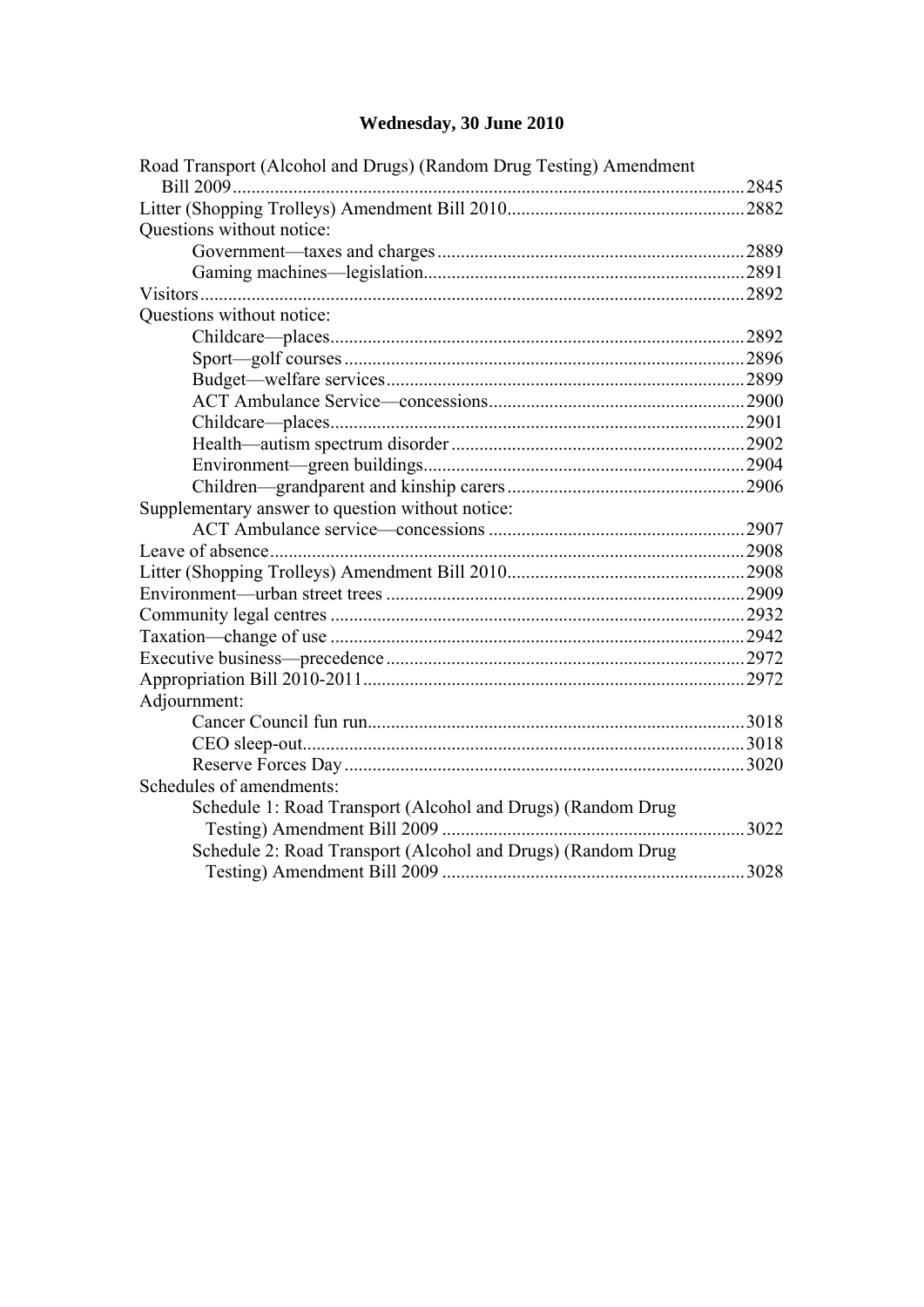### <span id="page-2-0"></span>**Wednesday, 30 June 2010**

**MR SPEAKER** (Mr Rattenbury) took the chair at 10 am and asked members to stand in silence and pray or reflect on their responsibilities to the people of the Australian Capital Territory.

#### <span id="page-2-1"></span>**Road Transport (Alcohol and Drugs) (Random Drug Testing) Amendment Bill 2009 Detail stage**

Clause 1.

Debate resumed from 5 May 2010.

**MR STANHOPE** (Ginninderra—Chief Minister, Minister for Transport, Minister for Territory and Municipal Services, Minister for Business and Economic Development, Minister for Land and Property Services, Minister for Aboriginal and Torres Strait Islander Affairs and Minister for the Arts and Heritage) (10.02): I think members are aware of the government's concern that this legislation is being unnecessarily rushed. There has not been an appropriate level of consultation in relation to this particular bill.

As members are aware, in each of the last two days advice has been received, respectively, from the ACT Chief Police Officer who had not, until I contacted him, been invited to review or to express a view on the workability of the legislation which we are currently debating.

**Mr Seselja**: Why didn't you give it to him?

**Mr Hanson**: Why didn't you pass it to him?

**MR STANHOPE**: The government did, actually.

**Mr Corbell**: When did you seek the advice of the Chief Police Officer, Jeremy?

**Mr Hanson**: I tried to but I—

**Mr Corbell**: Last week? When did you introduce the bill? In December. A bit of an oversight, that.

**Mr Seselja**: What, the Chief Police Officer doesn't go on the website? He wouldn't have looked at it?

**Mr Corbell**: A bit of an oversight, that.

**Mr Seselja**: Why didn't you refer it, Simon?

**MR SPEAKER**: Thank you, members!

**Mr Corbell**: It's not my bill. It's his bill.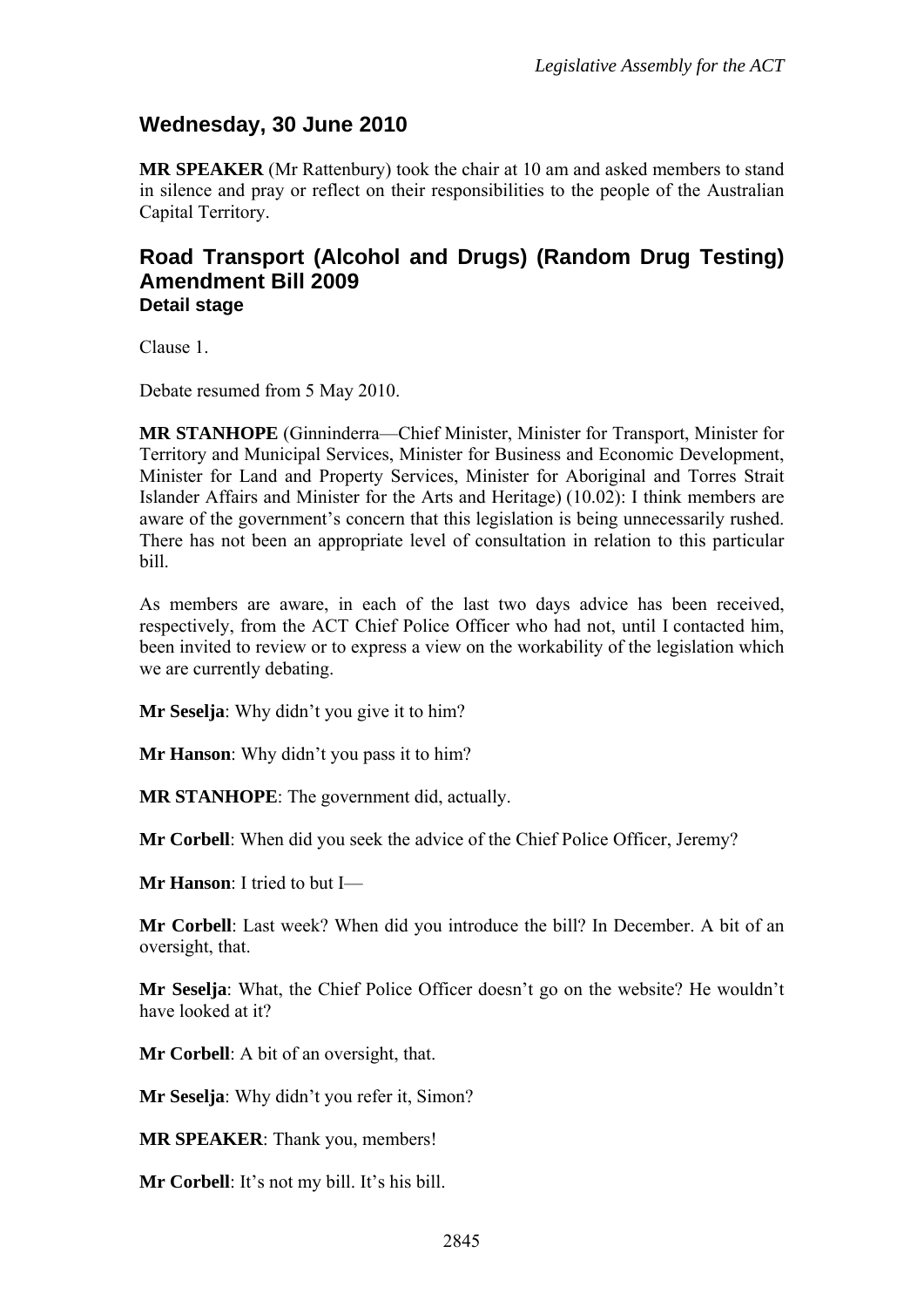**Mr Hanson**: Do you think we should be involved in—

**MR SPEAKER**: Order! Let us hear from Mr Stanhope. Mr Corbell, Mr Hanson, thank you! Let us hear from Stanhope.

**Mr Corbell**: When did you approach me so you could get a briefing from the Chief Police Officer? You did not. You never have.

**Mr Hanson**: You are playing politics with road safety.

**Mr Corbell**: You never have.

**Mr Seselja**: Why don't you tell those in the gallery why you are opposing this, Jon, why you are delaying it?

**MR SPEAKER**: Order, members!

**MR STANHOPE**: Thank you—

**MR SPEAKER**: Order! Mr Stanhope, sorry, one minute. Stop the clocks, thank you. Members, let us not start in this tone today. I want to hear from Mr Stanhope. Other members will have a chance to intervene shortly.

**MR STANHOPE**: Thank you, Mr Speaker. There have been a number of interjections in relation to the non-approach or engagement by the Liberal Party or the Greens, the proponents of this bill, with the ACT Chief Police Officer. The ACT government did engage with ACT Policing in relation to this issue broadly. We issued an exposure draft and a discussion paper, and one of the submitters to that process was ACT Policing, along with 24 people who took the time and the opportunity to engage with the government through a consultation process in relation to this legislation. And there is a submission in relation to the broad issues that need to be had regard to in relation to this legislation.

Having said that, Mr Hanson, of course, is now rushing to make up time. It was as a result of my referral of a request to the Chief Police Officer last week that—and I have, indeed, Mr Hanson's request to the Chief Police Officer here; it was issued last Friday, that is, after I had written to the Chief Police Officer—

**Mr Seselja**: That was denied.

**MR STANHOPE**: No, it was not denied. It was not denied at all. That is simply not true.

**Mr Seselja**: He didn't get back to him. He didn't speak to him, did he?

**MR STANHOPE**: Mr Seselja has just now verballed the Chief Police Officer. He has insisted the Chief Police Officer denied—

**Mrs Dunne**: No.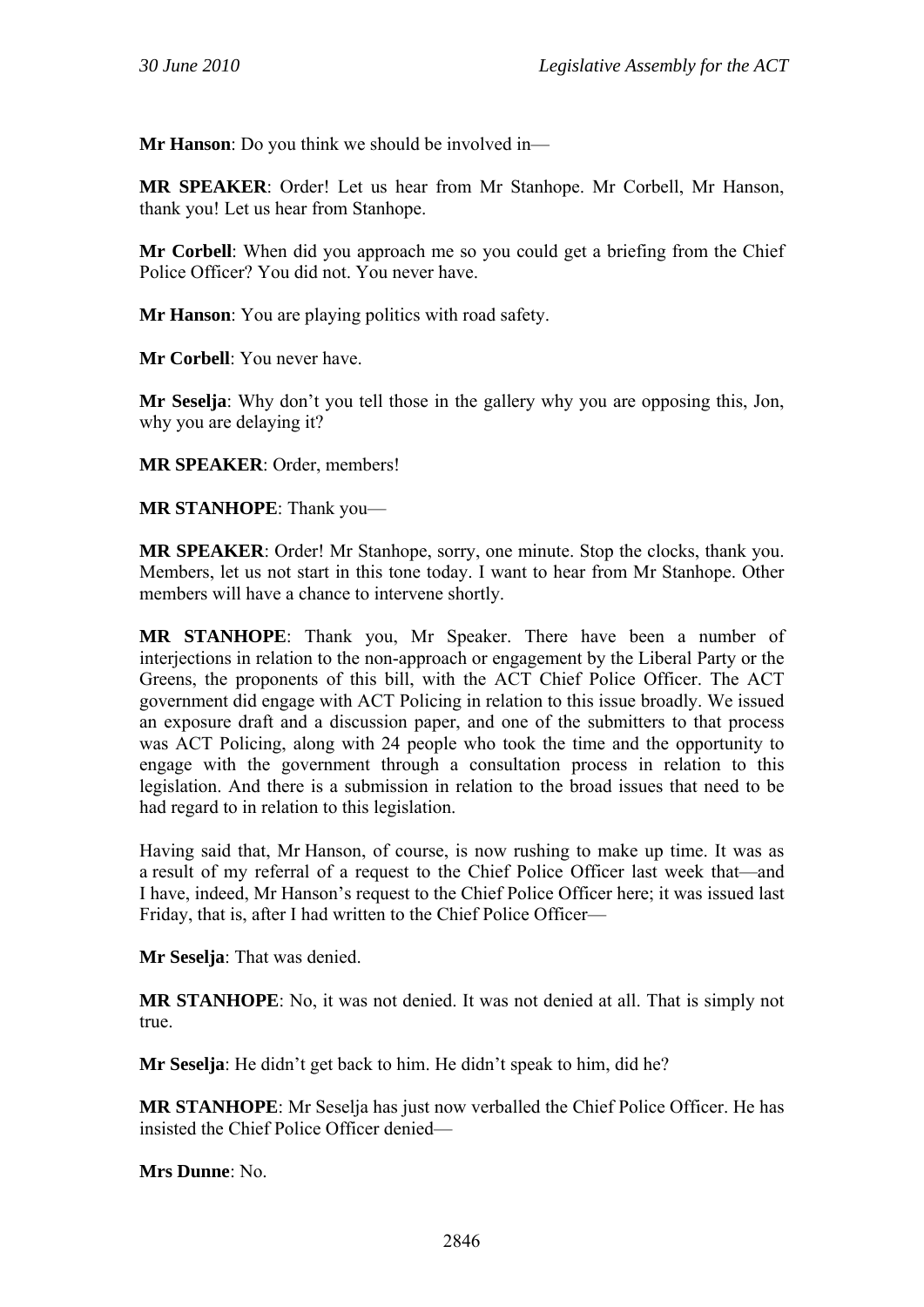**Mr Hanson**: No. He said he wanted to. He was consulting with the minister.

**Mr Coe**: You're the master of criticising the police officers.

#### **MR SPEAKER**: Order!

**MR STANHOPE**: In fact, we need to correct these mistruths, these untruths. The Leader of the Opposition has now claimed, here publicly, that the Chief Police Officer refused to respond to Mr Hanson. I have the correspondence here. He did no such thing. This was last Friday, in the context of a bill to be debated today, that Mr Hanson latterly and blatantly thought, "I've been embarrassed now. Perhaps I had better find out what ACT Policing think."

Then we go to the second issue in relation to the ACT government's response to this bill today and that is advice received last night from the ACT human rights commissioner. In the context of this debate and the time available, I just need to make these two points. We do now have available to us specific advice in relation to this particular bill which we are debating today—one piece of advice from the ACT Chief Police Officer, one piece of advice from the ACT human rights commissioner. The Chief Police Officer asserted, on the basis of the material provided to him, a number or range of concerns, the most fundamental being—and I will read it:

The Hanson Bill does not incorporate formal laboratory testing of an oral fluid sample as part of the analysis process, which is seen by ACT Policing to be a critical requirement for sound and successful prosecutions. Limiting a prosecution so it is based solely on the results obtained from an oral fluid test conducted at the police station, without the added layer and certainty of a laboratory test, and without the further option of an independent test, creates a precarious situation for both police and prosecutors and has the potential to lead to failed prosecutions.

As a result of this advice, we know now Mr Hanson, protesting how outrageous it was that I had received or released the advice, of course, has now acted on it and sought to actually deal with deficiencies that have been revealed by the Chief Police Officer. Maybe he has. Who knows? I do not know. We certainly have not had an opportunity to have those amendments appropriately tested in the context of the legislative package as a whole. A raft of amendments were circulated yesterday, then withdrawn and then another set circulated by Mr Hanson, trying to deal belatedly and in a panic-stricken and driven way by revelations that he had not consulted and that others had consulted, namely, me on his behalf. He said, "There are some issues with this legislation."

The second point that I make in the broad is in relation to the human rights commissioner's advice. Of course, we have had assertions over these last couple of weeks from both Mr Hanson and Ms Bresnan that they are completely and perfectly satisfied that there are no human rights implications. They are on the record, each of them, as saying that: "It is a good bill. Human rights issues have been dealt with."

The ACT's statutory human rights commissioner does not think so. Our statutory human rights commissioner, one of Australia's leading experts in human rights, does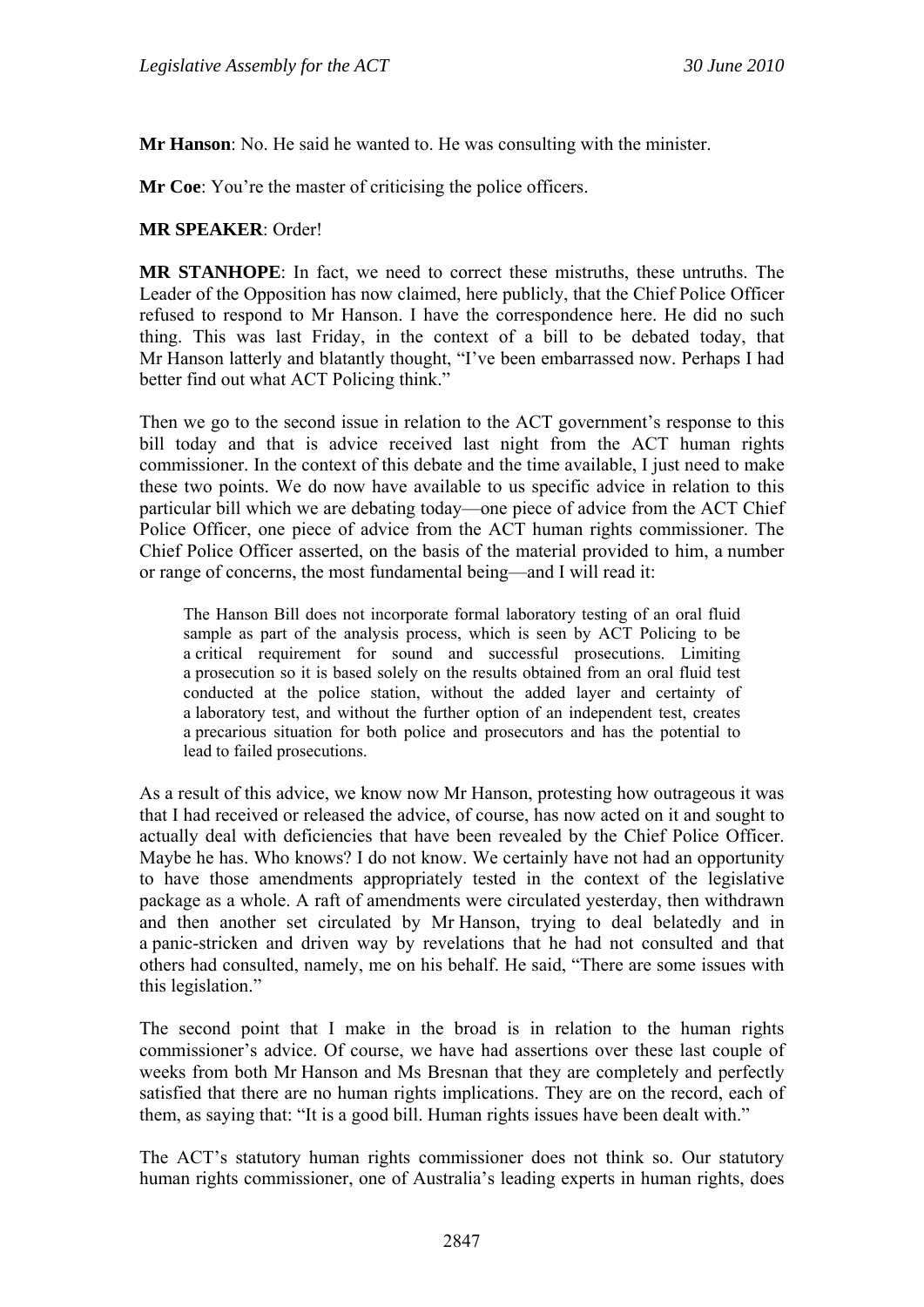not believe so. She believes there is a range of human rights engaged by this legislation and she believes that in the context of the way in which—

**Mr Seselja**: She doesn't support the concept, Jon.

**Mr Hanson**: She didn't support yours either, Jon.

**Mr Seselja**: She has got a fundamental difference of opinion. She does not support the concept. Do you support the concept or not?

**MR STANHOPE**: Absolutely. That is why we have not completed it. As we strive to ensure that the legislation, when passed, be it this legislation which we expect it to be—

**Mr Seselja**: You are running away. So is Victoria.

**MR STANHOPE**: It was passed there before their human rights act was enacted. If you actually—

**Mr Seselja**: They haven't looked to repeal it, have they?

**MR STANHOPE**: No, they have not. But that is an issue for them.

I hear Ms Bresnan most particularly. Mr Hanson does not pretend that he is concerned about breaching the Human Rights Act or about human rights implications. The Greens have traditionally taken a slightly more moral and appropriate attitude to human rights—the great defenders of human rights and of compatibility statements and of appropriate scrutiny. Indeed, if we look at the record in relation to attitudes which the Greens have taken, the demands they have made of this government in relation to compatibility statements, every piece of ACT government legislation is accompanied by a signed statement by the Attorney-General—a commitment, a declaration based on advice from the department of justice—that the legislation is human rights compatible.

Here we have, in the context of legislation considered, say, in the last year or two, a piece of legislation that interacts with human rights, raises the human rights concerns to a greater degree than any other piece of legislation I can remember that has been debated in the last year or so. It has not been referred for inquiry by the scrutiny of bills committee. It has not been the subject of consultation. It is not supported by the human rights commissioner. It is not accompanied by a compatibility statement.

Yet the Greens, most particularly, who are concerned for assurances that all legislation is human rights compatible—indeed, the Greens consistently call on the Attorney-General to provide detailed statements of reasons in relation to human rights—are prepared today to crash through a piece of legislation that the human rights commissioner quite unequivocally raises concerns about. If taken in its current form before the Supreme Court on appeal, it would be found not to be consistent with the Human Rights Act. It would be incompatible and it would actually impinge on the human rights of people that are subjected to or affected by the bill.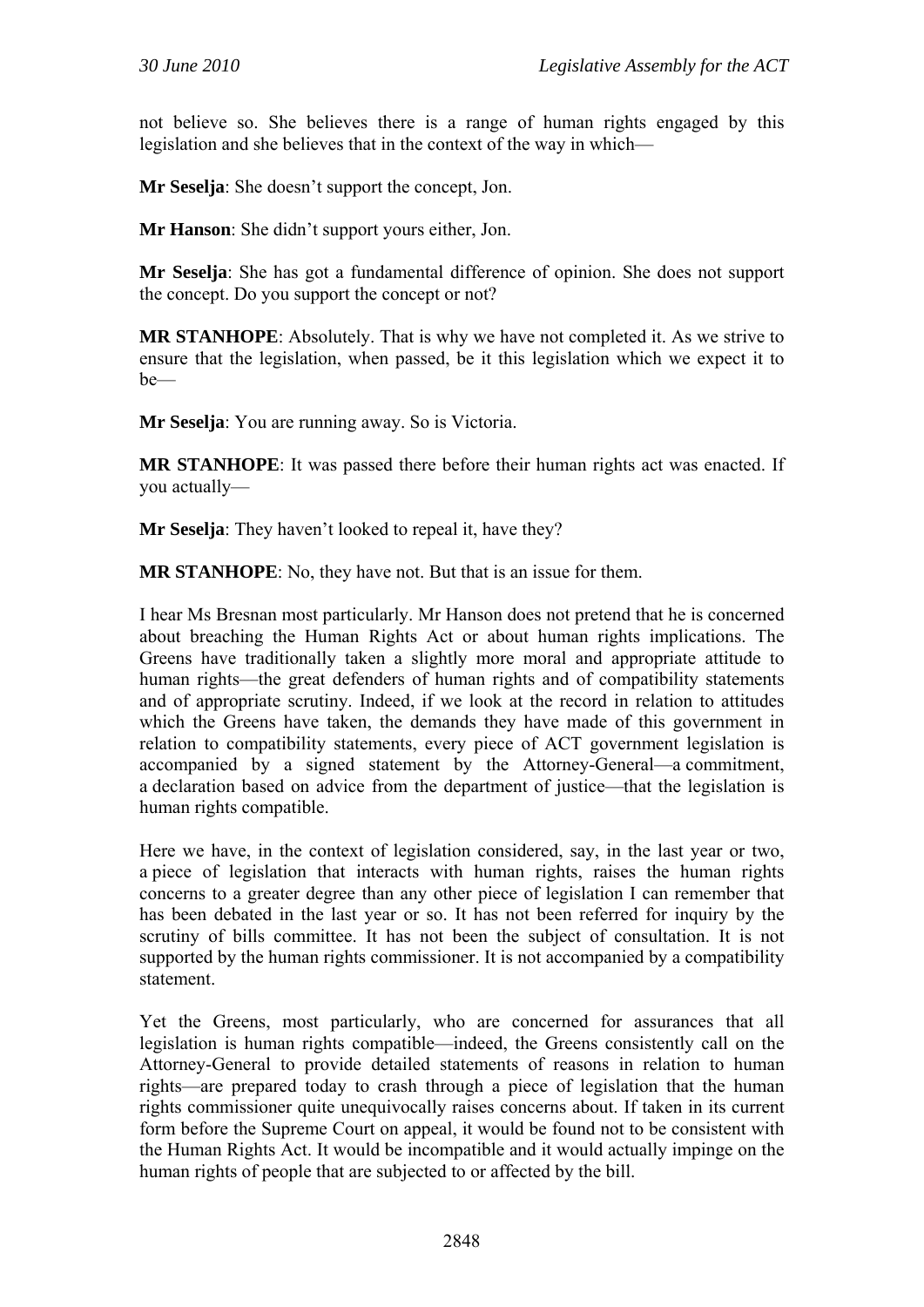In that context and in the time frame, this mad scurry and the shambles that this particular process in relation to this bill has fallen into, the only appropriate position that can be taken today by anybody concerned about developing and delivering good legislation—legislation on this subject that we could be satisfied with or that we could guarantee will work and that is, to the extent possible, human rights compliant consistent with our Human Rights Act—is for an appropriate period and process of review and of scrutiny.

The government's position in relation to this is that this debate should not proceed today and should be adjourned. And who could object to this? Who could object to the legislation being referred to the justice committee and to the Attorney-General for the preparation of a compatibility statement? I move that the bill currently under consideration be referred to the justice committee for inquiry and report and to the Attorney-General for the development of a compatibility study.

**MR SPEAKER**: Mr Stanhope, you cannot move that motion until the debate has been adjourned, and you cannot adjourn the debate because you have just spoken.

Motion (by **Mr Hargreaves**) proposed:

That the debate be adjourned.

The Assembly voted—

Ayes 5 Noes 8

| Mr Barr       | Mr Stanhope | Ms Bresnan | Ms Le Couteur |
|---------------|-------------|------------|---------------|
| Ms Burch      |             | Mrs Dunne  | Mr Rattenbury |
| Mr Corbell    |             | Mr Hanson  | Mr Seselja    |
| Mr Hargreaves |             | Ms Hunter  | Mr Smyth      |

Question so resolved in the negative.

**MR HANSON** (Molonglo) (10.15): Before I start my speech I would like to acknowledge the presence of Alison Ryan and Rusty Woodward in the chamber today. As many of you may be aware, Alison's daughter, Amy, was killed in a traffic accident that involved a drug driver in 2008, and at that time Amy was 15. I would like to make the point that Alison Ryan has been a major motivator for me personally in making sure that we introduced this legislation in the ACT. I commend her for the hard work that she has done in advocating for this legislation. I acknowledge the support that she has given me in what has been a very difficult political process to make sure that we got here today. This is quite an emotional moment for Alison, I know, and it is very difficult for any decent person in the Assembly today not to be touched by what we are going to achieve with the support of the Greens. I would like to thank them also for this today.

It is quite clear from the disgraceful act of Jon Stanhope in seeking to amend this legislation again that he is philosophically opposed to introducing this legislation in the ACT. In 2005-06 he voted against the legislation. He described it as red-necked. At every opportunity since he has either voted against the legislation or voted to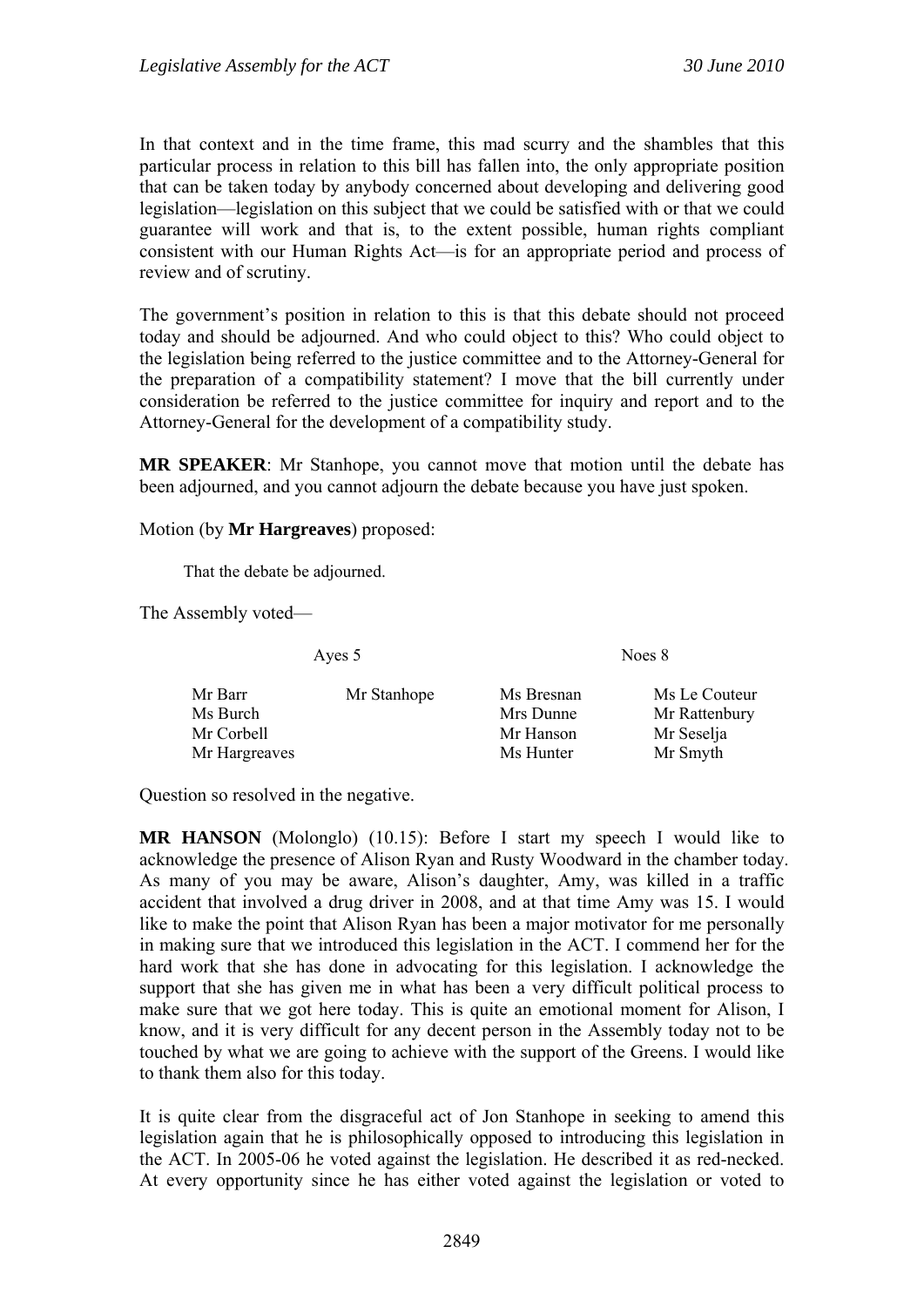adjourn it. This is a process that has been going on for over five years in the ACT. Whilst every other jurisdiction in Australia has successfully implemented a regime of roadside random drug testing, the ACT has failed to do so. At every step the Chief Minister, Jon Stanhope, has opposed its introduction. He has come up with excuses and reasons for not doing so, initially based on his philosophical opposition to the bill, describing it as red-neck. At every step he has sought to interfere with the political process, to distract, to oppose, simply because he does not want this legislation introduced.

We are at a point now where we are going to be debating the legislation in detail and we will pass this legislation today. It has not been assisted by the government. I make it very clear that I have sought to do this in a cooperative sense. I think that the Greens would support the fact that I have done so. I have willingly accepted, discussed and negotiated a number of amendments with them and we have come to a successful resolution.

I have asked the Chief Minister to follow the same process. He has refused to do so. I asked him in December, when I tabled the bill. I then wrote to him in February. At every step of the way I have kept the door open for that negotiation or consultation. I would have welcomed his amendments. He has chosen to go down another route that is, to play this out politically by putting political point scoring ahead of road safety. As we have seen in the last 24 or 48 hours, he has chosen to put his own point scoring ahead of the independence of the office of the Chief Police Officer. The point is that when my legislation was tabled his government should have sought advice from its departments. It should then have come forward with that advice and suggested amendments to me.

It is quite extraordinary that the government, and particularly Mr Stanhope, are criticising me for not having sat down and had discussions with their departments on the formation of Liberal policy. If that is the new way that he expects policy and legislation to be developed within the ACT—that is, that each department, including the Chief Police Officer, now work equally for the opposition and for the Greens as they do for the government—then he needs to make that very clear. We would certainly welcome that. We would welcome equal access to the Chief Police Officer; we would welcome equal access to his departmental heads.

As the Chief Police Officer knows, and as every other departmental head knows—and as Mr Stanhope knows—that is not the way a parliamentary democracy works. Mr Stanhope knows that. When he said last week that I should have engaged and consulted with the Chief Police Officer he knew that that was disingenuous. When, indeed, I did try and do that, following Mr Stanhope's suggestion, the Chief Police Officer wrote back and said, "I am now consulting with my minister on my ability to do so." Quite rightly, that process is not applicable.

However, I have had detailed negotiations with the Australian Federal Police Association. I will read the comments that they have made. They obviously represent the AFPA in the territory:

The Australian Federal Police Association (AFPA) welcomes the Road Transport (Alcohol and Drugs) (Random Drug Testing) Amendment Bill 2009 introduced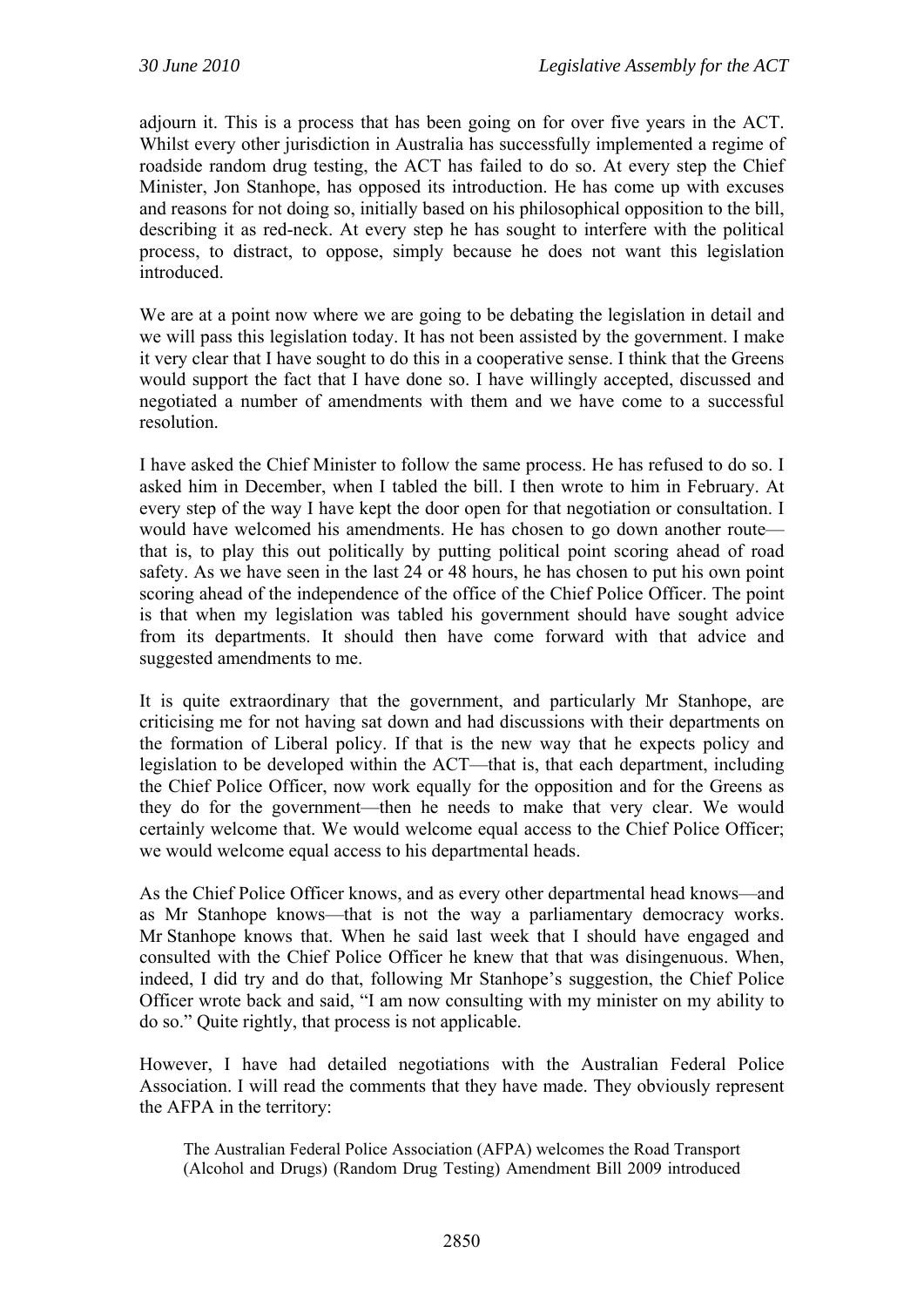into the Legislative Assembly by the ACT Liberal Party. The AFPA understands that the Bill has the support of the ACT Greens and is due to be passed into legislation this week.

The AFPA has called on the ACT legislators to introduce random roadside drug testing as a road safety initiative for the Territory. The AFPA is pleased that such legislation is now imminent.

The AFPA National President, Jon Hunt-Sharman stated today:

"Random roadside drug testing legislation will provide AFP police officers greater scope to test and subsequently prevent drug-affected drivers from driving on Canberra's roads. This will make ACT roads safer for all Canberrans".

Introduction of this bill constitutes a significant win in allowing AFP police officers access to greater tools in their fight to keep the community safe from drug offenders whilst balancing the rights of individuals.

Throughout the process of drafting this Bill, the AFPA has been pleased with the constructive nature of consultation by the ACT Liberal Party. A number of recent amendments to the draft Bill, to be introduced by the ACT Liberal Party, are a direct result of successful consultation with the AFPA. The AFPA also supports the amendments recently introduced by the ACT Greens to improve on the draft legislation.

Mr Hunt-Sharman said:

"The AFPA applauds the measures introduced in this Bill, those measures will aid our members in exercising their duties to the community as professional police officers. This Bill will save lives by getting drug affected drivers off the streets of Canberra."

I make this point very clear, Mr Speaker: I am confident that, with the amendments, the bill will also address the issues raised recently in the media by the ACT Chief Police Officer based on an earlier version of the bill.

It is difficult in opposition to engage with government departments. The government knows this. The way that consultation is done is often through community organisations and those that represent professional bodies, such as the police force. This is absolutely supporting the Liberal Party's bill, our amendments and the Greens' amendments. I thank the AFPA also for the constructive processes that they have followed. Obviously it is a disappointment to me that the Chief Minister has decided to take such an adversarial approach.

Obviously we will go through the amendments in detail as we consider the bill, but I make the point that this has been successfully implemented in every other jurisdiction in Australia. The ACT is now the last jurisdiction. Any concerns that have been raised by the Chief Minister or others have been dealt with successfully in every other jurisdiction in Australia and have been for some time. Although this has been a difficult process, it did not need have been. We are here today, finally, to implement this legislation. But I would say, as a point, that we should have been here much sooner. We could have been if the Chief Minister had decided to be constructive and engage in the process rather than fight this since 2005.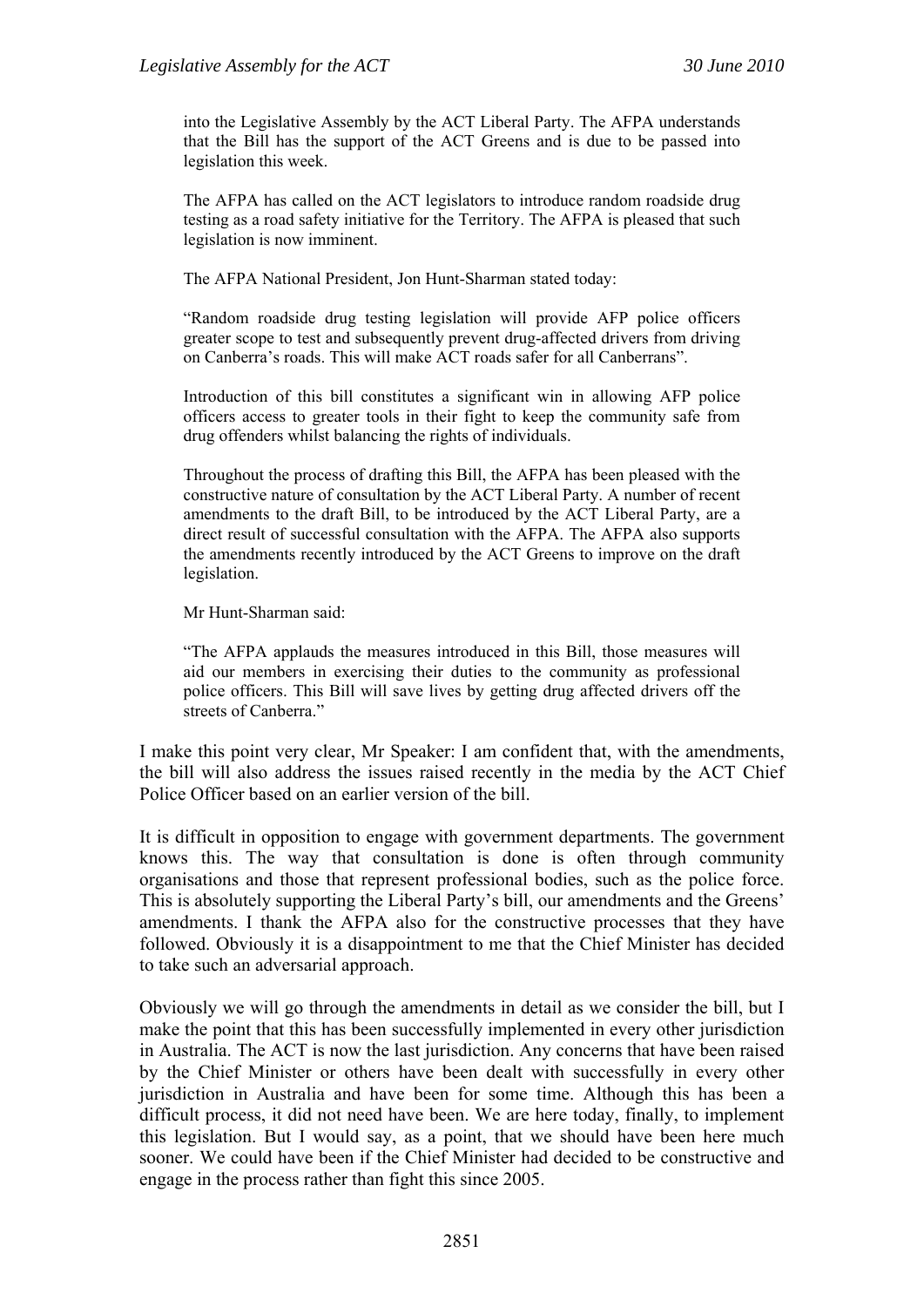**MS BRESNAN** (Brindabella) (10.25): Before we get to the detail stage I would like to draw out a number of points which obviously have been discussed this morning in the chamber and other forums. Firstly, I go to the advice from the human rights commissioner which was circulated this morning. There are a couple of key points that need to be made and I will go through them briefly.

The advice lists a number of human rights engaged by this bill. The ACT Human Rights Act is clear that no right is absolute and that a limitation will be allowed where it can be justified. The heart of the advice from the commissioner and of other correspondence we have received goes to the evidence that drugs impair driving. There is discrepancy over whether the evidence is strong enough that drugs do impair driving.

Using the human rights framework set out by section 28 of our Human Rights Act, we need to look at the strength of the evidence to see if it warrants a limitation on a person's human rights. This is the critical point. Limitations on human rights must be shown to be justified by reference to evidence. The Greens are across this evidence and we know that there are two key things. The first is that drugs do impair driving, and there is strong evidence which shows that. In relation to THC, the accident research centre at Monash University performed a review of recent research and found in relation to THC that detriments associated with cannabis include increased braking time, increased lateral deviation, increased number of obstacles hit, increased speed variability and impaired secondary task performance.

In relation to ecstasy, the Australian Drug Foundation reported in their 2007 paper "Drugs and driving in Australia" that MDMA ecstasy use impairs specific cognitive performance, has a moderate negative impact on vehicle control and a decreased sense of risk taking. Further, MDMA use was associated with impaired ability to maintain a lateral position of the vehicle in traffic. With regard to amphetamine this was associated with:

drifting out of the lane of travel, weaving, speeding, drifting off the road and high-speed collisions. These driving behaviours are consistent with some of the usual side effects of amphetamine use, such as increased risk-taking, motor restlessness, aggression, disorientation and lack of coordination …

The second key issue is that the evidence is not advanced enough to show at what level of concentration each specific drug impairs driving to the same extent that we know 0.05 blood alcohol concentration impacts on driving. From a human rights perspective, the Greens have made the decision to support this bill on the basis of the information I have just outlined. We know that a driver on the road who has one of three drugs in their body is more likely to be involved in a crash. We believe the evidence does warrant the intrusion on human rights and that, as a result, the bill is consistent with section 28 of the Human Rights Act and the act as a whole.

I know that we will be going through each of the amendments in detail, but I will briefly outline the four main issues which go to our amendments. They all relate to the principles which we outlined in the submission to the government's bill and which I mentioned during the in-principle debate on this bill. The first is changing the prescribed level to a presence and non-presence test. We believe that this legislation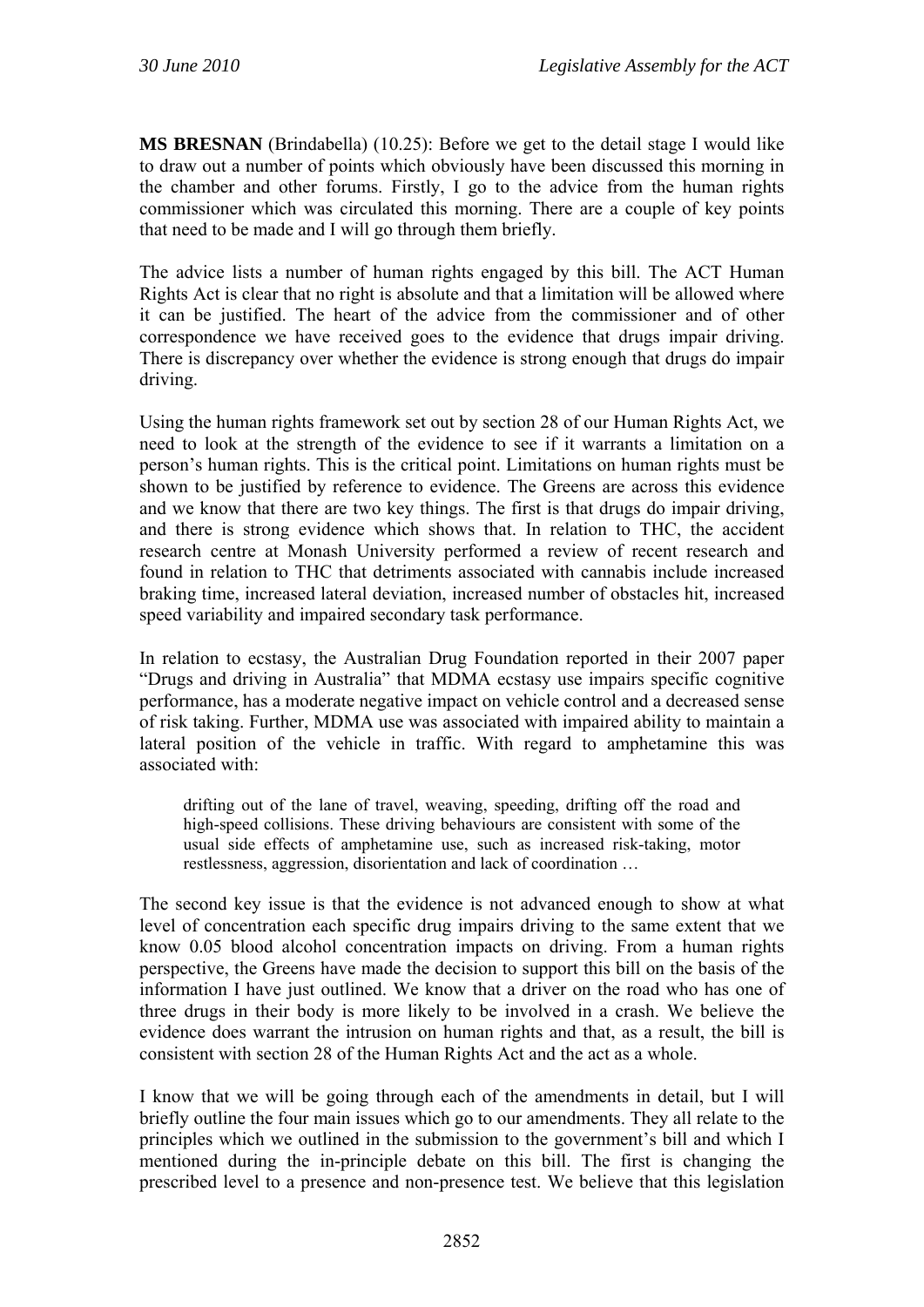should reflect the current state of the technology, which is currently only able to detect presence and non-presence of an active quantity of a substance in an oral fluid. We believe that this is simpler to implement and removes any element of confusion about measuring prescribed levels of substances where no technology exists.

The other is removal of the drug impaired assessment test. In making an assessment of the effectiveness of this legislation we consulted with a range of relevant groups, a number of whom relayed legitimate concerns about the subjective nature of drug impairment tests. The ACT Greens believe that it is unreasonable for an individual who has already been subject to screening tests for either alcohol or drugs to then be compelled to undergo a video-taped impairment test. We do not believe that it is appropriate or effective for police to administer this type of test in an effort to continue to detain people who have already demonstrated that they do not have an active presence of a prescribed substance in their oral fluid. To this end I will later move a series of amendments that remove the provisions for drug impairment assessment tests in the legislation.

The other point is broadening the definition to allow for future inclusion of other drugs for regulation. To emphasise that this legislation is truly a road safety measure and not another drug enforcement strategy, the legislation needs to make it clear that this is about substances that impair driving, not simply illicit drugs. While we recognise that current roadside testing technology is only sufficient to pick up the drugs specified in the legislation—that is, THC, MDMA and methamphetamines—we need to make a provision for detecting legal over-the-counter or prescription medication when the technology allows.

The amendments which I will move later remove specific reference to the word "illicit" and allow for the minister responsible to prescribe additional substances by regulation. The ACT Greens would encourage the minister responsible to include additional substances that impair driving, legal or otherwise, once the technology to detect them becomes available.

My final point is in relation to civil liberties restrictions on the use of evidence and search powers. Our first principle is that drug driving should be criminalised only as a traffic offence. The ACT Greens believe that deterring the act of driving under the influence should be the sole goal of this legislation. We commend Mr Hanson on the manner in which this bill treats driving under the influence of drugs as a traffic offence.

A principle that the ACT Greens submitted was that a random drug test should not be used as a sole basis for justifying the search of a person or conveyance. We believe that the usage of oral fluid analysis in the context of random roadside tests should not be the sole basis of an invasive search. We believe that this unnecessarily conflates road safety with drug policy and sends a conflicting measure to the community about why this measure is being implemented. The message must be clear and simple: driving under the influence of prescribed substances is dangerous.

The amendment I will move later clarifies that an officer cannot form a suspicion based solely on the results of a random roadside test. I should emphasise, in light of the comments by the Chief Minister, that this does not preclude a police officer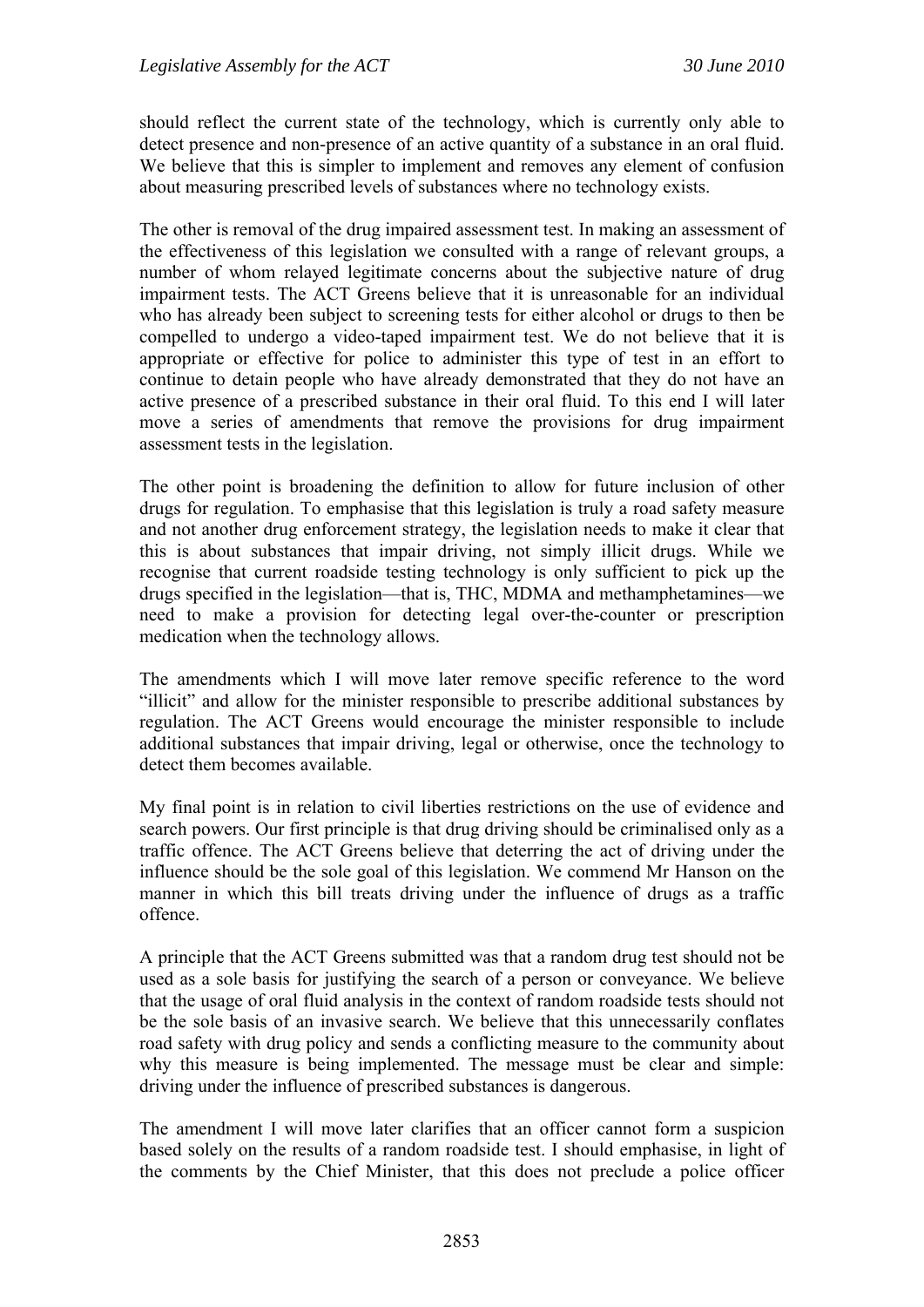utilising their existing powers of search if there are other factors that the officer can consider. In practical terms, this will mean that ACT police officers will need to make a judgement about whether or not to search a car under the current powers without solely referring to the results of an oral fluid test. Simply put, if the officer believes the car is suspicious before administering the test they will be able to search the car under their existing powers under the Crimes Act.

To this end we have specified in our amendments that a positive screening test alone is not reasonable grounds for suspicion under the Crimes Act. We believe that this is an important civil liberties provision. Additionally, our amendments limit the use of evidence gathered through the administration of roadside testing solely to offences under this act and reinforce that the government should be administering this test as a road safety measure.

Clause 1 agreed to.

Clauses 2 and 3, by leave, taken together and agreed to.

Clause 4.

**MS BRESNAN** (Brindabella) (10.33), by leave: I move amendments Nos 1 and 2 circulated in my name together *[see schedule 1 at page 3022]*.

As I mentioned earlier, amendment 1 refers to changing from the prescribed level 2 presence and non-presence test. It also removes the drug impairment test which, as I outlined, is a subjective measure. This amendment, which changes offences from driving "while impaired by drug or blood drug concentration exceeded" to "with prescribed drug in oral fluid or blood" does two things. It removes reference to a drug impairment test, which the ACT Greens feel is unnecessarily subjective, and it allows police to reasonably detain an individual who had otherwise passed a drug test.

Additionally, it replaces the prescribed levels with a simpler presence test for drugs. This better reflects the current level of technology and alleviates concerns that the government and the AFP may have had with the operation of roadside testing as a prescribed concentration basis. This section deals with listing offences under the Crimes Act. As I said, amendment 2 removes the offence of refusing to undergo a drug assessment test. I have already spoken about that earlier.

**MR HANSON** (Molonglo) (10.34): The Liberals will be supporting this amendment. We have had a significant amount of debate about this both with the Greens and also in the community. The explanation of drugs and using a concentration level for drugs is mirrored in the Victorian legislation. That is where we drew it from. It has been successfully implemented there and used for about five years.

However, I am comfortable that the amendment that has been put forward by the Greens is eminently workable. I do agree with the fact that it does, in many ways, simplify the bill and make it easier to understand. It makes sure that there can be absolutely no confusion about what we are talking about here, which is that for a prescribed drug, any presence of a prescribed drug in your system is the offence rather than trying to determine a safe or unsafe concentration, which has proved problematic.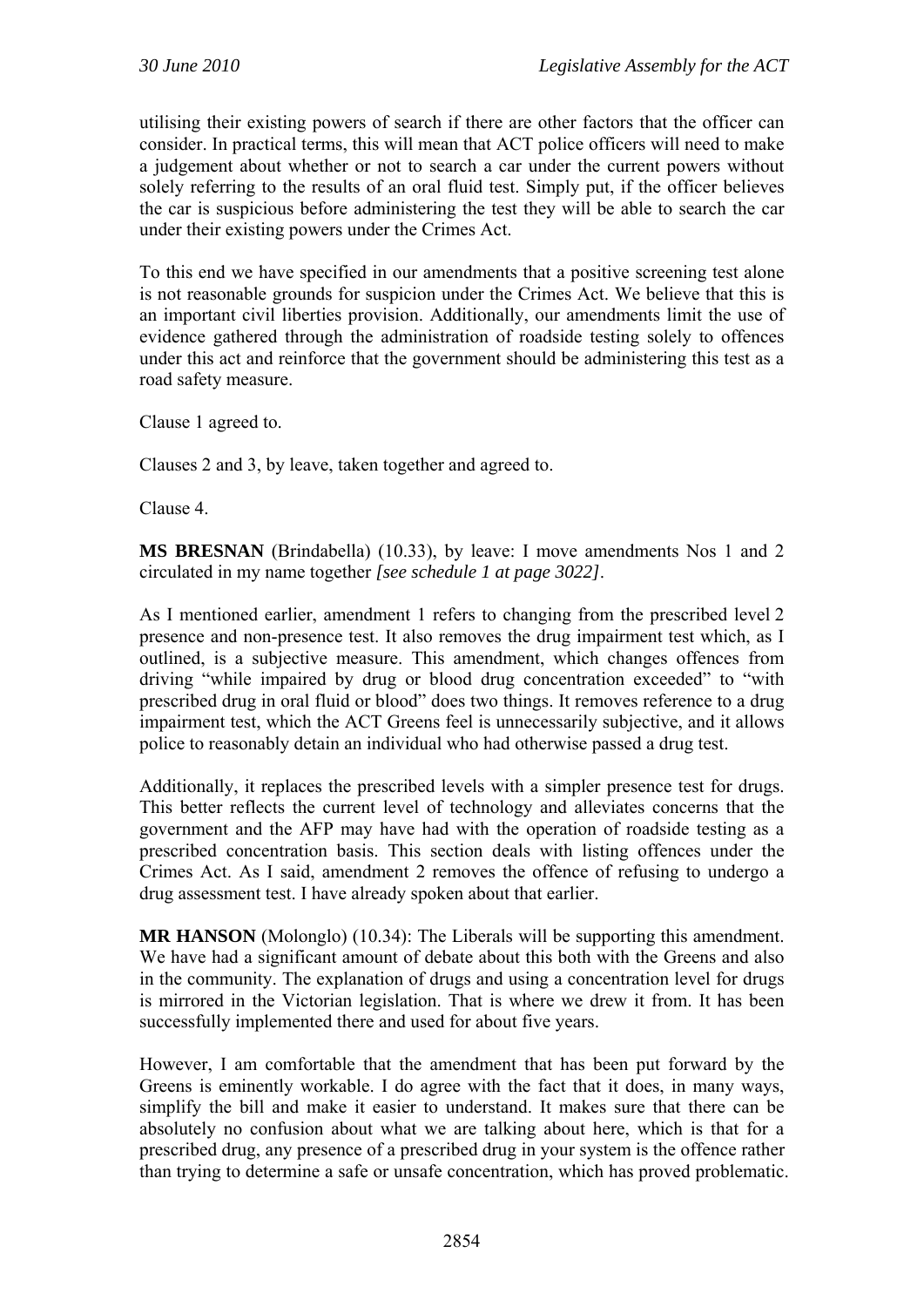We will be supporting both the amendments put forward, the second one being about the offence being essentially impaired. That is difficult to assess. I accept that. The level of impairment is one that is difficult to assess. Again, what this amendment does is simply make the presence the offence. So we will be supporting these amendments.

Amendments agreed to.

Clause 4, as amended, agreed to.

Clause 5.

**MS BRESNAN** (Brindabella) (10.36), by leave: I move amendments Nos 3 and 4 circulated in my name together *[see schedule 1 at page 3022]*.

Amendments 3 and 4 refer to the prescribed level in relation to presence and non-presence tests. They also relate to the analysis of these tests. Speaking to amendment 3, this specifies the requirements for roadside testing screen advices to change prescribed concentrations to a simpler presence test, as I have already discussed. It reflects the current state of testing technology, provides for simpler legislation and, I think, removes ambiguities which were in the original bill.

**MR HANSON** (Molonglo) (10.38): The Liberals will be supporting these amendments. As outlined by Ms Bresnan, this really refers to the discussion earlier around the removal of the concentration in the way that the bill was framed. We have the amendment that now refers simply to the presence of a quantity of a prescribed drug. We will be supporting the amendment.

**Mr Stanhope**: A big backflip, mate.

**MR SPEAKER**: The question is that Ms Bresnan's—

**Mr Hanson**: I am happy to engage on it; very happy to.

**MR SPEAKER**: Order!

**Mr Stanhope**: Adopting the government's proposal; a big backflip.

**MR SPEAKER**: Mr Stanhope, do you wish to seek the call?

**Mr Stanhope**: After arguing viciously against it, you now agree.

**Mr Hanson**: You should have engaged.

**Mr Seselja**: You don't support the legislation at all, do you, Jon?

**Mrs Dunne**: You are just a sore loser, Jon.

**MR SPEAKER:** Order, members! The next person who intervenes—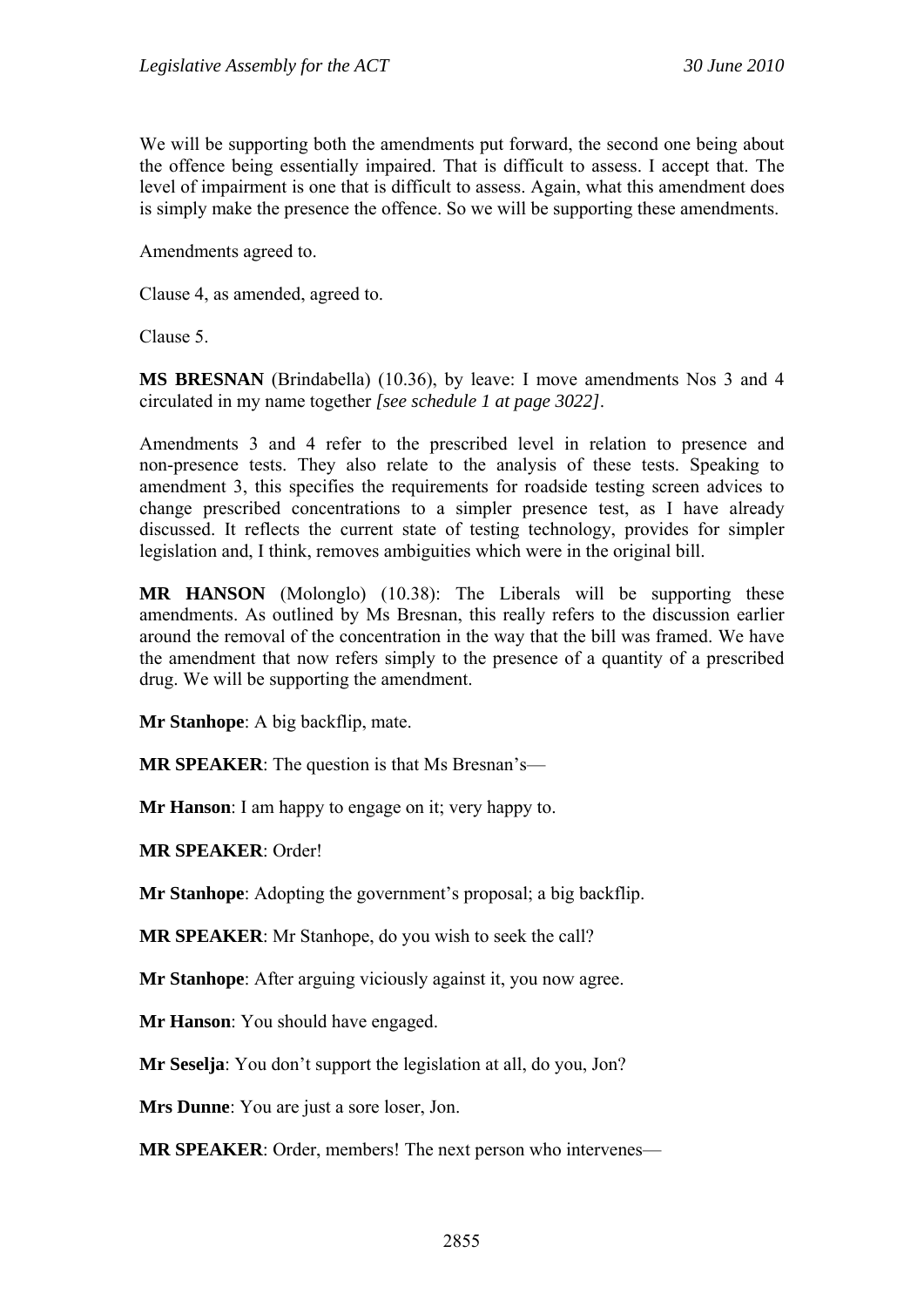*Mr Stanhope interjecting—* 

**MR SPEAKER**: Order, Mr Stanhope! You are now warned for intervening after I tried to gain order.

Amendments agreed to.

Clause 5, as amended, agreed to.

Clause 6 agreed to.

Clause 7.

**MS BRESNAN** (Brindabella) (10.39), by leave: I move amendments Nos 5 to 7 circulated in my name together *[see schedule 1 at page 3022]*.

Amendment 5 changes the prescribed concentration to a presence test as the part of the act. This permits an officer to detain a person for the purposes of administering an oral fluid analysis. It removes reference to illicit drugs and replaces it with the broader "prescribed drug". This allows for future inclusion of legal prescription drugs. It is an issue which I discussed earlier.

Amendment 6 removes the definition again of a prescribed concentration. It is made redundant when we move to a presence test. Amendment 7 removes the word "illicit" from the definition of "prescribing illicit drug" for the reasons that I outlined for amendment 5.

**MR HANSON** (Molonglo) (10.40): Mr Speaker, the Canberra Liberals, the opposition, will be supporting these amendments for the reasons explained by Ms Bresnan. They relate again to the definition of "concentration", which is being removed, and the definition of whether a drug is illicit or not. It is simply now a matter of whether the drug is prescribed. This does allow for prescription drugs to be introduced into this legislation either by amendment or through regulation by the minister at a later date.

Amendments agreed to.

**MR HANSON** (Molonglo) (10.41), by leave: I move amendments Nos 1 and 2 circulated in my name together *[see schedule 2 at page 3028]*.

Mr Speaker, amendment 1 relates to the addition of another drug that can be tested under this legislation, that being ecstasy. I will not try and pronounce the technical name. I think we would be here all day. MDMA is the acronym. The addition of ecstasy is based on the fact that this is consistent with legislation that has been introduced elsewhere, although in Victoria it was not initially part of the legislation. It has been incorporated, as has been done in other jurisdictions. I note that this is consistent with the government's arguments that ecstasy should be included as well as CPO on advice I have received from the AFPA.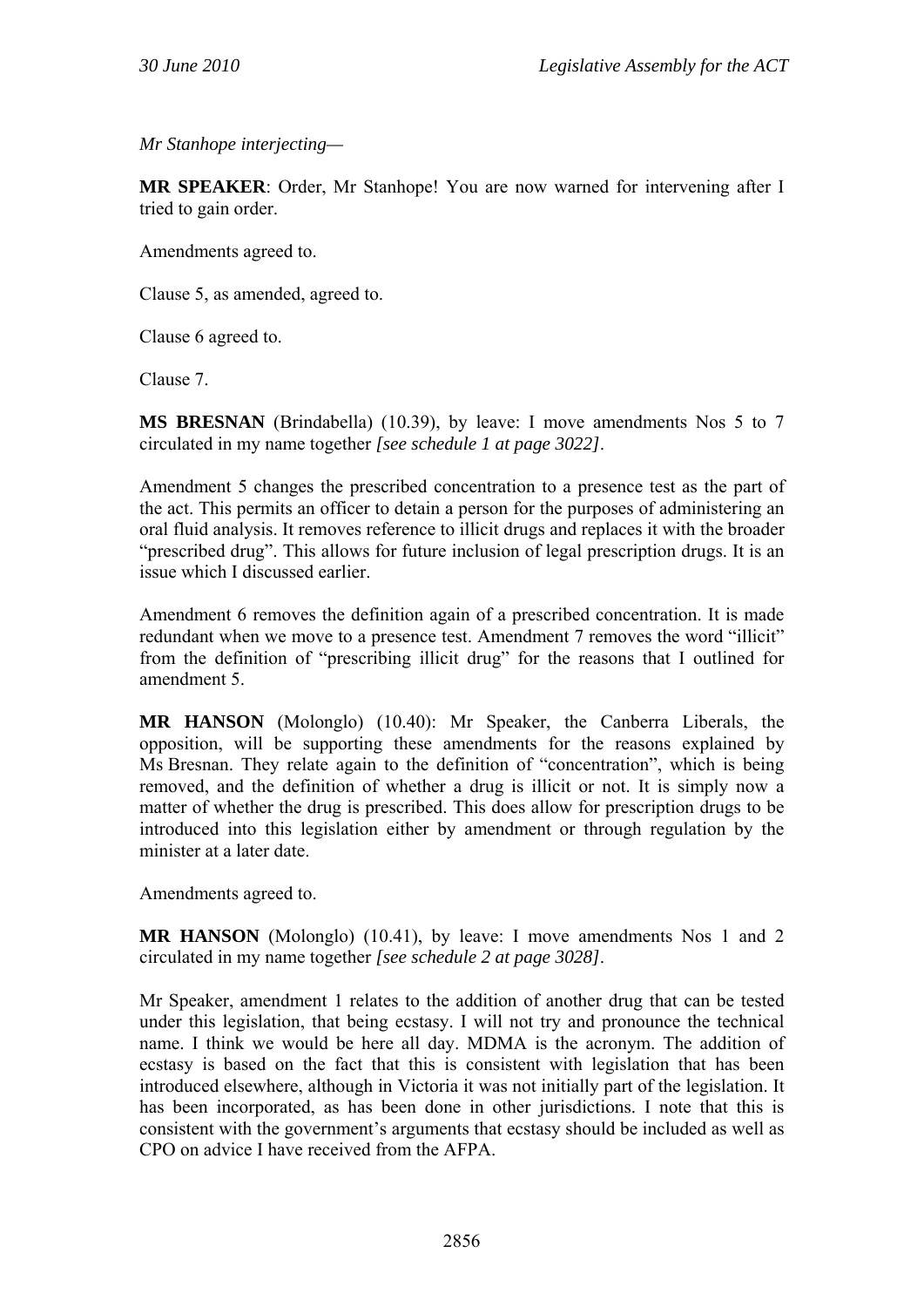Amendment 2 to clause 7 relates to the way that a person's sample is treated by the police. It just makes the way that that sample is treated and the way it is placed in containers and labelled by the police more rigorous.

**MS BRESNAN** (Brindabella) (10.42): We support these amendments. With the first, as Mr Hanson has already outlined, including MDMA is standard practice for other states. It also has been raised in issues brought forward by particular groups. I think it is important that that is included. In addition, after cannabis it is the most widely taken drug.

The second amendment makes an alteration to the manner in which an oral fluid sample is taken to a laboratory. It is related to amendment 3, which we will be discussing later. Together they ensure that part of the sample collected for analysis is set aside for the use of a person who was tested. The sample can be made available to that person upon request. This allows for independent testing.

I think this is actually an important issue. It does go towards addressing some of the concerns that were raised by the Human Rights Commission. I think it provides redress for people to be able to analyse that sample. I think it also goes to the issue of false positive tests, which did occur in Victoria. I think this is an important amendment which does provide some mitigation if that occurs. As I said, it provides people who may be tested with the ability to challenge a case if that is what they would want to do.

Amendments agreed to.

Clause 7, as amended, agreed to.

Proposed new clause 7A.

**MR HANSON** (Molonglo) (10.44): I move amendment No 3 circulated in my name, which inserts a new clause 7A *[see schedule 2 at page 3028]*.

Mr Speaker, this clause relates to the way that oral swabs are tested. What has been shown in other jurisdictions is that on occasion the swab or the sample that is taken on the roadside with the equipment does not always prove 100 per cent positive. It requires a laboratory test to guarantee that a positive test taken on the side of the road which shows positive is, indeed, positive.

Essentially, it ensures that the testing regime is rigorous. This amendment also allows for a sample to be made available to the person who is tested. The sample is divided into two. One is tested and the other sample is then kept for the person that is tested to gain a sample of that to get independently tested should they wish to appeal their conviction.

It makes it a more rigorous testing regime. This covers and addresses a couple issues, one raised by the Human Rights Commissioner and also by the CTO. It is consistent with legislation in other jurisdictions. It will ensure that successful appeals cannot be made against convictions where now the swab has been tested by laboratory.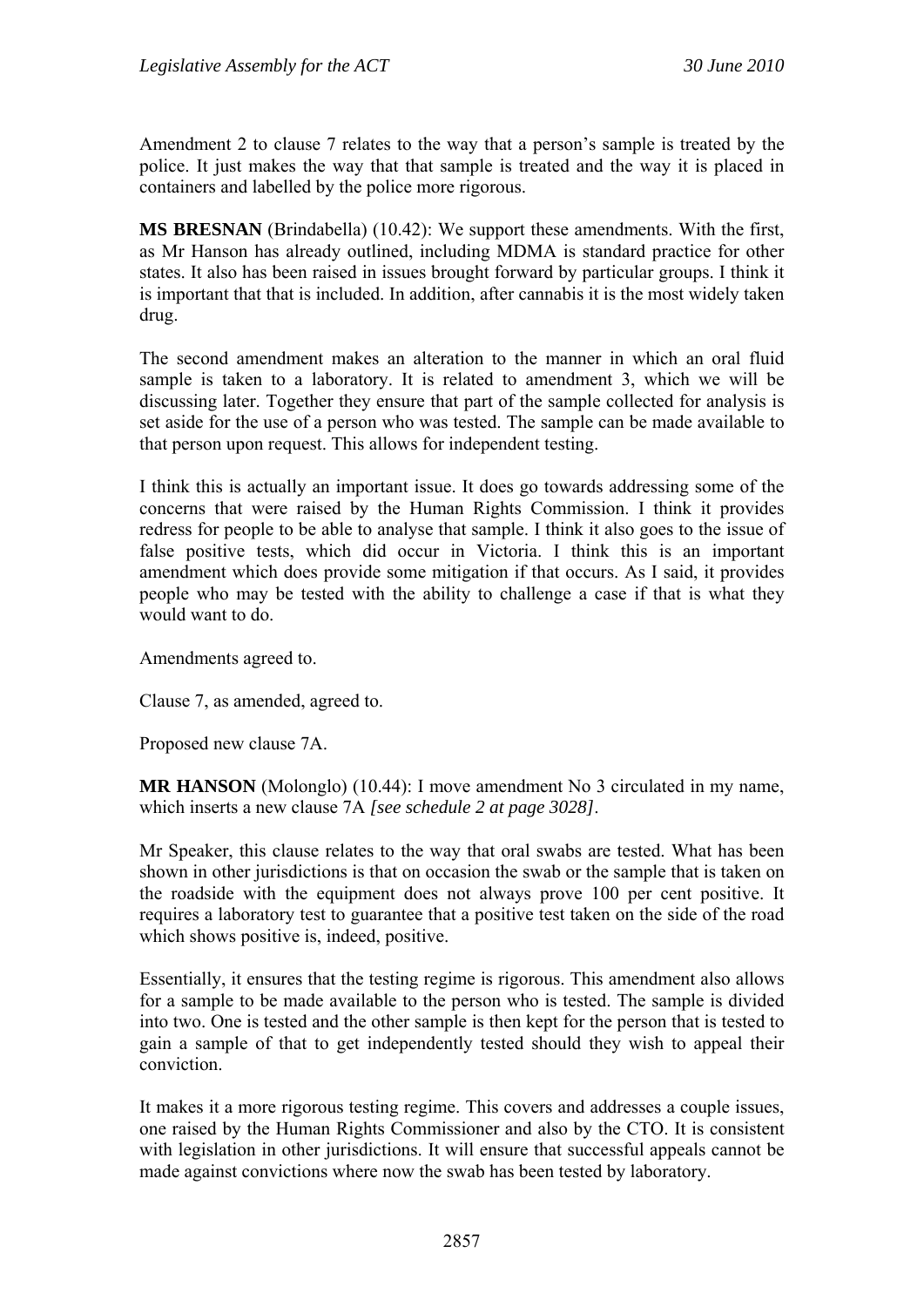**MS BRESNAN** (Brindabella) (10.45): We will be supporting this amendment. As Mr Hanson has already outlined, it improves the process for laboratory analysis. I think that again it goes to addressing some of the concerns which have been raised by particular groups and primarily by the police. Mr Hanson has done some consultation with the AFPA and I believe that this is one of the issues they have raised. They believe that the amendment that he has brought forward addresses all the concerns they have put forward.

Proposed new clause 7A agreed to.

Clause 8.

**MS BRESNAN** (Brindabella) (10.46): We will be opposing this clause.

**MR STANHOPE** (Ginninderra—Chief Minister, Minister for Transport, Minister for Territory and Municipal Services, Minister for Business and Economic Development, Minister for Land and Property Services, Minister for Aboriginal and Torres Strait Islander Affairs and Minister for the Arts and Heritage) (10.46): I take this opportunity to table the submissions that were received to the government's discussion paper on drug driving, although they are now essentially irrelevant. I table the following papers:

Road Transport (Alcohol and Drugs) (Random Drug Testing) Amendment Bill 2009—Consultation process—Submissions (27).

For the sake of completeness, the consultation period ended last week and the papers have just been compiled and provided to my office. They are for the information of members and perhaps for future reading on the issue that members might like to indulge in.

The submissions I have just tabled were received to the government's exposure draft and discussion paper from ACT Policing; the Human Rights Discrimination Commission; Alcohol and Drug Foundation of the ACT; Social Research and Evaluation Pty Ltd; Families and Friends to Drug Law Reform; the Tuggeranong Community Council; Motorcycle Riders Association; a number of individuals—I will not name them; the Alcohol, Tobacco and Other Drug Association; a second submission from Social Research and Evaluations; the Mental Health Community Coalition of the ACT; Civil Liberties Australia; and a number of other individuals whom I will not name. Their submissions have been tabled but their names have been removed to protect their privacy.

I table those for the information of members as we debate this bill today, acknowledging that I will not have time to read them. As members opposite have already concluded their position or their views on this matter, I guess that is probably irrelevant to them.

**MRS DUNNE** (Ginninderra) (10.48): I will follow the Chief Minister's lead to speak a little more generally about the bill and also reflect on something that he said in question time yesterday. The Chief Minister read what he purported to be the report of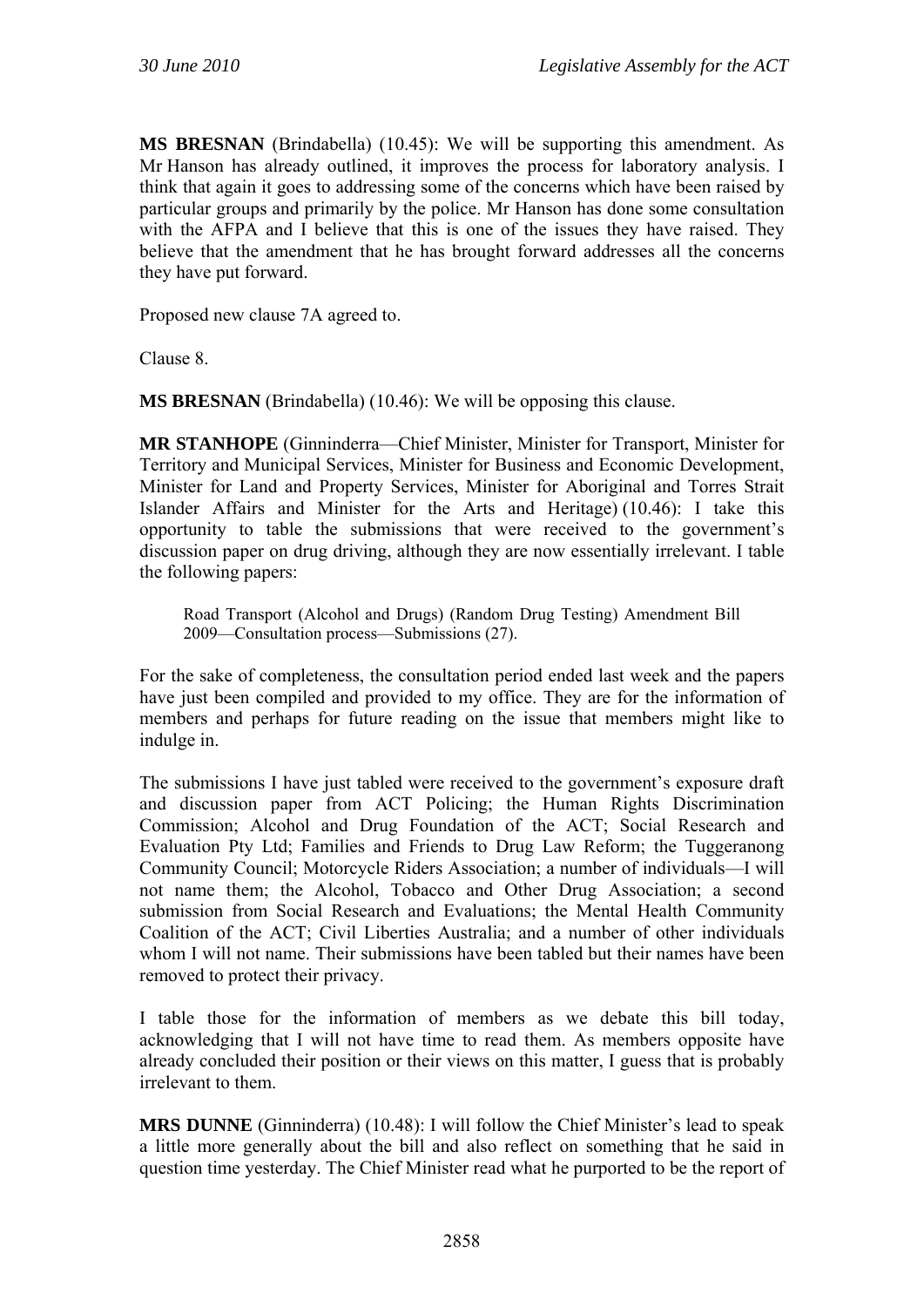the scrutiny of bills committee in relation to this bill, but he only read the first paragraph. I hope that in curtailing what he read he was not attempting to mislead the Assembly about the content of the report.

I need to put it in context. What the scrutiny of bills committee does is look at every bill that comes before this place, amongst other things. But in relation to bills it looks at every bill. It looks at them in terms of the scrutiny of bills committee's terms of reference and then it makes comment on them.

The Road Transport (Alcohol and Drugs) (Random Drug Testing) Amendment Bill was reported on in the 18th report of the scrutiny of bills committee. The Chief Minister yesterday read out the first paragraph.

It is true to say, Mr Speaker, that the scrutiny of bills committee did not have a great deal to say about the bill but that is because, when looking at the bill in the context of the scrutiny of bills committee's terms of reference, there was not much to say. Because we already have a random roadside breath alcohol testing regime, we have already had a discussion in the context of the human rights implications.

What the scrutiny of bills committee actually said is that we are cognisant of the fact that there is already a random breath testing system for alcohol and that this bill would have the same implications as it would the random roadside alcohol testing. It drew attention to some issues which were addressed by Mr Hanson. He wrote back to the committee to thank the committee for their comments and to draw the committee's attention to the fact that he had picked up the issues that had been raised by the scrutiny of bills committee.

I want to remind members what the terms of reference for the scrutiny of bills committee are. We are the Standing Committee on Justice and Community Safety performing the duties of the scrutiny of bills and subordinate legislation committee. We have a remit to:

… consider whether any instrument of a legislative nature made under any Act which is subject to a disallowance and/or disapproval by the Assembly ...

That is the first thing we have to do. The committee also has to:

… consider whether the explanatory statement or explanatory memorandum associated with legislation and any regulatory impact statement meets the technical and stylistic standards expected of the Committee;

The committee also has to consider in relation to bills:

… whether the clauses of bills introduced into the Assembly:

- (i) unduly trespass on personal rights and liberties;
- (ii) make rights, liberties and/or obligations unduly dependent upon insufficiently defined administrative powers;
- (iii) make rights, liberties and/or obligations unduly dependent upon non-reviewable decisions;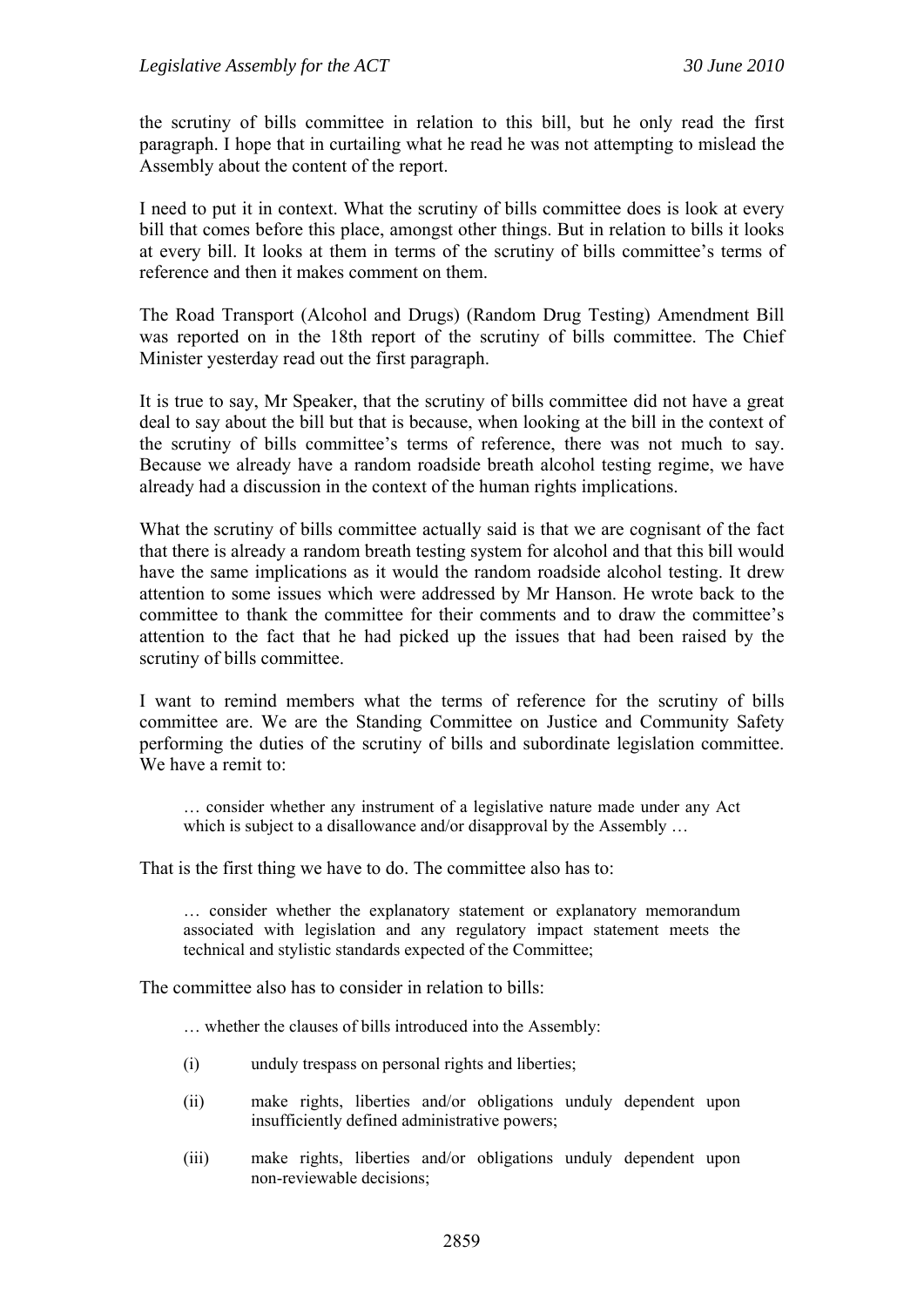- (iv) inappropriately delegate legislative powers; or
- (v) insufficiently subject the exercise of legislative power to parliamentary scrutiny;

That is what we have to do as a committee. The committee that I chair, which is ably advised by experts in the field, is unstinting. The advisers are unstinting. If the scrutiny of bills committee and the adviser comes up with only half a page of comment on this bill, it is because none of these issues in our terms of reference were engaged. That is what it means. It does not mean, as implied by the Chief Minister yesterday, that we were not doing our job in any way.

This scrutiny of bills committee, which consists of myself, Ms Hunter and Mr Hargreaves—one member of every party in this place—looks at every bill irrespective of its origin, irrespective of the person or the party of the person who puts it forward. It looks at it through the prism of those terms of reference which are published at the front of every report.

The implication yesterday was that because the scrutiny of bills committee have only dedicated a half a page to this bill, the committee and its advisers had stinted, had been lax in their work. What it means is that the scrutiny of bills committee and its adviser had looked at the bill and decided that this bill did not engage in any material or substantial way the terms of reference that we are given by this Assembly.

**MR STANHOPE** (Ginninderra—Chief Minister, Minister for Transport, Minister for Territory and Municipal Services, Minister for Business and Economic Development, Minister for Land and Property Services, Minister for Aboriginal and Torres Strait Islander Affairs and Minister for the Arts and Heritage) (10.53): I thank Mrs Dunne for providing us with that insight into the operations of the scrutiny of bills committee. Mrs Dunne is right: I did read only the first paragraph and then the time for my answer to the question ended. But I would have required only another 20 or 30 seconds and I could, of course, have read the entire scrutiny report. As Mrs Dunne has just said, in fact, there are three sentences in the scrutiny report.

The point I was making, Mrs Dunne—and I will repeat it; I believe the point is moot—is that the scrutiny of bills committee asks the question, as Mrs Dunne has just outlined:

Report under section 38 of the *Human Rights Act 2004*  Do any clauses of the Bill "unduly trespass on personal rights and liberties"?

In the response to that question that is posed—that is, the question the committee posed to itself—the committee responded in these words:

The current scheme of the Act for random testing in relation to alcohol consumption engages various human rights and particular provisions of the Human Rights Act, such as the right to privacy and the right to liberty.

On the question posed to the human rights commissioner through the discussion paper—do any clauses of the bill unduly trespass on personal rights and liberties, in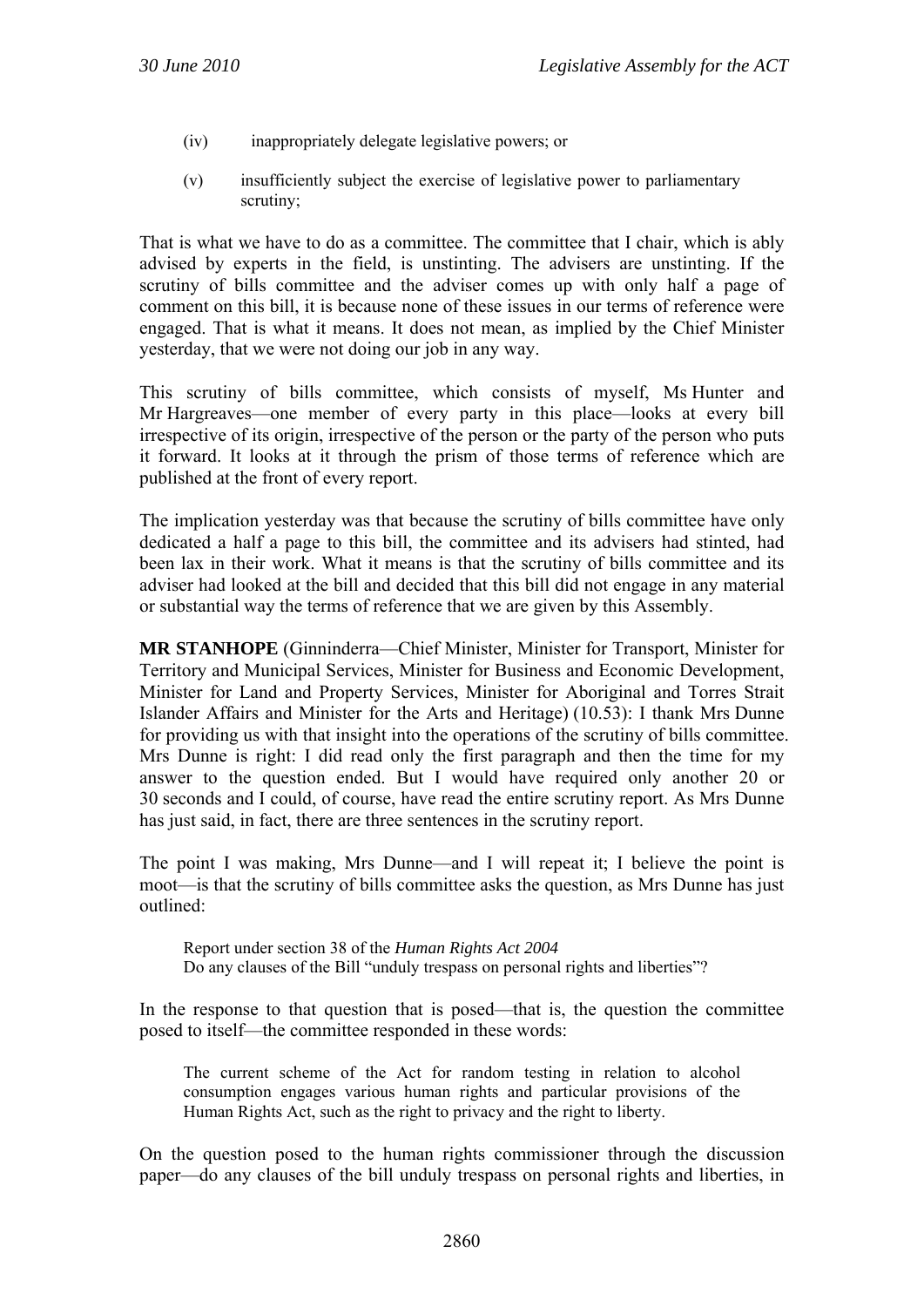the context of personal rights being human rights—the human rights commissioner provided a 12-page submission in which she outlined in detail how those personal rights were engaged by this particular piece of legislation.

That was the point I was making, Mrs Dunne. The scrutiny of bills committee dealt with the question of human rights, civil liberties and personal rights in one sentence, acknowledging that, yes, this legislation engages the right to privacy and the right to liberty. The human rights commissioner went on to say that the way in which this legislation engages the right to privacy in relation to the randomness of breath testing leads her to the conclusion, as the statutory human rights commissioner for the territory, that, if challenged in the Supreme Court, the Supreme Court will find that the legislation is incompatible with human rights on the basis of privacy.

I would have thought, Mrs Dunne, that it is reasonable to assume, expect or suppose that the scrutiny of bills committee might have given us a view on whether or not those personal rights and liberties were engaged through this legislation in a way that actually impacted on those rights and liberties, rather than concluding as it does, "You can take comfort from the fact that the scrutiny of bills committee has decided that, yes, this legislation will engage the right to privacy and the right to liberty."

That is the point I was making, Mrs Dunne, and I make it again and I stand by it, particularly when I see both Mr Hanson and Ms Bresnan claiming that they have no concerns about this legislation's human rights implications or its compatibility. It may be the case—I am prepared to accept this; the government is prepared to accept—that this legislation might be the best, most human rights, civil liberties conscious, sensitive drug testing legislation in the world. It just might be. But anybody in this place who stands up and puts their hand on their heart today, in the context of the way in which it has been cobbled together, and claims that they know that for a fact, is having a lend of us.

That is the government's point and position in relation to this legislation and this debate today. We have no degree of comfort or certainty about this legislation. We cannot support this today; any thinking legislator should not support this today, and the government will not. I and ACT government officials do not have a degree of understanding of the implications of the amendments or comfort, having regard to the views of specialists in the field, that this legislation is human rights compliant. I do not know if it is. The Attorney-General does not know if it is human rights compliant. The minister with responsibility for its administration does not know that it is human rights compliant or, indeed, that it will work.

The Attorney-General does not know whether it is human rights compliant. The ACT government's advisers and officials, who have worked on legislation of this ilk and this sort and grappled with its complexities, do not know today, and are not prepared to tell me that they are comfortable, that this legislation is human rights compliant. Yet the assertions that the proponent and Ms Bresnan make is, "Well, we're not concerned."

Mr Hanson, most particularly—less so Ms Bresnan—and he did it again on the radio this morning, asserts that the degree and level of his comfort that this legislation is human rights compliant and represents no issues in relation to personal liberties or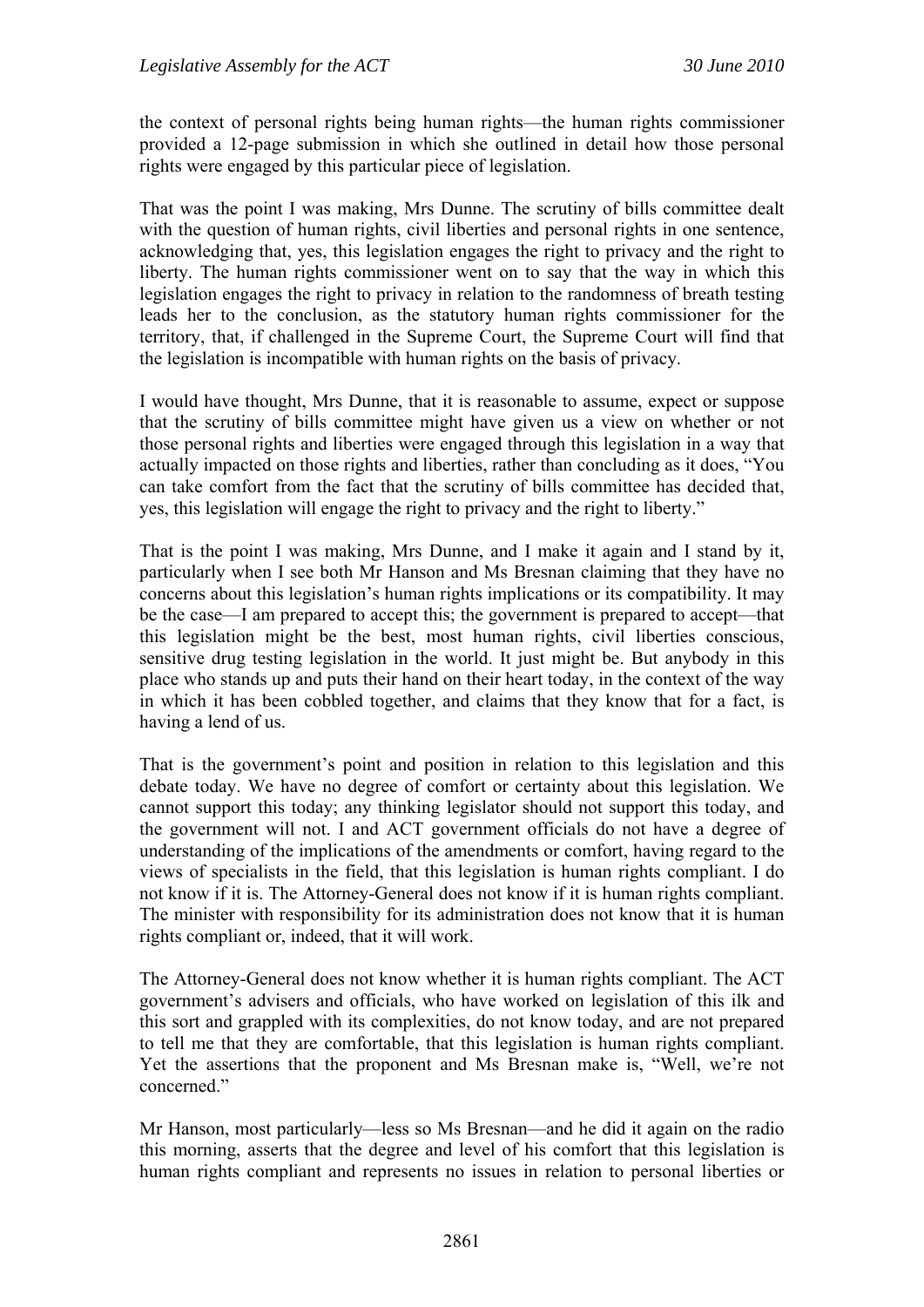civil liberties relates to the scrutiny of bills committee report. He said it again this morning on ABC radio. Mr Hanson asserts that he has no concerns about the human rights implications or impact of this legislation because of this report of the scrutiny committee.

This report of the scrutiny committee is three sentences long. It says, in relation to human rights:

The current scheme of the Act for random testing in relation to alcohol—

not even drugs—

consumption engages various human rights and particular provisions of the Human Rights Act, such as the right to privacy and the right to liberty.

It is on the basis of that finding of the scrutiny of bills committee that the Liberal Party are publicly declaring that this legislation is human rights compliant. What a long bow to draw that is.

The scrutiny of bills committee declares that the alcohol testing legislation engages the right to privacy and the right to liberty; it does not even talk about this bill. It does not draw any conclusions; it does not discuss the human rights implications. Yet, like Chamberlain returning from Munich, he waves the bit of paper from the scrutiny of bills committee and says, "I have a bit of paper from the scrutiny of bills committee which gives me comfort that this legislation is human rights compliant and does not unduly trespass on personal rights and liberties." You just cannot say that. You can say it on the basis of some of the conclusions that Ms Bresnan has arrived at, on the basis of an assessment of some of the issues around causality and connection with road safety etcetera and the work that has been done. But do not tell me, as Mr Hanson has been running around telling everybody who cares to listen, that the scrutiny of bills committee has declared that this legislation is human rights compliant. It has done no such thing, and yet that is the basis on which Mr Hanson claims that he has no concerns.

As I said before, it may very well be that this legislation does not unduly impinge on human rights. It may be that the government will concede that this legislation is compatible with our Human Rights Act; that it is a proportionate response to a significant issue. But do not tell me that anybody in this place, in the face, most particularly, of the Human Rights Commission's concerns, can stand here particularly when, as a result of the fact that this is private members' legislation and not government legislation, we have this very convenient little exclusion that private members' bills do not require a compatibility statement, and of course there is not one; one could have been sought but it was not—and declare absolutely that they know that this legislation is human rights compliant, in the absence of external scrutiny, advice from the department of justice or the involvement of the Attorney-General, who is charged with making those declarations. To rely, in the way that you have, on the scrutiny of bills committee, and then to stand up here and defend it, is just nonsense—and you know that it is nonsense.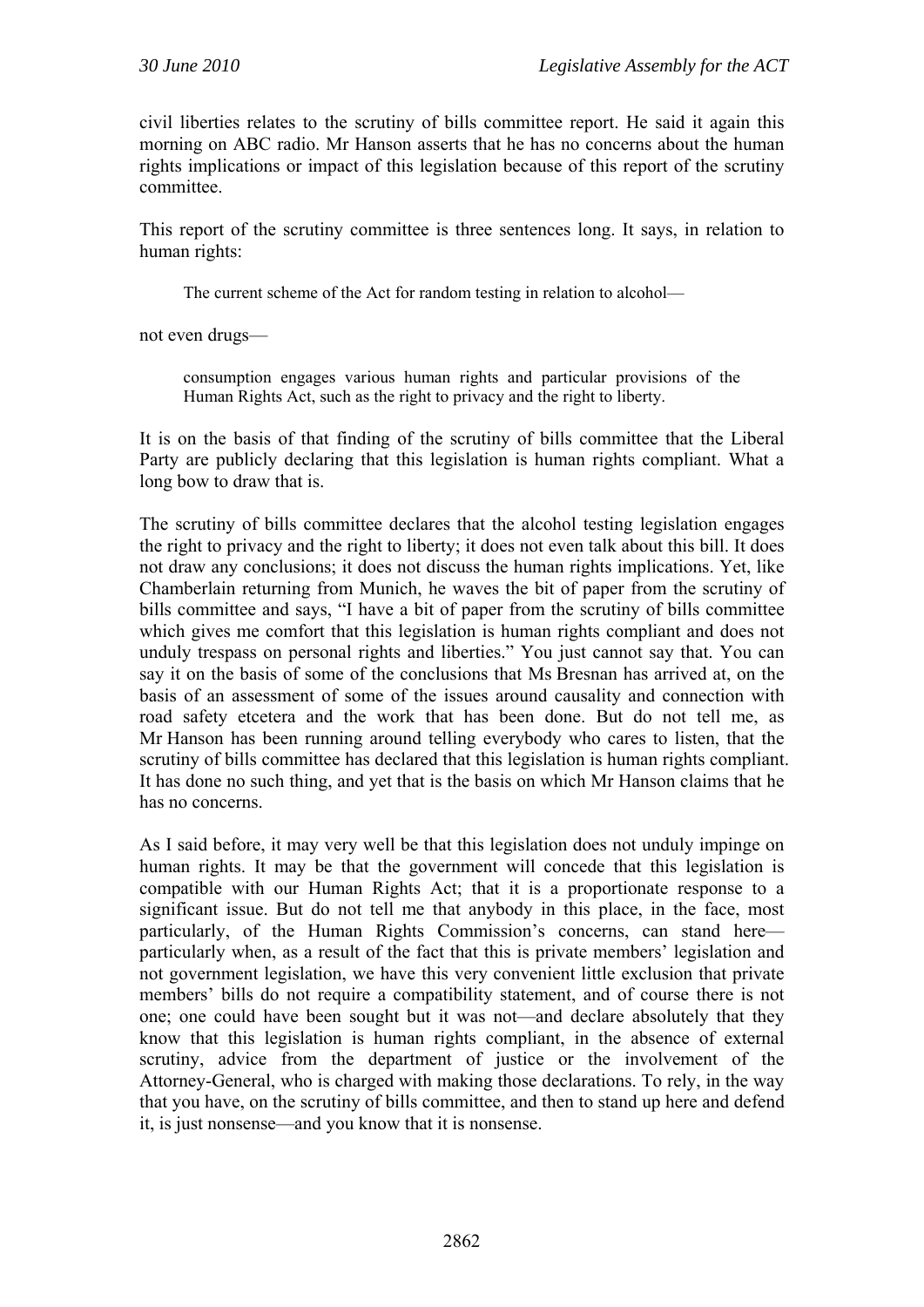**MS BRESNAN** (Brindabella) (11.02): I want to speak to a number of the things that the Chief Minister has said regarding the issues around human rights and the human rights commissioner. I have already outlined this morning, when I spoke earlier on this bill, a number of the issues that have been put forward by the human rights commissioner and some of the points raised. As I said, the critical point that we are looking at is whether the limitation on human rights can be justified by reference to evidence.

As I noted, you can bring up evidence to support any position you want to support, but we believe that the evidence we have looked at shows that taking drugs does impair driving. As I said, this is a road safety initiative, and I note that the human rights commissioner refers to a number of the amendments that the Greens have put forward and which address some of the significant concerns she has raised.

So we have addressed a number of those issues. The amendments we have put forward, as I outlined, have gone to issues and concerns raised by Civil Liberties and Families and Friends for Drug Law Reform. They do not address all of the concerns, obviously, but we have put forward these amendments because we believe they improve human rights aspects of the bill and also civil liberties aspects around the restrictions on the use of evidence for searching cars, having the presence and non-presence test and also removing the drug impairment test, which is an extremely subjective measure. We believe putting all of those forward has addressed those significant human rights issues and concerns with the bill.

The other thing I would note is an implementation issue that will come about as part of the bill. One of the things that the human rights commissioner has stated is:

In my view the limitation on human rights would be more proportionate if this testing was conducted only as an adjunct to random alcohol breath testing which (whilst also limiting rights)—

which she notes—

is an established and well-accepted regime in Australia.

She notes that this is not specifically considered under the bill. But, again, this is an implementation issue and it would be inappropriate to some extent to put this in the bill because it will be very much up to the police about how they conduct these searches and how it is implemented.

I do take issue with some of the things that the Chief Minister said. Of course, we are concerned about human rights aspects and the views which have been put by the commissioner. I reiterate that it would have been helpful if we had had this discussion with the Chief Minister some months ago when the bill was first agreed to in principle. I thought we were engaging in good faith with all parties on this, that we were going to move forward on it and put in place a piece of legislation that we had all engaged on, and that concerns we had would have been raised.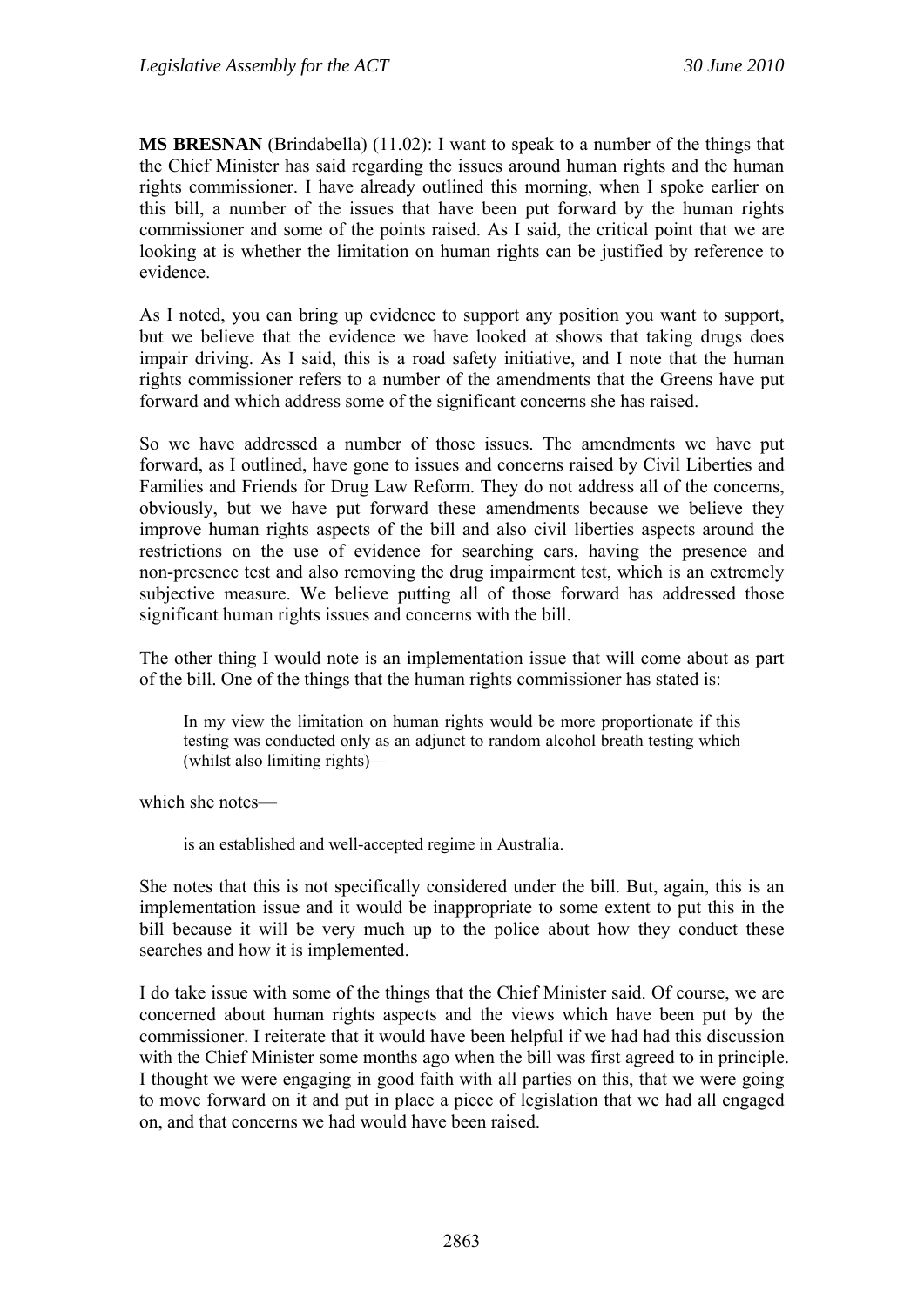We raised our amendments over a week ago with the Chief Minister. He did say yesterday that he did not receive our amendments. We sent them to his office over a week ago and sought input. We did not receive any input or feedback on them. Even before that time, we had made it quite clear to the Chief Minister's office that we would be putting forward amendments and we were happy to engage with them on those; in fact, we encouraged it. Again, we did not receive any feedback or input from the Chief Minister's office. So I think it was extremely disingenuous and disappointing to hear the commentary from the Chief Minister this morning, given that he has refused to engage in any aspect of this.

Again, I thought we had in-principle agreement on the bill, that we were moving forward on it and that all parties agreed to that. It is disappointing that it has gone down the road that it has.

I think I have made the points I need to make. We believe that some of the points put forward by the human rights commissioner show that the amendments we have put forward address some of those significant human rights and civil liberties concerns with the bill. Mr Hanson, to his credit, has put forward amendments, particularly around people having access to the oral fluid, which provides them with the ability to have their own test done. Also, if there is that issue of false positives, that can be addressed. That is something which improves even on the legislation which has been put forward in Victoria.

**MR HANSON** (Molonglo) (11.07): On the issue of human rights, looking at the advice provided by the human rights commissioner—and I will quote from it:

I have reservations regarding the human rights compatibility of random roadside drug … testing generally.

What she is making quite clear is that this is a philosophical objection to random roadside drug testing. That is fine; that is her opinion. I do not have a philosophical objection to random roadside drug testing. I think that her advice is predicated on that substantive objection. She has come at it from a point of view where random roadside drug testing may be an invasion of privacy. I believe the bill that has been amended by the Greens' amendments and by my own, and indeed in the original way it was written, substantially addresses as many of those concerns as can be addressed.

The point is that random breath testing, as the human rights commissioner has noted, is, indeed, and probably was when it was introduced, considered a breach of human rights by some people. Random drug testing will continue to be considered a breach of human rights by some people—probably the human rights commissioner, probably Mr Stanhope. But at some stage a decision has to be made, a judgement has to be made, about balancing the priorities between the human rights of an individual to take drugs, or to be tested for taking drugs, and the human rights of road users and their safety.

That is a judgement that this Assembly has to make. It has to make sure that the legislation that is put forward takes every reasonable step to make sure that human rights are not unnecessarily impinged. But at some stage, that judgement has had to be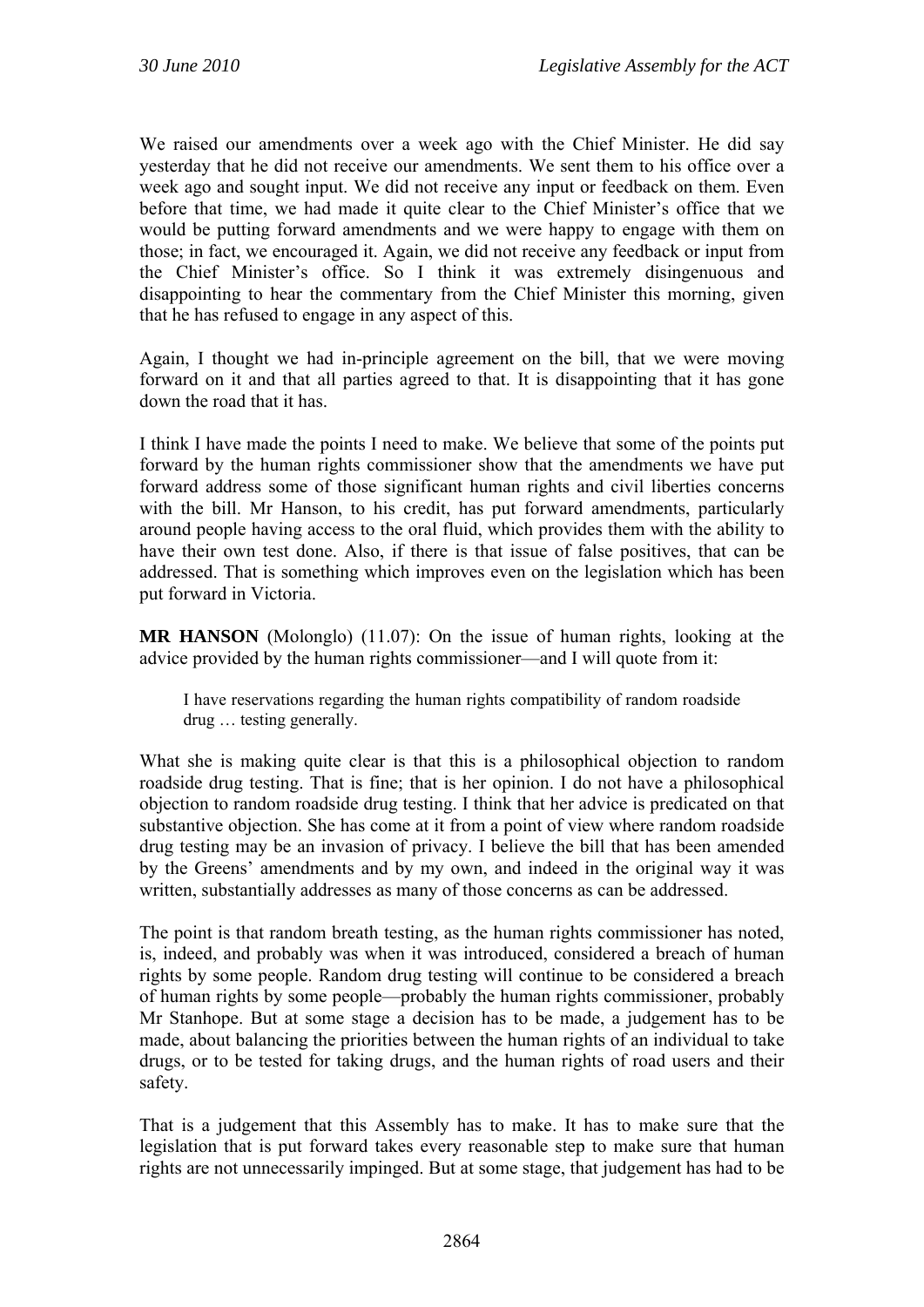made. When you look at the Human Rights Act, what it actually addresses and calls for is that the legislation that is put forward should be a proportionate response.

I will look at the discussion paper, *Review of the Road Transport (Alcohol and Drugs) Act 1977* that was released in May 2008. Mr Assistant Speaker Hargreaves, this was probably while you were the minister. It goes to random drug testing and the issue of human rights, and whether you should have random roadside drug testing and how that may impinge on human rights.

The point is that it discusses whether the legislation actually has an important and significant objective. If this legislation was spurious and did not have a very important objective then I think some of the concerns raised may be legitimate. We are not going to test people for things simply because we want to. The point is that the significant objective is about making our roads safer, and you need to balance the human rights of an individual and the privacy concerns of an individual with that important objective.

This is a quote from your document:

Based on the increasing body of research into the impairment effects of drugs on drivers, and the high presence of particular drugs in the bodies of fatally injured drivers … the risk to road safety posed by drug driving is significant enough to satisfy the proportionality test.

So it is saying: is this a proportionate response? And is random roadside drug testing a proportionate response to the risk that is caused by people using drugs? Your own paper, Mr Assistant Speaker, a government document, says, quite clearly, in its advice to the government, that roadside random drug testing is a proportionate response and therefore it meets the requirements of the Human Rights Act. That is your own document. This document goes further in other areas to talk about the effects of impairment and the fact that people that use drugs do in fact suffer from impairment when they are driving, and it gives strong evidence to that effect.

We could probably argue about the human rights impacts for another five years, if we wished to do so. I know that Jon Stanhope has essentially raised these concerns endlessly about the human rights concerns and he is now coming out with evidence from someone who says they are philosophically opposed, or intimates that they are, by saying that they have reservations regarding the human rights compatibility of random roadside drug testing generally.

The point is, Mr Assistant Speaker: have we, in this legislation, done everything we can to make sure that this is a proportional response to a very important issue? I ask you this question, and it comes down to this: whose human rights here are we concerned about? Are we concerned about the human rights also of Alison Ryan and her daughter?

Let us not forget the implications of not bringing this legislation in. The implication of not having an effective regime of roadside random drug testing is that it will cause accidents. It may cause loss of life. That is the proportional response that we need to consider when we are debating this legislation.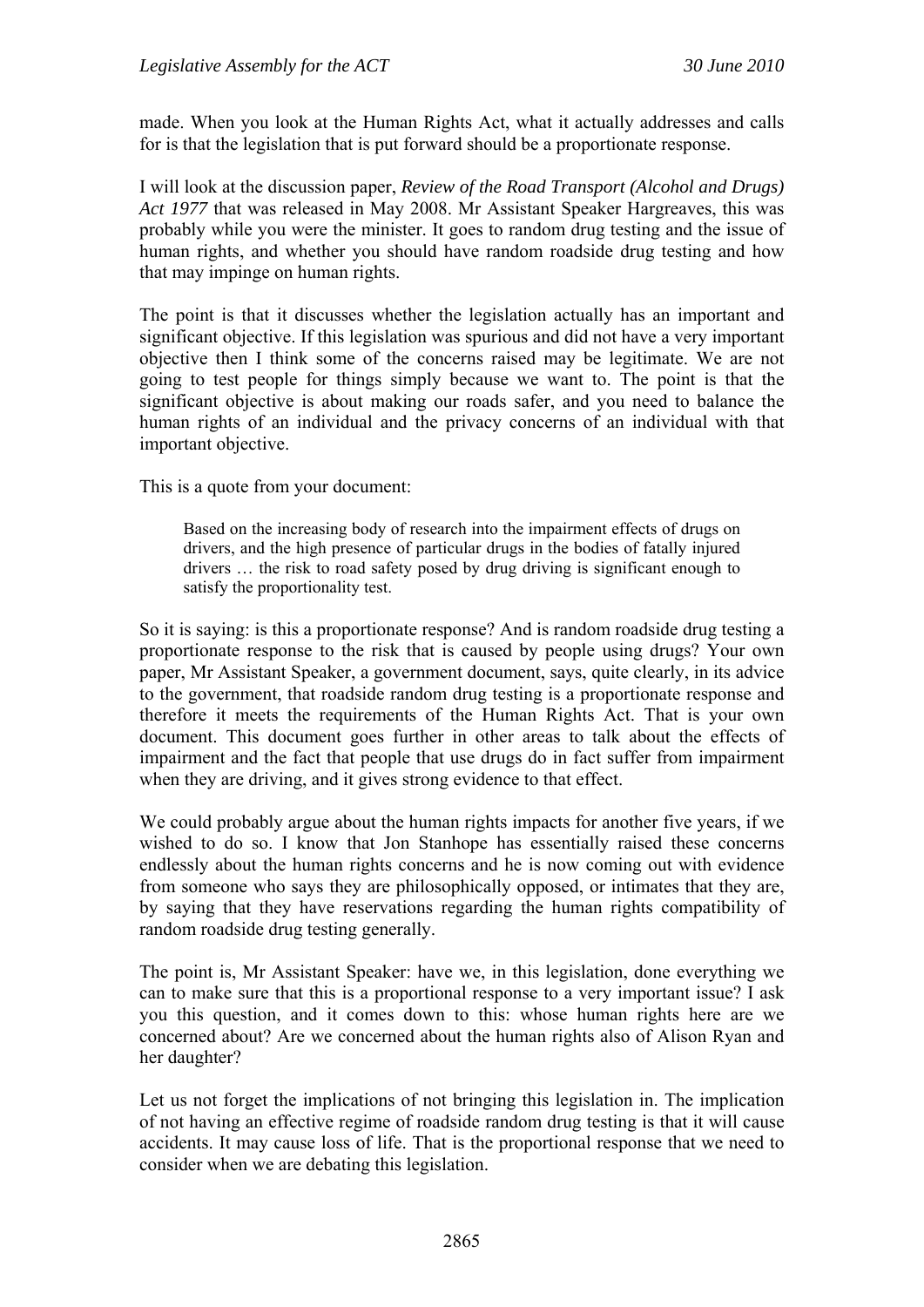In my very strong view, this legislation is a proportional response. I believe that, through the work I have done with the Greens, it does address all the substantive concerns that can be addressed if we are going to put this proportional response in. I very strongly urge members of the Assembly to consider the consequences if we do not implement this legislation. If they have any questions about those consequences— Mr Stanhope, if you do have a question about the consequences, I suggest that you take the time after this debate has finished to have a conversation with Ms Ryan, sit down with her and discuss the implications of not introducing this legislation. She will tell you quite significant ones about how her human rights have been impinged.

Clause 8 agreed to.

**MR ASSISTANT SPEAKER** (Mr Hargreaves): Is it the wish of the Assembly to take clauses 9 and 10 together?

**Mrs Dunne**: Sorry, Mr Assistant Speaker.

**Mr Hanson**: Hang on. Wait a second; we are opposing that.

**Mrs Dunne**: Mr Assistant Speaker, could I ask you to recommit the vote on clause 8 because we were proposing to omit clause 8.

**MR ASSISTANT SPEAKER**: With respect, Mrs Dunne, the vote has actually been concluded. If you wish to do that, I think you need to move a motion to have it recommitted.

Motion (by **Mrs Dunne**) agreed to, with the concurrence of an absolute majority:

That so much of the standing and temporary orders be suspended as would prevent the vote on clause 8 from being called on again.

**MR ASSISTANT SPEAKER**: I will now recommit the vote on clause 8.

Clause 8 negatived.

Clauses 9 and 10, by leave, taken together.

**MR STANHOPE** (Ginninderra—Chief Minister, Minister for Transport, Minister for Territory and Municipal Services, Minister for Business and Economic Development, Minister for Land and Property Services, Minister for Aboriginal and Torres Strait Islander Affairs and Minister for the Arts and Heritage) (11.14): This will be my last intervention in relation to the unhappy—

**Mrs Dunne**: I suppose it will be graceless as usual.

**MR STANHOPE**: No, I am being graceful. This will be my last intervention in relation to the unhappy genesis of this particular bill, but I need to correct the record following Ms Bresnan's last comments about government.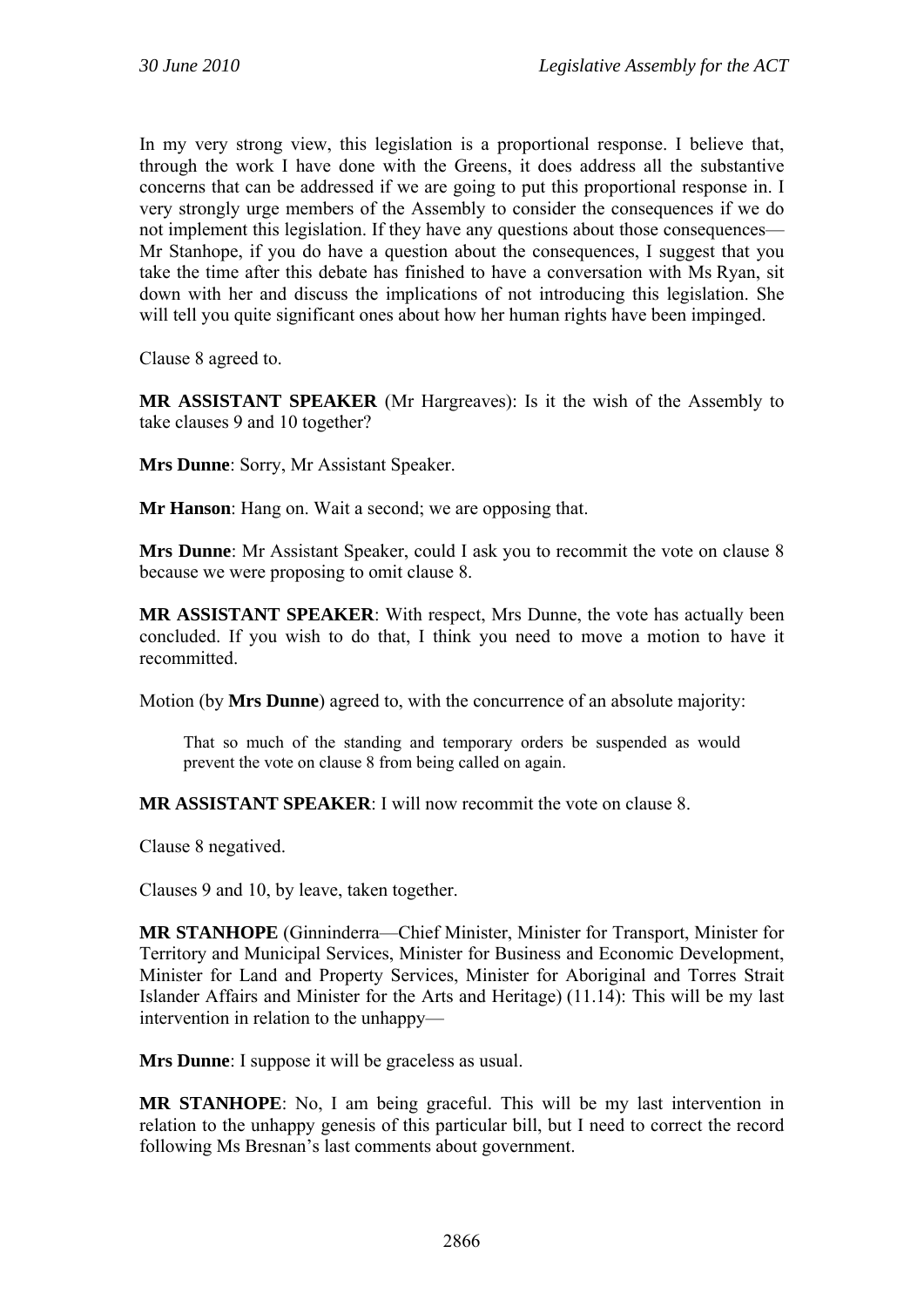There was a clear understanding, following the agreement in principle, about the process going forward and it is reflected in a press release of Mr Shane Rattenbury. Mr Rattenbury referred to the government having agreed in principle to the bill. In that debate, you will recall that I gave notice that the government's intention was to issue a discussion paper, an exposure draft. It was the government's hope that we would, in future, after due consideration—and we are talking a couple of months—be able to debate the bills cognately.

This corrects the record in the context of the comments made just now by Mr Hanson. The government acted on Mr Rattenbury's words and we have been acting in good faith in expectation that the Greens had agreed that they were prepared to consider two bills together. We proceeded. We invested enormous resources through a discussion paper and through the drafting of a very complex bill which we were still negotiating on. What date was this? This was on 27 May. Mr Rattenbury said following that debate:

The ACT Greens have welcomed the Government's contribution to the debate around how to address policing drivers under the influence of drugs.

"The Greens are pleased that the Government has now issued their drug driving exposure draft," Greens Police spokesperson, Shane Rattenbury MLA said today.

"With the Liberal bill introduced late last year we now have a set of options on the table to consider."

"In the last sitting, the Greens gave in principle support to the Liberal bill, but adjourned the detailed stage, anticipating the Government's consultation leading to an additional bill on the issue."

That consultation only concluded last week. I received the submissions to that consultation last night.

**Mr Hanson**: They've made their judgement, Jon.

**Mr Seselja**: Our legislation is the right one.

**MR ASSISTANT SPEAKER**: Order, members! You have been good so far. Keep it up.

**Mr Seselja**: I think they just didn't buy your credibility on this issue.

**MR ASSISTANT SPEAKER**: You have been very good so far. Do not spoil it.

**MR STANHOPE**: The government acted in good faith on overtures, publicly expressed by the Speaker through a press release on this process. That is what we expected to happen. We believed the Greens. Silly us! We thought that Mr Rattenbury's commitment to consider the government's efforts after due consultation—consultation which concluded last week—meant that the Greens were interested in the consultation, they were interested in the submissions, they were interested in being able to actually consider two bills in a row. It was only Saturday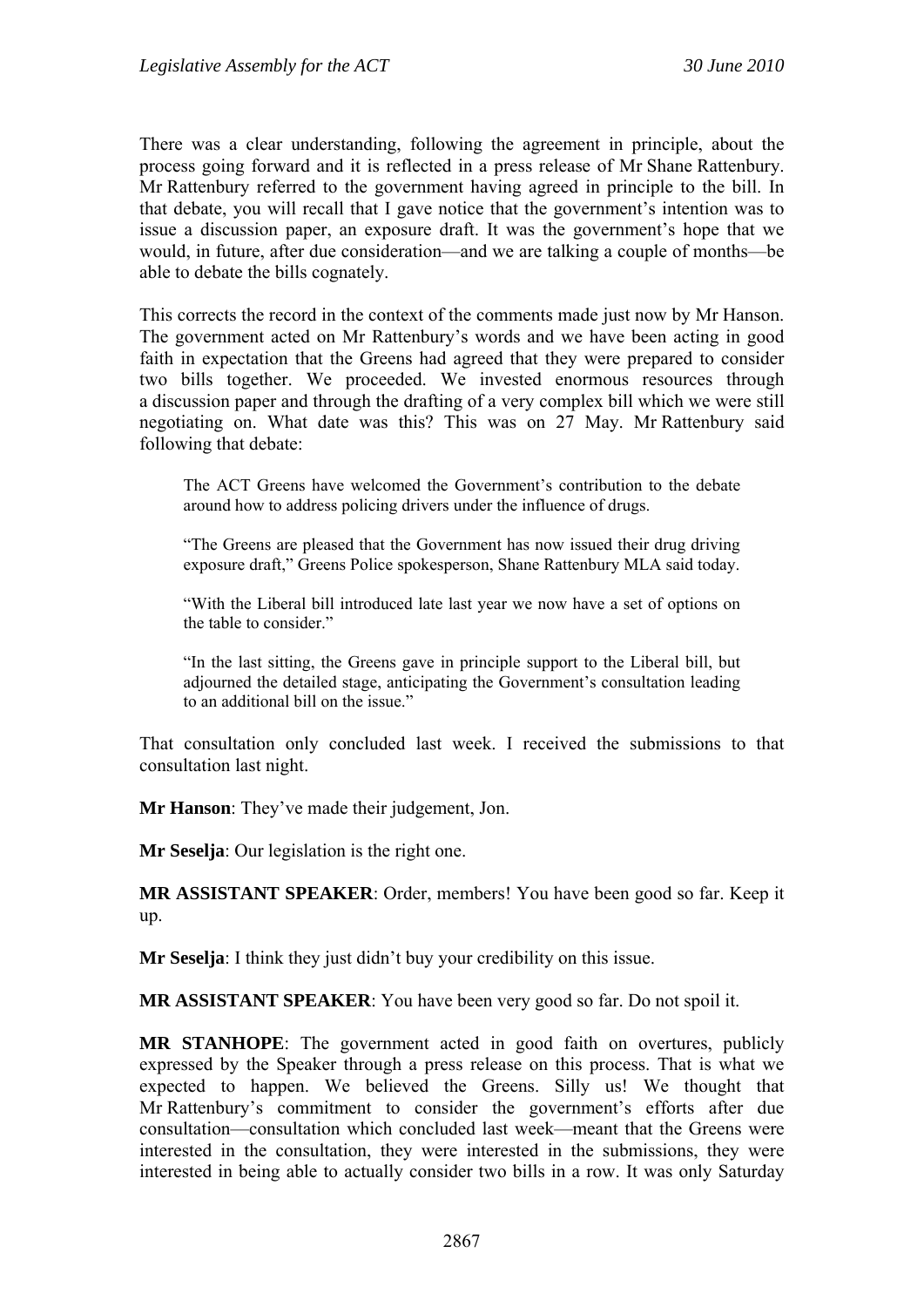week ago when I picked up the *Canberra Times* that I read the Greens had decided to go it alone.

**Ms Bresnan**: No.

**MR STANHOPE**: These are the facts, Amanda.

**Ms Bresnan**: We called your office and—

**MR ASSISTANT SPEAKER**: Ms Bresnan, please. I have shouted at them. It will be your turn shortly.

**MR STANHOPE**: We took on face value what Shane Rattenbury had said. We thought there would be a cognate debate and all of our actions have proceeded on that basis. That is what we thought. So there was a misunderstanding. We accepted what we believed we understood the Greens had proposed. And it is there in Shane Rattenbury's press release. To clear up that confusion, Ms Bresnan, that is what we thought. Do not attribute to me notions around non-engagement when we were relying on and responding to a written set of undertakings or commitments by Mr Rattenbury in relation to this issue. That is what we thought was going to happen.

**Ms Bresnan**: You knew perfectly well what was going on.

**MR STANHOPE**: We knew perfectly well? We thought we knew perfectly well. We thought Mr Rattenbury's words were quite clear and explicit, that the Greens would await the outcome. The consultation only concluded last week. That is what we thought, anyway. Let me just say, "Okay, let us accept there was confusion." I will accept that. But just give us the grace and the credit of saying that is what we thought was going to happen.

**MR SESELJA** (Molonglo—Leader of the Opposition) (11.19): I think it is worth saying a couple of words about how Mr Stanhope and the Labor Party have managed to get to this point. We have heard a lot of squealing from Mr Stanhope this week, a lot of jumping up and down and claiming some high moral ground, but fundamentally what this is about is that Jon Stanhope does not agree with not just this legislation but any legislation on this topic.

He does not fundamentally support the idea that we should actually be implementing random roadside drug testing. He said it back in 2005. He called it redneck legislation. And he has now had six months to input to this process. He has had six months, from when Mr Hanson first introduced his legislation, to engage in good faith on this issue. But he has not, because he does not believe in it.

When he got wrong-footed by the fact that the Greens actually do support this legislation and do support this type of legislation, he scrambled around to try to block it. That is what he has been doing. That is what this week has been about. It has been about Mr Stanhope saying, "I am going to try to find a way to scuttle this legislation." Rather than suggesting amendments, rather than suggesting improvements, he has tried to scuttle it.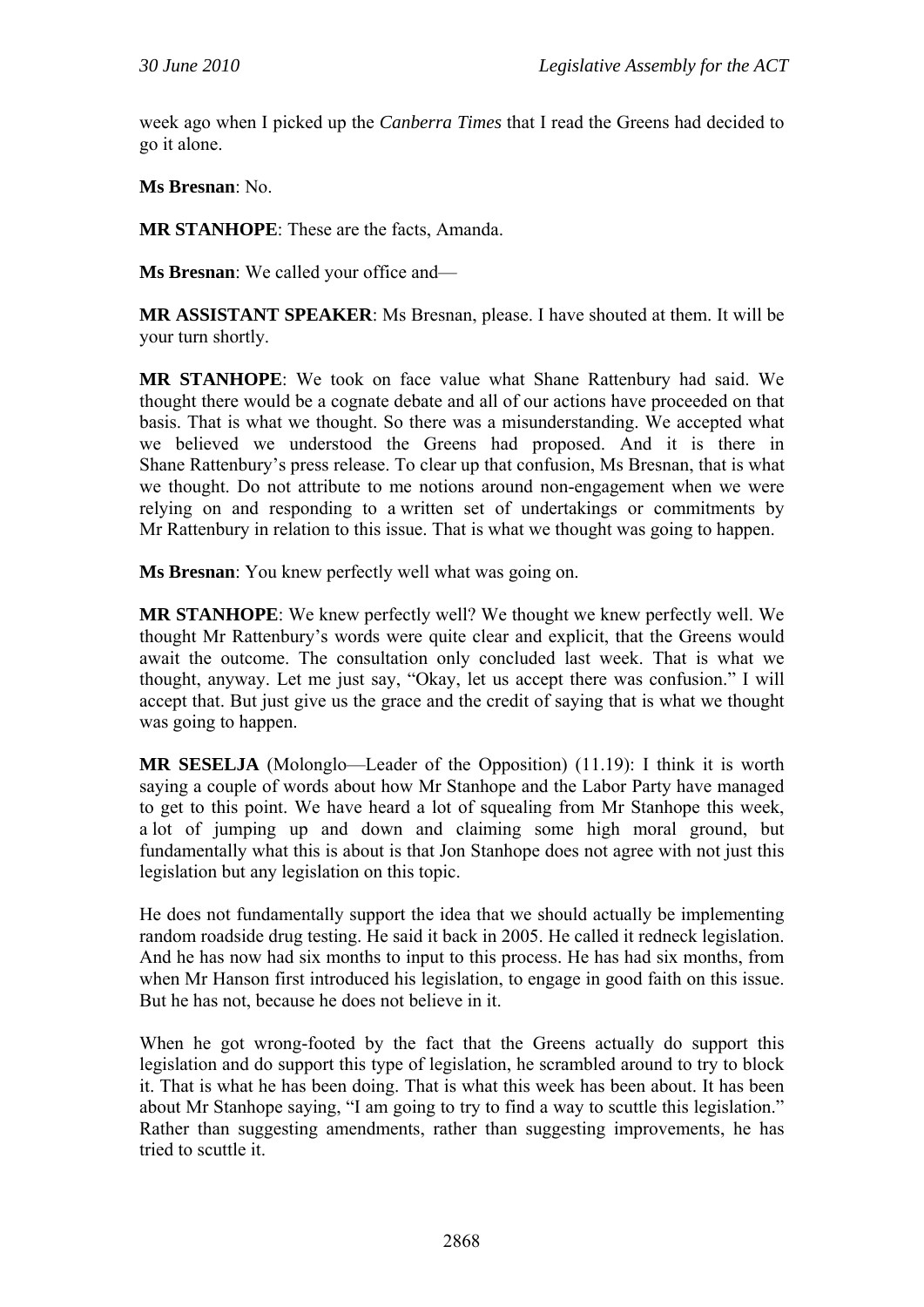We heard him on the radio today talking about the human rights aspects and acknowledging that in fact his legislation would not meet the approval of the human rights commissioner; that in fact there is a fundamental disagreement here between the human rights commissioner's views and the policy intent. We believe that our roads should be made safer. We believe that good legislation can do that and that this legislation achieves that. We will, from time to time, have differences of opinion. Mr Stanhope would like to scuttle it. And we saw how uncomfortable he was this morning on radio when he was asked this question about his own legislation and how he was backing away from his position.

Again, we have him arguing that the Human Rights Act fundamentally should mean that we do not have this type of legislation. We fundamentally disagree. We believe in the human rights of all Canberrans who use our roads, who expect that we will do all we can to keep our roads safe, through laws on speeding, laws against drink driving, laws against driving under the influence of drugs—all of these things contribute to making our roads safe—and we do not accept what is now being put by the Chief Minister, effectively, and that is that as a result of human rights principles we should not have roadside drug testing. That is what this is about. He has tried to scuttle it because he does not believe in it.

He should be honest and say it. He should be honest and say he actually does not believe in this type of legislation. No matter what Mr Hanson had put up, Jon Stanhope would have found a problem with it. If he was serious about engagement, he would have asked the Chief Police Officer months ago to look at this. But he did not bother. He waited until the last minute, gave what can only be considered incomplete information to the Chief Police Officer, when Mr Hanson has been engaging with the Australian Federal Police Association right throughout the process to get this legislation through. He has also been engaging with other parliamentary colleagues to get this legislation improved.

What we hear from the Chief Minister time and again is that he fundamentally does not want to see this type of legislation go through. We disagree. But Jon Stanhope should be called for what he is on this, and that is that he does not agree with the principle, he does not philosophically agree with this legislation, and if it was up to him he would use the Human Rights Act as an excuse not to have laws which protect all Canberrans from the dangers associated with people under the influence of drugs driving on our roads.

This is a good piece of legislation, and the hysterical shouting and jumping up and down from the Chief Minister will not change the fact that he believes it is redneck legislation, he believes it is legislation that impinges on people's human rights, and he is not committed. He is not committed to any type of legislation that will actually allow us to implement random roadside drug testing to protect all Canberrans.

I do commend Mr Hanson for his efforts on this, and it is in stark contrast to the Labor Party in this place. ACT Labor are fundamentally opposed to this and, I think, have been shown up to philosophically be opposed to this and are using every excuse in the book. They have had six months, they have had five years, and they have done nothing. Mr Hanson has acted, and this will be a very important step forward when this legislation is passed.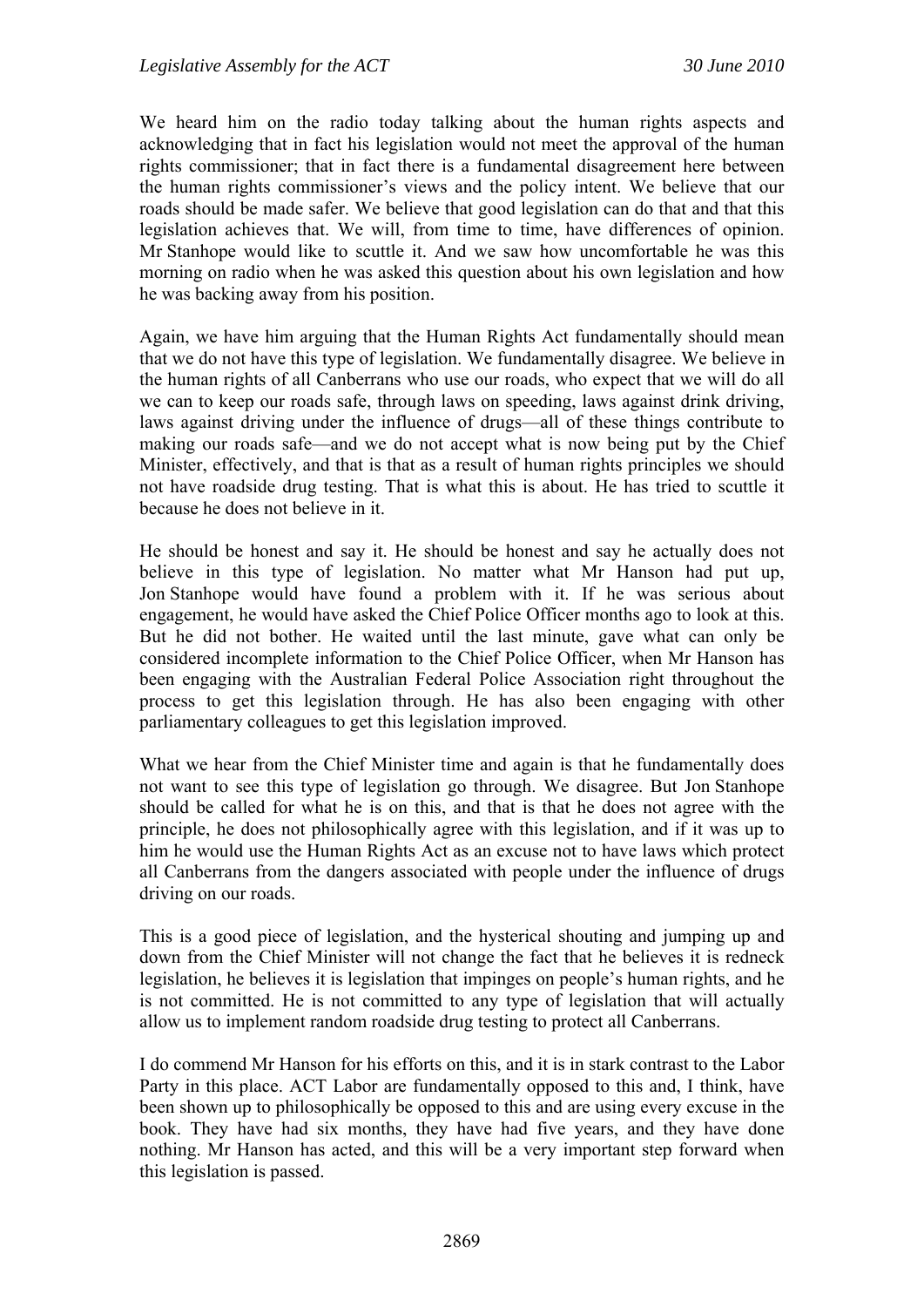**MR RATTENBURY** (Molonglo) (11.25): I rise to briefly respond to the Chief Minister's quoting of my press release. And it is always important to go back and get the original document, because, whilst the Chief Minister read out most of my press release, he forgot the last paragraph.

**Mrs Dunne**: Selectively quoting again.

**Mr Smyth**: You've been verballed by the Chief Minister?

**MR ASSISTANT SPEAKER**: Order, members! Mr Rattenbury does not need your help.

**MR RATTENBURY**: I appreciate it but I do not need it. The last paragraph says:

… The important thing now is to avoid petty squabbles about whose legislation gets passed and focus on putting in place the best possible legislation to improve safety on Canberra's roads …

And that is exactly the basis on which Ms Bresnan has made the arguments this morning on behalf of the Greens. That was on 27 May. That was the date that the government released their exposure draft legislation, over a month ago now. What that meant was that on that date we had two pieces of legislation side by side. We were able to sit down and compare them. All we were able to do was look at the government's legislation, which was presented with the full resources of the department behind it—all the research, all the capabilities the department brings to the debate—and ascertain that the two pieces of legislation were almost identical, that the model put forward by the government was not substantially different to the model that Mr Hanson had put forward.

At that point, as the Greens, we were able to make a decision that the legislation was pretty much right to go. There was some work needed to be done on amendments, and that is why we see amendments coming along today. But we knew that there was not a wildly different option on the table, that we had the core of a consensus to move forward on legislation that could work. That reflected the work Mr Hanson had done, the research that his office had done on other jurisdictions, working with parliamentary counsel, and it reflected the work that Mr Stanhope and his department had done to draft up a piece of legislation that they considered good enough to table as a piece of exposure draft legislation. That is the basis on which we are able to move forward today, because we had enough evidence on the table to make a decision to go forward.

Clauses 9 and 10 agreed to.

Clause 11.

**MS BRESNAN** (Brindabella) (11.27), by leave: I move amendments Nos 9 and 10 circulated in my name together *[see schedule 1 at page 3023]*.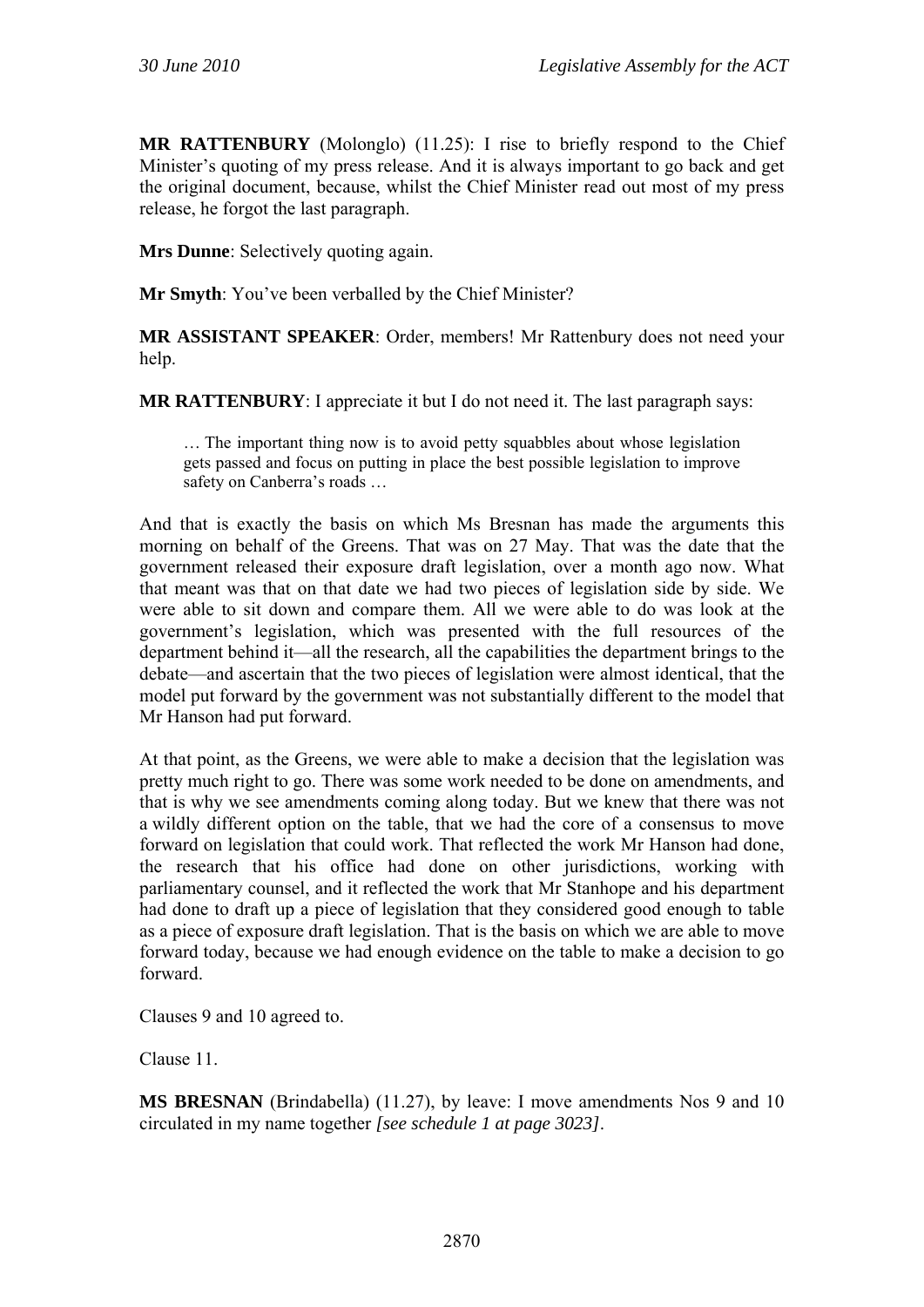Amendment 9 removes reference to drug impairment assessments in the part of the act which outlines restrictions on screening tests and breath and oral fluid analysis. I have already outlined the issues around removing the drug impairment test, which we believe is a subjective measure. Amendment 10 again refers to amendment 9 in that it is removing reference to the drug impairment test as part of the act.

**MR HANSON** (Molonglo) (11.28): Again, both amendments relate to assessment for impairment and, as such, we will be supporting them.

Amendments agreed to.

Clause 11, as amended, agreed to.

Clause 12.

**MS BRESNAN** (Brindabella) (11.29): I move amendment No 11 circulated in my name *[see schedule 1 at page 3023]*.

Amendment No 11 removes reference to drug impairment assessment tests, again, in the part of the act which outlines restrictions on screening tests and breath and oral fluid analysis.

**MR HANSON** (Molonglo) (11.29): Again, this relates to impairment and the opposition will be supporting the amendment.

Amendment agreed to.

Clause 12, as amended, agreed to.

Clause 13.

**MS BRESNAN** (Brindabella) (11.30): I move amendment No 12 circulated in my name *[see schedule 1 at page 3023]*.

Again, this removes the reference to drug impairment tests, which I spoke to earlier.

**MR HANSON** (Molonglo) (11.30): The Canberra Liberals will be supporting this amendment.

Amendment agreed to.

Clause 13, as amended, agreed to.

Clause 14.

**MS BRESNAN** (Brindabella) (11.30): I move amendment No 13 circulated in my name *[see schedule 1 at page 3024]*.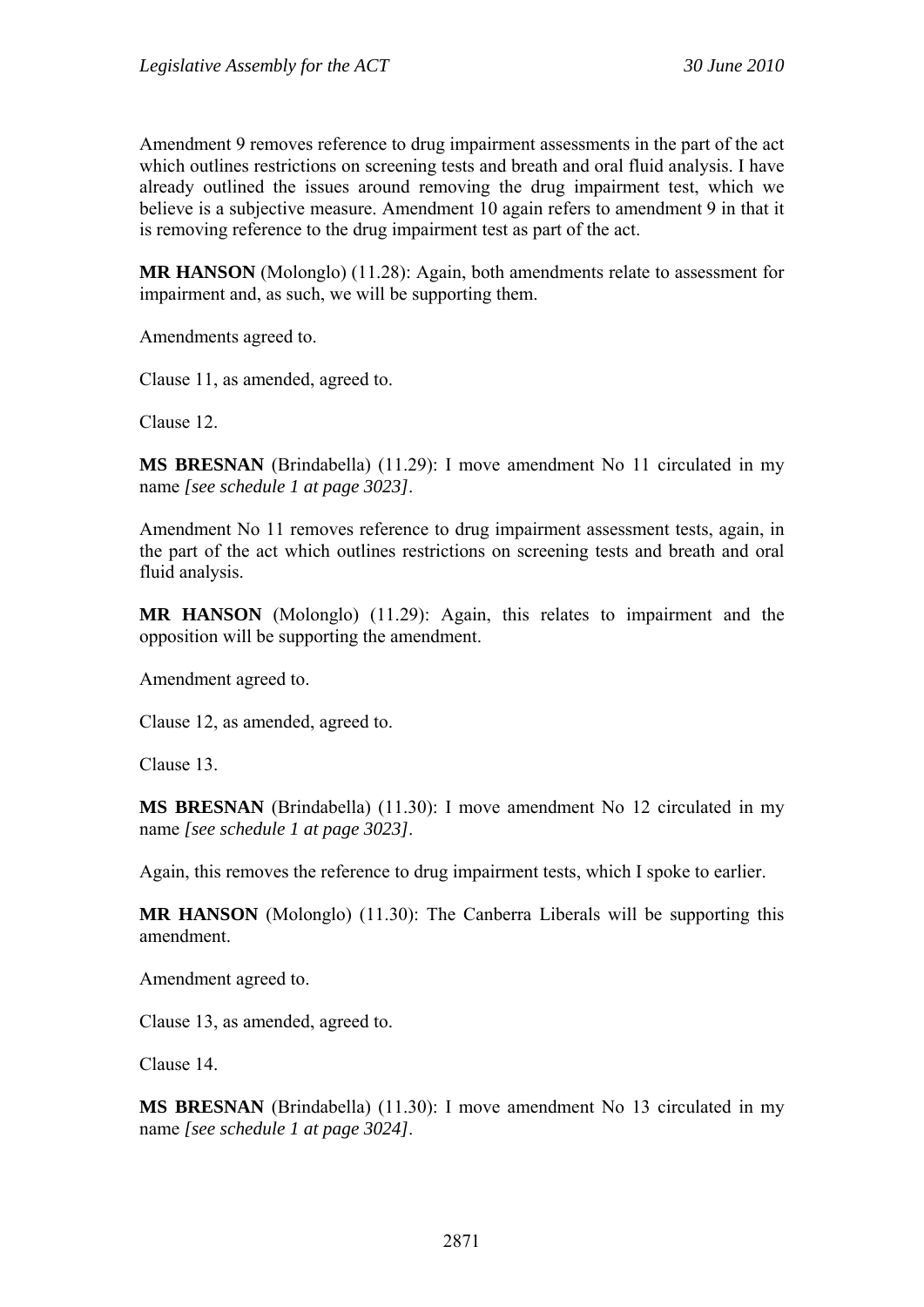This amendment removes reference to drug impairment tests in the part of the act which permits police to take blood samples from people in custody.

**MR HANSON** (Molonglo) (11.30): Again, as this is in relation to impairment, we will be supporting the amendment.

Amendment agreed to.

Clause 14, as amended, agreed to.

Clause 15.

**MS BRESNAN** (Brindabella) (11.31): I move amendment No 14 circulated in my name *[see schedule 1 at page 3024]*.

This amendment replaces "concentration of drugs in the blood" with "presence of a prescribed drug in the blood" in the blood sample analysis section.

**MR HANSON** (Molonglo) (11.31): This relates to blood concentrations, as previously discussed, and the Canberra Liberals will be supporting this amendment.

Amendment agreed to.

Clause 15, as amended, agreed to.

Clause 16.

**MS BRESNAN** (Brindabella) (11.32): I move amendment No 15 circulated in my name *[see schedule 1 at page 3024]*.

Amendment 15 replaces "concentration of drugs in the blood" with "the presence of a prescribed drug in the blood" in the blood sample analysis section.

**MR HANSON** (Molonglo) (11.32): This again relates to concentration levels and the Canberra Liberals will be supporting this amendment.

Amendment agreed to.

Clause 16, as amended, agreed to.

Clause 17.

**MR HANSON** (Molonglo) (11.33): This clause is something that I put in. I had actually removed a section from my original legislation tabled last year. In consultation with the AFPA and others, some concerns have been raised that this is not related to the random roadside drug-testing aspects but actually relates to testing procedures that follow an accident or when someone has been put into custody or is in hospital. Therefore, the removal of this clause of the bill was actually not required. Having reviewed that and having had discussions with the crossbench, I will be opposing this clause.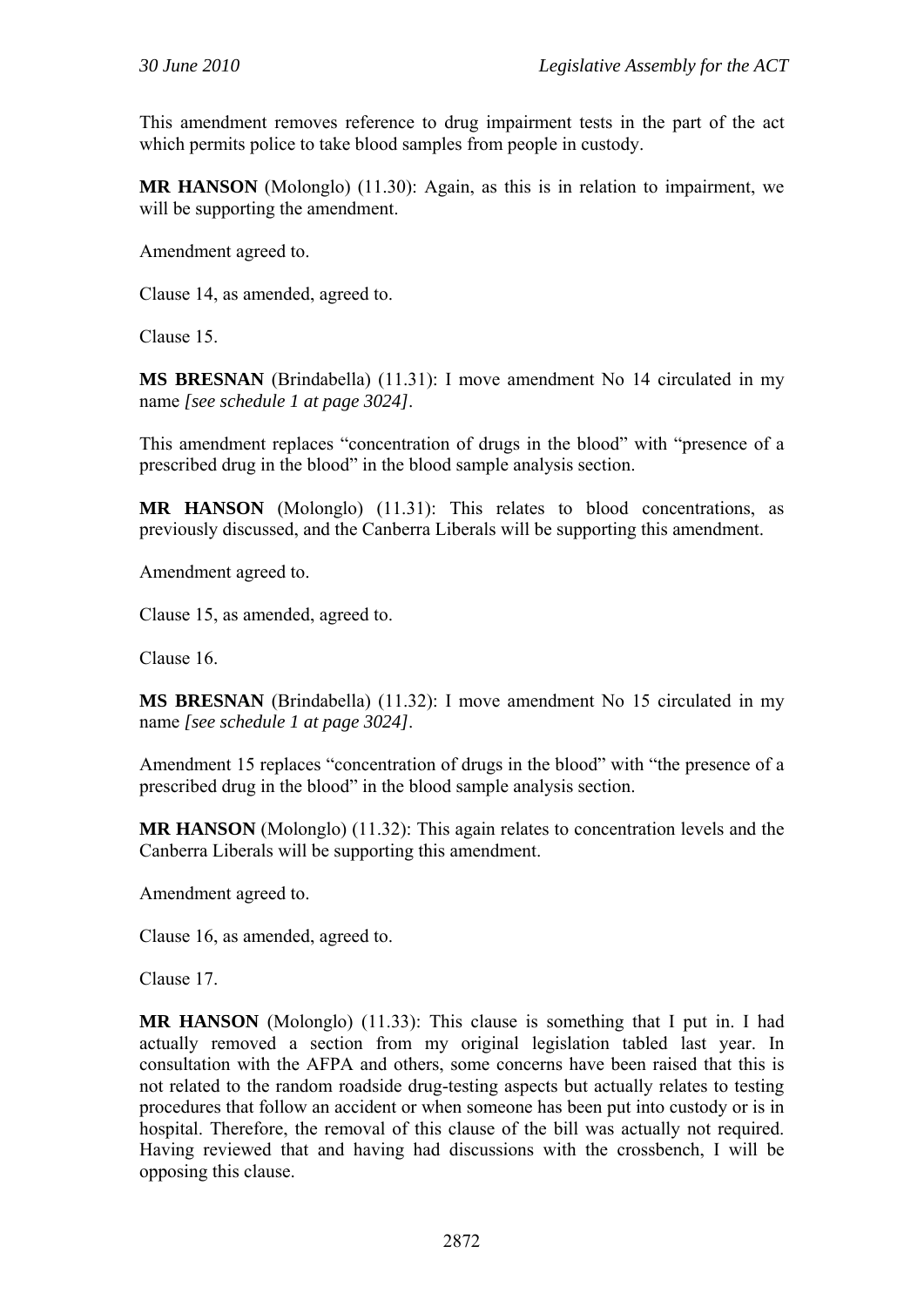**MS BRESNAN** (Brindabella) (11.33): This amendment, as Mr Hanson already outlined, reinserts sections in regard to the treatment of blood samples for evidentiary purposes under the act. At the request of the AFPA, we understand that reinserting these provisions is necessary for the treatment of evidence under the act and was a result of a consultation Mr Hanson had with the police association.

Clause 17 negatived.

Remainder of bill, by leave, taken as a whole.

**MS BRESNAN** (Brindabella) (11.34), by leave: I move amendments Nos 16 to 34 circulated in my name together *[see schedule 1 at page 3024]*.

These amendments remove, again, a section referring to assessment of drug impairment tests protecting an officer from liability arising from taking someone into custody. Amendment 17 removes a section referring to assessment of drug impairment tests, and amendment 18 restricts the use of blood or oral samples to the act or for research purposes only. Amendments 19 to 22 change "the offence of driving whilst impaired by drug or fluid concentration exceeded" to "driving with … drug in oral fluid and blood".

Amendments 23 to 28 again refer to some of the subsequent sections, and amendment 29 inserts the word "prescribed" before "drug", for clarity. Amendment 30 puts a restriction on search powers so that police may not form suspicion on the basis of drug testing or drug screening testing only. That is one of the issues I addressed earlier, which were in relation to concerns raised by civil liberties groups. It was, I have to say, an amendment we had already put forward, through our analysis of the bill. The other amendments again refer to the drug impairment tests and the presence tests, which are the issues I have raised earlier through my speech.

**MR HANSON** (Molonglo) (11.36): Mr Assistant Speaker, we will be supporting these amendments. The bulk of them actually deal with the change in testing for a concentration, which now is just simply testing for a prescribed drug in the body. The other relates to definitions throughout the bill.

There are two substantive changes, and I will address those. Amendment 18 prevents now a sample that is taken under this act being used for other purposes. Essentially, that prevents someone having a sample taken and then it being used under another criminal code for a subsequent prosecution. We think that that is reasonable. It is actually in the provisions included in the government's draft exposure bill, and we have agreed to support that amendment.

The other substantive amendment is related to the search of vehicles. The Canberra Liberals did not actually see the need for this amendment, but we have had extensive discussion with the Greens on this—the point being that this is a road safety bill. We acknowledge that, and we believe that we have got to make sure that the police officers on the ground have got the powers that they need and the freedom to act to form a basis of suspicion to search a vehicle. I am comfortable, with the amendment as it is structured and phrased, that it still provides police with the powers that they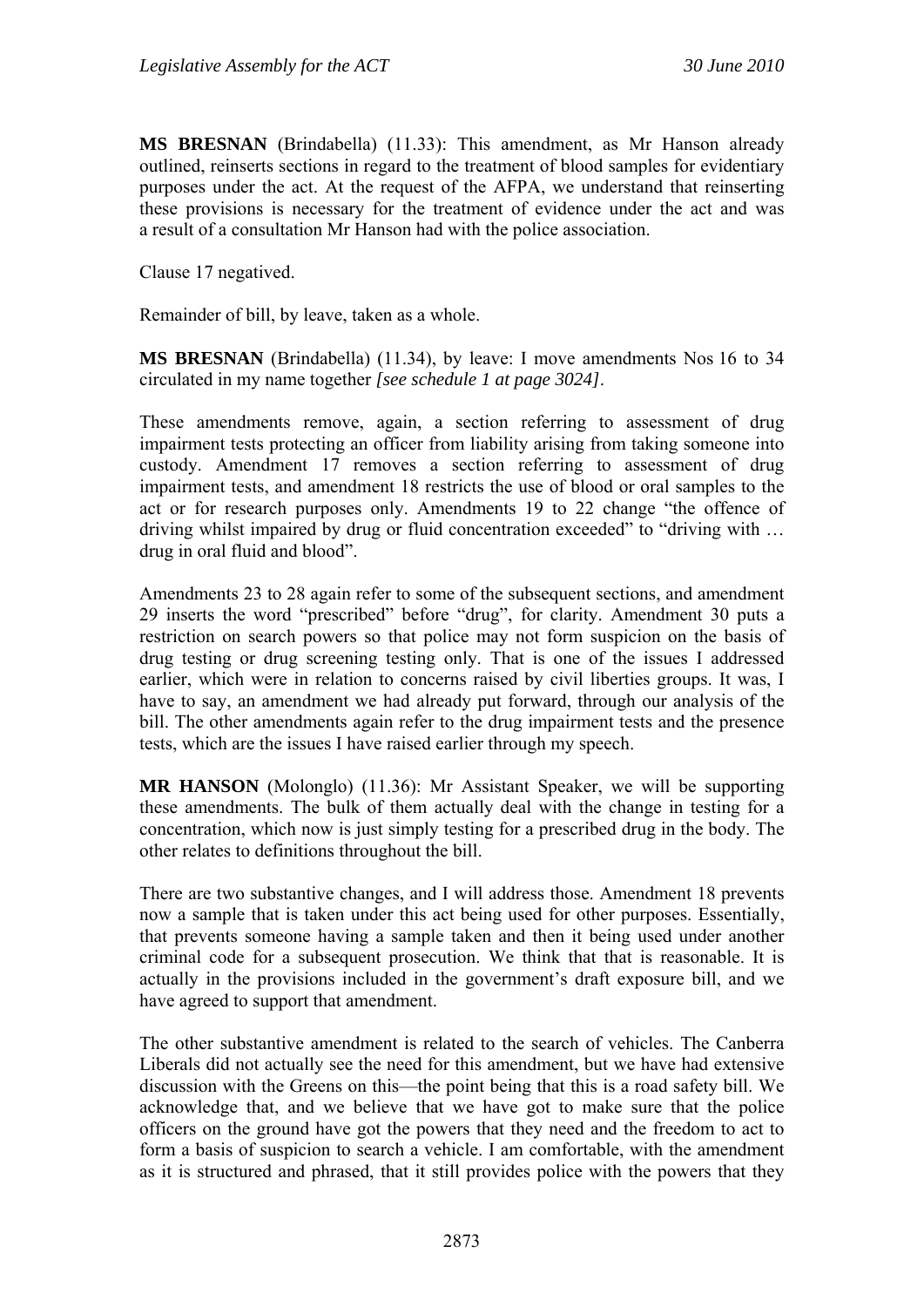currently have, because what will occur is that a police officer will be able to use a positive test as part of a suspicion to search a vehicle.

I have read very carefully the words from the Chief Police Officer that were released yesterday, and he saw that a positive drug test should form part of a suite of indicators that a police officer assesses when forming their level of suspicion regarding possible drug offences under the Crimes Act. The way that the legislation is written, now that the amendment is in place to say that a positive drug test can form part of that suspicion, I think meets and is in accord with the Chief Police Officer's statements, and it is certainly in accord with discussions I have had with the AFPA.

I will just make the point that, although we did not see a need for this, I am comfortable that the amendment, as it is written—and we have sought real clarification on this—does not limit the powers of the police to conduct searches. They still have the powers they had previously and in many ways in addition now they have the extra level of suspicion that they can use, which is a positive test. So we are comfortable supporting the amendments.

So, as I said in conclusion to the amendments now being taken as a whole, most of them are about issues we have discussed regarding impairment and concentration levels, and there are the other two elements, one that we support and the other we are happy to support, although we do see it as probably unnecessary.

Amendments agreed to.

**MR STANHOPE** (Ginninderra—Chief Minister, Minister for Transport, Minister for Territory and Municipal Services, Minister for Business and Economic Development, Minister for Land and Property Services, Minister for Aboriginal and Torres Strait Islander Affairs and Minister for the Arts and Heritage) (11.40): I will not speak for long. I will take the opportunity just before the final vote to acknowledge the work that members have put into this legislation.

It is legislation that each of us in one form or another has sought to achieve. It is unfortunate that the Assembly, I believe, has not covered itself with glory in relation to the way in which this legislation has been constructed—and, indeed, in the way that it has not consulted with the community about or on the content of the legislation. I think that is a pity and there are lessons there for all of us to learn in relation to cooperation on major pieces of legislation.

Having said that, it is an outcome that I hope serves the community well. The government has certainly expressed its commitment to the need to ensure that our roads are as safe as they can be made. We all know intuitively though that the evidence is not perhaps as concrete or as confirmed or as firm as we would normally like in relation to legislation that does have significant impacts on liberties and freedoms.

At the end of the day, you know, we always need to be mindful as legislators when we are enacting criminal legislation, that, as a consequence of the legislation about to be passed, there are criminal implications. People will, as a result of this legislation, lose their liberty. There are people who will be subjected to the criminal law in its full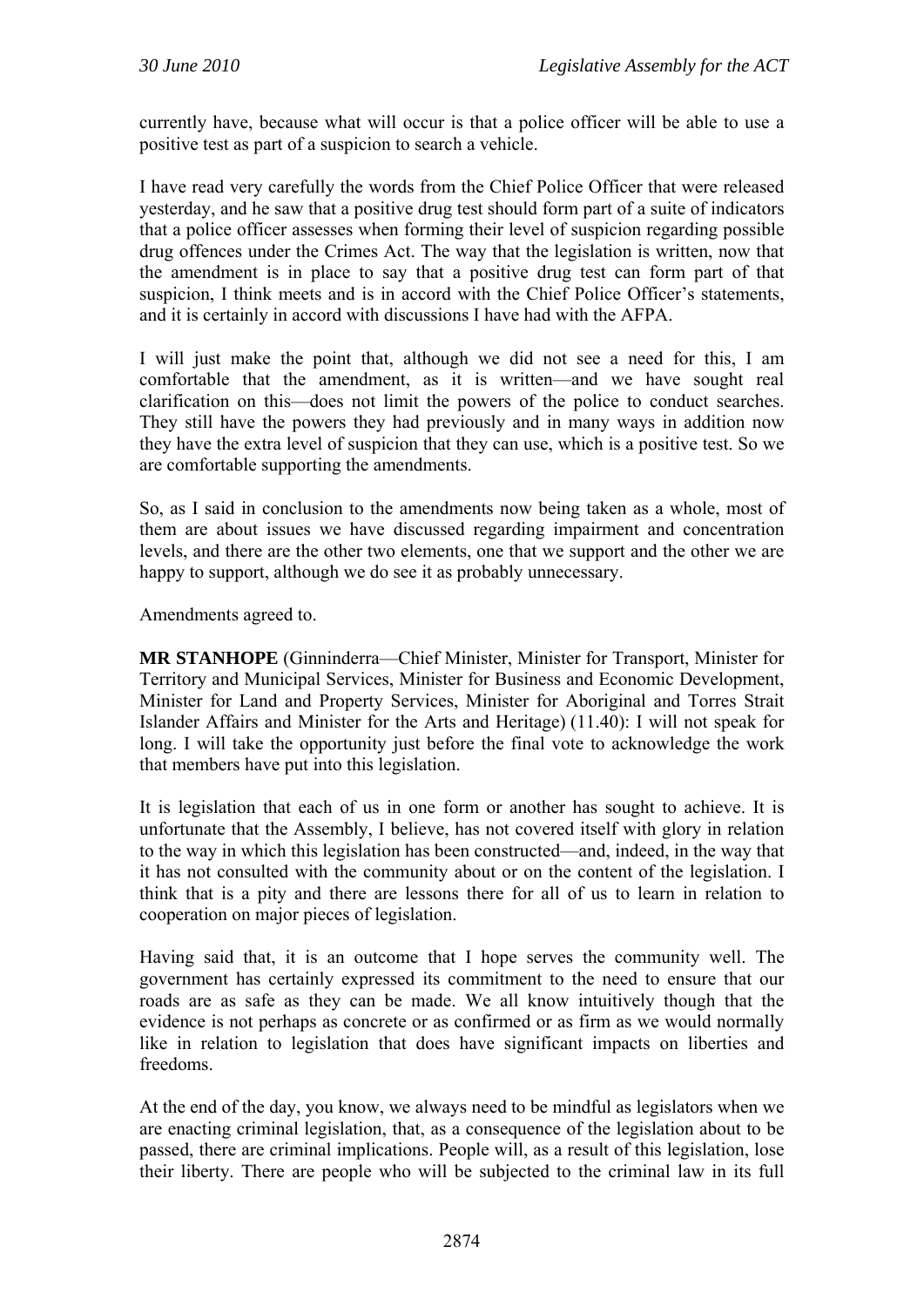force, and it behoves legislators always to bear in the back of their mind the consequences for individual citizens who will be confronted by and affected by this legislation.

People will go to jail as a result of the piece of legislation that we are just passing. That is an onerous responsibility each of us has and accepts and needs to be mindful of as we construct criminal legislation—legislation with criminal impacts and effects. People will go to jail as a result of the legislation or the bill that passes today. That is probably right and appropriate in the circumstances, but we do need to be absolutely and utterly sure and ensured that the legislation is appropriately constructed, that the rules of evidence have been given due effect, that issues around proof are as they should be, that there is no gap or glitch within the scheme as created and that people's human rights are not inappropriately or perversely affected as a result of an implication in relation to the legislative scheme that we have debated today—that they are not impacted on adversely as a result of an oversight.

I have to say it is on that basis that the government will not be formally supporting the legislation, although we support the outcome. I just do not have the degree of comfort that allows me to commit the government to this legislation today. It may be that I could have in a few weeks time. Today I do not and will not. Having said that, I do hope that it is successfully implemented. I do hope that there are no issues with it. I do hope that it achieves a tick from the human rights commissioner and from the Department of Justice in relation to its human rights compatibility. I hope, as a result of the legislation that will pass today, that our roads will be safer and that we have taken a good and positive step. Those that drive and put their own lives and the lives of others at risk will be certainly impacted by the legislation—by the scheme.

So my hope and the hope of the government is that we have today produced good legislation that will produce the outcomes that each of us desire and hope for, but I must say, in the context of the advice I have and my own capacity in the very, very limited time available to assess the range of issues that have been put forward and advanced—as a result of the fact that the only consultation that was undertaken on this bill in detail was that undertaken by the government—and in the circumstance that I have not yet even had the time to digest or even read the majority of the submissions, it is very, very difficult, I think, to support the process.

So we support the outcome. I hope it is a good outcome. I hope the legislation works, and I would just signal now—and I would ask for the forbearance of the members in the Assembly in relation to this last comment I make—that, as a result of the legislation passing today, I am advised by my officials that the drink-driving legislation which I tabled last week is no longer potentially or possibly operable, as a result of the impact of these particular changes, and I will have to withdraw it. It is going in the bin, and we will start again. So I am looking for your forbearance in relation to the fact that the government will now have to withdraw its drink-driving reforms of last week, because they are no longer compatible with the scheme that has been accepted today. So I am just foreshadowing now that there will be a delay in the passage of the drink-driving legislation. I just ask for your support and forbearance and cooperation in relation to that.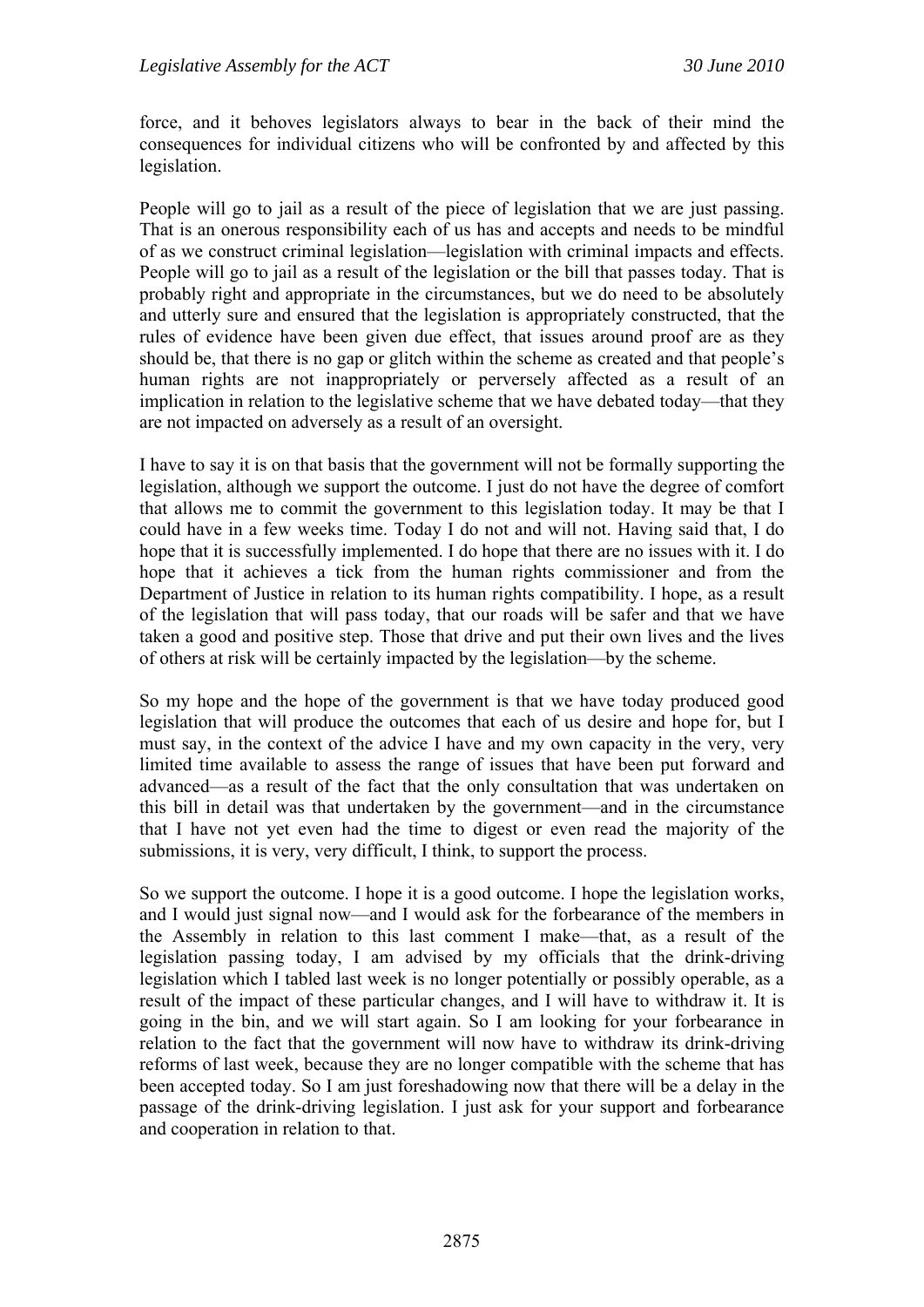**MR RATTENBURY** (Molonglo) (11.46): I just want to make a few comments on behalf of the Greens. We are pleased to see the impending passage of this legislation. We think it is an important road safety initiative, and that has, right through the discussion, been our primary focus—to improve safety for people on Canberra's roads, whether they are drivers or more vulnerable road users such as pedestrians and cyclists.

We need our community to understand that drug driving is unsafe. I think that there is a sense amongst many people that they do not know that. They are not aware of the impediment that taking drugs can be for driving skills. Ms Bresnan touched on some of that evidence this morning when she talked about the research on THC from the Accident Research Centre at Monash University. They noted that, in relation to THC, the detriments associated with cannabis use include increased braking time, increased lateral deviation, increased number of cones hit, increased speed variability and impaired secondary task performance. She also spoke about the impacts of ecstasy and amphetamine. Those differences, those impairments in a driver's capabilities, literally are or literally can be a matter of life and death, particularly for vulnerable road users—but, frankly, for anybody that is travelling around on our roads.

I note also from the government's discussion paper, that they have highlighted the impact of drugs on driving ability. I quote from page 7 of that paper, where it says:

Alcohol continues to be the drug found most often in the bodies of fatally and non-fatally injured drivers, followed by cannabis, amphetamines and benzodiazepines, e.g. valium.

It goes on to say:

While the research into the impact of drugs on driving is a relatively new and rapidly expanding field there is increasing evidence to suggest that certain illicit drugs … impair driving ability and increase risk of collision.

That is the basis on which we have had to move forward here today. I must say I have struggled to understand the government's position on this one, because I think, to his credit, the Chief Minister is a real advocate for road safety. I think his extensive comments on drink driving, on matters of speed, on looking at the model of zero deaths for the ACT and having that as an aspiration, show some worthy goals, and the Chief Minister's clear personal commitment to that, I think, is a welcome thing.

I think the government's shift on its drink-driving campaigns to the message around either drink or drive—it is not whether you can drink and drive but either drink or drive—has been an important evolution in community understanding. And it is in that context that I have struggled to understand the government's position on this one whether it is simply politics or whether it is something else. Frankly, at times it has felt like watching a pinball table, the way the government has bounced around on the position that it is taking, right through to the Chief Minister's contribution on Triple 6 this morning, when he said:

On the basis of her investigations—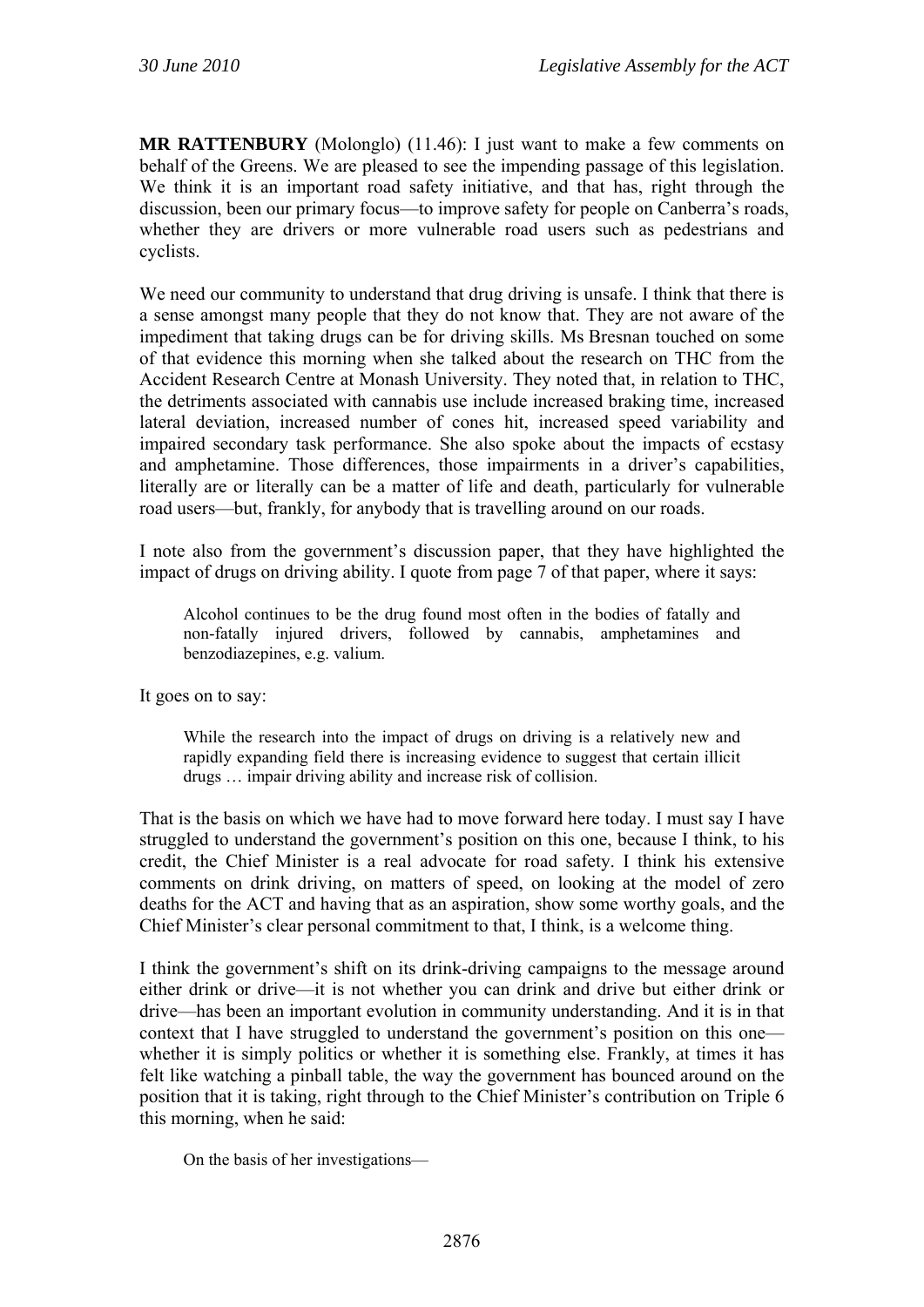referring to the human rights commissioner there—

and other submissions to the government's discussion paper, there is no empirical evidence or data anywhere in the world that links drug use and road safety.

In light of the government's own discussion paper, which I note is extensively referenced, as you would expect, it is comments like that I have really struggled with to be clear what the government is trying to achieve here. Because I cannot imagine—

**Mr Stanhope**: I was quoting the human rights commissioner.

**MR RATTENBURY**: But, Chief Minister, this is what I am struggling with, because your own paper cites the evidence. It makes it clear what the situation is. You have spoken in this place and others about the impact of drugs on a driver's ability to effectively handle and safely handle their vehicle, so I do find it very confusing. I think it does highlight to some extent the role the government is playing in this place on non-government legislation.

We saw it on the Greens' hot-water bill, where Mr Barr came in here and said, "The Greens have got it wrong," despite the fact that the Greens had copied it, essentially, from COAG models. Mr Barr came in here and said, "This is outrageous; the Greens are going ahead; my department has not been involved," yet he was not prepared to bring on a single amendment to correct that, despite the fact that he apparently knew so much better.

The government was not prepared to engage. We have seen a similar outcome here, and it is partly why the Greens have been forced to work with Mr Hanson to move this legislation forward—because the government is not engaged. My office and Ms Bresnan's office have worked very hard to get the best possible outcome on this legislation, to sit down and really do the work, to work collectively with Mr Hanson—and again it is very frustrating in this context, because all three parties in this place—well, at least most of us—have at times said, "This is an important thing to do. We need to improve road safety in Canberra."

I have just cited some of the Chief Minister's comments, and I get confused at times at exactly where the government wants to be on this one. But even matters such as coming in here and halfway through the detail stage tabling the submissions to the consultation process begs questions about motivation. It begs questions about sincerity and it begs questions about integrity.

I would urge the government, on an ongoing basis, to recognise the numbers in this place, to acknowledge that not every piece of good legislation, not every good idea, has to come from the executive benches, that there is space in this parliament for 17 members to make a contribution to the governance of the ACT, because that way we can get the best possible outcomes for this city. Specifically on the drug-driving legislation we are about to pass, it is not a silver bullet for road safety in this city; it is part of a broader process. There are many challenges that we face.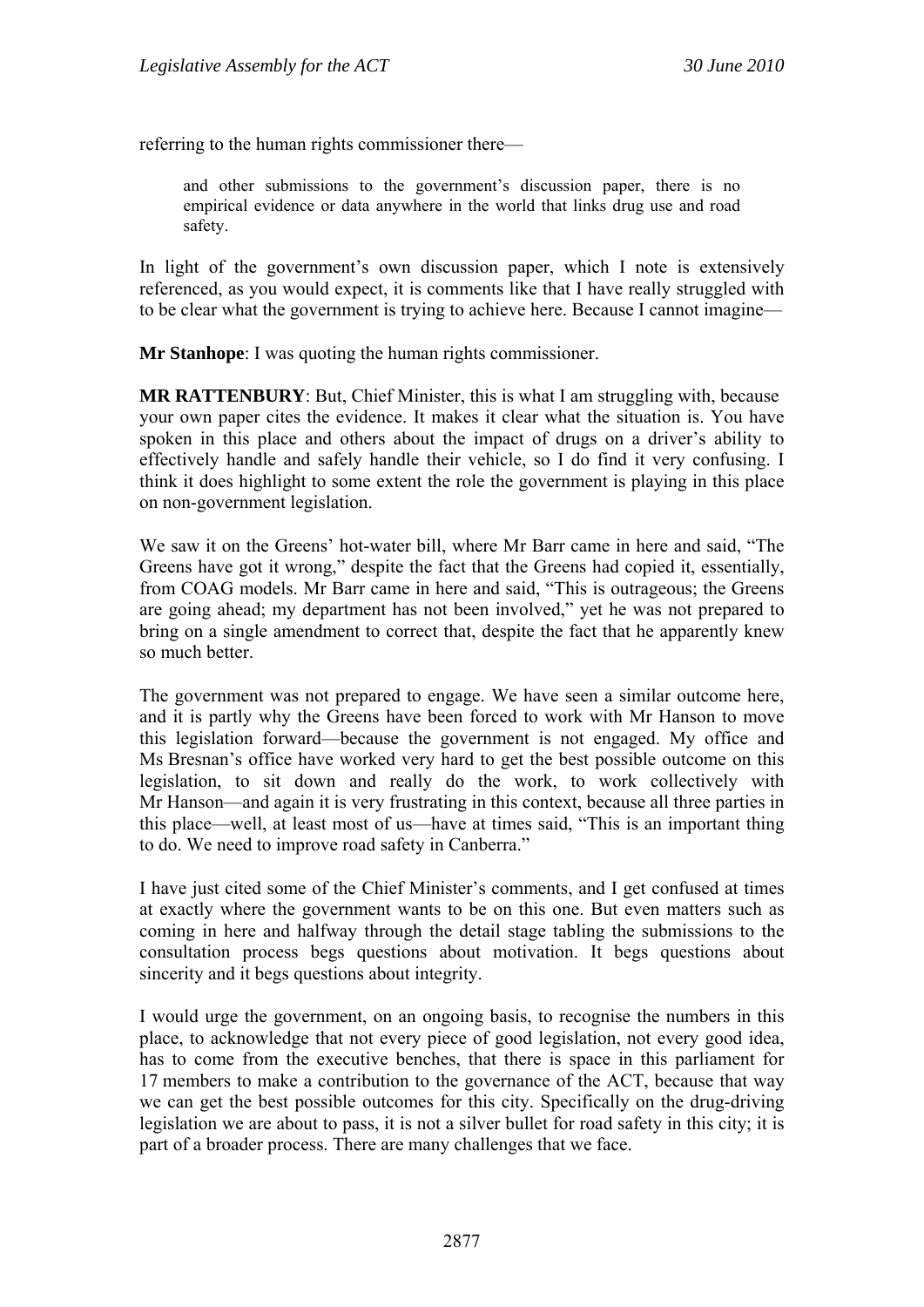Mr Stanhope has just referred to his new drink-driving legislation. I find it surprising that this is going to cause a significant delay to it, particularly given that we are about to go into a winter recess. I think there will be plenty of time to rework the legislation as required and not see it introduced any later than is currently planned. But it is part of the broader process, and we have much work to do.

I remain deeply frustrated that we still have not moved forward to provide decent night-time public transport in this city, to enable people to get home after a night out. Because the reality is people will go out and drink in this town. People will go out and take drugs. They need to get home safely, yet we cannot, despite all the bluster, find the money to say, "We want to provide a means for people to get home safely at the end of a night on the town."

We need to be realistic about what people are going to do, what young people, particularly, are going to do, because I think all of us in this place have been there. We have all done things when we were younger that we probably sit back now in horror at, thinking we are lucky we did not kill ourselves or some of our mates. We have all done it, and we are lucky that we all survived that process and are still here to tell the tales. We need to be serious about this.

I appreciate the tone of the comments Mr Stanhope has just made about acknowledging the will of the Assembly today, and I hope that the government will move forward and implement this legislation effectively and that the Federal Police will now move along and actually implement this legislation in an effective way. I am sure there will be a bit of work to do to get the exact details right. That is inevitable in the implementation of any legislation. I am hopeful that we do not see further politicking around the implementation of this in order to be able to stand up and say in this place, "See, the Liberals and the Greens got it wrong." I just cannot fathom the thought that that may happen deliberately.

But an important part of this is also going to be education. Again, I come back just briefly to the government's own discussion paper, where it says:

Anecdotally, driving under the influence of drugs is becoming increasingly common, as young people in particular use drugs such as cannabis and methamphetamine rather than risk being caught over the BAC limit.

Certainly, from our own anecdotal understanding, young people are doing this, for two reasons: one, they will not get caught under drink-driving laws but they will still be able to achieve the effect that they are seeking from taking substances; and the second part is that there is some perception amongst young people in the community that drugs do not impair your ability to drive. So we have got a real education job to do here. This legislation is an important part of that. As an Assembly, we have now said taking drugs and driving a vehicle is not a good thing to do. It creates danger on the roads for all of us in this community.

We now need to also make sure we do not just put this legislation out there and suddenly people turn up on the side of the road and get a surprise. We need a serious education campaign which will both provide an understanding for people that they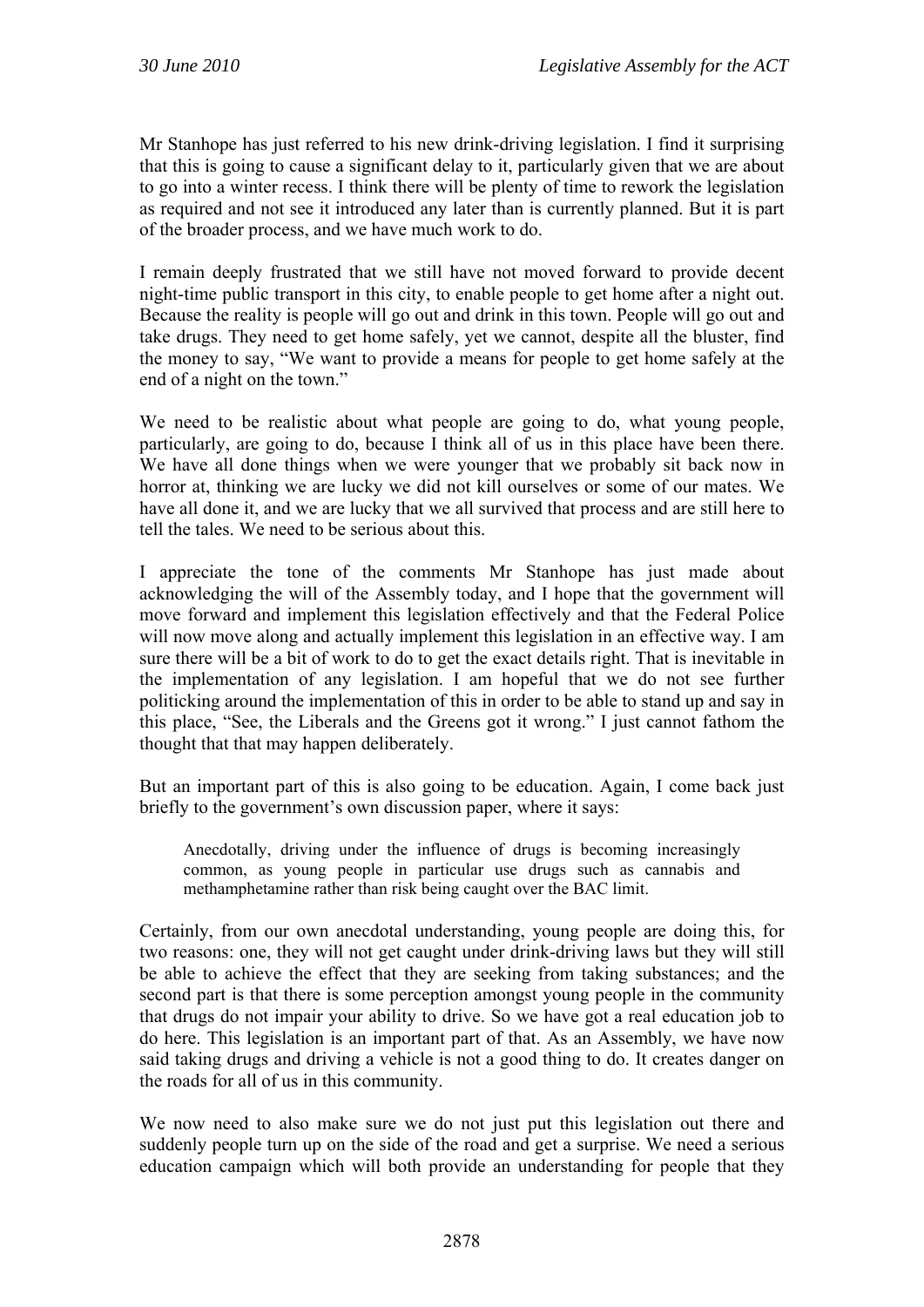should not be doing it and will also mean that, if they do take the risk and get caught, then they are fair game, because they have made a conscious choice to risk the lives of others on our roads in the territory—because at the end of the day, this is a road safety initiative. The Greens are pleased to have been able to work with Mr Hanson and the Liberal team to get this sorted—to get strong legislation that we believe will make a difference for road users in the ACT.

**MS BRESNAN** (Brindabella) (11.55): I will be brief because I believe Mr Rattenbury has summed up the key issues from the Greens' perspective on this bill. I will just reiterate what Mr Rattenbury has said about the educative process and program that will need to follow this sort of legislation, as it has in other states.

We know that most drivers, young people in particular, are aware that alcohol does impede their ability to drive. But a lot of people do not know that drugs also impede that ability. That has been brought out through a number of surveys that have been done in Victoria in relation to the programs they have put in place. I think that having that education program will be an extremely important part of it. As Mr Rattenbury said, this is about improving road safety in the ACT. That has been the driving objective behind this for the Greens.

The amendments we put forward were very much in relation to the principles we outlined in the submission we put to the government's discussion paper. As Mr Rattenbury said earlier too, we did allow that consultation process to go ahead and we thought that was an extremely important part of all this, noting that there had been quite a substantive discussion about this a couple of years ago when the idea was first put forward. There was a forum, or a number of different groups made presentations, and I think the issues brought up then were consistent with the issues that came up this time in relation to this bill.

I will also thank Mr Hanson. I think we have had good discussions on this and have gone forward. We may have been coming from different points of view on this particular legislation, but we were able to come to a point of agreement and, I think, improve on the original bill and put forward amendments which went to addressing the issues and the concerns which came forward from a number of groups. As I said earlier, it may not go all the way to addressing all of their concerns, but from the discussions we have had with these groups we do think that we have improved on the bill; in particular, we have improved the civil liberties and human rights aspects.

I will just reiterate what Mr Rattenbury said about the frustration that the Greens have been experiencing in relation to bills on ideas that the Greens have come up with and put forward. Often, they have been on issues where we have had to wait a number of years for legislation to come forward, because we were waiting for COAG or other sorts of processes, and we have got to the point of being sick of waiting and have put forward legislation. Then, all of a sudden, the government has come forward with legislation—or regulations, which the government has the power to do.

It has been a very frustrating process in that, instead of having genuine engagement where everyone agrees that something needs to happen on a particular issue, there seems to be this competition over whose idea it is, which does nothing to serve the people of the ACT. I think this bill has shown that we can work together, even when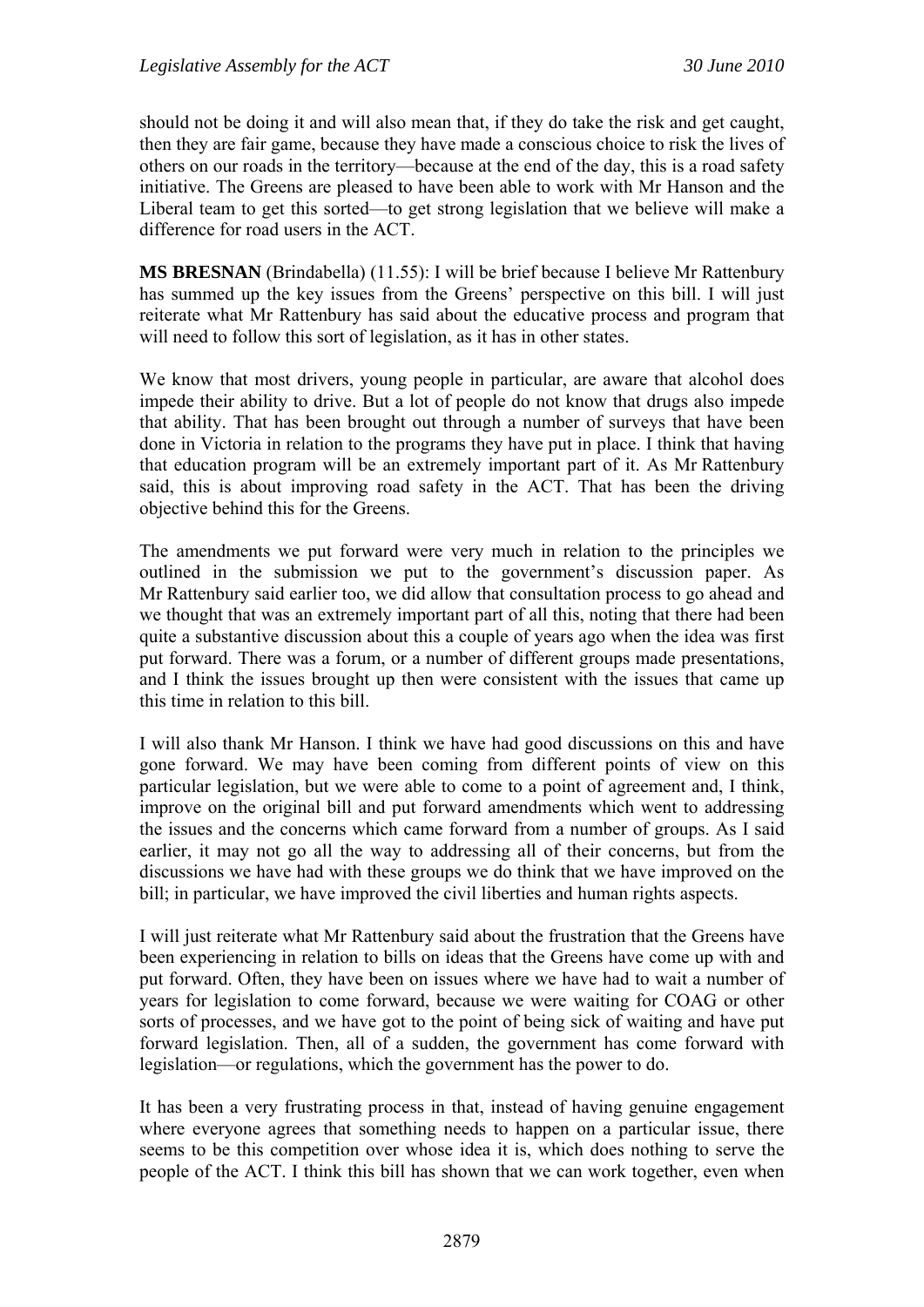we may be coming from different points of view, and we can come up with a workable and sound piece of legislation. I commend this legislation to the Assembly.

**MR HANSON** (Molonglo) (11.59): First, I would like to thank members for their contributions today. I would also like to thank the people one step behind us: the Liberal Party staff; the Greens' staff, who I know have worked tirelessly on this; and the parliamentary counsel's office, who have had to deal with numerous amendments as a result of the engagement that I have had with the crossbench, Bianca Kimber and the others who have worked on this legislation. They have done an outstanding job at very short notice, and I would like to pass on my thanks to them.

I would like to thank Alison Ryan for coming in today, and with her friend Rusty. It is great to have you here and it is great, I think, for you to see what is about to happen here as this reaches a conclusion. This has been a long journey for you, a difficult journey, and it is great to have you here today with us.

I would like to thank those people in the community that made contributions not only to my legislation but also to the government's and who have contributed to the debate. We have obviously weighed heavily on and used the submissions made to the government throughout this process, including the discussion paper I quoted from before. In particular, I would like to thank the AFPA for their assistance.

Most importantly, this is legislation that will change lives. It will save lives and it will prevent carnage on our roads. Throughout all of this debate, be it about the technical differences that we might have had, be it about the human rights implications, the point is that this is legislation that will save lives. That is why we are here today. I think why many of us sought election to this place was to bring into this place and into the ACT legislation that makes a difference. And there is no question in my mind that this legislation will make a difference to many lives in Canberra moving forward.

The opposition has tried to do this repeatedly. I recall that in 2005 the opposition tried, and in 2008, and I introduced this in 2009, and the legislation has been either voted against or adjourned on numerous occasions. So it is good to be at this point. Much has been made of the political process. I do not want to harp on it, because I think this is a great moment, but I do have to say that I commend the Greens for their approach. I think they have taken this approach of road safety. We have had some disagreements, but we have worked together to achieve an outcome here for the people of the ACT.

Quite clearly, in Mr Stanhope's approach he has lacked integrity—I think that was pointed out very clearly by Mr Rattenbury—in the way that he has twisted and turned and, as late as this morning, was using claims that drugs may not actually impair drivers as an excuse to pull his own legislation. I think that the process that he has followed has been disgraceful. That has been well outlined and has been acknowledged, clearly, by many of the community groups that I engage with, by many uniformed officers that have contacted my office and by the members in this Assembly. I think Jon Stanhope stands, in many ways, condemned for the approach he has taken.

I am sure—I am very confident—that this is good legislation and I look forward to it working successfully. But, if there are any technical problems that do come to light, I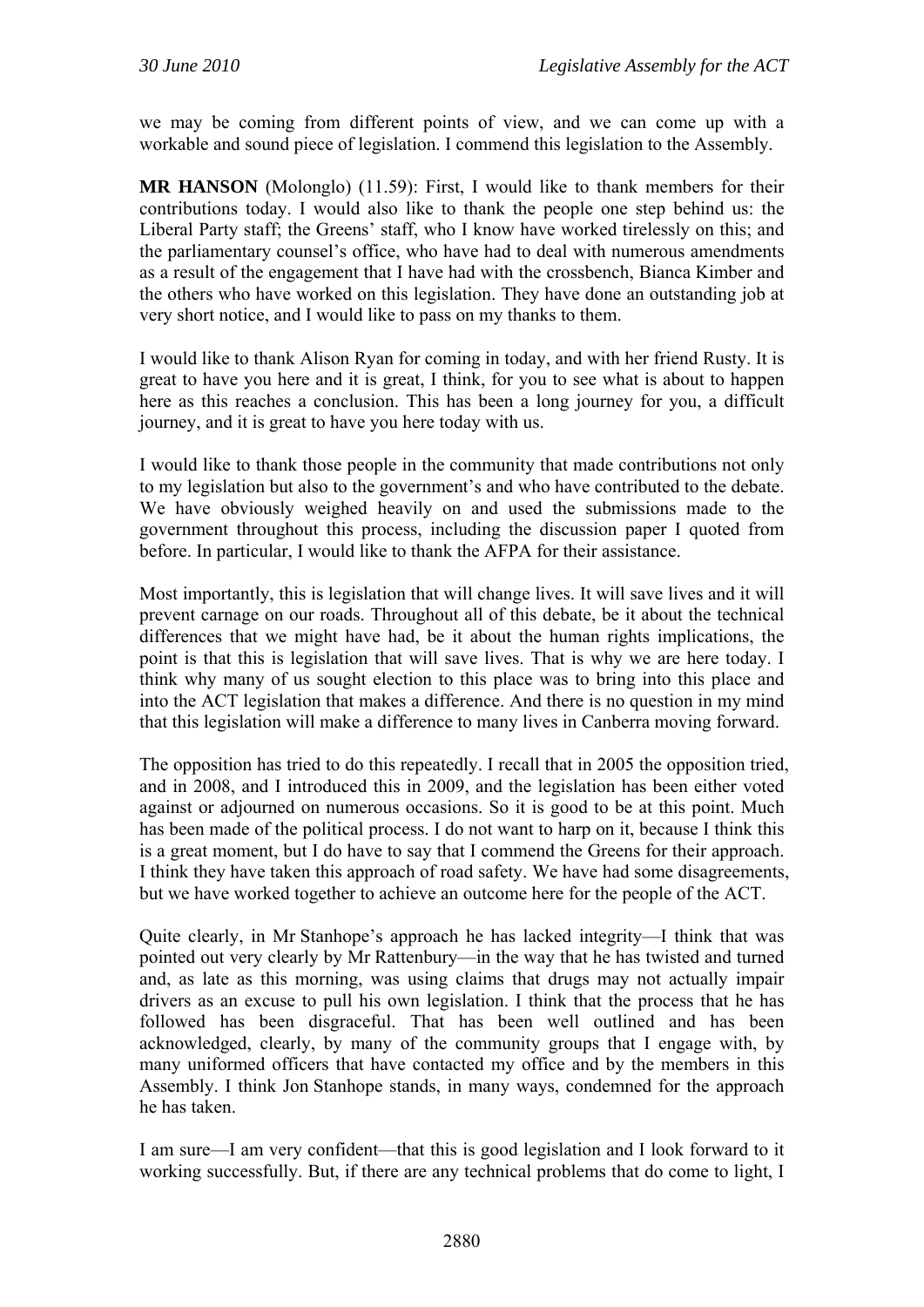think the government will stand condemned for not engaging in this process. They have refused to even sit down and discuss this legislation since it was tabled over six months ago. If there are any technical issues that need to be worked out, and I am sure there will be, the government will stand condemned.

I would just like to make the point, in terms of the two substantive issues that have been raised in recent hours by the Chief Police Officer and the human rights commissioner, that I am confident those issues have been addressed. I will quote again from the AFPA's comments:

"The AFPA applauds the measures introduced in this Bill, those measures will aid our members in exercising their duties to the community as professional police officers. This Bill will save lives by getting drug affected drivers off the streets of Canberra.

"I am also confident that with the amendments, this Bill will also address the issues raised recently in media by the ACT Chief Police Officer which were based on an earlier version of the Bill."

In relation to human rights, I think the issues have been addressed. I recognise that Amanda Bresnan went through them in some detail and I think that the bill, as amended, does address the concerns as far as they can be addressed. The point is that there will always be people in the community, including the human rights commissioner, who have philosophical objections to random roadside drug testing, and there is nothing we can do about that.

The point that is in the government's own discussion paper is about proportionality. Is the measure that we are introducing here today an important and significant objective? That is the first test. And there is no question that it is. And the second is: is it proportional; is it reasonable? And the answer to that question is yes, it is. So I think the two concerns that have been thrown at this legislation at the 11th hour by the Chief Minister have been substantially addressed.

We are finally there. This has been a long and difficult process for the community. They are perplexed, I think, by the way this has been conducted in this Assembly. It has brought no credit to us as parliamentarians and I lay the blame for that fairly and squarely on the government. Their refusal to engage has not only made this a more difficult process than it needed to be; the way they conducted themselves has actually brought discredit on the Assembly. But it has been worth it. There is no doubt in my mind and in my heart that it has been worth it.

We are at the right point today. It is the time to look forward. It is time to put the debacle of the government's resistance to this legislation for five years behind us and to look forward, and to look forward to what this means in the community. That is that it will remove from our community people who are driving under the effects of drugs, and that has been the objective.

It is now with the government to decide what they are going to do with this legislation. They have been given the authority, they have been given the power, in this Assembly to now roll out a regime of random roadside drug testing. It is quite clear that the will of this Assembly is for them to do so and, although the position changes, I suspect the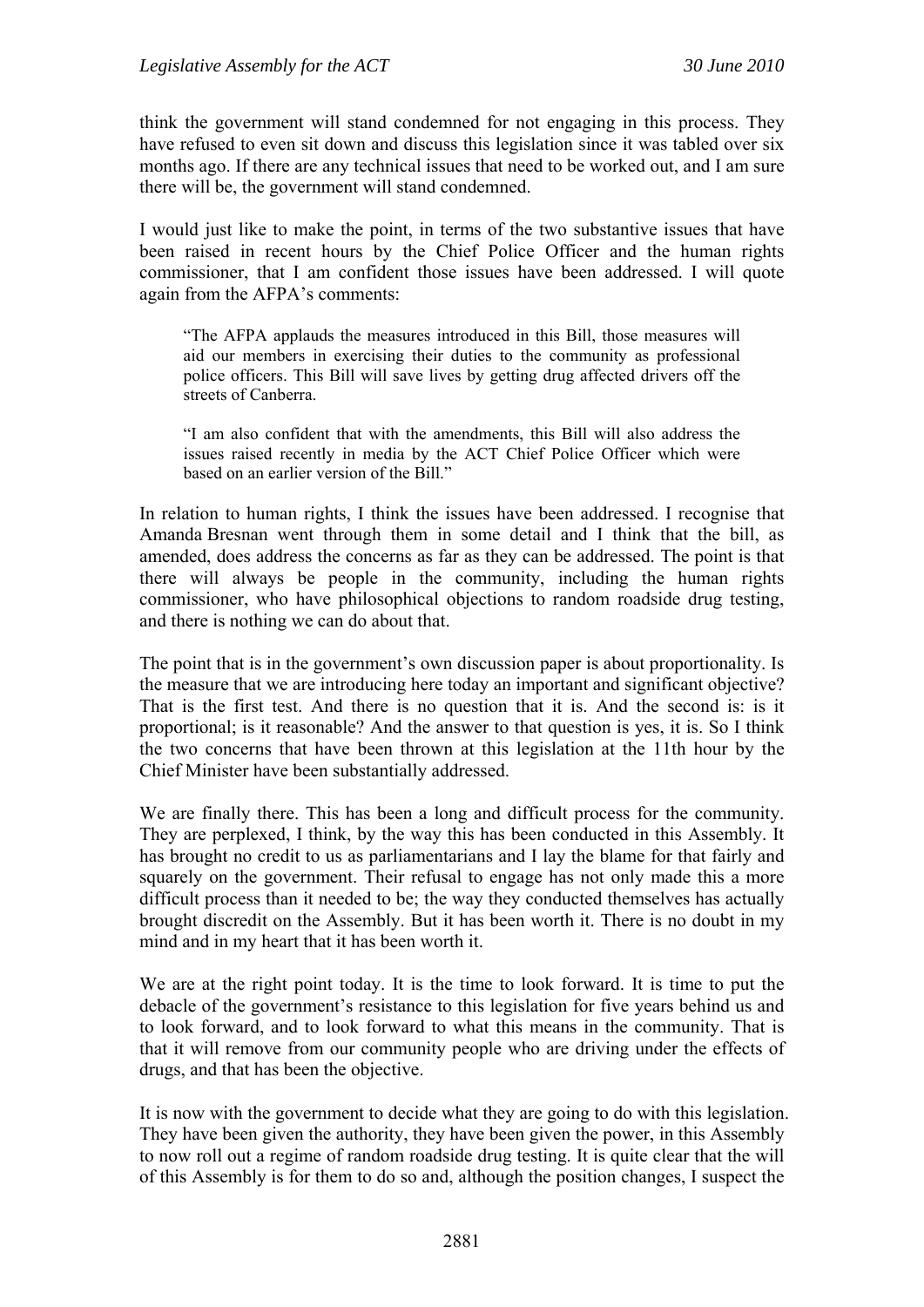government know that this is the right thing to do. It is quite clear that, other than those, I guess, that will always have human rights objections to this, the vast bulk of the community want this to occur.

It now behoves the government to put their petty struggles behind them, to put the political point scoring behind them and to get on and enact this legislation and make sure that our police force, who are charged with the responsibility of keeping this community safe, are given the powers and the tools to do so. And you, Chief Minister, need to get out and make it very clear to the police in this community, and to the legislators, that you will now get behind this legislation, that you will now support the police and that you will make this happen. The community just simply will not tolerate any further delay, or any further political point scoring, that continues to put lives at risk on our roads.

Today has been a victory. But it is not a victory for the Liberal Party. It is not a victory for the Greens. It is a victory for the community. It is a victory for our police force, who are charged with the responsibility of keeping us safe. And it is a victory for people like Alison Ryan and everybody she represents who have lost a loved one because of an accident involving someone affected by drugs. That is a victory today and it is one for her and for those she represents.

Remainder of bill, as a whole, as amended, agreed to.

Bill, as amended, agreed to.

# **Litter (Shopping Trolleys) Amendment Bill 2010**

Debate resumed from 24 February 2010, on motion by **Ms Le Couteur**:

That this bill be agreed to in principle.

**MR STANHOPE** (Ginninderra—Chief Minister, Minister for Transport, Minister for Territory and Municipal Services, Minister for Business and Economic Development, Minister for Land and Property Services, Minister for Aboriginal and Torres Strait Islander Affairs and Minister for the Arts and Heritage) (12.08): Mr Speaker—I am sorry, Mr Assistant Speaker.

**MR ASSISTANT SPEAKER** (Mr Hargreaves): A matter of time, Chief Minister; a matter of time.

**MR STANHOPE**: Yes, thank you, Mr Assistant Speaker. Ms Le Couteur has proposed a bill to amend the Litter Act to create a regime for managing shopping trolleys that are left on public land in the ACT. The government agrees that abandoned shopping trolleys are a form of litter that is unsafe and unattractive and that they can damage the environment, pose a safety risk for motorists, cyclists and pedestrians and, I am sure, aggravate and irritate all Canberra residents.

The government certainly agrees that something needs to be done to ensure that shopping trolleys do not continue to be abandoned in public places at the rate that they currently are—not only that they not be abandoned in public places, but that there be a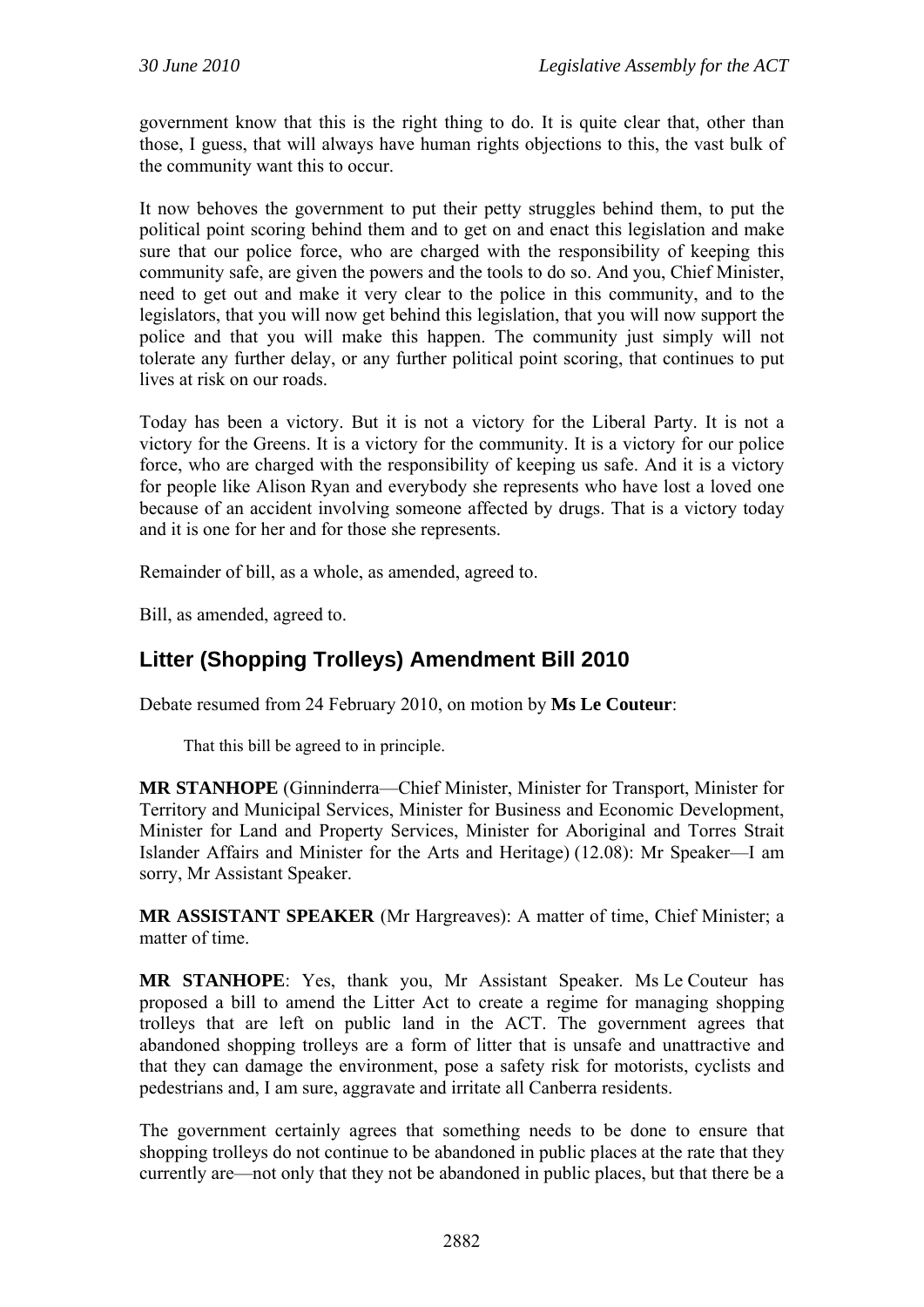system that essentially ensures that shopping trolleys are picked up. I think the great irritant that people face in relation to shopping trolleys and their abandonment is the length of time that we see some shopping trolleys sitting in the same place uncollected. They do become over time very, very unsightly rubbish.

At present the collection of shopping trolleys found abandoned in public places almost always ends up as a cost to the territory and to the community. The Department of Territory and Municipal Services is regularly engaged in the collection of shopping trolleys that are not collected by the stores that own them. While many retailers do do the right thing and have someone collect their trolleys, this is often limited to an area within a relatively narrow radius of a shopping centre or the shop from which the shopping trolley came.

The removal of trolleys from shopping centres appears to be something that many retailers view as a matter over which they have little control. It is one of those issues that it is hard to discern any great determination by some shops to do anything about. So we do see shopping trolleys abandoned on the side of the road, on walking paths and on cyclepaths.

I often see them in the lake. It amazes me when they are left that others come along and they push them off bridges. They push them into our lakes, they push them into the creeks and of course they often end in places where it really is quite hard to retrieve or recover them. They do become incredibly unsightly. The government has been giving consideration to this issue for some time now.

It is quite difficult as one goes through the options available to actually settle on a scheme that seems to be fair and appropriate. The Department of Territory and Municipal Services has, over time, engaged in consultation with a whole range of stakeholders to ensure that, were there to be a government-based regulatory scheme, whatever is developed will effectively deal with the issue. As many things are, it is simply not as simple as it seems.

This particular issue can be complex and is surprisingly complex. It seems quite simple. Somebody owns a shopping trolley; the shopping trolley is taken by somebody else for the use of getting their groceries home and then they abandon it. You think, "What is the problem?" You just want it to be moved, but once you get into the actual issues, it does become quite complex.

There is a whole range of considerations. This is another one of those issues for which there is no obvious silver bullet. For example, trolleys are often taken from shopping centres by the most economically and socially disadvantaged among us. I refer to people without transport that do rely on public transport or on a bicycle. I am referring to people who do not have a car. Ms Le Couteur acknowledges this. In her presentation speech she said that her bill does take a fairly straightforward approach to the problem and that she had, in developing the bill, taken a similar approach to positions that the government had recently articulated.

I believe that Ms Le Couteur was referring to the comments about a regime that would require retailers to mark their shopping trolleys and that owners who did not collect their dumped trolleys within a certain time frame would suffer a fee. The government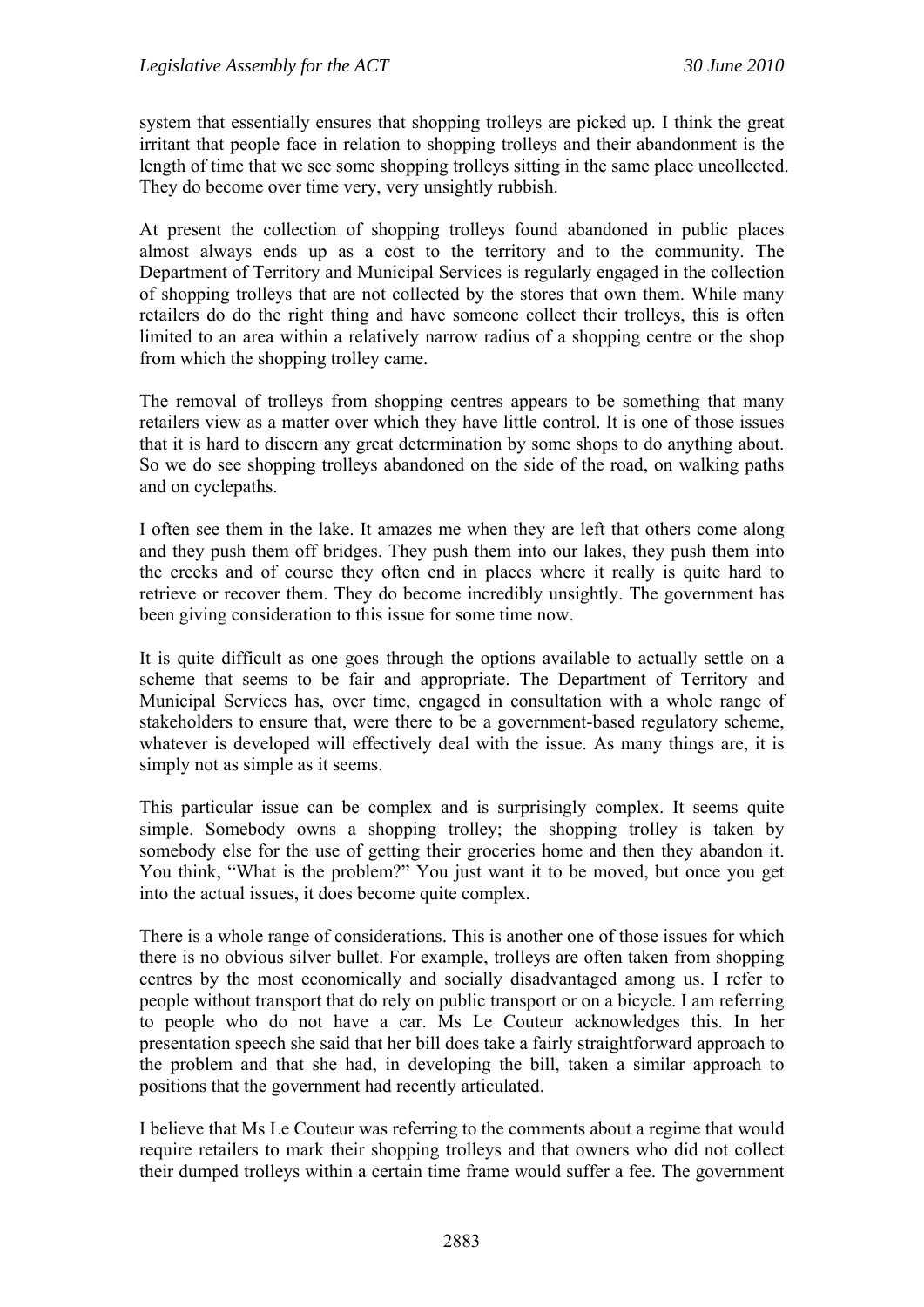acknowledges that Ms Le Couteur's bill proposes a range of measures that we believe certainly would be useful in dealing with the problem of abandoned trolleys.

But we do believe, with great respect to Ms Le Couteur—I acknowledge the work and her interest in this subject; it is something which she has raised with me on many occasions—that as we look through the bill there are some complexities that have not been dealt with as fully as we believe they might be. There are some unanswered questions that I think it would be appropriate for us to give further consideration to.

They relate to issues around whether or not the collection system and the penalties proposed will actually be effective and about whether or not there are perhaps some other ways of either adding to or enhancing the scheme that Ms Le Couteur and the Greens propose. My office has been in discussion with Ms Le Couteur's office. We have developed a number of proposed amendments which we have provided to Ms Le Couteur and to her office.

They are proposals that would, for example, remove what we believe to be a gap in the bill. It creates an offence of leaving a trolley in a public place but, of course, this is where these things and legislation become complex. It is not enough just to have a penalty that applies to public places. It would be just as easy for somebody that was aware of the law, accepting that anybody would be, just to leave it in a private place, to leave it in somebody's front yard. Then the offence provision in the bill is not attracted. This simply undermines all that Ms Le Couteur is trying to achieve.

We believe that there are changes of that order required to adjust some of the gaps that appear to us as we look at the bill. So we have provided a number of proposed amendments in relation to not requiring that each trolley has a unique identifying number. We think that probably would be particularly onerous to ask a retailer to have a notice or a tag on every single shopping trolley that gives it a number so that it is identifiable in that way.

We also propose changes that would allow a suburb-wide collection of abandoned trolleys after due notice is given to retailers. As it stands in the structure that Ms Le Couteur and the Greens have put forward, their scheme would require business and the government, we believe, to expend considerable resources on each and every trolley that loses its way. It requires businesses to mark every trolley and officers to visit an abandoned trolley on at least three occasions prior to its removal.

If one thinks around some of the implications of that, we believe that really in a fair and workable scheme we would be better to try and ameliorate them. Having said all that, the summary of the government's position is that we support Ms Le Couteur's intent and, indeed, we share the desire to do something about shopping trolleys.

We have proposed a number of amendments. We look forward to further discussion and refinement of those with members of the Assembly. We do hope that through that engagement—perhaps Ms Le Couteur might actually deal with this at some stage there might be some benefit and purpose in a public process or a more public process as we conclude legislation.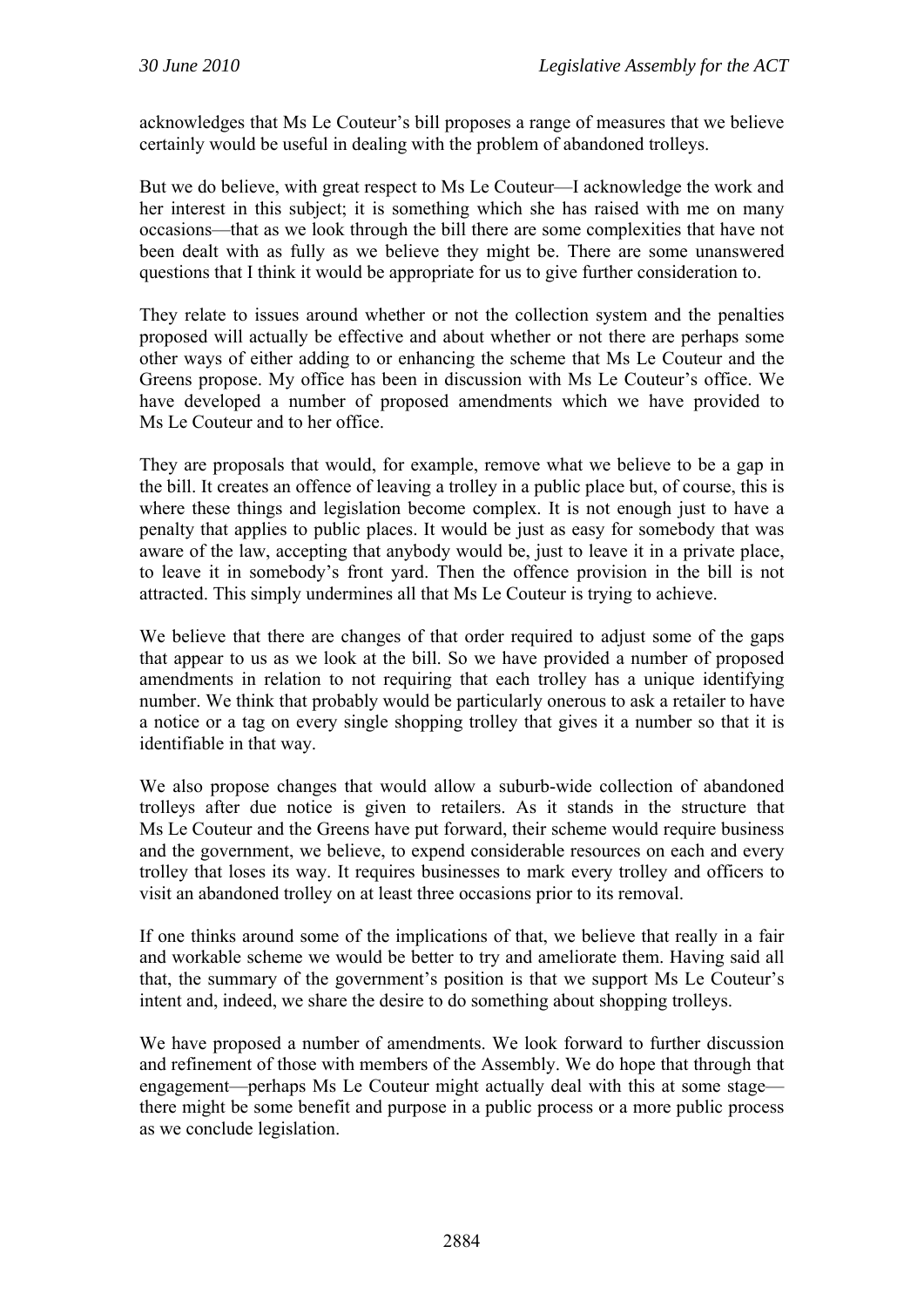The government's position is that we are prepared to agree in principle today. We would wish to see debate on the bill adjourned at the in-principle stage so that we can work further with the Greens and, indeed, with the Assembly on refining the proposal. We believe that it does need some refinement and some change. I understand that Ms Le Couteur has certainly indicated that she is very open and willing to give active consideration to amendments and to other suggestions. We are willing to engage with Ms Le Couteur most particularly and with the Assembly in relation to that.

The government will support this bill in principle today. We would then propose that it be adjourned. I understand Ms Le Couteur is agreeable to that. I would welcome the opportunity of finalising or formalising with Ms Le Couteur a proposal to perhaps more broadly engage the community in a response to the issue.

**MR COE** (Ginninderra) (12.18): The Litter (Shopping Trolleys) Amendment Bill 2010 is a classic example of over-legislation. Either the legislation will have no impact because it is too difficult to enforce or it will unfairly hurt the hardworking business men and women of Canberra. Whilst a trolley in a park or by the side of the road affects our amenity, I have serious concerns about whether this Assembly passing legislation will make such a problem less likely. Instead, this legislation unfairly pushes the blame and responsibility onto retailers rather than the person who littered or, worse, the person who stole the trolley.

Ms Le Couteur may say that small businesses will be exempt, and the example of a store with 25 trolleys or fewer is a suggested possible threshold. However, I contest that many small retailers would have more than 25 trolleys and they would be unfairly hurt. This legislation is much more about political point scoring for the Greens rather than a genuine attempt to tackle an actual or perceived problem.

Is a drunk person who takes a friend for a ride in a trolley less likely to do so after this legislation? Is a person who walks back to their apartment with a shopping trolley without returning it less likely to do so after this legislation is passed? Is a person who steals a trolley and hauls it up a tree or onto a roof less likely to do so after this legislation is passed? The chances of catching someone leaving a trolley in the wrong place, I would suggest, is extremely slim. Who is going to enforce this? Are we going to ask TAMS officers to do this? The bill mentions that the police could do it.

If the chances of catching someone are next to nil, are we going to monitor CCTV or even dust a shopping trolley for fingerprints? I would imagine there would be very many sets of fingerprints on the average shopping trolley handle. This bill is hot air. If I may use a shopping trolley metaphor, this bill is a trolley with a dodgy wheel that might look the part but is in fact dysfunctional.

The only people that will be easily caught out by this legislation are the retailers. This is yet another attack on the supermarket industry. Now we have the ALP and the Greens hitting at the industry from multiple angles. That is a seemingly calculated and coordinated attack on an industry which we all depend on and which provides employment to thousands of Canberrans.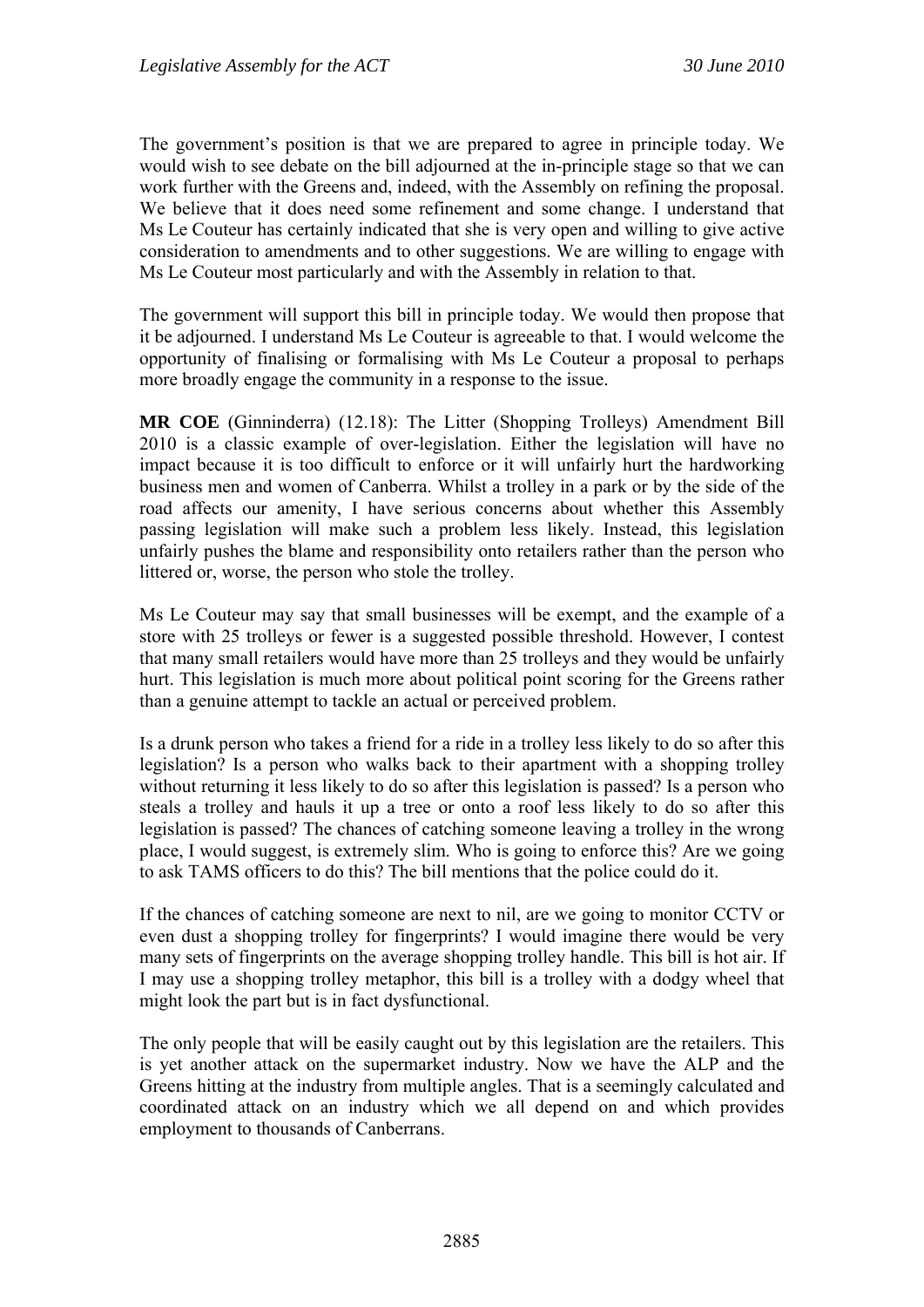The opposition does not support overreaching, as an Assembly, and we do not support attacking the supermarket industry. We do not support this political point scoring effort that will make no tangible difference. On issues like this, the government agency or council should take reasonable steps within the existing framework to address any actual or perceived problem. The opposition will be voting against the legislation.

**MS LE COUTEUR** (Molonglo) (12.21): I thank the Liberal and Labor speakers for their contributions to the debate today. I am very pleased that Mr Stanhope has indicated that the government is going to come on board and support the bill. I am disappointed that Mr Coe has indicated that the Liberals will not even give in-principle support to the bill. As Mr Coe has made it abundantly clear, they do not support the idea of any regulation in this area. This is a mistake.

I think that both sides of politics acknowledge that trolleys are one of the problems of our urban life. I would ask the Liberal Party: is the problem of abandoned trolleys being adequately dealt with at present? I think the answer, as we would all agree, is that, no, it is not. Trolleys are all over the city, as Mr Stanhope said. They are so common that we almost do not even see them as we walk through our daily lives. You see them particularly on bike paths, you see them in creeks and you even see them up trees. We need another approach because what we have at present is not working.

Any member who has listened to their constituents will know that this is a real concern. Their constituents will have told them, and they may have found out for themselves, that reporting trolleys to supermarkets does not always lead to a swift response, or in fact any response. The trolleys remain in untidy and unsafe public areas for weeks. I have reported trolleys myself and did not have much luck in getting them collected. You find, in fact, that trolleys seem to breed. Once there is one there, they breed. They are a hazard for residents and commuters. I am aware, unfortunately, of Canberrans who have been seriously injured after crashing into lost trolleys which were blocking bike paths. They also damage the environment, attract other unsightly litter and are costly to the territory and, therefore—as Mr Stanhope pointed out—to territory ratepayers. Trolleys are frequently vandalised and when they are left out in public they often become a tool of vandalism.

I also agree with Mr Stanhope's point, which we made earlier, that we have to be very careful when legislating in this regard to make sure that we take into account the social justice issues, given that some of the trolley litterers are people who have no other form of transport. But this is the sort of local problem that the Assembly is here to deal with. We are a council as well as a state government. This is the sort of bread and butter legislation which we need to look at because, if we do not, who is going to?

I was actually quite surprised to find that the Liberal Party refused to consider this bill even in principle. They obviously do not think trolleys are an issue worth looking at. It is not that they will have amendments and it is not that they have got a better idea; it is that they have got no idea. I wonder if the Liberal Party have backed down on their previous commitment to stopping litter, and dangerous litter—litter which damages the amenity of Canberra and causes injury and frustration to its citizens. I can remember Mr Coe talking about illegal dumping and littering in February last year. He said: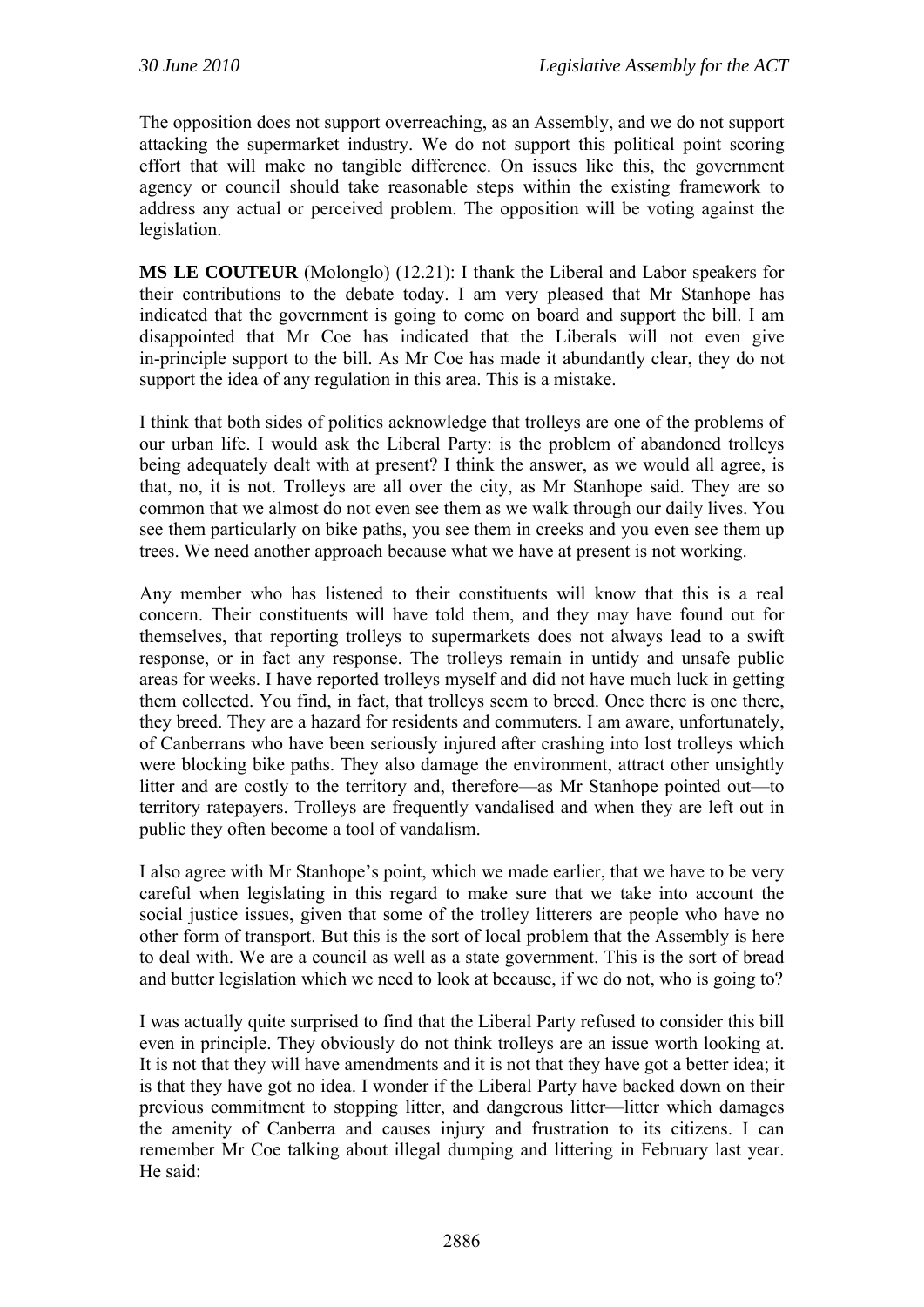… as Canberrans we are very lucky to live in a city of many beautiful parks, nature reserves, rivers and waterways, all within the suburban area. Unfortunately, some in the community litter or dump material … can cause pollution, can be dangerous to other residents and can destroy the amenity of an area. This sort of dumping can have a financial impost on the residents of the ACT through clean-up costs. … this sort of dumping is still a problem that needs to be tackled.

Mr Coe said that when he was talking about the dangerous substances and litterdumping legislation, but the comments are equally true for trolleys. If the Liberals have backed away from this, as they said, because they are concerned about supermarkets, I think they have got it wrong. There is nothing unreasonable about putting reasonable requirements on retailers so the amenity of Canberra and the safety and wellbeing of residents are protected.

It is also wrong to assume that supermarkets always want to collect their trolleys, so therefore they must be doing the best job they can at it. Trolley collection today is, of course, a business decision factored into the business's bottom line. One thing I did discover in my consultation with retailers is that the price of trolleys can vary, but they have become a lot cheaper. They can be imported quite cheaply from China, and some of them cost less than \$100 each. I have heard of them costing \$60 each, which means that they have become a disposable item, as we can see.

The bill that I have presented provides a reasonable solution that balances the interests of retailers, the public and the territory. It puts a new onus on trolley owners to collect dumped trolleys within a 24-hour period once they have been notified. This is reasonable. It means the retailer has time to respond and there will be no penalty if they respond in that time. Uncollected trolleys can be impounded and the Uncollected Goods Act applies, meaning that the territory can regain its reasonable costs.

Retailers will need to provide contact details on trolleys, which is also a reasonable requirement, considering that trolleys end up straying so far away from their home. I must say that if we were fortunate enough to have the iPhone application that some councils have, where you use your iPhone to take a picture of the problem and it transmits the GPS location back to the government, it would become incredibly simple for all concerned. I am looking forward to that in the future.

One of the useful parts of this bill is that it encourages retailers to take more responsibility by operating trolley containment systems. Evidence shows that these systems make a difference to wandering trolleys. The Woolworths in Dickson, my local Woollies, has recently installed one. I can say that it has reduced the quantity of trolleys in Downer. This is the sort of thing we are trying to encourage with the legislation—that retailers take reasonable steps.

The bill also takes a considered approach to individuals who take trolleys. It allows authorities to require someone taking a trolley to return it, and upon failing to comply with this they can be fined. It recognises that it is commonly people who have a socioeconomic disadvantage who take trolleys from retailers.

Consultation on this matter has been considerable over an eight-month period. I wrote to local retailers as well as to other groups, such as the Australian Retailers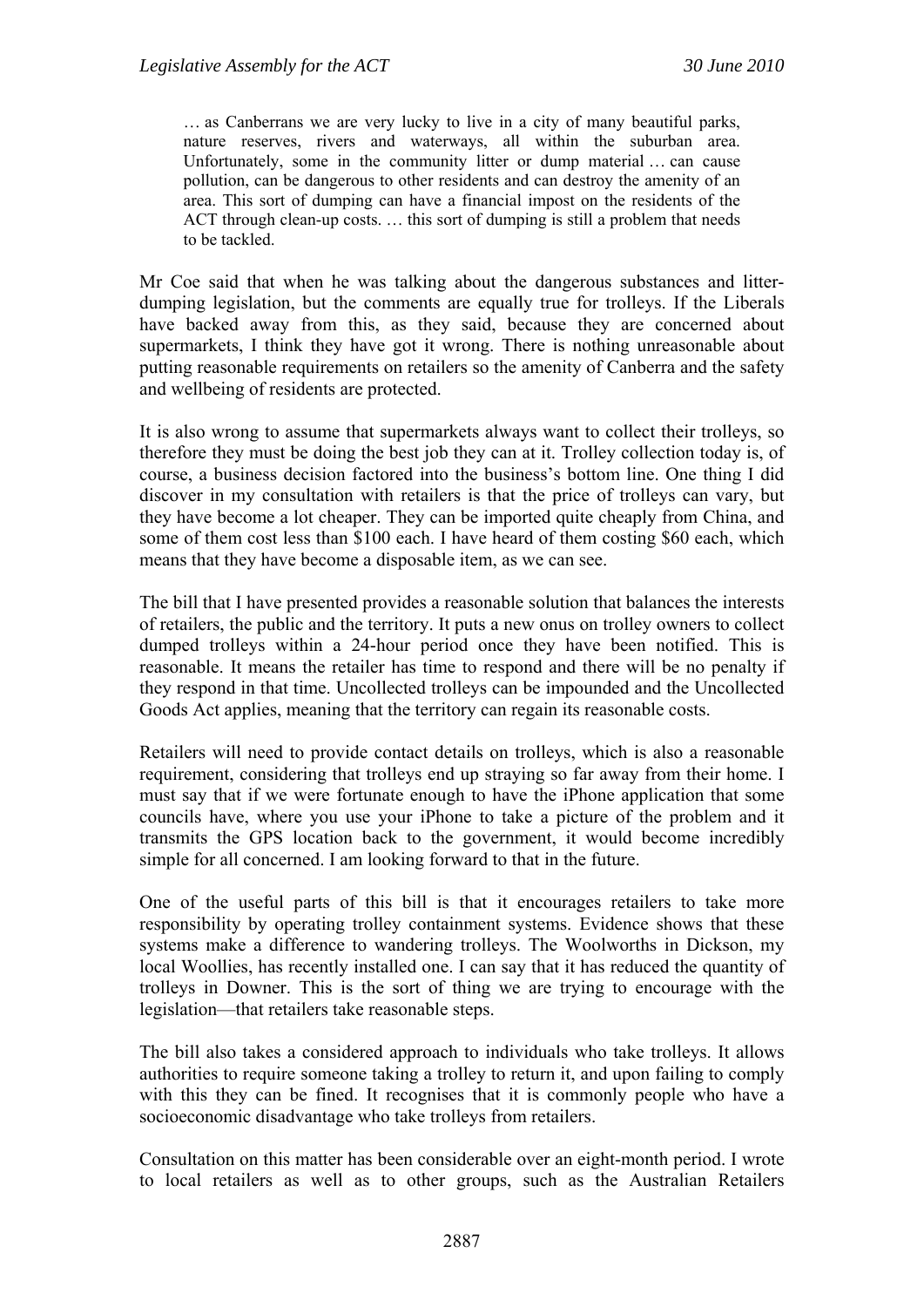Association and the community councils. This bill has been seen and commented on by IGAs, Kmart, Coles, Woolworths, Supabarn, Trolley Tracker and community councils, as well as others, and I have met with many of these groups in person.

The feedback on the bill was actually quite positive, despite the fact that it regulates the retail sector, something which traditionally the retail sector loathes. In fact, Trolley Tracker told us that in some ways the bill is a catch-up for the ACT with the New South Wales code for supermarket trolleys.

Comments from the retailers were basically minor. The main issue that came up was removing the requirement for a unique identifier in each trolley, and we are happy to agree to do that. It may legitimately be too onerous for retailers, especially given that they tend to move trolley fleets between different stores. Instead, this can be replaced with a power of rangers to add a unique notice number or sticker to a trolley that they find and need to identify. We can deal with this in the detail stage. In fact, I think that this is probably going to be done by the government's amendments.

I thank the government for its support today. It is a bit disappointing that the government is still not ready to pass the bill today. It has had the issue of abandoned trolleys listed as an issue for action on its sitting program for years. In January 2008, the government promised to amend the law to combat trolley dumping and nothing happened. It has been over two years since that announcement.

I raised this issue last year and introduced legislation in February. It is now nearly six months later. I would have liked to have seen that when we brought the legislation on the amendments were ready to be talked about. However, the government's amendments do sound constructive. I look forward to constructive negotiations where we can perhaps have the best of both worlds in what is finally passed.

It is disappointing and frustrating that the government often seems not to put effort into the initiatives which come from the Greens, even if the government acknowledges they are important issues. There is a bit of a pattern happening here where the government tries to stall and stymie private members' business. The same thing happened in March with Ms Hunter's education bill. We brought it on and the government said it was not ready, despite having had ample time and warning.

Then there was the energy efficiency motion from Mr Rattenbury, another very important issue. Ms Bresnan's solaria bill faced the same fate. We were provided with government amendments through a regulation on the Thursday night after the sitting was over. Another example was last week, when I was prevented from talking on Ms Porter's animals motion because the government adjourned it. This is not the way we should be dealing with important issues. We have had useful discussions with the Liberal Party. In conclusion, as I can see the time, we have an opportunity to address in the Assembly what has been a vexed issue for Canberra and many cities around Australia.

*Debate interrupted in accordance with standing order 74 and the resumption of the debate made an order of the day for a later hour.* 

#### **Sitting suspended from 12.32 to 2 pm.**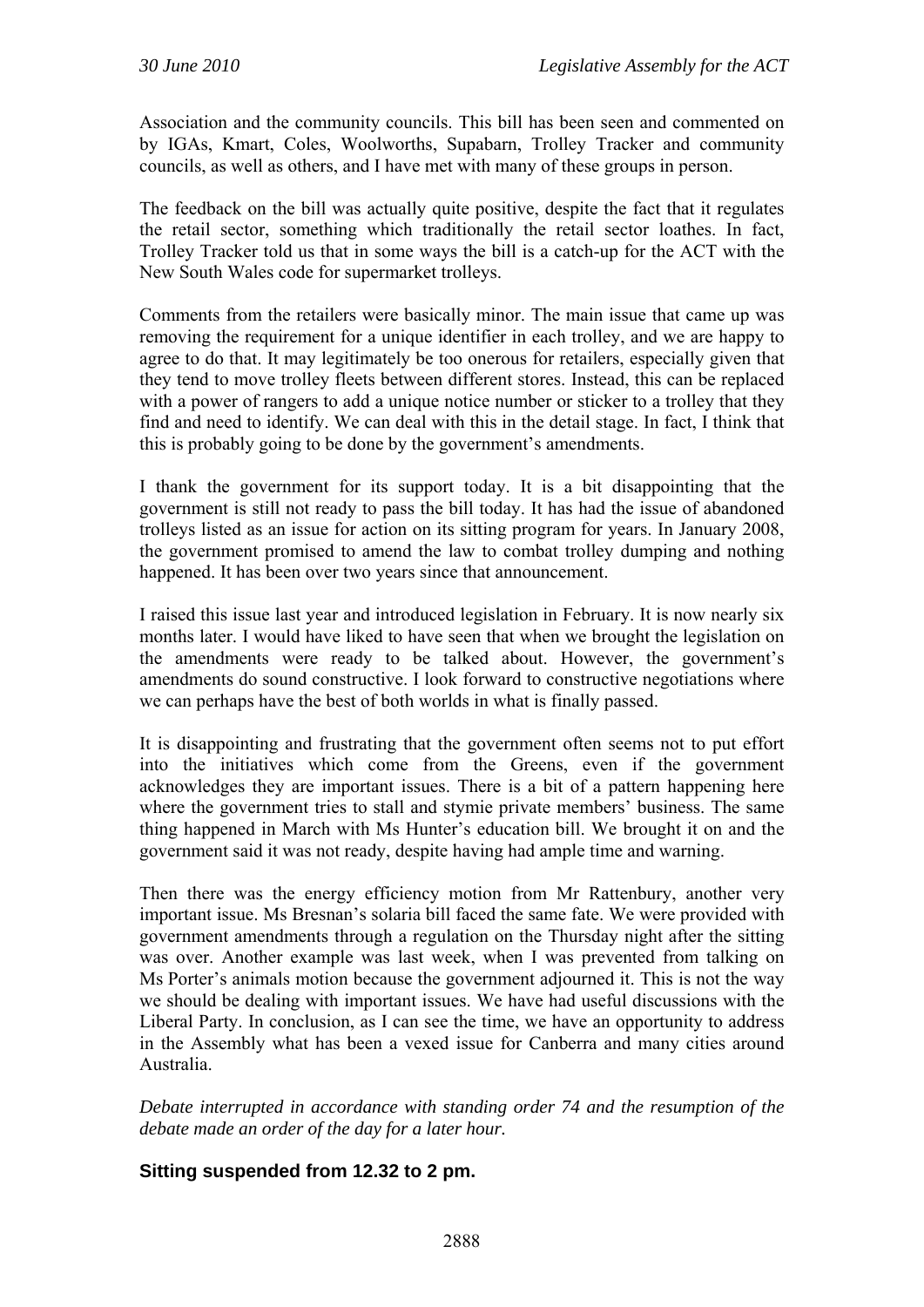# **Questions without notice Government—taxes and charges**

**MR SESELJA**: My question is directed to the Treasurer. Treasurer, from tomorrow a range of ACT government taxes and charges will go up. Electricity prices will go up by 2.35 per cent, household bills for water and waste water will increase by 4.3 per cent, or \$50, ACTION bus fares will go up, government parking fees will go up, tip fees will go up, as will household rates. Treasurer, how much extra will the average Canberran have to pay a week because of increases in ACT government taxes and charges?

**MS GALLAGHER**: I imagine that over all of those different taxes and charges that you have just outlined, it would be almost impossible to give a per household figure.

**Mrs Dunne**: Why?

**MS GALLAGHER**: It depends if you use them, doesn't it, Mrs Dunne? It depends if individual Canberrans use the tip, if they use the buses, if they drive their car and, if they drive their car, whether they park their car in Civic or whether they park their car in Dickson. So per household, that would be an almost impossible task. But what I can say to the Leader of the Opposition is that this budget outlines some very modest increases in fees and charges across government.

To the largest extent possible, they have gone up with the wage price index, which is what we introduced in 2006, as a means of increasing fees to the ACT government. I should say that when you look back in terms of revenue growth, revenue growth has not kept up with the increase in extra funding and services delivered to the community through the government.

**MR SPEAKER**: Mr Seselja, a supplementary?

**MR SESELJA**: Thank you, Mr Speaker. Given the level of increases in ACT government taxes and charges in 2010-11, why will the ACT budget still be in deficit?

**MS GALLAGHER**: Here we have the global financial crisis deniers again, that have completely obliterated from their memory the impact of the global financial crisis and the fact that we lost over a billion dollars across the forward estimates in revenue.

**Mr Seselja**: You got it all back. You got it back.

**MS GALLAGHER**: No, we did not, Mr Seselja. We got some additional one-off stimulus money that has to be used for a particular purpose. You cannot include that as a means of dealing with your ongoing recurrent expenditure.

**Mr Smyth**: The New South Wales Premier is misleading the people of New South Wales?

**MS GALLAGHER**: And Mr Smyth conveniently uses New South Wales again as another example. New South Wales happened to do very well in the Commonwealth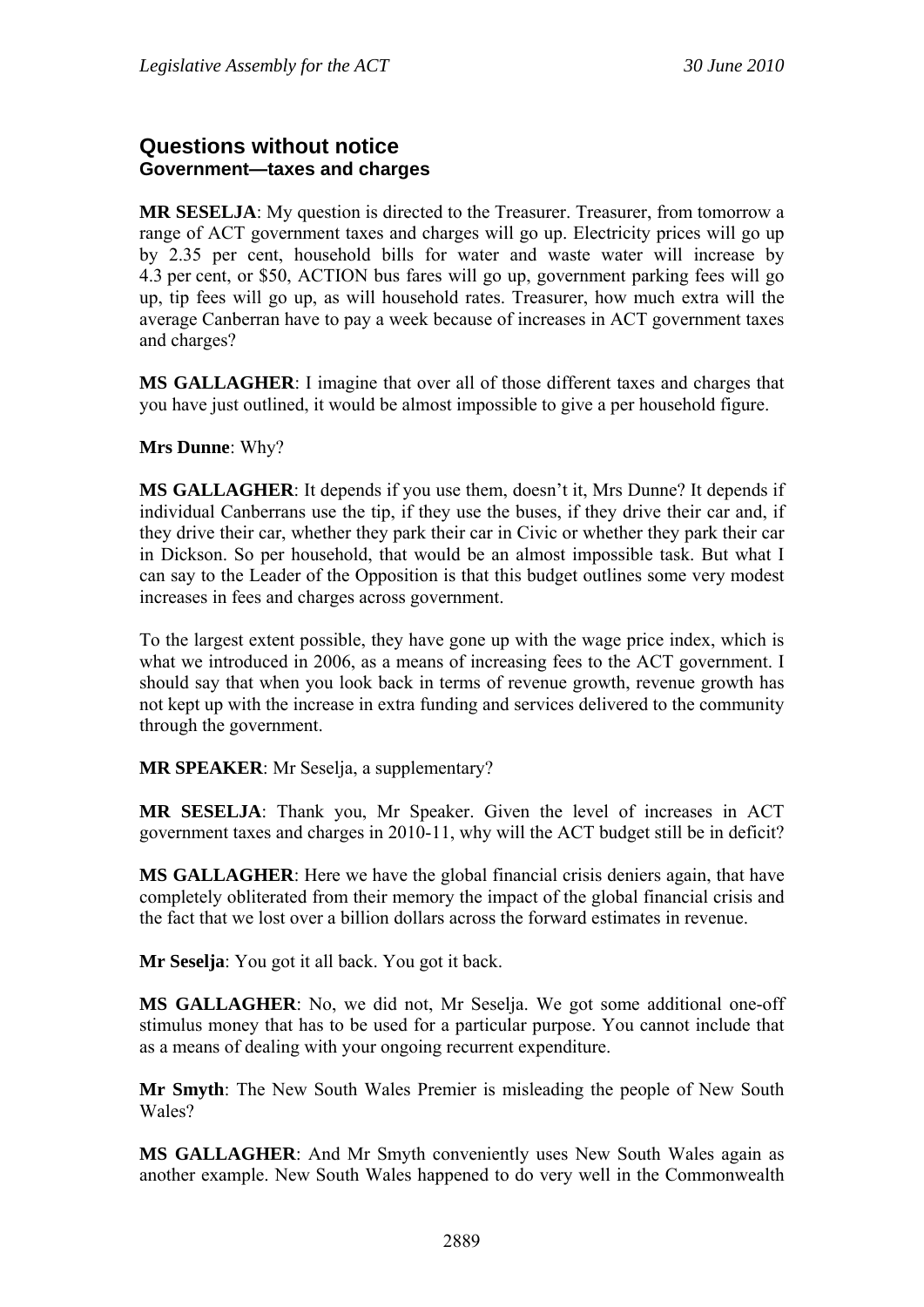Grants Commission. Their budget turnaround is almost completely attributable to that, whereas our budget has had to withstand a further cut of 10 per cent of our GST revenue. We have a very strong budget plan, endorsed, I think, by the estimates committee to a large extent, about returning the budget to surplus. We want to do it in a measured and considered way. We want to do it in a way that minimises the impact on Canberra families, and we want to do it in a way that allows our budget to grow, recognising that disability services, child protection, education, health and community services are all going to grow over the next few years while our revenue remains flat. That is the budget plan that we have put in place, and I am yet to hear an alternative view that stacks up.

**MR SMYTH**: I have a supplementary question, Mr Speaker. Treasurer, what impact will the rise in ACT government taxes and charges have on inflation in the ACT? How much will inflation rise? Do you have a figure?

**MS GALLAGHER**: I think it is a bit of a stretch for the Deputy Leader of the Opposition to say that a very modest increase in some fees and charges across the ACT government is going to have an impact on inflation. I think the ACT government—and this is pointed out in the ACIL Tasman report—

*Opposition members interjecting*—

**MS GALLAGHER**: I think the ACIL Tasman report just draws out who the significant player is in the ACT economy. It is the commonwealth.

**Mr Smyth**: And, what, you didn't know that? You needed a report from ACIL Tasman to know that?

**MS GALLAGHER**: I am just saying that your own independent analyst there—

**Mr Hargreaves**: I rise on a point of order, Mr Speaker. Could you please remind all members that conversations across the chamber are not the appropriate way of dealing with question time.

**MR SPEAKER**: Thank you, Mr Hargreaves.

**MS GALLAGHER**: Thank you, Mr Speaker. I think I will go with the less is more approach, and I have answered the question.

**MR SPEAKER**: Supplementary, Mr Smyth?

**MR SMYTH**: Yes, thank you, Mr Speaker. Treasurer, what impact will the increase in taxes and charges have on families in Tuggeranong and Belconnen?

**MS GALLAGHER**: I am sure the people of Tuggeranong and Belconnen will be very pleased with the budget overall, the extra investment that the government is making in their communities, continuing to invest in health, in education, in community services, in vital community infrastructure. I get the sense—and I have not had one letter from a constituent to change my view or to support the Liberals' view—that the community understand that the government has to increase fees and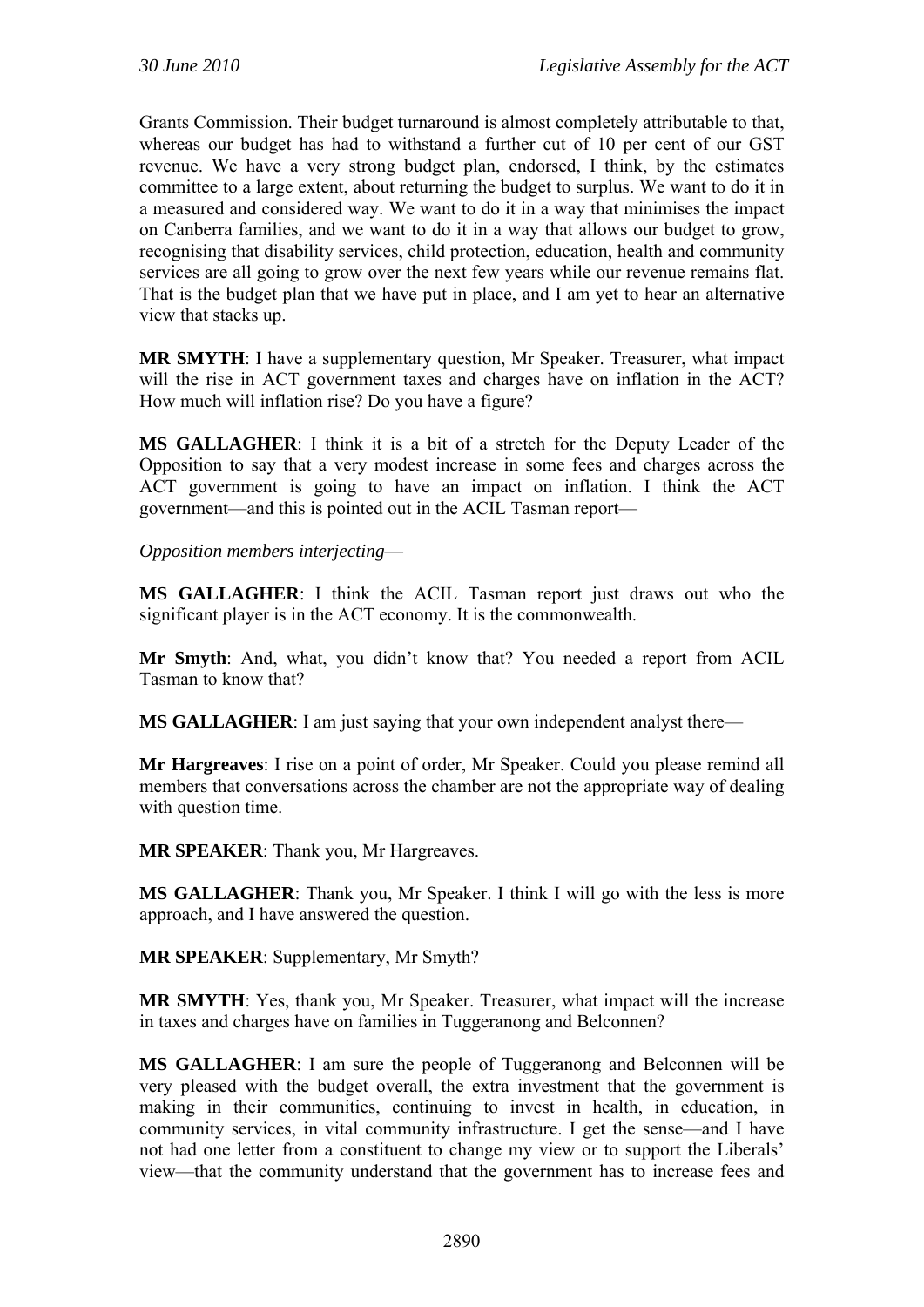look at ways to increase revenue when demands from the community about growing services continue to grow. I think the community understand that, and I have to say, Mr Smyth, that I have not had one letter, that I can recall, opposing the very modest increases in this budget—I will check that—outside of the change of use charge, on which I have had some. But even then I have not had "don't do this"; I have had questions about when are you going to do it and what it means. I think the community understand and it is probably about time the Liberals did.

#### **Gaming machines—legislation**

**MS HUNTER**: My question is to the Minister for Gaming and Racing and relates to the proposed gaming machine amendment bill. The presentation of the bill has been postponed from the 2010 autumn sitting to the spring sitting. Minister, can you provide the Assembly with an update on how this bill is progressing and when it will be presented to the Assembly?

**MR BARR**: An element of that question clearly relates to seeking an announcement of government policy. So I will attempt to steer clear of that. However, I have been on the public record and was asked questions in the estimates process in relation to how the government intended to proceed with this legislation.

The government is committed to reforming our gaming machine legislation and we are conscious of a number of new dimensions in the policy debate, most particularly the Productivity Commission's recent report. We will have a further update on the prevalence of problem gambling released by the ANU and funded by the commission in the near future. The government continues its negotiations with various stakeholders.

I think there are a number of important principles that need to be considered in this debate. Firstly, from my perspective, it is to ensure that harm minimisation is at the forefront of government policy in this area. We seek, where possible, to ensure the long-term viability of the licensed clubs sector in the territory but we also seek to ensure, through our reform process, that the level of community contributions from gaming machines is increased to give more of a return to the community from our community-based gaming model and to see a greater return to the community to support a range of important community activities that it would appear all in this debate are supportive of.

I would also like to see the territory move away from the position that we currently hold of having the most number of poker machines per capita of any jurisdiction in the country and that we respond to some of the issues that were raised in the Productivity Commission report, most particularly, as it stands, the recommendation in relation to gaming machines at the casino. The government has a longstanding position not to support that and, in an environment where we are seeking to reduce the number of poker machines in the territory, I do not believe it is appropriate to be seeking to add more machines into new venues.

Having said all of that, the process for further development of policy in this area will be done in negotiation with stakeholders and I will bring forward a bill to the Assembly in the spring sitting.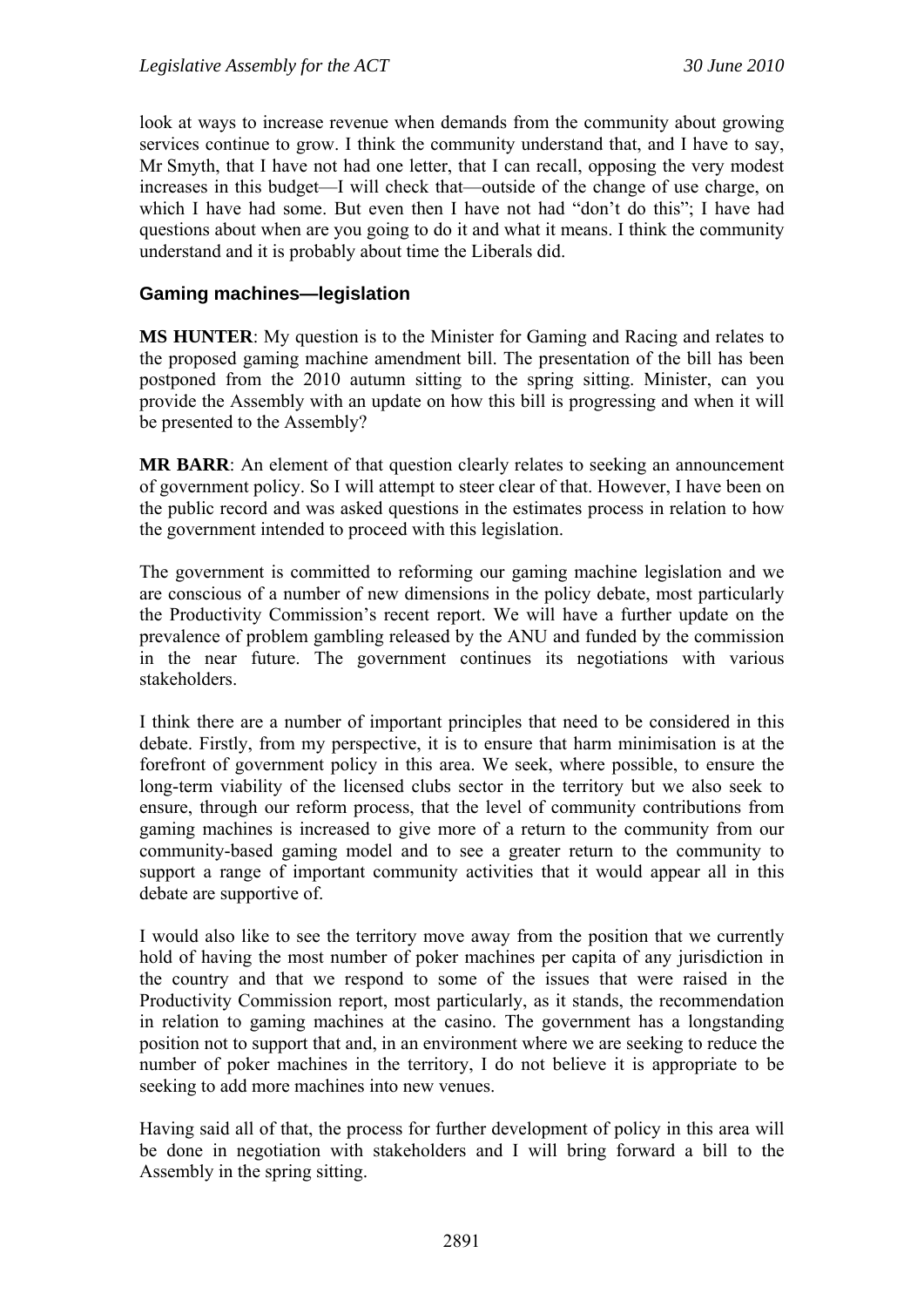**MR SPEAKER**: A supplementary, Ms Hunter?

**MS HUNTER**: Yes, Mr Speaker. Minister, can you confirm that the reallocation scheme will include a mechanism to reduce the number of poker machines in the ACT?

**MR BARR**: That certainly is the intention of the policy at this stage. The exact mechanism, of course, is to be determined in negotiation with a number of stakeholders. The government has already announced a position that we want to see a reduction in the number of poker machines in the territory.

#### **MR SPEAKER**: A supplementary, Ms Bresnan?

**MS BRESNAN**: Thank you, Mr Speaker. Minister, as we will not have the 1 July implementation that licensed clubs were hoping for, when is the government planning to implement the reallocation scheme which the bill creates?

**MR BARR**: That is obviously a hypothetical question, Mr Speaker, in so much as it is contingent on so many factors, not least of which is successful passage of any legislation through this place. As we have seen in recent weeks, that can be quite a complex matter. But in terms of a time frame, I have written to ClubsACT, indicating that, given the range of policy issues that the government is grappling with, the more recent information, most particularly the Productivity Commission report, and further information we are expecting in this area, a more realistic starting date for any new scheme would be 1 July next year.

**MR SPEAKER:** A supplementary question, Ms Le Couteur?

**MS LE COUTEUR**: Thank you, Mr Speaker. Minister, what will the quantum of the reduction of poker machines be?

**MR BARR**: That is a matter that will be determined through this process and ultimately determined by the Legislative Assembly.

# **Visitors**

**MR SPEAKER**: I would like to take the opportunity to welcome delegates from Chinese universities visiting the Assembly today. They are part of the ANU's policy and governance program. I would like to welcome you all again to the Assembly.

# **Questions without notice Childcare—places**

**MRS DUNNE**: My question is to the minister for community services. Minister, last night you made a statement seeking to clarify the situation in relation to childcare places at the Flynn primary school. However, in that statement you failed to acknowledge that you misled the Assembly in May when you said, and I quote from the *Hansard*:

Now this announcement delivers another 110 places.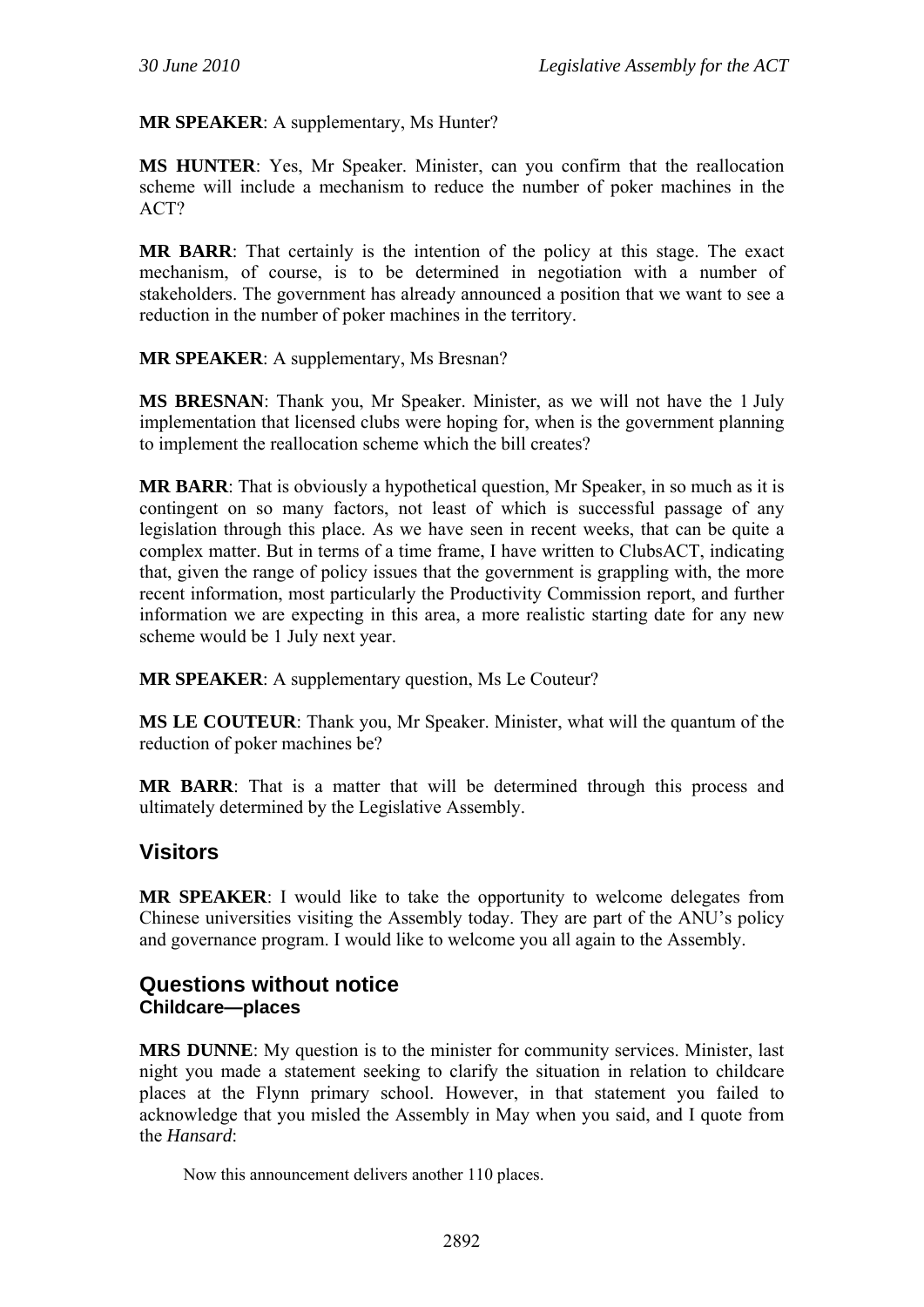**Mr Hargreaves**: On a point of order, Mr Speaker, Mrs Dunne in her question said, "You failed to acknowledge that you misled the Assembly." That sort of language requires a substantive motion and we do not see one. We do not have one before the Assembly. I would ask Mrs Dunne, through you, Mr Speaker, to withdraw that comment.

**Mr Seselja**: On the point of order, Mr Speaker, the minister made a statement in the Assembly yesterday which acknowledged that she gave incorrect information to the Assembly previously. So it is reasonable for Mrs Dunne to ask the question. She has not even had the opportunity to ask the question. It is a statement of fact based on Ms Burch's own statements yesterday when she gave incorrect information in this place.

**Mr Hargreaves**: On the point of order, Mr Speaker, there is a really big difference, in the context of the procedures and processes of this house, in a member giving incorrect information and coming in and correcting the record and misleading the house. The term "misleading" is, if you check it out, not parliamentary, unless it is accompanied by a substantive motion. The member should withdraw it.

**MR SPEAKER**: Thank you. On the point of order, I think there is an understanding of the difference between incorrect information and misleading. Mrs Dunne, you might reframe your question.

**Mr Hargreaves**: I am sorry, Mr Speaker, on the point of order, Mrs Dunne has to withdraw that comment. That was the request that I made, through you, to Mrs Dunne.

**MR SPEAKER**: You are correct, Mr Hargreaves; I forgot that part. Mrs Dunne, would you like to withdraw that and reframe your question?

**MRS DUNNE**: At your direction, Mr Speaker, I will withdraw.

**Mr Hargreaves**: No, no, no.

**MRS DUNNE**: I said I will withdraw. What else do you want me to do?

**MR SPEAKER**: Order, members!

**Mr Hargreaves**: The qualification is not acceptable.

**MR SPEAKER**: Order, Mr Hargreaves! Thank you. Mrs Dunne has withdrawn. Mrs Dunne has the floor to ask a question.

**MRS DUNNE**: Thank you, Mr Speaker. My question is to the minister for community services. Minister, last night you made a statement seeking to clarify the situation in relation to childcare places at Flynn primary school. However, that statement failed to acknowledge that what you said in May turned out to be not entirely factual when you said, and I quote from *Hansard*: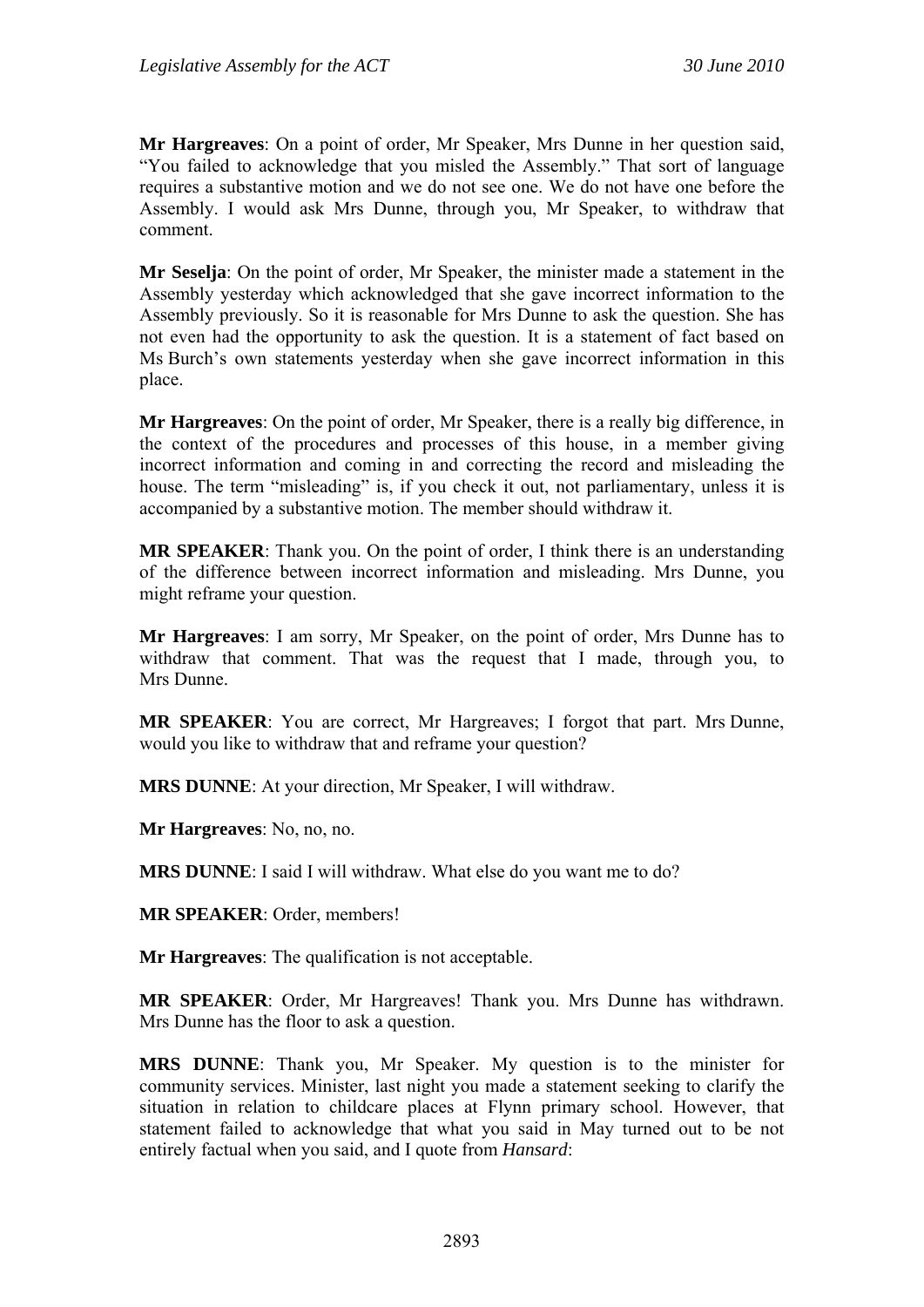Now this announcement delivers another 110 places. That is an incredible increase in the childcare places to best serve the families here in the ACT.

#### **Mr Smyth**: Incredible!

**MRS DUNNE**: "Incredible" is probably a good word, Mr Speaker. Minister, will you now acknowledge that you misled the Assembly in your statement in May when you said that another 110 places would be provided by the refurbishment at Flynn primary school?

**MS BURCH**: I did come down last night, Mrs Dunne, when you were nowhere to be seen. You have issued a media release in which you asked me to do exactly what I did last night. This budget has committed \$4 million to deliver childcare places at Flynn, up to 120 places. We have now finalised negotiations and we have agreed that Gumnut and Alkira will move into Flynn. In February Mrs Dunne was calling on me to secure accommodation for Gumnut and now she is complaining that I have secured accommodation for Gumnut.

**Mr Seselja**: On a point of order, Mr Speaker—and it goes to direct relevance—the minister was asked a specific question: whether she will acknowledge that her May statement was misleading. It is very simple. She can talk around it as much as she wants. It is a direct question. She has had more than a minute now. I would ask her to be directly relevant to the question as to whether the statement she made was misleading.

**MR SPEAKER**: I believe the minister is in the process of answering the question. There is no point of order. Ms Burch, you have the floor.

**MS BURCH**: Thank you, Mr Speaker. I go again to the statements I made last night where Alkira and Gumnut combined provide for a licence of 97 places. There is room for them to grow.

**MR HANSON**: Did you or did you not mislead? That is the question.

**MS BURCH**: The commitment for 110 childcare places for Flynn remains. That is what this government has delivered. Also, as part of that answer back in May, I indicated that we were earmarked for 450 new childcare places to come on line. Recent advice to me from my department, this morning, has said that indeed we will be closer to delivering 530 new childcare places this year. That is indeed an increase of 80 to what I had said. I think any increase in childcare numbers for the families of the ACT would be welcomed by the families of the ACT. I do not understand why it is not welcomed by the opposition.

**Mr Hargreaves**: Supplementary, Mr Speaker?

**Mrs Dunne**: No, I have the supplementary question, actually.

**MR SPEAKER**: Sorry. Mrs Dunne has a supplementary.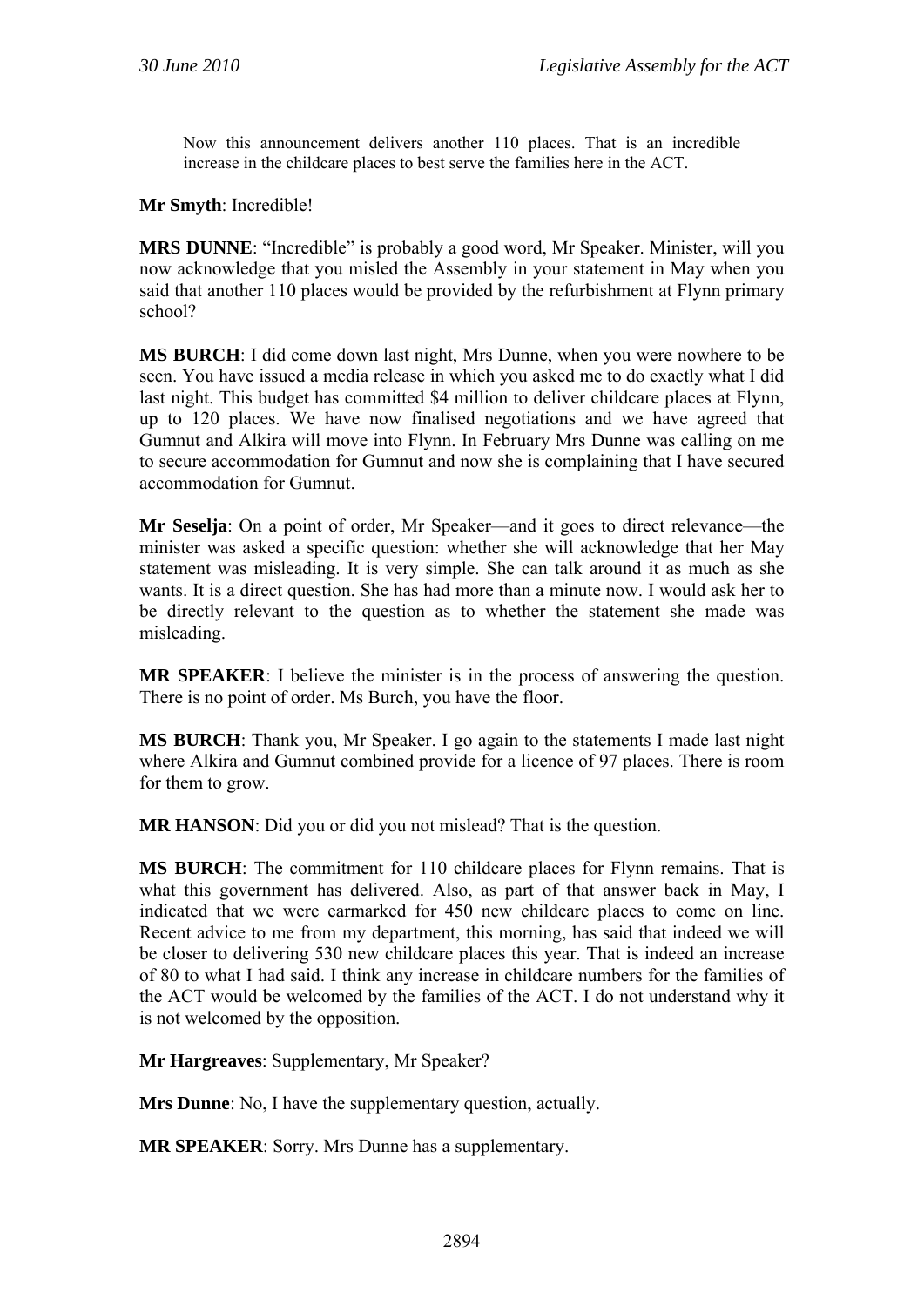**MRS DUNNE**: Thank you, Mr Speaker. Minister, why will you not acknowledge that you made a misleading statement in the Assembly in May when you said that another 110 childcare places would be provided by the refurbishment at the former Flynn primary school?

**MS BURCH**: It is strange having a question come from the "Miss Misspeak" of the Assembly herself, who verbalises and misquotes and misrepresents people all over the place. I made a statement last night. I have answered the questions today.

**Mrs Dunne**: I take a point of order, Mr Speaker.

**Mr Hargreaves**: Mr Speaker, a supplementary?

**MR SPEAKER**: Point of order from Mrs Dunne. I will come to you in a minute, Mr Hargreaves.

**Mrs Dunne**: Ms Burch has attempted to defend herself by attacking others, and in doing so she has behaved in an unparliamentary way—accused me of misleading the Assembly and misrepresenting people in the Assembly—and I think that you should demand that she withdraw it.

**MR SPEAKER**: On the point of order, whilst I think Ms Burch's comments were entirely unhelpful, I do not believe there is a point of order. Mrs Dunne, if you feel there is a specific accusation that has been levelled at you, I invite you to use standing order 46—

**Mrs Dunne**: I will review the *Hansard* and refer it to you before tomorrow morning's sitting.

**MR SPEAKER**: We will now proceed to supplementary questions. Mr Hargreaves.

**MR HARGREAVES**: Mr Speaker, I have a supplementary question. Minister, in the context of the overall increase in childcare places that you have been talking about in the various areas around town, could you please indicate to us, with respect to the Flynn Primary School premises, what feedback you may have had from those particular organisations which are now hoping to relocate to that venue?

**MS BURCH**: I thank Mr Hargreaves for his comment. Indeed, I have received a number of—

**Mr Seselja**: It was a comment, wasn't it? Not so much a question, more a comment well spotted.

**MS BURCH**: Sorry, his question. I have received a number of comments from community groups, and I refer Ms Dunne to the *Chronicle* and "Childcare providers overjoyed with new home". Can I go to some of the quotes:

Director of Gumnut Place Child Care Centre, Michelle Smith, said she was overjoyed with the news and believed the families would be happy to move their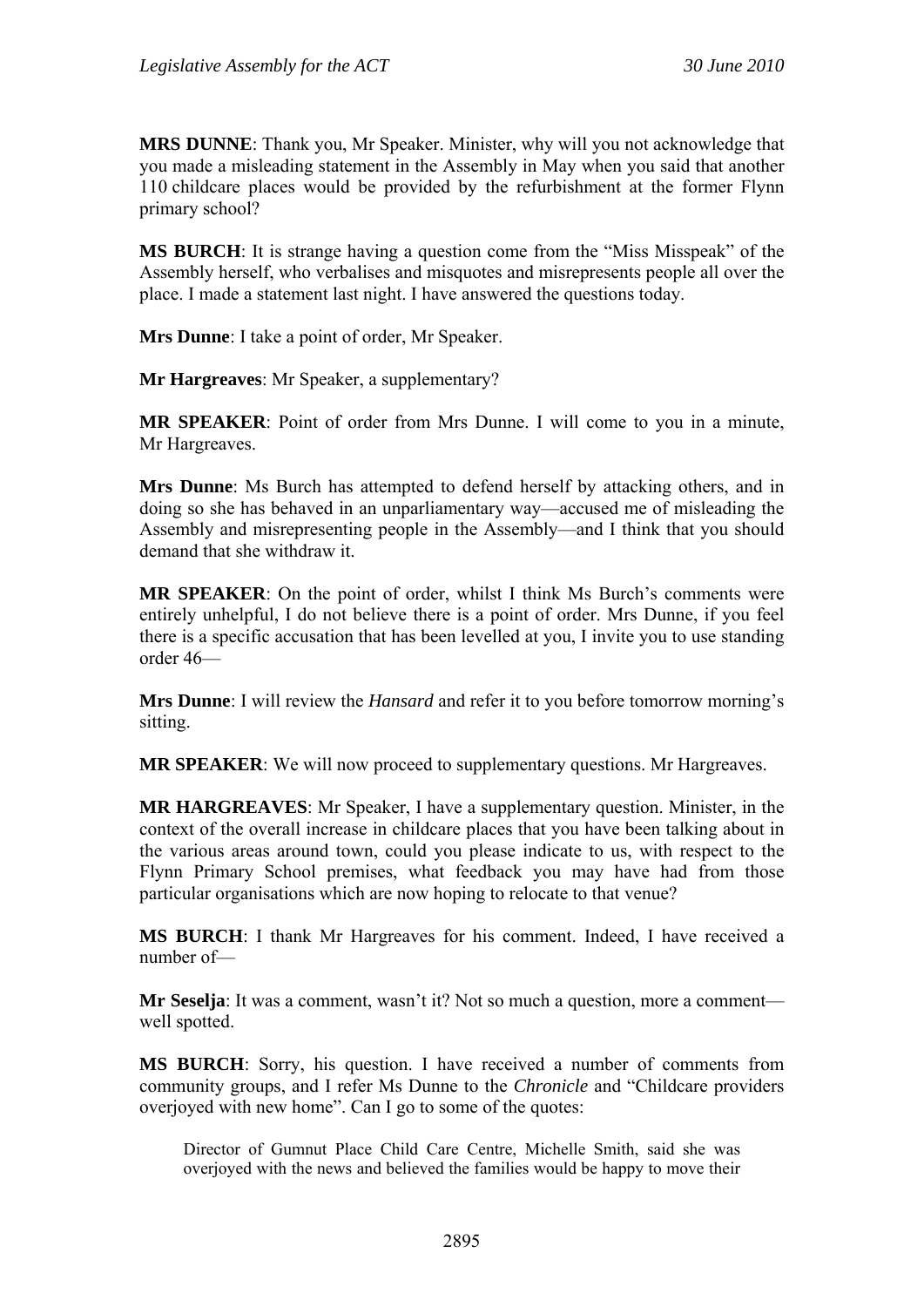children to Flynn … "We're ecstatic, we've got the outcome that we wanted somewhere to move and still service the community."

Then we have comments from Alkira:

… the merger was a natural progression for the two providers … "Our families and our staff are just so over the moon about moving into a facility that is not dilapidated and falling down, and is purpose built.

Overall, it's an excellent outcome, not just for Alkira and Gumnuts, but for all the north Belconnen families and the surrounding areas as well."

So, Mrs Dunne, why don't you ring Gumnut and Alkira and tell them you actually oppose their move?

**MR SPEAKER:** Mr Seselja has a supplementary question.

**MR SESELJA**: Thank you, Mr Speaker. Minister, when did you first become aware that your statement made in the Assembly in May in relation to 110 childcare places was incorrect?

**MS BURCH**: I outlined that in my statement last night.

#### **Sport—golf courses**

**MS LE COUTEUR**: My question is to the minister for sport and concerns golf courses in Canberra. Minister, there are more golf courses per capita in Canberra than in any other city in Australia, and many golf courses are now wanting to sell off part or all of their courses for residential development. Has the minister developed a policy on how many golf courses there should be in the ACT and is there a strategy to ensure the continuing viability of golf courses in the ACT?

**MR BARR**: I thank Ms Le Couteur for the question. It is indeed a very relevant one. Ms Le Couteur is right: the ACT does have more golf courses per capita than any other city in Australia. That is a well-established fact. In the context of the number of available players and the popularity of golf as a sport as opposed to the many other forms of recreation that are available to Canberrans, combined with the impacts of the drought and what clearly is a playing field that is not level in terms of access to water across the golf courses in the territory, it is an entirely relevant issue.

It is clearly for those reasons that a number of golf courses have sought assistance from the government through our sport in a drought funding programs to seek to drought-proof their courses, to change their grass types and to be able to store more stormwater on site. Funding has been provided through those sport in a drought programs to the Federal Golf Club and, in this year's budget, as we discussed last night, to Murrumbidgee and Yowani courses. There has been a limited level of redevelopment occurring on some golf course sites. I am thinking of Belconnen. And, yes, there are now two proposals before government and before the community in relation to courses on the south side of Canberra.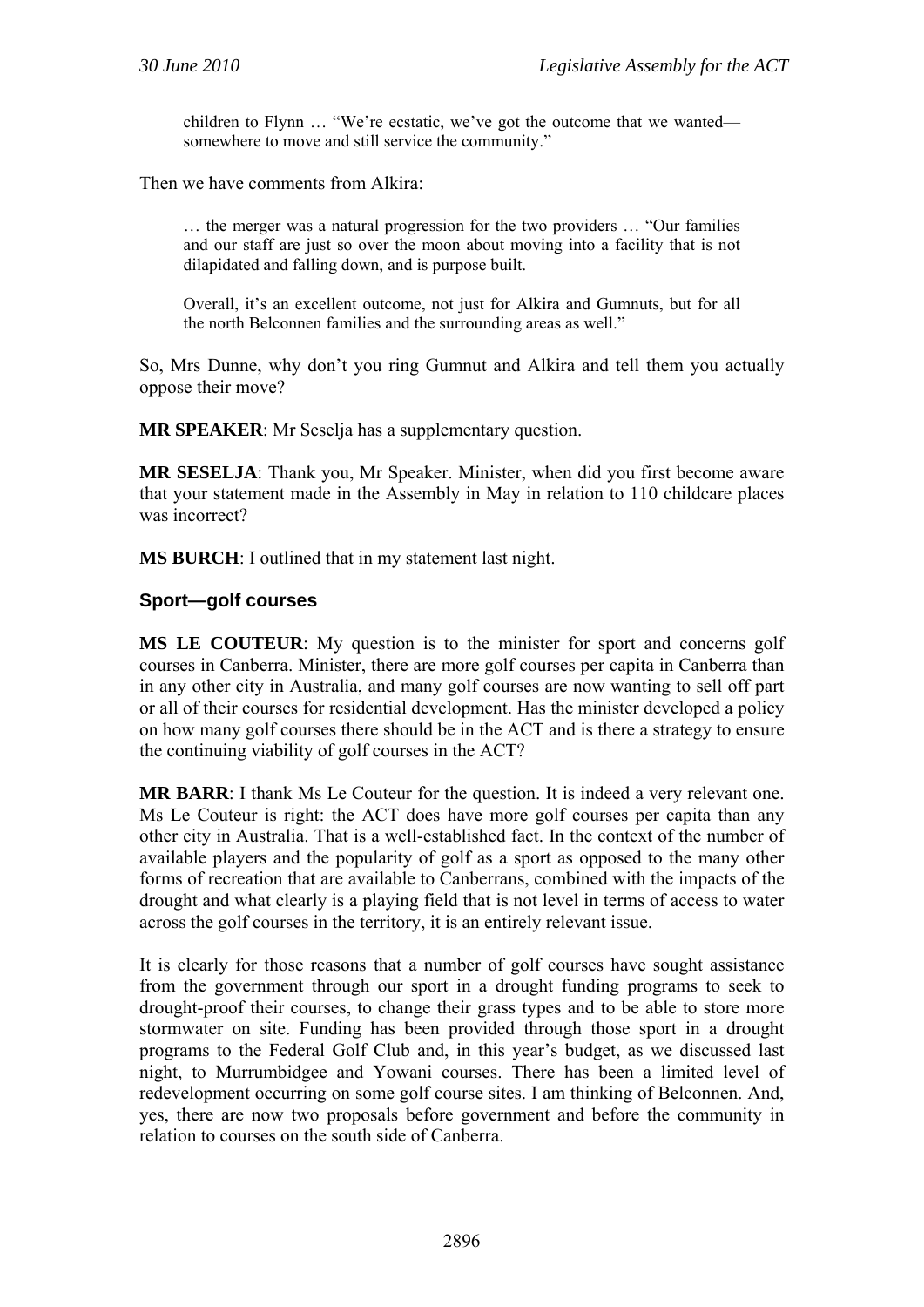The Vikings club have put forward a proposal in relation to the Murrumbidgee and Capital golf clubs, effectively for the Vikings club to assume a partnership with the Murrumbidgee club to ensure its ongoing viability. They have put forward a proposal and they are going to be consulting with the community—they may in fact have already begun—in relation to that site in Narrabundah.

Equally, Federal have a proposal for a small proportion of their site to be deconcessionalised and then potentially turned into some form of residential accommodation. Those issues are before government. We are considering those. Clearly, though, there are too many golf courses in Canberra. They are not sustainable. Government will need to respond and work with the various operators to ensure that we do have a viable number of golf courses into the future so that they are sustainable, both financially and environmentally. It is important that we do have viable golf courses in the city, and it would be very disappointing, as a result of inaction or a failure to grapple with the difficult policy challenges that this presents, for a number of golf courses to fall over and for there to be no longer viable operations on a number of those sites. That is the risk we face if we do nothing.

So it is clear that we will have to respond, and there are trade-offs. Undoubtedly, there are trade-offs, and we will have to balance competing interests and competing outcomes. But there is a possibility that through some innovative thinking and some strategic partnerships we will be able to see a viable number of golf courses into the future and the possibility, to address some of our other concerns around urban infill, for new housing, new affordable housing options and new sustainable housing options as part of this process. The government clearly is considering two matters at this point, and the community are clearly considering two matters in relation to south-side golf courses.

**Mr Doszpot**: A supplementary, Mr Speaker?

**MR SPEAKER**: Ms Le Couteur still has a supplementary.

**MS LE COUTEUR**: Is it appropriate to deconcessionalise land on golf courses that has been provided for sporting purposes?

**MR BARR**: That is a very interesting question of principle. The government's view is that, on a case-by-case basis, you can assess that. Leases are deconcessionalised from time to time. There is a formal process within the Planning and Development Act for that to occur and it is a decision that is not taken lightly. But it has certainly occurred in the past and will, no doubt, in the future. The territory plan is not set in stone. It is meant to be a movable and changeable plan that does adapt to circumstances and changing circumstances.

I think, to have an in-principle position that no lease can ever be deconcessionalised is not right and we would not have written into the Planning and Development Act and into the territory plan the provision to deconcessionalise. We would not have given ourselves the flexibility to vary the territory plan if we did not believe from time to time there would be circumstances where you would consider it.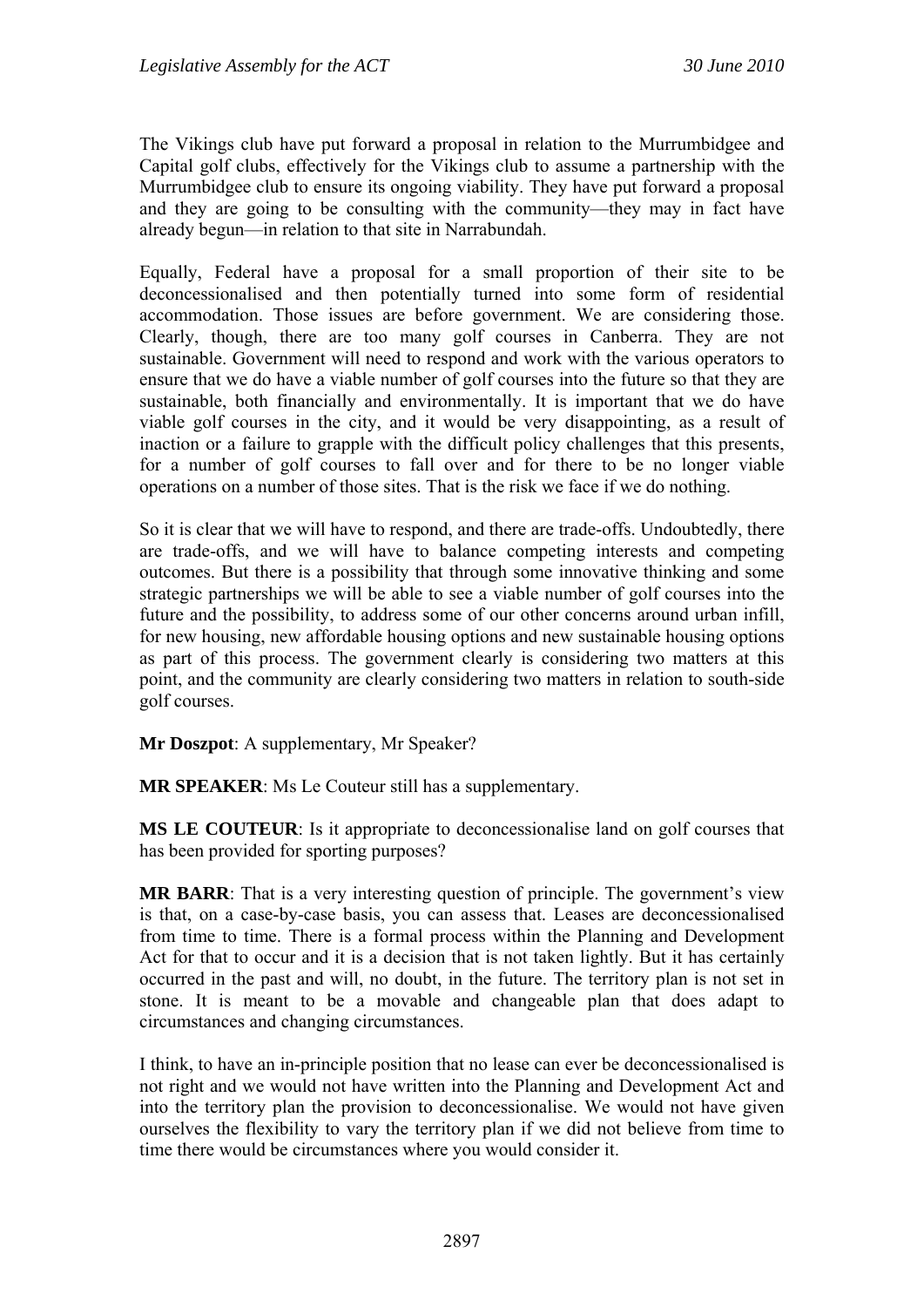I am not an absolutist in this. I think you need to assess on a case-by-case basis. Clearly we have an issue with golf courses in the territory.

**MR SPEAKER**: Supplementary question, Mr Doszpot?

**MR DOSZPOT**: Minister, with regard to the funding that you spoke about regarding water-related issues for the golf clubs, can you confirm that there has been a recent substantial cut to the budget that you originally allocated for that? Can you tell us how much?

**MR BARR**: No, there has been no cut. In fact, that budget has increased. I think if you take the totality of the program already spent and committed into the future, it is around \$30 million over the period. I think Mr Doszpot alluded to that when he was reading out a number of my media releases last night.

That funding is over a number of years. Some grants have already been allocated and spent. Others in this year's budget have been provided. Then there is an ongoing program up to 2013, Mr Speaker, for financial assistance both to non-government sporting providers and also around government sporting assets to ensure that we are reducing our reliance on potable water costs across our sport and recreation facilities.

**MS HUNTER**: Supplementary?

**MR SPEAKER**: Yes, Ms Hunter.

**MS HUNTER**: Minister, have you organised a roundtable to gather all the golf club managers together and discuss the future of the industry in the ACT?

**MR BARR**: Thank you. I have met with a number of golf course managers. The Treasurer and I in fact met in the Treasurer's office last year, I believe, with a number of golf course managers. We have met individually and collectively with a number of those course managers, particularly those that have been experiencing some financial difficulty or some difficulty in sourcing water.

There are other courses, as I indicated, Ms Hunter, in response to the initial question. There is not a level playing field here. At least one golf course, by virtue of a historical circumstance, has free access, or virtually free access, to a seemingly unlimited water supply through Lake Burley Griffin. That particular club has not approached government with any need for financial assistance or assistance to access water

Other golf clubs clearly are in a different position and, yes, we have met with them. We continue to meet with them and we continue to provide the sort of support that is necessary to ensure the ongoing viability of golf in the territory. However, we do recognise that we are oversupplied with golf courses and it is clear that for a sustainable number into the future there will need to be some change in this industry.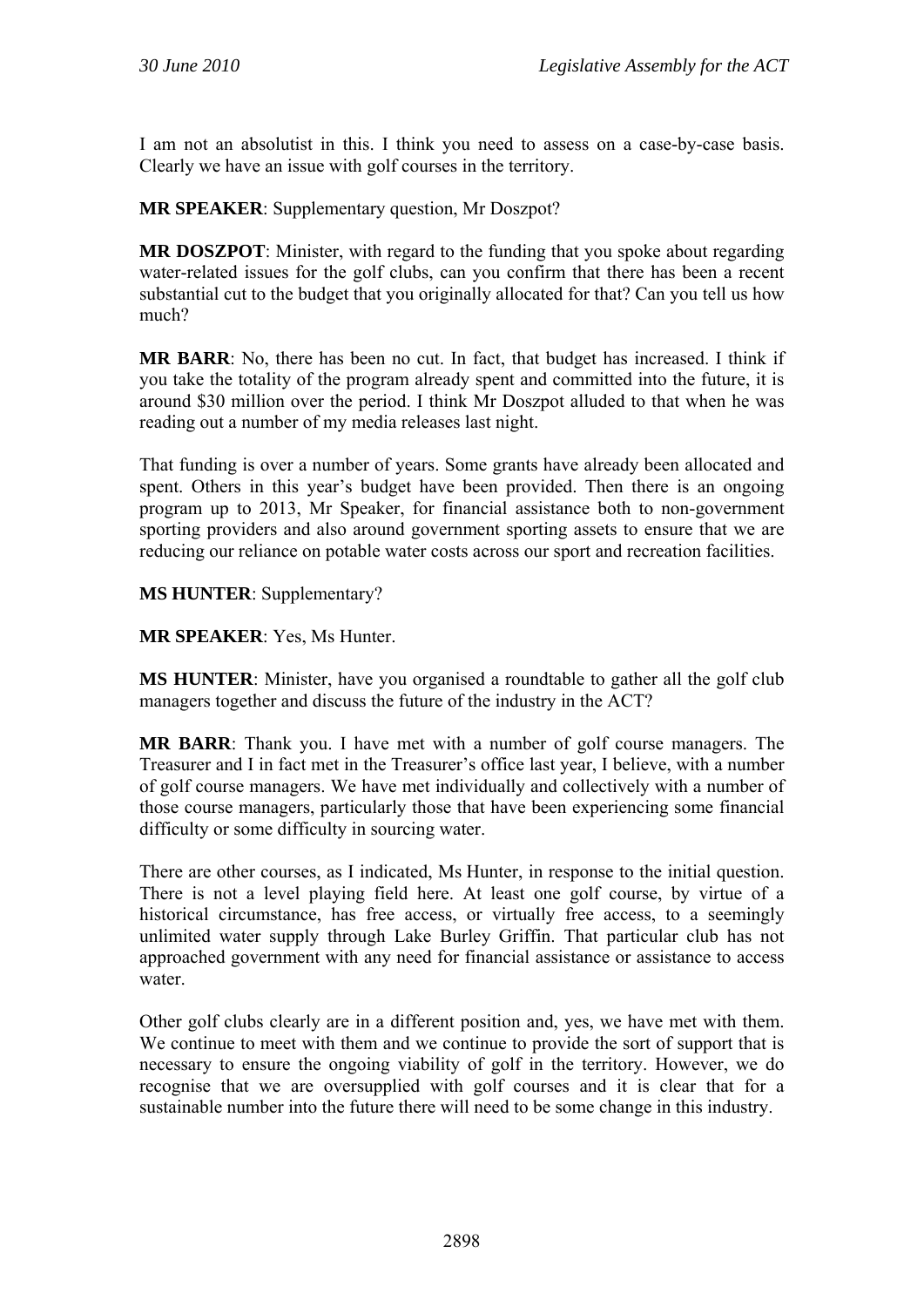#### **Budget—welfare services**

**MR SMYTH**: My question is to the Minister for Disability, Housing and Community Services. Minister, according to budget paper No 3 2009-10, page 251, the ACT proposed to spend \$63.5 million on "welfare services for people with a disability" in the 2009-10 year. According to budget paper No 3 2010-11, this expenditure in 2009- 10 dropped to \$55.1 million. Minister, can you explain why this is the case?

**MS BURCH**: I thank Mr Smyth for his question. Funding across disability services since we have been in government has increased significantly. I think we are up to over \$70 billion in provision of disability services across a range of sectors providing ISP support and accommodation, flexible respite hours. So we have actually increased funding.

I do not have the budget papers in front of me, Mr Smyth. I am quite happy to go up to my office or ask one of my staff to get the page number and the sentence number, which is apt that you do. You go to the dots and the i's of budget papers. But I think an increase of over 78 per cent provided to disability services by this government is something that is welcomed by the disability sector. As I said, that has increased access to community hours and flexible respite hours and accommodation places.

**MR SPEAKER**: Supplementary question, Mr Smyth?

**MR SMYTH**: Thank you, Mr Speaker. Minister, which programs or initiatives have you cut since becoming minister?

**MS BURCH**: I am not aware that I have cut any programs in the last eight months.

**MR SPEAKER**: Supplementary question, Mr Hargreaves?

**MR HARGREAVES**: Thank you, Mr Speaker. Minister, you may need to take this on notice. Can you please provide to the Assembly figures on the amounts of money provided to Disability Services, particularly relating to ISPs between the financial year 2000-01 and the current time?

**MS BURCH**: I thank Mr Hargreaves for his question and his continued interest in the disability sector. For the information of those opposite, of the \$74 million, over \$26 million is going to community agencies. That goes to the ISPs, that goes to accommodation support, to community access services, to respite services and to other services such as research and development. So that is over \$26 million that can support ISPs. That forms only part of the response that we provide to people with a disability. Whilst it is a very crucial point, grants—quality-of-life grants and innovative grants—all go to supporting people with disability so they are able to live their lives to the fullest and are able to further participate in society.

**MRS DUNNE**: A supplementary question, Mr Speaker.

**MR SPEAKER**: Yes, Mrs Dunne.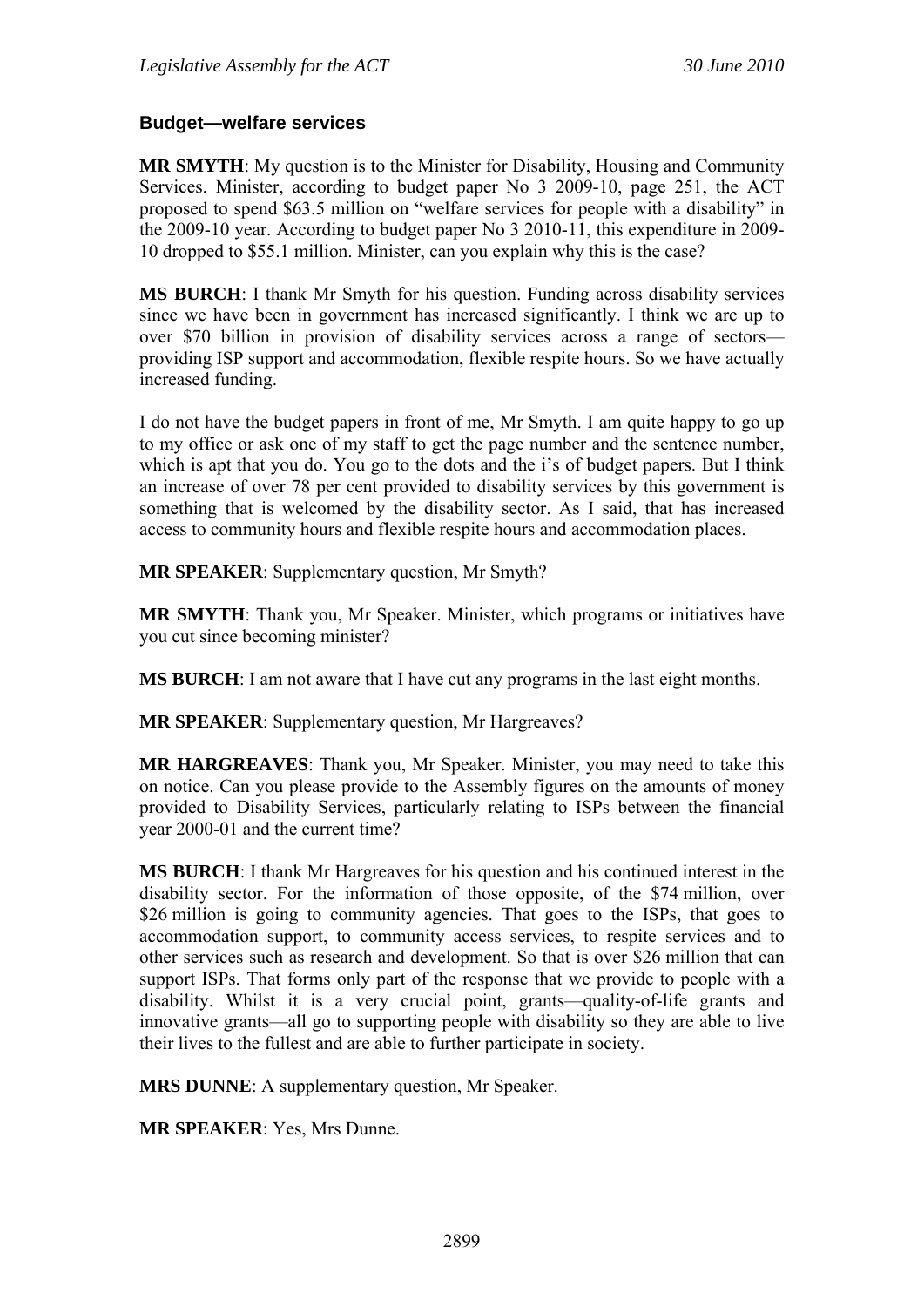**MRS DUNNE**: Minister, do the tables on page 347 of budget paper No 3 2010-11 and the tables on page 251 of budget paper No 3 2009-10 accurately reflect the expenditure in your portfolio?

**MS BURCH**: Given Mrs Dunne's propensity to actually verbal people and to misrepresent, I will take that one on notice.

### **ACT Ambulance Service—concessions**

**MS BRESNAN**: My question is to the Minister for Police and Emergency Services. It is about concessions for ambulance travel. It has come to my attention that in every jurisdiction except for Victoria and the ACT holders of the commonwealth seniors health card can access concessions for ambulance travel, be it for emergency or nonemergency situations. Minister, why doesn't the ACT government provide this concession?

**MR CORBELL**: The government provide concessions for a range of holders of certain benefits in the ACT, and there is also a range of concessions provided to certain commonwealth cardholders, in particular veterans, who receive certain benefits as part of their veterans disability benefit. The government have taken the view that it is not possible in all circumstances to provide for reciprocal recognition of other cards held by people from other places around the country, and we encourage all Canberrans to take out a simple low-cost health insurance plan that provides ambulance cover. The cost is in the order of about \$30 a year—it was last time I was looking at the issue. It is a very low-cost and effective way of providing full cover for any unexpected trips that you may need to take by ambulance, and that remains the government's position.

**MR SPEAKER:** Ms Bresnan, a supplementary question?

**MS BRESNAN**: Yes, thank you, Mr Speaker. Minister, on what basis does the government think it is appropriate to provide concessions for healthcare card holders and pensioners but not holders of the seniors health card, even though almost every other jurisdiction provides for all three?

**MR CORBELL**: I think the seniors health card at the commonwealth level is not means tested, whereas the other cards that Ms Bresnan refers to are means tested. The government, consistent with its social justice considerations, provides benefits to those on low incomes, not to those who receive cards that are not income tested. I will check the record on that, but that is my understanding of the commonwealth seniors card.

**MR SPEAKER**: A supplementary, Ms Le Couteur?

**MS LE COUTEUR**: What types of costs do people with a commonwealth seniors health card face if they have to use an ambulance?

**MR CORBELL**: It would depend on the nature of the use of the ambulance. There is a billing regime that is applied consistently, depending on the circumstances of the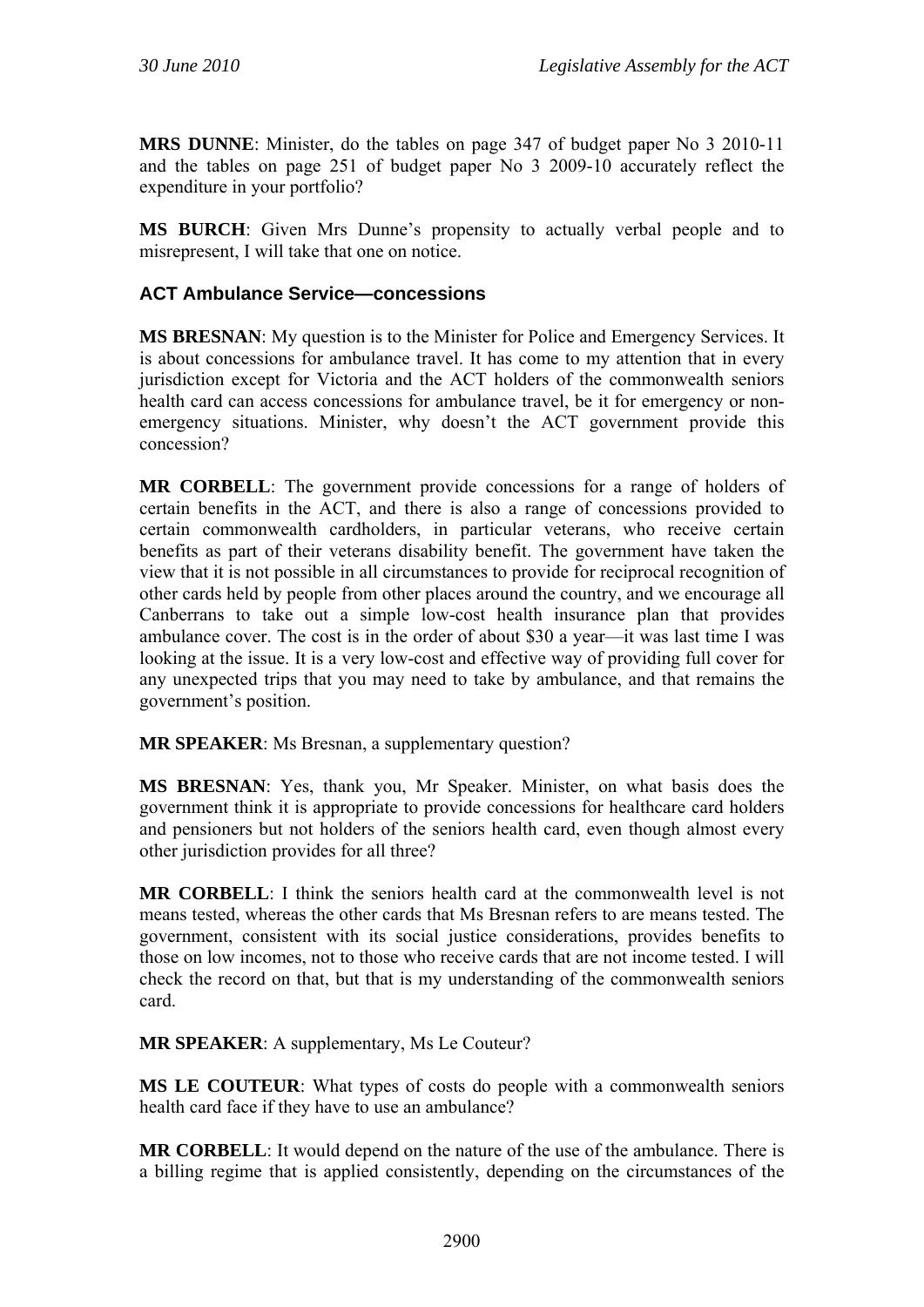use. Obviously, for example, if someone requires an ambulance and they have perhaps been involved in a motor accident immediately outside Canberra but where an ACT ambulance responds, which can occur from time to time, it is more expensive than a call for an ambulance within the territory.

This is why we always encourage Canberrans to take out health insurance. Indeed, for a very low fee you can get full ambulance cover to cover all the costs of an ambulance service should you require it in the territory.

**MS HUNTER**: A supplementary.

**MR SPEAKER**: Yes, Ms Hunter.

**MS HUNTER**: Minister, does the government receive requests from people who cannot afford to repay the cost of an ambulance trip and, if so, can you advise how many requests have been received in this financial year?

**MR CORBELL**: Yes, the government does receive requests for waivers of fees. They are considered in accordance with policy established by the Ambulance Service and are considered on a case-by-case basis.

#### **Childcare—places**

**MR COE**: My question is to the Minister for Disability, Housing and Community Services. Minister, for the 2008 election ACT Labor promised to allocate \$4 million to build two new childcare centres in areas of high demand. In the 2010 budget, \$4 million was allocated to refurbish part of the former Flynn primary school for a childcare centre. Minister, which of the childcare centres promised in 2008 have been delivered?

**MS BURCH**: We have committed to bringing on more childcare places, more childcare services and more childcare centres. Flynn is the one we have invested in in this budget. As we have heard, Gumnut and Alkira are looking forward to that move.

We have also recognised in the west Belconnen and Weston areas the need for childcare centres. The children's services forum and the sector itself have ongoing discussions about the best priority and sites for those childcare centres. That responds to the businesses' own desires and needs about their location in response to the needs of the ACT.

**MR SPEAKER**: Mr Coe, a supplementary?

**MR COE**: Yes, Mr Speaker. Minister, when will ACT Labor fulfil this promise, and, with respect to these new childcare centres, how many new spaces are there?

**MS BURCH**: I did not hear the last bit of the question.

**MR SPEAKER**: Can you repeat it, Mr Coe?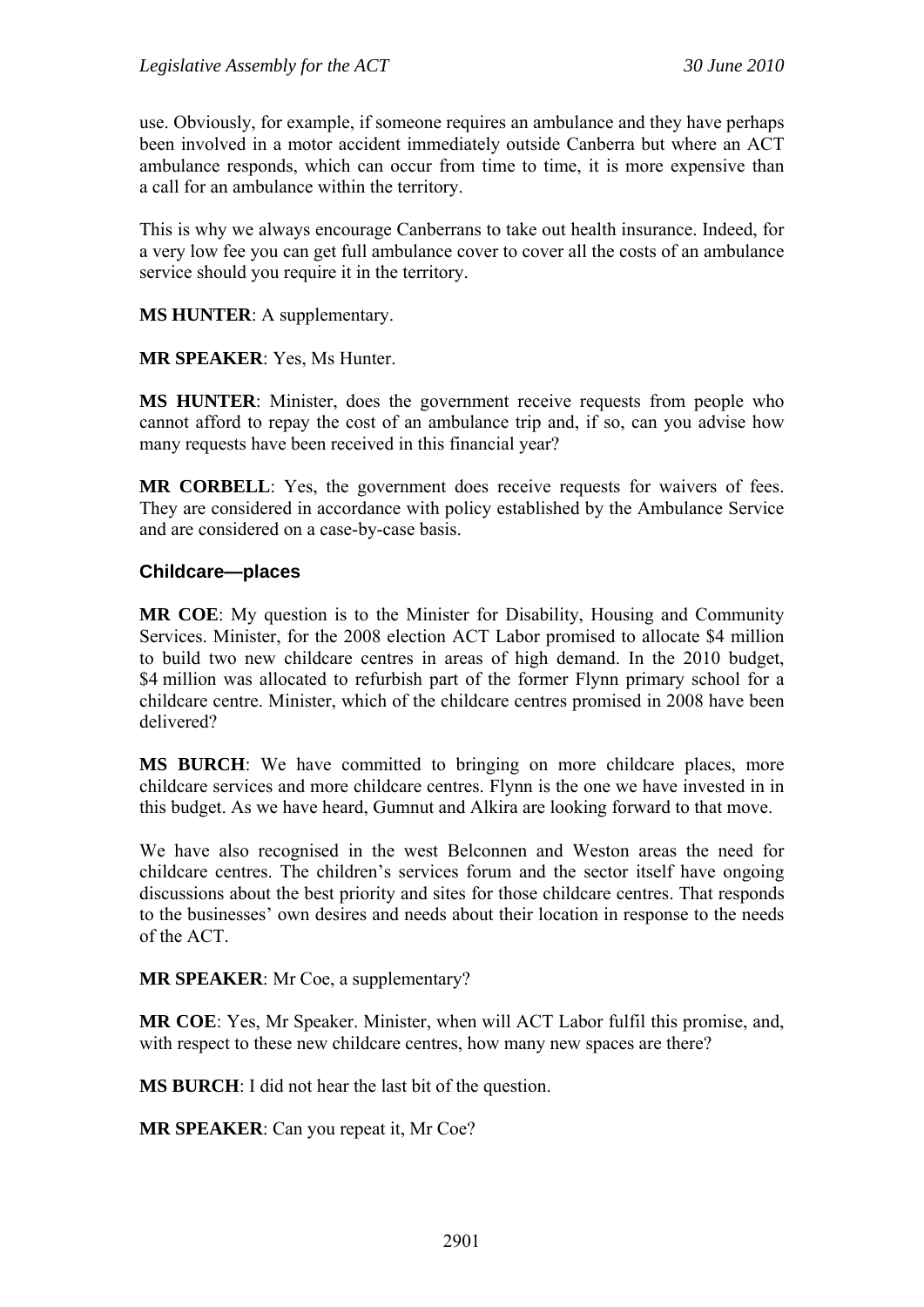**MR COE**: Further to when Labor will fulfil the promise, how many new spaces have been created through this commitment?

**MS BURCH**: I think I have indicated that the new figures this morning from the department have indicated an additional 530 childcare places coming on in the next 12 months.

**MRS DUNNE**: Supplementary question, Mr Speaker.

**MR SPEAKER**: Yes, Mrs Dunne.

**MRS DUNNE**: Minister, is the \$4 million allocation to the childcare centre at Flynn in addition to the 2008 election promise or instead of the ACT Labor Party's 2008 election promise?

**MS BURCH**: It is part of the 2008 election commitments.

**MRS DUNNE**: I have a supplementary question, Mr Speaker. In that case, Minister, you have already spent \$4 million and you have delivered one childcare place. Where were you going to get the money and how much extra money will you provide for the extra childcare centre?

**MS BURCH**: That, Ms Dunne, is on the assumption that we are responsible for building and putting on line each and every childcare place. We have delivered \$4 million, and we will look across the sector. The sector itself is quite capable, in responding to the needs of ACT families. I think it is incumbent on this government, one, to take its own responsibilities seriously, but also to allow partnerships with the commercial sector.

#### **Health—autism spectrum disorder**

**MR DOSZPOT**: My question is to the Minister for Disability, Housing and Community Services. Minister, the commonwealth health department advises that children with autism require, at minimum, 20 hours per week—1,000 hours per year—of intensive early intervention autism spectrum disorder treatment for at least two years. Since Therapy ACT does not provide 1,000 hours per year per child, how does the ACT government ensure a child with autism-ASD gets the proper treatment that they need?

**MS BURCH**: I thank Mr Doszpot for his interest in autism. This government responds to supporting the needs of children with autism and their families by allocating \$400,000-odd over the next four years for a coordinator with a particular view to supporting families with children with autism so they can navigate the complex array of both local and commonwealth services for those families. In last year's budget we committed significant moneys and brought on additional speech therapists.

Therapy ACT conducts multidisciplinary assessments that aid in diagnosis. Therapy ACT is not the only health clinician in the ACT that responds to the needs of children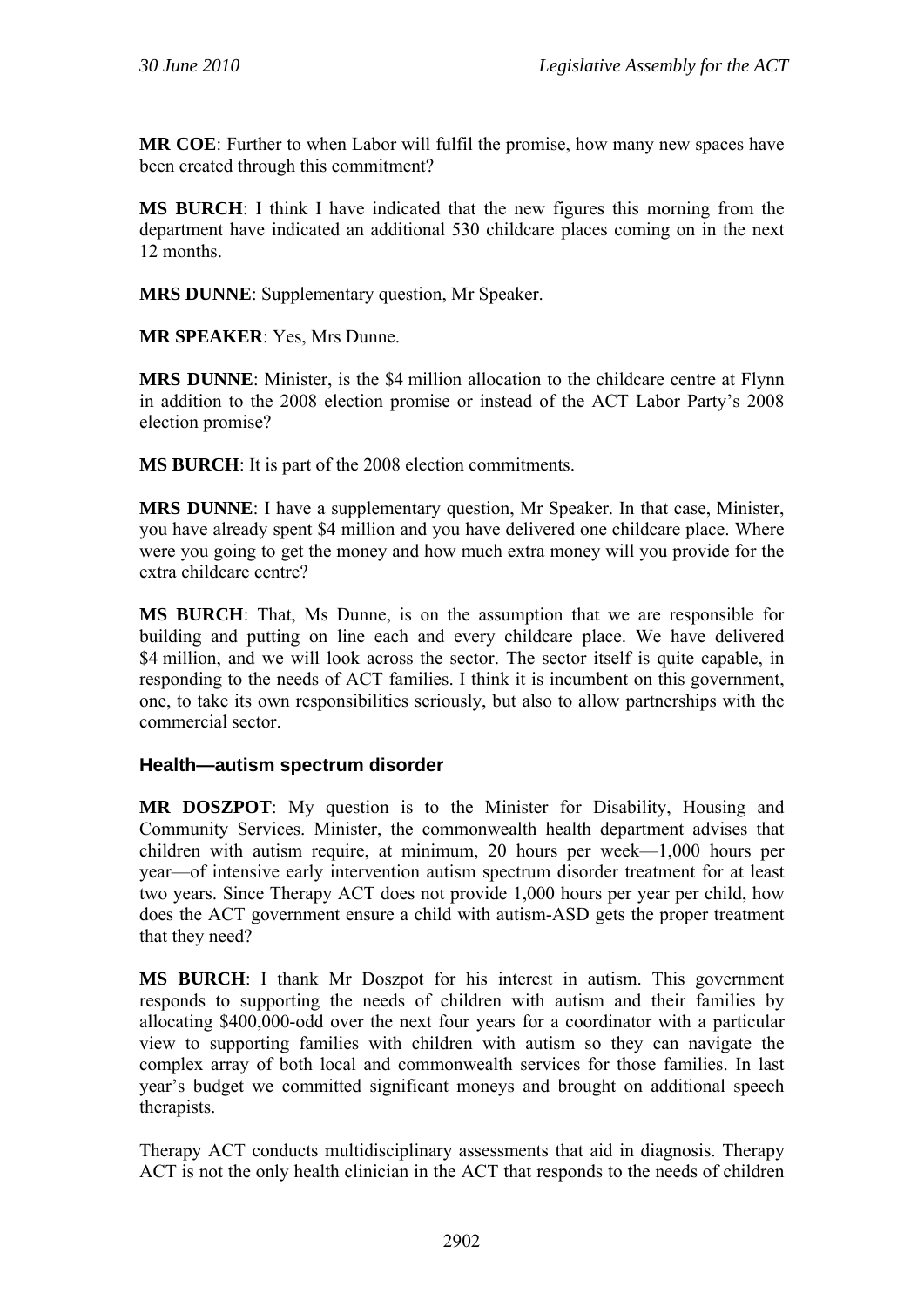with autism and their families. A community of paediatricians at ACT Health work in partnership in the assessment and diagnosis process. In February this year, Therapy ACT commenced offering assessments to children between the ages of two and three. We have put on significant intervention processes that have included working with a family, whoever the child is that we diagnose with autism. The program provides information, parent education, support and short-term targeted intervention. It works hand in hand with the families and gives them skills as to how they are also able to support their child.

**Mr Coe**: On a point of order, Mr Speaker, on relevance. The minister has spoken about diagnosis and also assessments but not about treatment. How would the minister actually determine and ensure that all the people living on the spectrum get the treatment they need?

**Mrs Dunne**: The question was about ensuring proper treatment. It was not about assessment.

**MR SPEAKER**: Minister, would you like to add any further comments that are relevant, perhaps?

**MS BURCH**: Therapy ACT provides therapeutic intervention, occupational therapy, psychology, speech pathology and social work for children with autism spectrum disorders. Intervention is provided in a variety of models, Mr Coe, including individual group and home programs and professional education and consultation and childcare. Can I just say in the last moment that private paediatricians, psychologists and other health professionals and interstate agencies are also involved in assessment, diagnosis and care.

**MR SPEAKER**: Mr Doszpot, a supplementary question?

**MR DOSZPOT**: Yes, Mr Speaker. The relevance to the questions is becoming quite legendary from this minister. But, minister, can you try and answer this one, please: how many hours per week of early intervention ASD therapy and treatment do children in the ACT receive during their initial intensive 12 months after diagnosis?

*Opposition members interjecting*—

**MR SPEAKER**: Order! Let us see if the minister is going to answer.

**MS BURCH**: I will go to Therapy ACT if they want. There was the beginning of a question earlier that compared a program that is separate from Therapy ACT. There is a recommendation of a minimum of 20 hours of intervention. That does not mean necessarily that Therapy ACT has to have a clinician on site eyeballing a child for 20 hours. I have said that we work with families to give them the skills so they can manage. These children are also in the education environment, so through DET, through the education department, we also work with teachers and give them the skills, so some of these areas are provided within the school environment.

If they want the hours, is that at home, in therapy or in DET?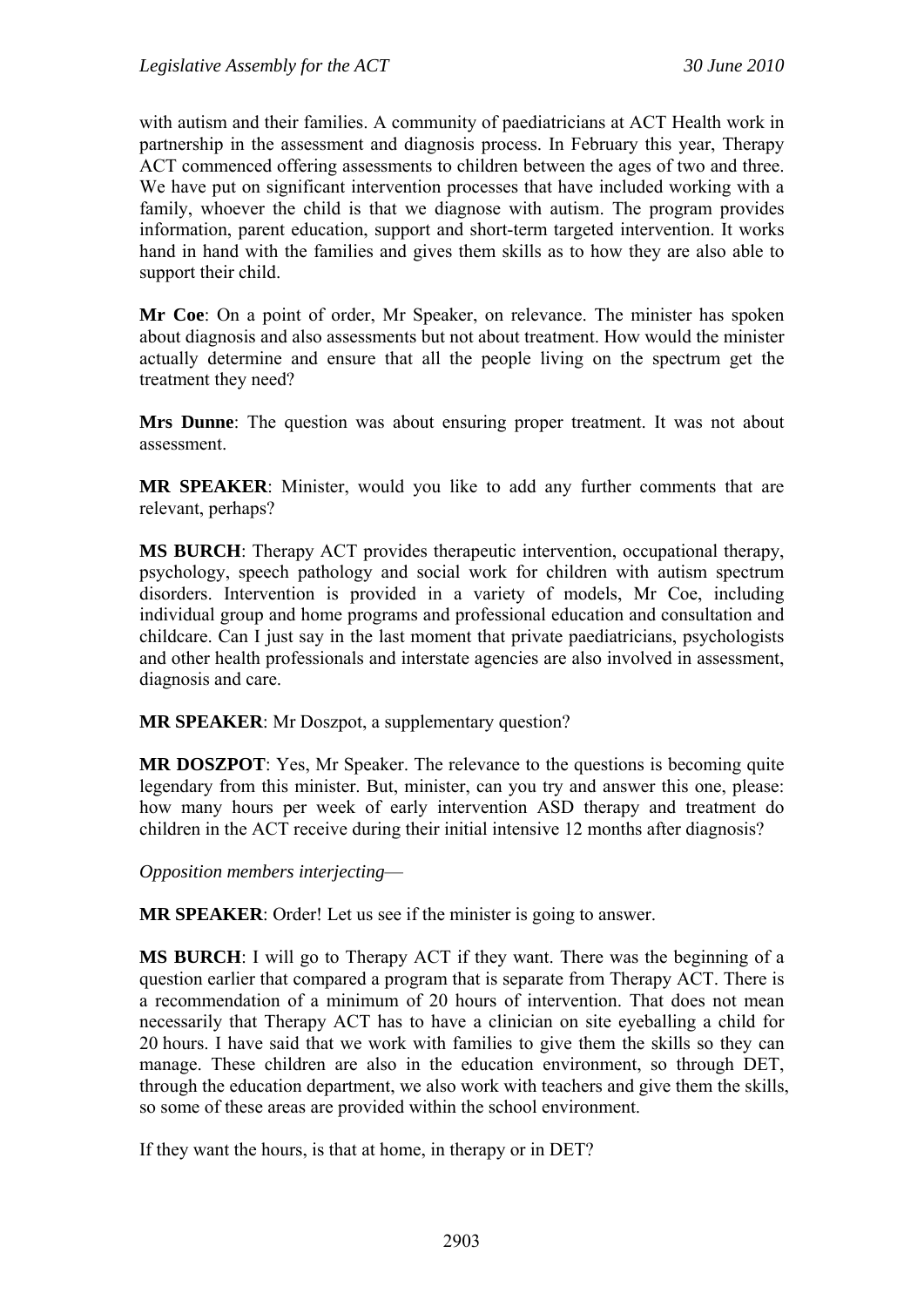# **Environment—green buildings**

**MR HARGREAVES**: My question is to the Minister for the Environment, Climate Change and Water. Can the minister advise the Assembly of how Canberra businesses are responding to the ACT government's agenda to be a carbon neutral city by 2060?

**MR CORBELL**: I thank Mr Hargreaves for the question. Just today, I was informed of a new development, and had the opportunity to receive a briefing on it, by the Rock Development Group, which is a well-known Canberra business that is taking a leading role in deploying renewable energy technologies and applying a truly triple-bottom-line assessment to its new development at the Belconnen fruit market site. This is a \$130 million proposal.

### **Mr Hargreaves**: How much?

**MR CORBELL**: \$130 million, which will see the first six-star green-star communities project in Australia using the Green Building Council of Australia's new green-star communities rating tool. The proposal is to deploy geothermal technology for the heating of buildings, including a number of large residential apartment buildings on the site. It proposes just next month to deploy a 30-kilowatt PV installation and it proposes to use waste water recycling systems for both rainwater and black water on the site.

This is a leadership project for the city. Obviously, it needs to go through all of the appropriate planning processes, but the fact that we have a developer that is prepared to put their hand up and say, "We want to help in contributing towards the development of carbon neutrality for our city," is something that I would hope all members in this place endorse. We need to see more leadership like this from people in the development industry. We need to see developers prepared to put in place these types of technology, where we see the deployment of renewable technologies at scale, where we see genuine recycling of water, the capture and reuse of water, where we see the deployment of photovoltaic technologies, where we see the smart design in a mixed development precinct that we are looking for in this city.

We talk a lot about it in this place, but here we have a developer who is saying they are prepared to do it, and they are well advanced in their planning and in their proposals. I am very pleased to see developments such as this proceeding in Canberra.

Of course, another aspect that is well worth highlighting is that this proposal will be the first proposal, the first private development in this city, to have electric vehicle recharging points. They are negotiating with Better Place to be the first private development to have the recharging points for electric vehicles, and that is another very positive development, one that I think all members in this place should welcome.

**MR SPEAKER**: Do you have a supplementary question, Mr Hargreaves?

**MR HARGREAVES**: Thank you very much, Mr Speaker. Hearing, as I did, Minister, about that issue about electric vehicle charge points, what progress is being made to make Canberra electric vehicle ready, other than that particular development?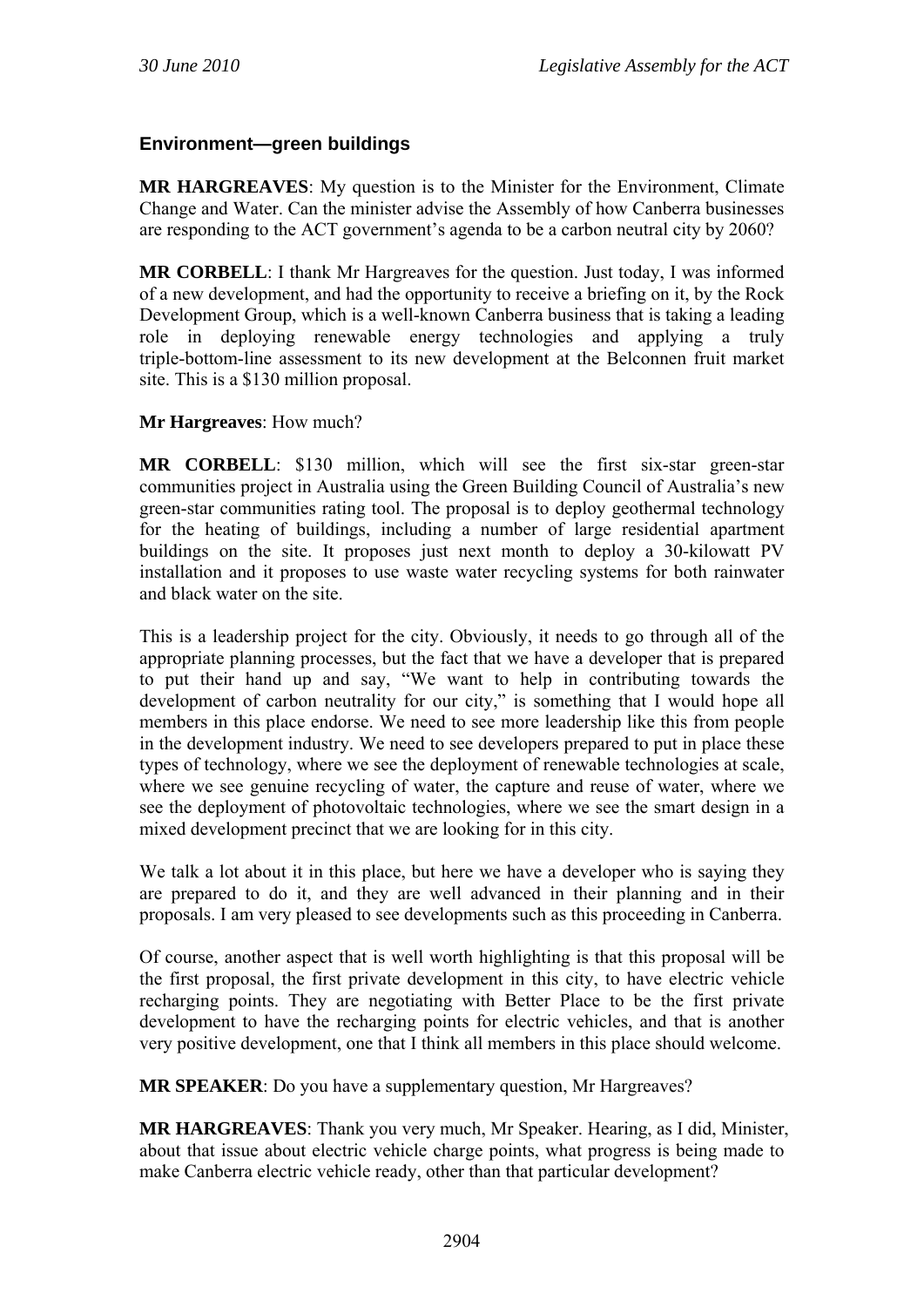**MR CORBELL**: The government itself is working closely on the issue of electric vehicles, following from the Chief Minister's announcement last year and the decision of Better Place to choose Canberra as the first city in Australia to have an electric vehicle charging infrastructure. Since that time the government has signed a memorandum of understanding with Nissan and Renault, exploring the issue of the development of policy for the deployment of electric vehicles into the ACT. Work on that MOU, as a result of that MOU, is ongoing.

The government is also exploring the development of a range of other measures to encourage the deployment of electric vehicles. In particular, in the government's own fleet we already have a very strong policy of encouraging more fuel-efficient vehicles, through only leasing four-cylinder vehicles. The process that my department is coordinating across government is now looking at the possible deployment of electric vehicles as part of the ACT government's own fleet, and decisions on that will be made in due course. Equally, we are cooperating closely with ActewAGL, and I know that my colleague Mr Barr and the planning authority are working closely with ActewAGL in relation to planning issues that arise from the deployment of the electric vehicle charging technology that they propose.

So a lot of work is happening in this space, and it is very exciting that Canberra is the place that has been chosen for the electric vehicle rollout by Better Place in terms of the charging points; that we have manufacturers like Nissan and, indeed, last week Mitsubishi, making their vehicles available to government, to understand what the issues are associated with the use of those vehicles here in the ACT; and, of course, that we now have a private developer at the Belconnen markets prepared to actually put their money where their mouth is and deploy that technology. So it is a very pleasing development.

**MR SPEAKER**: A supplementary, Ms Le Couteur?

**MS LE COUTEUR**: Minister, you mentioned a range of technologies—geothermal, black water and grey water reuse. Which of these will the government be implementing in Molonglo?

**MR CORBELL**: You would need to ask the Minister for Planning that question.

**MR SPEAKER**: Ms Le Couteur, a further supplementary?

**MS LE COUTEUR**: Yes, a further supplementary, Mr Speaker. Minister, you talked about the green star rating. I think this is going to be in your purview, but will the government now be using the green leasing principles in terms of any new government building leases? I think that is a legal matter; so it could be for the Attorney-General. I am trying to get it in your bit.

**MR CORBELL**: The government, along with all state and territory governments and the commonwealth, has endorsed new green leasing principles that will apply to a broad range of rentals that governments enter into for accommodation. They set new standards in relation to energy and water performance and a consistent set of principles that will be used as a minimum by all state and territory governments. The ACT government has endorsed those principles and I am happy to provide Ms Le Couteur with further information in relation to those.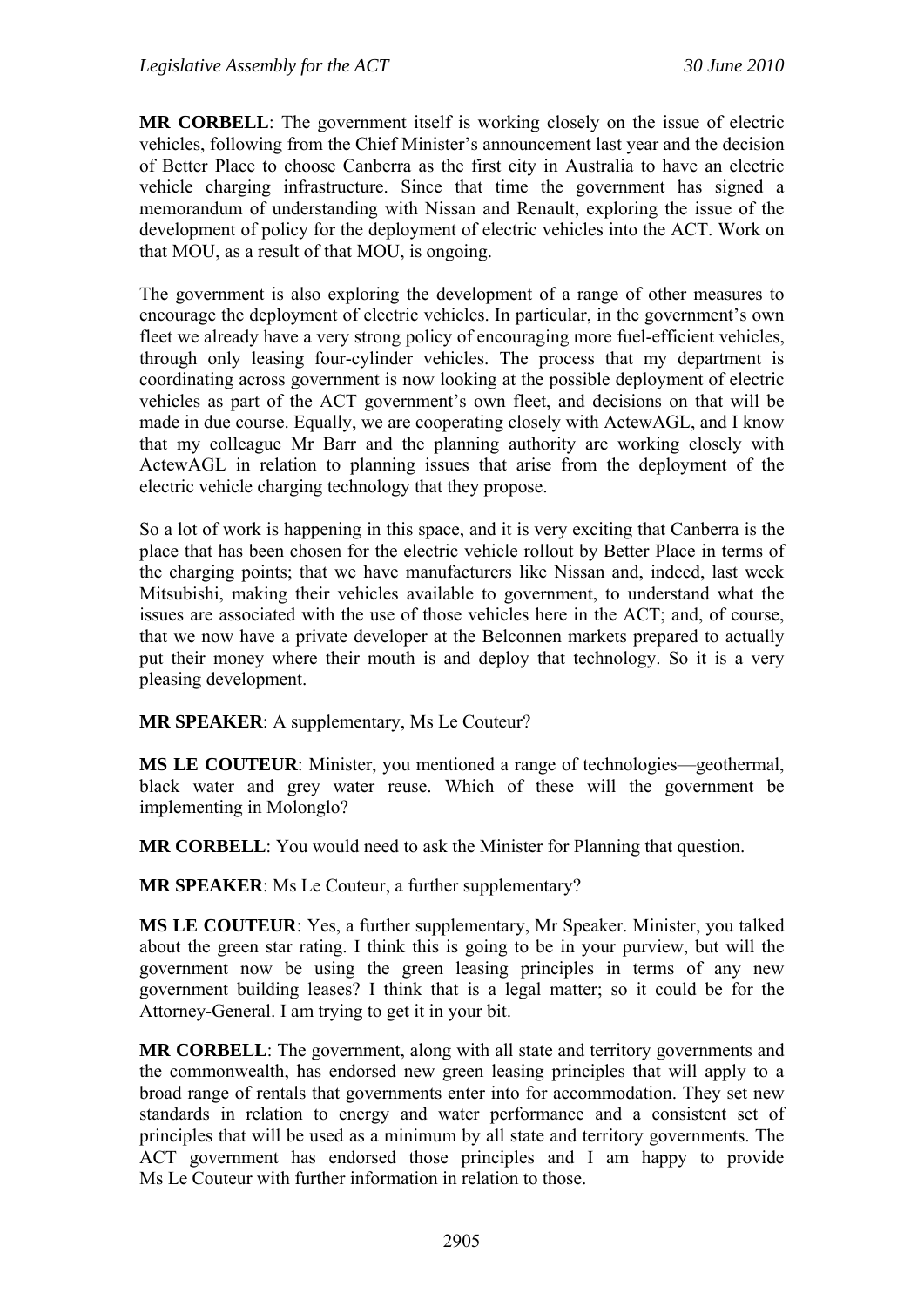Obviously, Mr Speaker, in relation to the green star rating, I do not know whether Ms Le Couteur is aware that the Green Building Council do not permit governments to mandate their tool. They have a very strong view that governments are not allowed to mandate their rating tool in relation to development. But the government, through the green leasing principles that all states and territories have signed up to, is mandating certain levels of performance in relation to the leasing of office accommodation.

In addition to that, as members would be aware, the government continues to explore the issue of a government office building. If that was to proceed, the sustainability of that building and the energy and water performance of that building are key considerations and ones that I and my department are personally involved in.

## **Children—grandparent and kinship carers**

**MR HANSON**: My question is to the Minister for Children and Young People. Minister, in 2008 the Stanhope government promised, if it was re-elected, to provide \$800,000 over four years for "a dedicated service run by a non-government organisation to provide information, advice and support to grandparents and kinship carers who are caring for children". Minister, the funding for this promise was appropriated in the 2009-10 budget. Today is the last day of the 2009-10 financial year. How much of the first year's allocation has been given to a dedicated service run by a non-government organisation? If not all of the 2009-10 funds have been allocated, will they be rolled over for use in future financial years or will they be treated as a saving?

**MS BURCH**: I thank the opposition for their continued interest in kinship carers. Kinship carers do a fantastic job in difficult circumstances. Indeed, this government committed \$800,000 over four years. The tender for the advocacy of a support program has closed and is currently being assessed. I am looking forward to those dollars being contracted out and services being delivered.

I think I need to put on record that there has not been an absence of service and support provided to kinship carers over the last 12 months. We have created a carer liaison position that is providing support and guidance and responding to the needs of the kinship carers group. We have provided moneys to Marymead to support kinship and grandparent carers. We have also supported kinship carers in a range of things through training and other bits and pieces.

As to the other part of the question, my intention to spend the appropriation on kinship carers is absolute.

**MR SPEAKER**: Mr Hanson, a supplementary?

**MR HANSON**: Minister, how much of that \$800,000 has been provided to kinship carers in this financial year?

**MS BURCH**: I will take the detail on notice; I do not have it about me. Kinship carers have been supported. They have been participating on the kinship and foster carer committee. They have a carer liaison position. They have been supported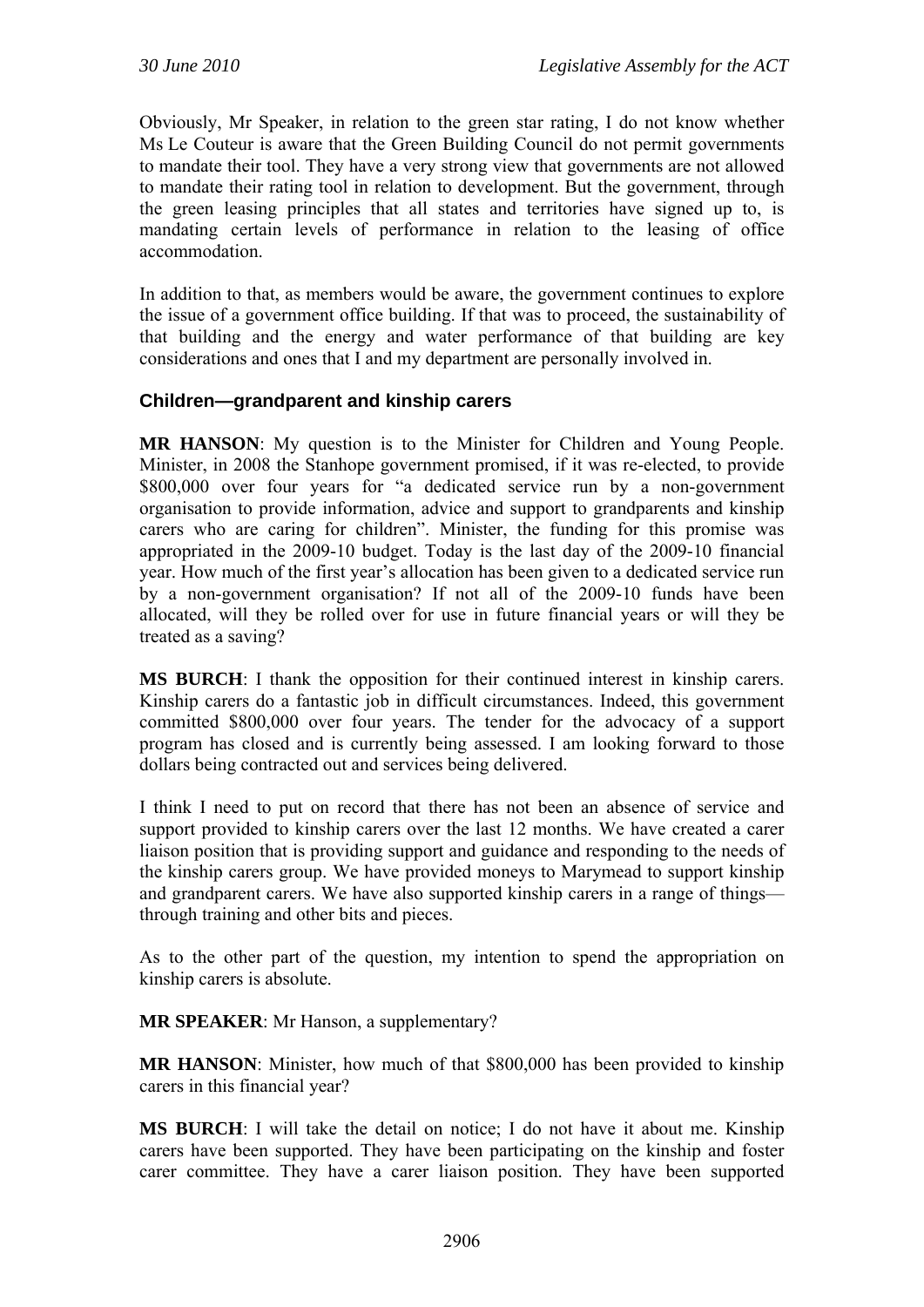through training and other contingencies and subsidies. As for the absolute dollars, I am quite happy to bring that back.

**MR SPEAKER**: Mrs Dunne, a supplementary question?

**MRS DUNNE**: Yes, Mr Speaker. Minister, will any unexpended moneys from this financial year, which is ending today, be rolled over for the benefit of grandparent and kinship carers?

**MS BURCH**: I think I am on record as saying that the appropriation will be committed, and is committed, and will be provided to supporting kinship carers.

**MRS DUNNE**: Supplementary question, Mr Speaker?

**MR SPEAKER**: Yes, Mrs Dunne.

**MRS DUNNE**: Minister, when will you address the issue of systemic abuse of grandparent and kinship carers and the children in their care by your department?

**MS BURCH**: I have refuted that comment. But I have continued to work with the kinship carers. I am looking forward to meeting with the kinship carers. I have got a couple of meetings scheduled and coming up and I am looking forward to that so we can continue this discussion. I have also asked my department to give me, line by line, program by program, support activity by support activity, what they are doing to support kinship carers.

I think it is a good opportunity to reflect on the Liberal Party's commitment to kinship carers. I refer them to their election commitment of supporting kinship carers. Whereas we committed \$800,000, they committed—

**Mrs Dunne**: None of which you've spent.

**MS BURCH**: Are you responsible for this bit, Mrs Dunne, or the blank down the bottom, Mrs Dunne? Not one cent did the Liberal Party commit or have they committed to support kinship carers.

**Mrs Dunne**: They haven't got any out of you either. Have they got anything out of you?

**Mr Hargreaves**: Who gets the Mars bar, minister?

**MS BURCH**: I do not know. I will have to go upstairs and count.

**Mr Stanhope**: I ask that all further questions be placed on the notice paper.

## **Supplementary answer to question without notice ACT Ambulance service—concessions**

**MR CORBELL**: In relation to the question I was asked earlier today about ambulance cover, can I provide some more information. First of all, in relation to the commonwealth seniors health card, it is not available to people who receive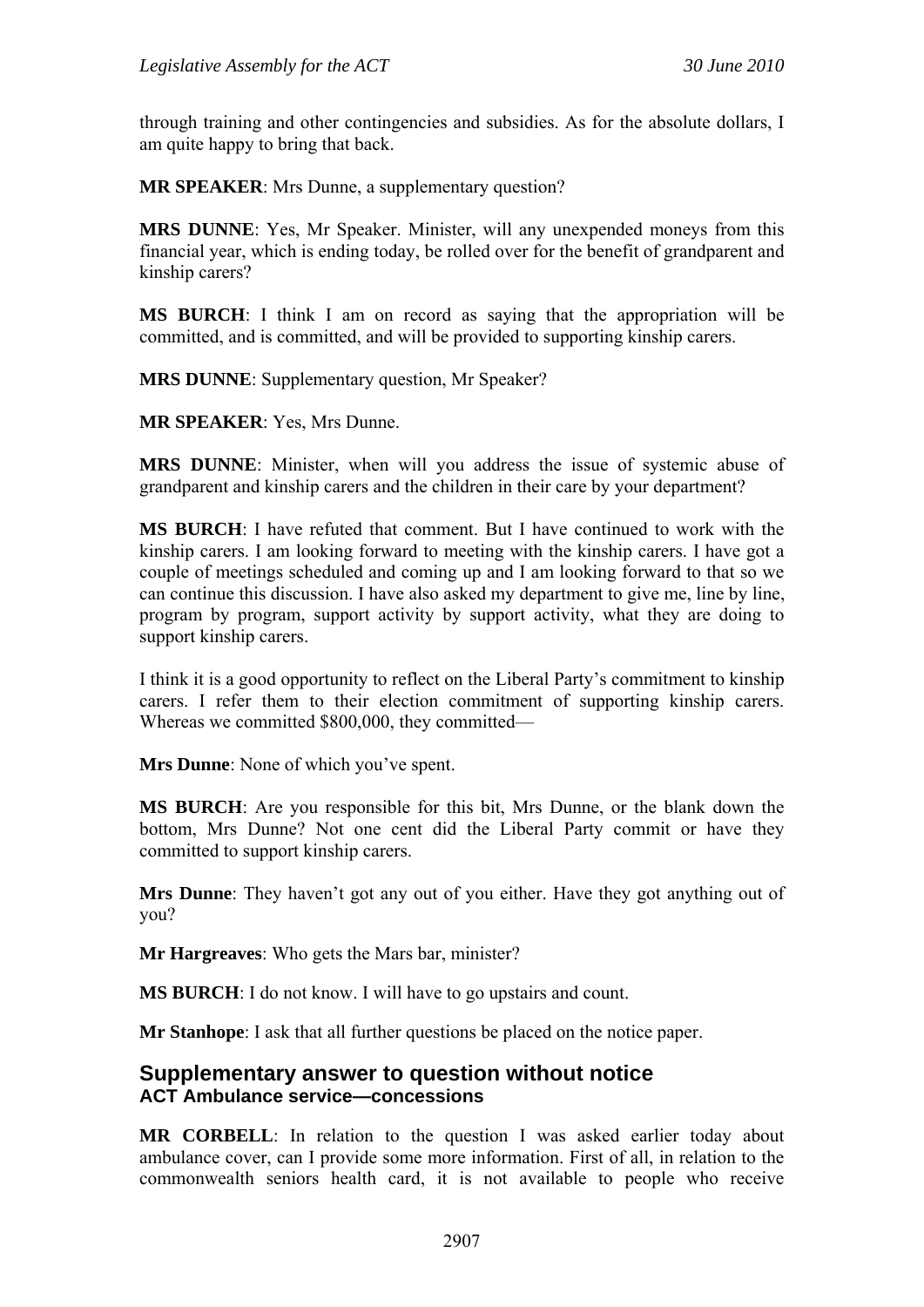Centrelink payments, nor is it available to people who receive veterans affairs payments. There are some income tests on it but, they are above those for recipients of Centrelink payments; so they are an in-between category.

In terms of comparison, can I indicate that the ACT, Victoria, the Northern Territory and South Australia do not provide any free ambulance service for holders of these cards; New South Wales does. In Western Australia senior citizens over the age of 65 receive a 50 per cent subsidy, so the picture is quite mixed around the country.

I was also asked what was the average cost of emergency ambulance services in the ACT. Within the ACT, \$750 is the charge, with an additional \$10 per kilometre for every kilometre outside of the ACT. This compares with \$924 in Victoria, \$625 in the Northern Territory, \$770 in South Australia, \$301 in New South Wales and \$738 in Western Australia. Only two jurisdictions provide universal and free ambulance cover, and they are Tasmania and Queensland.

The government has indicated as part of its review of the provision of ambulance services through the Lennox report, which I have made publicly available, that the issue of a sustainable funding base for ambulance services and, in particular, the question as to whether or not there should be a uniform levy or charge to provide in return a free and universal ambulance cover is a matter which the government is currently giving further consideration to and will be considered in the lead-up to next year's budget.

# **Leave of absence**

Motion (by **Mr Hargreaves**) agreed to:

That leave of absence be granted to Ms Porter for today and tomorrow due to ill health.

# **Litter (Shopping Trolleys) Amendment Bill 2010**

Debate resumed.

Question put:

That this bill be agreed to in principle.

The Assembly voted—

Ayes 10 Noes 5

| Mr Barr      |  |
|--------------|--|
| Ms Bresnan   |  |
| Ms Burch     |  |
| Mr Corbell   |  |
| Ms Gallagher |  |

Mr Hargreaves Mr Coe Mr Seselja Ms Hunter Mrs Dunne Mr Smyth Ms Le Couteur Mr Hanson Mr Rattenbury Mr Stanhope

Question so resolved in the affirmative.

Bill agreed to in principle.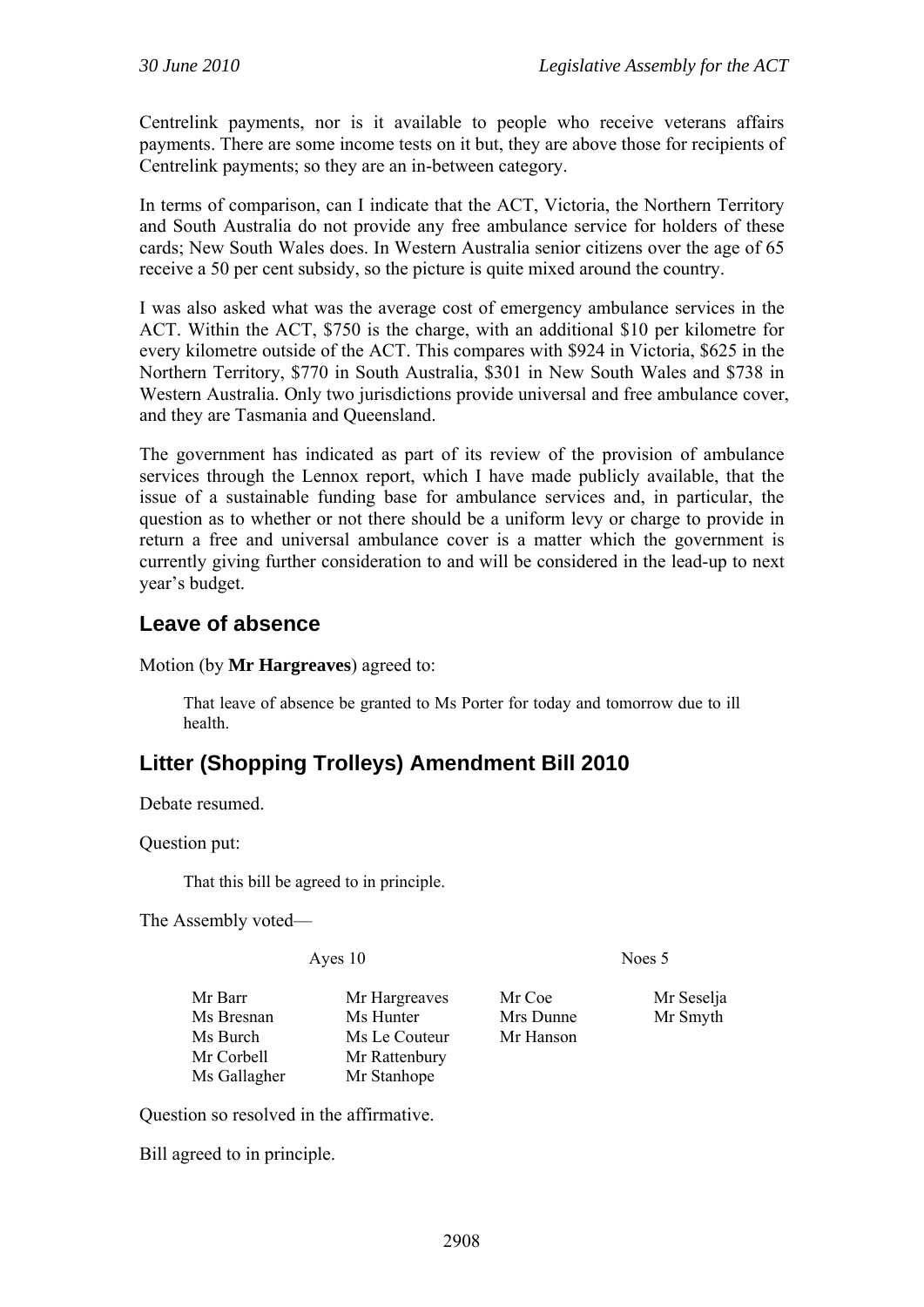### **Detail stage**

Clause 1.

Debate (on motion by **Ms Burch**) adjourned to the next sitting.

# **Environment—urban street trees**

**MR SESELJA** (Molonglo—Leader of the Opposition) (3.07): I move:

That this Assembly:

(1) notes:

- (a) the importance of street trees to the residents of Canberra;
- (b) that the ACT Budget has gutted the program to replace existing street trees by \$11.2 million; and
- (c) the Greens/Labor Estimates Committee report which failed to address the reduction in the Government's street tree budget, despite it being raised in committee hearings; and
- (2) calls on the Government to immediately, and without delay, divert funding from the National Arboretum Canberra to the street tree replacement program, ensuring that there are sufficient funds available to replace street trees where necessary.

This motion is about a number of things: it is about priorities; it is about what kinds of priorities this government has; it is about fiscal responsibility; and it is about the unique nature of Canberra. It is about all of those things, and I will address each of them in turn.

I will deal with priorities first. This is a government that has demonstrated over a period of time that it is increasingly out of touch with the priorities of Canberrans. In its everyday decisions, in its budgets, in how it spends taxpayer dollars, it spends money often on things that please members of the government far more than things that are important to the community. And we believe that a government has a fundamental responsibility to spend taxpayers' money wisely and to focus the limited pool of taxpayer dollars to where it is most important to the community.

That leads to all sorts of choices. There are all sorts of things that one might like to fund in a perfect world. There are all sorts of things that are not a bad idea necessarily in and of themselves. But they need to be prioritised. What we see in this year's budget is a fundamental misallocation of resources from ACT Labor. It is a fundamental misallocation of resources to say, "We have got \$26 million that we believe needs to be spent on the arboretum over the next few years"—\$26 million extra that needs to be spent over the next few years—"but we are going to find savings in order to pay for promises like that. And we are going to find those savings by gutting our street tree program."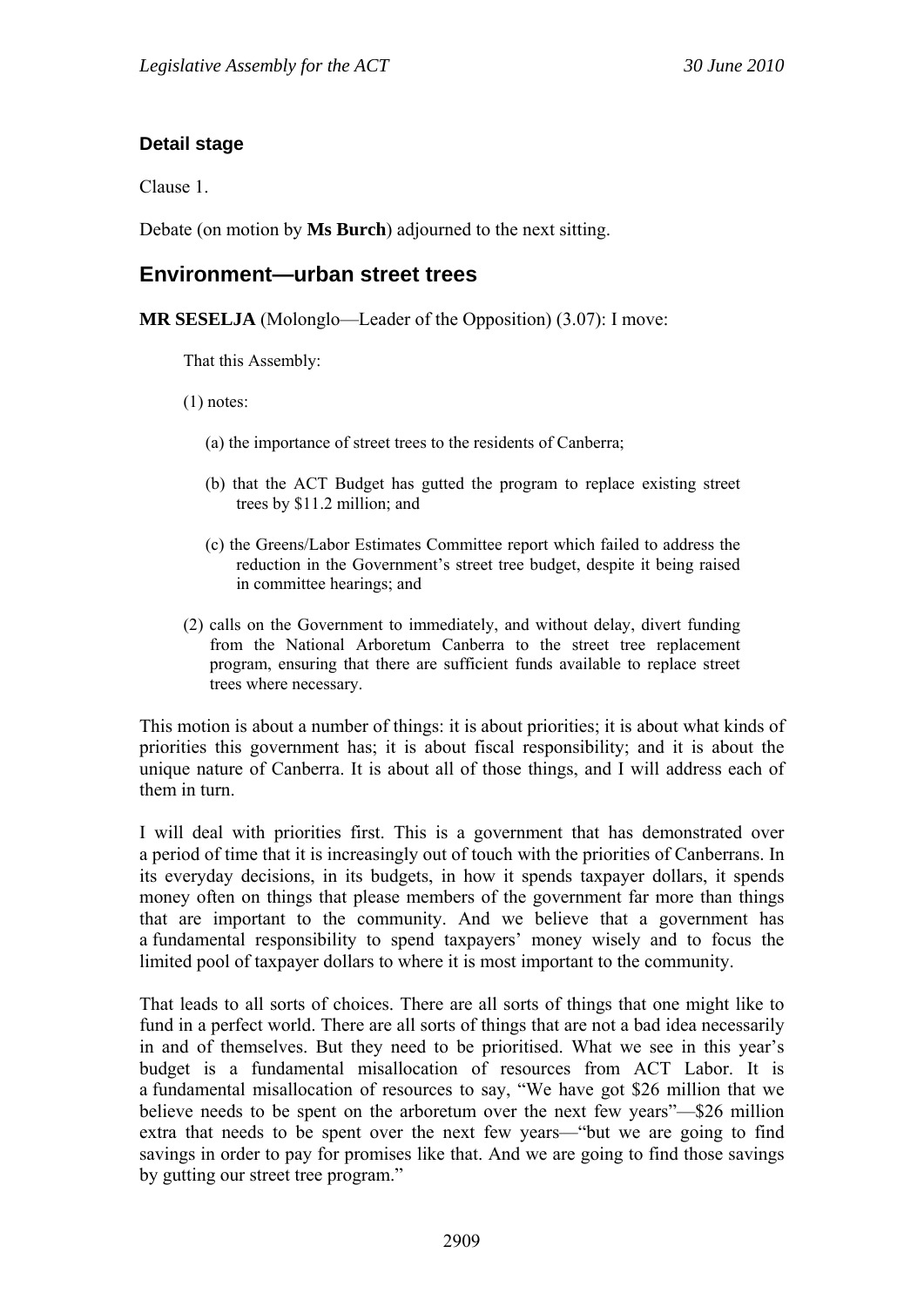That is what the ACT Labor Party, through its budget, is saying to the community. It is saying that Jon Stanhope's legacy project is more important than the street trees in people's suburbs; it is more important than the amenity of people's suburbs; it is more important than the look of our suburbs.

There is no doubt that Canberrans value their street trees significantly. Canberrans value the unique nature of Canberra. We are not wall-to-wall apartments as some cities around the world are. We are a beautiful city that is designed around the idea that we can enjoy open space, that we can enjoy nature, that we can connect with nature in our neighbourhoods. That is one of the things that makes Canberra an absolutely fantastic place to live and a fantastic place to raise a family.

So it is not surprising then, that Canberrans get concerned when they see aspects of that lifestyle being threatened or undermined. We see it when there is a significant taking away of open space. There is understandable community angst when utilised public space is taken away without justification, without something to replace it. Street trees, likewise, are something that significantly adds to the amenity of our suburbs. We know, when we look around Canberra—and I mentioned this in last night's debate—that this not limited to particular parts of Canberra; it is not limited to particular suburbs. You could go to virtually any part of Canberra and people value their street trees.

I mentioned last night some of the beautiful streetscapes in the inner south, likewise in the inner north. But it is not limited to those inner areas. They are more established, indeed, but of course we have got some beautiful treescapes in parts of Belconnen and Tuggeranong. In Gungahlin, I think we have been less successful in some of the efforts to get street trees, and I think that one of the things that sometimes people are disappointed about with Gungahlin is that we have not developed the kind of streetscape that we have in earlier times and in other suburbs.

But whether you are in Banks or Conder, whether you are in Evatt or Macquarie, whether you are in Deakin or Turner or Aranda, people in Canberra value their street trees, and they would say to this government and they would say to this parliament, "Get it right. Get your priorities right. Take care of the basics first. Take care of the fundamentals first before you go and spend money on legacy projects, on things that in and of themselves some people will agree with, some people will disagree with." They are high priority, not like the arboretum.

I want to touch on some of the government's own words in relation to urban forest renewal. Their own publication says:

Mature trees from over 300 different species fill Canberra. They significantly contribute to the aesthetics, and have direct economic value and environmental benefits. The Australian National University has calculated this value at more than \$15 million annually including \$3.9m annually in energy reduction (less cooling and heating); \$7.9m annually for pollution mitigation; and \$3.5m annually for storm water mitigation. Trees have also contributed to the reduction in Canberra's wind speeds by up to 50% …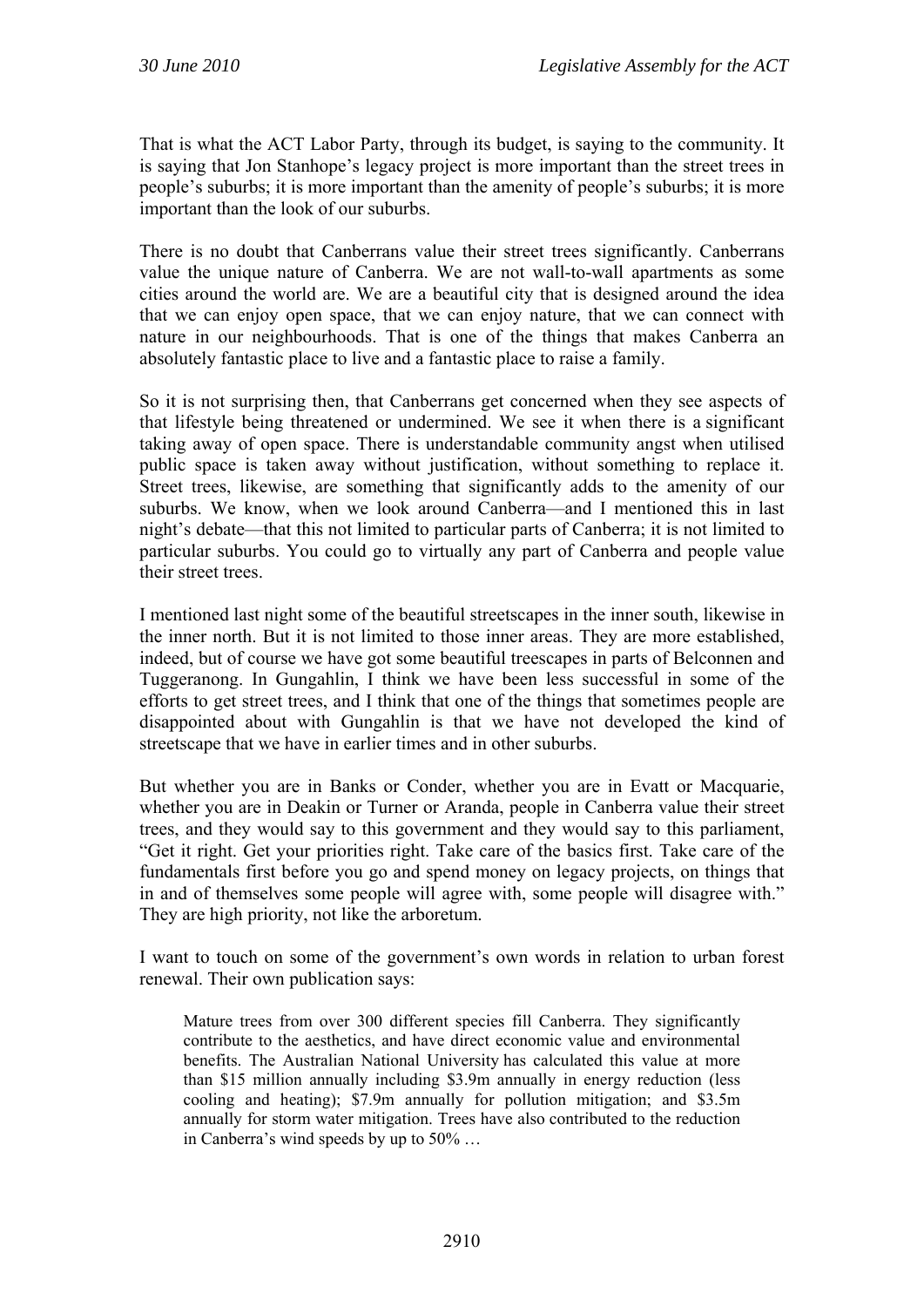They are the tangible measures that the economists give us. Then there are all of the intangibles. Mrs Dunne touched on some of these tangibles that are not even mentioned in this, such as the value of people's properties. Of course we look forward to ACT Labor coming up with some sort of formula that taxes people for the extra value of their properties as a result of street trees! The same publication also notes:

These trees are aging and reaching the end of their life simultaneously. They also need greater levels of maintenance to minimise risk to community and property … There is a pressing need to commence replacement of Canberra's urban forest.

So we have a situation which goes back many years. There was the Standing Committee on Planning and Urban Services report in 2000, *An appropriate tree management protection policy for the ACT*. That report talked about the importance and the essential nature of our urban forests to the vitality and look of our city. In fact, this is a press release from Mr Hargreaves that I am quoting from:

Our urban forest is essential to the vitality and look of our city and has benefits beyond the aesthetic such as environmental and economic benefits that further heighten its importance …

In order to leave a legacy for future generations, we need to plan for replacement forests better able to cope with the predicted dry climate.

It was acknowledged many years ago that we have gone down a path of trying to make that happen. Everyone in this place apparently agrees that that is a good thing. Everyone in this place apparently agrees that we should be spending money on that, that that is a good use of community resources and limited public funds. But this government has decided this year, "Actually it's not that important. It's no longer important. It is less important than it was last year or the year before. We're going to slash \$11 million." Is it so they can put the money into health? Not really. It is so they can spend the money on the arboretum. That is what it is about.

They have chosen which trees are good trees and which trees are bad trees. The good trees, according to ACT Labor, are on the hill there for the arboretum. They are the good trees. According to ACT Labor, people's street trees are no longer as important as they once were. All of the work that flowed, even from committee hearings and reports in this place a decade ago—and there has been work in recent years—is now apparently expendable. It is apparently no longer important. Jon Stanhope has decided that street trees, community amenity in their streets, in their suburbs, are not as important as his arboretum.

That is where we come to this fundamental question about priorities. We all apparently agree that it is a good thing. So the question is: which is more important? The Assembly will have a decision to make today. The Assembly can make a decision that says, "We believe it is more important that we spend money on street tree replacement, on maintaining the amenity of our suburbs. Whether it be in Tuggeranong, Belconnen, Gungahlin, the inner south, the inner north, Weston Creek, Woden, wherever it might be in this wonderful city of ours, we value that about Canberra." It is all well and good to say you value it. Here we have an opportunity as an Assembly to actually say to the government, "No, you need to fix it."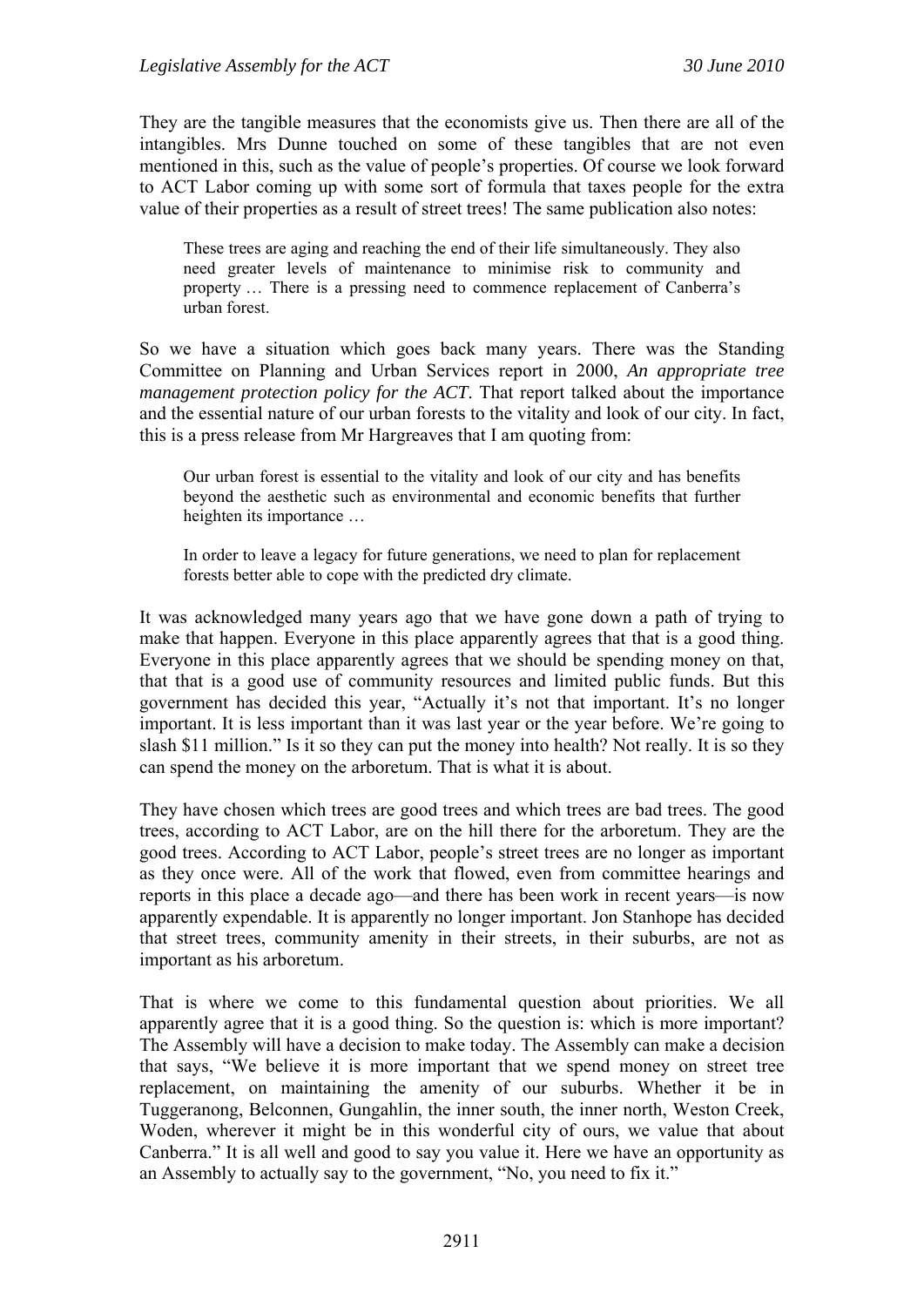This is where we come to the choices that are to be made. As I outlined at the start, we believe in fiscal responsibility. This is a government that is delivering very large deficits at a time of record revenues. They are the facts. In order to get the kind of spending that we believe is needed on street trees in our suburbs, we believe that it should be reallocated from other parts of the budget. That is responsible. That is reasonable. That is how we believe it should be done. And we have nominated the arboretum. We have nominated the arboretum because we believe the government is picking and choosing and it has chosen what it sees as and what it deems to be the good trees at the arboretum.

Make no mistake: by allowing the budget to go through in its current form, by not sending a clear message to the government, people who vote against this will be endorsing that intent. They will be endorsing ripping \$11 million out of the street tree replacement program. We have got an opportunity here. It is not a majority government. If this was a majority government, as it used to be, we would put forward the motion and we would know that the then nine Labor members were going to vote against it. They would push through their budget, and they would be responsible.

Now it will be the Assembly that will be responsible for determining whether we agree with it or not. The members of the Liberal Party in the Assembly will be voting to save our street trees. We will be voting for different priorities from this government. We know how the Labor Party is going to vote. They have set out their intentions in the budget. They have said they believe the arboretum is more important than street trees. Okay. We fundamentally disagree with that but they are on the record as saying that. That is reflected in their decisions. That is reflected in their budget.

So I ask to the Greens: will you support our moves? Will you use the power you have in this place?" Between us and you, there are 10 votes. That is a majority. We have a majority that apparently is in favour of a street tree replacement program, that apparently believes that ripping out \$11.2 million is not a reasonable thing to do. The question becomes: will we vote to make that a reality? Will we vote in accordance with that belief, in accordance with those different priorities? It will be a reflection of our collective priorities as an Assembly.

We make it clear in the terms of this motion that we believe the government has got its priorities wrong, that the great tree-killing plan of Jon Stanhope is not something we believe in. Make no mistake: if you vote in favour of ripping out that \$11.2 million—when we are told by the government that this is urgent, that there is a pressing need to commence replacement of Canberra's urban forest, that the trees are ageing and reaching the end of their life simultaneously, that we need greater levels of maintenance to minimise risk to community and property—then you are voting for lesser amenity in our suburbs. You are voting for a position that says, "Despite the fact that the work has been done identifying that there is a pressing need, that there is an urgent need, we do not mind it being taken out." You are saying to the community that you agree with these misplaced priorities, that you agree that the arboretum is more important than street trees.

The Assembly has a clear decision to make: it can follow the government's line—the ACT Labor Party's warped priorities on this issue, follow the path that will lead to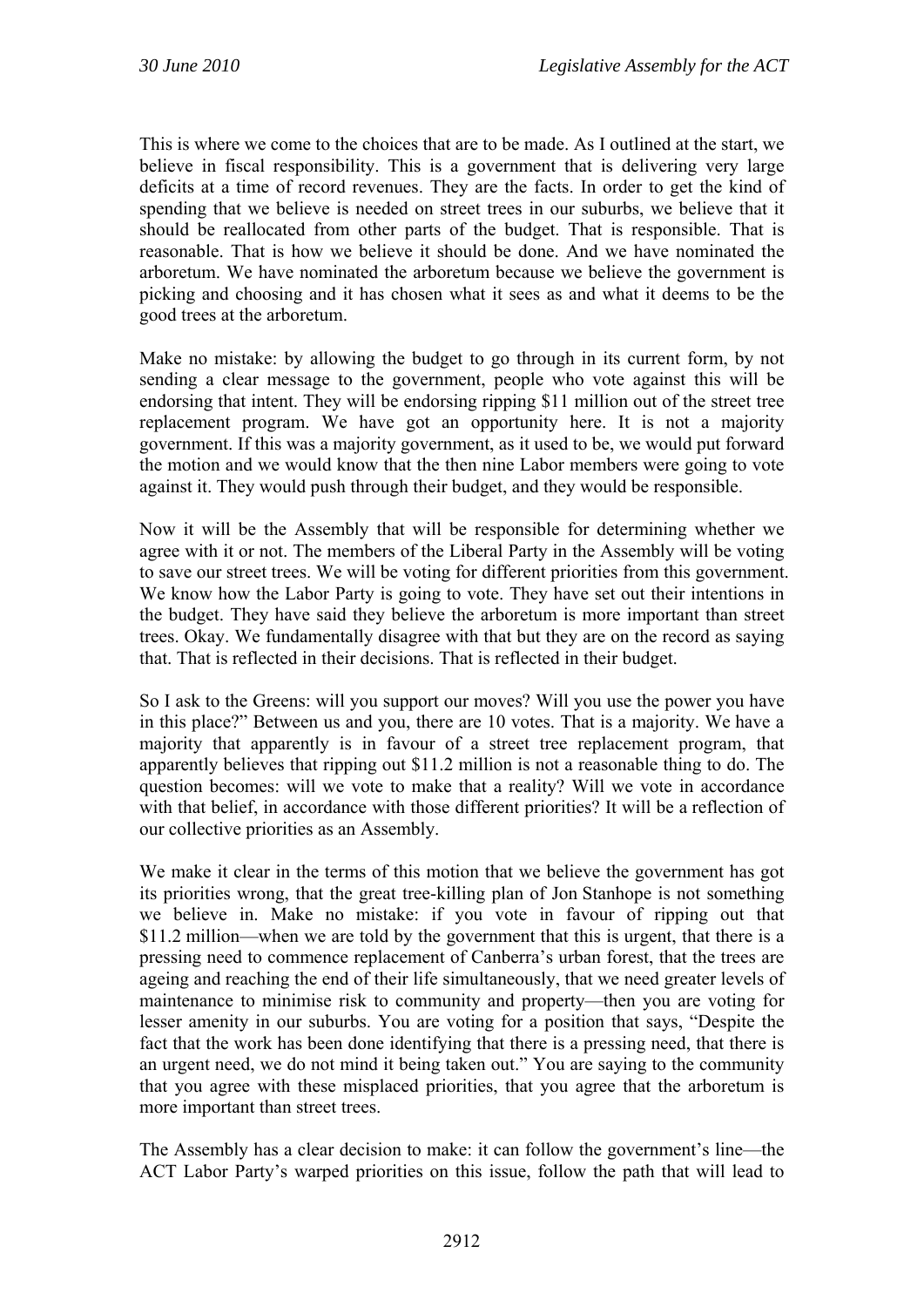less amenity in our suburbs right across Canberra, that will ignore what we believe is a very strong and overwhelming wish of the community to see that amenity protected—or it can choose to go down another path. It will choose to go down a path that says the arboretum and other personal pursuits of the Chief Minister and the ACT Labor Party are more important than our urban amenity. I commend the motion to the Assembly, and I look forward to the support of the Greens on this motion.

**MS LE COUTEUR** (Molonglo) (3.23): I thank Mr Seselja for raising the very important issue of street trees in Canberra. As I am sure Mr Seselja recalls, I introduced my own motion about the importance of street trees to the Assembly last year, on 11 November. I will talk some more about that in a moment.

First, I want to address the Liberals' motion, which basically says that funding for street trees has been gutted by the budget and asks that funding be taken from the arboretum in order to fund street tree planting. We agree with one part of this but disagree with the other. When it comes to the central premise of this motion, we think that the Liberal Party is blurring two different issues together. I foreshadow now that I will be introducing an amendment which has just been circulated in my name. It addresses these problems and still guarantees that funding will be returned to the urban forest renewal program.

**MADAM ASSISTANT SPEAKER** (Mrs Dunne): Ms Le Couteur, do you want to move that amendment now? Then you do not have to foreshadow it.

**MS LE COUTEUR**: I think I will move it at the end of my speech. I am foreshadowing it at this stage.

**MADAM ASSISTANT SPEAKER**: You can speak to it.

**MS LE COUTEUR**: If I can speak to both, I am happy to move it now.

#### **MADAM ASSISTANT SPEAKER**: Yes.

**MS LE COUTEUR**: I move the following amendment that has been circulated in my name:

Omit all words after "residents of Canberra", substitute:

- "(b) that the ACT Budget has deferred funding of the Urban Forest Renewal Program; and
- (c) the Estimates Committee report raised the deferring of the Urban Forest Renewal Program as a key issue; and
- (2) calls on the Government to restore appropriate funding to the Urban Forest Renewal Program, in consideration of recommendations made by the Commissioner for Sustainability and the Environment, by the 2011-2012 Budget, and to ensure that there are sufficient funds available to replace street trees where necessary.".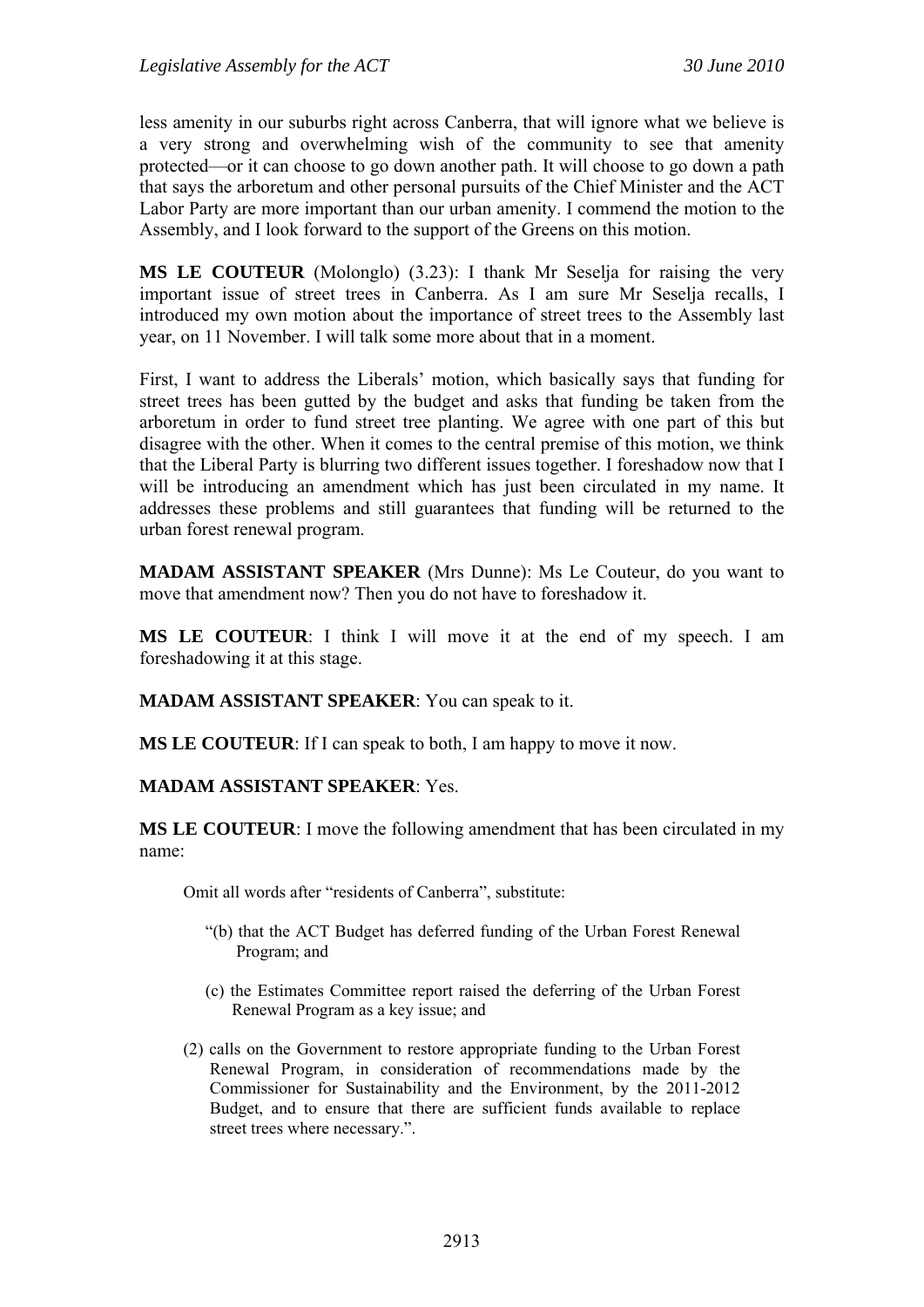The issues have become blurred. The program that was de-funded in this budget was the urban forest renewal program. The urban forest renewal program is about addressing, as Mr Seselja said in part of his speech, that Canberra's trees were planted in two big batches. As one was native and the other deciduous, they are coming to their peak age simultaneously. This is going to cause a big problem. It means that most of our forest needs to be replaced over the next 20 to 30 years.

I listened to Mr Coe yesterday. He said, "This is a line in the sand; if the Greens support the budget, then they are not supporting the families who want to keep their street trees in the front of their homes." Mr Seselja said similar things. I am afraid this is wrong. I do not think the Liberal Party understands what the budget issue is here.

There are two programs we are talking about here. There is a completely separately program for normal maintenance of management and replacement of trees which is run by Parks, Conservation and Lands. This program is still ongoing. The Canberra family with a dying tree out the front of their house will still be able to have it replaced, even with this budget, as they have done in previous years.

I initially wondered why Mr Seselja had chosen to word this motion by saying that the program that had been gutted is the one to replace existing street trees and also to say that there must be sufficient funds to replace the street trees where necessary. But I think, from what we are hearing from the Liberal Party today and yesterday, that they actually do not understand there are two different programs.

Normal street tree replacement will still occur. What will not occur is the specific new program, the urban forest renewal program. That is about planning for a new and different approach to tree management because of the emerging problem of ageing trees. As long as that is the point that Mr Seselja is making, we agree. But we should not be pretending that there is going to be a halt to the regular tree planting and replacement program.

We agree to the motion to the extent that it expresses, although not very well, a condemnation of the government's decision to de-fund the urban forest renewal program in this year's budget. The urban forest renewal program had originally been funded through the 2009-10 budget with \$18.7 million over four years. This year the funding was reduced to \$1 million per year for the next three years. It would not be planned to return to full funding till 2013-14.

I have already made this point a number of times since the budget was handed down. I have expressed this in the media, in my budget response speech yesterday and, indeed, in questioning in estimates. For a year or so prior to the budget, the government acknowledged the importance of beginning the urban forest renewal program. It has stated, and Mr Seselja mentioned this too, that there is a pressing need to commence replacement of Canberra's urban forest under this program. Mr Stanhope also said:

On the basis of expert advice from the ANU and the CSIRO … we face, with our urban forest, something of a tsunami of decline …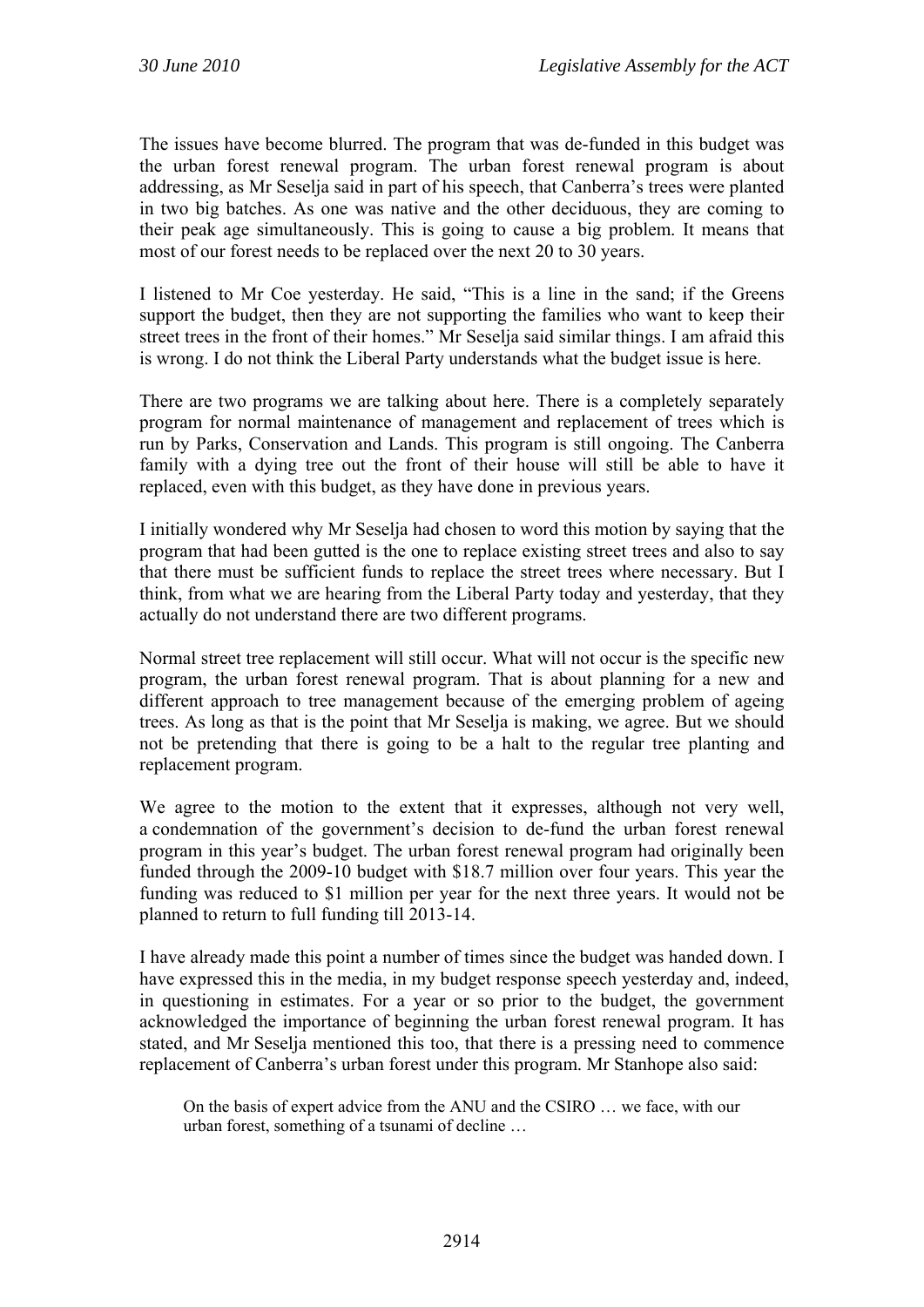Faced with this acknowledged pressing need and tsunami of decline, there is no excuse for delaying the program unnecessarily. In addition to actual physical tree replacement, this is a program which requires significant planning, education and consultation. The Greens are concerned about the momentum that has already begun to be lost if the program is delayed for a number of years—conceivably beyond the next election.

The environment commissioner's report into the urban forest renewal program, which the Greens called for and the government has subsequently supported, was initially due in July. Now it is due in September. Even if this report goes to an Assembly standing committee, as Mr Stanhope suggested yesterday, that is no reason for the program be delayed for many years. Mr Stanhope also acknowledged in the estimates hearing that the funding left for this critical program is not adequate. In response to my question, "Do you really think that \$1 million is all that we are going to require going forward?" Mr Stanhope answered no; he said that it would not be enough.

So the amendment which I have just moved calls on the government to restore appropriate funding to the urban forest renewal program in consideration of recommendations made by the Commissioner for Sustainability and the Environment, by the 2011-2012 budget and to ensure that there are sufficient funds available to replace street trees where necessary.

I have had some concern that the removal of the funding for this program is partially a political decision, because clearly the urban forest renewal program has been contentious. It has generated strong views from the public and there is a significant amount of negative feedback. The commissioner has had to have more time for her considerations because there has been so much community concern about it. But our worry is that the government may abandon it until 2013-14 because it was an easy decision to put out in relation to what is a very contentious program.

But if the government does accept the amendment that I have proposed and agrees to restore funding by next budget, I believe we are going to be in a much better position to go forward and achieve a good outcome for trees in Canberra—all the trees in Canberra. The best approach now is for the funding to be returned from next year. If the amendment is supported, that is what will happen.

So I call upon Mr Seselja and the Liberal Party to support my amendment because it does achieve what I believe the Liberal Party has been asking for. If you are only concerned about making political points about some trees in the arboretum versus some trees in other places, I agree that you may not support the amendment. But if you are interested in supporting trees in Canberra, please support our amendment.

I turn to the bits of the motion that we do not agree with. This motion is calling upon the government immediately and without delay to divert funding from the National Arboretum to the street tree replacement program. This seems to be a really bizarre request. Why are we diverting funding from the arboretum? Is it just because they both have trees in them? Is that as far as the Liberals' analysis goes?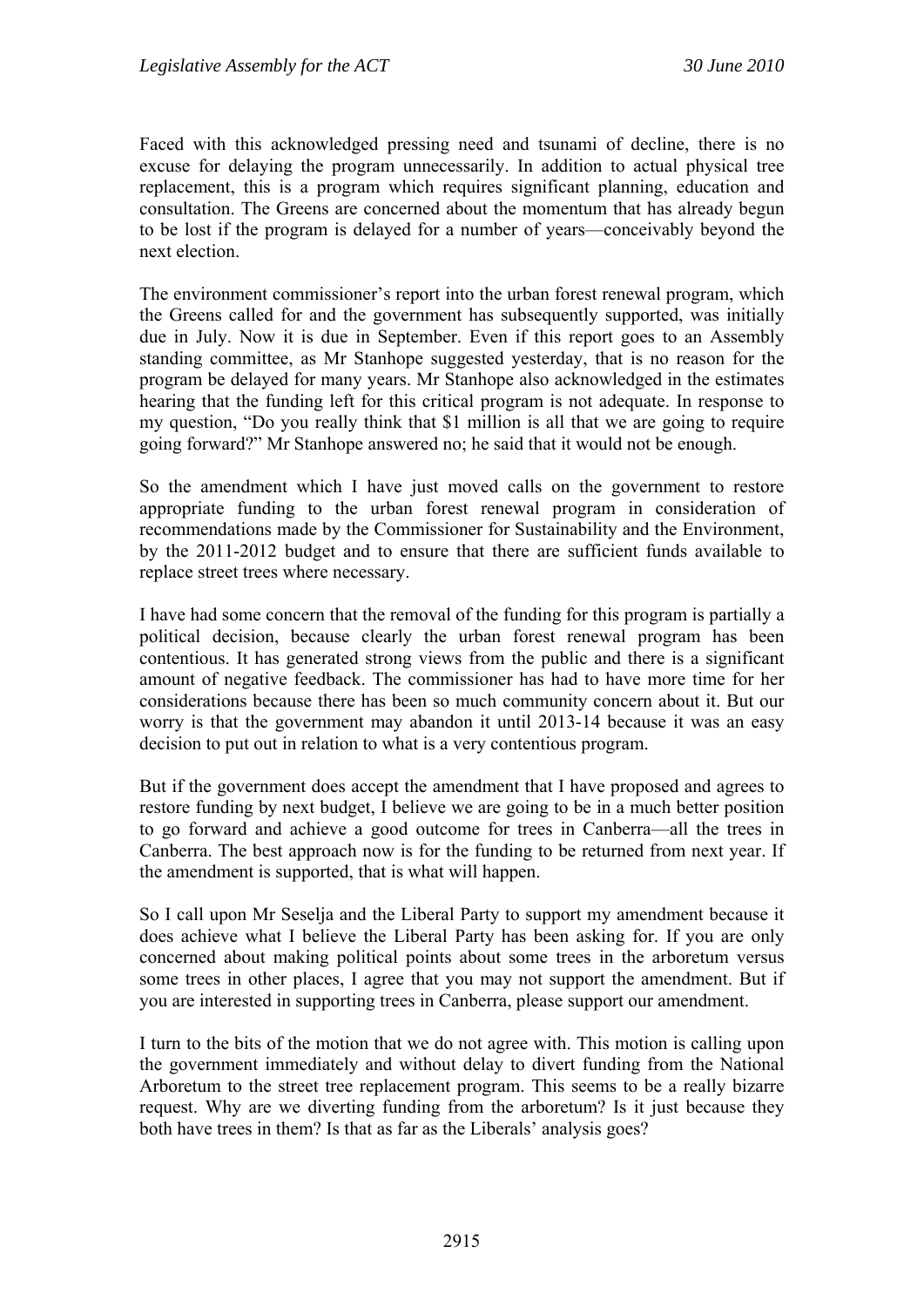From the Greens' point of view, we want the funding for the urban forest renewal program to be restored. But we do not believe the funding necessarily has to come from the arboretum. The budget is \$3.6 billion. There is no reason to think that all the funding from the urban forest renewal program should come solely from the arboretum project. It is a simplistic argument.

Our amendment, which calls upon the government to restore the funding in the 2011-12 budget—which is when the funding is actually likely to be significantly required, given the timing of the commissioner's report and the subsequent referral to the Assembly—means that by the time the money is needed, the government will have been in the position to go through its normal budget process of rebalancing the budget alongside the other priorities.

This is how we should do it. I really do not think that the Liberals should be suggesting that rebalancing the budget within an hour of this Assembly debate is the way that the budget should be done. I just do not think it is good process. I cannot believe that Mr Smyth is really advocating that.

Secondly, as the Liberal Party knows, only the government can actually introduce money bills to the Assembly. This, in effect, is trying to be a money bill. They are just putting the arboretum in there to slightly confuse the issue. Thirdly, the arboretum has started. It should be properly managed, which does require funding. It would be churlish not to want it to be a success. The government has already put a lot of money—many millions of dollars—into the arboretum. I cannot imagine it is actually good public policy to create a white elephant on Dairy Farmers Hill. Is that the legacy that the Liberal Party actually wants for the arboretum?

Let us be clear about the arboretum. My predecessor, Dr Foskey, opposed the arboretum initially. This was because of the excessive water use, cost and not focusing on local vegetation. She would have preferred to see locally endangered species be grown there, which we believe would have also been cheaper as well. The current non-potable water strategy at the arboretum was developed partially in response to Dr Foskey's objections.

In opposing the arboretum, Dr Foskey was also well aware of the fact that the Botanic Gardens and the local national parks all need more funding. She wanted to see that they have adequate funds rather than Canberra having a series of projects which attempt to support biodiversity but are not adequately funded. But we lost that debate. The government has built the arboretum. It is underway. If the Liberals have not seen it, it is underway on Dairy Farmers Hill.

We believe that, given it has started, there will be value in properly completing the project. Hopefully it will serve as a fine tourist attraction for national and international visitors and as a facility that will bring great pleasure to all Canberrans. If the Liberal Party, who were not supportive initially of a project, want to see the vision demolished halfway through, I think that is a shame.

In regard to part  $1(c)$  of the motion, that is just simply a silly part of politics. The estimates report is not a Labor-Greens committee report. It is report of the majority of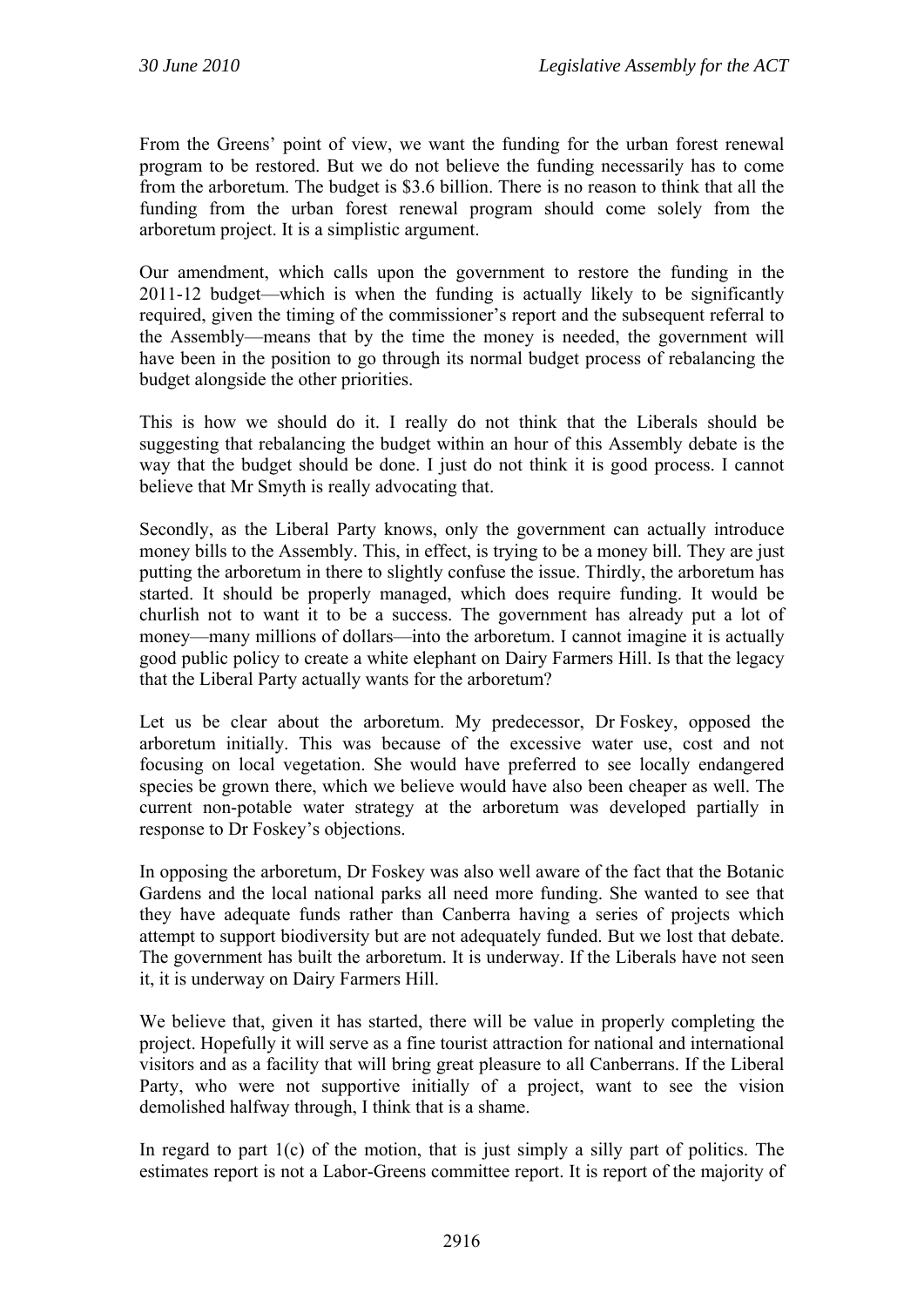committee, which the Liberal Party unfortunately refused to engage in. The committee report does, in fact, address the issue of the urban forest renewal program. It is raised in the report as a key issue. But if the Liberals would like us to support their motion to restore funding for the urban tree renewal program, they might also wish to consider removing that silliness from their motion.

Before I conclude, I will briefly revisit some of the comments I made in my initial tree motion last year. I emphasised then that Canberra is a special city when it comes to street trees. We deserve our title of the bush capital. Canberra's urban forest plays a key role in the carbon cycle, provides habitat for wildlife species, improves landscape amenity and improves the liveability of the city. The urban forest is very valuable for people living in Canberra. To that end my motion called on the government to follow 11 important steps when it comes to managing the urban forest to ensure best practice and to ensure an urban forest for future generations of Canberrans to enjoy.

To conclude, I reiterate that I am very pleased that this debate has made it clear that I think all sides of politics support our street trees and basically support the urban forest renewal program. I urge the Liberal Party to support my amendment because that will ensure funding for the urban forest renewal program going forward after the commissioner has given her report and the Assembly has considered it. I think that this will be a good outcome and I urge the Liberal Party and the Labor Party to support it.

**MR STANHOPE** (Ginninderra—Chief Minister, Minister for Transport, Minister for Territory and Municipal Services, Minister for Business and Economic Development, Minister for Land and Property Services, Minister for Aboriginal and Torres Strait Islander Affairs and Minister for the Arts and Heritage) (3.37): I thank Ms Le Couteur and indeed other members for the debate or conversation around the importance of the urban tree renewal program.

One of the things that I am particularly appreciative of in relation to the very strong interest which the Liberal Party are now taking in relation to street trees and the street tree program is that the Liberal Party have now engaged on the importance of urban forest renewal. I am particularly grateful today, whilst, of course, the Liberal Party intend to make some political point, presumably at the expense of the government on this issue, for this satisfying aspect of the debate.

During the budget debate last night, members would have also heard—and probably, to be more honest, endured—I think six speeches on this very same subject. So the debate we are having now we, in fact, had last night. I think every single member of the Liberal Party spoke on this issue during debate on the TAMS budget line. Indeed, Mr Seselja has, just today, given the same speech that he gave last night. And I will do the same.

But, having said that, for the first time—and I say this seriously—the attention and the focus of the Liberal Party is on the importance of the urban forest tree renewal program; the complexities and the difficulties that we face as a community in replacing, over the next 30 years, the majority of our mature, ageing, dying urban forests. In a rough sense, within the streetscape of Canberra there are 600,000-plus planted trees, many of them, as Ms Le Couteur has just indicated, reaching a point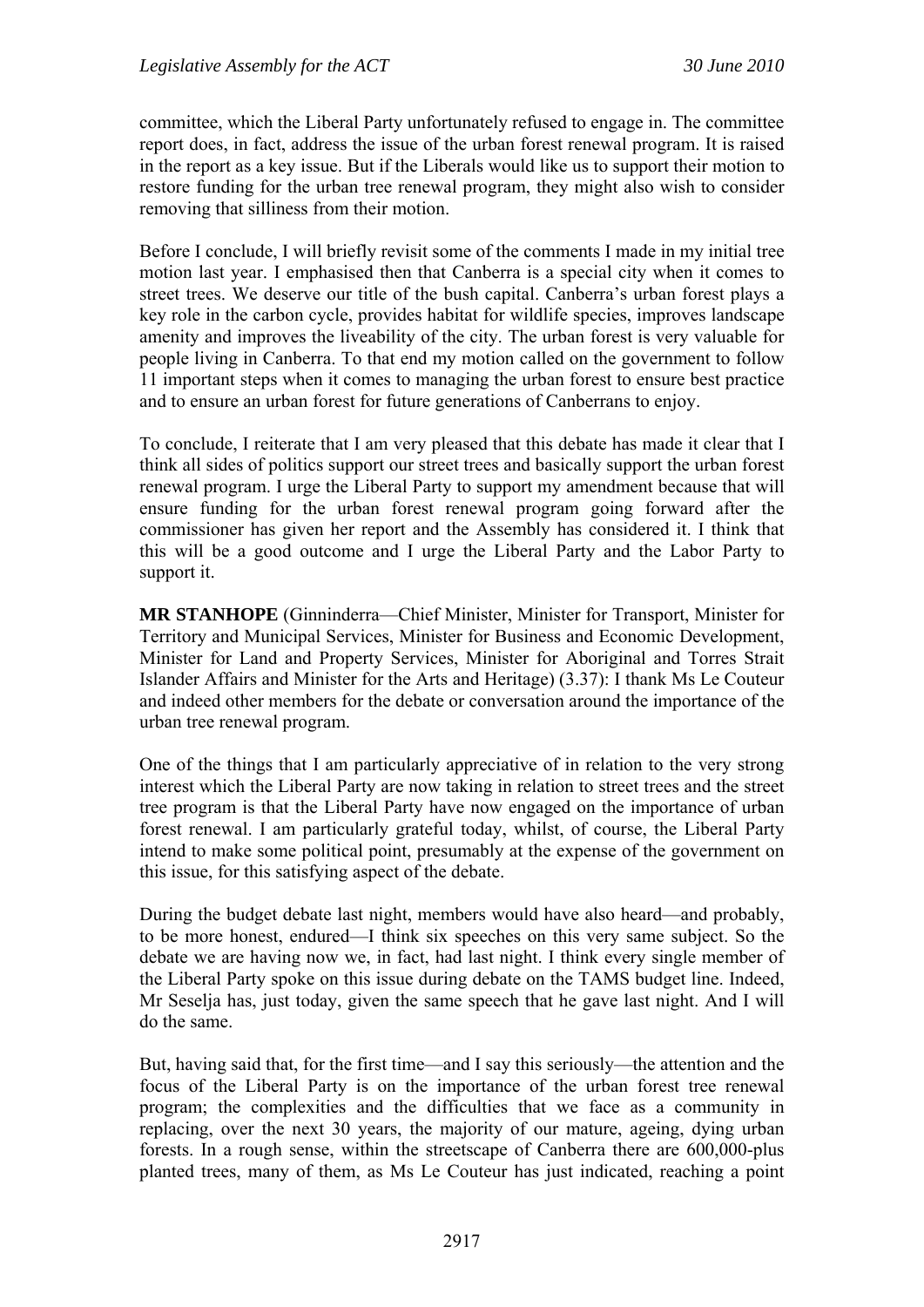where we expect that between now and 30 years hence there will be major dieback within the urban forest.

This government, over the last three years—Ms Le Couteur has gone to some of the history of that—has sought to deal with that issue. We have sought to deal with it proactively and we have heightened levels of investment in trees. I went to the numbers—indeed, I tabled them, willingly, at the request of the Liberal Party. It is interesting to look at the level of investment pursued by this government over the last three years on trees. We have gone from a position, 10 years ago, where, on average, we were planting around 1,000 trees a year in the urban area. Five years ago, it climbed to 3,000.

So 10 years ago on average we planted 1,000 trees a year. It jumped to 3,000 trees a year by 2005. In 2007, as the government began to engage seriously with the impacts of the drought—and, I have to say with a certain penchant or passion that I have for trees—we went from 1,000 a year 10 years ago to 7,000 urban trees—and I am sure there are many we do not count here actually. But three years ago there were 7,000 urban trees planted; two years ago, 11,000 trees and, last year, 12,000 urban trees were planted. I have been the butt of some humour or jokes around here about the fact that I do like trees. Over the course of my term in government, we have planted somewhere in the order of probably a million trees, not counting radiata or our pine forests.

Just in terms of the equation, street amenity and our commitment to replacing trees, this whole motion and the Leader of the Opposition's speeches on this issue have been all about street amenity, replacing trees, our barren streetscapes, trees dying in our streets. Last year we planted 12,000 trees. We removed, I believe—and I will probably have to confirm this—1,700 dead, dying and dangerous trees and we planted 12,000 trees. So we planted over 10,000 more trees than we removed last year. This is in the urban area—this is just in the last year—not counting the 270,000 that we planted or arranged to be planted in non-urban areas of the ACT. In the last three years we planted three-quarters of a million or so trees in the non-urban area.

We have a deep and genuine commitment to trees, and that is reflected in the level of our expenditure and in the numbers planted in recent years. We have a number of programs. Ms Le Couteur goes to this point. There is not a single tree program; there are a number of them. There are a number of programs and a number of funding lines in relation to tree maintenance, tree planting and specific and special tree planting regimes. Indeed, in the current budget we provided \$150,000 to revegetate Mount Painter; \$200,000 for weed removal and tree planting in the Jerrabomberra wetlands; \$1 million of urban forest renewal funding has been retained to ensure—

**Mr Seselja**: It is no longer pressing, though, is it?

**MR STANHOPE**: It is pressing. It is pressing to the extent—

**Mr Seselja**: Why are you gutting \$11.2 million out of it then?

**MR STANHOPE**: Because we are developing an evidence-based, communityfocused approach or response to the intricacies and the difficulties of the urban forest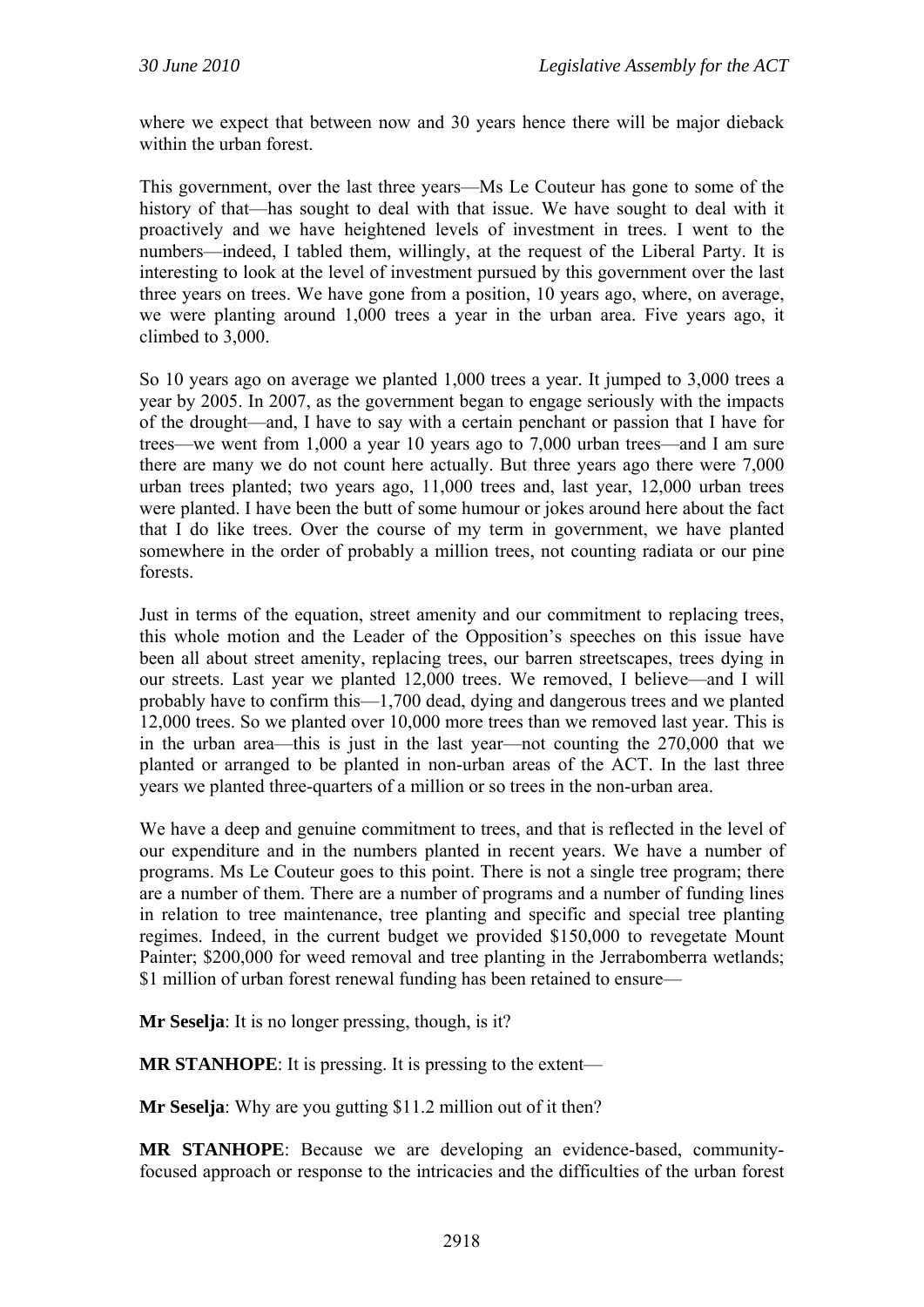renewal program. It is a 30-year program. There is all this balderdash that is reflected in the Liberal Party's position on this. But it is a 30-year program of renewal and we need to get it right. That is why I referred the issue of the planning and the implementation to the Commissioner for Sustainability and the Environment, in order to ensure, through her consultative mechanisms and the wisdom that she brings to the task, that at the end of the day we will have a consensus-based, bipartisan, wellconsulted approach to how to proceed over the next 30 years to carry through on the renewal of our urban forests.

That is the government's intention. It has been referred off to the commissioner. She has had the inquiry going for some months. She has formally advised that she expects to complete a report in September. I have indicated that when the report is received in September the government's preference is for it to be referred to a standing committee of the Legislative Assembly for inquiry and report. I believe, having regard to the seriousness of the issue, we should do that. I would expect that that will not be achieved before 2011, and then the government will need to respond to that. And that brings us to next year's budget.

In the context of this particular program, the decision I took, the decision which the government has pursued, is that to maintain in this year's budget funding for a program that has been reported on by the Commissioner for Sustainability and the Environment and will be referred to an Assembly committee is simply not good. We have deferred it. We do not walk away for one minute from the importance of this particular project. The urban forest must be protected and it must be renewed. How we do that will at times be very challenging.

This is the issue that nobody in the Liberal Party has touched on in their ranting around this issue: there are some species, I am advised, in some streets, in some suburbs in Canberra, that the experts believe in their hearts should not be renewed. If that is the decision, the initiative, based on expert advice, that we decide to proceed with, I invite the Leader of the Opposition, and indeed Ms Le Couteur, to stand with me in a street with 200 people and say: "Guys, let's have a street meeting. Guess what, guys? We have collectively decided that the only way to safeguard this part of our urban forest is to cut down every single tree in this street and replant it with another species." I must say that I am not particularly wedded to that prospect, or particularly excited by it.

I have seen some streets, and I am sure you all have, where the trees in the street look bad, and if you go to the experts and ask, "Why do these trees look so crook?" they will say: "Because they should never have been planted here. They are an entirely wrong species. They do not grow in this climate." But I have got a sneaking suspicion that, if you live in that street with one of those trees on your nature strip for 40 years, you get a bit attached to them. I have got some daggy trees at my house; you get attached even to daggy trees. I guarantee that there would be significant community concern and protest and agitation if we pursued those sorts of policies. That is why I have asked the Commissioner for Sustainability and the Environment.

I will conclude on that. Everybody knows my views. Everybody knows that at its heart this motion is a quite blatant, confected piece of politics designed to cause me some presumed damage by associating me with the arboretum project that I regard as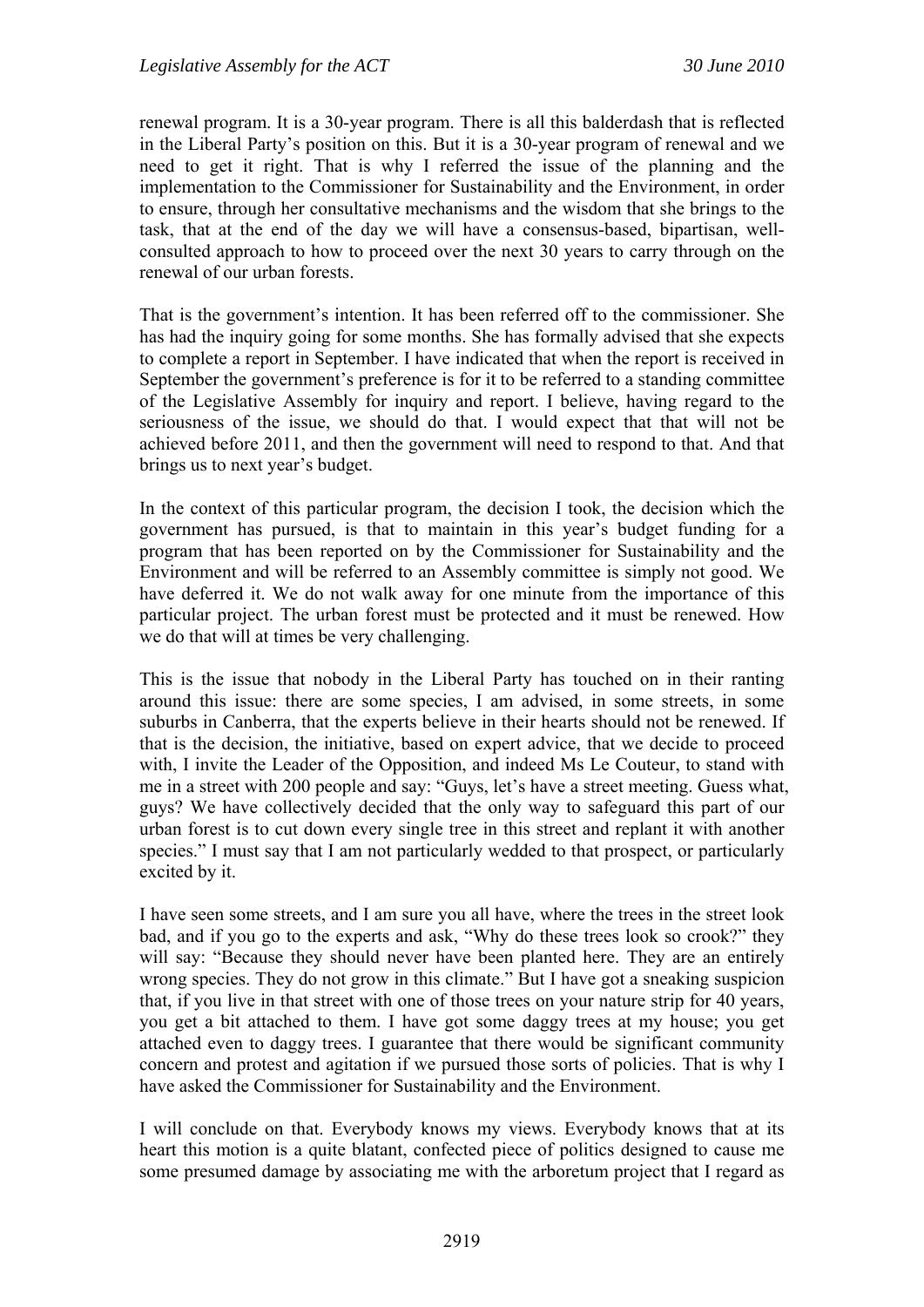in the long-term interests of the territory, a visionary project that will actually benefit this community for decades, if not a century or more to come. And I stand by it as a great project.

At its heart, this motion today has got nothing to do with the urban forest. It has got nothing to do with street trees. This is a motion attacking the arboretum and, in attacking the arboretum, attacking me. So let us just be honest about it: this motion has got absolutely nothing to do with the Liberal Party's confected concern for trees. It is as patent and as blatant as that.

The government is more than happy to support Ms Le Couteur's amendment. In large measure, it quite genuinely reflects what the government's intentions have been all along and we are happy to support it.

**MR SMYTH** (Brindabella) (3.48): Jon Stanhope will go down in history, when he leaves this place, as the great tree killer. It is hypocritical to say that you support trees, that you love trees, that you hug trees, that you have got daggy trees, and then rip \$11.238 million out of the budget as a saving because you have mismanaged the budget so poorly. That is the problem: Jon Stanhope, the tree killer. If you listen to the Chief Minister, you would think he was the only one that has ever planted a tree. He has just discovered trees. He is "Mr Tree". But he will be remembered as "Mr Tree Killer".

I can remember, as the Minister for Urban Services, last century even, going down to the urban forests that connected some of the primary schools that used to exist in Kambah and Wanniassa, that are no longer there. Mrs Dunne will remember great individuals like Tony Gray, who was fabulous on this issue, who really understood that you were either a tree planter or you were a tree killer. We were down there with the school kids, because we had programs back then in the late 90s and early 2000s to renew urban trees, street trees, trees out in the wilderness areas—trees all over the territory.

But, according to Jon Stanhope, who will be remembered as the great tree killer, he is the only one who understands or knows how to do this. It is just preposterous. And to exacerbate matters, he is then backed up by the Greens. The Greens, the great defenders of the tree, the great defenders of Canberra suburbs, the great defenders of the bush capital, have betrayed them today by saying: "We will not do it this year. We will put it off for a year. We won't tell you where the money is coming from, but we trust the tree killer to put it in next year's budget. We trust the great tree killer." That is the problem with the amendment put forward by Ms Le Couteur today: it allows the tree killer to get away with it. And he will get away with it. People will now know that the Greens—remember third-party insurance—have now committed the next act of third-party insurance fraud by not standing up for trees in the ACT.

Mr Stanhope went to the part of the document that he tabled last night. For those that were not here last night, we have a standing order 213 that allows members to call for a document; not the speech, the document—if you go to the *Companion to the Standing Orders*, it explains this rather nicely—so that members may make their own judgement of whether or not the member using "the document" is portraying it accurately. We did not get the document, because the Chief Minister was slipping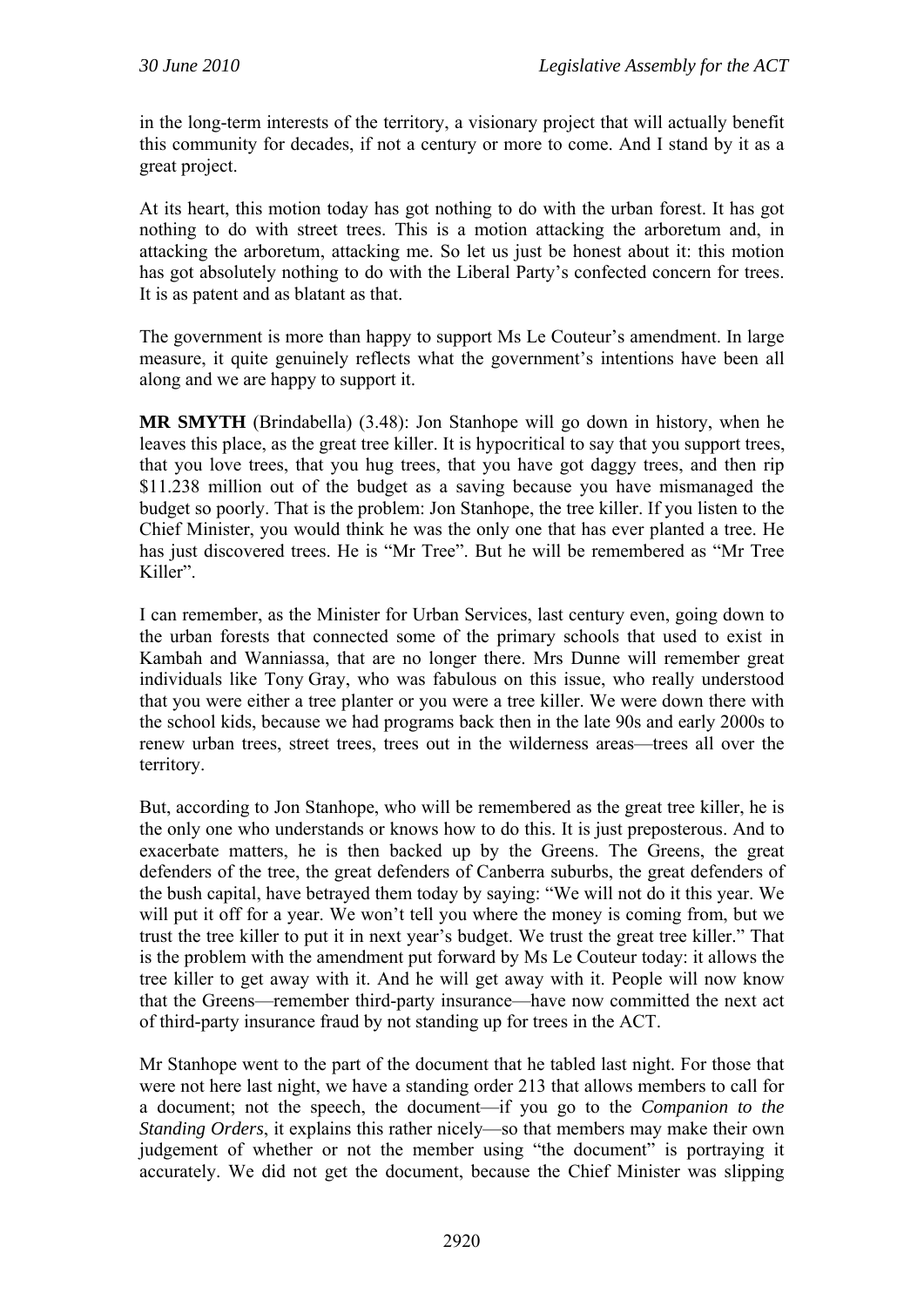under his documents; he was shuffling them on his desk. He pulled the bits out that suited his purpose. But, just for the record again, what we got was attachment B and attachment D. And I would very surprised if TAMS supplied a document that did not have an attachment A and did not have an attachment C. Normally, that is how the alphabet works: A, B, C, D.

The Chief Minister talks about how he is the only one who has planted trees. I did a few searches. There was our project in Kambah for the urban forest renewal back in 2000. But my favourite was the Boboyan pines project, where we actually ripped out almost 400,000 pines, about 380 hectares of them incorrectly planted in the 60s in Namadgi national park, and replaced them with 500,000 eucalypts. And there was an appropriation, according to this wonderful summary of it by Eleanor Stoddart, which people can find on the web, of \$400,000 to cover that.

We can all drag out numbers when it suits us. We can all table half a document when it covers us, when we do not have the courage of our conviction to table the entire document—because it will, of course, present a different picture from what the Chief Minister was trying to do. But we will be remembered. The Chief Minister will be remembered as the great tree killer and the Greens will be known as his accomplices in this crime.

Ms Le Couteur says in her amendment—it is a fantastic amendment; it is just so typically Green:

- "(b) that the ACT Budget has deferred funding of the Urban Forest Renewal Program; and
- (c) the Estimates Committee report raised the deferring of the Urban Forest Renewal Program as a key issue;

But, actually, the committee did not. They listed it as a key issue in discussion in the estimates. They do not discuss it in the report. Ms Le Couteur needs to go back to page 54 to refresh her memory. It is part of the index and it just says:

Land Management (output 1.4)

5.10 Key issues raised included:

This is the second dot point:

Urban forest renewal program, including partial funding deferral and referral to the Commissioner for the Environment and Sustainability (664-671)

How is that raising it as a key issue? Where is the discussion? Where is the conclusion? Where is the scholarly work? Where is the effort? More importantly, where is the recommendation? It does not exist, because it was not raised in the report. It was certainly raised in the hearings. It is a notation in the index in the report. And that is what is wrong with Ms Le Couteur's approach here today. I am appalled, because you are normally much better than that. You actually do care and you actually do get it. You are normally much, much better than that.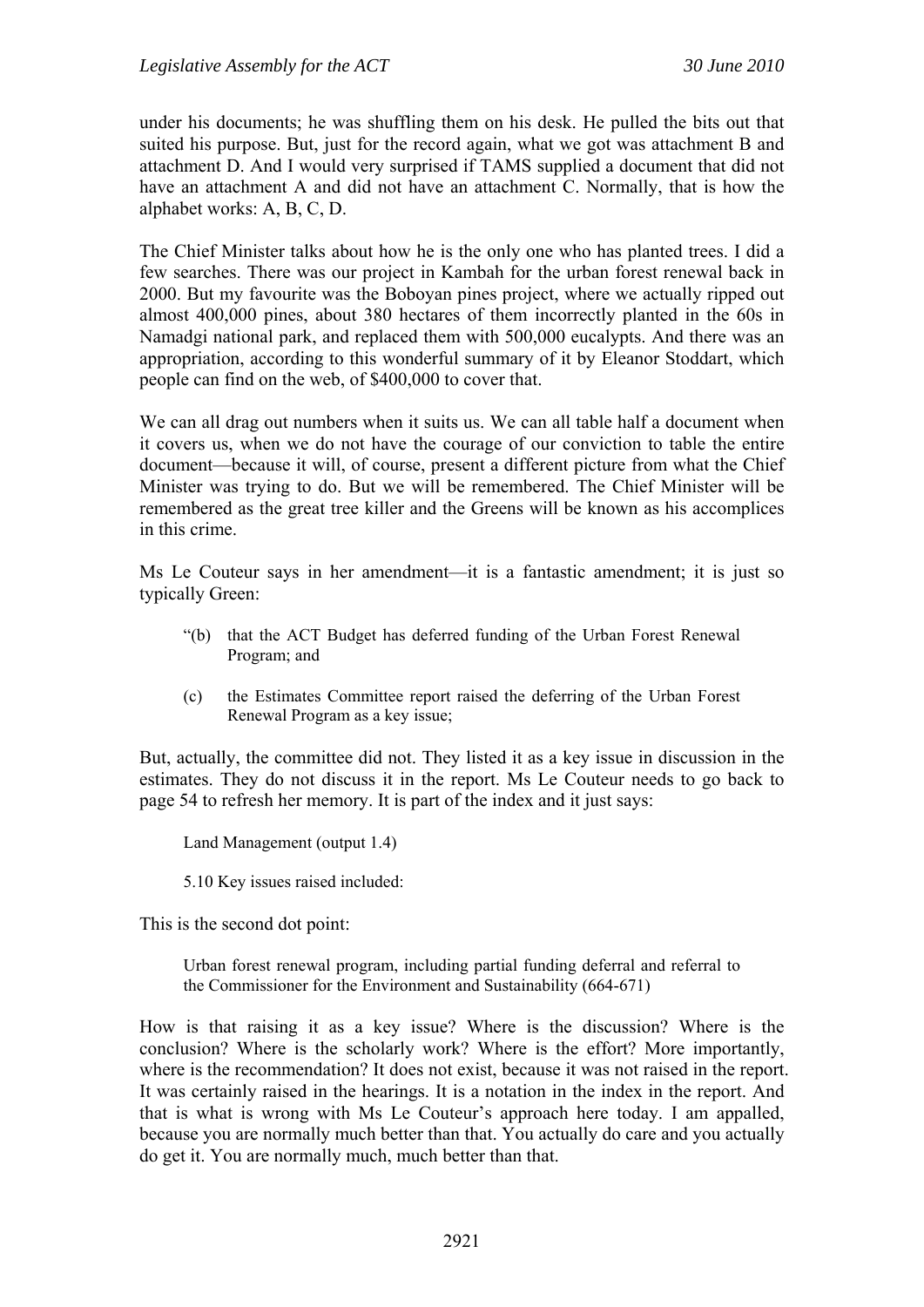**Mr Stanhope**: How patronising is that?

**MR SMYTH**: She put this patronising amendment up to support the Labor Party. That is what is patronising.

It was not raised. It was mentioned, it was listed, it was indexed. That is what was done in the report. And then of course we have got the contradiction. Ms Le Couteur says that the estimates committee report raised the deferral of the urban forest renewal program as a key issue but then calls on the government to restore appropriate funding to this key issue next year: "Don't do it this year; it is not that key. Do it next year. Oh, and by the way, don't tell me where the money is coming from. We will keep that secret. That is just for next year."

This is putting it off. This is kowtowing to the government. This is not having the courage of your convictions. This is committing third-party insurance fraud. This is giving in to the government. And that is a shame because I expected more. Over the year and a half that you have been here, we have come to expect more from you, Ms Le Couteur.

Ms Le Couteur says, "Oh, it must be a political issue," and the Chief Minister says: "Come on, let us face it: this is aimed at me." How conceited! Everything is all about Jon the great tree killer. It is all about Jon. This morning the roadside random breath testing debate was not about road safety; it was about Jon and Jon's process and Jon's timetable that exposed the people of the ACT for five years. We could have had this back in 2005, but, no, we had to wait five years, because it is all about Jon.

Now we want to restore this money. The government always says, "Where is the money coming from?" Well, we have given them the source. We said, "Take some of the \$26 million that you are putting into the arboretum this year and put it back into something we consider to be more important—and, what is more, that the people consider to be more important." Where they live, their street, their suburb, their park, their reserve, their bush capital is what they are concerned about and that is what they would like to see.

The Greens have squibbed it. They do not want to do it this year. They do not want to tell us where the money is coming from. They are not willing to make a decision. They have put no case as to why not this year. They have just put forward another simplistic amendment. The motion as put forward is accurate and the motion put forward should be voted upon. The motion says:

That this Assembly:

(1) notes:

(a) the importance of street trees to the residents of Canberra;

I do not think you can disagree with that. Indeed, Ms Le Couteur left it in in recognition of that importance: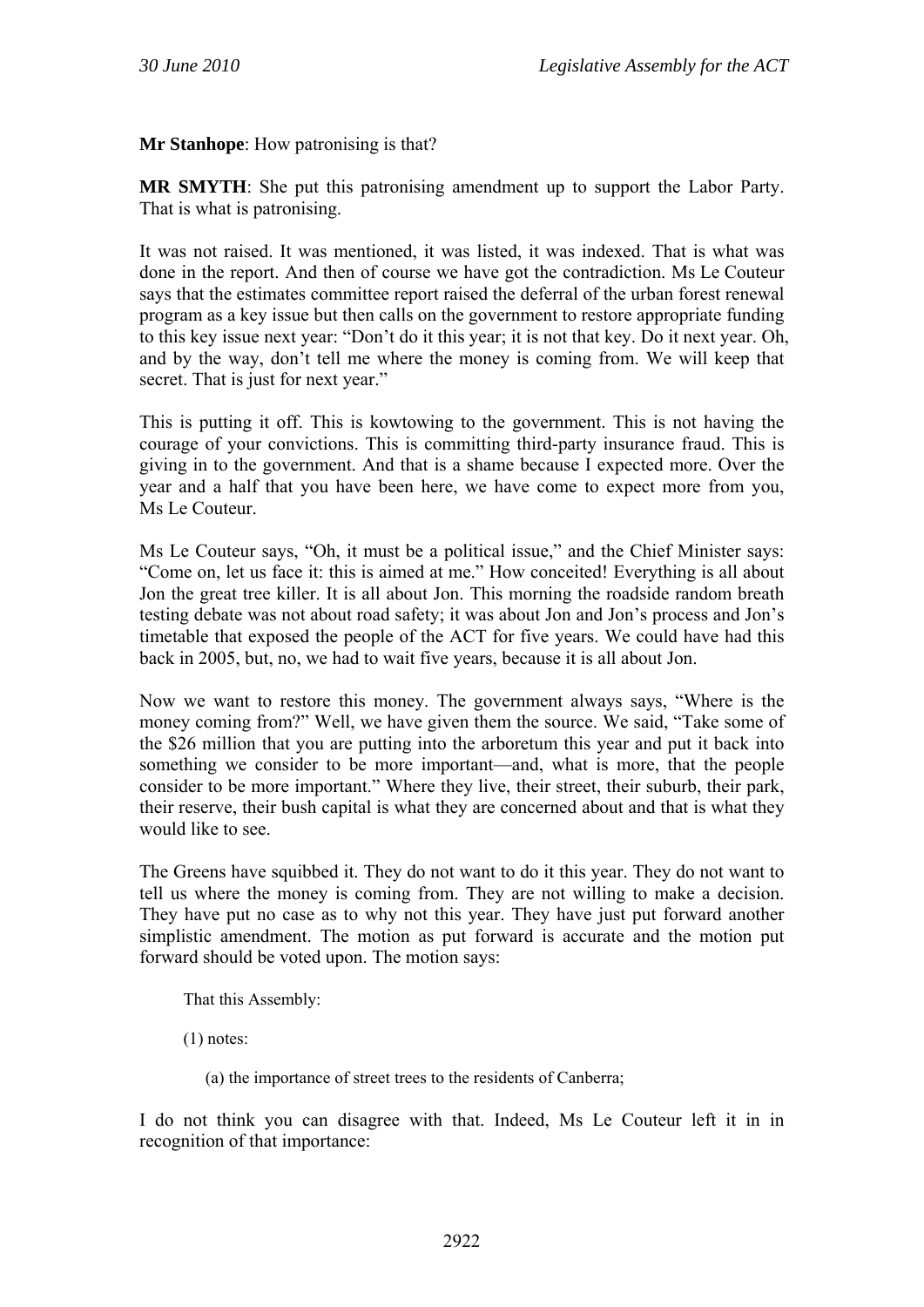(b) that the ACT Budget has gutted the program to replace existing street trees by \$11.2 million;

And it has. There it is: \$11.238 million, on page 98 of budget paper 3. There is the money gone: \$3.7 million in the coming year, \$3.7 million in the following year and \$3.7 million the year after that—money taken from the budget. So the program has been gutted. I do not know how you can disagree with that. The next point in our motion says:

(c) the Greens/Labor Estimates Committee report which failed to address the reduction in the Government's street tree budget, despite it being raised in committee hearings;

And it has failed to address it. If you raise it as a key issue, the question then is: what are you willing to do about it? The Greens and the Labor Party were not willing to do anything about it in the report that they tabled. There is not a recommendation about this or the arboretum. There is no recommendation. No wonder Mr Hargreaves was so happy when he said, "The government can be very happy with this report." I am sure they are—because there is no analysis. There are very few meaningful recommendations, and there is nothing on behalf of the trees of Canberra. It is just allowing Jon, the great tree killer, to continue on his merry way.

This is an important issue and paragraph 2 of our motion says:

(2) calls on the Government to immediately, and without delay, divert funding from the National Arboretum Canberra to the street tree replacement program, ensuring that there are sufficient funds available to replace street trees where necessary.

The government always ask us where the money should come from. We have given them a solution. It is not a solution palatable to the individual who is building his own legacy project for when he leaves later in the year. But it is a good solution. It allows the arboretum to continue but it certainly allows the replacement program for dead trees to continue, to protect that which people love so much about Canberra and indeed to help protect the birdlife and the animal life that rely on street trees, on trees in reserves, on trees in parks, on trees on the nature strips, on all the trees in Canberra in which live the fabulous birdlife that we have and that people are so pleased with. Indeed, I was there when the Chief Minister launched the last edition of the local ornithological guide to the birds of Canberra. Then, of course, there is the wildlife that rely on these trees.

I cannot for the life of me understand why the Greens will not stand up for this motion today and stop Jon the tree killer.

**MR RATTENBURY** (Molonglo) (3.58): I rise to thank Ms Le Couteur for bringing on her amendment today. The reason I thank her is that she has actually brought some common sense to this debate and potentially saved the Liberal Party the embarrassment of putting forward a motion containing a set of straight-out factual mistakes. Ms Le Couteur explained that very well at the start of her speech when she spelled out the difference between the street tree replacement program and the urban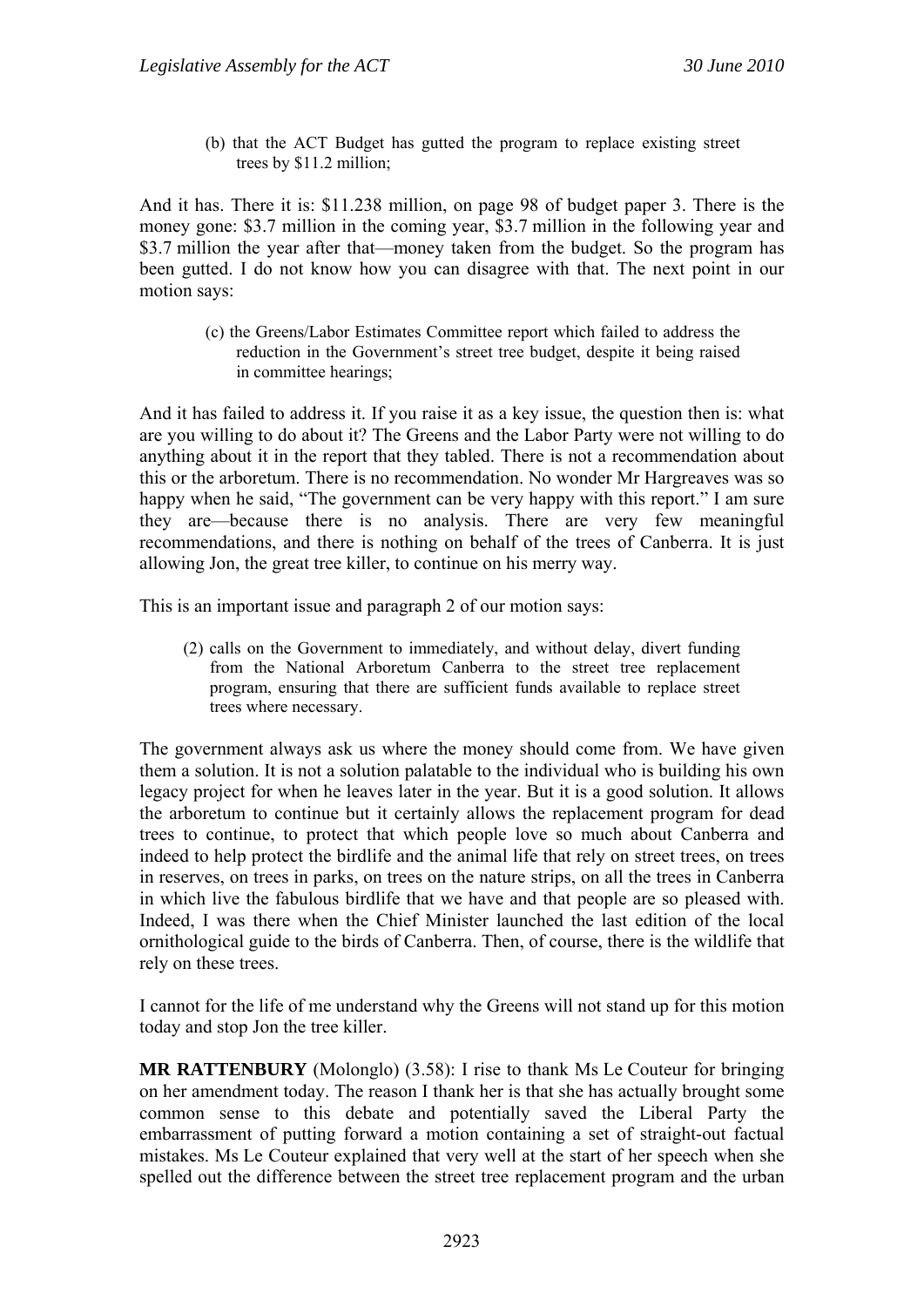forest renewal program. I know it does not suit Mr Smyth and Mr Seselja's narratives on this item, but they are actually two different things. A little bit of research reveals that. It is important to draw a distinction because it is the urban forest renewal program that has had the money taken out of it in this year's budget. The factual part of correcting that, as Ms Le Couteur has done in her amendment, is an important starting point. So thank you, Ms Le Couteur, for clearing that up for us.

I am excited by Mr Seselja's passion for trees. His speech late last night in which he suddenly became a profound tree hugger was truly inspiring. It moved me to want to dash out to the shops this morning and buy him a tree hugger T-shirt to present in the chamber today. Unfortunately, with the late sitting and the busy agenda, I just did not have time, Mr Seselja. I will keep an eye out for one as I go around the markets. The question I have is: why would the Liberal Party not support Ms Le Couteur's amendment, aside from the fact that it clears up the unfortunate terminology? That happens from time to time, so let us not harp on that too much.

The issue here is the urban forest renewal program. The government has identified, through steps that have already taken place so far, that it is very controversial. We agree with the referral to the commissioner for the environment to look at this program and the best way to roll it out because I think it is going to be extremely difficult. Mr Stanhope has talked about what is going to happen when a street faces losing all or half or even some of its trees. To have the commissioner consider this and look at the best ways to go about this program is a worthwhile thing to do. It is certainly something we advocated the government should do. It is vitally important to engage the community in this process if we are not going to end up fighting battles street for street through the city as we try to go through this very difficult program of replacing Canberra's significant but, unfortunately, ageing urban forest.

From that point of view, the fact that the government have removed the bulk of the funding for the coming financial year from this program makes sense. They have left some residual funding to keep parts of the program moving forward but, while the commissioner for the environment is conducting the inquiry, clearly the government will not be moving ahead with significant investment. We think that is fair enough. There is no point putting the money into a budget when you are not going to spend it.

Ms Le Couteur's motion calls on the government to restore the funding when it is needed. Once this study is undertaken, the commissioner has done her report and there is a clear path forward, we certainly will be urging the government—Mr Stanhope has said today that that is essentially the government's intention, and we welcome that to move forward quickly. We should see an appropriate level of resources invested into this program because, as I think everybody has touched on, we want this program to be run well and we want to see our urban forests replaced in a timely and, hopefully, sensitive manner.

I have made some comments publicly on the arboretum. At the time the Liberal Party came along and said, "They created this fabulous dichotomy for themselves out of a budget of nearly \$4 billion." The Liberal Party decided that the best thing to do was to compare trees with trees. They said, "We've got this gap over here so where else can we find the money for that? Well, it has got to come from the arboretum." It is almost like they have created a little snow dome with the arboretum at one end and the urban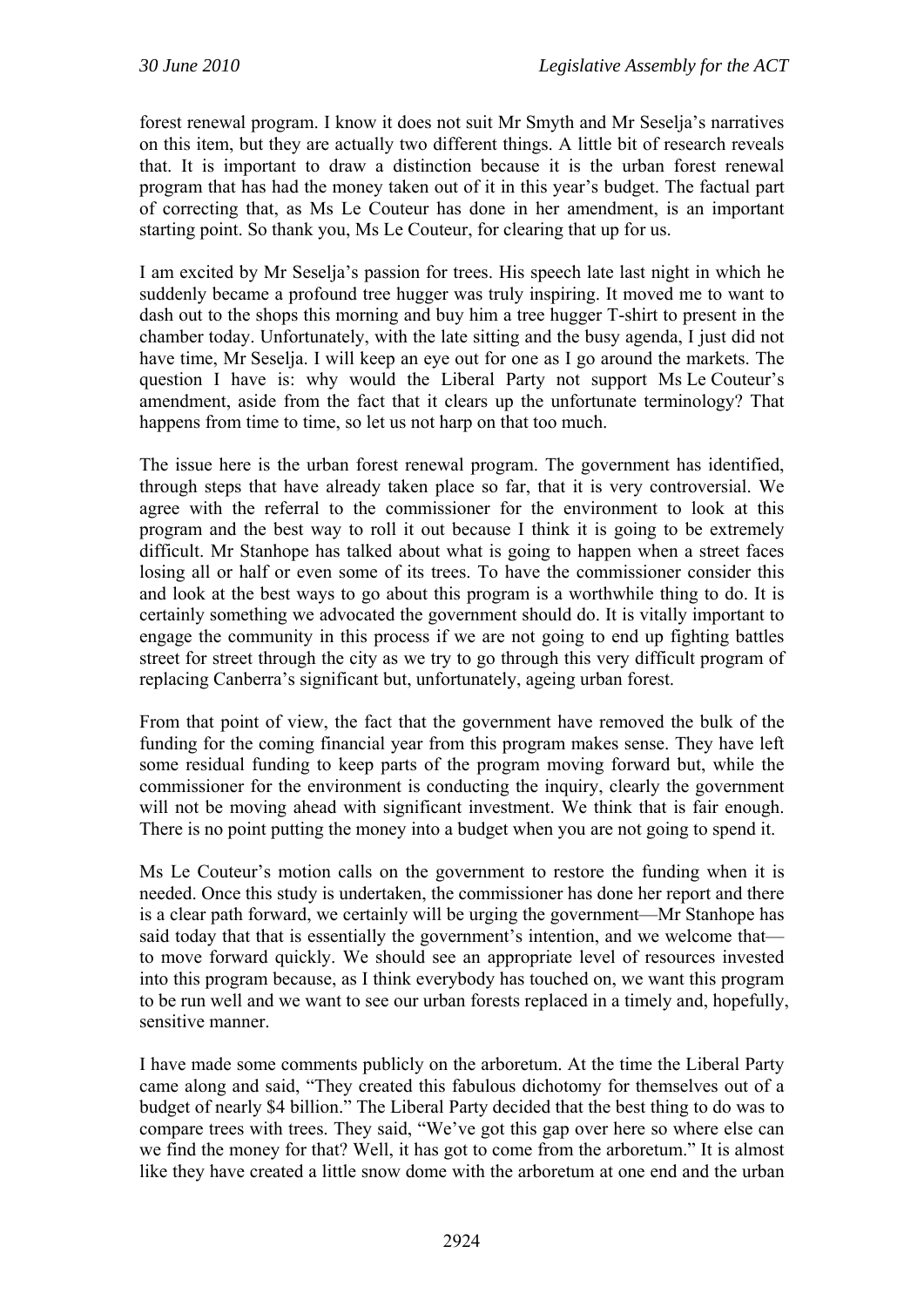renewal program at the other and they are shaking it furiously to create some confected outrage for themselves. It is fine for them, but it bores the rest of us, frankly. In a \$4 billion budget we do not need necessarily to look at the arboretum.

**Mr Seselja**: Do you want to take it from roads then?

**MR RATTENBURY**: Just to answer Mr Seselia's intervention—I can assure you, Mr Seselja, that if the Greens wrote this budget it would be a different budget. It would be a different budget in a whole lot of places and the money would be there for the urban tree renewal program. I can guarantee you that because the Greens believe in this program and are committed to it. So when it comes to—

**Mrs Dunne**: It is a hollow promise. You're never going to deliver a budget.

**MR RATTENBURY**: Well, we might deliver it sooner than you do, Mrs Dunne. When it comes to the arboretum, I think there is an interesting question about what approach the Liberal Party are going to take on the arboretum. I have to confess that the arboretum is not a project that I supported at the start, but we are now in a situation where the arboretum has been rolled out. There has been substantial investment. We have got an attraction developing up there on the side of the hill that has had a lot of money invested in it and which many people, particularly in the tourism industry, are excited about. I note this particularly because in the estimates process Mr Smyth was very concerned about what attractions the government was going to establish to attract tourists to Canberra.

I am really interested to see where the Liberal Party is going to end up on the arboretum over time. Should the Liberal Party assume government in 2012, are they suddenly going to stop the arboretum? I do not know. It would be an interesting question to put to Mr Smyth. He might want to speak to that at some point. The question I have is: how long is the grudge going to be held on the arboretum? The Greens, I guess, have come to the practical view that we did lose the battle on the arboretum. Mr Stanhope has prevailed on that one and it is there now. The issue may be about when exactly we put some resources into it. Where is the Liberal Party going to stand on—

*Members interjecting—* 

**MR ASSISTANT SPEAKER** (Mr Hargreaves): Order! Members of the opposition will desist, otherwise they will have their names in lights.

**MR RATTENBURY**: I was speaking about Mr Seselja's passionately expressed view for saving trees. I certainly look forward to Mr Seselja joining us in the fight to protect the woodlands at Molonglo that are currently slated to have a shopping centre built on top of them. I look forward to the Liberal Party dying in a ditch with us over that set of significant and important trees that already provide substantial habitat. I was interested that Mr Stanhope felt that this was a motion directed at him—

*Mrs Dunne interjecting—*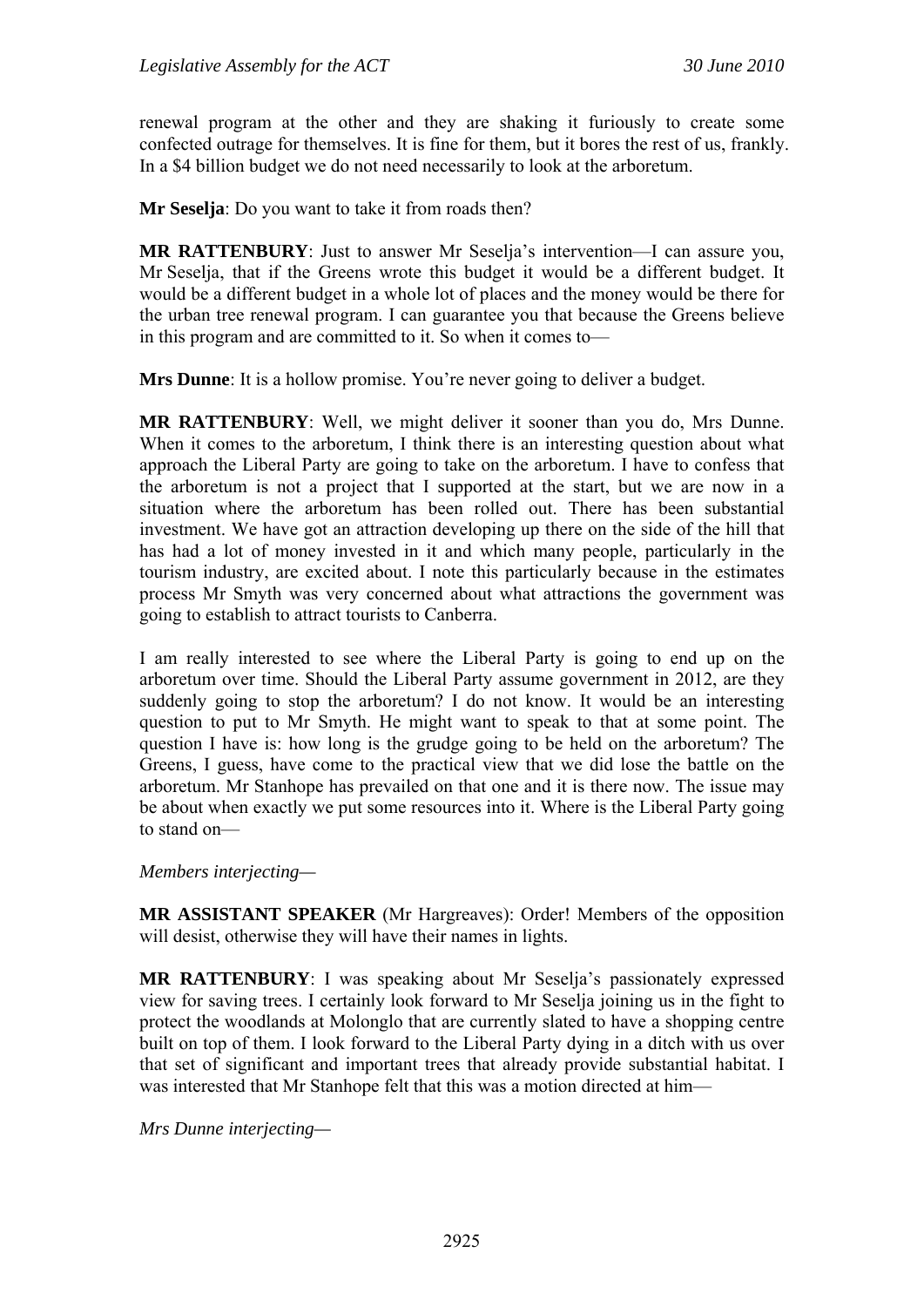### **MR ASSISTANT SPEAKER**: Mrs Dunne, please!

**MR RATTENBURY**: I was interested that Mr Stanhope felt this was a motion targeted at him to gain some sort of political advantage. Frankly, in our own party room we are. Here comes the Liberal Party trying to wedge the Greens on trees. Perhaps it is not all about Mr Stanhope; it is also about us. Everyone is in on the action today—

*Members interjecting—* 

**MR ASSISTANT SPEAKER**: Order, members! Mr Hanson, would you please turn the volume down. Mr Rattenbury, if you are going to continue to bait them, you will get a big fish.

**MR RATTENBURY**: Thank you, Mr Assistant Speaker. Let me finish by saying that I implore the Assembly to support Ms Le Couteur's amendment. It is a sensible amendment. I think it goes to the heart of what is being debated here, which is to ensure adequate resources for our urban forest renewal program at the time it is needed, when the commissioner for the environment has finished her current study. We should simply accept this and move on. The Liberal Party should acknowledge that Ms Le Couteur has made a positive contribution here.

The whole line of Mr Stanhope going down in history as Canberra's number one tree killer is one of the most preposterous things I have heard Mr Smyth come out with in this chamber since I have been here. You can fling all the insults you like. I have my disagreements with Mr Stanhope, but that one is really off the dial, Mr Smyth. I would urge you to support the motion. I look forward to moving forward on this issue in a positive manner.

**MR SESELJA** (Molonglo—Leader of the Opposition) (4.07): I thank Ms Le Couteur for engaging in the debate and bringing forward her amendment, which we will not be supporting. Before touching on the amendment, which I will do in a moment, it is worth looking at some of what Mr Rattenbury had to say. Again, we do not hear from the Greens on where they would take the money from. I suppose we are left to surmise where they would take it from because they said their budget would be different. You wonder whether or not, in the Greens' view, it would be better that this money came from, say, the roads budget.

We know Ms Hunter's views on roads. She believes that the Gungahlin Drive extension should never have been built. I am sure that the people in Gungahlin, west Belconnen and north Belconnen who rely on the Gungahlin Drive extension and are desperately waiting for it to be duplicated, as it should have been from the outset, would be interested to hear that they have got, on the one hand, a Labor Party who are about a one-lane road and, on the other, the Greens who are about no road from Gungahlin. We could assume from those statements that the Greens would be advocating that the money come from the roads budget. We can only assume that that would be the Greens' position. They do not want to say that and they also do not want to say where it would come from. They are in favour of the spending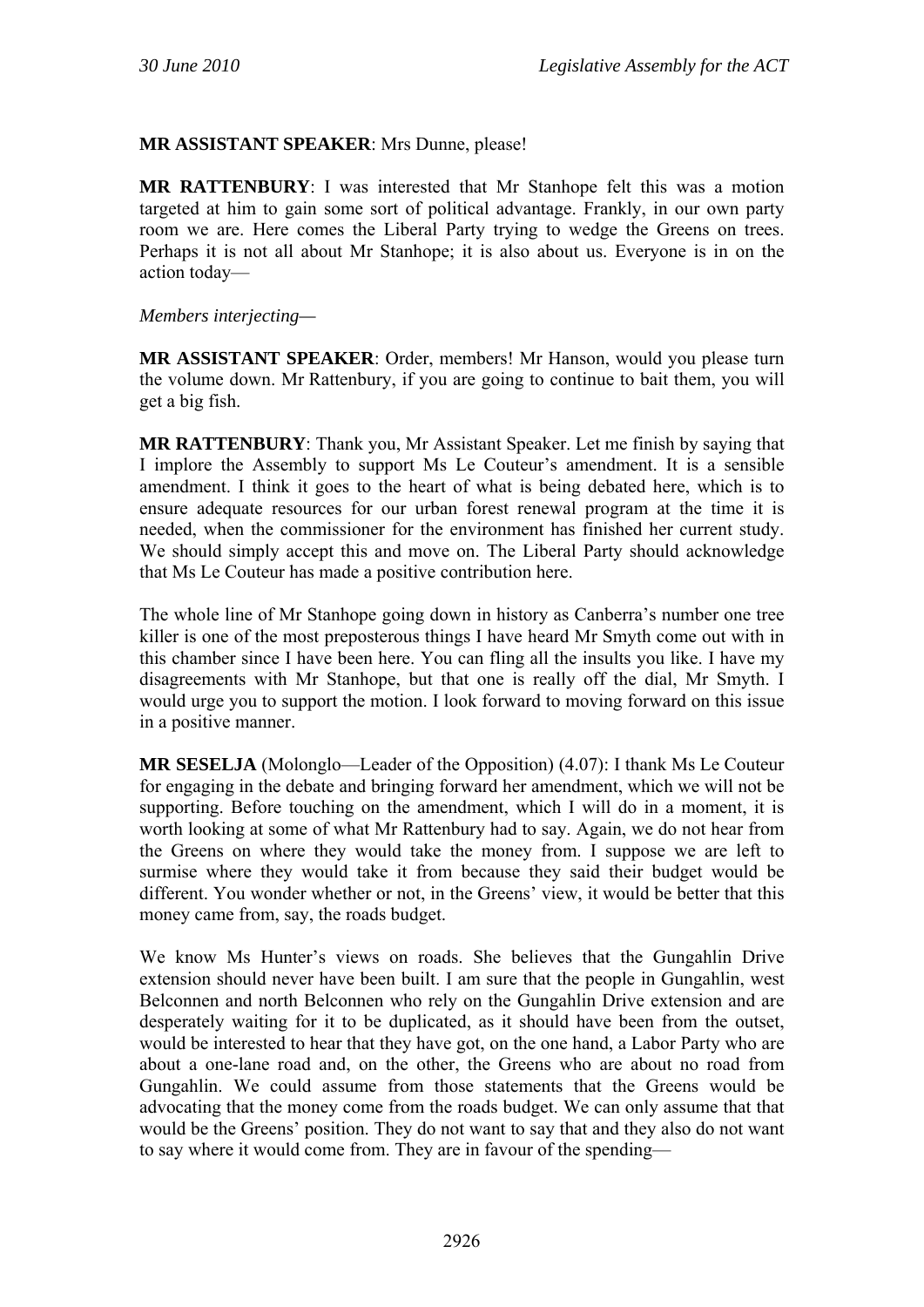**MR ASSISTANT SPEAKER**: Order! Ms Le Couteur, Mr Rattenbury, Chief Minister: hello? Would you mind having the conversation in the lobby, please—thank you very much—or lower the volume a tad?

**MR SESELJA**: Thank you, Mr Assistant Speaker; well done. We can assume then, because they do not want to say where it would come from, that it would come from the roads budget, based on what Ms Hunter has had to say on roads funding in the past. It was interesting to hear that both Mr Stanhope and the Greens felt that they were somehow the targets of this motion.

**Mr Smyth**: Everybody's a target.

**MR SESELJA**: Everyone is a target of this motion, apparently. I can assure you, Mr Assistant Speaker, that this motion was not aimed at you in any way, shape or form. It was actually aimed at the people of the ACT who value their street trees. They were the primary target of the motion. The people who live in Tuggeranong, Belconnen, Gungahlin, Weston Creek, the inner south and the inner north—those who live right across the ACT—who value their street trees are the targets of this motion. Just like when we debated roadside drug testing today, the people of the ACT and road users on the ACT were the targets of that legislation, not Jon Stanhope. The targets of this motion are the community who value their street trees. I have never been referred to as a tree hugger before today. I think that was the first time. I do not know that that is how I would describe myself.

We do value our urban landscape. We do value what is wonderful about Canberra. I have said many times that I would not want Canberra to become one of those cities that do not have much open space and trees in their neighbourhoods. We see them around the world and they are ugly places. They are ugly, concrete jungles. I do not want to live in a concrete jungle and I do not think many Canberrans do, which is why they choose Canberra to raise their families. This is about protecting much of what is good about Canberra.

What we have in this amendment—and I think Mr Smyth has touched on it well—is, in fact, a failure to do the work. Mr Smyth pointed out that the estimates committee simply mentioned it as a summary item along with 1,000 or so other summary items that they identified in their report. There was no analysis about this. There was no position put by the committee, the Greens-dominated committee, on what they would want to do on street trees and the arboretum. There was nothing. So referencing that and saying that the estimates report raised it as a key issue is just irrelevant. It was a dot point on a page and nothing more.

The other thing about the amendment is that it talks about deferring this program, which we are told is urgent. That is what the government has told us. It endorses deferring it for a year. But the budget actually defers it for longer than that. There is no money in the outyears; the money has been taken out. That \$11.2 million has been taken out. It is not that it has just been taken out for this year and will all come back next year. That is not what the budget papers say. The government's own documents say there is a pressing need to commence—and we agree; there is a pressing need but pulling \$11.2 million out does not reflect that.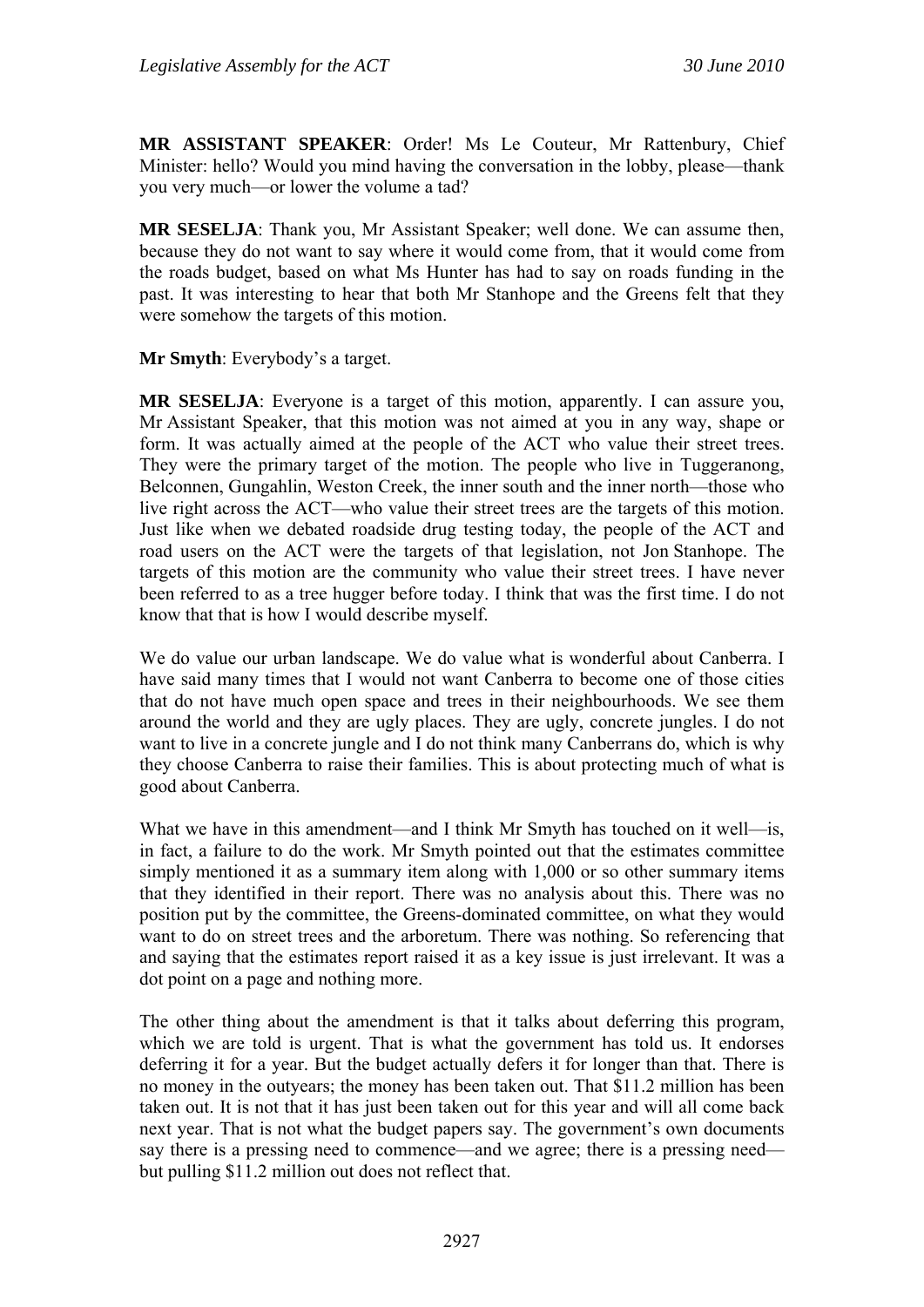We noted the Chief Minister's sensitivity. He mentioned at the budget breakfast—and he will forgive me if I have misquoted him, but I believe his words were to the effect that it is easier to close a school than to get rid of a tree. Mr Stanhope would know because he has done both now; Mr Smyth has touched on it. He is the tree killer and the school killer. He has got rid of the schools and he has got rid of the trees. He tells us that it was a far easier process to get rid of the schools, to rip the heart out of those school communities. Now he is going down the path of getting rid of the trees as well—the trees from our suburbs. No-one would be better qualified to make that judgement about which one is more difficult—killing a school or killing a tree. Mr Stanhope has form on both and he tells us that, in fact, the trees are much harder than the schools and the school communities.

Mr Assistant Speaker, we will not be supporting this amendment from Ms Le Couteur because it effectively endorses the government's "do nothing" approach. The government is ripping \$11.2 million out of the budget, the street tree replacement program. The amendment endorses it. That is why Mr Stanhope appeared so happy with it. He appears so happy to go along on his merry way. This amendment from Ms Le Couteur endorses that. For that reason we will not be supporting it.

**MRS DUNNE** (Ginninderra) (4.14): Mr Seselja has brought this motion forward today because we, the Canberra Liberals, want to dwell on the priorities in relation to trees in the ACT. Mr Seselja made the point that the government is well and truly out of touch on a whole range of issues when it comes to making decisions about where they should spend Canberrans' money.

As was said by members of the opposition in this place last night, we believe that if you are going to be spending money on trees and the choice is made in the context of a constrained budget, you should be looking at the must haves rather than the can haves. It is interesting here today to hear Mr Stanhope and particularly the Greens running this narrative: "What would the Liberals do about the arboretum?"

It is true that like the Greens and like Dr Foskey, particularly Dr Foskey, the Canberra Liberals opposed the introduction of the arboretum. We considered that the \$10 million allocated in the 2004 budget was an inappropriate use of money, and when you consider the amount of money that was going to be spent on land management, and tree planting in that budget, we thought it was an inappropriate use. We have always had the view that the arboretum fell into the can have proposition rather than the must have.

Ms Le Couteur and the Greens have tried to blur the issues and say, "Look, there are a whole lot of other tree planting initiatives as well, and we should not get hung up just about the urban tree renewal program." Yes, there are other tree planting initiatives. They include things like planting radiata pines on the other side of the Murrumbidgee in our forest areas, along with a whole lot of other projects around regeneration after the fires—a whole lot of things. But the thing that we know is that the urban trees across Canberra, whether they are in streets or parks or pocket parks or walkways, are under threat because of their age, and particularly they have been put under threat because of the changed climatic conditions and the drought that we have been living through.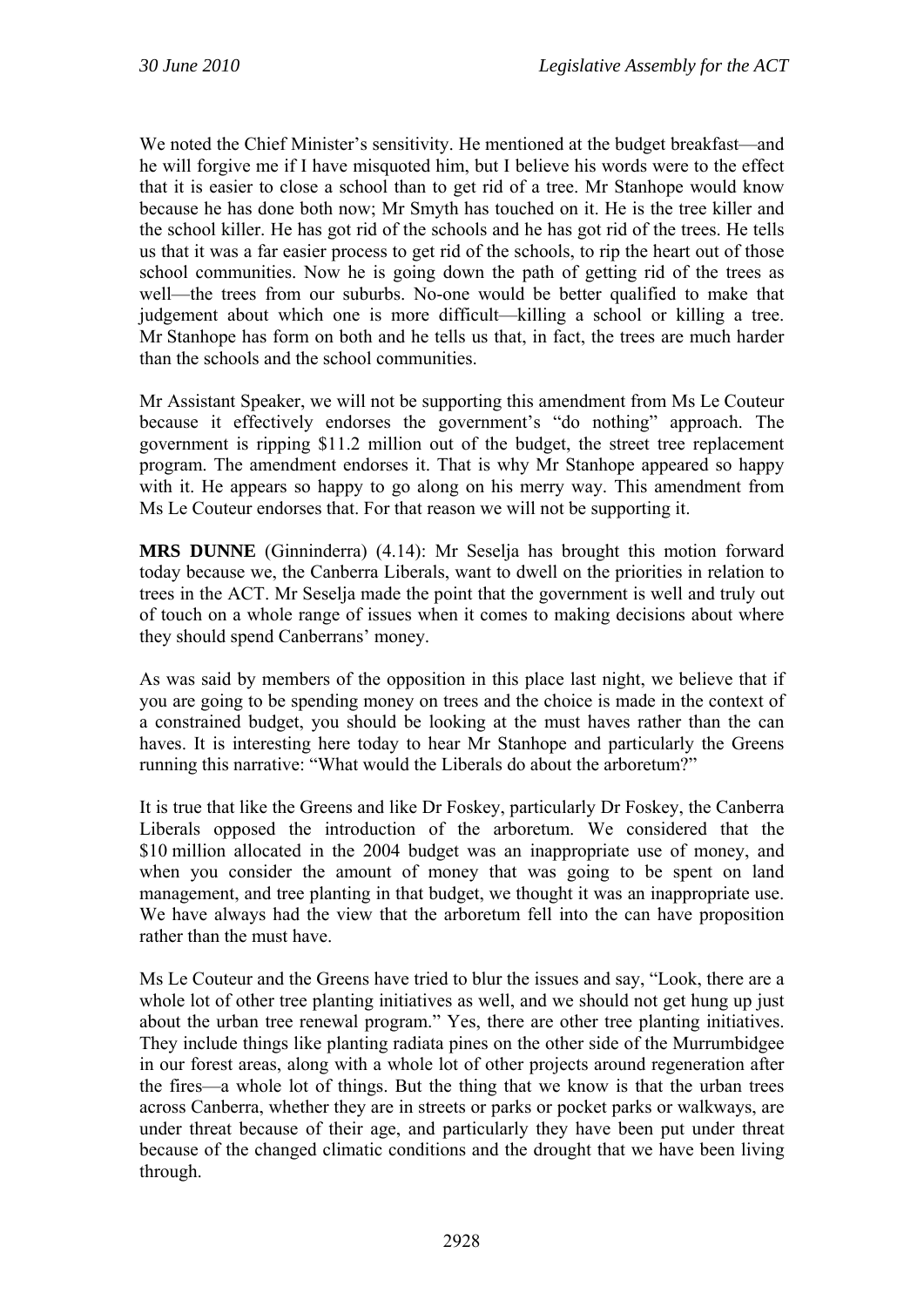Ms Le Couteur reminded me of the favourite word of the Labor Party. When things are big and important, they like to talk about a tsunami. The Minister for Health likes to talk about the tsunami in the health system, and the government has talked about the tsunami of decline in the street trees. And this is not just a one-off. It is not a oneoff or an easy task. Everyone agrees that it is a difficult task. I recall standing in this place, I think probably in the budget debate last year, and reflecting upon how difficult this process would be and how much time would need to be taken to explain to our constituents why decisions need to be made and then to work with our constituents to collectively make decisions, perhaps on a street by street basis.

That will be difficult but, I am sorry, Mr Assistant Speaker, that is what they pay us to do—to make difficult decisions and to engage them on difficult issues—not to bulldoze over them; not to say, "Here we are, we are from the government, and we have made a decision and you are going to agree with it," but to actually work with the community through this very difficult issue.

What we have seen in this budget is an almost complete de-funding of this program. for the life of the budget and the outyears. This cannot be swept away with, "Well we are waiting for the Commissioner for the Environment to come back with some advice and then we will crank it up again," because, if that were the case, there would be money in the next financial year and the financial year afterwards. You could plausibly mount a case that we should perhaps put this on hold for this current financial year while we wait for the Commissioner for the Environment, but you cannot plausibly make that case when you look at the fact that this is de-funded into the outyears.

This is a minister who has lost interest in street trees, because he has his own particular tree garden that he is interested in. Mr Seselja has made light of the great big tree-killing plan of the Stanhope government, but we should not actually make light of it, because while ever we have a minister who has lost interest in the urban tree renewal program, while ever we have a minister who plays favourites with trees, the people of the ACT will be the losers. While Jon Stanhope is pouring \$26 million of taxpayers' money into Dairy Farmers Hill, \$11 million is not being spent on the trees in the parks, on the streets, on the walkways of suburb after suburb after suburb in Canberra.

The minister talked about essentially what was chump change—about what they were going to do: \$150,000 for the revegetation of Mount Painter and \$200,000 for weed removal and tree renewal at Jerrabomberra. That is what he could refer to. It is interesting to note that, when I last asked this minister about weed removal at Jerrabomberra wetlands, he said that it could not be done, because if we took out the weeds there would be nothing left. So I do not know what it is; the minister needs to be a bit consistent here. But, in the context of what needs to be done, he talked about absolute chump change. And in the context of the fact that he has gutted a significant program, the offerings that he made today were risible and an insult to the people of the ACT.

And yes, it is a choice between trees. It is not a matter of de-funding the arboretum. It is saying, "Take the \$11 million, which you have clearly taken out of the urban tree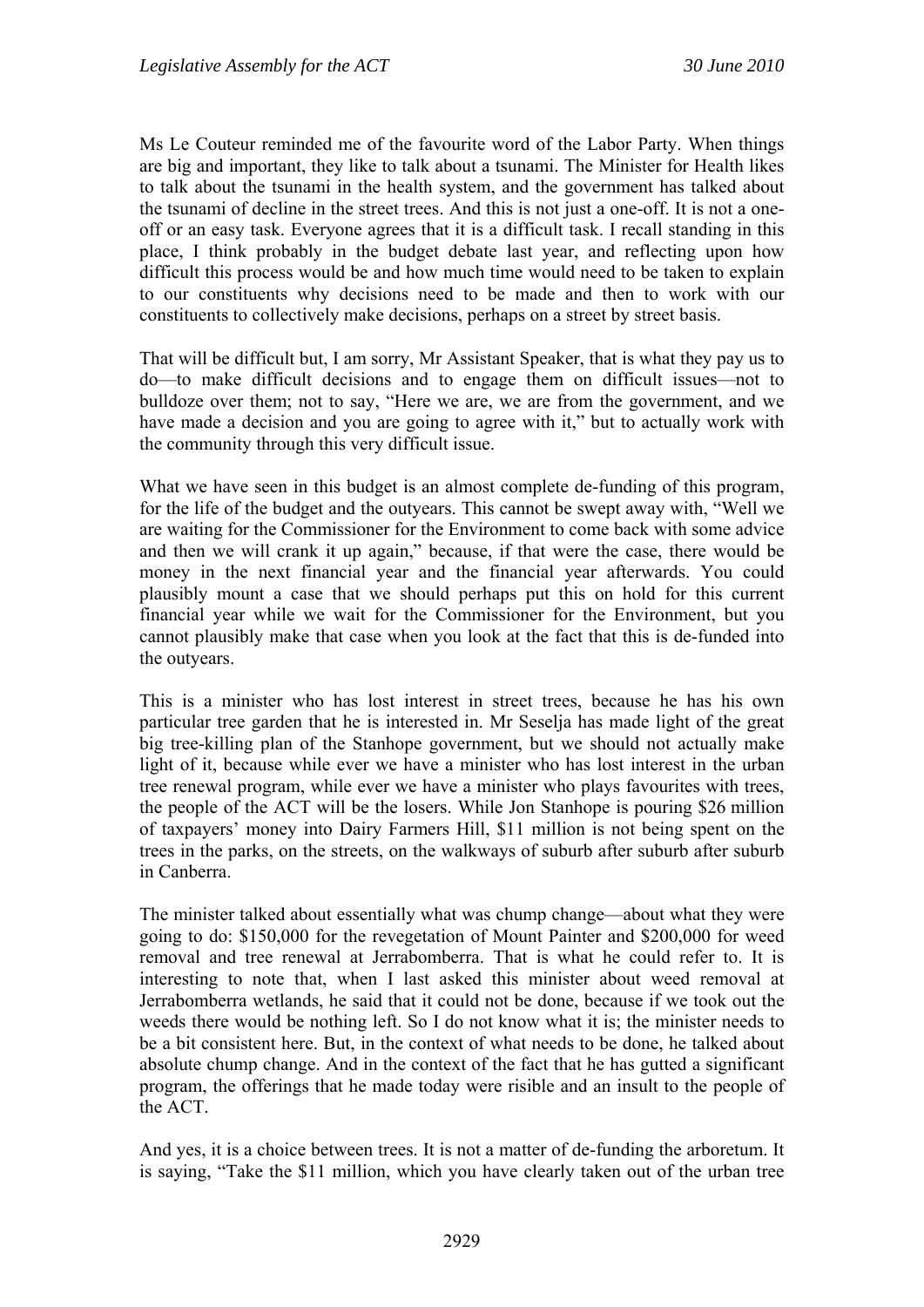program and put somewhere else, and find the \$11 million in the \$26 million that you propose to spend on the arboretum." That is \$26 million, on top of \$20-odd million which has already been spent there.

That tree farm on Dairy Farmers Hill has become a great big black hole. We have seen in excess of \$45 million go into it already—or be projected to go into it—and the people of the ACT in the meantime are seeing their trees die. They are seeing, by the Chief Minister's own admission, increasingly daggy trees. But he is not doing anything about it. He has lost interest, and that is the problem with this whole issue.

The Greens, in typical Green fashion, say "Oh well, it is a big budget, it is nearly a \$4 billion budget, so we can find \$11 million somewhere else," but they will not say where. They will not say where, and you add this to other things that we are going to see today, where the Greens are asking the government to commit to open-ended funding in other areas. How many times can you responsibly say, "Oh, we've got a big budget so we'll be able to find it somewhere"?

This is the week we debate the budget, and unfortunately it is not the budget that the Canberra Liberals would have designed and it is not the budget that we would have brought through, but it is the budget that the Stanhope government has dealt us, and in the context of this budget that the Stanhope government has brought forward, we say "Take the \$11 million that you have gutted from the urban forest renewal program and put it back there and take it out of the already over funded arboretum."

This is a simple issue, and it is actually the sort of thing that people in the ACT want. Remember that for the next three years there will be no money for even thinking about how we go forward with this issue. Lots of work has been done—it is commendable work, it is difficult work—and Jon Stanhope has decided in his declining years in this Assembly that it is all too hard and he does not want to take the heat and he would much rather spend the money on his personal legacy program.

Question put:

That **Ms Le Couteur's** amendment be agreed to.

The Assembly voted—

Ayes 10 Noes 5

| Mr Barr      | Mr Hargreaves | Mr Coe    |
|--------------|---------------|-----------|
| Ms Bresnan   | Ms Hunter     | Mrs Dunne |
| Ms Burch     | Ms Le Couteur | Mr Hanson |
| Mr Corbell   | Mr Rattenbury |           |
| Ms Gallagher | Mr Stanhope   |           |

eaves Mr Coe Mr Seselja er Mrs Dunne Mr Smyth

Question so resolved in the affirmative.

**MR SESELJA** (Molonglo—Leader of the Opposition) (4.28 p.m.): I thank members for their contributions. We are disappointed that the motion has been gutted by the Labor Party and the Greens. It is a fairly irrelevant motion now and we will not be supporting it in its amended form. We had the opportunity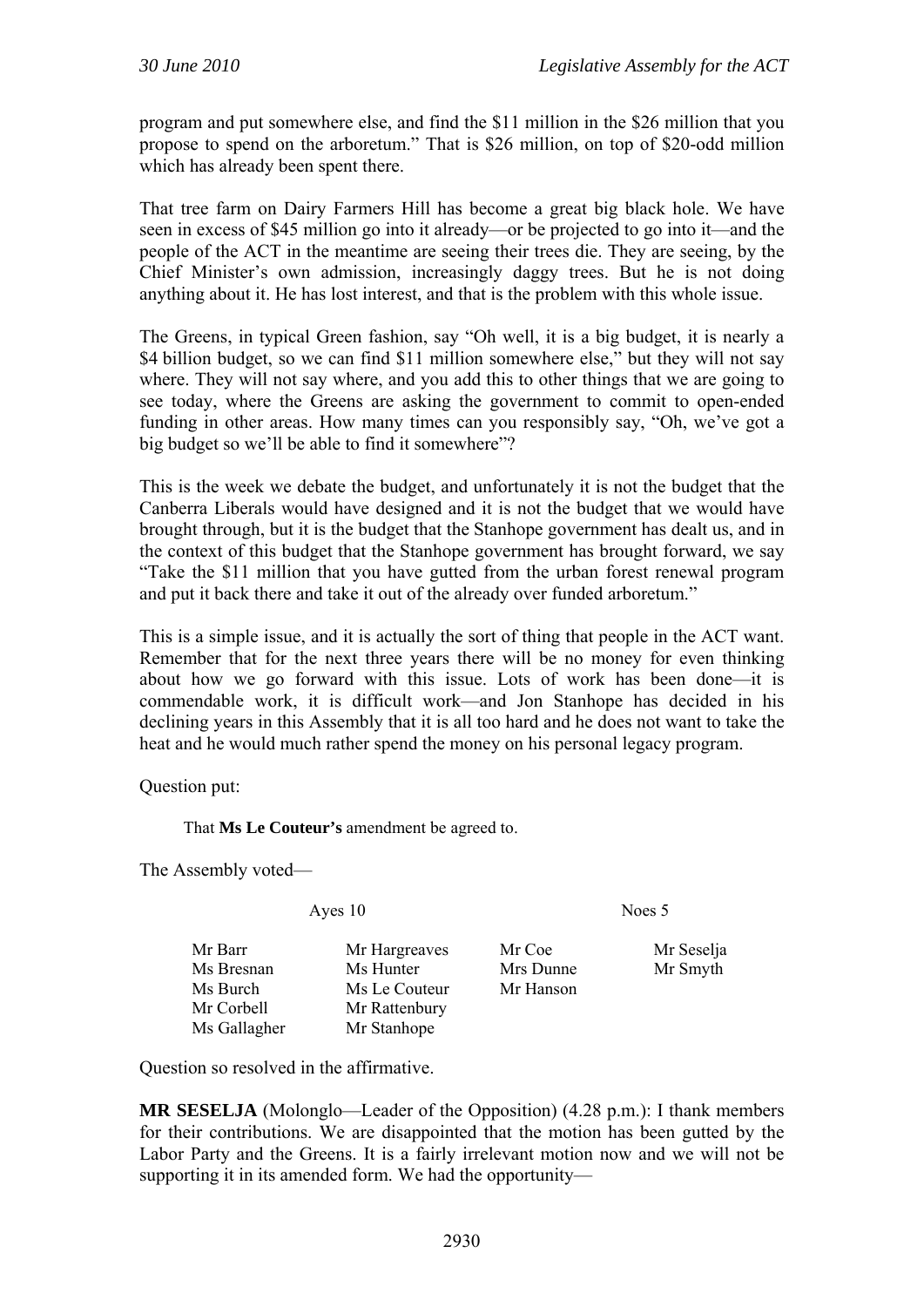**Ms Gallagher**: Get used to it.

**MR SESELJA**: Ms Gallagher tells us to get used to it. I think that people are becoming used to the fact that, apart from the occasional break away, the Greens will agree with Labor on the vast bulk of things.

**Ms Gallagher**: Didn't you enjoy this morning? You looked like you did.

**MR SESELJA**: That will be the occasional reality, before they come home.

*Government members interjecting—* 

**MR ASSISTANT SPEAKER** (Mr Hargreaves): Order, members! We have one member on his feet speaking and six others speaking at the same time. Can we just allow the leader of the opposition the floor, please?

**MR SESELJA**: I do thank you, Mr Assistant Speaker. The constant interjecting from the likes of Mr Corbell and Ms Gallagher is difficult to stomach, I agree.

**MR ASSISTANT SPEAKER**: Mr Seselja, if you will bait them, I cannot help you.

**MR SESELJA**: I thank you for your excellent handling of the proceedings in the chamber, Mr Assistant Speaker. It is disappointing that the Assembly has missed the opportunity to send a clear message. As an Assembly, we could have said to the government: "These are our priorities. These are different priorities. These are better priorities. These are priorities that reflect the views of the community, reflect the concerns of the community and reflect the fact that there is limited money."

But it is not just about the fact that there is limited money; there are bad decisions that have been made, and this is one. And this would have been the opportunity for the Assembly to do that, to stand up and say, "We actually believe in supporting what our community is genuinely concerned about, rather than funding legacy projects." That, unfortunately, is not the case, but we now do have it very clearly on the record from the Greens and the Labor Party that they support gutting the street trees program in order to fund the arboretum. That is the result of this division. That is the result of this vote and that is the result of the debate in the Assembly today.

We will continue to stand up for what we see as the fundamental and important needs of the community. We will continue to stand up for fiscal responsibility. We will continue to stand up for better decision making that focuses on getting grassroots policies and getting local community concerns taken care of before other less important priorities are funded. We will stand up for that. Unfortunately, the Assembly, through the Labor Party and the Greens, has not stood up for the same things and has endorsed the warped priorities of ACT Labor.

Question put:

That **Mr Seselja's** motion, as amended, be agreed to.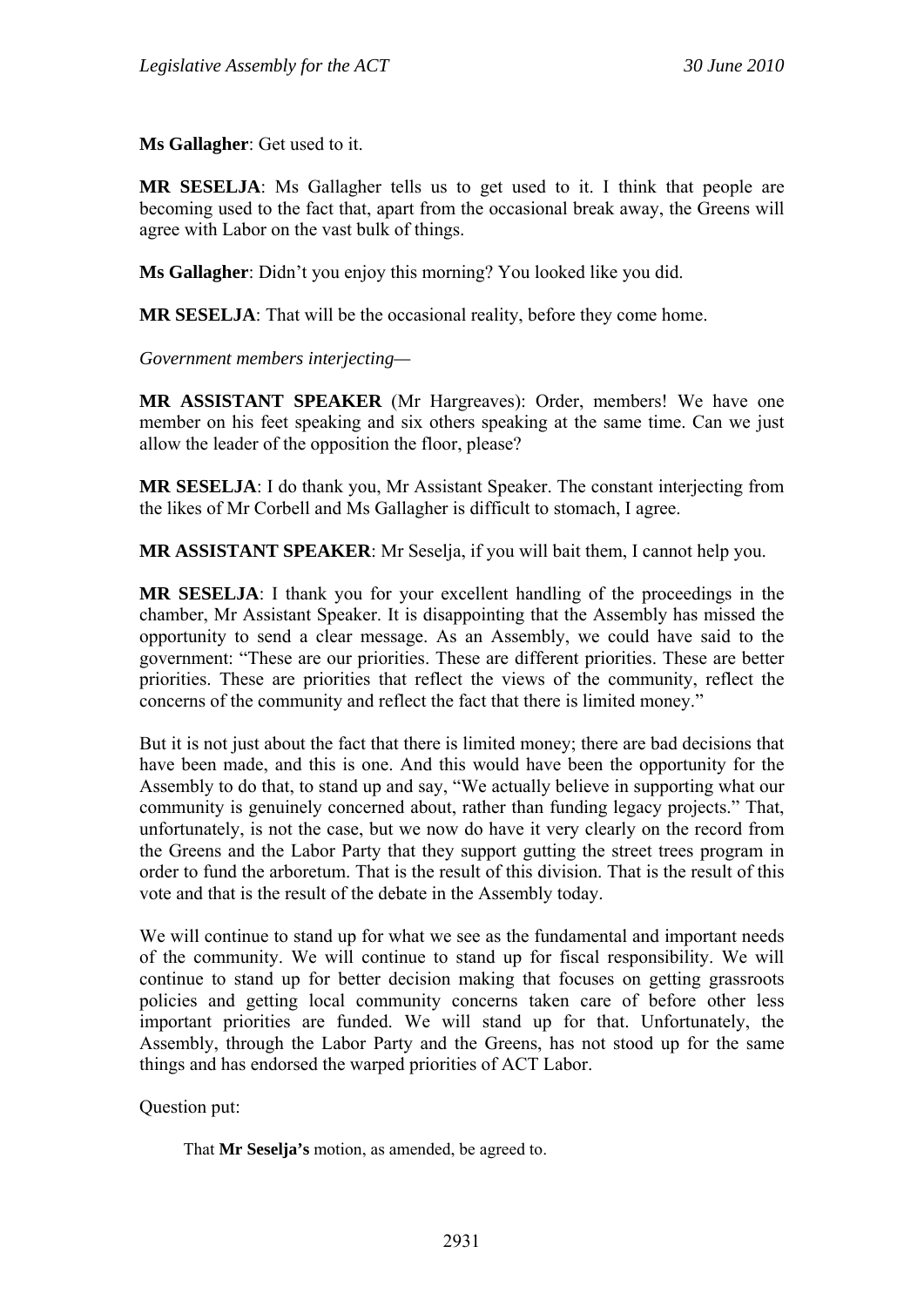The Assembly voted—

Ayes 10 Noes 5

| Mr Barr      | Mr Hargreaves | Mr Coe     |
|--------------|---------------|------------|
| Ms Bresnan   | Ms Hunter     | Mrs Dunne  |
| Ms Burch     | Ms Le Couteur | Mr Hanson  |
| Mr Corbell   | Mr Rattenbury | Mr Seselja |
| Ms Gallagher | Mr Stanhope   | Mr Smyth   |

Question so resolved in the affirmative.

Motion, as amended, agreed to.

# **Community legal centres**

#### **MR RATTENBURY** (Molonglo) (4.34): I move:

That this Assembly:

(1) notes:

- (a) equitable access to justice is a cornerstone of a modern democratic society;
- (b) one measure of access to justice is the individual's ability to get the advice of a lawyer when faced with legal issues;
- (c) that unmet legal need occurs when people cannot secure the assistance of a lawyer and that the negative impacts of unmet need include:
	- (i) specifically, people being forced to self-represent themselves in court; and
	- (ii) generally, a lack of awareness of rights and how they might be enforced;
- (d) the important role community legal centres (CLCs) play in catching people who would otherwise fall through the cracks because they cannot afford a private lawyer and do not qualify for legal aid;
- (e) due to cramped office conditions, CLCs are not operating at capacity because they cannot supply a work desk for all funded staff positions and are forced to reject offers of additional pro bono legal work; and
- (f) the Survey of Legal Needs in Australia, due for release in September 2011, which was commissioned by Legal Aid Commissions to give a jurisdiction by jurisdiction snap shot of unmet legal need; and
- (2) calls on the Government to work with CLCs to reduce the number of people falling through the cracks by: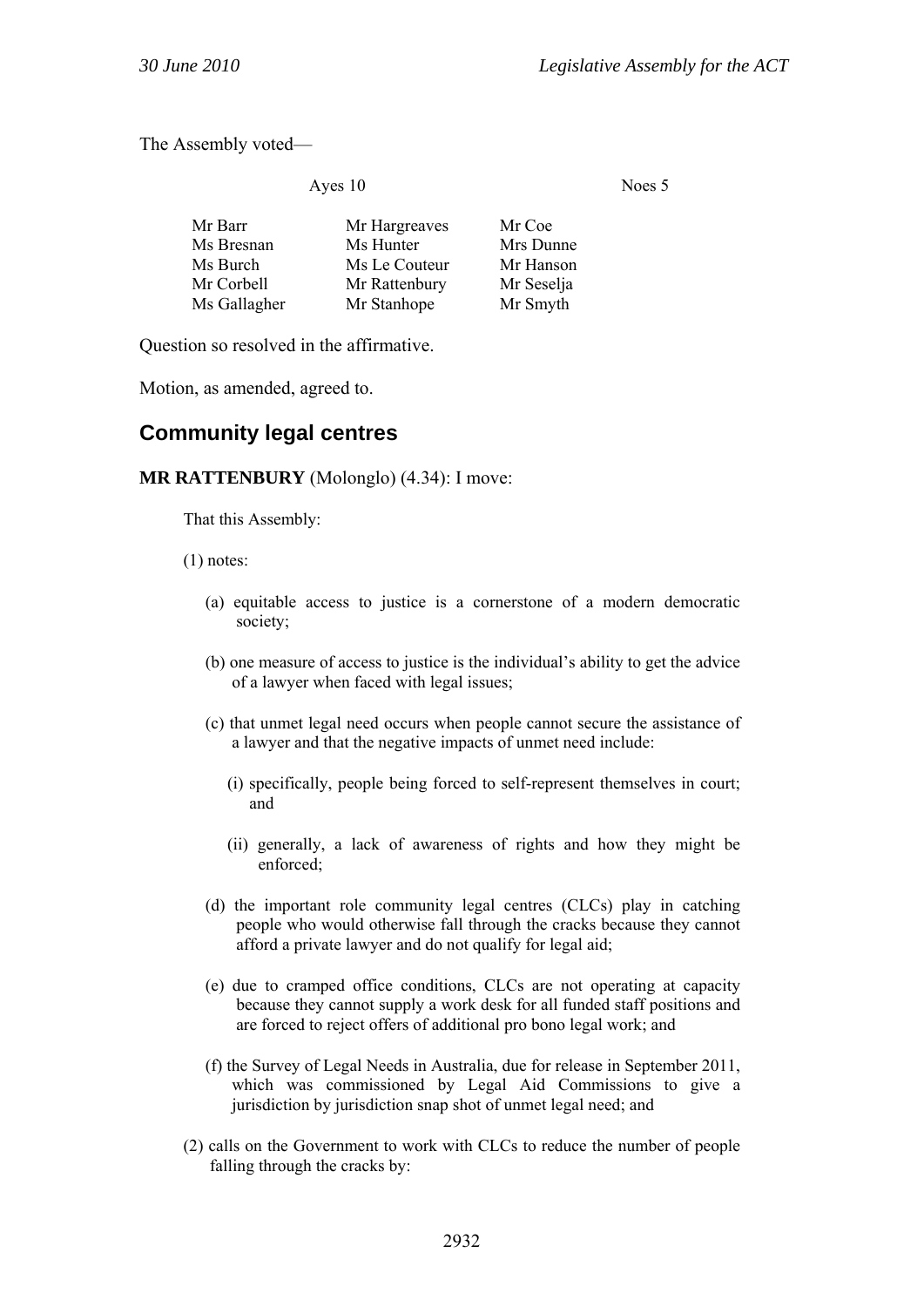- (a) implementing a CLCs office accommodation strategy that:
	- (i) in the short term prior to the 2011-12 budget enables all existing funded staff positions to be given a work desk and offers of pro bono assistance to be accepted; and
	- (ii) caters for future staffing and office requirements of CLCs in the long term; and
- (b) during the 2011-12 financial year, use the results of the Survey of Legal Needs in Australia to:
	- (i) quantify unmet legal need in the ACT; and
	- (ii) develop a funding plan to help close the gap.

I am pleased to bring on this motion for debate today. It calls on the government to take a series of practical steps to improve access to justice in the ACT. The government had their own plans for improving access to justice, with the creation of a district court. What the government are addressing with their proposal is court waiting times, which is one aspect of a just society. People are waiting too long to get their case heard in court, and that does reduce access to justice. There is an old adage that covers this work, and that is that justice delayed is justice denied.

The Greens' motion today addresses a separate aspect of access to justice, which is the ability to speak to a lawyer. Central to our system of dispute resolution is the ability to have a dispute resolved by an independent court. Following directly on from this is the importance of having access to the advice of a lawyer. As the rules of court and the pre-court procedures are becoming increasingly complex, the role of the lawyer has become more and more important.

So at one level our motion goes to the heart of the ACT's performance as a modern democratic society. The ability to speak to a lawyer is a fundamental measure of democracy. On another more practical and tangible level, the motion identifies steps the government can take to improve our performance. Access to legal assistance is, as my motion says, the cornerstone of a modern democratic society.

Lawyers are central to our system of democracy but they do not come cheap. It is an unfortunate fact that not everyone can afford a lawyer, and the government lawyers put in place to provide free assistance cannot help everybody. People are falling through the cracks because they cannot afford a lawyer or they do not qualify for legal aid or perhaps both. There are serious and negative consequences for people who go without a lawyer when they need one.

As I have noted in the text of the motion, unmet legal need occurs when people cannot secure the assistance of a lawyer, and the negative impacts of unmet legal need include, specifically, people being forced to represent themselves in court and generally a lack of awareness of rights and how they might be enforced. And I think that second point is an interesting one. Often people are unsure whether they even have a legal problem or not.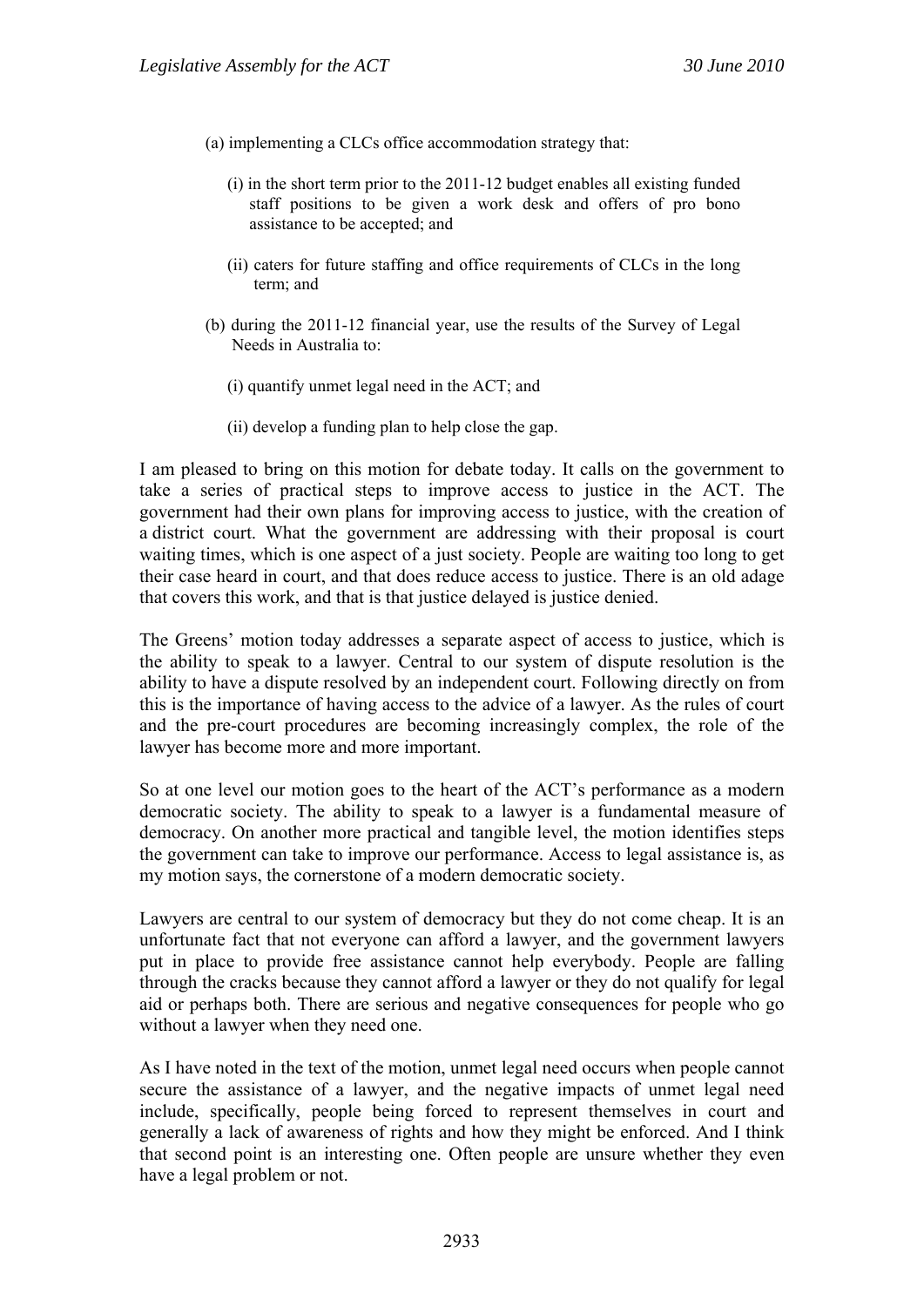The prospect of some early advice, the prospect of an early intervention, may enable people to resolve a problem without it becoming a legal dispute or may avoid them spending a whole lot of time caught up in saying it clearly is a legal dispute. And I think that general issue of "do I have a legal problem or not?" is one that is perhaps less understood but is a significant issue for many people in our community.

This point brings me to community legal centres. The community legal centres are an important part of the legal structure in Australia. They provide a role of access to justice that is fundamentally important and provide a pivotal role in providing assistance to those who would otherwise go without advice.

The intent of our motion is to urge the government to support the five community legal centres currently operating in the ACT. Community legal centres provide an invaluable service to those people in legal need and, as with most in the community sector, they really do run on the smell of an oily rag and provide tremendous benefits to the community.

I would like to turn to the practical actions we think the government needs to take and that we have included in the text of our motion. Firstly, we think that community legal centres represent an incredible investment option for government, with research showing that every one dollar spent in a community legal centre can save \$100 at later points in the justice system. Community legal centres act in a preventative way that educates people about their rights and reduces their reliance on the courts and lawyers to resolve disputes, the point I was making earlier.

However, community legal centres are facing an accommodation problem in the ACT. It is forcing them to turn away offers of pro bono assistance and to operate at reduced capacity. And by "reduced capacity" I mean they are less able to offer legal advice and assistance for those people who are falling through the cracks, who cannot afford a private lawyer and who do not qualify for legal aid. And this is happening every single day. This is not some problem that is somewhere out in the future. This is happening right now.

In the paper that the Greens issued, which we have discussed in this chamber before, on community legal centres and access to justice, we provided some case studies of the sort of people we are talking about who desperately need help at a time in their lives when they are perhaps facing the biggest crisis they have ever known. Not being able to access a lawyer simply makes that problem so much worse. So helping community legal centres with the problems of accommodation is a very practical way the government can act to close the gap on unmet legal need.

I should acknowledge that the government have taken practical steps in the last month or two. We are told they have arranged and paid for a small amount of renovation work at Havelock House that now means the Street Law program can offer a work desk to its volunteer solicitors. This was welcome but very much needed assistance. It shows that the government can act on this issue. Our motion calls for more of the same approach.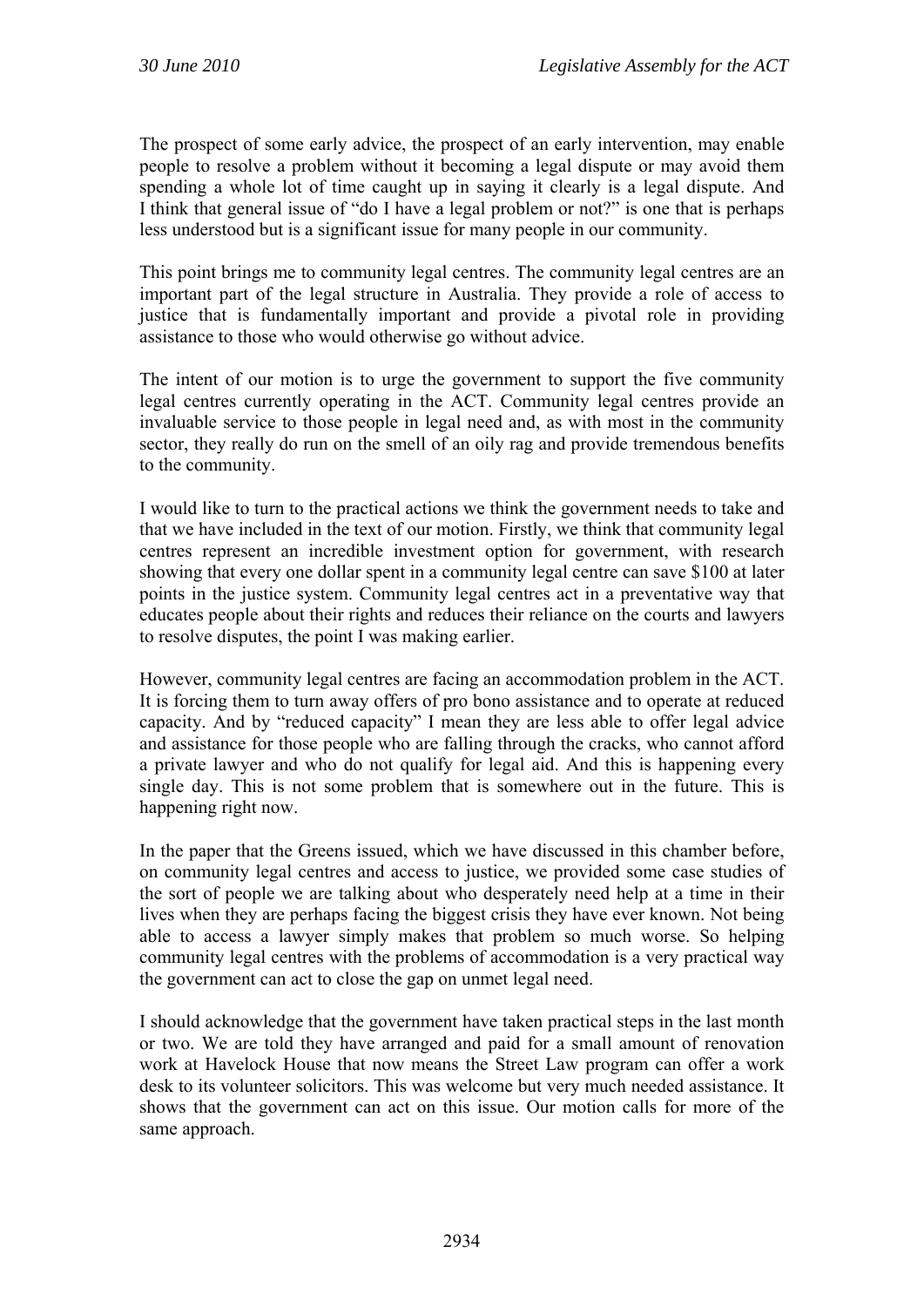I am aware that the government will be moving amendments to strike out those references in our motion that call on the government to act before the next budget. That is a shame, because I think they are selling themselves short. They have engaged with Street Law, identified their problems and found a solution. But there are other legal providers based at Havelock House who are facing the same problems, who could potentially find equally similar practical and deliverable solutions and who need that assistance from government to deliver the legal capacity that many in our community so desperately need.

The Greens' position on what is needed is that, firstly, all paid staff positions should be able to be provided a desk. It seems a fairly simple premise that anybody who has a job should have somewhere to sit, with a computer and telephone, to be able to do their job.

The second point is that offers of pro bono assistance should be able to be accepted. Again, this means the provision of sufficient space—perhaps even a hot desk with a telephone and a computer—so that private sector lawyers who are wanting to offer their skills and services on a free basis should be able to come in and have the capacity and the space to do that work and to be able to meet clients and the like.

Our third point is that the government should be able to act to ensure that the first of those two points is achieved. As I touched on earlier, it is a simple and sensible investment for government. Putting some money in now will make a real difference in the future and save money down the line.

The government's position in opposing parts of our motion appears to be that they do not want to open the floodgates to vast claims from community legal centres for office space. The government do not want to be forced into funding those claims. I do not accept those views. The government's position misinterprets community legal centres and what they stand for. Community legal centres are there for those people in need and they remain focused on providing legal advice. I simply do not think they are that interested in some sort of land grab or building themselves larger premises from which to operate. The simple fact is they are operating at reduced capacity and they need help to bring themselves up to full capacity. That is not because they want something. It is because they want to deliver the services that the community needs.

The Greens do not believe it is too onerous to require that the government engage with community legal centres and find practical solutions to their problems. It is not too much to ask that paid staff and volunteers have the space to work. The simple provision of a desk does not seem like too much of an ask.

The second aspect of what the Greens are calling for in this motion is action once the survey of legal needs in Australia is published in 2011. The survey will quantify unmet legal need on a jurisdiction-by-jurisdiction basis. This is an incredibly important piece of work, because what we know at the moment is there is a large amount of anecdotal evidence that there is unmet legal need in the community but nobody really knows what it is, how much there is and, therefore, by dint of those gaps in knowledge, how to tackle it.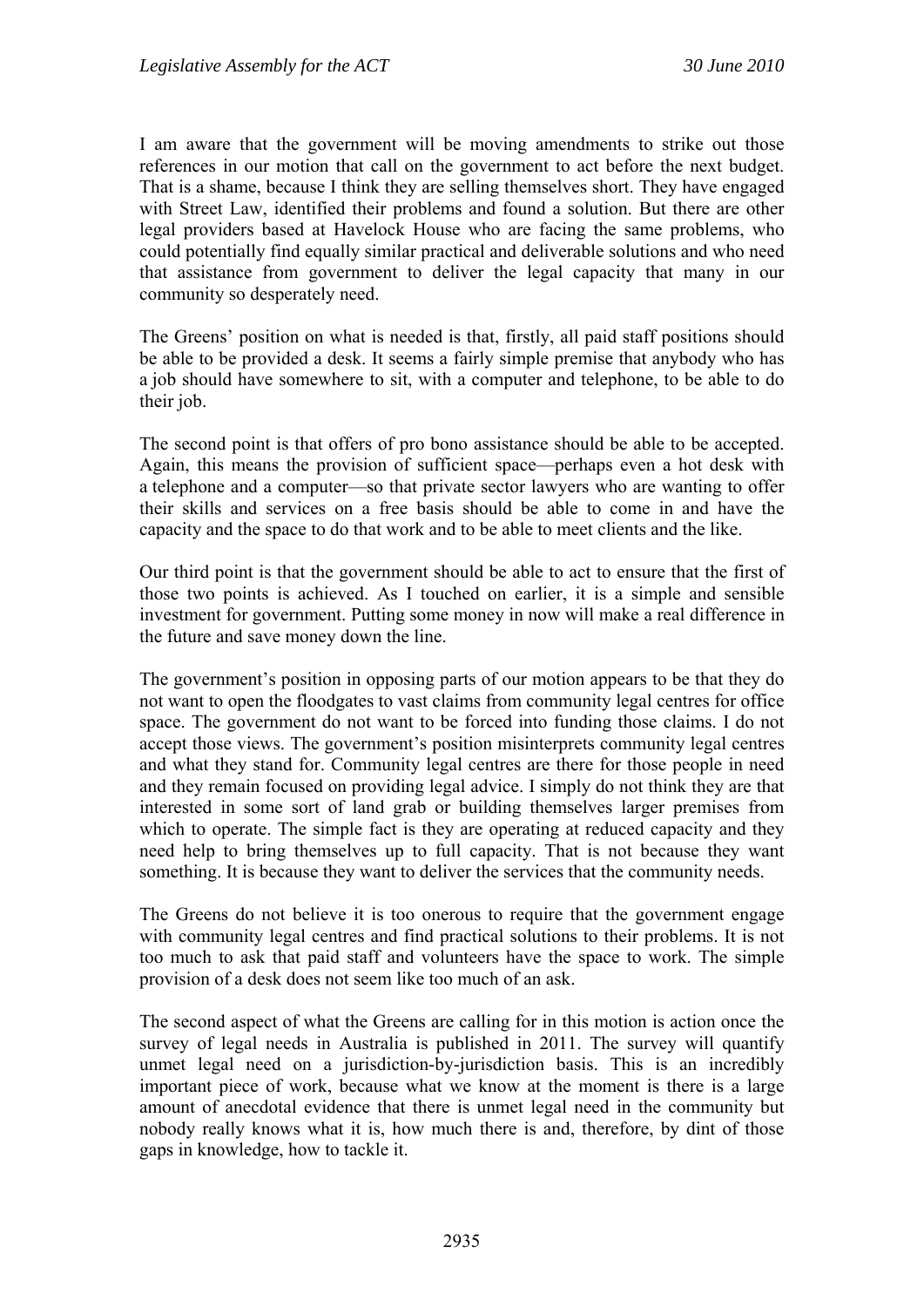The survey for the ACT will allow us to accurately quantify those people who are going without legal advice when they need it. The necessary follow-on work from there will be some form of government action to fund legal service providers to close that gap. Without that action, the survey itself will be pointless. We will have a document that says there is a huge amount of unmet legal need out there—we imagine they are the findings that are going to come out, that there will be a gap—and if we simply have that and leave it on the shelf collecting dust, it is going to be a tremendous missed opportunity. To quantify unmet legal need but then fail to act on it and attempt to close the gap is not good enough. To simply turn a blind eye is not the path that this Assembly and this government should be taking.

It is unfortunate that the government have indicated they will also move to amend the text of our motion to exclude that necessary second step. I find that somewhat surprising. The Greens will not let this opportunity for action go by, and we will move an amendment to the government's amendment, which I have circulated, so that we can reinsert the requirement to actually act on the results of the survey. That is the gist of it.

I have brought forward this motion in the spirit of saying that this is a community asset from which, by the government making an investment now, we can get so much return on those dollars. We can treat with a bit of respect the people who are working so hard in these community legal centres. We can actually provide them with the basic facilities they need to do their job.

I have a sense that across the Assembly there is a real acknowledgement and respect for the role of community legal centres. I think what we are asking for here is simply that we empower them to do even better the fabulous job they already do. I commend the motion to the Assembly.

**MR CORBELL**: (Molonglo—Attorney-General, Minister for the Environment, Climate Change and Water, Minister for Energy and Minister for Police and Emergency Services) (4.44), by leave: I move:

- (1) Insert new paragraph (1)(ea):
	- "(ea) that the Department of Justice and Community Safety has provided assistance through minor renovation works and the supply of furniture to create more workstations;".
- (2) Omit paragraph (2), substitute:
	- (2) calls on the Government to work with CLCs to:
		- (a) provide assistance through the evaluation of accommodation options which assess space requirements and functional suitability of new accommodation identified by the CLCs with respect to future staffing and office requirements in the long term;
		- (b) consider proposals for new improved accommodation in the 2011-2012 budget process; and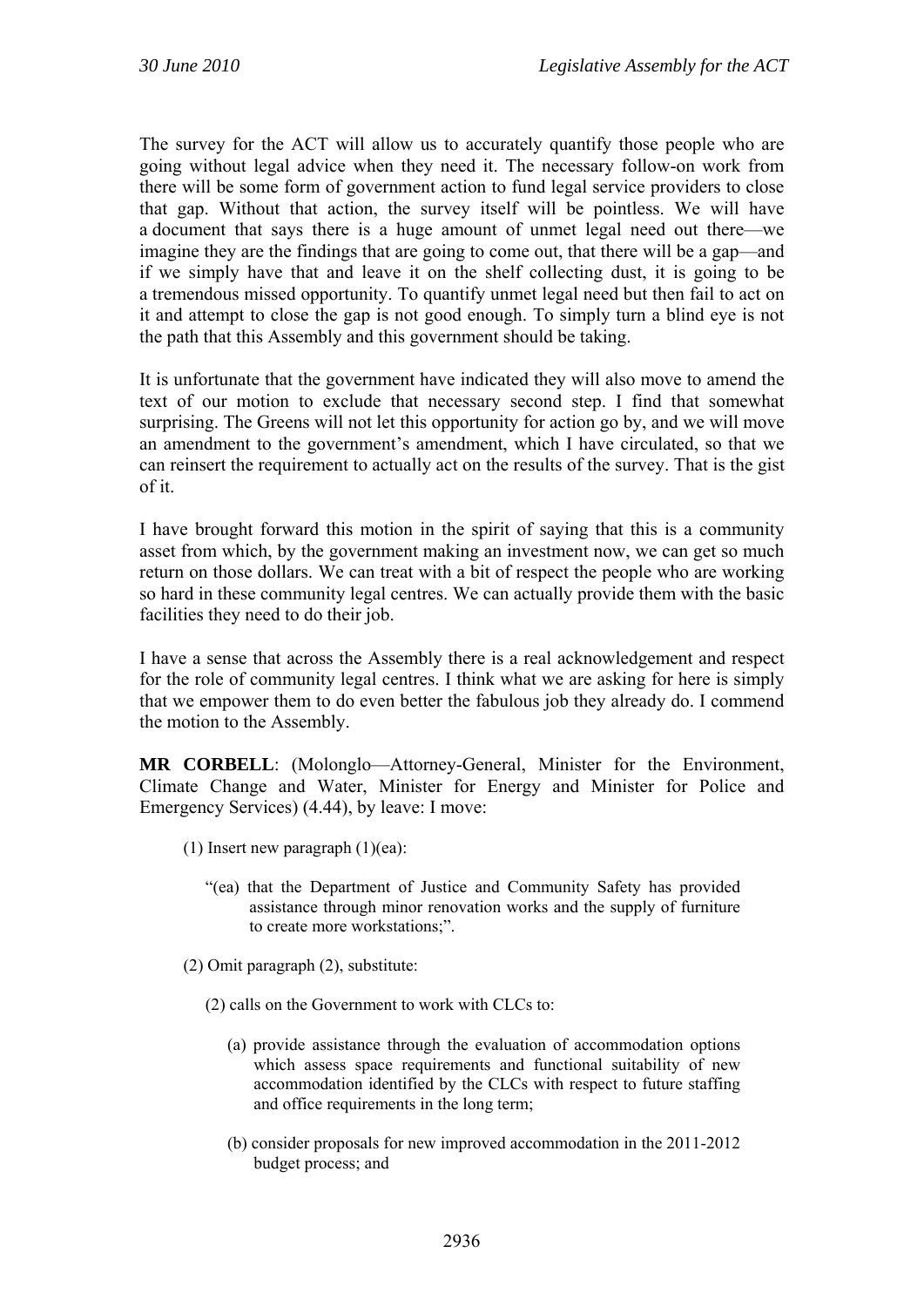(c) use the results of the Survey of Legal Needs in Australia (2011) to quantify unmet legal need in the ACT during the 2011-2012 financial year.".

The government supports the broad thrust of this motion that has been brought forward by Mr Rattenbury this afternoon. I have moved a number of amendments which I think assist in clarifying what it is we need to do in relation to this matter. The government are committed to the improvement of access to justice across the community, and we recognise the important role of community legal centres in ensuring that people have access to legal services and representation, particularly if they do not qualify for assistance from other bodies such as the Legal Aid Commission.

The Department of Justice and Community Safety provides total funding of approximately \$1.2 million to five organisations for legal assistance, early intervention and related services in the ACT. In the most recent budget, the government is providing increased funding for the delivery of victim support services by the community sector and is delivering increased capacity for the Canberra Women's Legal Centre to support access to legal services in the ACT for Aboriginal and Torres Strait Islander women. The budget initiative provides for an expansion of services through the employment of additional staff by the community legal sector.

I had the opportunity to meet just before the finalisation of this year's budget with representatives of the community legal centres located at Havelock House. They took the opportunity to explain to me their concerns and the practical problems they faced with their accommodation that is currently in that location. I am, was and remain concerned about their accommodation at this time and the fact that it is a very cramped set of quarters in what is an increasingly old building.

Clearly, there are some constraints around what you can do in relation to a building of that age, particularly short-term or ad hoc measures, without significant cost and, clearly, there needs to be a longer term approach adopted by community legal centres to their future accommodation needs. For that reason, I indicated to community legal centres when I met with them a number of months ago that I would be willing to ask officers of my department to meet with them to discuss the issues at play, to take short-term steps, where feasible, to address the problems and to work with them and provide what assistance we can to them in determining their long-term accommodation needs.

It is, however, important to note that community legal centres are not government organisations. These are private, not-for-profit organisations that do a very important job. But it is not the government's job to dictate to them their accommodation choices. We can, of course, assist them in evaluating alternatives, and ultimately governments will be called on, as we should be, to assist with the funding of long-term accommodation choices. But it is very much a matter for the community legal centres themselves to determine their future accommodation options.

What I have indicated to community legal centres is that we will provide every assistance possible in that task and work with them collaboratively. To that end, on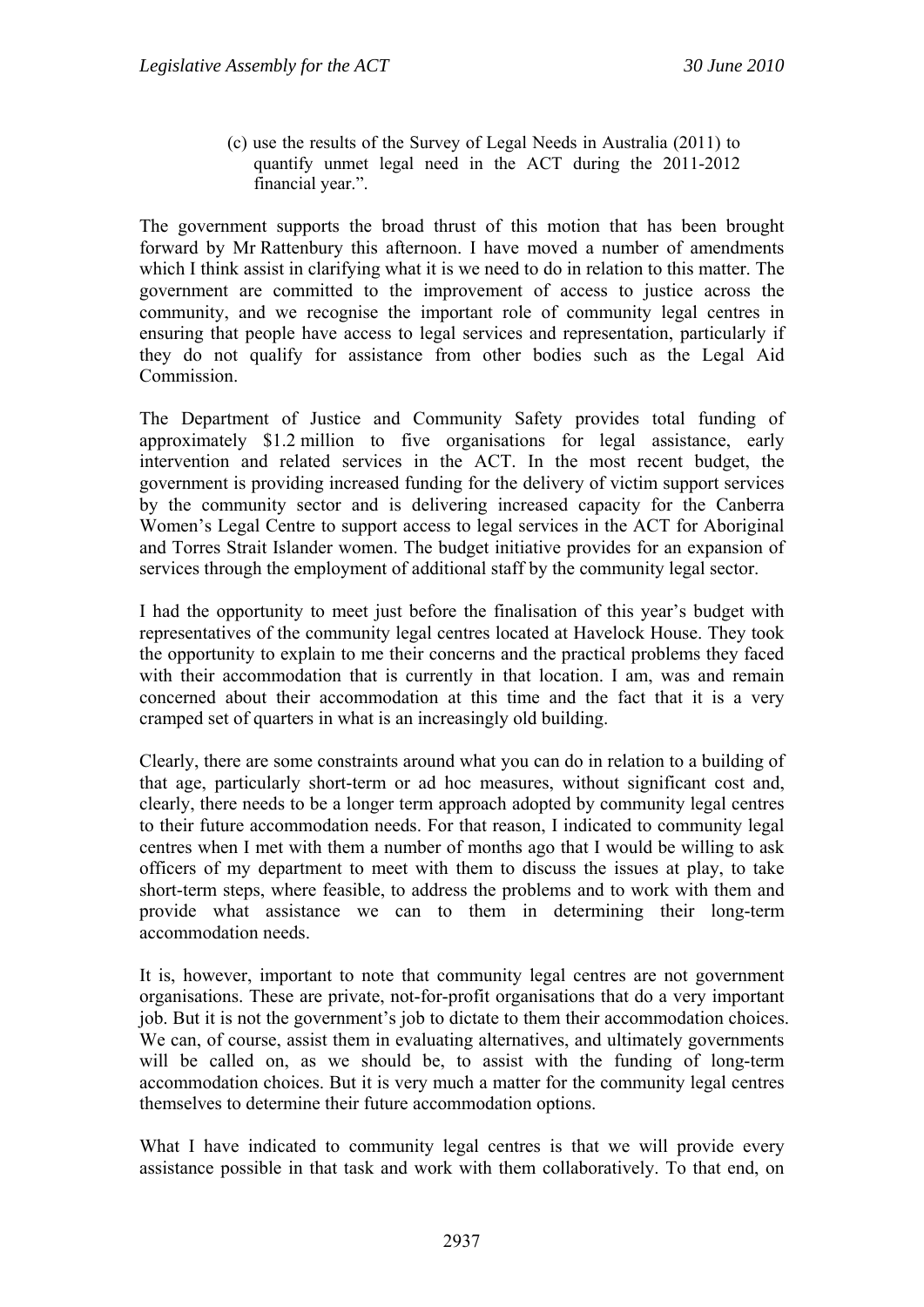21 June, my department, including the chief executive of my department, met with representatives of the community legal centres to discuss issues associated with their accommodation. My chief executive has indicated to representatives of the community legal centres that she will make sure that the government, through the department, will provide assistance in a range of ways. First of all, in terms of long-term accommodation strategy, we will be providing them with the resources of the department when it comes to assessing capital works bids and projects and other issues associated with assessing alternative long-term accommodation options.

I am also very pleased to say that, prior to that meeting, other officers of my department had met with community legal centres and had already undertaken a number of steps, through the department's minor works budget, to provide additional workstations and, through some minor renovation work and supply of furniture, to create two new workstations for the Women's Legal Centre and the Welfare Rights and Legal Centre's homeless legal service known as Street Law. So the government has been proactive on this issue since the matter has been drawn to my and the department's attention.

I think, though, I do have to reject the claims made by Mr Rattenbury earlier in this debate—not today but I note some of his previous media statements on this matter where he said that the government have simply said there is nothing we can do and the community legal centres have to wait until next year's budget. As Mr Rattenbury knew then, and as he knows now, that is not the case. As I have just demonstrated, the government have been proactive, since the matter has been brought to my attention, to assist community legal centres with short-term solutions, where those have been feasible and practicable, and assist community legal centres in developing longer term solutions. The government will continue to provide a range of support to community legal centres, and that is a matter which we will evaluate each and every budget, as should be the process.

Turning to some other aspects of Mr Rattenbury's motion, he raises the issue of the survey of legal needs in Australia, or SOLNA as it is known, which has been commissioned jointly by legal aid commissions across the country to give some assessment and analysis of unmet legal need. This is a valuable piece of work. Regrettably, it is taking a long time to be finalised by the body commissioned by the various legal aid commissions, and we do not expect to see the results of that work until next year. The government, though, look forward to seeing the results of that survey of legal needs. We will take into account that survey of legal needs in determining the most appropriate course of action by the government in relation to future funding of community legal centres.

Turning to my amendments, the government propose a new point (ea) in paragraph (1) to recognise that the department has already provided assistance to community legal centres in relation to these matters in the short term and, in a revision of paragraph (2), to recognise that the government will be providing assistance in the evaluation of accommodation options. The government will consider proposals for new and improved accommodation in the forthcoming budget process; and we will use the results of the survey of legal needs to quantify unmet legal need in the ACT.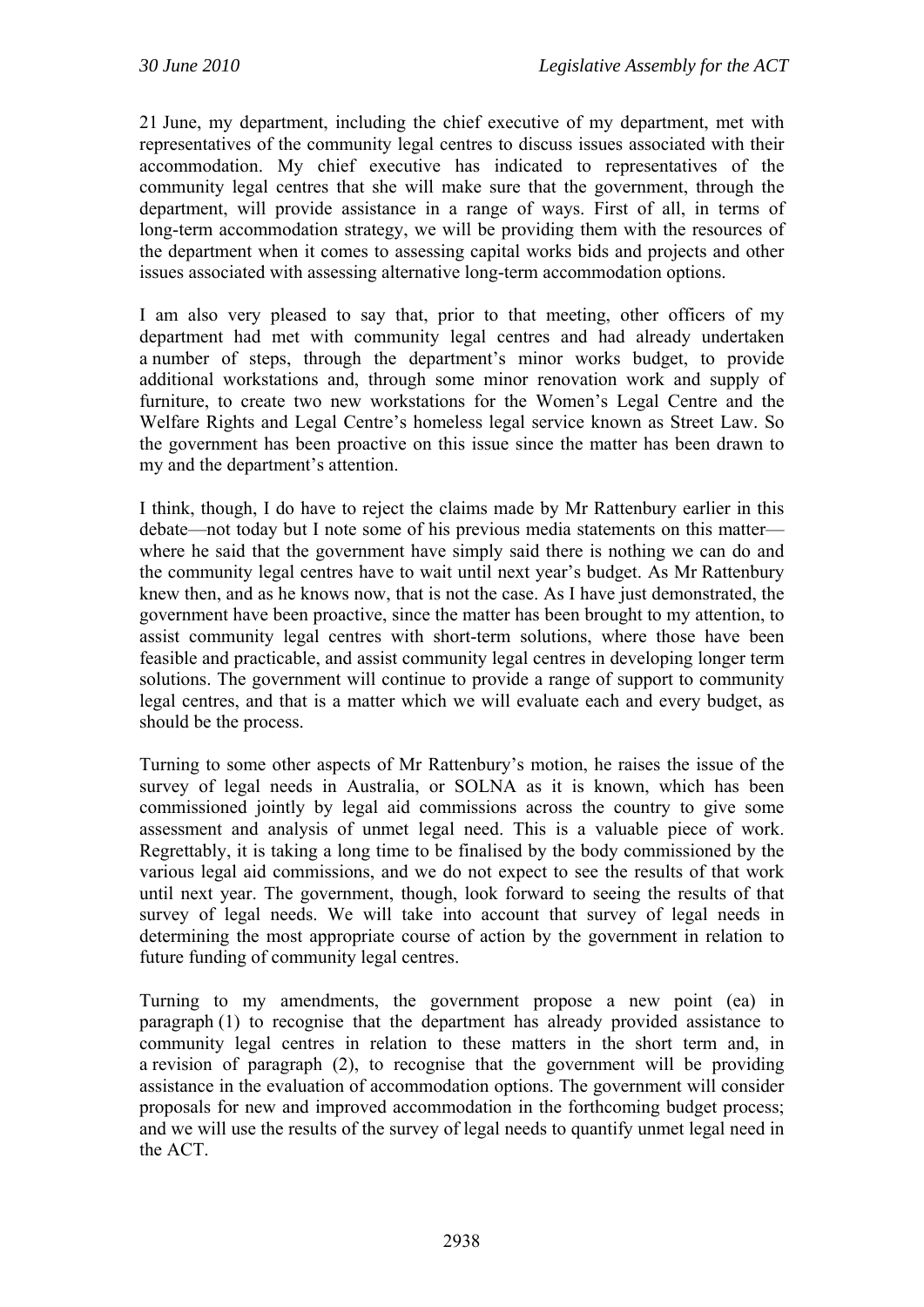The concept of unmet legal need is a difficult one to properly quantify. The survey will give us a much better analysis of that. I would hasten to add that unmet legal need is somewhat akin to asking how long is a piece of string. The more assistance you make available, the more cases will be progressed as a result. I am not saying that is a bad thing. Indeed, the more people who are able to get the legal advice they need, the better outcomes for them and the better resolution of the problems and disputes that they face. However, I think it would be unrealistic for members to expect that unmet legal need can be fully quantified and fully addressed through any process. There will always be some level of unmet need in the community, by the very nature of the types of issues that can be expanded into with expanded funding.

But that said, the government believes that this is a worthwhile discussion for the Assembly today. Community legal centres provide vital and important advice, assistance and advocacy for people in our community, particularly those people who face greater disadvantage because of their accommodation, because of their income, because of their employment or lack thereof, because of mental health or other health issues. These are centres that provide vital assistance to many people in our community.

The government are proud of the support we provide. We will continue to work to improve further support and funding to these centres and we will continue to work to assist them in providing the most appropriate accommodation so that they can deliver the services that are so valuable in our community.

**MRS DUNNE** (Ginninderra) (4:55): There is no doubt that community legal centres in the ACT provide a valuable service to those in our community who need legal help but often cannot afford to find it through commercial means. There is no doubt that there are people in our community who need legal help but who, for one reason or another, are unable to access those services or simply fall through the cracks, as Mr Rattenbury has suggested in his motion.

Indeed, even the government's own Legal Aid Commission is unable to meet the demand placed on it. For instance, in answer to a question taken on notice during the estimates hearings this year, the commission indicated that, for their legal aid application approval rates to go back to 80 per cent, which is where they were a couple of years ago, they would need additional funding of about \$788,000. As I said, \$788,000 would restore their approval rates to what they were prior to taking measures in 2008-09 to contain the cost of grants to within the budget allocated by this government and the federal government and from other sources. But even that would leave a yawning gap in the legal services available to the needy in our community.

Further, there is no doubt that community legal centres operate in cramped and inadequate spaces. The Women's Legal Centre is a case in point. In my visits there, I have noted—I think with some alacrity I had pointed out to me—the inadequacy of the space and equipment there. I also noted that they operate in an environment of questionable work safety, particularly in the area of the kitchen. But I understand that some of those issues have been addressed.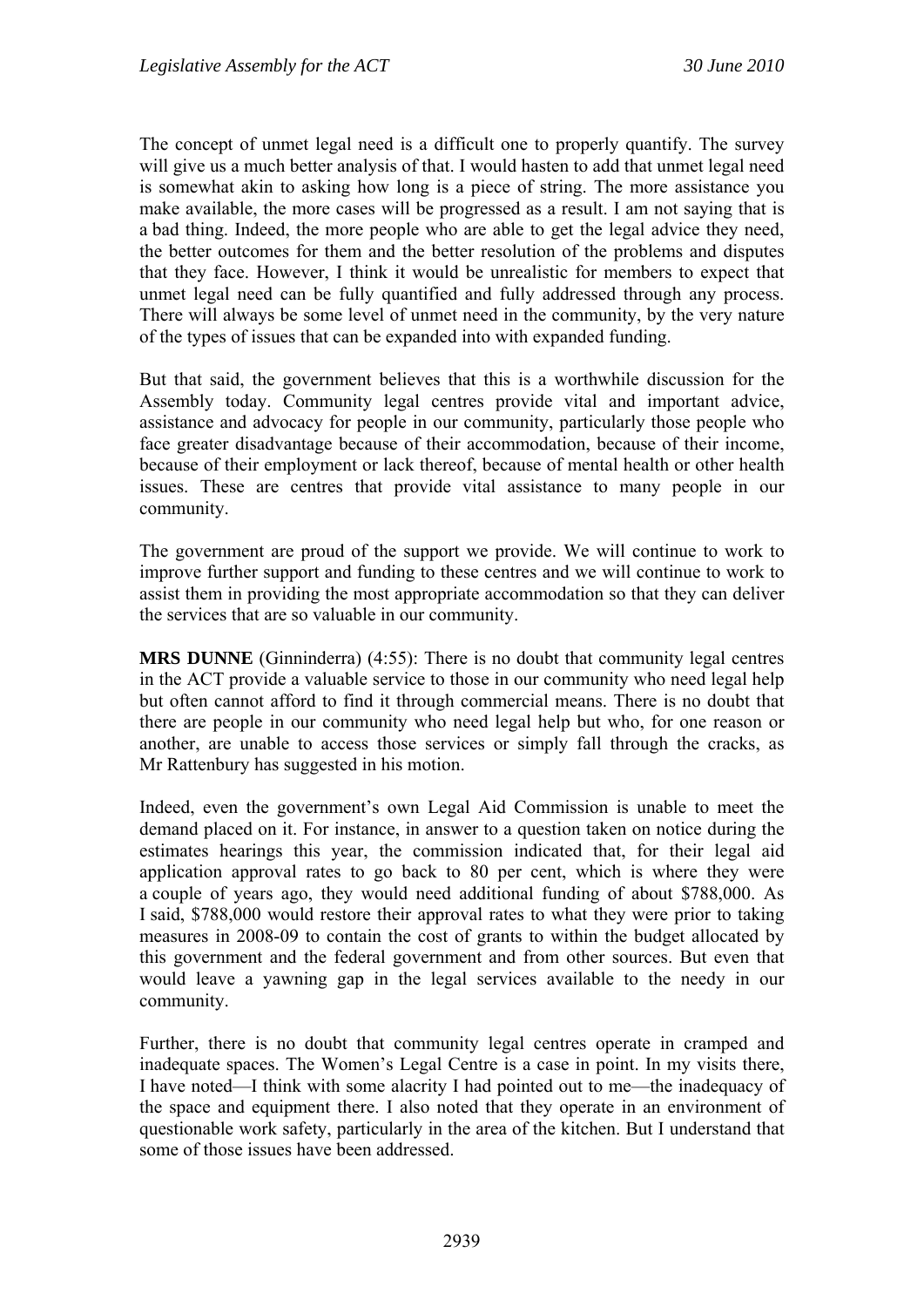The kitchen that was available to the Women's Legal Centre and the other legal services in Havelock House was, when I first visited it, an absolute disgrace. The drains were not working and people had to carry buckets of water out of doors when they did their washing up. It is a bit like at the turn of the 20th century rather than a 21st century legal service in the capital of a first world country. Nonetheless, the Women's Legal Centre is not the only community-based operator facing these kinds of challenges. Such challenges are not limited to community legal centres either. Almost any community-based organisation faces exactly the same challenges and they provide no less an important service in our community.

For these reasons, the first part of Mr Rattenbury's motion sets out very succinctly the issues facing community legal centres. We can but acknowledge their pertinence, and we will be supporting them. The government has proposed an amendment to the first part of the motion. That amendment will ask the Assembly to note that some work has already been done to assist community legal centres with minor renovations and the supply of furniture. That assistance is also to be acknowledged, and we will be supporting the government's amendment.

The second part of Mr Rattenbury's motion, notwithstanding the comments I have made, and while supporting the premise put forward, the opposition cannot support in its present terms, because of the fiscal implications that it puts forward. I touched on this when I spoke in the previous debate—that there does seem to be a tendency in Greens' motions and amendments today to ask us to make either open-ended commitments to spending or not worry about where that money might come from. And it is not the way of the Canberra Liberals to do that.

No government should be expected to commit to funding of the unknown. We do not know the extent of the shortfall in resourcing or service delivery, and no government should be committing funding to any program until the unknown becomes clearer. Even this government, with its record of wild spending, its record of budget overruns, its record of poor delivery of projects on time, I would hope, would not run out and spend money on something it knows nothing about. As I have said before, there is some resonance between what was being proposed by the Greens in the previous motion and this one.

In short, we would not expect a government to make funding commitments on something it did not know about. The Greens, as partners of ACT Labor in this place, should not be expecting the government to do that. Further, should the Canberra Liberals be elected to government in just over two years time, we would not be willing to make such a commitment. Before any funding commitment is made, no matter how worthy an organisation or a group of organisations is, an analysis of the need and related costs should be undertaken. There is work being done in this area already.

Mr Rattenbury and the attorney touched on the survey being done by the Legal Aid Commission. The Legal Aid Commission told us in the estimates hearing this year that the report of the survey conducted by national legal aid into legal need in Australia will be published in September next year.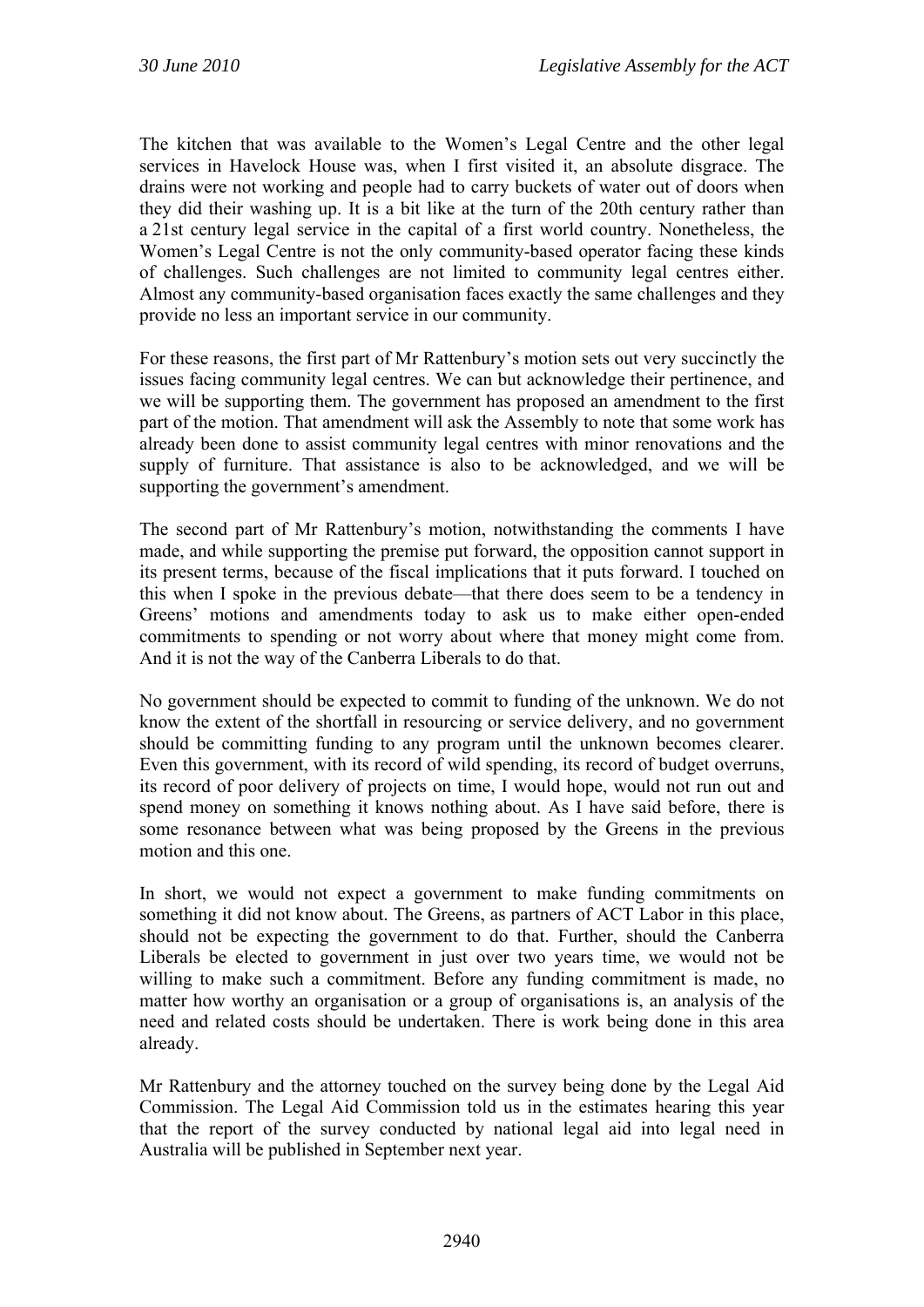We also know that, in December 2009, the Senate's legal and constitutional affairs committee tabled a report on access to justice. In its summary, the committee notes:

Clearly, weaknesses in the legal [aid] system could be partially rectified, or rectified in the short-term, with increased, and targeted, levels of funding.

There will be more work required to be done in the ACT to discover the scope of need, the cost, the benefit and the outcomes before any government of any stripe can commit to funding to completely close that gap, which is what Mr Rattenbury's original motion asked for. I understand the motivation for Mr Corbell's amendment, which he has moved, to wind back the call for an immediate funding commitment. The government's amendment would require us to engage in the process of study and the process of discovery and diligently finding a way forward that would include appropriate funding, and we will be supporting that amendment.

I do note that the amendment that Mr Rattenbury has circulated is somewhat different to the amendment that we spoke about in my office at lunchtime. I understand that things have moved on since then and I will take the time to consider that amendment as it was first proposed to me about lunchtime or just before lunchtime. I thought that I could not support it but I shall give the wording, as it now appears, some more consideration in the course of this debate.

The work that is done by community legal centres in this community and elsewhere is laudable. It is hard work dealing with people with really troubling situations. When we set about the process of looking at the unmet need, we also need to be fairly rigorous about whether all of those services provide the sorts of services that we would expect, to the level that we would expect. We should be looking for those services that do the best work in ensuring that we fund those for the best outcomes for the community and we should be encouraging other organisations, which may not be completely up to the mark, to lift their game.

One of the things that I am a little disappointed about is that Mr Rattenbury, for all his good intentions in this motion, seems to have forgotten a very important piece in the puzzle, and that is the interchange between community legal centres and the Legal Aid Commission. The Legal Aid Commission does, for the most part, slightly different and slightly to the side work from the work done by community legal centres but they do work substantially together. I think that we, as a community, following the research done by the Legal Aid Commission, should be actually looking at this issue in the context of the funding for the Legal Aid Commission as well and how those fundings might interplay together.

I want to congratulate Mr Rattenbury for the sentiment, which I applaud, but I think that there are some things that his motion asks for that are not supportable in their present form and I am happy to work with the Assembly through that process to come up with a better and more reasonable consensus.

### **MR RATTENBURY** (Molonglo) (5.05): I move:

Omit paragraph (2)(c), substitute: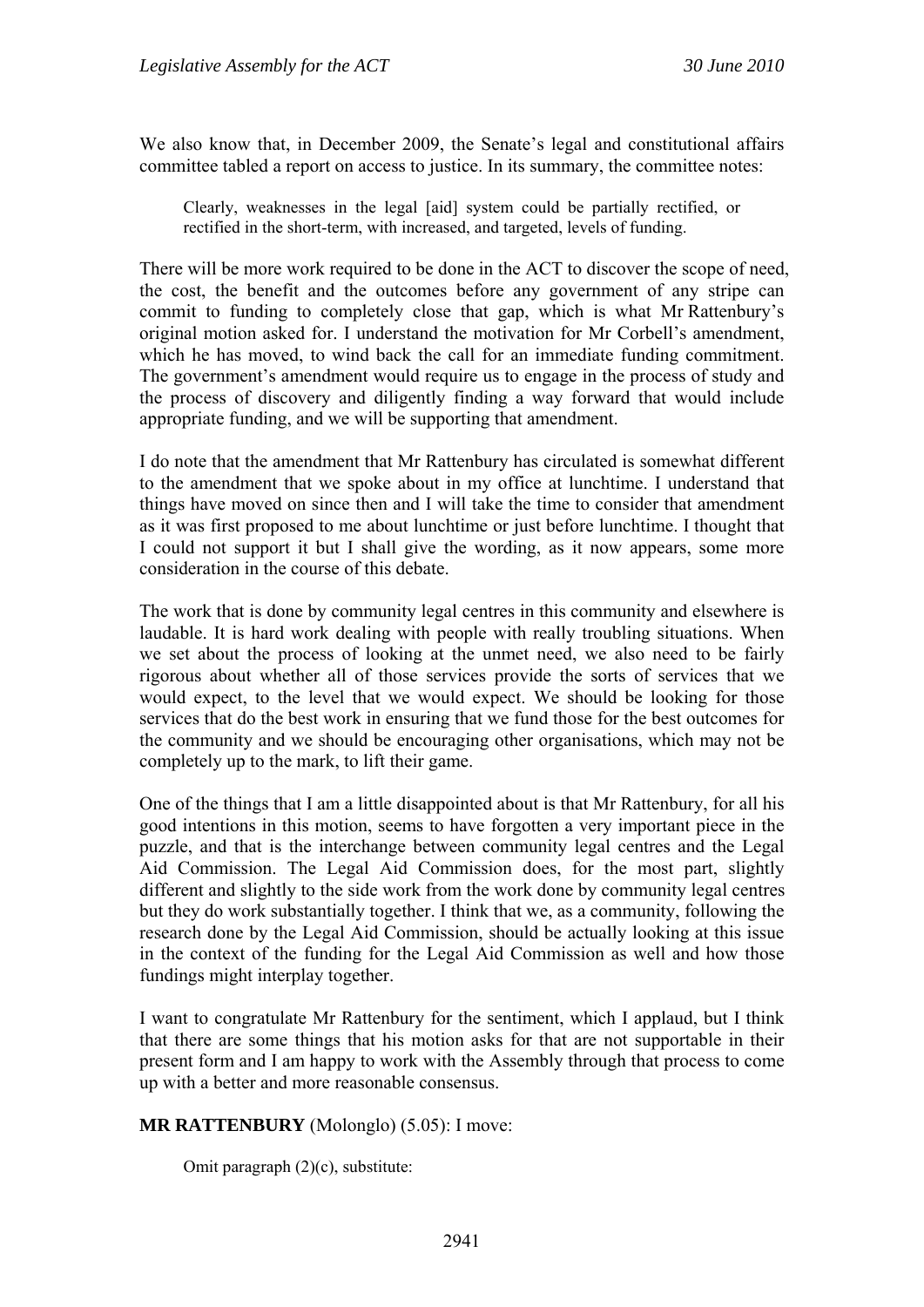"(c) use the results of the Survey of Legal Needs in Australia (2011) to quantify unmet legal need in the ACT during the 2011-2012 financial year and develop a strategy to help close the gap.".

I will speak briefly to this. I touched on my views on this in my earlier comments. I understand it is the will of the Assembly to support Mr Corbell's amendments as a whole. My suggestion is to simply insert a new paragraph (c). Mr Corbell's wording is that the government work with community legal centres to use the results of the survey of legal needs in Australia to quantify unmet legal need in the ACT. I simply suggest we develop a strategy not just to work with them but actually say we are going to develop a strategy.

I do not know there is necessarily a significant funding attachment to that, picking up on the points Mrs Dunne has made. I think it is about saying that we need to do more than just acknowledge, that we want an actual plan. Once we have got the survey of legal needs, we are going to have a really clear understanding of what the gap is and I think that is the point—again I accept Mrs Dunne's observations around legal aid and other players in this discussion, but we need a point—at which we can say to all stakeholders, "We have now quantified this. We know the nature of the problem. Now is the time to write a strategy in response. This is how we are going to tackle this now clearly identified need in our community."

That is the purpose of this amendment and I commend it to the Assembly.

**MRS DUNNE** (Ginninderra) (5.07): Just before I stood up to speak, I was working on the basis that Mr Rattenbury's amendment was going to reinsert the issue about a funding plan and I was not prepared to support that. On reflection, I am quite happy to support developing a strategy. Developing a funding plan calls on the government to commit to spending and I cannot do that. But developing a strategy is a community strategy and there may be other sources of funding not just government funding, and I am quite happy to support the words as they were circulated rather than the ones that we discussed in my office at about lunchtime. I am happy to support Mr Rattenbury's amendment to Mr Corbell's amendments and I am sorry for misdirecting Mr Corbell when we discussed it earlier in the day as well.

**Mr Rattenbury's** amendment agreed to.

**Mr Corbell's** amendments, as amended, agreed to.

Motion, as amended, agreed to.

## **Taxation—change of use**

**MR SESELJA** (Molonglo—Leader of the Opposition) (5.09): I move:

That this Assembly:

(1) notes that: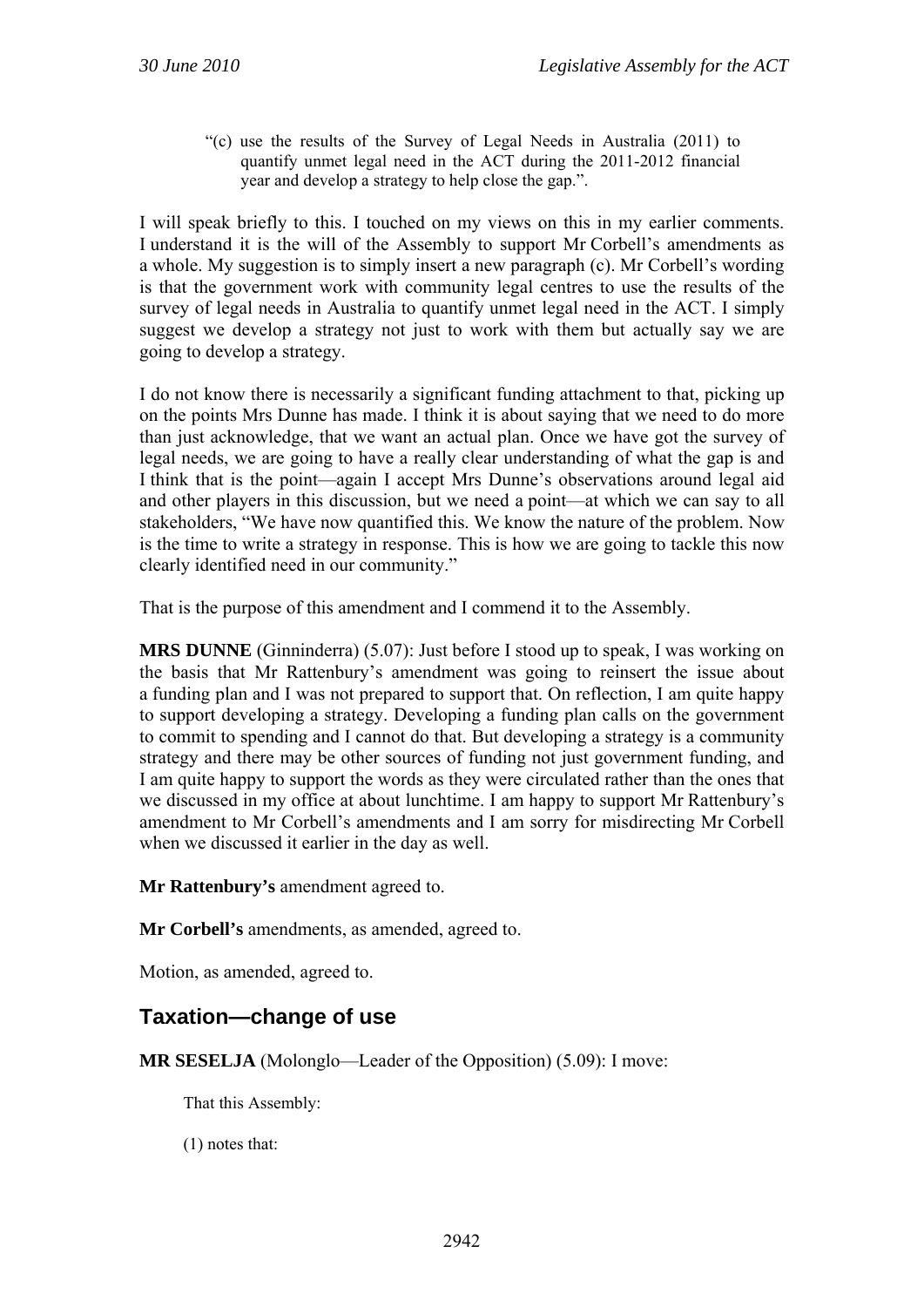- (a) the ACT Government is claiming to have failed to collect the Change of Use Charge (Charge) properly since a mysterious arrangement or deal was entered into in approximately 2003;
- (b) a massive increase in the Charge amounts to a massive tax on housing;
- (c) urban infill is an important measure to address transport and climate change issues;
- (d) a waiver of the Charge is being used to provide an incentive to redevelop suburban service station sites and that the increased Charge provides a disincentive to develop housing, which will reduce the supply of housing;
- (e) the Government is seeking to codify the Charge;
- (f) there is considerable uncertainty within industry about the future of the Charge, including the commencement date of codification, and the values that will be applied prior to codification; and
- (g) this uncertainty is causing a rush for valuations and lodgement of applications, thereby causing significant delays and inconvenience in advance of the new system; and
- (2) calls on the Government to:
	- (a) immediately inform the Assembly of the current arrangements for determining the Charge, including how it will be applied after 1 July 2010, and how this is affecting housing developments;
	- (b) provide clarity and certainty to the community by immediately informing the Assembly of:
		- (i) when codification of the Charge will take effect; and
		- (ii) which values will be used for codification;
	- (c) immediately inform the Assembly about how the 2003 Change of Use Charge arrangement came into being and outline who was responsible for the arrangement; and
	- (d) provide analysis to the Assembly of the impact of the Charge on urban infill by the end of the August sittings.

We are moving this motion today for a number of reasons. I do not ordinarily do this but I think it is important in this case to go through some of the individual parts of the motion. I guess I am getting out in front of the amendment that has been circulated by the Greens, but I think you will note from the wording of this motion that, whilst it is certainly putting our view of the world, it is fundamentally going through a number of statements of fact and calling on the government to clarify a number of points, to give some information to the Assembly.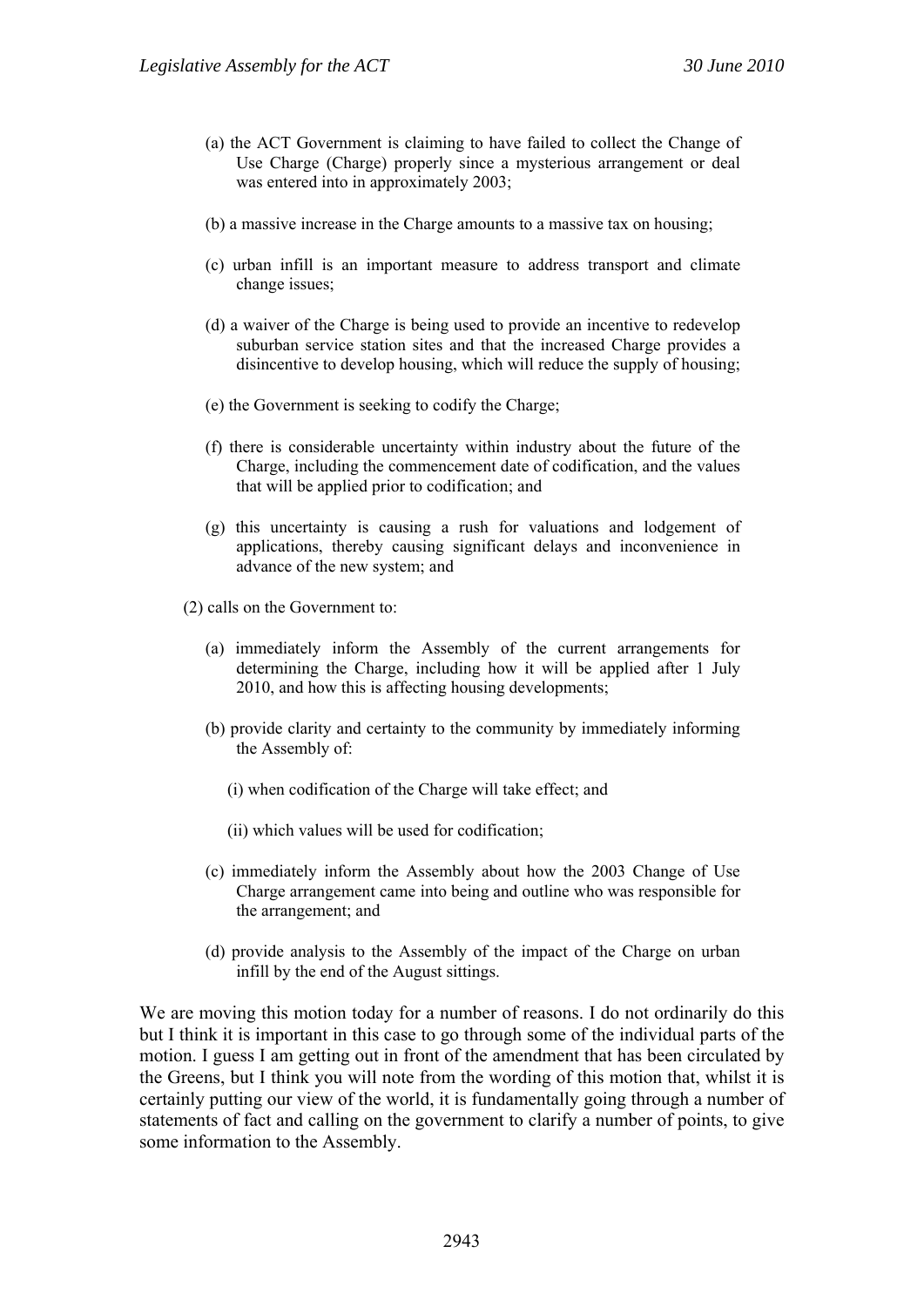There are a number of other things that we would like them to do—that is, to find ways of ensuring that they do not levy this massive tax on homes in the ACT—but they are for a debate on another day. This is about getting some information for industry and for the community because there is a lot of uncertainty there at the moment and there is no doubt that there is significant uncertainty about what is happening with this tax.

It is worth reviewing the fact that the government has for some time been moving down the path of codification. The codification in principle is supported by industry. It does remind one a little bit of the mining tax and the debate that is going on with that. The mining tax is, in principle, I think, supported by industry; it is just totally the wrong tax. The industry do support the idea of a profits-based rent tax, but how much and how it is levied is the problem. That is similar to what we have here, although there is added complexity here, so it is worth going through a number of the different aspects.

The motion notes that the ACT government is claiming to have failed to collect the change of use charge properly since an arrangement or deal was entered into in approximately 2003. That needs to be explained. The government actually needs to put the documents on the table that show that there was a deal or an arrangement entered into which apparently led to the ACT government not receiving the taxation revenue from the change of use charge that it apparently should be getting. That case, in our opinion, has not yet been made. It has not yet been made by the Treasurer; it has not yet been made by the government.

The motion goes on to note that a massive increase in the charge amounts to a massive tax on housing. That is a statement of fact. There is no doubt that, if you increase the charge significantly, as the government is proposing to do, that cost will be passed on somewhere. Indeed, we had Treasury officials confirming this during the estimates process. They confirmed that there are only three ways it can go, and they could not say where it would go. There are only three ways that this very large increase in tax can go. It can be wiped off the value of people's existing properties that is, they will get less than they otherwise would have got as a result of this tax—it can be borne by developers and builders and in some way absorbed, or it can be passed on to buyers.

**Mr Barr**: Or a combination of all three

**MR SESELJA**: Indeed. But they are the only ways that it can go, and the Treasury could not say to us whether all of it or part of it would go to buyers or all of it or part of it would be absorbed.

**Mr Barr**: The market is dynamic, Zed.

**MR SESELJA**: Indeed it is, but this is part of the uncertainty, in that the modelling really has not been done as to how it will go. But I think it is a fair bet to say that a significant amount will be passed on to buyers. I do not think that anyone would argue that buyers are not going to cop any of this massive increase in tax. The idea that developers can simply absorb it I think is fanciful, particularly given the lending constraints and the financing constraints that people are experiencing at the moment.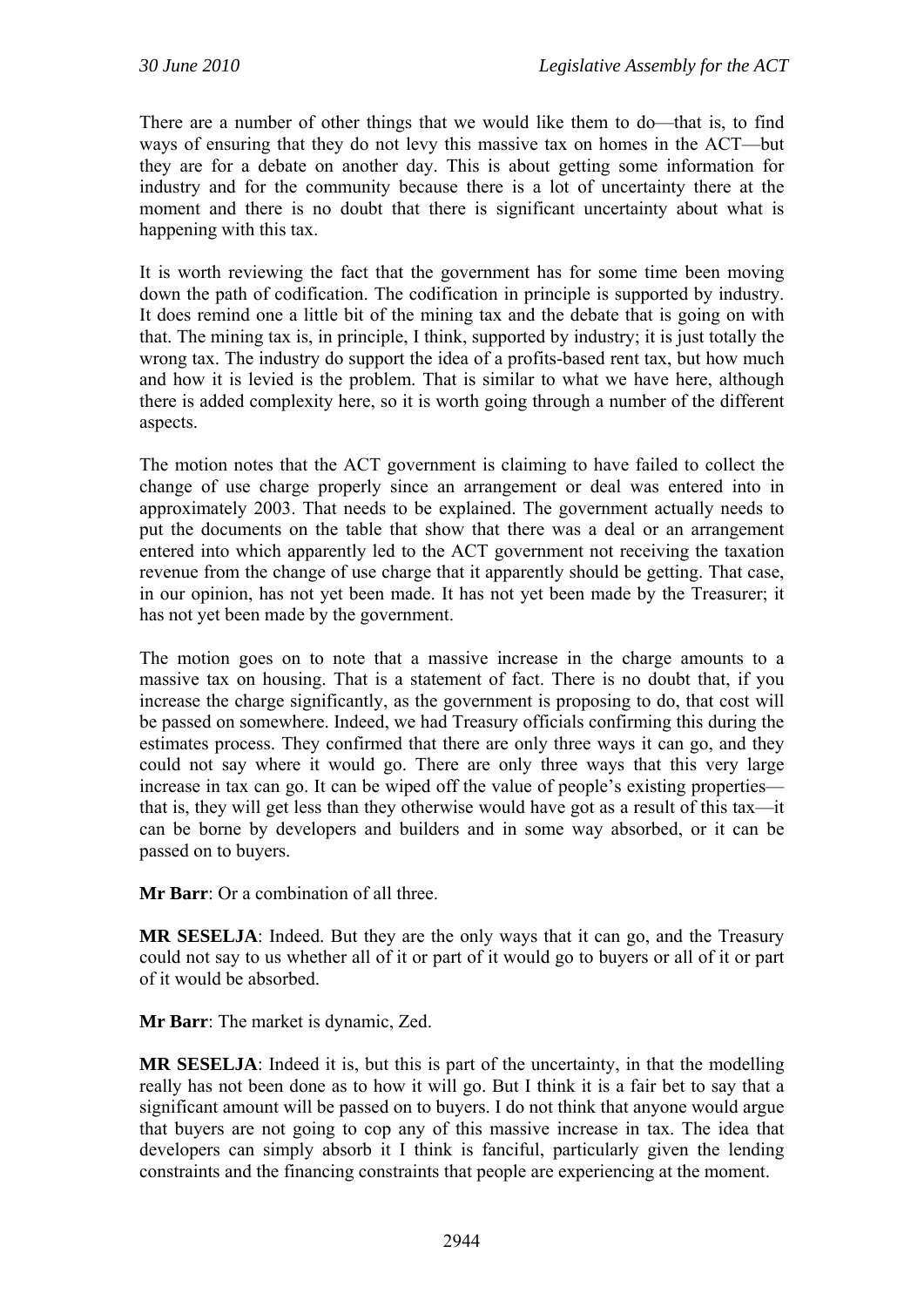**Mr Barr**: But that applies equally to buyers as well. They have a capacity to pay issue too, so the market will adjust, Zed.

**MR SESELJA**: Mr Barr interjects, but there are differences there and we know this because of what has happened in the last couple of years in terms of financing. There has not been as much of a squeeze in terms of lending for residential property for purchasers; there simply has not. There have been some changes in the conditions. There has been a greater deposit required and the like, but we have not seen ordinary families in Australia having massively changed conditions in terms of lending practices. But we do know that lending practices have changed and have become significantly tightened for business and for developers. There is no doubt about that. The lenders and the financiers have to see a certain profit, so in that sense much of it cannot be absorbed. We can debate—

**Mr Barr**: Will that always be the case, or do you think that market conditions might change?

**MR SESELJA**: It may not, but that does not fundamentally change the fact that you cannot put in a massive tax increase like this and expect there to be no impact or no negative impact. There is this naive idea from the Treasurer that you can just increase it and no-one will be affected. But they will and they will be affected in one of those ways: either/or or a combination of those things. I think all of those will potentially be slugged. But, as is often the case, it is most likely to be those with the existing properties, who were hoping to get a certain return, who see a drop in their value, and buyers—

**Mr Barr**: Isn't that a good thing for housing affordability, Mr Seselja?

**MR SESELJA**: and anyone who argues otherwise is naive. It is not a good thing if people are having to pay significantly more for units than they were.

**Mr Barr**: What if the land price falls, though, given that is a pretty—

**MR SESELJA**: If it is split, we know that their land price will fall, which will be part of the cost of the tax, and the other part will be the price of the units going up, and that will be greater because in the end that tax will be levied.

We have a situation where the government said there was a deal or arrangement which they claim to have been in existence since 2003. We have not seen the documentation which would back up that claim, and I would call on the minister to provide that information and to provide that information to the Assembly.

Under this arrangement, we are told, it appears that for all dual occupancy developments the uplift in value was calculated to be \$5,000, for multi-units, \$1,500 and for townhouses it was \$2,500. Khalid Ahmed told estimates:

Odd, but the process seems to have been followed.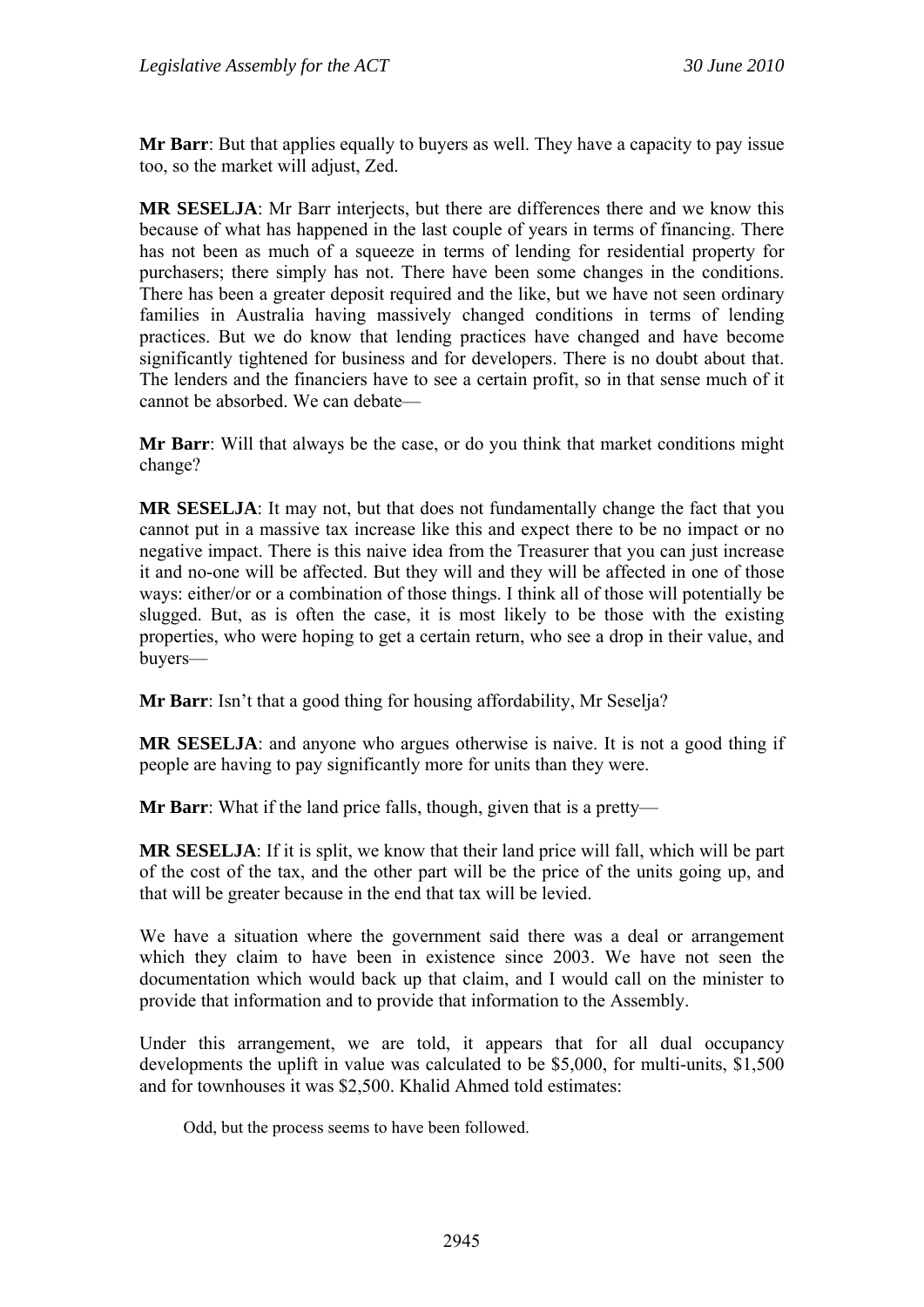So that is the first point. How did this deal come about? It is, in our opinion, a serious allegation—a serious allegation that there was a deal entered into which must have involved, at some level, if the government is to be believed on this, the Australian Valuation Office and indeed the ACT government, because in the end developers do not choose how much tax they pay in change of use; it is levied on them. They might put a case as to how much they should pay. They might put a case as to what kind of offset should be included and what is the value of those offsets. But in the end they do not decide; the government decides, through the Australian Valuation Office making a valuation and the advice that it gets.

So there is a serious allegation from the Treasurer, and she has not answered: what is the evidence for this allegation and who are the people who apparently entered into this deal?

The government actually acknowledge that change of use can act as a disincentive, because they say that by waiving it or by halving it it acts as an incentive. So we have got a program to act as an incentive for redevelopment where they cut the tax. By the same logic, a massive increase in the tax will provide a disincentive. This is fundamental to this debate.

**Mr Barr**: What about the distributional effects within the city, though—

**MR SESELJA**: The Treasurer believes that this kind of massive increase in tax—

**Mr Barr**: from a flat rate to a variable rate, depending on where the dual occupancy is?

**MR SESELJA**: If that is the case, if it is not going to have any impact, you could make the argument—

**Mr Smyth**: Why have it at all?

**MR SESELJA:** that it could be as big as you want it. If it is not going to have any impact, as the Treasurer would have us believe, you could double it, you could triple it, you could get unlimited revenue, it seems, for the government. But it does not work that way.

There is significant industry uncertainty about this process, and it is not just about codification. There are two aspects to this. There is the apparent deal which is now being rectified, we are told, by the government, and then there is the issue of codification. We have heard from industry that they are concerned about what the process is. It is worth quoting from a letter from the HIA, from Stuart Collins, to Katy Gallagher:

While we understand that submissions are currently being considered and the implementation of the codified system is being deferred to allow for additional input, industry is expressing its frustration with the lack of communication by government in informing it of its time-frames, interim arrangements and the process for the finalization of codification.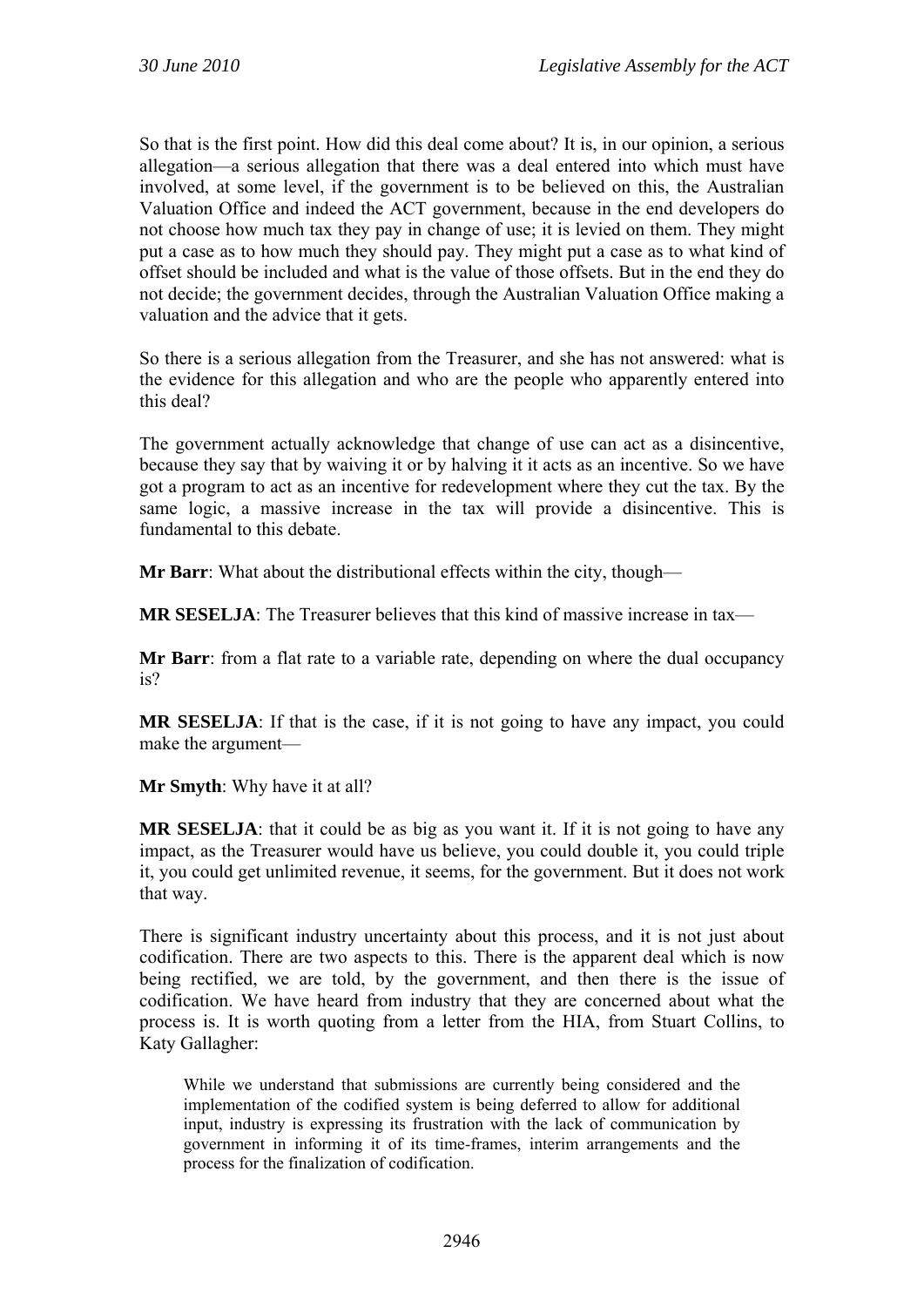This is generating a wave of uncertainty leading to a mad rush for valuations and lodgement of applications causing significant delays and inconvenience in advance of the new system.

That is the process that we have at the moment. We have seen this mad rush, as described by Stuart Collins from the HIA. Then we have asked about costs under codification. Ms Gallagher has said in this place—and this is where a lot of the uncertainty lies, not just about whether there will be codification, not just about how much they will levy—that the increasing cost associated with codification is not significantly greater than what is outlined in the budget papers. What she is saying is that the \$50,000, \$60,000, \$30,000 and \$40,000 per unit that they are proposing to levy through codification are effectively being levied now. We need clarification on that as well. We need clarification on this point: what is the approach now, this new approach? How much per unit would a developer expect to pay? These are questions that have not been answered.

We can go through all of the different groups that have expressed concern. The Independent Property Group said:

The logic to determine these numbers appears to fail simple mathematics, and appears not to have taken into consideration the significant costs and lengthy delays a developer does ordinarily experience as they negotiate the planning system, public consultation and a possible ACAT appeals process.

The Australian Property Institute said:

It is becoming apparent that as the proposed system evolves there is a philosophical shift from capturing the value increment resulting from Crown Lease variations to a system of taxing development and urban renewal.

And that is another part of this debate: what impact will this have on urban renewal? I look forward to the wannabe-Treasurer, Mr Barr, getting up and telling us: "Actually, this will be a good thing for intensification. We will see more units on the back of this." It is like the arguments that we see federally from the Labor Party that by slapping a big tax on the mining industry there will be more mining.

We are going to hear the same from this government—that by slapping a big tax on development, particularly on units, we are going to see more units. Well, no, that is not generally how it works. If you put massive taxes on things, it tends to act as a disincentive to development and, if anything, you will get less. Will you get none? No. Some will be able to wear the cost. But what kind of units will we get at the end of that? It will encourage developers to focus only on delivering high-end products. If you are going to have to absorb, to cop, taxes of around \$50,000 or more per unit, you are surely going to be more inclined to deliver a higher-end product.

So what we need is some certainty. That is what this motion asks for; it asks for information. I am surprised by what the Greens have circulated, and I would ask them to reconsider the amendment that they have circulated, because what, effectively, this motion does is simply ask for information from the government. It is information that industry is crying out for. It is information that would reasonably inform this debate.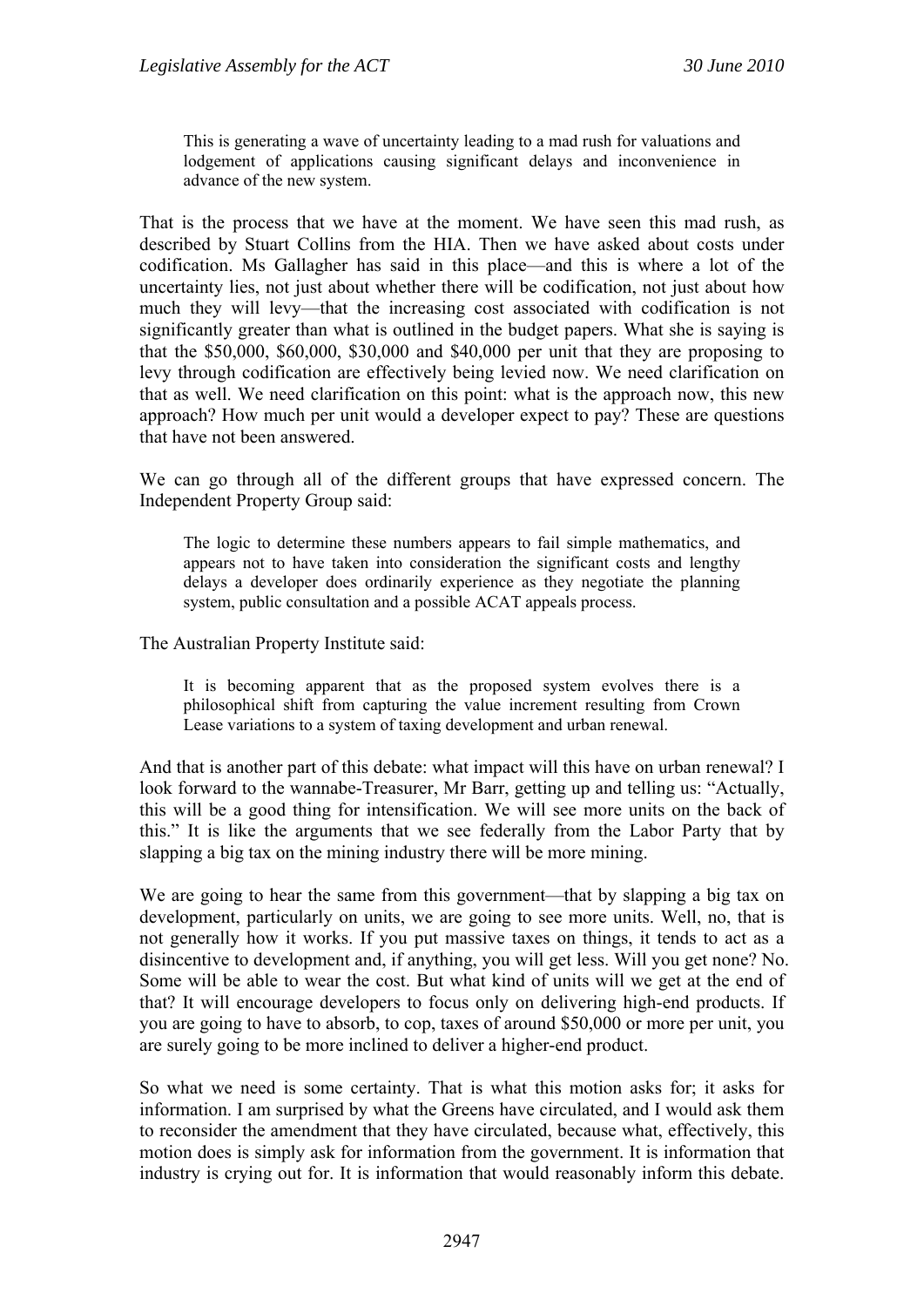It is information that is important so that we can get to the bottom of how and when and if this deal was arrived at. What kind of tax is being levied right now? Will that change on 1 July? Will that change when we have codification? When will we see codification?

These are the questions that need answering. They have not been answered by the government. The significant uncertainty of this massive new tax on units and on homes is causing great consternation. I commend the motion to the Assembly and I call on the minister to provide us with that information. *(Time expired.)*

**MS HUNTER** (Ginninderra—Parliamentary Convenor, ACT Greens) (5.24): The Greens do not support the motion as proposed by Mr Seselja today, and I will be moving an amendment so that the motion better reflects the current situation and pays due regard to the committee process.

On the change of use charge, the most important point to make is that the Greens support the revised and corrected application of the change of use charge. The move corrects an error and applies the law correctly, as was intended by this place when it was passed. We do recognise that there is an issue to be addressed in ensuring that we do not create an unreasonable disincentive or barrier to urban infill development, with the associated environmental benefits that can be achieved from higher density.

The original motion, as moved by Mr Seselja, is essentially a rehash of the Liberals' dissenting estimates report, and it is disappointing that, rather than engaging in the estimates committee process to achieve a productive outcome, the Liberals are now moving a motion to essentially the same effect as what would have been agreed to by the government in its response to the majority report.

**Mr Seselja**: Did you actually read the motion? That's an ignorant comment, even from you. That's a really ignorant comment, Meredith.

**MS HUNTER**: What they are doing here is trying to get a government response to the dissenting report and effectively saying that they do not support the committee process—

**Mr Seselja**: We are trying to get answers that you do not want to see.

**MS HUNTER**: Not just the estimates—

**MADAM ASSISTANT SPEAKER** (Ms Le Couteur): Ms Hunter, one minute, please. Mr Seselja, I cannot hear Ms Hunter because of your constant interjections—

**Mr Seselja**: On that point, on a point of order, Madam Assistant Speaker, for the first five minutes of my speech I had Mr Barr shouting me down. I could barely hear myself think, and I did not hear you intervene, so I would ask you to show due consideration to both sides when there are interjections and show the kind of courtesy to us as that you are showing to Ms Hunter.

**MADAM ASSISTANT SPEAKER**: Thank you, Mr Seselja. Ms Hunter, you have the floor.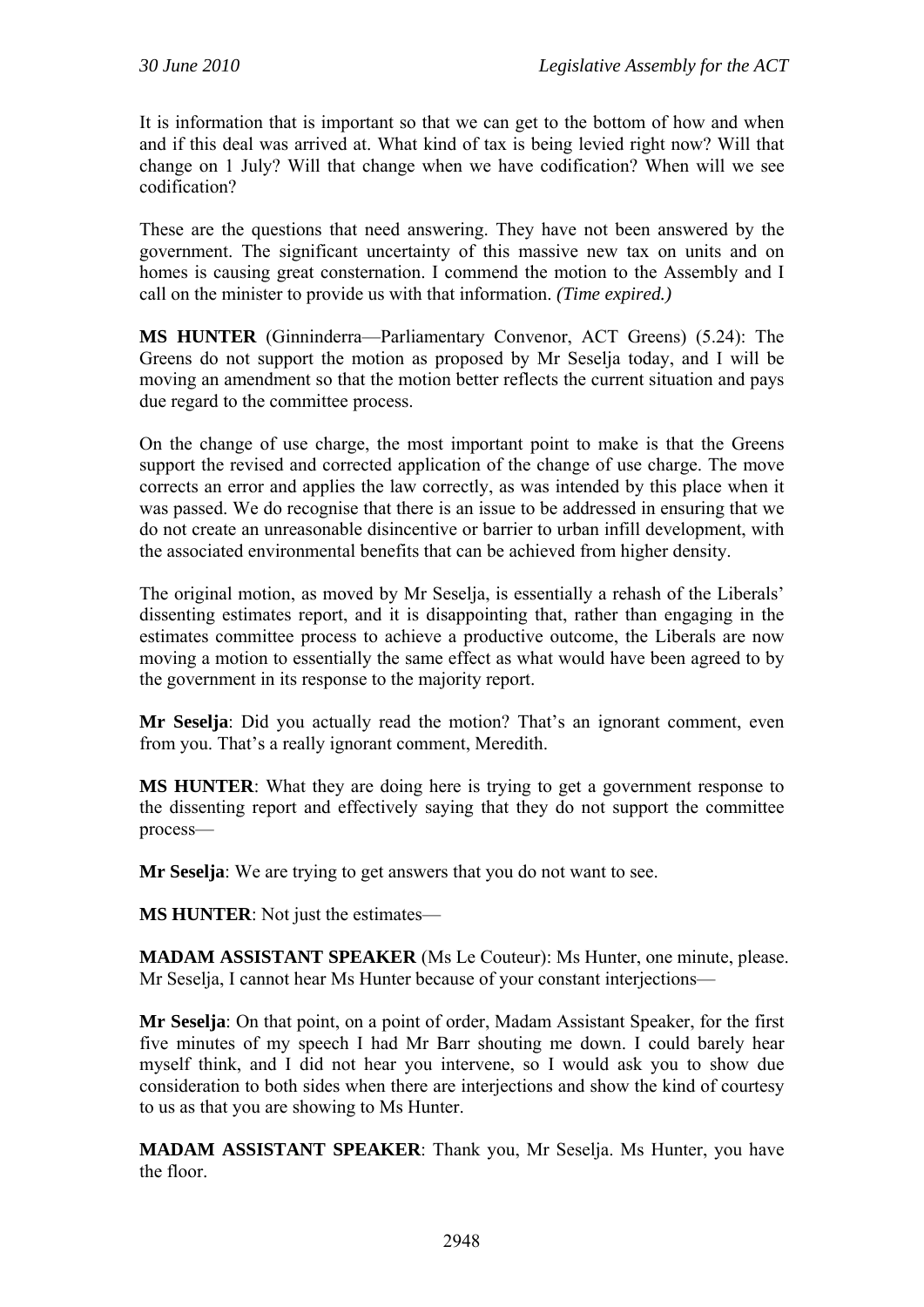**MS HUNTER**: Thank you, Madam Assistant Speaker. What they are doing here is trying to get a government response to the dissenting report and effectively saying they do not support the committee process. Not just the estimates process, but the committee process generally.

The government has agreed to the estimates committee recommendations in regard to the change of use charge. The purpose of any committee report is to report to the parliament on the merits of a proposal and, where appropriate, to provide a recommendation for improvements or ancillary action on the matter at hand. This is exactly what has occurred, and that is why I am disappointed that the Liberals are not prepared to wait for the outcome of that process.

That is where in the estimates report we do go to recommendation 2. Recommendation 2 actually states that the committee recommends that the Treasurer table in the Assembly a report into why the change of use charge was incorrectly applied and what steps have been taken to correct the error. That recommendation was agreed to by the government.

Then we go on to recommendation 3. The committee recommends that an evaluation of the impacts of the change of use charge be undertaken as part of the codification of the change of use charge process, to ensure that it does not create an unreasonable barrier to urban densification. Again, this recommendation, No 3, was also agreed to in the government's response.

I will go through a few issues that were raised in Mr Seselja's motion and a bit of an explanation as to why the Greens do not support the particular statements in it—apart from the fact that the language is a little poor in places and it does have a lot of hyperbole.

If we go to 1(b) of Mr Seselja's motion—this is on the issue of "tax on housing"—we heard from Treasury official, Mr Ahmed. He said during the estimates hearing that the charge could be passed on in three ways—three different ways—and that he could not assign a proportion to any of the three possibilities. I am not aware of any evidence to suggest that there is a particular allocation to purchasers, which appears to be the premise of the statement here in Mr Seselja's motion. If anything, I would think that the market price of the house is the greatest determinant and that to a significant extent the developers will have to absorb the charge. However, I would be very interested to read any evidence that properly addresses the issue.

If we go down to 1(e) of Mr Seselja's motion here, which is talking about the government seeking to codify the charge, which is absolutely true, and then (f) and (g), which talk about some uncertainty in the industry and so forth, to the best of my knowledge the industry have been participating in the codification consultations and discussions and, to a significant extent, have been receptive to codification, as it provides them with certainty and it moves away from the valuation process. I would be very pleased to have further representations from people in the industry on the issue of codification.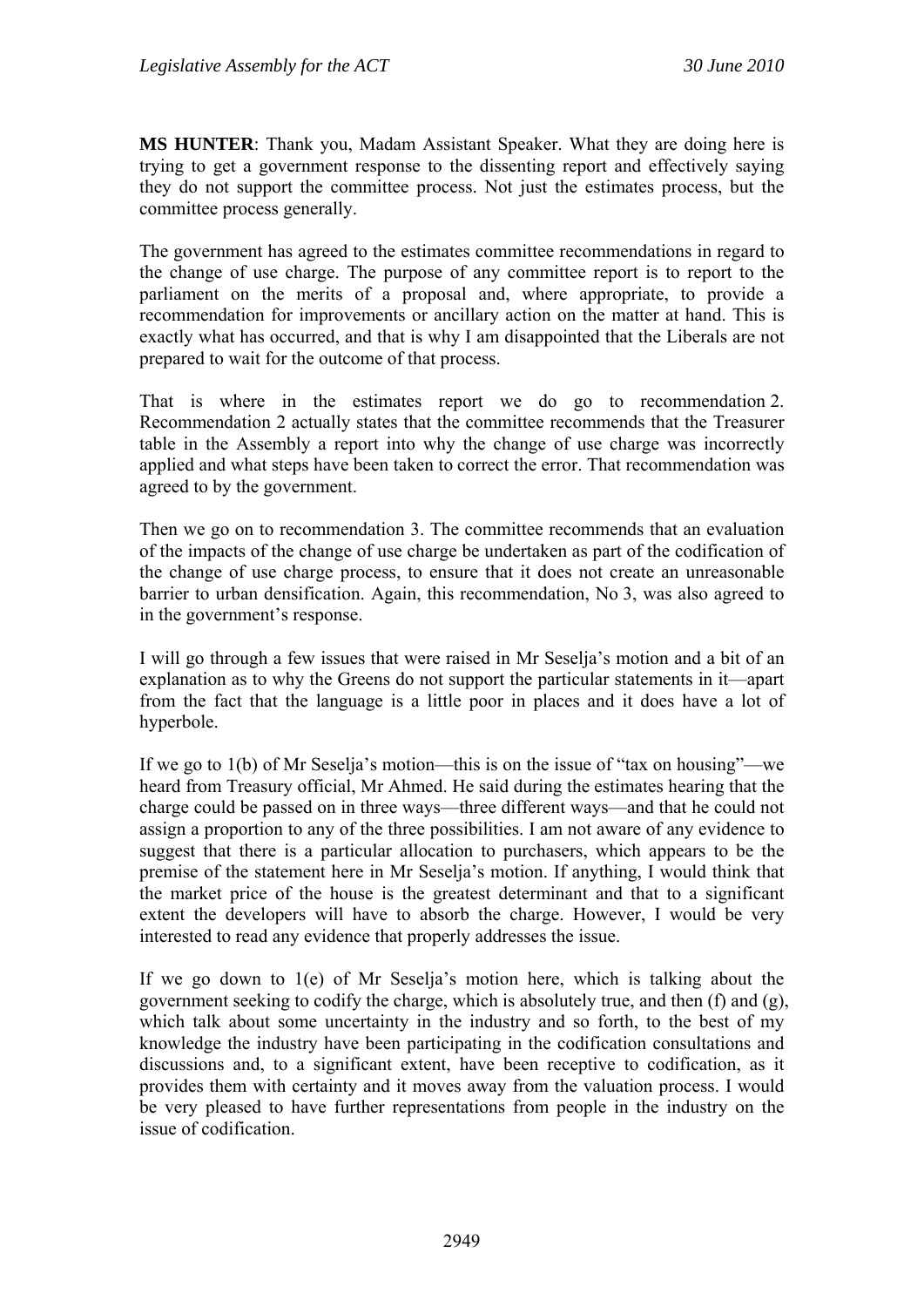In fact, I have met with the Property Council and have had other discussions with individual developers since the budget was brought down, and people have said quite clearly to me that they do want codification to go ahead. It does provide certainty, but, of course, in many of these matters the devil is in the detail. That detail, I understand, is still part of dialogue and discussions and negotiations that are going on between government and industry around the particular schedule and what the rates on that schedule will be. So, as I said, to the best of my knowledge there is no evidence to the effect of the statement in the motion that it would therefore be inappropriate to support this line.

The motion as moved fails to take into account a number of factors. Firstly, the Treasurer said on budget day that the corrected application of the charge would be applied from budget day. Secondly, the discount factor applied in last year's budget as part of the stimulus measures will cease on 30 June. The motion fails to address these issues and appears confused about the practical application of the charge.

Further, on the question of the codification of the charge, as I understand it, there is no confirmed date for the implementation of any new scheme. Indeed, as I understand it the consultation has only just been completed. No report has been finalised or produced, and we are still quite a way off from being able to develop a position—or the government, I understand, are certainly in that position—of how that new scheme will look. Therefore, no doubt, once they release that, it will then be up to the Liberal Party and the Greens to take a look at that and see what our positions might be.

Further, it is up to the Assembly to amend the relevant act or acts, if there is to be a change, and we will no doubt have a comprehensive debate on the nature and scope of any proposed changes at that time. In relation to what we are asking the government to do, as I have said, I think it is reasonable to allow the committee process to run its course.

*Members interjecting—* 

**MS HUNTER**: Madam Assistant Speaker, I cannot even hear myself talk.

### **MADAM ASSISTANT SPEAKER**: Yes.

**MS HUNTER**: In relation to what we are asking the government to do, as I have said, I think it is reasonable to allow the committee process to run its course. The arrangements for determining the charge are set out in the legislation and, as I said, as far as I am aware, apart from the termination of the discount factor, the application of the charge is exactly the same today as it will be tomorrow morning.

In terms of modelling on how the correction will affect housing developments, the Greens have expressed concern, as did the estimates committee report, and the government has agreed to these recommendations, as I stated. The government has already said that it has not done this work—we all know that. That did come out quite clearly. So I would like to make the point that, thankfully—and I do acknowledge that—the government has no choice in applying the law correctly. I find it very hard to understand how it could be that anyone could argue that the law should be applied incorrectly and we should continue to carry on with this problem that has obviously—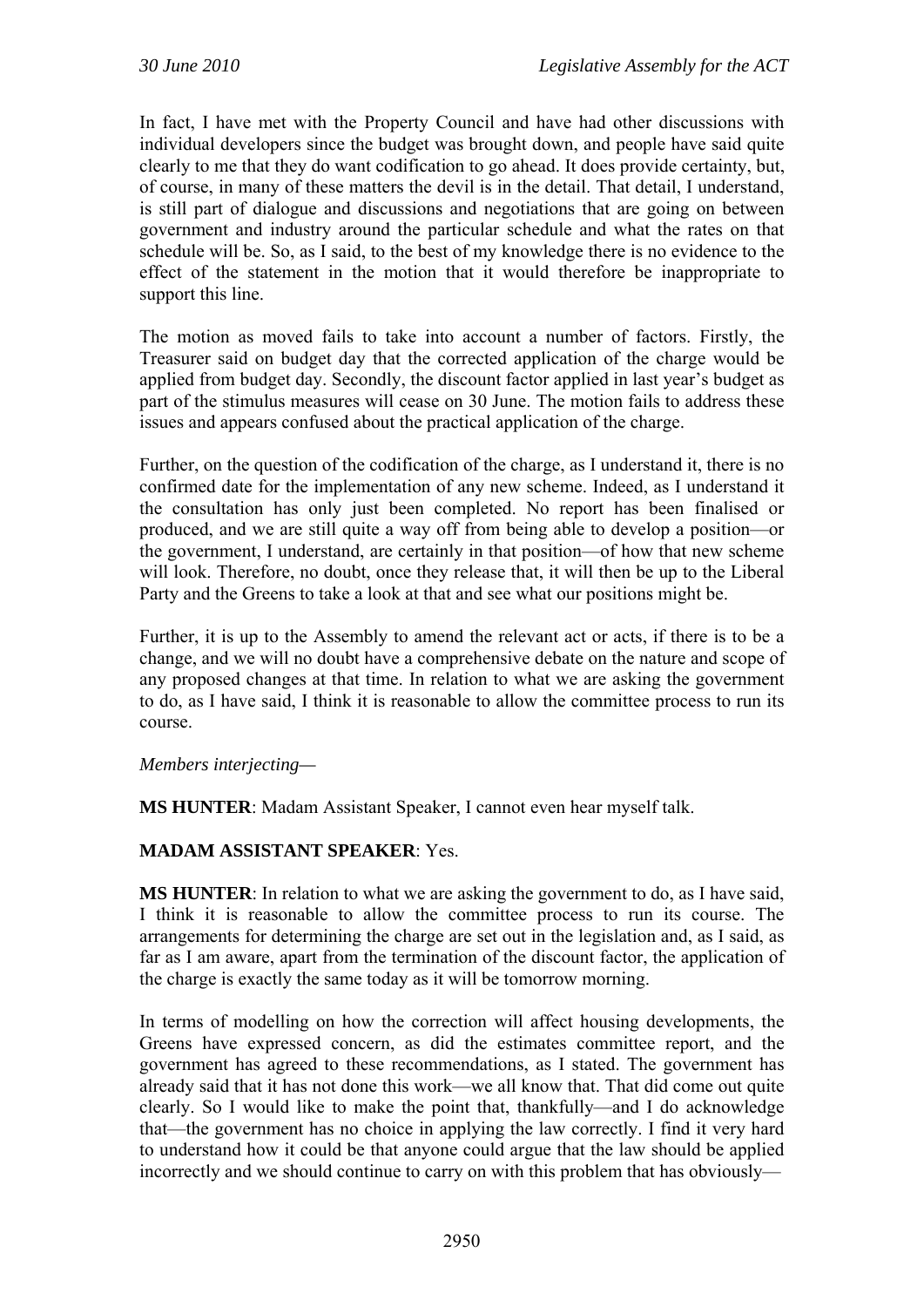*Mr Seselja interjecting—* 

**MADAM ASSISTANT SPEAKER**: Mr Seselja, please, we need to hear Ms Hunter in silence.

**MS HUNTER**: And I am sure that nobody here would be arguing that we do not apply a law correctly. As I said, I have circulated an amendment which essentially notes the estimates committee recommendations and clarifies what the government have agreed to do. I understand that the government will be supporting the amendments and, anticipating that support, I thank them for it. The amendment clarifies the three documents that will be provided to members to aid their evaluation of any proposed changes to the change of this charge.

This is the most productive way forward. It recognises that the process to evaluate the proposed changes is still ongoing and also that the estimates process is underway and we should respect that process. So, Madam Assistant Speaker, I move the amendment circulated in my name:

Omit all words after "notes that", substitute:

- (a) the Select Committee on Estimates 2010-2011 recommended that:
	- (i) the Treasurer table in the Assembly a report into why the Change of Use Charge was incorrectly applied and what steps have been taken to correct the error; and
	- (ii) an evaluation of the impacts of the Change of Use Charge be undertaken as part of the codification of the Change of Use Charge process to ensure that it does not create an unreasonable barrier to urban densification; and
- (b) the Government has agreed to:
	- (i) these recommendations; and
	- (ii) provide a full evaluation of the impacts of the codification of the Change of Use Charge, including an assessment of the impacts on urban densification, a cost benefit analysis and a regulatory impact statement.".

**MS GALLAGHER** (Molonglo—Deputy Chief Minister, Treasurer, Minister for Health and Minister for Industrial Relations) (5.35): The government will not be supporting Mr Seselja's motion today, which I do not think should come as any surprise to the opposition. But we are happy to support the amendments of the Greens put forward by Ms Hunter. We believe they offer a good way forward in terms of keeping the Assembly up to date with the process being used to implement changes around the change of use charge, particularly around codification of the change of use charge, which seems to be of particular interest. I accept it is of interest to all in industry as well, and I thank them for continuing to work with the government as we finalise the process for full government consideration of the codification work.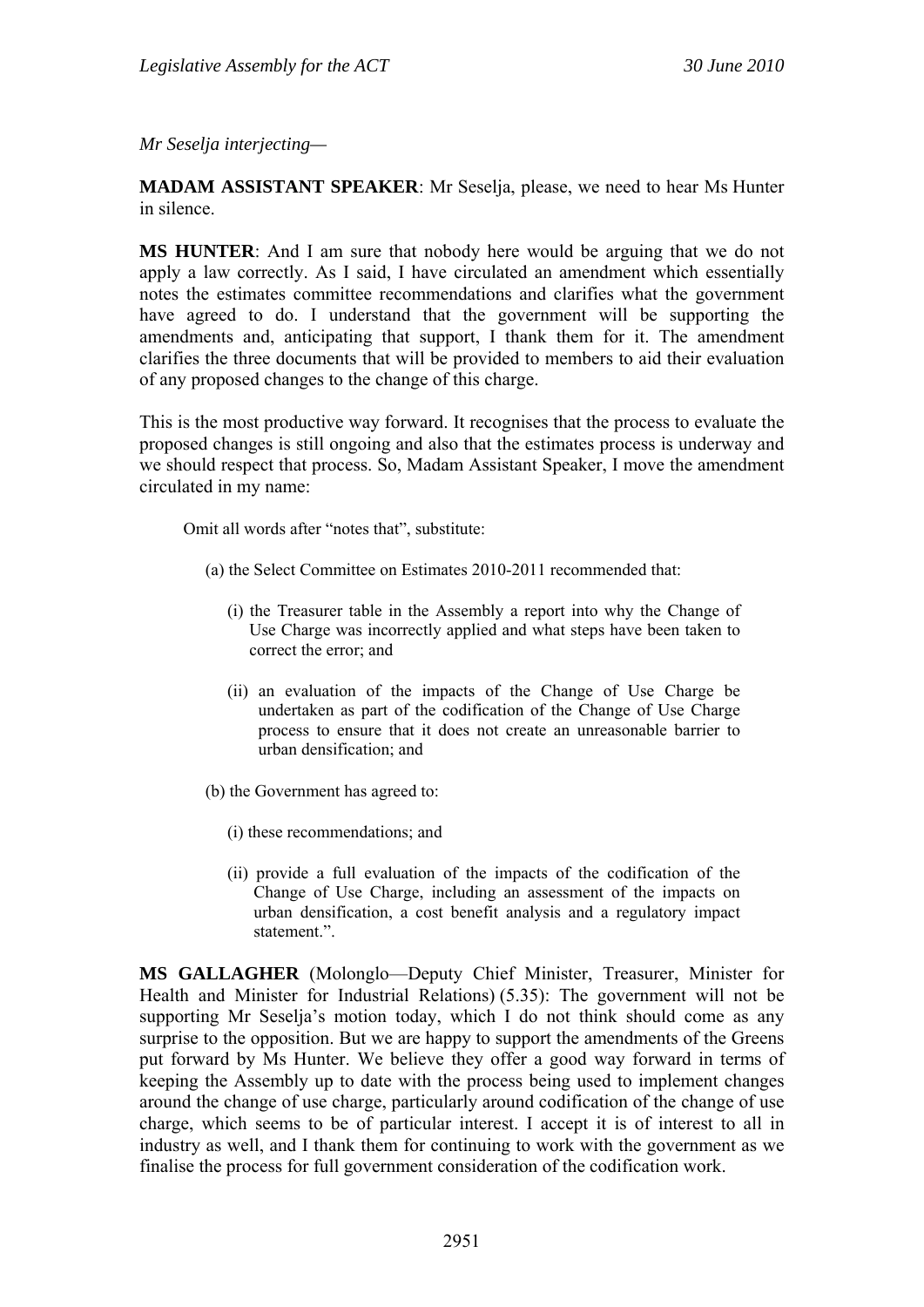The government will not be supporting the motion of Mr Seselja, because we believe it starts with an incorrect premise and a pretty unfair imputation, and the wording of the first paragraph goes to that. It asks the Assembly to note that the government are claiming to have failed to collect the charge because of a deal. We have not—

**Mr Smyth**: But that is what you said to estimates. Did you mislead estimates?

**MS GALLAGHER**: No, I did not mislead estimates. We are uncertain—we can speculate about what happened—about what led to the arrangement to institute a fixed flat fee for residential dual occupancies and apartments. That is essentially the issue over which the Minister for Planning has portfolio responsibility, and he will address that when he speaks to the motion. That work is underway, and we have already accepted that we need to update the Assembly around what that work finds when it is completed. We have sought to respond to concern around codification of the charge. Originally, industry came to us seeking codification of the charge; it was actually at their request—

**Mr Seselja**: Just like the miners, isn't it?

**MS GALLAGHER**: I think it was in the Property Council's—

**Mr Seselia**: Then you saw an opportunity where you could—

**MS GALLAGHER**: Sorry, Mr Seselja, I did not get the opportunity to interject all the way through your speech, but, you know—

**Mr Seselja**: Plenty of others did!

**MS GALLAGHER**: Poor Mr Seselja. It has been a long week for you, has it not?

**Mr Seselja**: Maybe you didn't have anything to say.

**MS GALLAGHER**: We have got a bit of a way to go so let us try—

**Mr Smyth**: Not quick enough to think of an interjection, is that the problem?

**MS GALLAGHER**: Let us try and—

**MADAM ASSISTANT SPEAKER** (Ms Le Couteur): Mr Seselja, Mr Smyth, please remain silent.

**MS GALLAGHER**: Let us try and work with each other here.

**Mr Seselja**: A bit slow on the interjections, were you, Katy?

**MS GALLAGHER**: It did actually come on a little faster than I expected on private member's day, but anyway. The Property Council originally put it in their budget submission for 2009-10—I can check that, but I am pretty sure that is right—and the issue they were responding to was more about the commercial use of the change of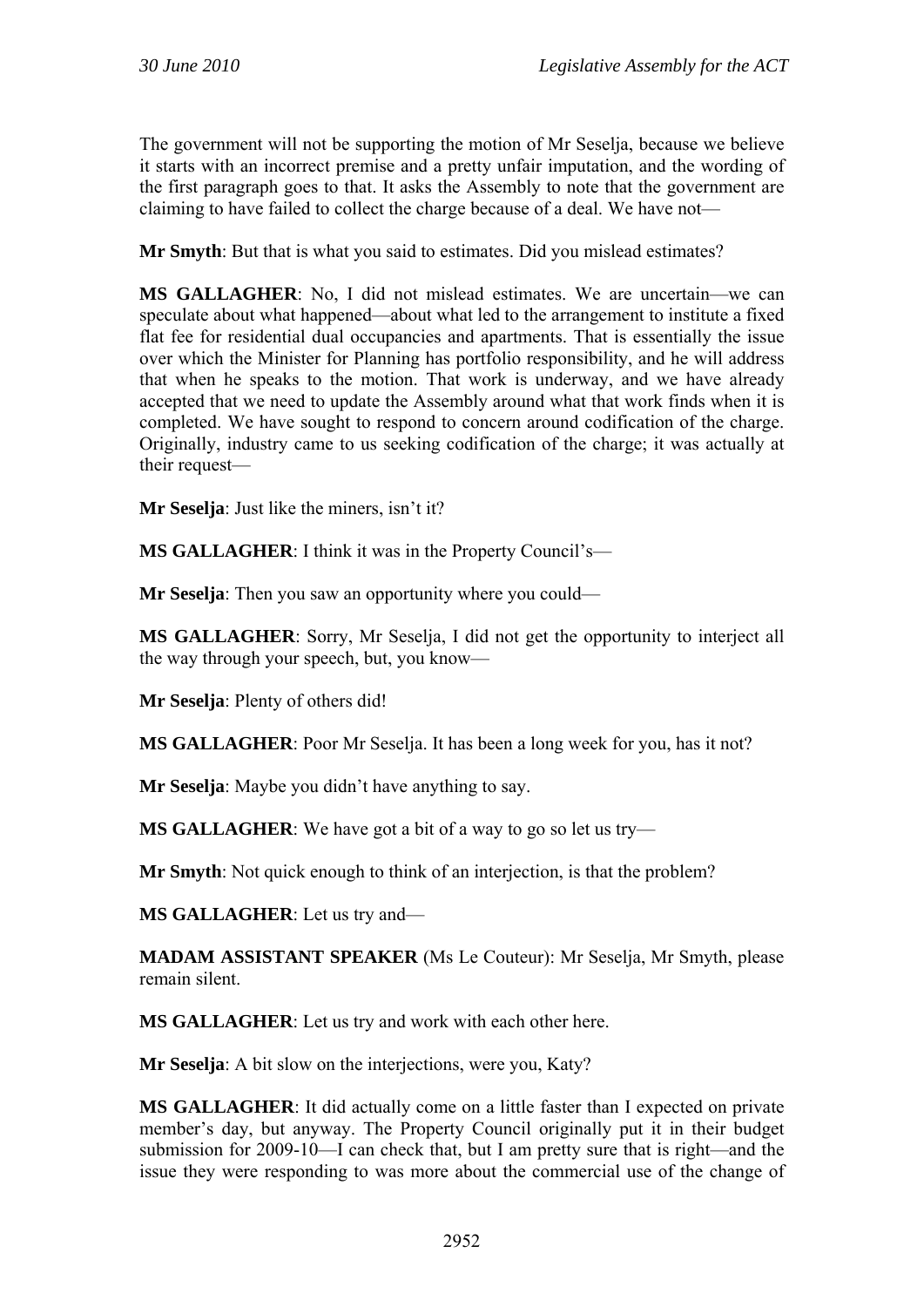use charge, as I understand it, and the uncertainty created by different valuations, interpretations in the valuations, developers' views around that and the other charges they had for their development proposals.

So they came to us and said, "We would like to see the change of use charge codified." That started off this work. A consultant was appointed to do the work, and that consultant identified an issue with the residential application of the change of use charge. Another piece of work is being done on that, and we have sought to rectify that in line with the intent of the legislation.

As to codification, industry had some responses to the draft report that was issued. We responded to that by allowing for another round of community consultations to be held. That has provided the opportunity for stakeholders to highlight concerns that they have from the draft report and to make suggestions on the way forward. The final report will also look at a cost-benefit analysis as part of government processes as well as a regulatory impact statement going into the issues of concern that have been raised by members in this place around the impact on housing affordability. It will go to issues of development and whether a codification will impact on urban redevelopment. That is something members in this place are very concerned about.

The issue about whether or not the change of use charge is an appropriate charge is the one that is being confused in this. The Liberals cannot have it both ways. They are seeking to oppose application of the change of use charge when it is a legitimate charge that has been debated in this place as part of legislative processes. Everyone has had the opportunity to comment on it.

**Mr Smyth**: Nobody was told it was going to be \$50,000 a unit.

**MS GALLAGHER**: Those prices were looked at in terms of the draft report, for which consultation has just finished. What the law says at the moment is that the change of use charge should be determined after appropriate valuation of the land in question. That has not been happening for residential dual occupancy or apartments for some reason unknown to anyone in this place. The change of use charge is a legitimate revenue stream to the ACT government. We have a legislative framework which outlines how we should be applying that charge. That has been in place for some time, and we have sought to remedy an anomaly that has been identified as part of this year's budget. As I understand it, individual valuations are now being done for residential redevelopments of dual occupancies, as has been the case for commercial—

**Mr Seselja**: Has the new arrangement been tested?

**MS GALLAGHER**: The codification, which is another part, has not been introduced. What we are doing at the moment is simply applying the law. As I understand it—

**Mr Seselja**: Prior to codification, has the new arrangement been tested? Has that new application been tested?

**MS GALLAGHER**: Perhaps Mr Seselja's interjections are more appropriately aimed at the Minister for Planning, who has portfolio responsibility for this. As I understand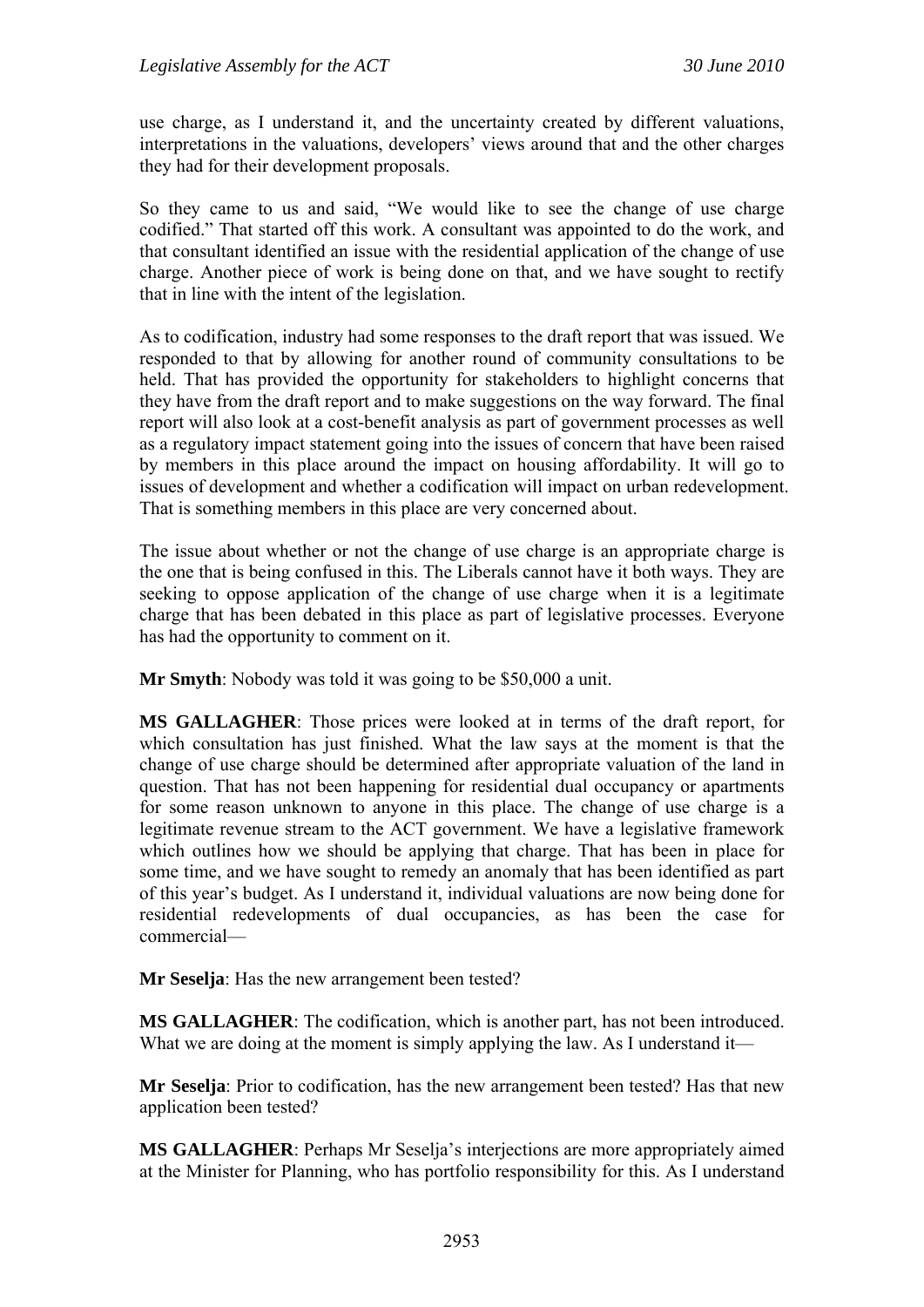it, as of budget day, applications and change of use charge outcomes are being done as we speak based on individual valuations for those residential redevelopments.

**Mr Seselja**: So they are paying \$50,000 a unit in Braddon.

**MS GALLAGHER**: Well, no. What they pay is dependent on their individual valuations. It is not codified; there is not a codified schedule in place at the moment.

**Mr Seselja**: Yes, I know that. But you said it would be roughly the same.

**MS GALLAGHER**: I have not seen any of the valuations or the developments for which applications have been submitted. As I understand it, the process is in place now and we have applications that have been considered as part of that. They will have their change of use charges determined along the lines that the legislation outlines.

The government strongly believes that the change of use charge is a legitimate revenue stream for the government. It is not a large revenue stream, and I draw to the attention of members the fact that it jumps around a bit if there is a large commercial redevelopment and when there are periods of buoyancy in housing activity. It does move around a bit. But the extra revenue we are estimating to come through the 2010-11 year is only \$10 million. That is what we estimate from individual valuations being done based on a five-year look over—

**Mr Smyth**: Why does it say 14?

**MS GALLAGHER**: I am looking at page 30 of the budget papers, which is the summary of movements from 2009-10. A part of that will be a movement from the previous system. We have outlined that we expect rectification of codification to increase the revenue to the territory as outlined on page 30 of budget paper 3. You can see that that is the movement we expect to see. A very small part of that in our forward estimates relates to the codification work, so I do not expect that codification will cause huge concerns for industry.

We will work with industry. The process in place is that the government will consider a very detailed submission around this, including a cost-benefit analysis and a regulatory impact statement. Obviously, we will make further decisions based on that. On the flipside, industry has also been asking for certainty, which codification offers them. Codification offers them the certainty that they have been seeking.

Obviously we want to work with industry, we want to update the Assembly, and we want to make sure that industry has its concerns addressed. We have already agreed to the recommendations 2 and 3, I think, of the estimates committee around this where we will provide a full evaluation of the impacts of codification and the change of use charge, including an assessment on the impacts of urban densification, a cost-benefit analysis and a regulatory impact statement as part of that. What more could the Assembly ask in terms of having an informed debate prior to debating legislation about the codification project.

**Mr Smyth**: You are going to provide all that to the Assembly?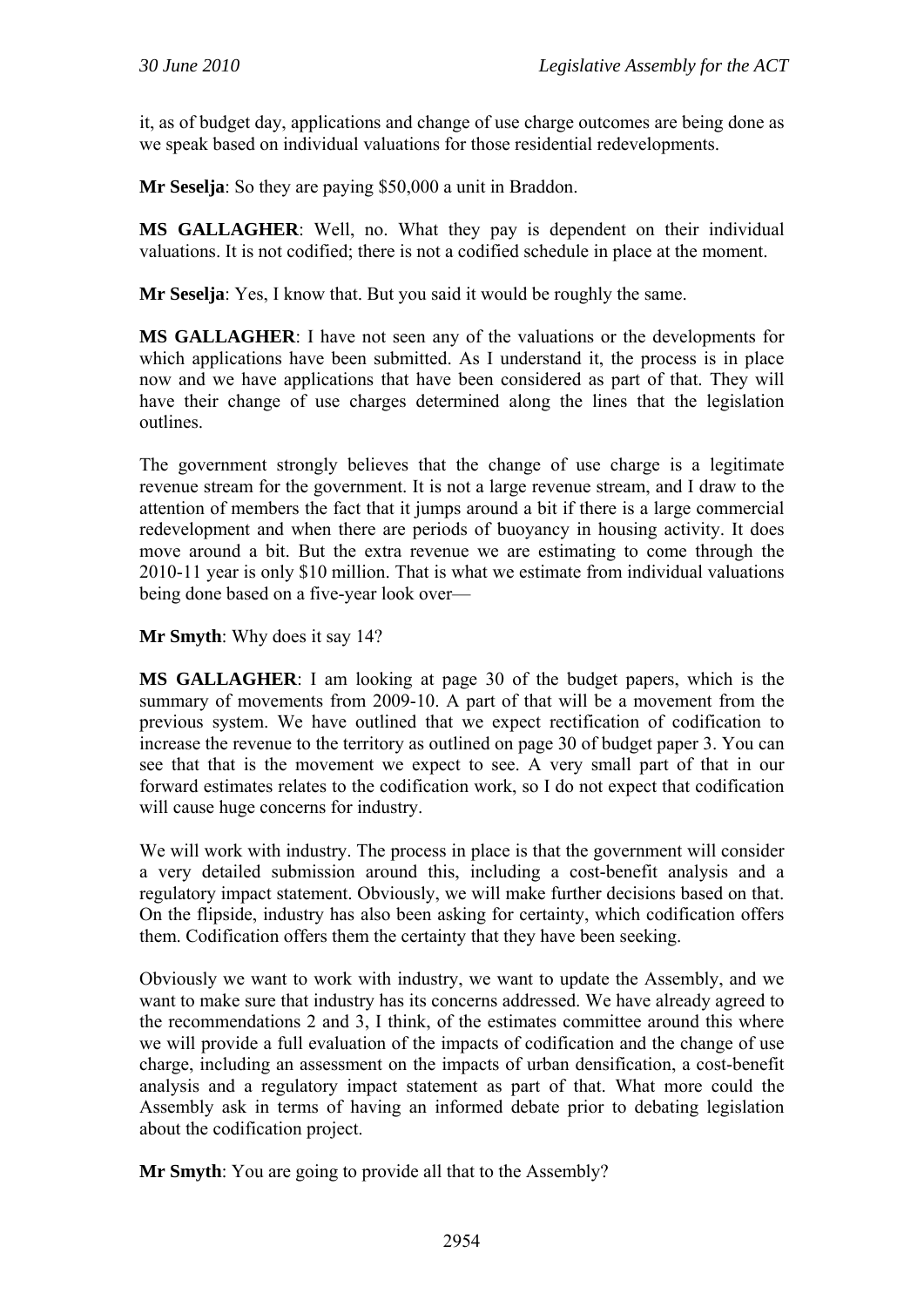**MS GALLAGHER**: That is what the amendment asks for.

**Mr Smyth**: No, it's not. What the amendment says is that you have already agreed to that, and that is not what is in your response to the estimates report.

**MS GALLAGHER**: There are two sections of the amendment, Mr Smyth. The first section is around what we have already agreed to. We will provide a full evaluation of the codification of the change of use charge to the Assembly. There is absolutely no reason for us not to do that, Mr Smyth. We will provide that update to the Assembly, there will be legislation introduced to implement a codified system, and then we will debate that in full with members.

The ACIL Tasman independent review of the 2010-11 budget does have something to say on the change of use charge. I am sure Mr Smyth enjoyed reading this, but it says:

The CUC has a very strong basis in economic theory. Economic rent is defined as an excess distribution to any factor in a production process above the amount required to draw the factor into the process or to sustain the current use of the factor. True economic rent can be collected by governments for the purpose of public finance without the adverse effect caused by taxes on production or consumption.

**Mr Smyth**: Mr Barr said any test—

**MS GALLAGHER**: This is ACIL Tasman; this is not me:

The CUC appears to be an attempt to isolate and tax economic rents. To the extent that it is successful in isolating and then taxing those rents, it should have no impact on production and consumption decisions.

The report goes on to state:

… from the standpoint of trying to isolate and then subsequently trying to tax the economic rents, its rationale is on the strongest economic policy grounds. The rationale for the CUC would be in keeping with the recent Henry Tax Review …

There are views around the change of use charge, and I think the community has a view around the change of use charge. They want to see their government collect a reasonable return for the benefit of allowing developers to develop and make money out of what was a community asset. I think the community expects that. What we are seeking to do is take a reasonable revenue stream around those development decisions. If members of the opposition in this place thought about it long and hard and did not want to run a political campaign around it, they would not object to that.

I will watch closely for the Liberal Party's first election commitment—maybe it is their second or third—that they are going to abolish the change of use charge. I do not think you will have too many supporters for an approach like that. I think it is a legitimate revenue stream. Obviously the Assembly wants some more information before we move to a different model. That is fair and reasonable, and the government are very happy to provide that. The opposition are saying we are not doing enough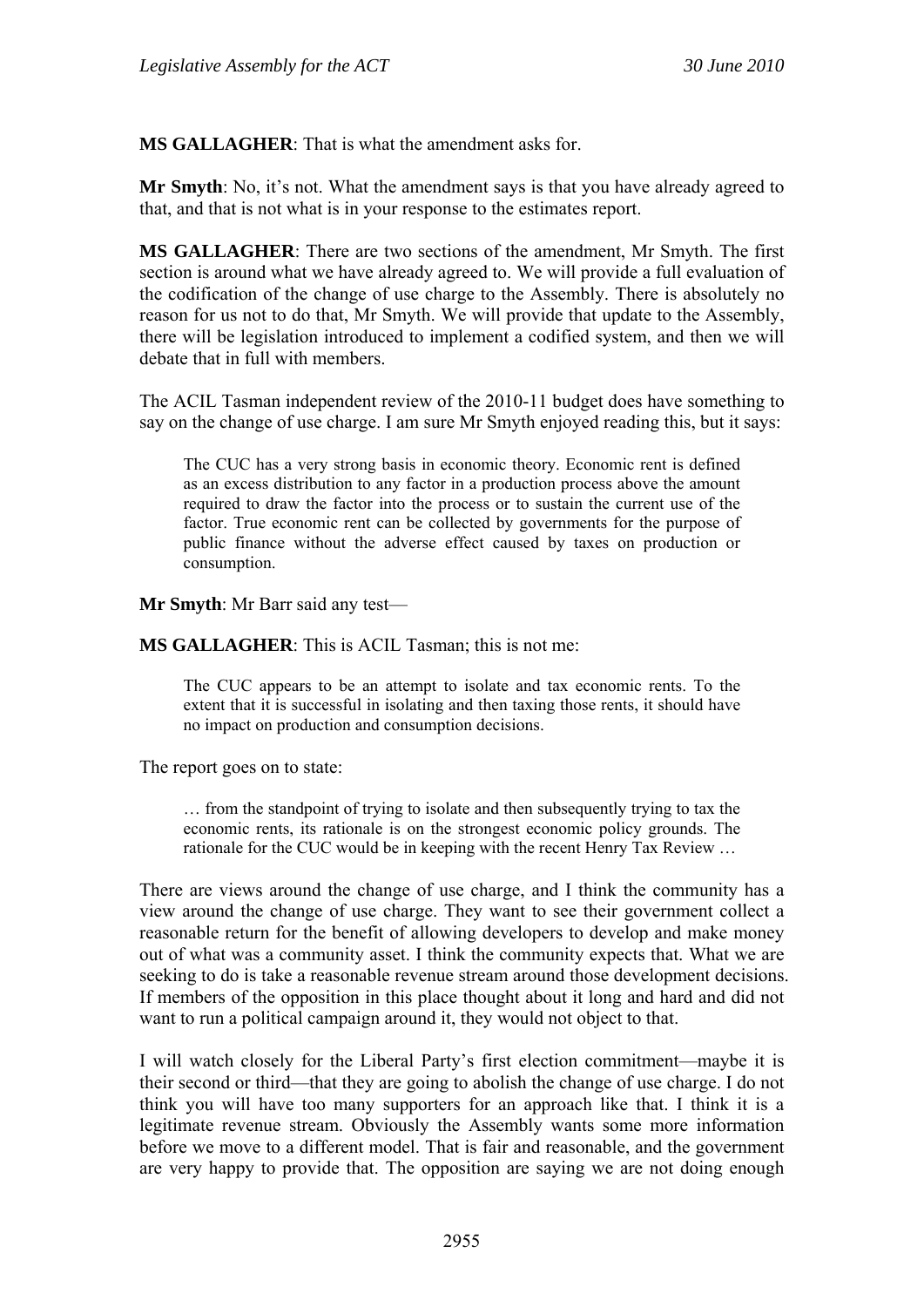and that there is unmet need. They are questioning a legitimate revenue stream—that is, the change of use charge—which everyone in this place has accepted and supported for some time.

**MR SMYTH** (Brindabella) (5.50): The opposition will not be agreeing to the amendment because, again, it is just a lazy, compliant amendment. The amendment does not add anything to the debate. In fact, it stifles debate, which, of course, is what the leader of the Greens wants when it comes to holding the government to account. The Treasurer has already changed the government's response from the document which she tabled yesterday. Let us look at the amendment. The amendment says:

the Select Committee on Estimates 2010-2011 recommended that—

There are two recommendations—recommendations (i) and (ii)—and then in paragraph (b) it says:

the Government has agreed to:

these recommendations …

That is true. It says "agreed" against (i) and (ii). Then, after "the Government has agreed to", it says:

provide a full evaluation of …

That is not what the response says. Nowhere on page 5 of the Treasurer's response to the Select Committee on Estimates does it say that it will provide this information. What it says in its response to recommendation 3—which calls for an evaluation of the impacts as part of the codification to ensure that it does not create an unreasonable barrier to urban densification—is that it will do this work. The government says:

Agreed.

A full evaluation of the impacts of the codification of Change of Use Charge is included in the project work plan.

Two rounds of community consultations have been held … The final report from consultants will include the outcomes … a cost benefit analysis and a regulatory impact statement.

It goes on to say:

In addition, further economic analysis and specific quantitative modelling is underway to examine the economic impact of codification on the Territory.

Then it says:

The Government will consider these reports later in the year, along with advice and analysis from Treasury on implementation options for codification.

Nowhere does it say, as Ms Hunter's motion asserts, that the government has agreed to provide a full evaluation of these impacts. It just does not say that. If I am wrong,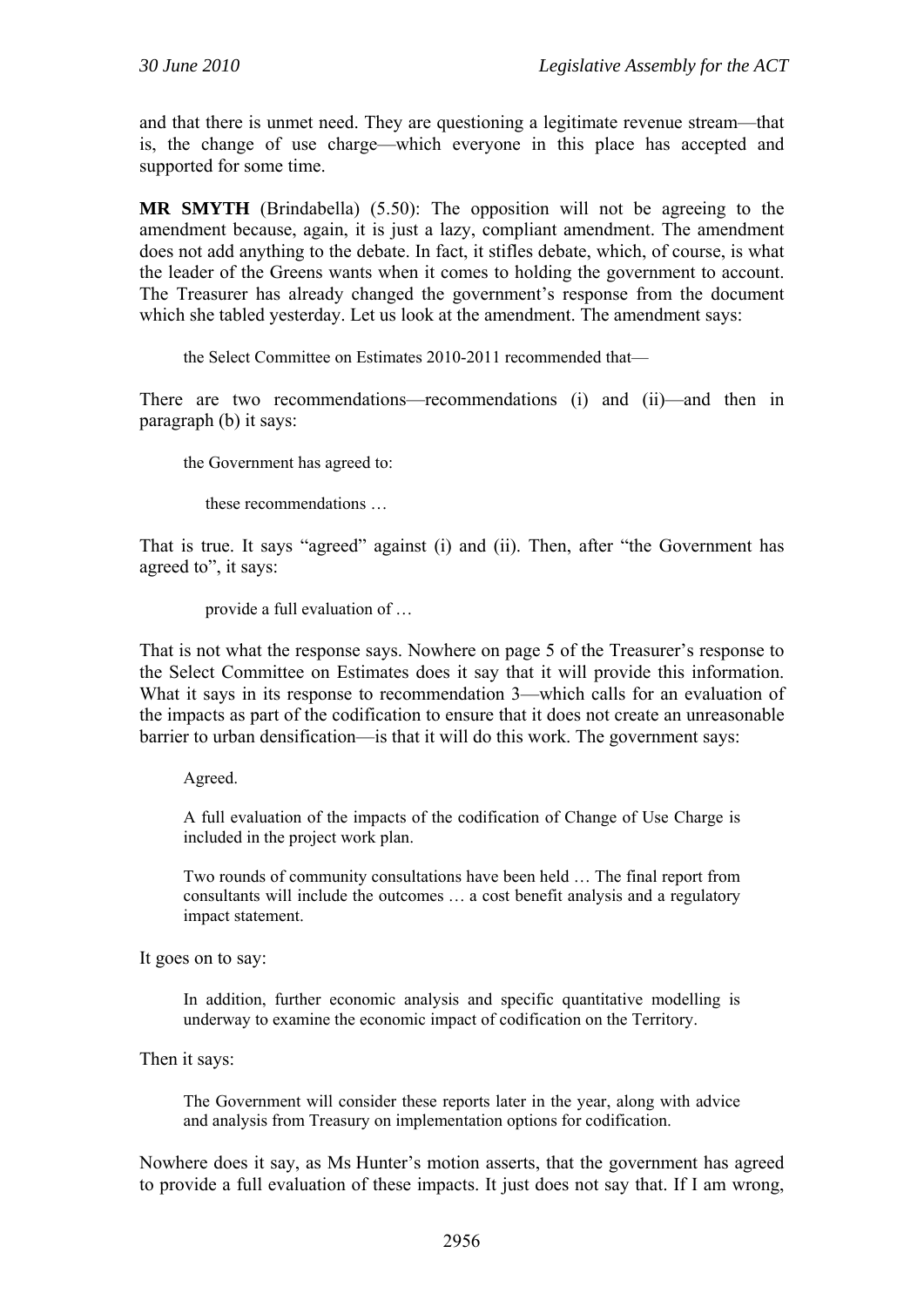Ms Hunter, stand up and point to me in the government's response where it says that. We have just heard the Treasurer say that they will provide this information, but that is an entirely different thing to what the Treasurer said yesterday. The problem here is that, yet again, the Greens have not read the recommendation. They have not read the motion that Mr Seselja has tabled.

**Mr Seselja**: On a point of order, Madam Assistant Speaker, it is very difficult to hear Mr Smyth. I would again ask you, as you did for Ms Hunter, as you did not for me, to ensure that there be some quiet so we can hear Mr Smyth deliver his speech.

**MADAM ASSISTANT SPEAKER** (Ms Le Couteur): Clerks, please stop the clocks for a minute. Members, I totally agree with Mr Seselja's sentiments. Everyone should be listened to in peace. Mr Smyth, please continue.

**MR SMYTH**: Thank you, Madam Assistant Speaker. Yet again, it would appear that the Greens and the government have not read the motion and they just disagree with it. There is no case made as to what is wrong with the motion. Again, we get lazy words, ignorant words, compliant words, from Ms Hunter, saying that it is rehash of what we put in the report. It is not a rehash at all. What we have is enormous community concern. What we have are letters and communications from a number of groups, not the least of which is the Housing Industry Association—a small, lesser known organisation in the ACT, apparently—where they say, "We want some detail." In fact, they say, "If the government provides the information, HIA will ensure that this communique is disseminated to its industry members." They want some information because, as of the passing of this budget—if it passes—as of tomorrow, 1 July, the government is going to collect from \$5 million to more than \$14 million and the industry are concerned. Somebody has to pay that.

Ms Hunter said, "Developers will have to absorb the cost." Ask a developer how they absorb \$50,000 a unit in Braddon and still expect those units to go ahead. The cost is passed on. Somebody pays for it in the end. Either the government loses—both federal and territory government—because builders will pay less taxes because they have got more costs, or it is passed on to the purchaser who, of course, will have to work out how they fund an extra \$50,000 for a unit, for example, in Braddon. Somebody pays for it in the end.

We have heard the quote from the Treasurer and when Mr Barr was quizzed about this in the estimates he said, "Any tax dampens demand." It must have some effect. Taxes have an effect. The federal government are putting a tax on cigarettes. Why are they putting a tax on cigarettes? It is to dampen demand, to price people out of it. Taxes dampen demand. I am not aware of a single tax that encourages people to go out and purchase: "We'll put a tax on that and then people will buy more of it because they want to give the government more tax." It is illogical.

If members had actually read through Mr Seselja's motion I do not think they would have been able to disagree with it. They just dismiss it. They do not disagree with it. Indeed, the Treasurer said, "Well, (a) is correct; the government has failed to collect the change of use charge and there is some arrangement that was entered in 2003. There is nothing wrong with that." Paragraph (b) states: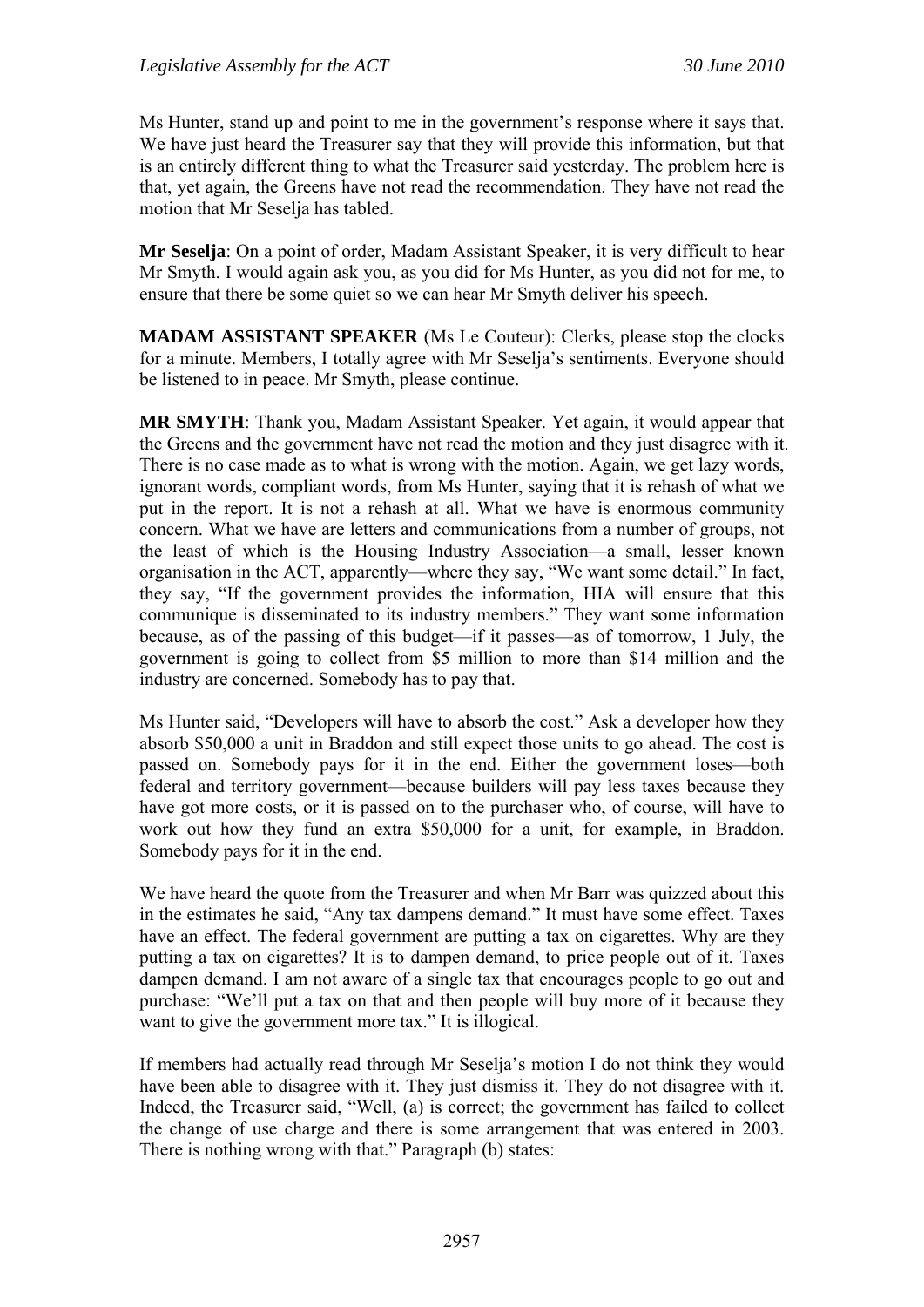a massive increase in the Charge amounts to a massive tax on housing;

It does. If you do not think \$50,000 on a unit in Braddon is not a massive increase, go and talk to the real people. Look at the coat of arms: we are here "for the Queen, the law and the people". We are here for the people. We are here for those that are struggling to get into the housing market. And what do you want to do? Tax them. I do not see how you can be so dismissive of (b). Paragraph (c):

urban infill is an important measure to address transport and climate change issues;

Everybody agrees with urban infill, except when it happens, except when there is a proposal. Today we hear that the Greens do not agree with urban infill on Red Hill. There is a little flyer going around Red Hill saying, "We're against that." Isn't it funny that the Greens are in favour of the concept of urban infill and densification, except when somebody wants it to happen? I do not see how you can object to (c). Paragraph (d):

a waiver of the Charge is being used to provide an incentive to redevelop suburban service station sites and that the increased Charge provides a disincentive to develop housing, which will reduce the supply of housing;

It is taken away when we want to affect the market in a positive way. In 1995-96, when the housing market collapsed, and because of oversupply of land from 1992 to 1995 in the ACT, the Carnell government removed the change of use charge on the redevelopment of excess office space in the city. What did it do? It stimulated demand. What did it do long-term? It brought accommodation into Civic and it gave the government a long-term revenue stream through the rates and other charges that are paid—a long-term revenue stream, instead of a one-off spike. This is a short-term measure. Paragraph (e):

The Government is seeking to codify the Charge;

Why would you get rid of (e)? It is a statement of fact. "The government is seeking to codify the charge"—well it is. Paragraph (f):

there is considerable uncertainty within industry about the future of the Charge, including the commencement date of codification, and the values that will be applied prior to codification …

Just read the letter from the HIA. I quote:

While we understand that submissions are currently being considered and the implementation of the codified system is being deferred to allow for additional input, industry is expressing its frustration with the lack of communication by government in informing it of its time-frames, interim arrangements and the process for the finalization of the codification.

What is the motion asking for? Exactly that. Paragraph (g):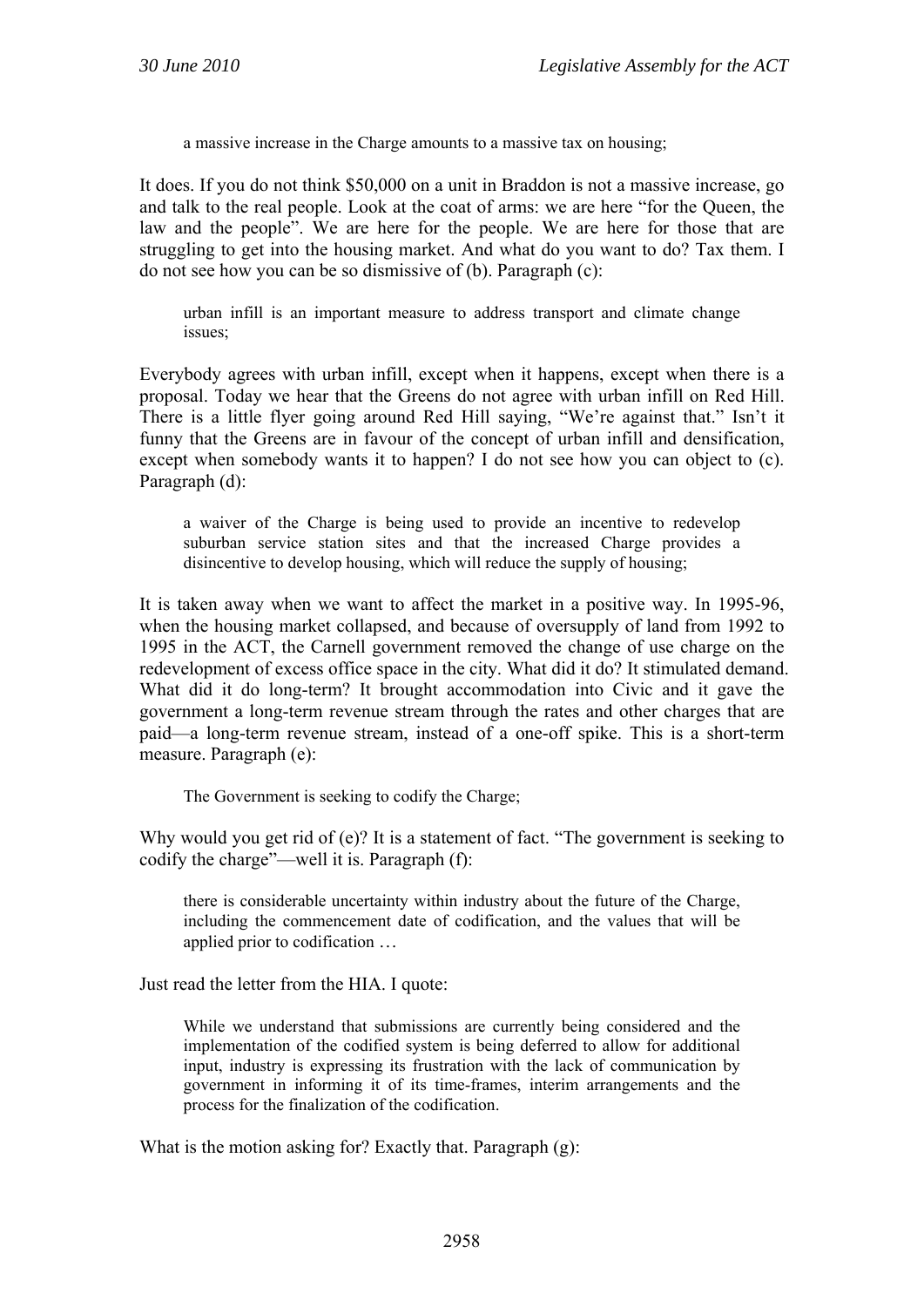this uncertainty is causing a rush for valuations and lodgement of applications, thereby causing significant delays and inconvenience in advance of the new system …

It is hard to disagree with that. What is it calling on the government to do? Immediately inform the Assembly of current arrangements for determining the charge, including how it will be applied after 1 July 2010, tomorrow. Industry does not know.

**Ms Gallagher**: They do so.

**MR SMYTH**: They have asked for a communique. They have said that they will help you. The industry, the HIA, want to help you: "Give us the information. We will disseminate it to our members." I do not see how you can object to (a). Paragraph (b) states:

provide clarity and certainty to the community by immediately informing the Assembly of:

… when codification of the Charge will take place; and

… which values will be used for codification;

Again, it is simply what the industry are asking so they can tell their members. This is about an information flow. I do not see how you can object to (b), but of course the Greens and the government do. Paragraph (c):

immediately inform the Assembly about how the 2003 Change of Use Charge arrangement came into being and outline who was responsible for the arrangement …

It is seeking more information. Paragraph (d):

provide analysis …

That, apparently, is now going to happen but was not going to happen yesterday, because only the government was going to get it, in the Treasurer's own words in her response to the estimates committee. It is simple. I do not see how you can object to that, unless as always, the Greens, being a patsy for the government, are defending the Treasurer. The Treasurer is quite happy to accept the Greens' amendment because it lets her off the hook. It calls on her not to do her job. It says, "Don't tell the industry." It says, "Let's not let the people know how we are going to affect them. Let's not tell them where the \$14.2 million is coming from as of 1 July, as of tomorrow."

This is a very sound motion. It is not a rehash. It is appropriate to pass the motion unamended. People need to stop being ignorant and moving stupid amendments that just stop the information flow. People need to stop being patsies for the government. People need to stop defending the government. The unique arrangement between the Treasurer and the convenor of the Greens where they stand up for each other really is stopping the flow of information and disenfranchising people in this—*(Time expired.)*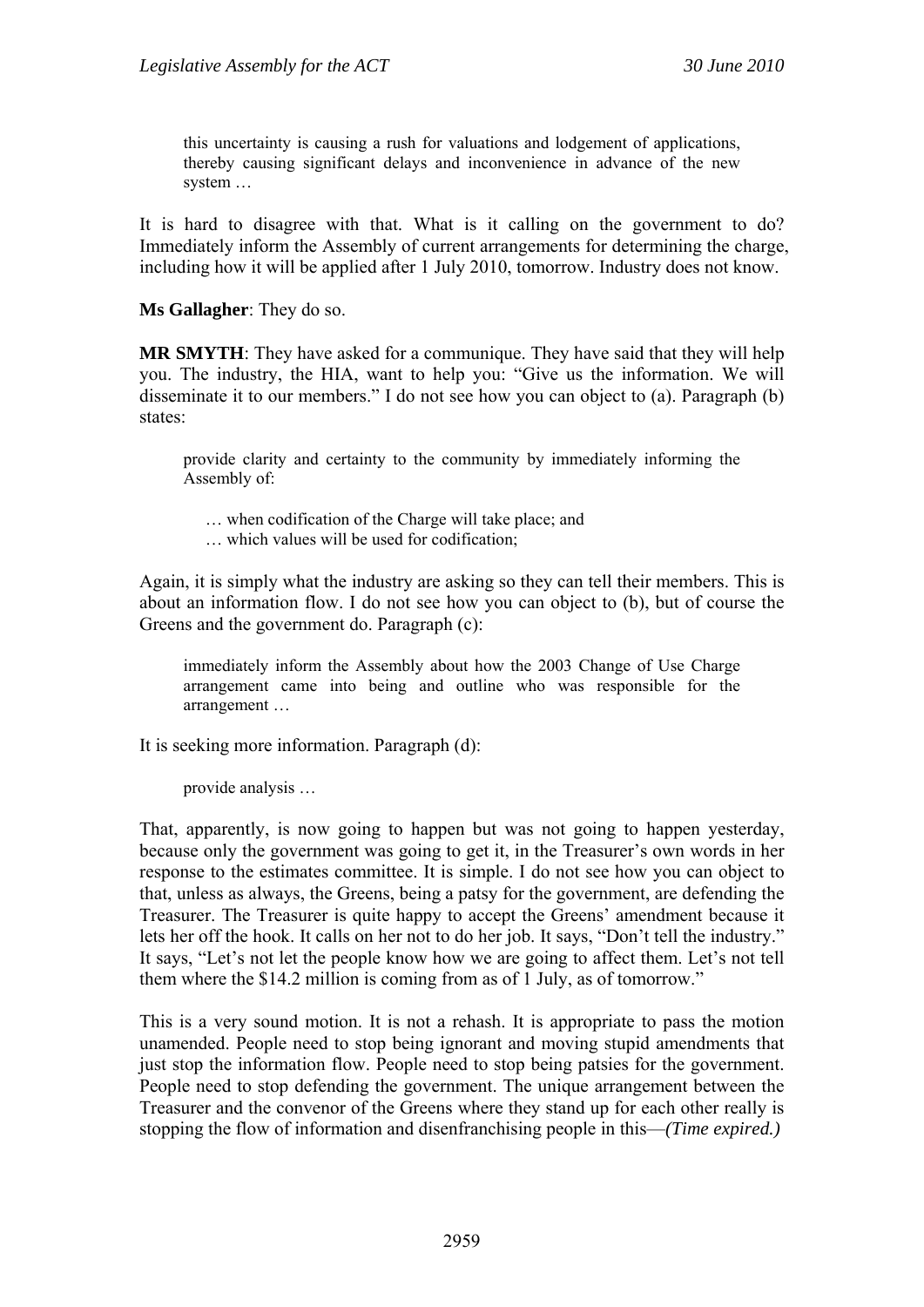*At 6 pm, in accordance with standing order 34, the debate was interrupted. The motion for the adjournment of the Assembly having been put and negatived, the debate was resumed.* 

### **Sitting suspended from 6 to 7.30 pm.**

**MR BARR** (Molonglo—Minister for Education and Training, Minister for Planning, Minister for Tourism, Sport and Recreation and Minister for Gaming and Racing) (7.30): It is a pleasure to be able to speak in this debate this evening to indicate the government's support for the amendment put forward by Ms Hunter and to address some elements of the motion that was originally moved by Mr Seselja.

Actions do speak louder than words, Mr Speaker, and the opposition's action in putting up yet another pointless motion speaks louder than the words contained within it. As everyone in this place knows, Mr Savery, ACTPLA's chief planning executive, has commissioned an internal audit into the determination of change of use charges for lease variations relating to dual occupancies, units and townhouses.

Everyone in this place knows this because it was explained at great length through the estimates committee hearings. The opposition know that the audit is underway. They know that it will be made public in coming weeks and they know that it will be tabled in the Assembly. Everyone knows this because the government told the Assembly in their response in the estimates committee report. That is a process that Mr Seselja and Mr Smyth were involved in to varying degrees. I understand that there was a bit of work-to-rule going on in the estimates committee this year.

It would appear that through this motion the opposition has chosen to ignore the government position on these issues and instead make accusations ahead of that report being made available by myself and the Treasurer. The Leader of the Opposition has chosen, once again, to jump to his own conclusions with assertions that there was some sort of "mysterious arrangement or deal" entered into in 2003 that resulted in "a failure to collect the change of use charge properly".

The opposition talk of deals really is pretty grubby politics. The Treasurer and I have gone to considerable lengths to explain the processes that have been put in place to look closely at the issues. Mr Savery has explained, through the estimates committee hearings, that he has commissioned an internal audit of the determination of change of use charges for lease variations relating to dual occupancies, units and townhouses. The opposition knows that that audit is underway, but has chosen again to ignore it and to make unsubstantiated allegations ahead of the report being made available.

The report is expected to be completed by the end of July. The audit needs to be thorough and this will take an amount of time to complete because there are many files to examine and documents to review. A number of staff who were involved in lease administration back in 2003, as well as officers in the Australian Valuation Office who might have some first-hand knowledge, are unfortunately no longer employed in those roles. The auditors are trying to contact them, where possible, to interview them and piece together these valuation processes. I understand that the auditors have made contact with the AVO and hope to interview officers in that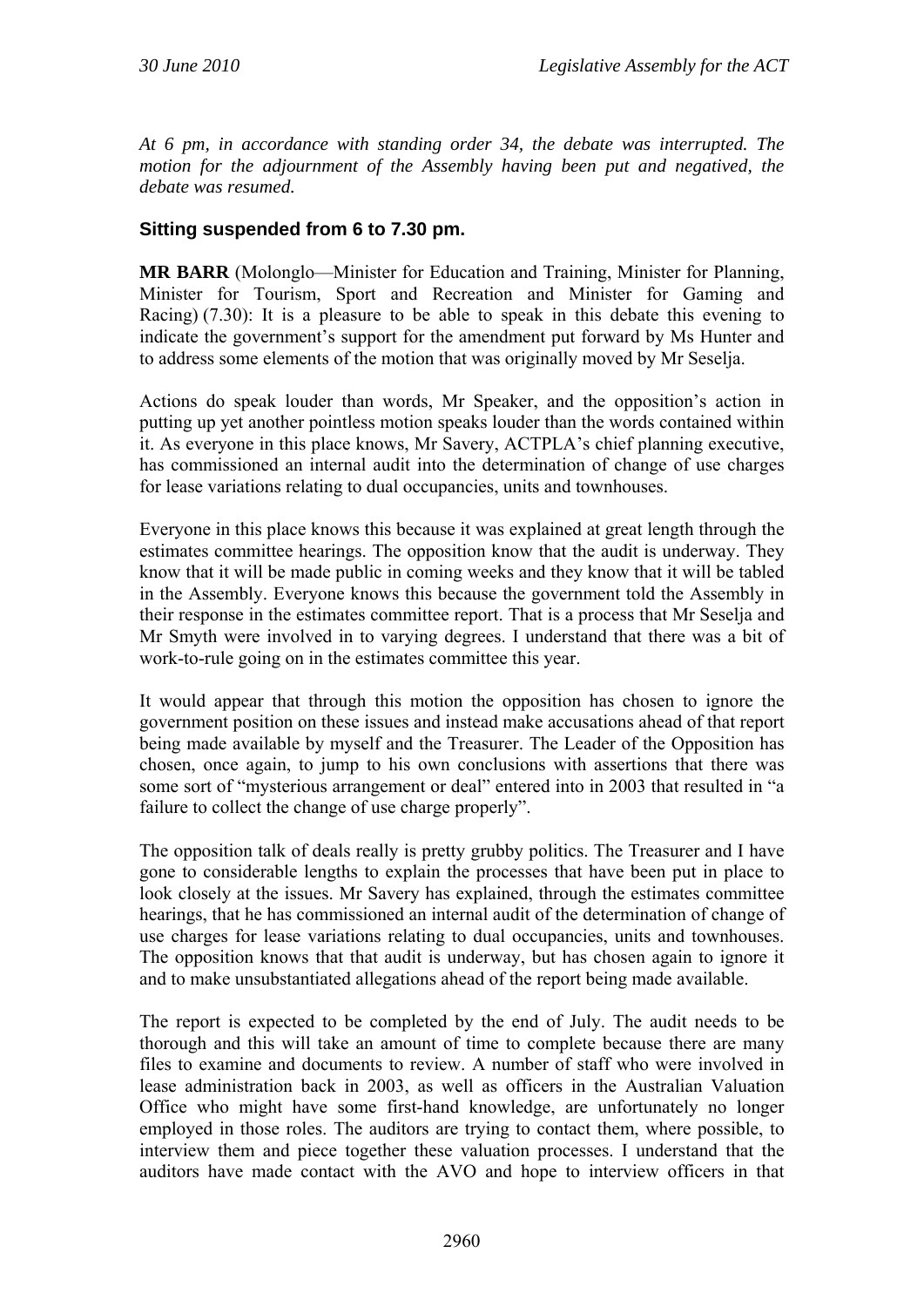organisation. All of that does take time, as I am sure even the Liberal opposition would acknowledge.

I restate the advice given to me by the chief planning executive when this issue was first raised. He wrote to the Australian Valuation Office directing them to ensure that all residential valuations were undertaken in accordance with the prevailing legislation and market conditions. That letter was sent on 30 April this year. He also advised lease administration staff to question valuations that did not demonstrate that they fully reflect market valuations for the suburbs in which the lease variations are being sought.

I should add that I find it curious on one hand that the opposition is accusing the government of not having collected enough change of use charge whilst on the other hand the Leader of the Opposition decries any resulting increase amounting to a massive tax on housing. He obviously wants it both ways. The codification of change of use charges is about a proper return to the community for an increase in rights passing to the lessee. In other words, it is a tax on windfall gains to developers.

It is about creating certainty for industry. It is about knowing what needs to be paid for what level of development rights and when. It is the position that any responsible government would take. The Liberal's motion is nothing more than low grade politics. It is an attempt to subvert good process around the review of change of use charge determinations on certain classes of residential leases that had their origins seven years ago. The Leader of the Opposition is aware that the proper process is underway and should respect that.

I do acknowledge and commend the Greens' proposed amendment to this motion. Unlike the Liberals who put politics ahead of good process, the Greens in this case appear to be interested in the substance of the issue. Their amendment suggests that they are generally interested in the facts and, more importantly, in the effect this policy will have on the community into the future. As I say, the government will support the Greens' amendment to the motion.

In the time remaining to me, Mr Speaker, I think it is worth reflecting on some of the observations of the Leader of the Opposition and the shadow Treasurer during this debate. It is a policy trade-off. I think the Macroeconomics report that the government commissioned, which looked into this issue, stated it well. It is a policy trade-off about those windfall gains to developers.

Of course, if the government chose to retain the entire windfall, as the report said, it would contribute to reducing incentive for property development. No-one is disputing that. If the government sought to retain the entire windfall, that would lead to a reduction in incentive for property development. However, on the other hand, the lower the change of use charge rate, the report says, the greater community benefit that in fact passes into private hands. This is the policy balance that you seek to strike in this particular debate. The Macroeconomics report says:

The task for policy makers is to find the right balance between these two competing objectives to maximise economic development.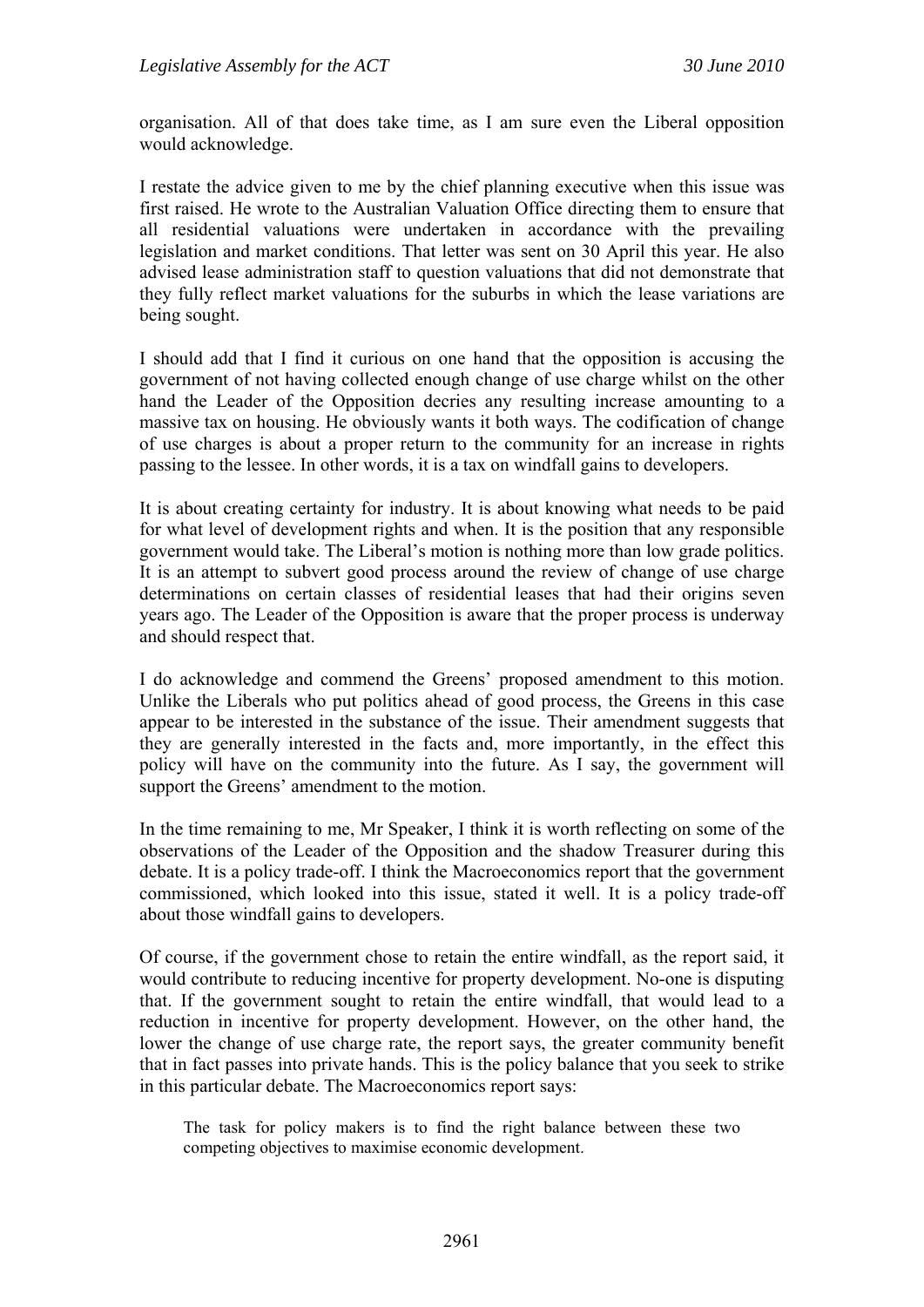That is the important issue as we move forward. It is how we settle upon the right balance, recognising that the community has a right to see some of that windfall gain—it should not all be privatised—at the same time as ensuring that the policy settings are such that they do not act as a disincentive to property development.

In some of their characterisations of this debate, the opposition have sought to align it with the debate over mining taxation. It is interesting that even those most ardently opposed to the federal government's original position in relation to the resource super profits tax at least accept the concept that some tax should be paid. There would appear to be a bit of confusion in the opposition's argument here. Are they suggesting that there should be no changes in this charge—

*Opposition members interjecting—*

### **MR SPEAKER**: Order!

**MR BARR**: because their public arguments to date, running the lies, the great big new tax, straight out of the Tony Abbott book of politics—

*Opposition members interjecting—*

**MR SPEAKER**: Thank you, members. Mr Barr has the floor.

**MR BARR**: really do this debate no credit. Finding that balance will be an important task over the weeks and months ahead, recognising that it is not just a static analysis that is needed. This market is dynamic. There will be adjustments. Markets do adjust. The assumption, for example, that there is a fixed supply is one that is tested by draft variation 303 that is out for comment at the moment. It proposes a reduction in the minimum block size for dual occupancies that potentially makes another 25,000 blocks across the territory open for dual occupancy development. If that draft variation is supported through the consultation process, we will see a massive increase on the supply side in relation to potential dual occupancies. That will also need to be factored into that larger policy question in relation to where the incidence of this tax will fall.

As we discussed in the estimates committee, it will depend, of course, on the relative elasticities of supply and demand. It is a fairly simple economic concept that they cover in economics I at ANU. It is probably 20 years ago for some of us who were studying that. We would be aware of this concept. It is something that we will continue to work through with industry but it is an important policy issue that must be addressed.

**MR SESELJA** (Molonglo—Leader of the Opposition) (7.40): I did not think that anyone was going to match Ms Hunter for ignorance in this debate, but Mr Barr has. He is scurrying out the door now because he is so embarrassed. Mr Barr has just accused his Treasurer of engaging in grubby politics. That is what he has just said. He says that the claims of an arrangement or a deal are grubby politics. We did not make that claim; the Treasurer did. The Treasurer made that claim. This is what happens. No doubt his staff will be listening upstairs as he scurries away in embarrassment.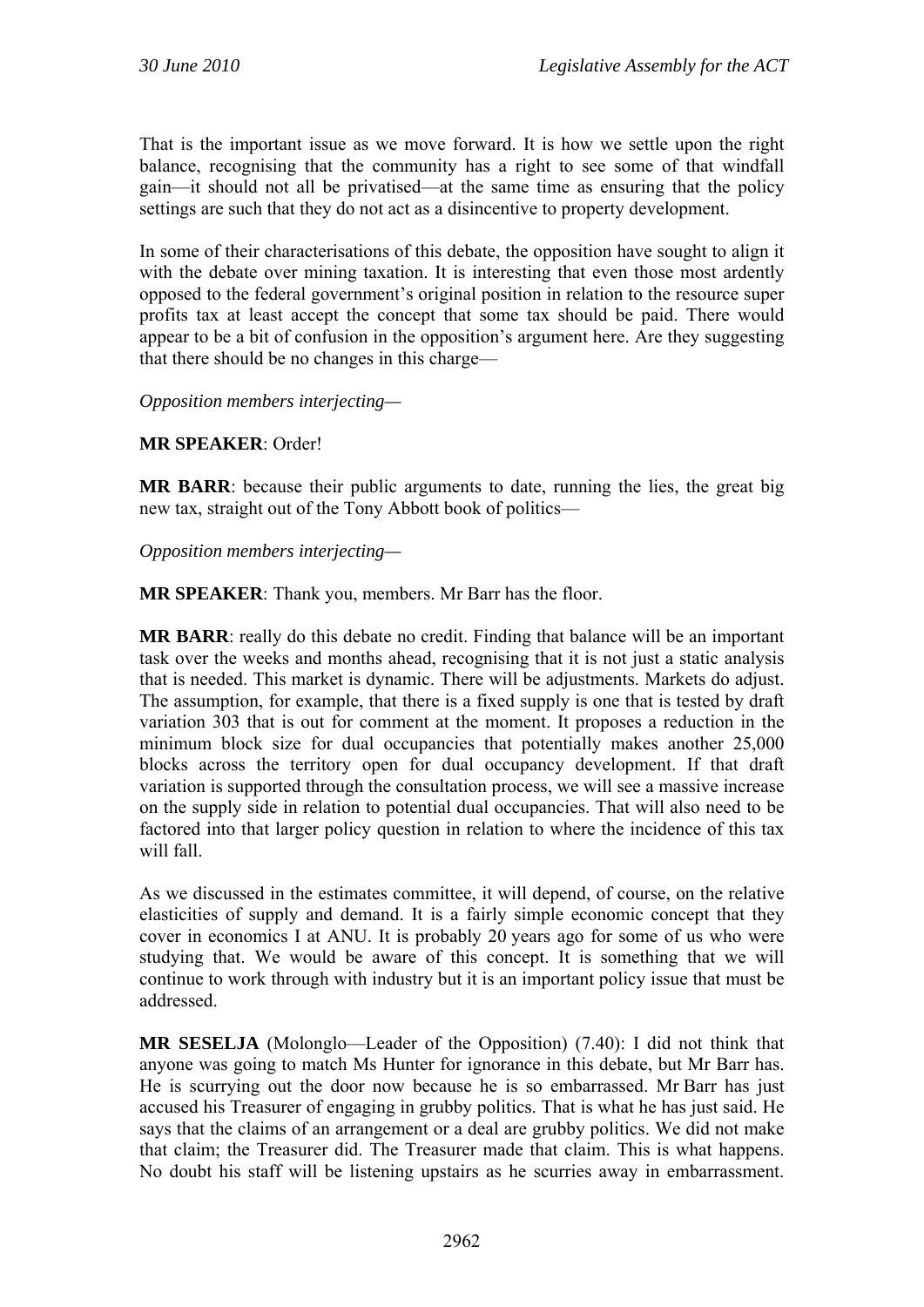They will be listening to the fact that the planning minister, the wanna-be Treasurer, just came in here and effectively accused the Treasurer of engaging in grubby politics.

He did not do the work. He did not look at what was said. He shot from the hip and he had absolutely no idea. I think he demonstrated again why his party has chosen to overlook him for the leadership and for the Treasurer's job, because we see the constant job application. It was the Treasurer who claimed that there was a deal or arrangement. It was a mysterious deal that we do not know anything more about, other than what the government has told us. The Treasurer told estimates:

There is no document that exists that we have identified at this point in time that would indicate how this deal was made and who was involved.

Those are the Treasurer's words, Mr Speaker. The ignorance of the planning minister to come here and say, effectively, that the Treasurer has engaged in grubby politics in seeking to have a go at us—

**Mr Smyth**: Whose words?

**MR SESELJA**: They were the Treasurer's words. The Treasurer talked about a deal or arrangement. She went on. I said:

So it is a deal between who?

The Treasurer's reply was:

I do not know, Mr Seselja.

And later she says:

I cannot answer how this arrangement was entered into.

Ms Gallagher said that there was a deal or arrangement entered into. She cannot say who engaged in it. That is a serious accusation to make and Mr Barr has actually—

**Ms Hunter**: Did you say "mysterious"? I don't remember you saying "mysterious".

**Ms Gallagher**: No, although it is a bit—

**MR SESELJA**: It is mysterious in that we do not know who signed this deal, who did this handshake agreement that we refer to. Mr Barr has exposed, in fact, what the Treasurer was saying. He has called it grubby politics. If he does not have the evidence, if he cannot say who, if he cannot say whether it was the Australian Valuation Office, whether it was the developers or whether it was the government which arm of the government that actually ticked off on this—it was an extraordinary contribution to the debate from the planning minister to talk about this deal or arrangement. But it does highlight the Treasurer's position.

Perhaps it was deliberate. Perhaps it was deliberate to highlight the fact that the Treasurer has made these claims about a deal or an arrangement. That was a particularly ignorant contribution. Like Ms Hunter, Mr Barr has not actually read the motion. That was clear.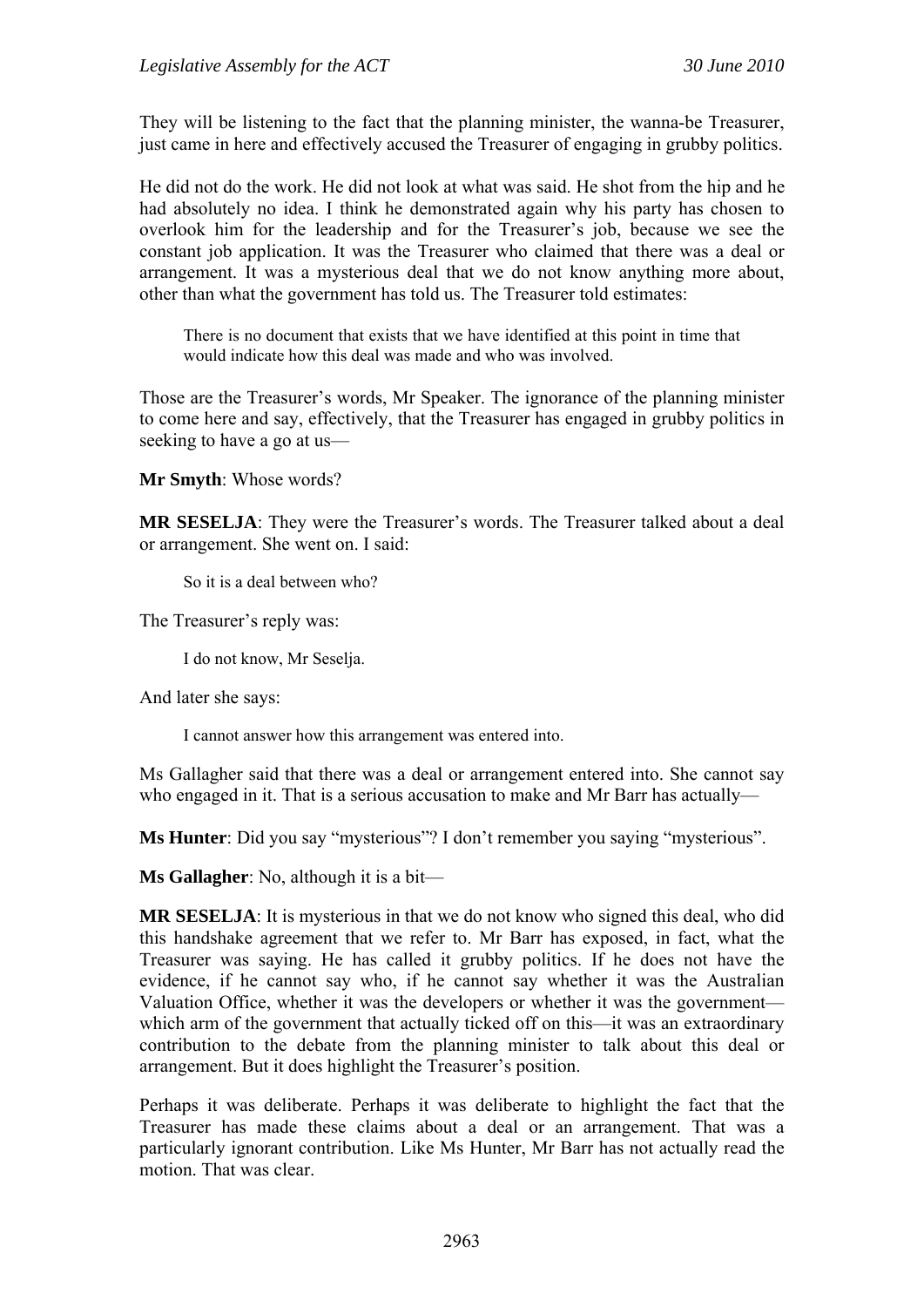**Ms Hunter**: We did. It was painful.

**MR SESELJA**: Ms Hunter interjects again. She was not actually able to deal with the motion. She engaged again in sweeping, broad generalisations. Mr Smyth highlighted it. He highlighted all the bits of our motion that they apparently disagree with—that the government is claiming to have failed to have collected the change of use charge. That is what they said. They apparently disagree that a massive increase in the charge amounts to a massive tax or that urban infill is an important measure to address transport and climate change issues. These are the bits they disagree with.

They disagree that a waiver of the charge is being used to provide an incentive and that the government is seeking to codify the charge or that considerable uncertainty is being caused and that this uncertainty is causing a rush for valuation. Ms Hunter could not oppose any of that. The only bit she tried to address was to say that the industry is comfortable with this process.

That was Ms Hunter's contribution to this debate, apart from agreeing with the Treasurer and getting plaudits from the planning minister and the Treasurer on this. You always know you are holding the government to account when they are just lining up to applaud. They are lining up to applaud. You always know that they are feeling the pressure when they line up to applaud what you have got to say, Mr Speaker. We see it time and time again with Ms Hunter.

I would have to say that she would be the government's favourite Green. I do not think there would be any doubt about that. There might be some competition there, but I would think that Ms Hunter would stand out as the favourite Green of the government. We see it; we see the smiles on the faces. We hear the plaudits saying, "Yes, keep scrutinising us in the way you are, Ms Hunter; keep doing it in the same way that you have been because—

**Mr Hanson**: That rigorous scrutiny.

**MR SESELJA**: it is working very well for us. It is working very, very well for us." Ms Hunter's contribution completely ignored the facts.

*Members interjecting—* 

**MR SPEAKER**: Thank you, members!

**MR SESELJA**: She is continuing with this obsession about—

*Members interjecting—* 

**MR SPEAKER**: Order!

**MR SESELJA**: Thank you, Mr Speaker.

**Mr Hanson**: You are not interested in this, are you?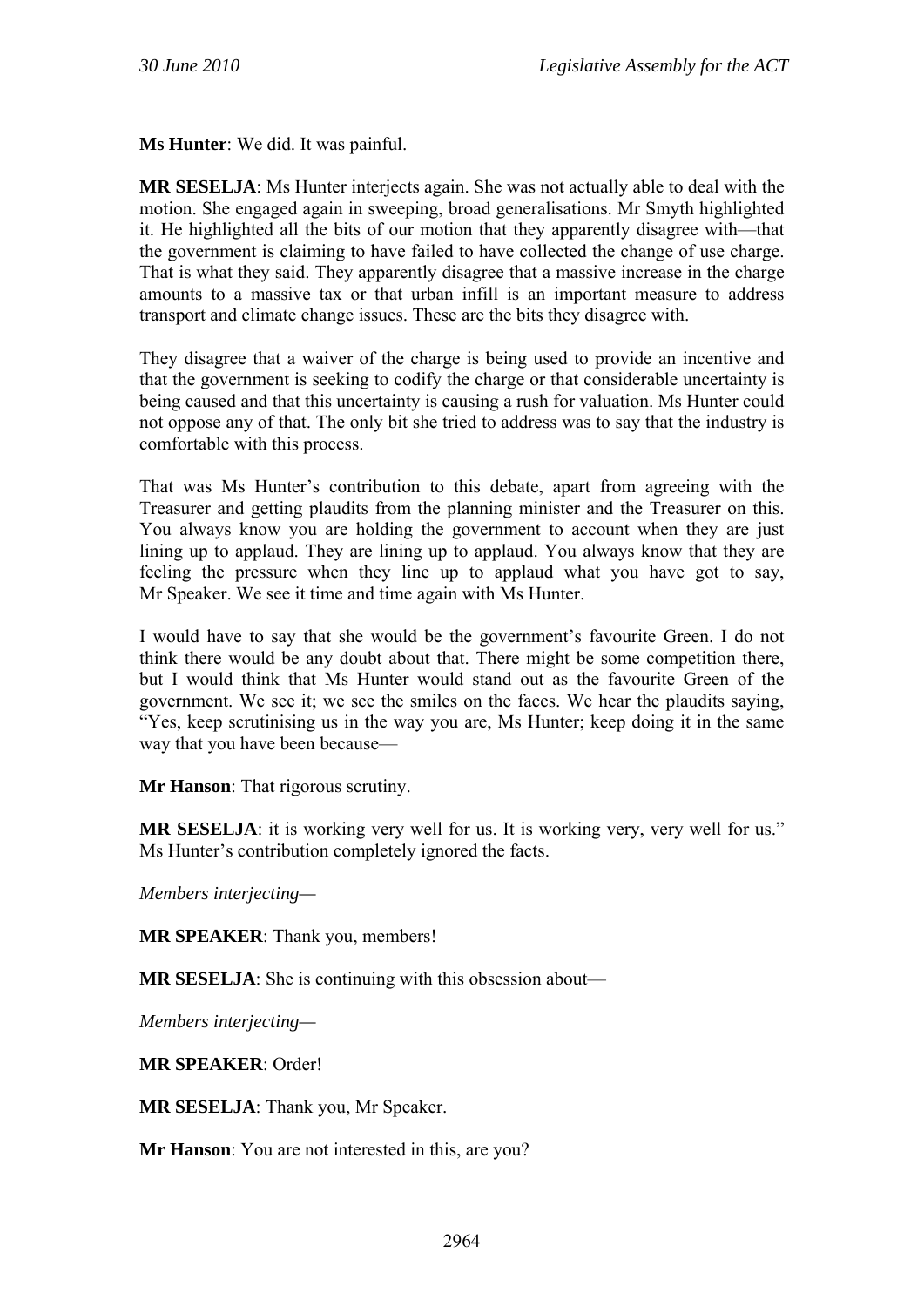**MR SESELJA**: Continuing with this obsession on the committee report—

**MR SPEAKER**: Mr Hanson, you are not helping.

**MR SESELJA**: Thank you, Mr Speaker. The bit that we did hear from Ms Hunter that went anywhere near the motion was saying that industry is comfortable. So it is worth reviewing what industry has said. I refer to the HIA letter, where it said: "It's generating a wave of uncertainty leading to a mad rush for valuations and lodgement of applications causing significant delays and inconvenience in advance of the new system."

The Independent Property Group said: "The logic to determine these numbers appears to fail simple mathematics and appears not to have taken into consideration the significant costs and lengthy delays a developer does ordinarily experience as they negotiate the planning system, public consultation and a possible ACAT appeals process."

The Australian Property Institute stated: "It's becoming apparent that as the proposed system evolves, there is a philosophical shift from capturing the value increment resulting from Crown Lease variations to a system of taxing development and urban renewal."

The HIA, in another contribution, stated that it will prevent development and redevelopment from occurring. We have the Property Council saying: "Increasing the CUC as proposed will stifle redevelopment activity, resulting in a significant loss of associated revenues, thereby undermining the economic and revenue rationale for the proposed codification."

It is no wonder Ms Hunter did not want to get specific because on the only thing she got specific on, she was completely wrong. She said that industry is comfortable apart from the Property Council, the HIA, the Australian Property Institute, the Independent Property Group. Apart from them, they seem all pretty comfortable with it. If we are going to have a debate, let us have a serious debate that actually looks at what is being said. What is being said in this motion is that there is a process at work. It has the potential to affect urban infill. It has the potential to affect a number of things. There is a codification process. There is also a change in the approach as to how the government collects the tax.

They say that is as a result of a deal or arrangement. Those are the Treasurer's words. Those are the Treasurer's words, which imply significant bad faith on the part of someone. I do not accept that that is true unless that is proven. It is the Treasurer who has made the allegation. It is the Treasurer who has made the allegation about a deal or an arrangement. We have got this situation and the motion reflects that. It reflects that the Treasurer claims that through the deal or arrangement they are not collecting all of the tax. It talks about the codification process; it talks about the uncertainty; and it calls on the government to provide the information.

Apparently, Labor and the Greens do not like that. As I say, judging from the contribution to the debate, particularly from the planning minister and the Greens'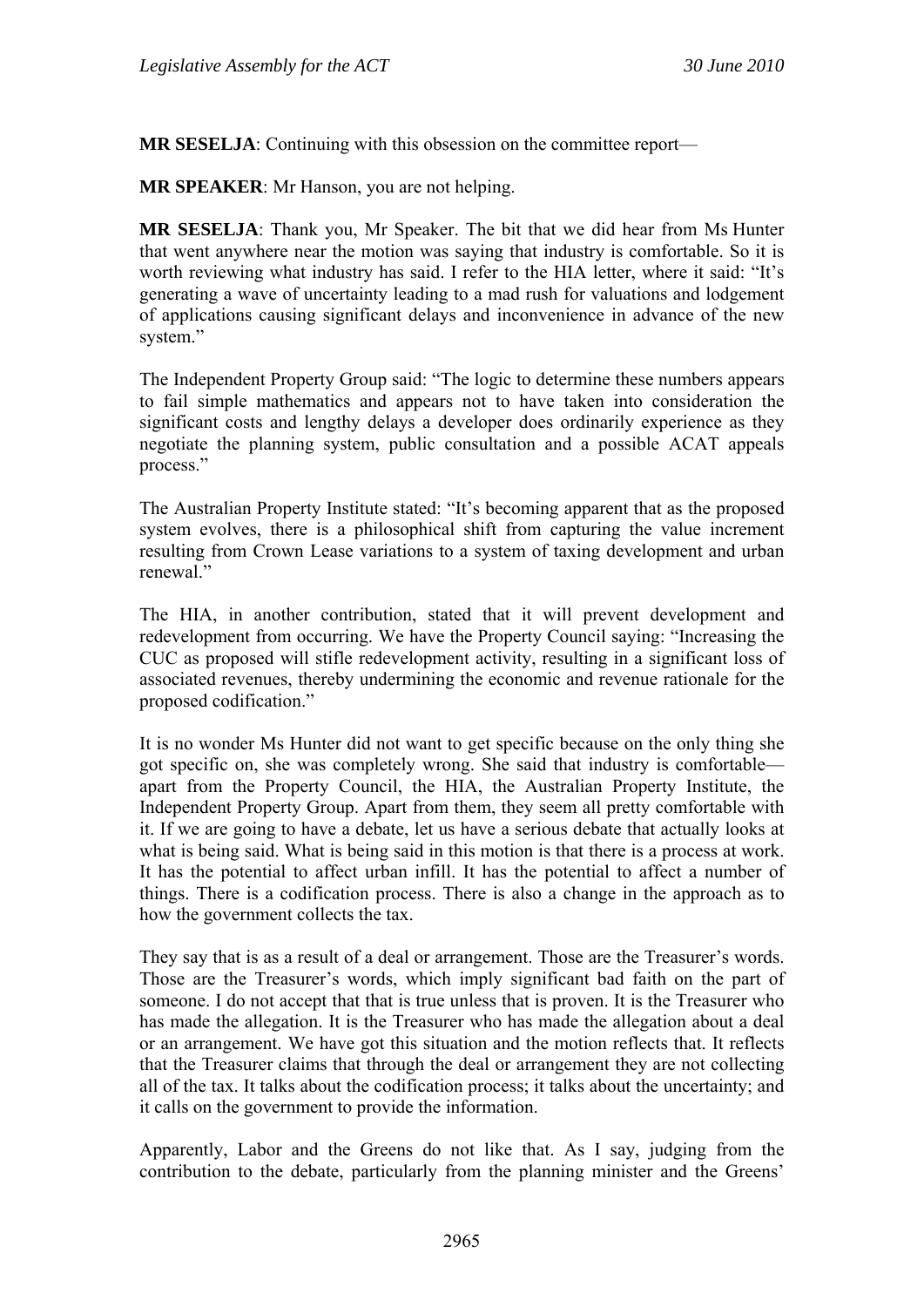leader, there is a complete ignorance of what is in the motion and what was said. Mr Barr is now back. He scurried out as soon as he had finished. I think somewhere, deep down, he knew that what he was saying was a load of rubbish and it has been exposed as such.

He has effectively accused his own Treasurer of grubby politics. He has effectively accused her of grubby politics because he says that using that terminology is grubby politics. Well, it is the Treasurer's own terminology. He did not bother to check. He did not bother to do the work. It does go, I think, to how disinterested he is as a planning minister in anything other than sloganeering.

Mr Speaker, we will not be supporting the amendment from Ms Hunter. As much as it may be applauded by the government—as much of what Ms Hunter does is applauded—how comfortable the government are with scrutiny is always indicative of how closely you are scrutinising them. If the government are applauding you for your scrutiny, chances are you are not actually asking the right questions. Chances are you are asking them exactly the kind of questions they want to have asked.

I think that Mr Hargreaves summed it up in the committee when he said that this is a wonderful report for the government. He said that it is a wonderful report for the government. The government could not be happier. This is an important issue. We do take it seriously. Industry take it seriously and they deserve answers to address this uncertainty. *(Time expired.)*

**MRS DUNNE** (Ginninderra) (7.51): It is ironic, actually, that when you come into the chamber with a motion, the second part of which just simply calls for information, you can get yourself into so much grief and have so much slanging, especially from the crossbench—the people who say that they are here to ensure openness and accountability.

Mr Speaker, substantial changes to a tax like the change of use charge will have substantial impacts in the community. There are no two ways about it. We heard the Treasurer before the dinner break actually make an argument which was pretty much like the argument that Wayne Swan made about the resource rent tax, when she said, "This will not stifle economic activity; it will encourage economic activity." So, if you tax somebody, what they will do is say, "Oh, thank you Ms Gallagher, Treasurer, thank you for taxing me. You just encouraged me to go out and do more so that you can tax me ever more. Tax me and tax me again." No-one realistically thinks that, if you wind up the taxes on something, people will continue in that area.

The classic example, of course, was in the late 70s, when the Thatcher government came to power in the UK, and the Thatcher government did something that caused the Labour Party and everyone on the left to go into paroxysms. They lowered the top marginal rate of tax. They lowered the top marginal rate of tax from 90 per cent to 70 per cent, and this was considered to be an absolutely appalling thing. What happened, Mr Speaker? All these people who had buckets of money, and had had their money offshore, brought their money home, because they no longer considered it worth trying to avoid outrageous taxes in the UK. As a result of lowering the tax rate, the UK government collected more tax. It was a direct measure.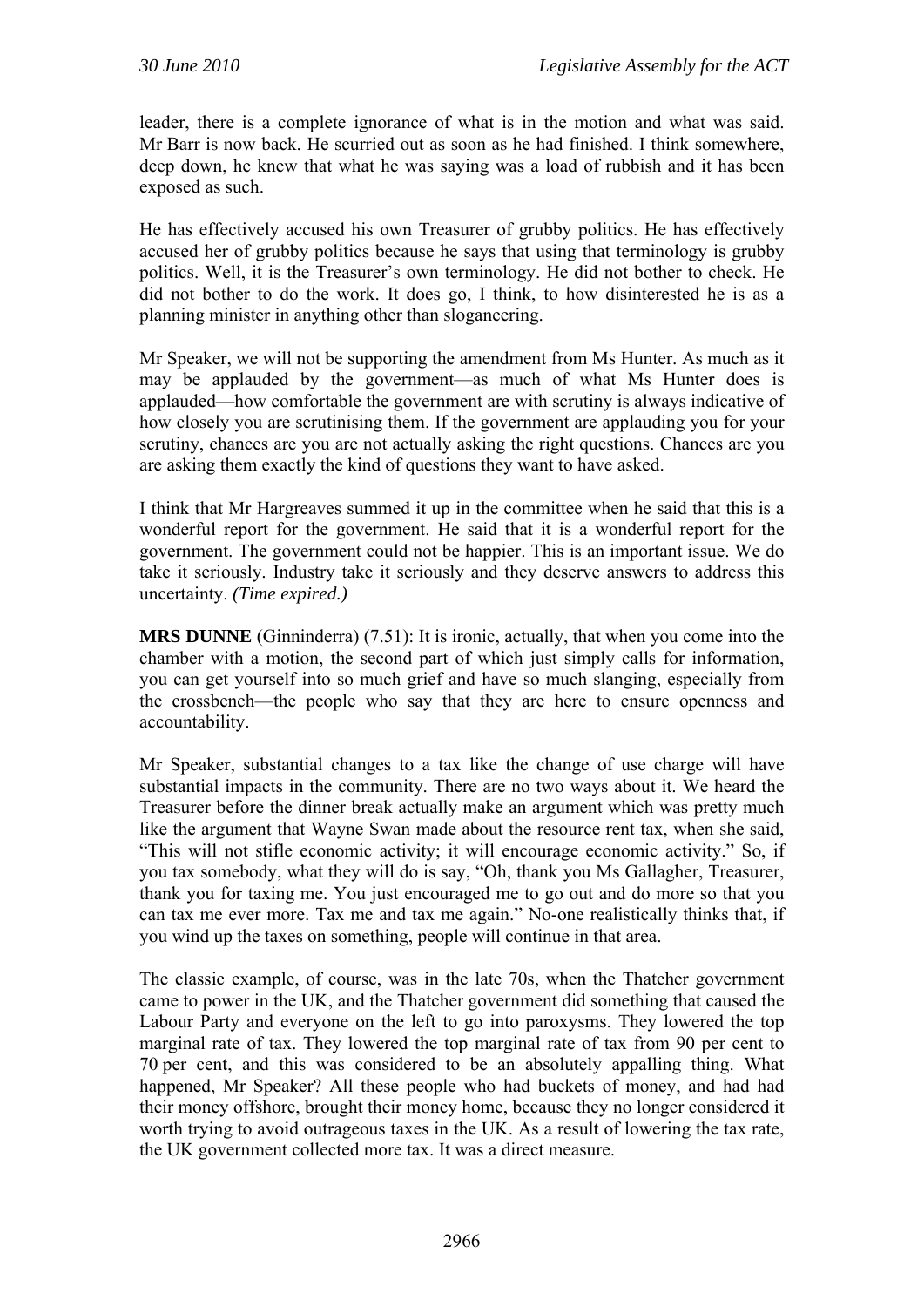What we have seen here today is Katy Gallagher, the Treasurer, trying to justify an unjustifiable increase in tax. What that increase in tax will do in relation to housing alone—you do not have to look anywhere else—is raise the cost of every dwelling built in a multi-unit development, depending on where you are, by tens of thousands of dollars. What the industry is wanting to know is, when this clicks over tomorrow, when the financial year changes tomorrow, what is the regime going to be? How long—

**Ms Gallagher**: They know that, Vicki.

**MRS DUNNE**: Well, if they know, why is it so hard for you to answer? If they know, why is there a problem with Mr Seselja's motion? If the minister thinks that the community knows, why is it so hard for this minister to deal with Mr Seselja's motion, and why was it necessary for Mr Seselja to bring this motion forward? It was necessary to bring this motion forward simply because the community is saying to us, "We do not know what the regime will be tomorrow, and we do not know how long that regime will be in place. We do not know what the situation is and we do not know how long that regime will be in place."

We discussed this in the party room this morning, and we actually thought that this would not take very long, because it would be straightforward. It is simply asking for information. If only the minister could bring herself just to provide it, without going through all this fancy stuff about always having to object, always having to amend and put her spin on things. Simply provide the information that the community is calling for! This is why we are here today—because the community is telling us that they need the information, but you are not prepared—

**Ms Gallagher**: You are getting more than you asked for.

**Ms Hunter**: It is all about information.

**MRS DUNNE**: The little mean girls natter in the corner—if you would just zip it for a moment, because you have had your turn.

*Members interjecting—* 

**MR SPEAKER**: Order! Mrs Dunne has the floor.

**MRS DUNNE**: It would be really much better for the community if the Treasurer could just come to the party and provide them with the information that Mr Seselja has asked for, without all the fancy footwork of having to change things to suit her. What we actually have to do is to provide the community with certainty.

What we have seen—and Mr Seselja spoke about this—is people trying to get in and get valuations done before the end of this financial year. Every time you do this and make these changes and not give people certainty, people end up spending time forcing things through, trying to get in before deadlines, and people usually get it wrong. That is where we are going to get into trouble.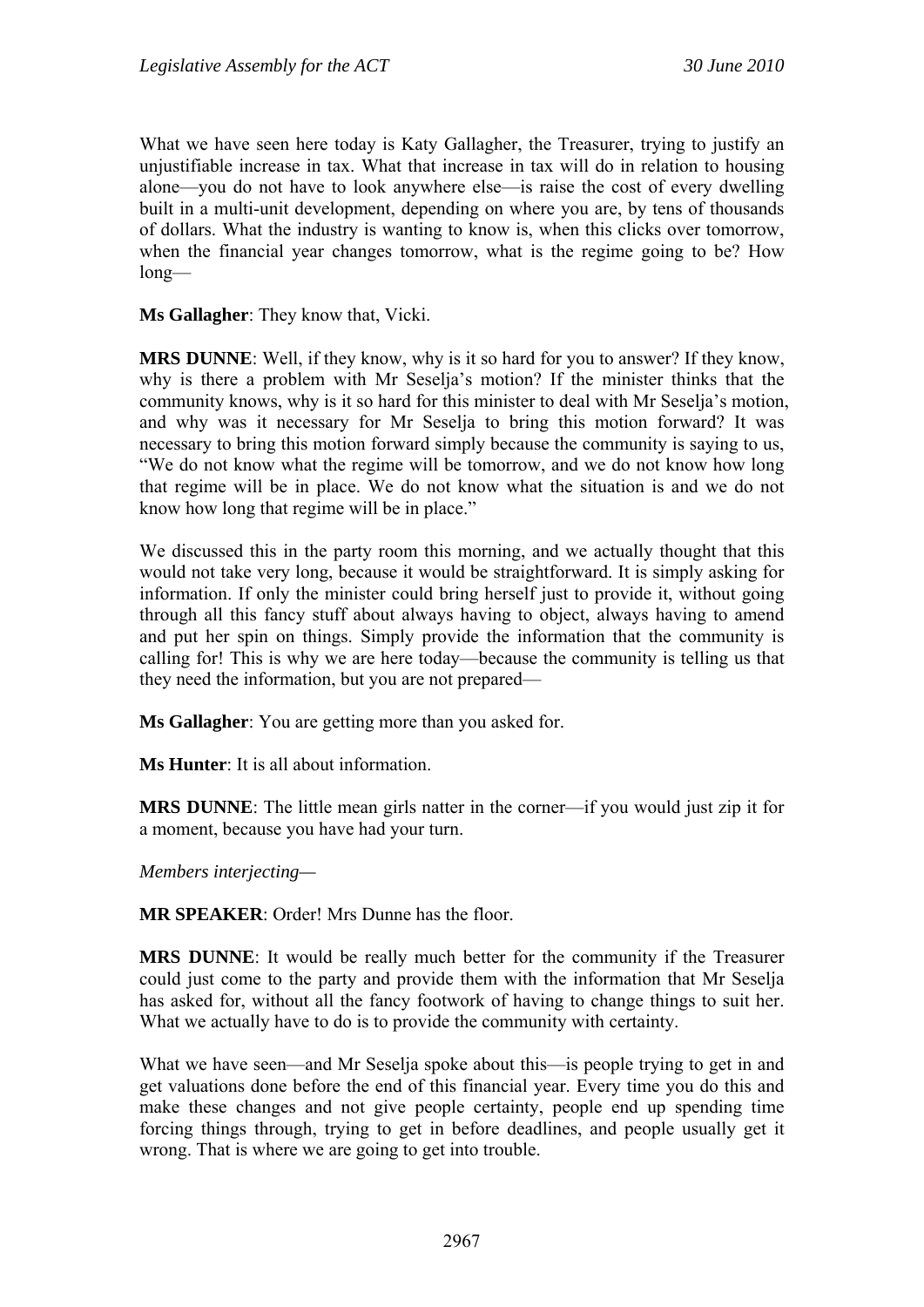It does not matter what the industry is, what industry needs is certainty, clarity, honesty, and none of it comes from Katy Gallagher. I commend Mr Seselja for bringing forward this important matter, and I commend him for his persistence and his advocacy on behalf of an important industry in this town. Without that advocacy and without bringing forward these issues, the logical consequence will be that the cost of individual units and unit developments will go up, and that will knock on to freestanding houses, as is always the case. This will raise the cost of housing in the ACT. It will also raise the cost of doing business, because the change of use charge does not just apply to housing.

There is a lot this minister has to account for in this area. She is not prepared to come clean with the community and tell them how this unknown deal was done and who was responsible for it. Somebody must know. There must be something somewhere, and this minister has done nothing to account for that as well.

I commend Mr Seselja for the motion and I commend the motion to the place.

**Mr Seselja**: Mr Speaker—

**MR SPEAKER**: Mr Seselja, you have already spoken on this.

**Mr Seselja**: I do not think anyone else is—

**MR SPEAKER**: Do you want to close the debate overall?

**Mr Seselja**: Unless someone else is keen to speak, but I do not see anyone else getting up.

**MR SPEAKER**: No, I think you are right. Thank you.

**MR SESELJA** (Molonglo—Leader of the Opposition) (7.58): I thank members for their contributions—

**Mr Smyth**: Varied as they were.

**MR SESELJA**: Varied as they were indeed. There has been a real trivialisation of this issue by a number of speakers. This is an important issue to a very important industry in our territory. If we look at the major drivers of economic growth over the last few years in the territory, there is no doubt that the construction industry and the housing sector in particular have been critical to the state of the ACT economy, and members of the government and the Greens seem to have no appreciation of that. The Treasurer particularly seems to not have any care for whether or not that is the case and whether or not this tax will impact on that.

But today we are not actually debating the tax; we are simply asking for information. That is why we thought this would be relatively non-controversial. It is extraordinary sometimes what is controversial for the Greens and the Labor party. A series of statements of fact followed by a request for information are now controversial, because they do not want to give up the information.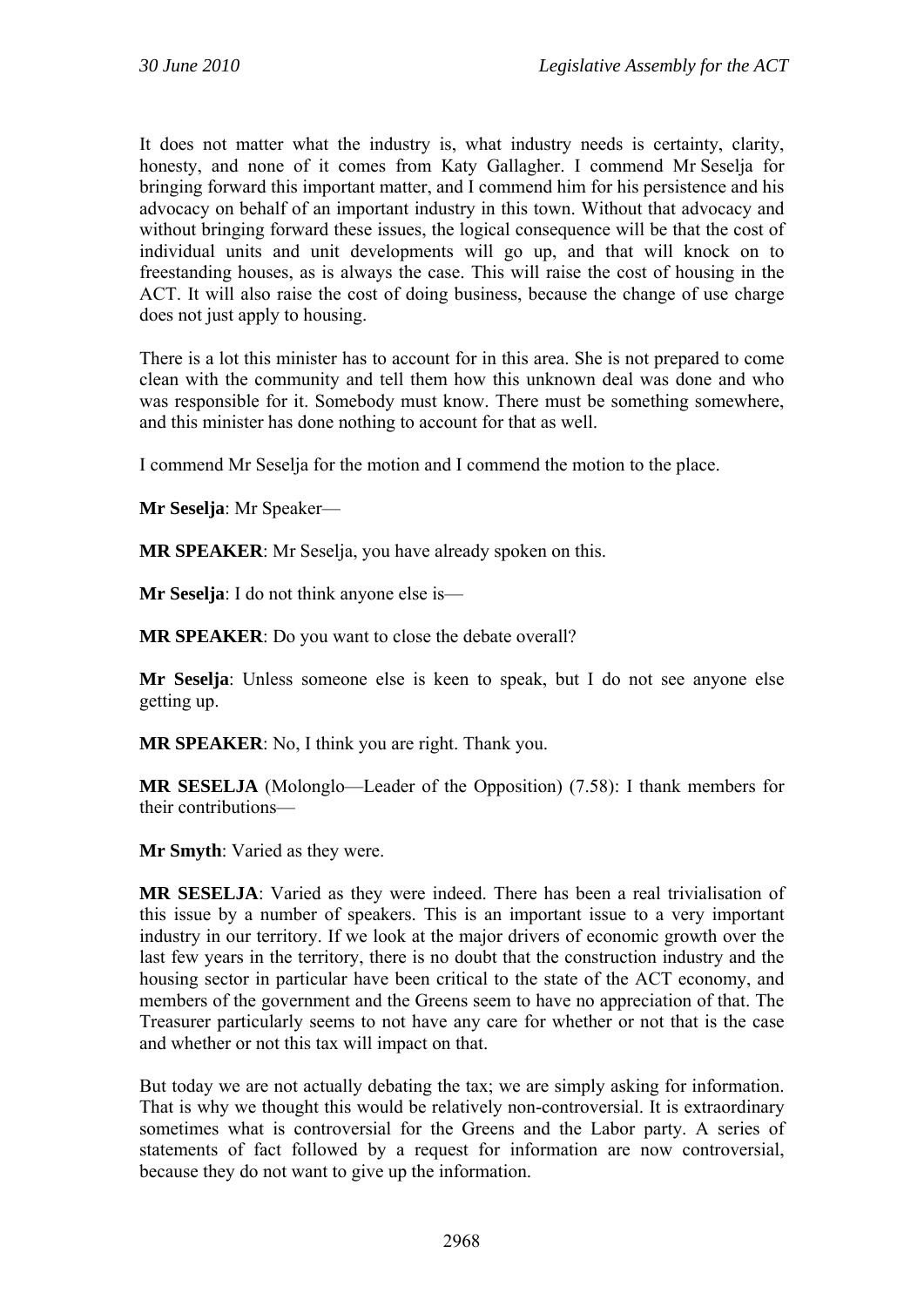I think it is worth again noting the contribution of the planning minister. This is someone who is charged with the planning of the territory, yet, for a speech in a portfolio area which does touch on his own portfolio, he came down here completely unprepared and was spouting falsehoods throughout. Mr Assistant Speaker, I think that that does bear some discussion.

I think the other thing is that, in the extraordinary economic analysis from the planning minister, what was not actually touched on was the fact that this is a tax that does influence behaviour. Putting aside how much it will impact on price, how much may be able to be absorbed by developers, how much will be coming off the bottom line of people's existing property rights, all of which will be part of the mix here, there are choices. There are choices for the property sector as to where they develop. They can develop outside the ACT, where there are now lower taxes in things like stamp duty. They can also develop in greenfields instead of infill, where they do not face this tax.

So, even if one were to accept—and I think some of the assertions that have been made by the Labor Party in this debate are highly dubious—part of what they said, it does not take account of the fact that there are choices to be made even within the ACT. So the question for the government would be, if that is the case, are you happy for there to be a greater proportion going forward than there is currently of greenfields development versus infill?

If that is the government's new position, I am interested to hear it, because I understood they were looking for a greater proportion of infill going forward. There is no doubt that, when individuals look at their options, a greenfield site suddenly looks more attractive than it did, when the tax on redevelopment of existing sites through change of use is ramped up. I do not know that anyone could actually dispute that that is the case. Likewise, when there are lower taxes in New South Wales, people will make those judgments.

We have not heard from any contributors in the Labor party about what impact that will have on those decisions, particularly when there is risk. There is risk in some of these developments. There is potentially a lot of delay. There is sometimes community opposition. All of these things need to be factored in. Now this is one great big giant increased tax to factor in, which will, of course, affect decision making. It will affect risk; it will affect the likely profit versus the potential downside. So again we have heard them ignore these facts.

Mr Speaker, it is disappointing again that the Greens and Labor have combined to effectively gut this motion. None of them have actually been able to speak to the substance of the motion. Of the ones who have tried, Ms Hunter, when she talked about industry, got it completely wrong and Mr Barr ended up having a go at his own colleague, the Treasurer, when he looked at a couple of words and did not realise that they were the Treasurer's words rather than the Liberal Party's words. It was an embarrassing performance.

Mr Speaker, we will continue to take this up, because it is important. It is important for home buyers, it is important for those looking to buy a unit, it is important for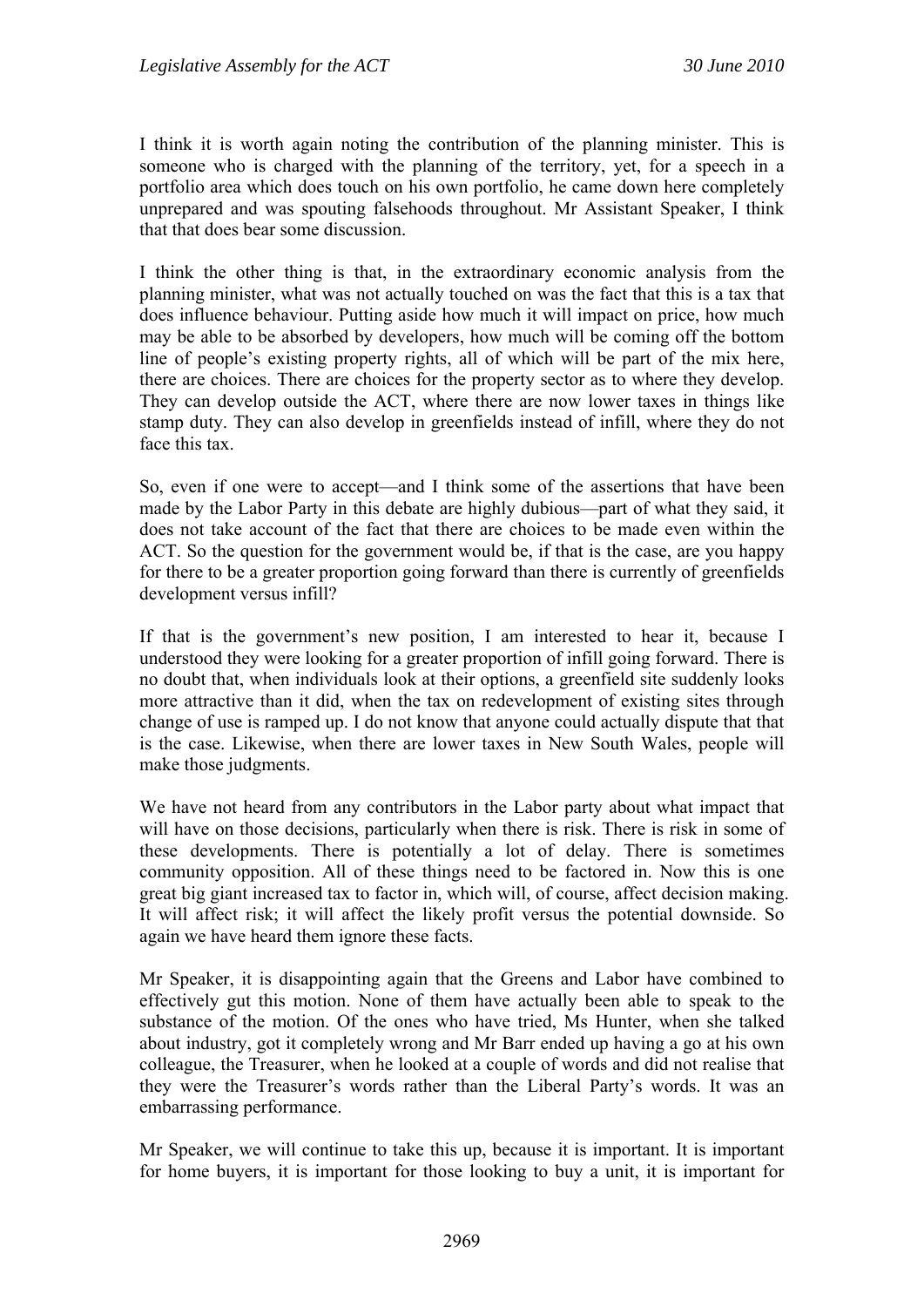investment, it is important for a very important industry which has been a key economic driver in the city. It is important to urban infill, it is important to how we develop the city in the future and to whether we do get the kind of critical mass in our town centres and in our city centre that will sustain a public transport system that is far better than what we have today. All these things are at stake. It is reasonable that we see some openness, it is reasonable that we ask the government to back up what they have said, and they have not been able to do it.

We reject the amendment but I do commend the motion to the Assembly.

**MR ASSISTANT SPEAKER** (Mr Hargreaves): As I understand it, we will now put the question that Ms Hunter's amendment be agreed to. Those in favour say "aye", the contrary "no". I think the ayes might have had that.

**Mr Seselja**: The noes have it.

**MR ASSISTANT SPEAKER:** The noes have it. I do not think so. Division required; please ring the bells.

*A call of the Assembly having commenced—* 

**Mrs Dunne**: It is not your place to say that.

**MR ASSISTANT SPEAKER**: I beg your pardon, Mrs Dunne? Have you got something to say, Mrs Dunne?

**Mrs Dunne**: Yes.

**MR ASSISTANT SPEAKER**: Well, then you can stand on your feet and say it.

**Mrs Dunne**: I will take a point of order.

**MR ASSISTANT SPEAKER**: Yes, do it.

**Mrs Dunne**: Mr Assistant Speaker, I think that your comments then were disorderly and inappropriate for someone occupying the chair.

**MR ASSISTANT SPEAKER**: Would you like to tell me what they were?

**Mrs Dunne**: When Mr Seselja said, "The noes have it," you said, "I do not think so."

**MR ASSISTANT SPEAKER**: No, I did not.

**Mrs Dunne**: All you have to do is call the—

**Mr Corbell**: Mr Assistant Speaker, on the point of order, I was just going to make the point that—

**MR ASSISTANT SPEAKER**: Thank you, minister. Mrs Dunne, I suggest you go and have another listen to the Hansard. What I said was "I think the noes have it" and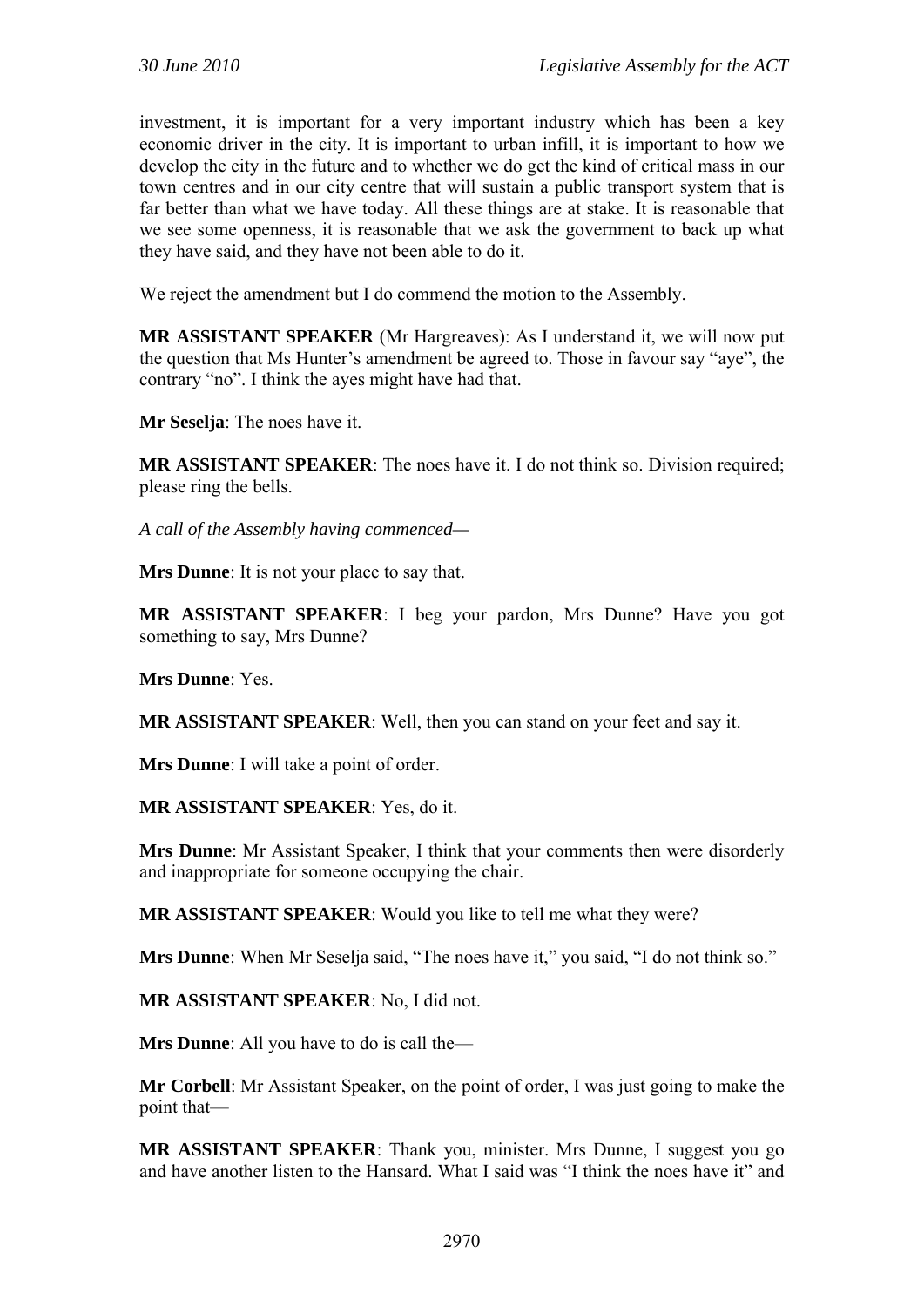"I do not think so. Division required." Now please resume your seat, and if you do not like it—

**Mrs Dunne**: I think that your comments were actually inappropriate for someone occupying the chair.

**MR ASSISTANT SPEAKER**: Mrs Dunne, I think that you ought to resume your seat and we will get on with it.

**Mr Corbell**: Mr Assistant Speaker, quite clearly Mrs Dunne has no sense of humour.

**Mrs Dunne**: It is not a matter of having a sense of humour—that from the most humourless man in this place.

**MR ASSISTANT SPEAKER**: Mrs Dunne, this is the last time.

**Mr Hanson**: Simon, you're the most humourless—

**MR ASSISTANT SPEAKER**: Mr Hanson, it is not such that we can have a conversation across the chamber while the division is on, please. Please do not push me around.

**Mr Barr**: Didn't you try to get a feed during the dinner break, Vicki? What's going on—blood sugar levels dropping, what's going on?

**MR ASSISTANT SPEAKER**: Mr Barr, please restrain yourself.

**Mr Barr**: It is difficult.

**MR ASSISTANT SPEAKER:** I know it is difficult, but please do the best you can and Mr Hanson, one more and I will have to warn you.

There is a pairing in operation, Mr Coe and Ms Burch and also Ms Porter and Mr Doszpot, as I understand it.

**Mr Hanson**: I just noticed that the Chief Minister is doing the crossword. He might like to share any clues—

**MR ASSISTANT SPEAKER**: Mr Hanson, please resume your seat. One more of those and I will not warn you, Mr Hanson; I will name you.

**Mr Hanson**: Cannot be helped.

**MR ASSISTANT SPEAKER**: Yes, well, you may have a sense of humour, but it is not shared at the moment.

Question put:

That **Ms Hunter's** amendment be agreed to.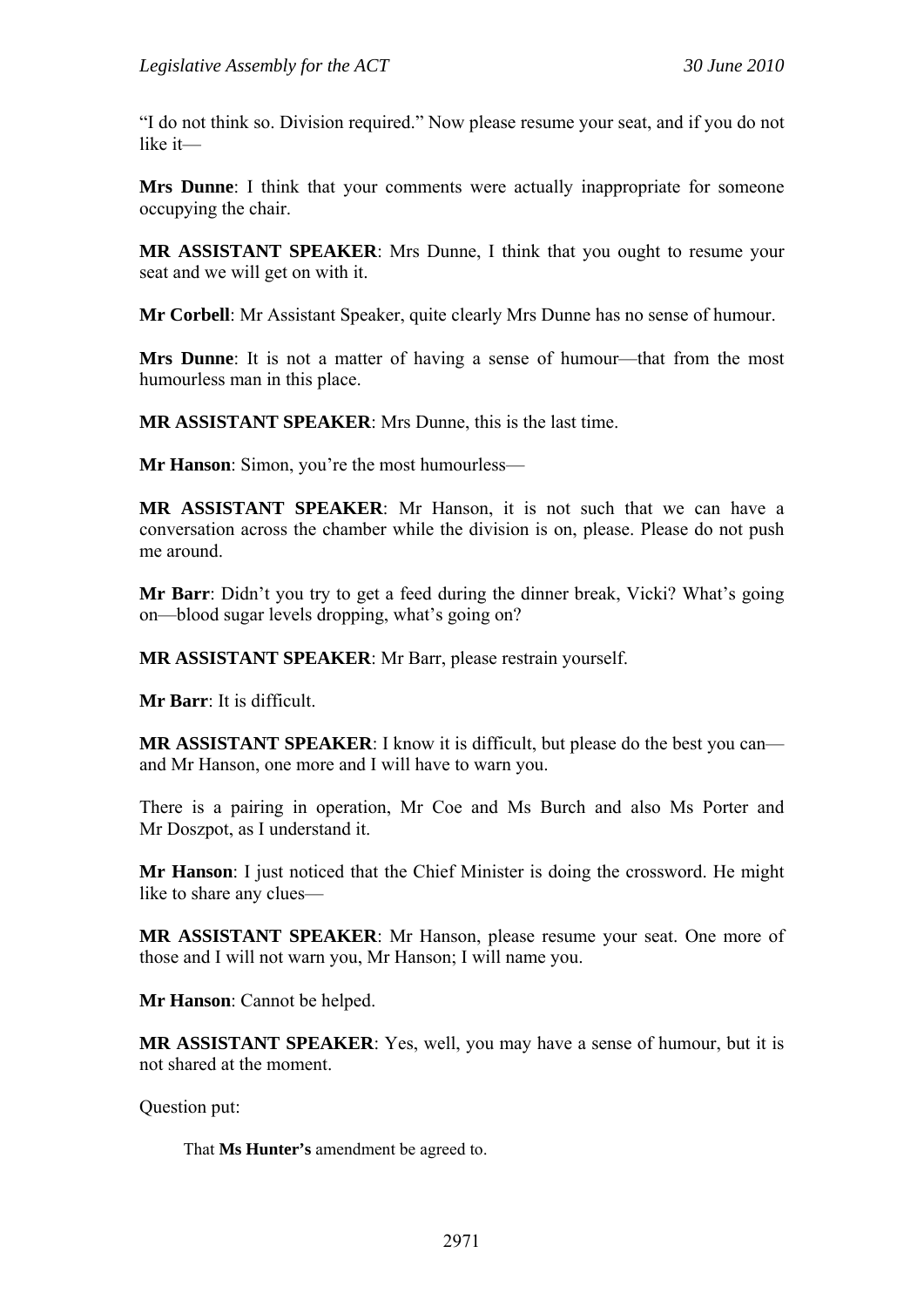The Assembly voted—

Ayes 9 Noes 4

| Mr Barr       | Ms Hunter     | Mrs Dunne | Mr Seselja |
|---------------|---------------|-----------|------------|
| Ms Bresnan    | Ms Le Couteur | Mr Hanson | Mr Smyth   |
| Mr Corbell    | Mr Rattenbury |           |            |
| Ms Gallagher  | Mr Stanhope   |           |            |
| Mr Hargreaves |               |           |            |

Question so resolved in the affirmative.

Question put:

That **Mr Seselja's** motion, as amended, be agreed to.

The Assembly voted—

Ayes 9 Noes 4

| Mr Barr       | Ms Hunter     |
|---------------|---------------|
| Ms Bresnan    | Ms Le Couteur |
| Mr Corbell    | Mr Rattenbury |
| Ms Gallagher  | Mr Stanhope   |
| Mr Hargreaves |               |

er Mrs Dunne Mr Seselja outeur Mr Hanson Mr Smyth

Question so resolved in the affirmative.

# **Executive business—precedence**

*Ordered that executive business be called on.* 

# **Appropriation Bill 2010-2011**

[Cognate paper: Estimates 2010-2011—Select Committee report government response]

Debate resumed from 29 June 2010.

Proposed expenditure—Part 1.7—Department of Land and Property Services— \$8,610,000 (net cost of outputs) and \$24,708,000 (capital injection), totalling \$33,318,000.

**MR SESELJA** (Molonglo—Leader of the Opposition) (8.10): It is worth talking a little bit about the activities of the Land Development Agency in this line. We have looked at a number of areas in the past where the Land Development Agency has engaged in what we would regard as wasteful spending. I think that there is still evidence of some of that, although I would say that is not as egregious as we have seen in the past. We do see what is effectively a monopoly supplier of land engaging in spending significant amounts of taxpayers' money on things such as advertising.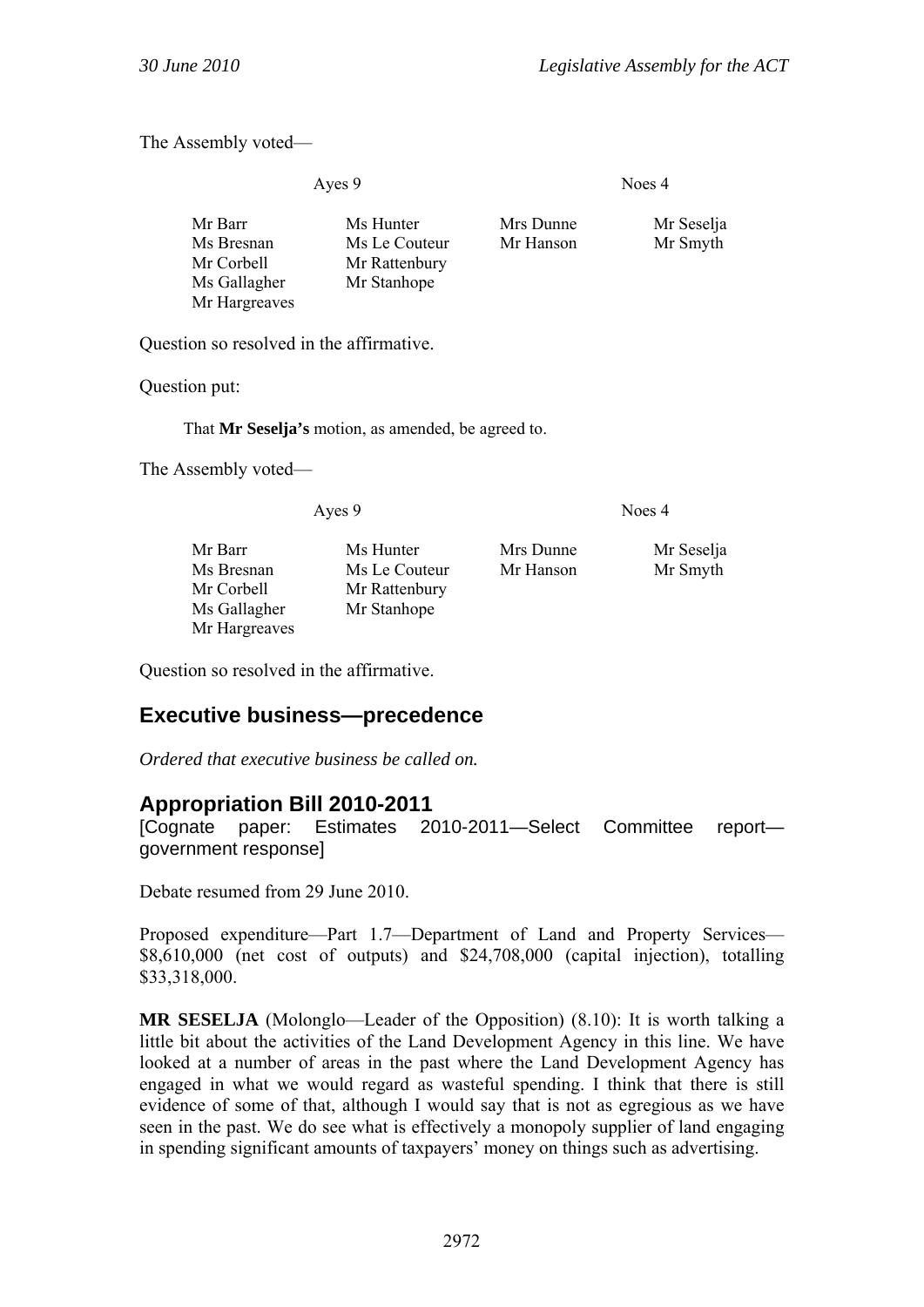We asked questions on notice of the government regarding what is the budgeted cost of the provision of IT services and what is the budgeted cost of marketing and advertising, and I would like to touch on that for a moment. In 2010-11, the LDA has budgeted \$2.5 million excluding GST to be spent on marketing and advertising. The breakdown is as follows: \$2.145 million excluding GST is allocated to marketing, advertising, printing, design promotions, events, advertising and signage; \$202,000 excluding GST is allocated to sales-related marketing activities, such as sales posters and event support; and \$153,000 exclusive of GST is allocated for community marketing, including community buildings and consultation.

We are critical of the LDA in saying that we believe that is a significant amount to be spending at a time when there is so much pent-up demand. We have seen that over the last couple of weekends—people are desperate for blocks, because the blocks have not been provided to them. You really should not have to spend too much to let people know. People are dead keen to find out about these ballots, these auctions and particularly the residential land sites. We can question the quality of some of that marketing, and \$2.5 million seems to us to be a significant amount to be spending on advertising and marketing in a market where the LDA is such a dominant player and where there has been such a squeeze on land supply in recent years.

That said, I will give the LDA a plug—at least the LDA can answer the question. The only reason we are able to give them a bit of a kick and say that they should look to shaving some money off that advertising is because they bothered to answer the question, which begs the question as to why so many other departments cannot. The LDA has done the work, and I will give them a plug for this. They have gone away and they have done the work. They have done what we would expect all government departments to have done at this stage of the budgeting process—that is, they have done their internal budgets.

When we asked the LDA a series of questions about the budgeted or forecast increase of costs for provision of IT services, printing, distribution, et cetera, we actually got answers. We got an answer about what has been spent to date in the 2009-10 financial year as at 27 May 2010—\$1.223 million excluding GST. We do see a significant increase, and we would ask that is the case. But I give them a plug for the transparency that they are showing so that we can have the debate and the discussion. They have bothered to do the work.

We get a lot of detail in some of these answers from the LDA. Why can we not get that from other departments? Why are we hearing from other departments that they have not done their internal budgets yet? That is unacceptable. If it is good enough for the LDA to do it, why is it not good enough for the other agencies? This would be a question for each of the ministers who have answered by saying that they simply cannot answer the question.

The LDA can answer the question. Whilst we will be critical of the amount they are spending on advertising, we will give the LDA credit where credit is due—it is a standout agency in that they are at least prepared to be transparent with the ACT Assembly so that we can see what they are planning on spending. I would ask each of the other ministers and each of the other agencies that have refused to answer similar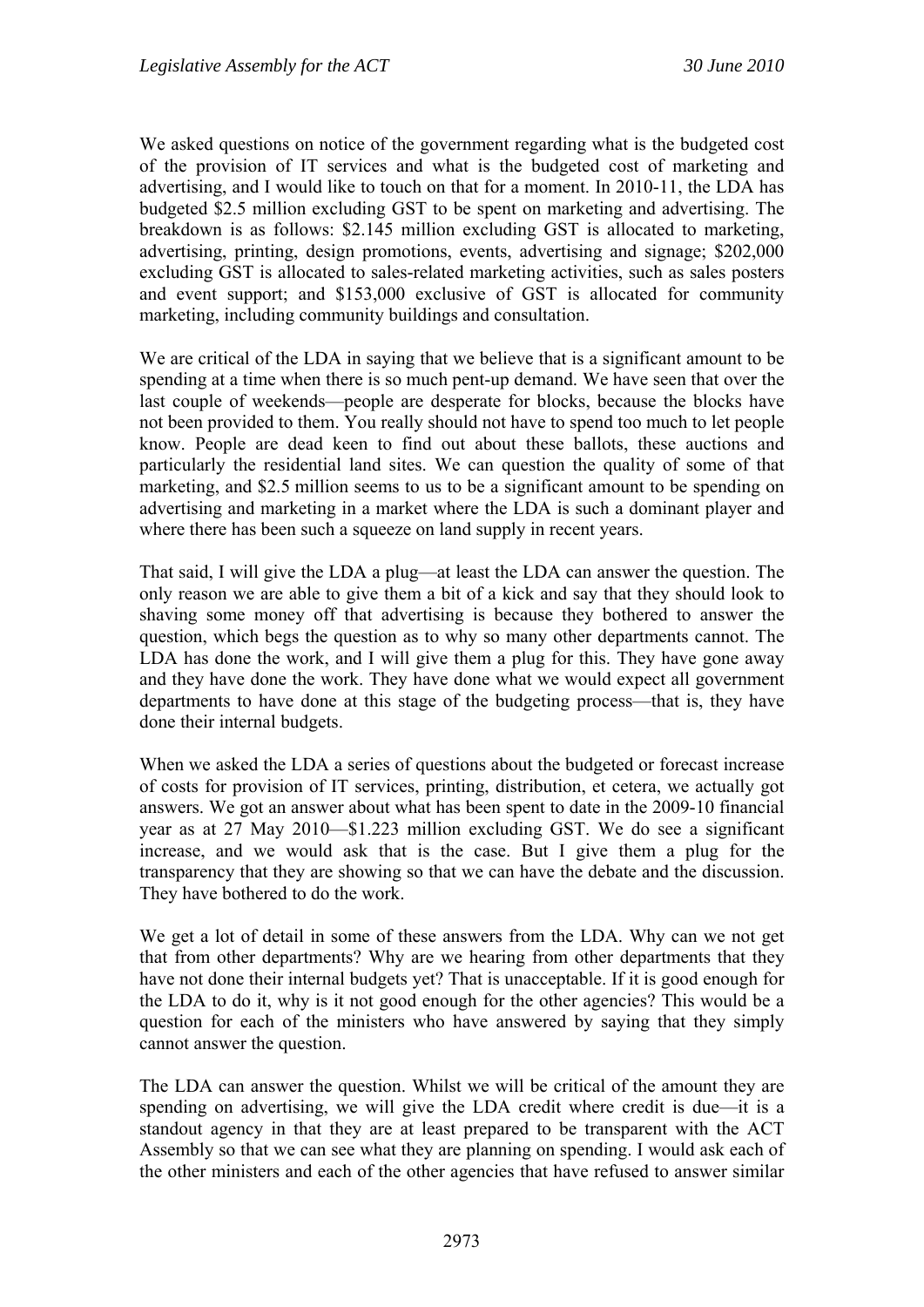questions: if the LDA can do it, why can you not do it? We have not had an answer to that.

Again, we are going to be asked to pass a budget where the government refuse to tell us how they are spending the money. The LDA are telling us how they are spending the money, and, as I say, I give them credit for that. We see \$448,000 being spent on design and construction of the Bonner land sales office and \$567,000 on the Bonner display village landscape construction. There are areas where the LDA could get better value for taxpayers' money, but I will not further labour that point. I will make the point again that they have bothered to be transparent with the Assembly and, through that, with the community. They will stand behind their spending and justify it. But what we have in other areas is a complete lack of transparency.

The flipside of not being able to itemise how you are going to spend this money is that you are simply asking for a bucket of money and saying, "We'll spend it how we see fit," instead of saying, "This is how we are planning on spending it." There may be some variations to that as the year goes on, and that is why there is a Treasurer's advance and that is why there is some flexibility in the way that departments and agencies manage their budgets. But you should be able to say what you are planning on spending the money on. If you cannot, the logical question is: why do you need it? If you cannot tell us what you are spending the money on, why do you need it? It seems that it is just a bucket of money for agencies to spend as they see fit.

Mr Smyth touched on the issue of the whole-of-government office building. There are a series of unanswered questions in relation to this project. We learnt that the government is considering spending \$300 million to \$400 million on the whole-of-government office building for 11 departments and agencies, housing 3,745 officers. Now, that is a fair whack of taxpayers' money. In fact, I would suggest that it would probably be the biggest infrastructure project that has been embarked upon by the ACT government in the ACT's history. I think the dam would have been the biggest to date at \$363 million budgeted, but if this project stays within the range, it will be the biggest.

I suppose taxpayers will be asking whether this is the most important capital spend for the ACT government and for the ACT taxpayer. Is it worth while to spend more than we have ever spent on any other project on a government office building? Is it worth while to spend it at a time when we are projecting significant vacancy rates in the ACT commercial property sector and to add to that large vacancy rate? The economic case that has been put is brief. It talks about marginal benefits at best. That is, of course, if we accept all the government's figures. We have not been given all of the detail that would give us any confidence to say, "Yes, those figures are about right." They may be, but even if they are, it talks about a very marginal benefit at best.

Of course, that does not take into account some of the downside for the commercial property sector in the territory and the flow-on effects of that. For every dollar of economic activity that we see from this building being constructed, you could argue that you will not see that elsewhere, particularly when you are facing a 15 per cent vacancy rate. Of course there is the effect on outlying town centres—there is the effect on Gungahlin; there is the effect through removing public servants from places like Tuggeranong. I do not think these things have been properly considered, and at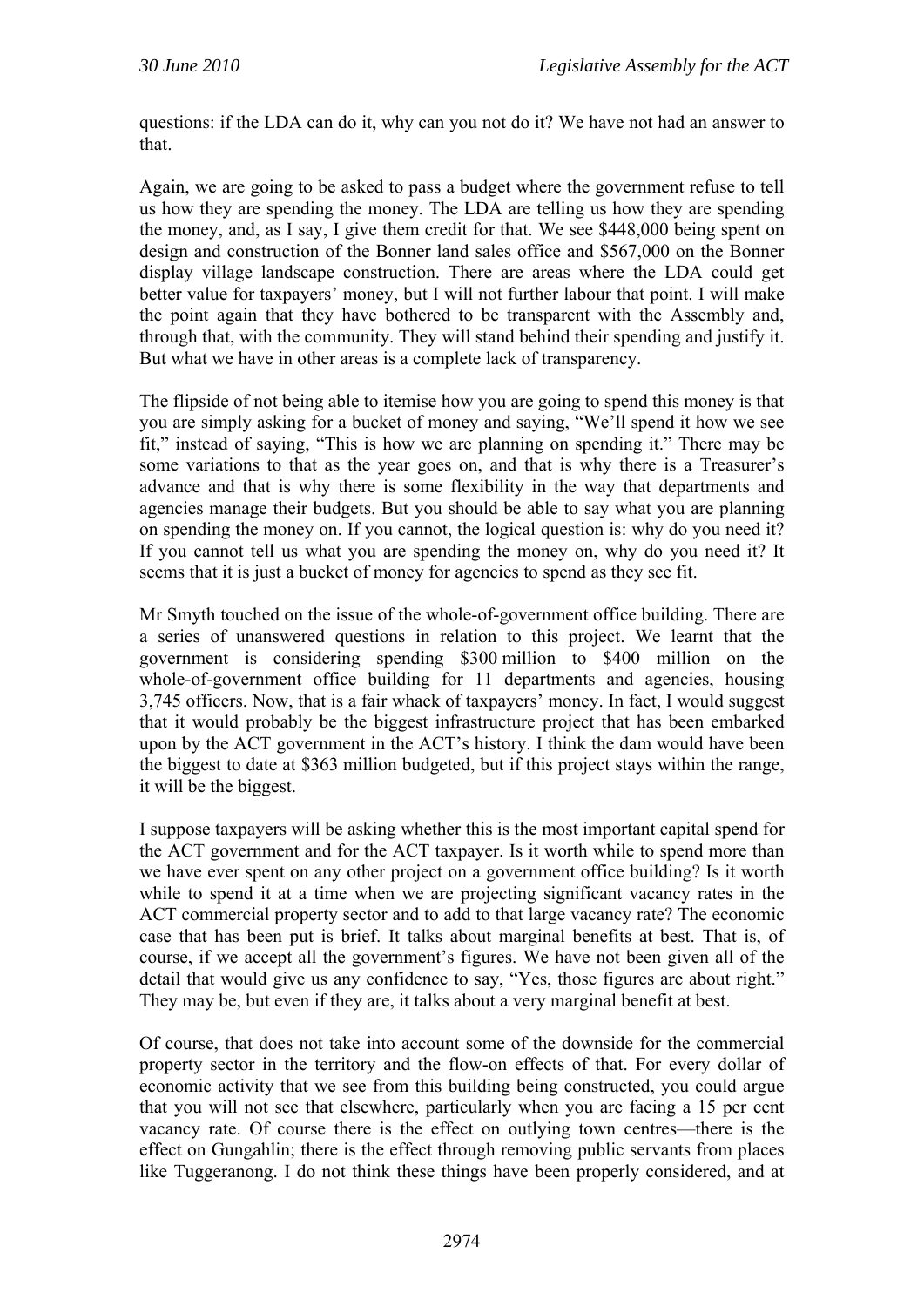this stage the case remains marginal or even seriously questionable. We will be asking a lot more questions as we go forward on why this should be the biggest ever spend by a territory government on a capital project. That is something that we look forward to getting some answers on. *(Time expired.)*

**MR SMYTH** (Brindabella) (8.20): There are a lot of other issues that deserve to be addressed with regard to the Department of Land and Property Services. On page 143 of budget paper 4, there is a dot point in the priorities called "Building an inventory of urban renewal opportunities". What we were able to find out during the estimates is that this work will be done with TAMS; it is expected to cost \$150,000 and it will occur in the coming financial year.

I think it is very important in terms of the context of the future that we have this work done, so I look forward to seeing that report. The Chief Minister was not able to give us an actual time frame on when it might become available, but it will be done some time in the coming year. It will be done in conjunction with ACTPLA, and it is to look at vacant sites, infill sites and other opportunities. It really will become an important document in that much of the discussion about the future shape of the ACT and where people will live and work will be in the infill area. We look forward to the discussion that, no doubt, will commence.

There is an item worth \$50,000 entitled "A feasibility assessment for a general aviation airport". I was interested to see this, because the general aviation sector have told me that they have had a number of reports done and they are quite sick of reports; they actually want something to happen. Upon questioning the Chief Minister, he reiterated that the probable site is at Williamsdale, although that is not confirmed. The allocation is to do a financial study, which apparently has not been done before, on this site. Again, we look forward to that being done expeditiously. If we are to have an enhanced general aviation sector in the ACT, having this work done such that we might make a decision is certainly worth while.

While we were discussing the issue of the general aviation airport, a number of the officers were being introduced as acting officers—we had an acting chief executive officer and we had an acting chief financial officer. I asked the question, "Did you announce at the beginning that you were acting," to which all the officers said, "Yes, we are." I find it quite strange that, after the operation of the department for six or seven months, all of the senior executives still seem to be acting in their positions. Given that we have got three different organisations looking at the use of land in the ACT—ACTPLA, LAPS and the LDA—it is important that, if the department is to go forward, those positions are filled so that people have some certainty in their jobs and they can actually get on with doing their jobs.

Of course, the big item in the budget for the Department of Land and Property Services this year is money for the arboretum—some \$26 million. We have canvassed it rather a great deal in the debates of recent days, but it does really go to the question of priorities—what is the government interested in and is it looking out here for the people of the ACT? We are reducing budgets in other areas, we are making savings, yet we still find \$26 million for the arboretum. It is for those outside their place to make their own decision on it, but it is a lot of money on top of the previous money spent. This is at a time when other services are stretched. Mr Doszpot is interested in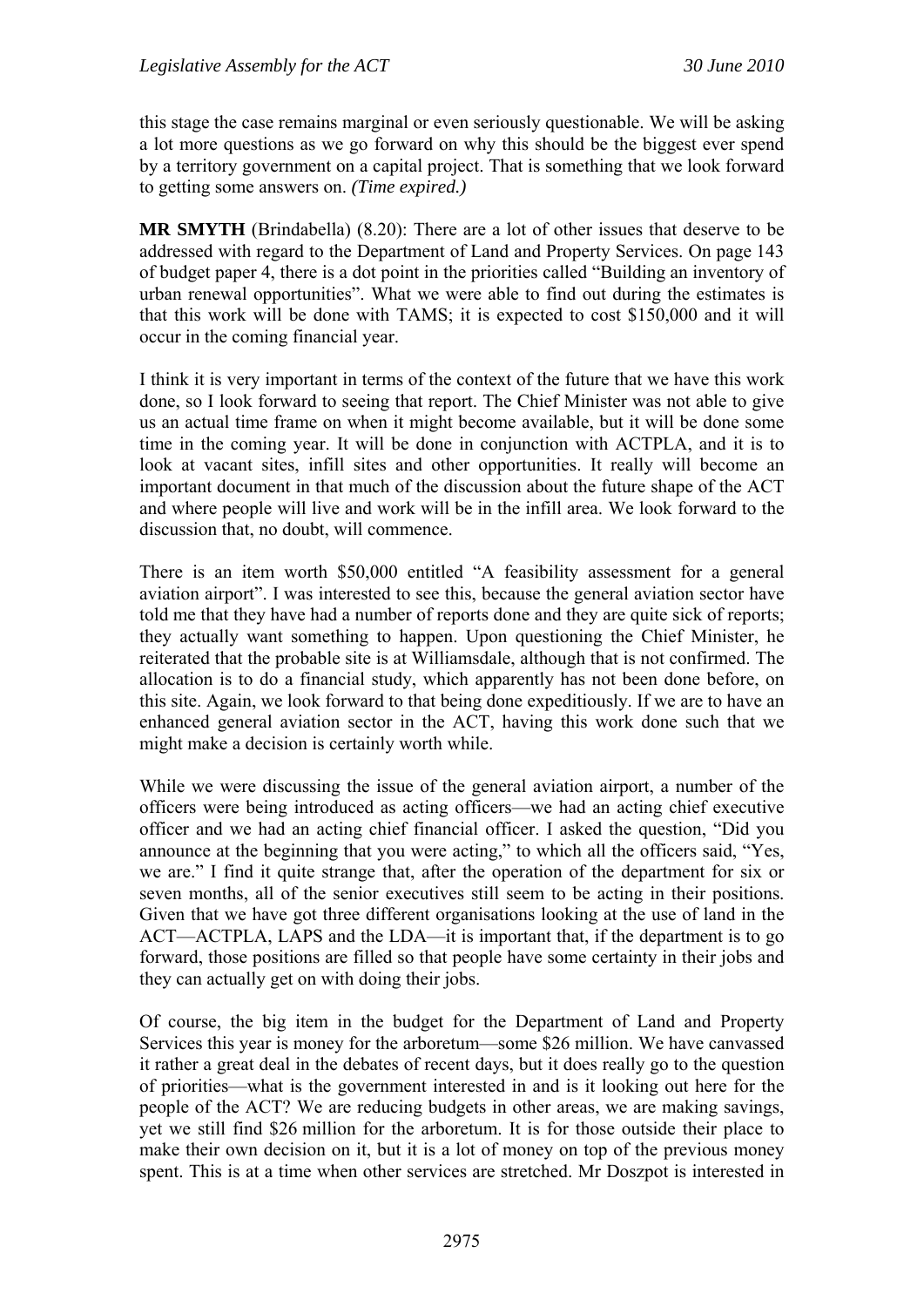kids with autism and the long waits those people have to receive services. The waiting times for hearing services and disability services in general are a concern. It really is about your priorities and what you think is important, and the government will be judged on that matter.

Mr Seselja touched on the government office building. We had some discussion about this last evening, and I will not detail it again. But, again, the question has to be asked: what is the purpose of this building? From the data we received, it seems the case is marginal at best. Is that concentration in Civic to the benefit of the city? Is it to the detriment of group centres, particularly Dickson, which will seem to suffer particularly badly from this process? Does it help us in the management of employment in the ACT? The concept is an interesting concept. We have not seen a case for it, and it would be interesting to see that case.

There is another dot point in the priorities—that is, overseeing the implementation of national building projects in the ACT. Again, we have had a bit of a hit-and-miss relationship with the federal government on this. We got some money through building the education revolution and, by all accounts, we seem to have managed that reasonably well—far better than, for instance, New South Wales or some of the other states. But it still concerns me and others on this side of the house that our relationship with the previous Prime Minister could only be described as tenuous at best. I notice already we have got the Chief Minister in conflict with the new Prime Minister on issues of population.

It does concern me that we do not seem to have the relationship that previous chief ministers have had with the Prime Minister of the day, irrespective of their political parties, so that they were able to get action for the ACT and were able to get things rolling. It is nice to see that we have implementation of national building projects, but it would be nice to get some projects to be building. The Rudd government did not deliver a significant project for the ACT. The Rudd government was certainly able to complete some of the projects started under the Howard government, particularly the National Portrait Gallery. Ms Gillard and her government will now be able to open the National Gallery of Australia extensions and outdoor gardens, which, again, were started under the former Howard government.

We need to have that relationship. We need to have an ability to talk. We need to have a shared vision so that things—for instance, the centenary of Canberra—get funded. We need acknowledgment that the national capital matters. As a city we are perhaps not getting what we deserve to get in order to be the national's capital and to be our home, and that is a shame. Perhaps the government might detail how they are going to improve that relationship with the new Prime Minister.

Proposed expenditure agreed to.

Proposed expenditure—Part 1.8—Department of Treasury—\$49,741,000 (net cost of outputs), \$41,900,000 (capital injection) and \$27,722,000 (payments on behalf of the territory), totalling \$119,363,000.

Proposed expenditure agreed to.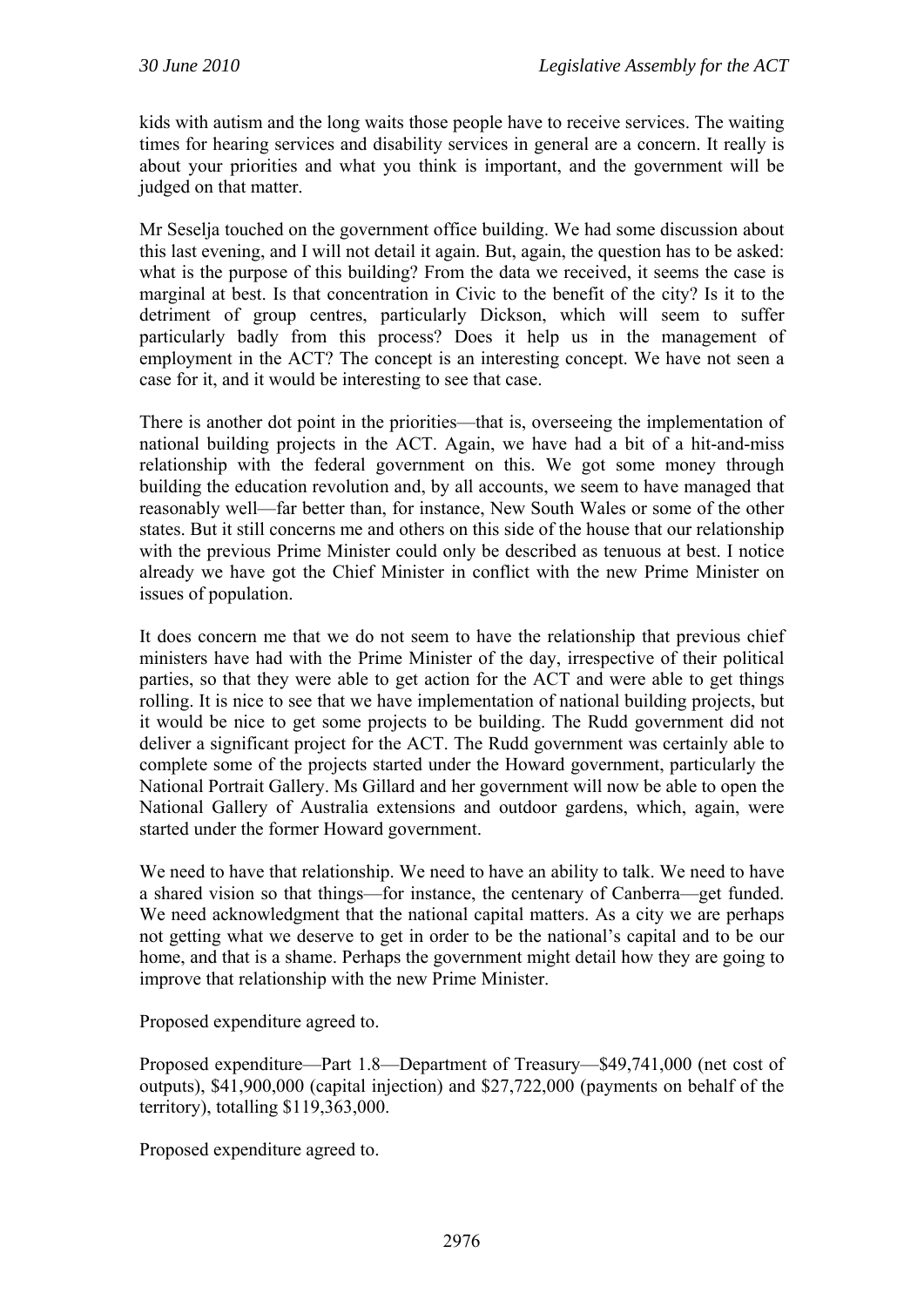**MR ASSISTANT SPEAKER** (Mr Hargreaves): We now move to part 1.9, the home loan portfolio. The question is that the proposed expenditure of nil be agreed to.

**Mr Smyth**: No.

**Mrs Dunne**: What happened to Treasury?

**MR ASSISTANT SPEAKER**: It is gone. Mrs Dunne, I actually called it. I called each dollar value of it and I put it and I paused, and there was no response. I am sorry.

#### **Standing and temporary orders—suspension**

**MRS DUNNE** (Ginninderra) (8.29): I move:

That so much of the standing and temporary orders be suspended as would prevent Part 1.8 being reconsidered.

If we have to have a debate about this, let us do that. We are debating the budget. It was obviously remiss of people to have, perhaps, fazed out for a moment on the Treasury line. This is the most important line in the budget and the Assembly needs to go back and debate it. It would be a farce for us to not debate the Treasury line in the budget.

**MR STANHOPE**: (Ginninderra—Chief Minister, Minister for Transport, Minister for Territory and Municipal Services, Minister for Business and Economic Development, Minister for Land and Property Services, Minister for Aboriginal and Torres Strait Islander Affairs and Minister for the Arts and Heritage) (8.30): Thank you, Mr Assistant Speaker, for committing the government to a position on that. I think the point needs to be made that you called it quite clearly, Mr Assistant Speaker. The shadow treasurer and two of his frontbench shadow ministerial colleagues were here. None of them bothered to engage. You called it quite clearly. I heard you call it. I responded. The vote has been carried and the line has been supported. In the interests of actually continuing to exhibit the graciousness for which the government are known, we will, of course, concede.

But it does need to be pointed out, Mr Assistant Speaker, in defence of your ruling, that you were quite clear. You called the item. The shadow treasurer, the shadow minister for health and his colleague just simply dawdled on, dreamed on, and ignored you. But we will, of course, allow the debate to be recommitted.

#### *Members interjecting—*

**MR ASSISTANT SPEAKER**: Order, members! Can we have a little bit of quiet so that we can have this vote. The question is that standing orders be suspended as would allow a recommittal of the debate on part 1.8, Department of Treasury, the question being that the proposed expenditure of \$49,741,000 as the net cost of outputs, \$41,900,000 as capital injection and \$27,722,000 as payments on behalf of the territory, totalling \$191,363,000, be agreed to. Mr Smyth, would you like to speak?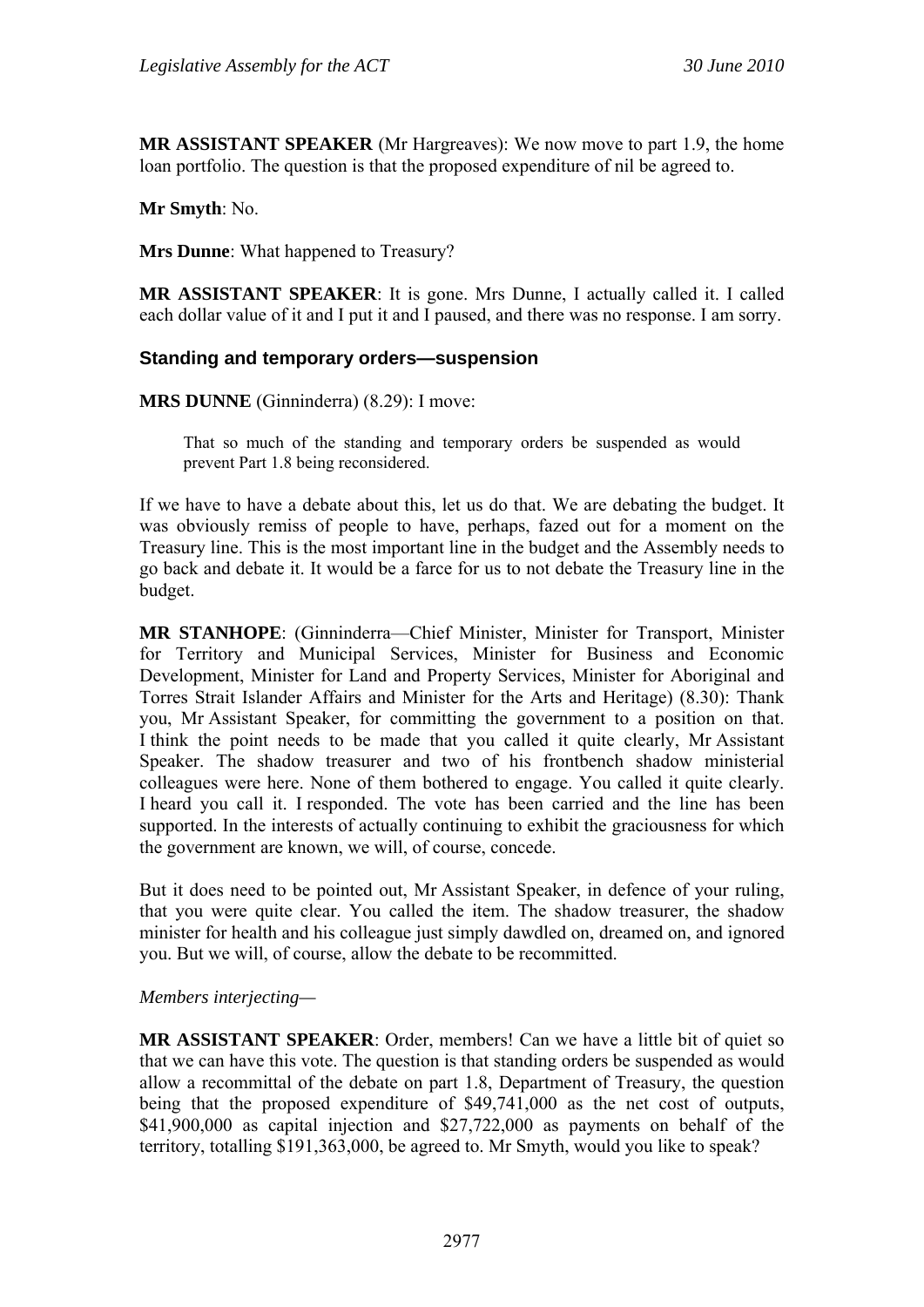**Mr Smyth**: You've actually got to put it.

**MR ASSISTANT SPEAKER**: Sorry, members, we need to vote and we need to have a division on this particular question because I suspect that a quorum may not be present. The advice I have received is that we should have a division on it, because a quorum may not be present. The question is that the suspension of standing orders be agreed to. So ring the bells. We do not have an absolute majority present on the floor at the moment.

The Assembly voted—

Ayes 13 Noes 0

| Ms Hunter     |
|---------------|
| Ms Le Couteur |
| Mr Rattenbury |
| Mr Seselja    |
| Mr Smyth      |
| Mr Stanhope   |
|               |
|               |

Question so resolved in the affirmative, with the concurrence of an absolute majority.

Proposed expenditure—Part 1.8—Department of Treasury—\$49,741,000 (net cost of outputs), \$41,900,000 (capital injection) and \$27,722,000 (payments on behalf of the territory), totalling \$119,363,000.

**MR SMYTH** (Brindabella) (8.36): I thank members for that. Sometimes you miss things, and I do apologise. Thank you for the graciousness. This is perhaps the line on which much discussion will be had, because at the heart of what we discuss is the Treasurer's strategy for the year, the decisions that have been made under the guidance of the Treasurer, how they will be achieved. It is really a statement about the future of the territory.

I think, if you were looking at this document for a clear path forward, you would be disappointed. You only have to go to pages 20 and 21, the budget plan assumptions and target. It is the same chart as appeared last year. That still shows the zero savings in the year 2009-10 and the targets for the forward years. It does not leave one with a sense that this is a government that knows where it is going. You only have to have seen the struggles during the year and, indeed, the last couple of months where, suddenly, it was announced that we were to lose a sum of money from the GST revenue. The number that has been touted is still subject to debate. We then saw sudden action from the government in the form of the staff freeze.

Upon questioning the government during the estimates process about what about the benefits of the staff freeze were to the bottom line of the budget, we were unable to get an answer really that gave us any confidence that there was any purpose in it at all. Probably the thing that is most common through the documents is the lack of sense of purpose of this government. This is a government that does not seem to know what it wants, does not seem to know where it is going and does not seem to know how to get there.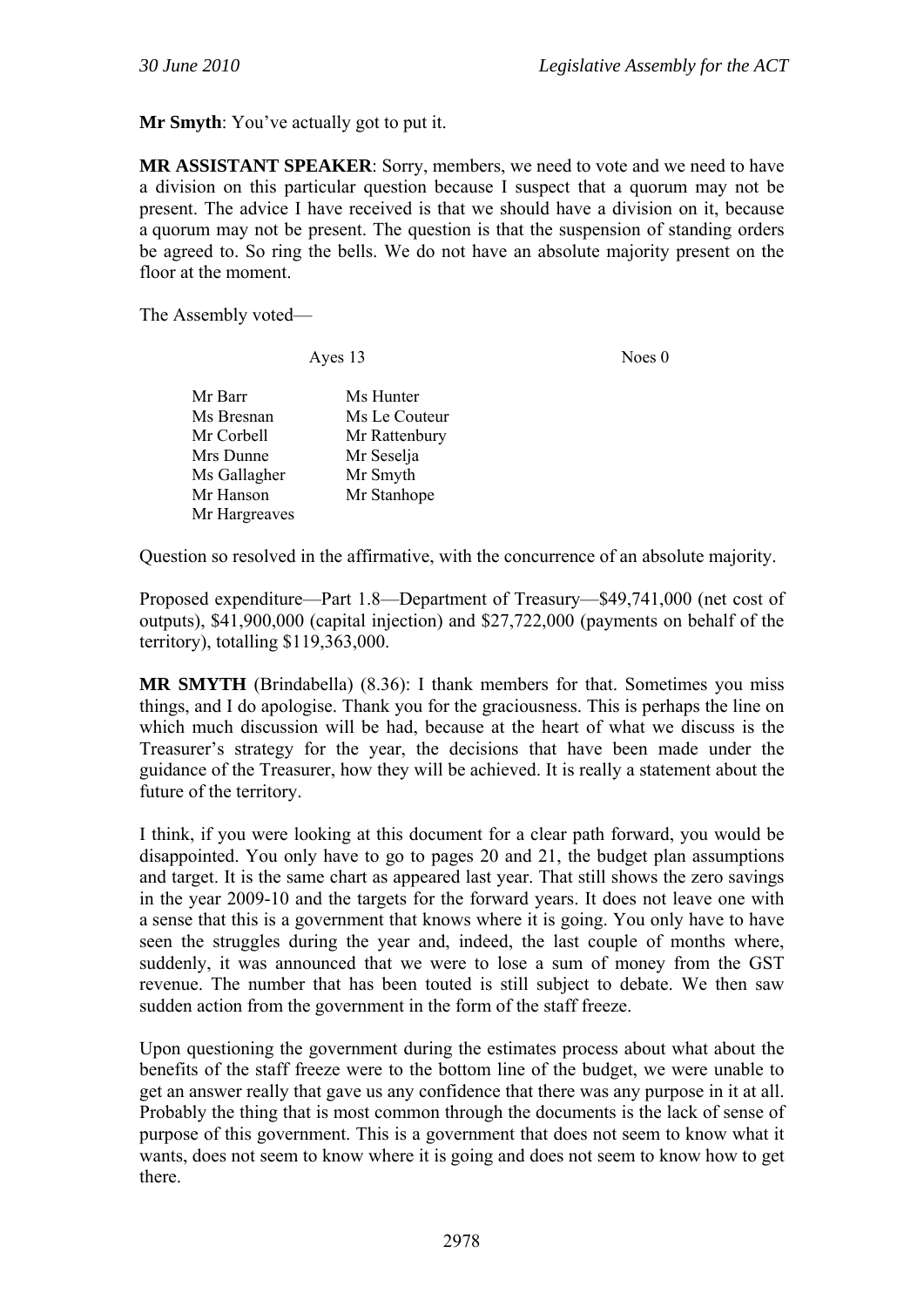I think the Treasurer has a remarkable capacity for dithering when firm decisions are called for. She has proven that in the two budgets that she has presided over. She has failed to achieve budget savings, failed to impose her will on ACT departments and agencies and seems to be simply letting the world swirl around her. The Treasurer does not have a plan to reduce the budget deficits. All the ACT has is a sit-and-donothing approach while the world moves on. Indeed, we see that even Premier Keneally and her Treasurer Roozendaal in New South Wales have been able to deliver tax cuts and surpluses. The Treasurer will have her own take on how they achieve that. No doubt, she will repeat it. But at the end of the day—

**Ms Gallagher**: A gift from the commonwealth.

**MR SMYTH**: Maybe that is because of her relationship with the commonwealth, the relationship that we see there. The problem is that we really do not have a plan. From the time that the Treasurer has taken over, we have had statement after statement that does not engender confidence in her approach, that it was guesswork, that these were simply estimates, that they were somehow meaningless. But they are not. They are the estimated expenditures for the coming year. They are important, they are a sign, they are guidance.

Then we had, to back that up, that lack of sense of purpose and knowledge of the budget. Indeed, during the discussions we had a Chief Minister who did not know that he had made certain cuts, did not know that he had said certain things about the state of the economy. That, of course, does not leave us with confidence in the approach of this government.

Then we saw some belated announcements by the Treasurer in the 2010 budget of some measures to constrain spending. But really it is an admission of the failure of her 2009 budget plan. In May 2009, Ms Gallagher told the Canberra community that the fiscal environment meant that cuts to spending were required. But she was unable to provide any of these cuts until her announcement of 2 March 2010. What did she do then? She nominated a freeze on the employment of non-essential public servants which, I think, has proven to be rather a silly decision, a decision that is more akin to a blunt fiscal policy instrument than a carefully thought-out strategy. It is a strategy that was seeming to be: "We must do something. This is the only thing that we can think of."

It does raise further questions. What functions are performed by non-essential public servants, at what level are these public servants employed and what effect will this freeze have on the employment of those who are just starting out on their working journeys? Incredibly, in March 2010—that is, two months before the 2010 budget the Treasurer suddenly realised that we cannot pretend that it is business as usual and continue on our merry way.

As the 2010 budget was being framed, the Treasurer had to work out how to explain that the savings that were anticipated had not been gained. This is not the way to develop and implement public policy and certainly not the approach for the most important public policy action in any year—that is, the annual budget. The Treasurer has failed, again, to provide any kind of budget deficit reduction plan. The Treasurer has failed to provide a new vision for the path ahead for the ACT and for its economy.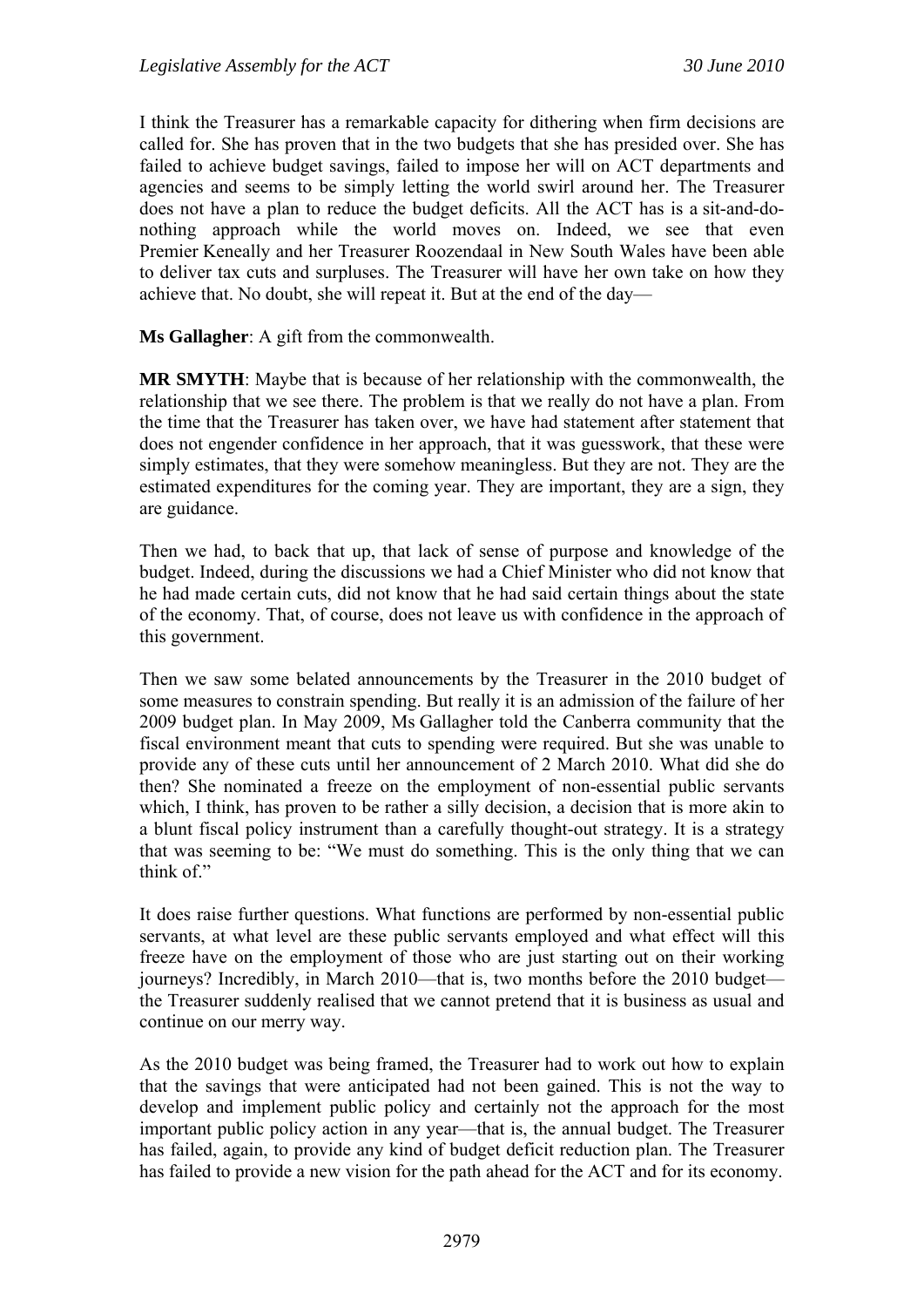You have to question the effects of the GFC, the global financial crisis. Many have now said it is really either just a Northern Hemisphere economic crisis or perhaps a NATO economic crisis and perhaps even a North American economic crisis. So you must question the arguments used by the Treasurer to explain the effects of the global financial and economic crisis on the ACT.

We have to note the comments in the economic reports from respected economic commentator CommSec, where CommSec said that the ACT was insulated from the US financial crisis and all the issues that we see in the ACT economy and budgets are, therefore, home grown. If the claim is that the ACT economy is doing well, then you have to ask the question: "If the ACT economy is performing so well, why is the ACT budget in deficit and likely to remain so for a couple more years?" The answer is that we have got a Treasurer who is not able to do the job. There were times when, I think, the Treasurer nominated that making savings would be quite easy. But those savings have not been forthcoming.

Then of course we got to the GST estimates. It is obvious that the ACT Treasurer was completely unprepared for the Commonwealth Grants Commission recommendation to reduce GST payments for the ACT. Blind Freddy could have seen that the weight of evidence and argument had persuaded the Grants Commission to make a dramatic change to the way in which the GST funds are carved up. The draft report was quite clear on that. The sad reality for the ACT—

**Ms Gallagher**: The final report wasn't the draft report.

**MR SMYTH**: The Treasurer interrupts that the draft report is not the final report. That is very observant, Treasurer. That is very astute. The draft report was quite clear on that. The sad reality for the ACT is the failure of the Treasurer and, indeed, the Chief Minister to prosecute the case for the ACT to get a better deal from the determination of the GST relativities. The Treasurer admitted that she did not meet with the Grants Commission, and we have the result of that failure, although—and this is the good news—she has remained well briefed.

Then the Treasurer said that the ACT will lose more than \$80 million next financial year. There is a *Canberra Times* article of 27 February this year that quotes those numbers. What it says is:

ACT Treasurer Katy Gallagher said yesterday the Government had feared it would take up to a \$50 million hit, but instead would lose more than \$80 million next financial year. That meant a \$170 million deficit, and the negative impact of the changed formula would grow by more than about \$5 million annually.

We have the Treasurer saying that the ACT will lose more than \$80 million next financial year. This outcome was clarified in an answer to a question on notice, where the Treasurer advised that the actual loss in 2010-11, compared to the budget, would be \$84.7 million. Unfortunately, this estimate does not appear anywhere in the analysis provided by the Grants Commission. This is simply another instance of the Treasurer guessing about the answer rather than providing accurate information.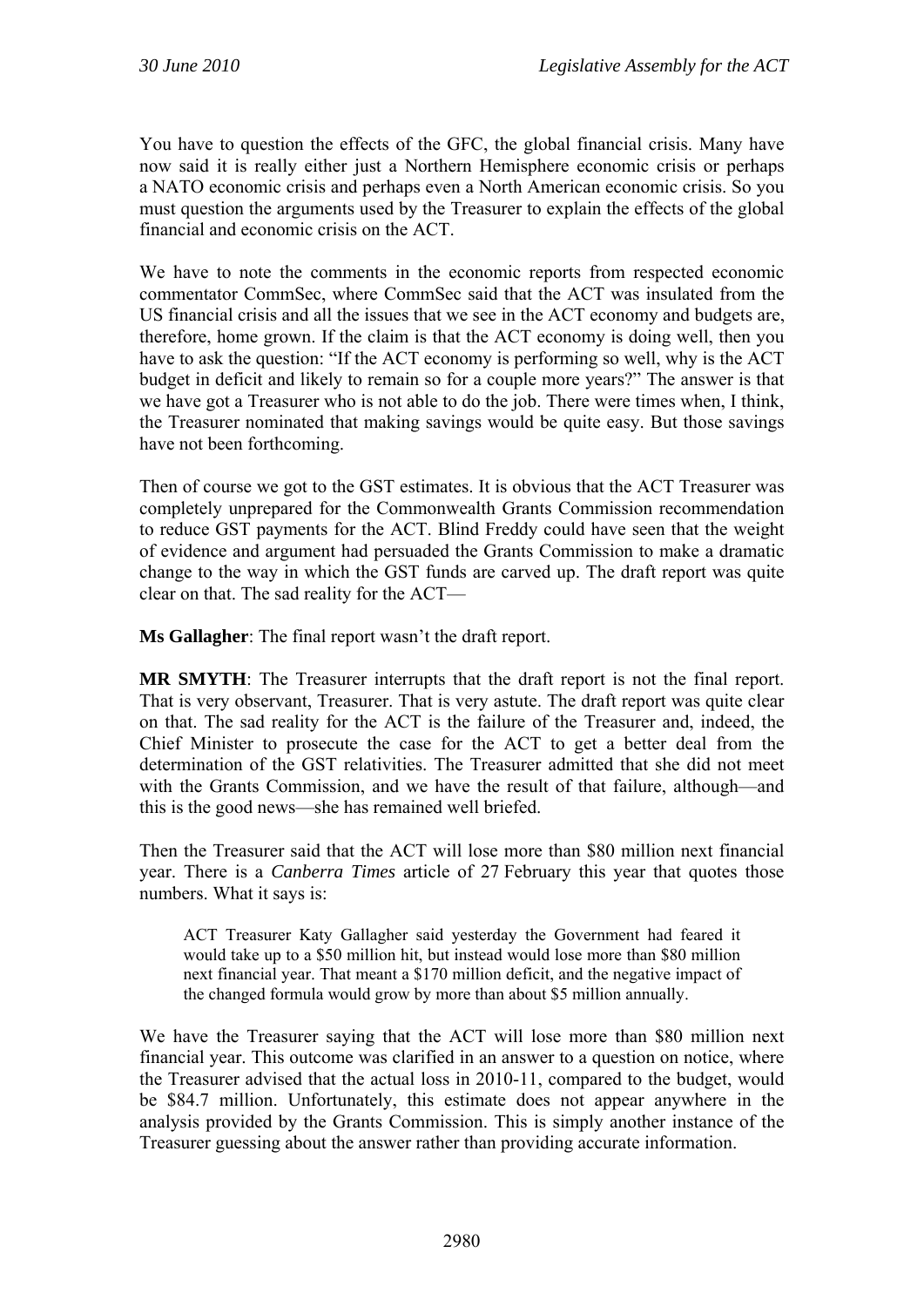As an aside, I hope the Treasurer is not referring to the \$84.8 million in table 2 of the commission's report, because this is a per capita number and not an aggregate of the GST outcome.

**Ms Gallagher**: No, I'm not.

**MR SMYTH**: I am pleased that you are not, because we know that, in the end, the loss was nowhere near the \$80 million scare campaign that the Treasurer was putting out.

**Ms Gallagher**: It was.

**MR SMYTH**: The Treasurer insists, just building up the list of excuses for her ineptitude at managing the ACT economy. The very real issue for the people of the ACT is for the Treasurer to set out the details of her deficit reduction strategy and, in doing so, not propose increasing taxes, as this will place a cap on economic activity in the territory and retard growth. We really do not see a deficit reduction strategy. We have got a hope that it will come back a year earlier than outlined but that is all we have. We have hope. Given the unreliability of the estimates that this Treasurer, in particular, has put forward over the last couple of years, just about anything could happen.

It does then lead to: where does this money come from? There appear to be simply two sources to this money. *(Second speaking period taken.)* We get an enormous proportion of our funding from the commonwealth, we have some own-source revenue or we can look for new sources of revenue. What we have in this document is a total failure to provide for the economic diversification of the ACT.

The Treasurer said earlier this week that they were investing in business in the ACT. They have got a very strange way of investing in the business community in the ACT, because they have cut funding for business in the ACT. That is a very strange notion of how to diversify. Indeed, although it is not her portfolio she must have some feeling for how economic diversification would benefit the bottom line.

We cannot get a straight answer as to when, for instance, the document on the clean economy might turn up. We cannot get a straight answer on what are the other plans that the government are going to put together to enable the delivery of their economic blue print. In that regard, this is a Treasurer that has failed to provide any sense of vision or direction for the future of the ACT economy and continues, of course, the failure of the Chief Minister to articulate any sense of vision for the future of the ACT economy.

We have had the economic white paper, and this at least had some sense of vision for the ACT economy. Unfortunately, as that policy development was undertaken by former Treasurer Ted Quinlan and that heritage means that the paper is now redundant, there is now truly an effective void in terms of strategy for the ACT economy a clear strategy with clear targets and a clear pathway to achieve those targets. Not much more can be said, other than to acknowledge the total failure of the government in this important area of public policy. If it is not enough that we do not have a plan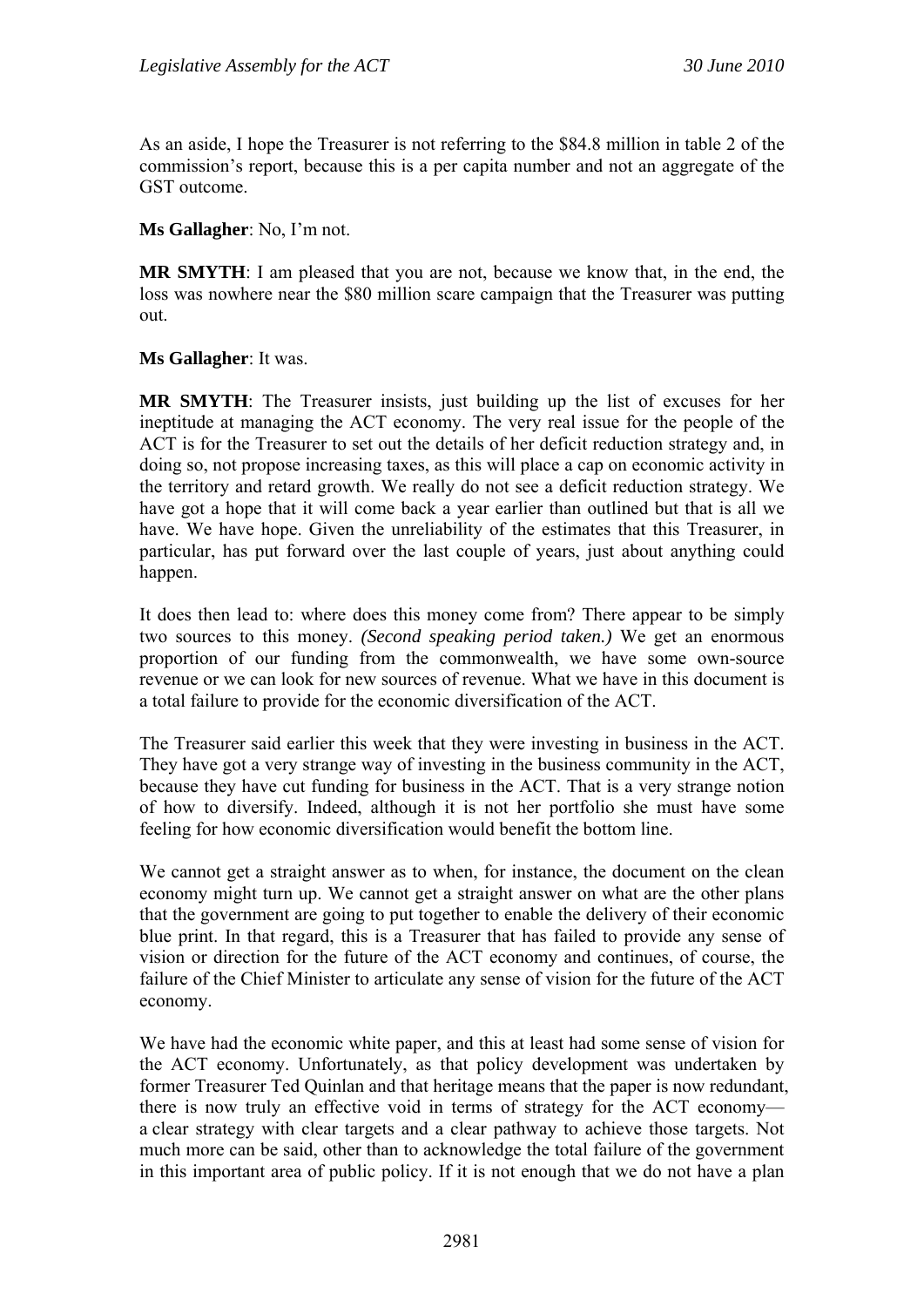for the economic diversification of the ACT, we actually have a falling employment share in the private sector of the ACT economy.

I raised with the Treasurer during the estimates hearings the divide between public and private sector employment in the ACT. This follows analysis that shows that the proportion of the private sector in the ACT had fallen from 59 per cent in 2001-02 to 51 per cent in 2008-09. This is a dramatic reduction in the strength of the local private sector. If we are going to have diversification, if we are going to share the tax burden and if we are going to bring the deficit back under control and remain in surplus into the future, then of course growth in the private sector should be an important part of that.

But we have got a Treasurer who said in this place that she particularly was not interested in diversifying the sector and, in fact, did not believe that it was possible. That is clearly reflected in this document. We are not going to see a serious attempt by this government to diversify the ACT economy. Hence, the dramatic fall from 59 per cent to 51 per cent over the last decade. Its failure to encourage the growth of the private sector is an indictment of the actions of this government and now, in particular, this Treasurer.

The Treasurer has now provided an answer to explain the government's approach to this important matter. I suggest that the answer leaves a lot to be desired. For example, the Treasurer says that private sector employment increased from 49.7 per cent in the May quarter 2009 to 52.8 per cent in the February quarter 2010. This is a dramatic increase in an economic indicator—almost three points—that typically does not vary as much as this in a short period. I find it difficult to accept that such a substantial change took place in less than one year, let alone in one quarter.

The problem for the Treasurer, of course, is that it was 59 per cent in 2001-02. So even if we accept her 52 per cent, it is still less than what they inherited and what they should have worked upon. We do not have enough time to develop this theme further at this point. But I will be taking up this matter in due course.

This year, of course, for the first time, there was an opportunity for what was called a technical briefing before the estimates committee hearings proper. I commend the Treasurer for this initiative. It enabled committee members to understand some of the technical issues relating to the budget before the examination of the budget itself. I trust this initiative will be continued in subsequent budgets. It was a very useful opportunity to deal with some of the issues that would have been an unnecessary distraction from the formal hearings of the estimates committee. But it does bring us to the budget itself and what the Treasurer has delivered.

This is a budget that is not fiscally responsible, delivering massive deficits, despite record revenues and the recovery and despite the fact that we should and could be in surplus if this Treasurer had done her work properly. The problem for us is that we deal with numbers that are, in many ways, just unbelievable.

Of course, there was the Treasury recall day. The Treasurer did not attend because she was absent at that time, but the officials were brought back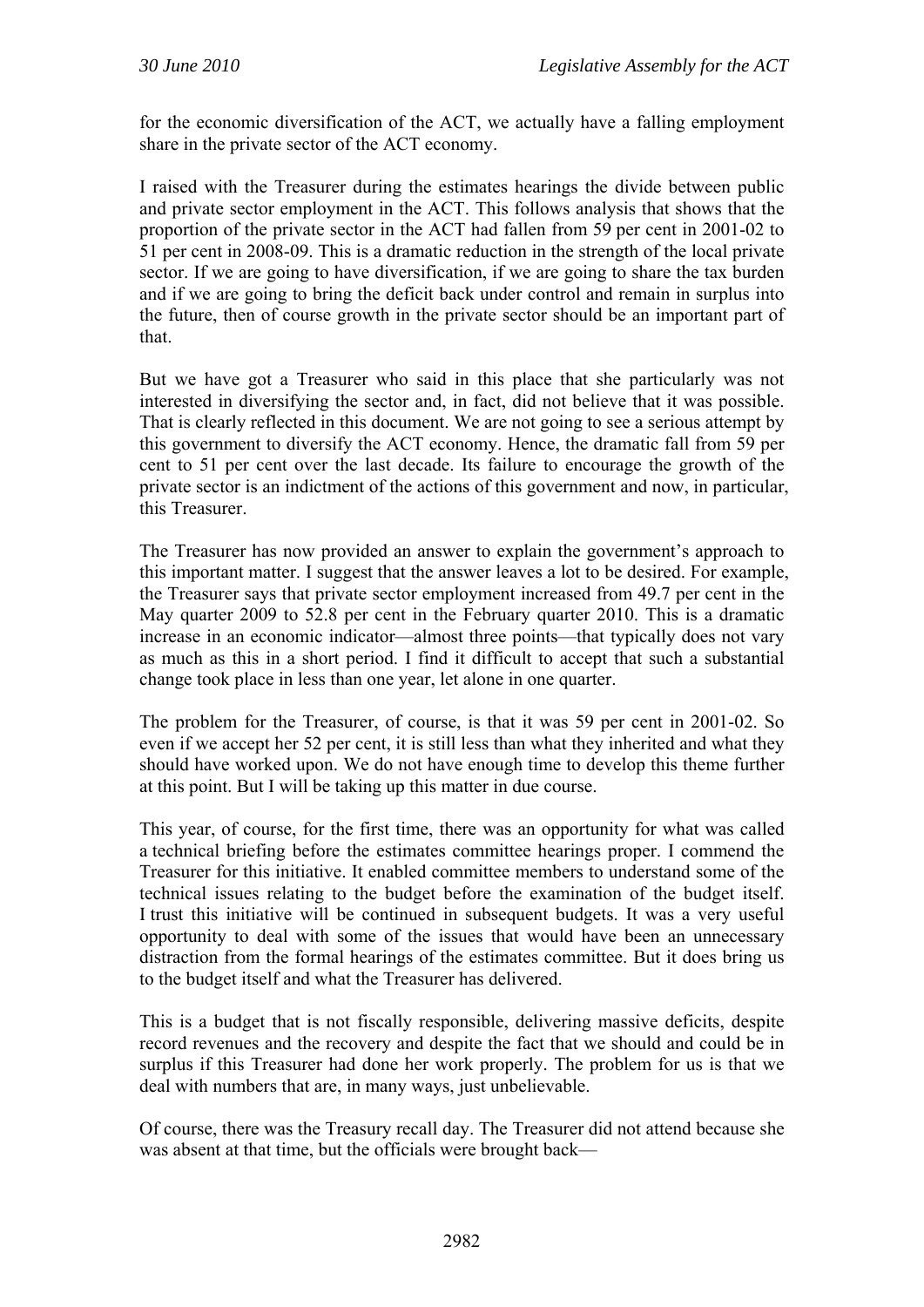**Ms Gallagher**: Come on, say what you want to say.

**MR SMYTH**: I do not have to say it. If you are feeling guilty, you can explain your absence.

**Ms Gallagher**: I'm not feeling guilty at all. It's you guys that can't cope.

**MR SMYTH**: I was not going to go there but, if you want to throw yourself in there, go for your life.

**Mrs Dunne**: "Here's a bus. I shall throw myself under it."

**MR SMYTH**: Yes: "Here's a bus, this passing bus. I shall throw myself under."

The Chief Minister attended in the stead of the Treasurer and, of course, he left it to officials because he was not across the brief either. But what was uncovered, because the opposition has done the hard work in analysing the numbers, was that the numbers are unbelievable. In particular, the forecasts—

**Ms Gallagher**: Except ACIL Tasman does not agree with that.

**MR SMYTH**: The Treasurer says ACIL Tasman again. ACIL Tasman are dotted throughout that report—

**Mr Seselja**: She wasn't there when Treasury actually got it wrong.

**MR SMYTH**: She was not here to explain how Treasury had got it so wrong. ACIL Tasman actually says in many cases that these are way too conservative. ACIL Tasman question some of these numbers, and when you follow through with them the numbers do fall over.

The problem in particular with employment is that more up-to-date data was available before the Treasury was put to the printers, but that data was not taken up. What it does is it presents a much more dire picture of the state of employment in the ACT. You can do this for two reasons: you are conservative because you are afraid or you take conservative figures because you want to stage a miraculous recovery, maybe a year, maybe 18 months from now, to sweep into the election year. But the problem for people using this document to plan their business and to work out what they will do in regard to the ACT is that the document was flawed; the employment figures in particular had a massive decline in employment in the ACT.

To reach the estimate that the Treasurer put in the documents, we would have had to have a decline in employment when, month after month, the employment figures in the ACT were getting stronger. To see it go backwards by tens of thousands of jobs is just ludicrous, yet that is the proposition that the Treasurer would have had us believe in this document. This is why one can have no faith in this document. When the fundamentals are wrong, everything else that follows from it will also be flawed.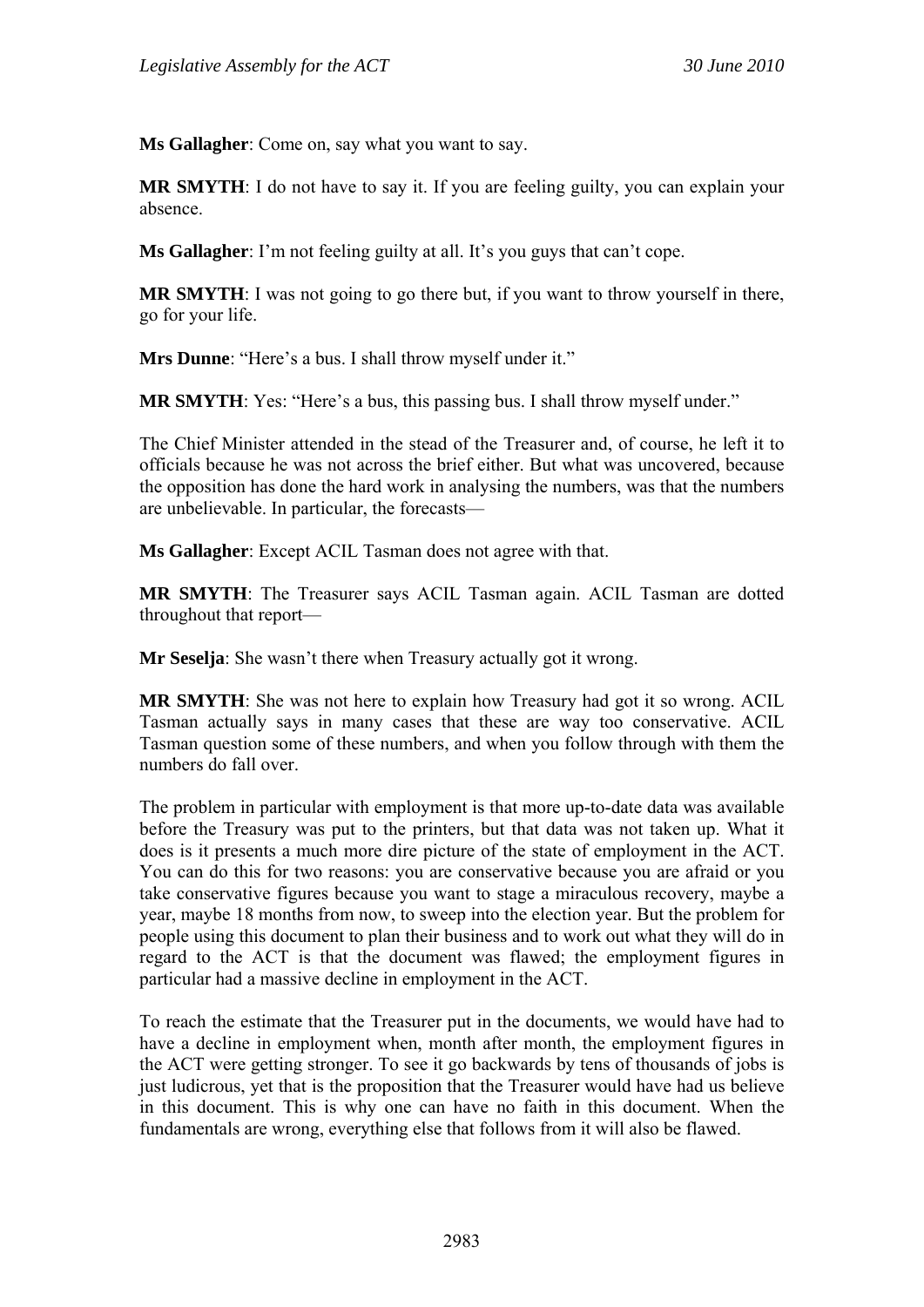The other problem, of course, in the document is that it contains many instances of rollovers—yet again, the non-delivery of programs. Again, in this regard, you cannot trust this government's spending estimates. They quote so often the input as a sign of growth: "This is a sign of some sort of budgetary excellence. This is the biggest budget we have ever had." But of course it is. The budget grows every year. Over the last decade, the budget has almost doubled, so of course they are going to be bigger.

Then we get these furious comparisons to what was happening a decade ago. It is in many ways ridiculous the way that the Treasurer goes about her report. In that, this budget is not accurate. It has unrealistic, pessimistic and incorrect economic indicators such as the employment numbers, which did force a Treasury recall. It also contains precious little information about how the GST will be withheld by the commonwealth under its health reforms. And it is being withheld; the GST revenue goes out of our control.

It is a budget that is not transparent. Others have canvassed, and I will just mention again, the failure of ministers to answer questions; the inability of the majority of them to answer what the breakdown of the budgets was in the output classes. The LDA can do it. To their credit, as Mr Seselja just said, the LDA told us what the breakdowns were. No other minister has been able to tell us what the programs are inside the outputs, because they will be determined after the budget is passed. That is not how you put budgets together.

It is a budget that contains wasteful spending. We have got \$26 million on the arboretum. You have to ask the question: why does ACTPLA need \$100,000 to undertake a feasibility study into the ACT government shopfront in Gungahlin? These are promises that the government made. Get on with the job. It is a budget that contains higher taxes. We have had many discussions on the change of use charge, and I am sure that we will have more. All of the revenue lines have gone up. This is a government that is good at taxing; it is a government that is good at spending; it is not a government that is good at delivery.

This is a budget that is anti family; it is a budget that will adversely affect the people of Brindabella. (*Time expired)*.

**MS HUNTER** (Ginninderra—Parliamentary Convenor, ACT Greens) (8.56): The Appropriation Bill provides for an underlying deficit of \$132.7 million or approximately 4.4 per cent of the total appropriation. At the outset, it must be said that at times it is appropriate for governments to spend more than they receive in revenue. I do not think anyone in this place would argue that this is not the case. The difficulty, of course, is defining the appropriate time and purposes for deficit spending.

The golden rule of public finance is that over the business cycle the budget deficit, defined as the net lending balance, should equal net capital spending. The rule is based on the distinction between current and capital expenditure. The practical application of the rule is that government should achieve a zero net operating balance on average over the course of the business cycle. This is agreed by most economists, including Dr Peter Abelson from the University of New South Wales.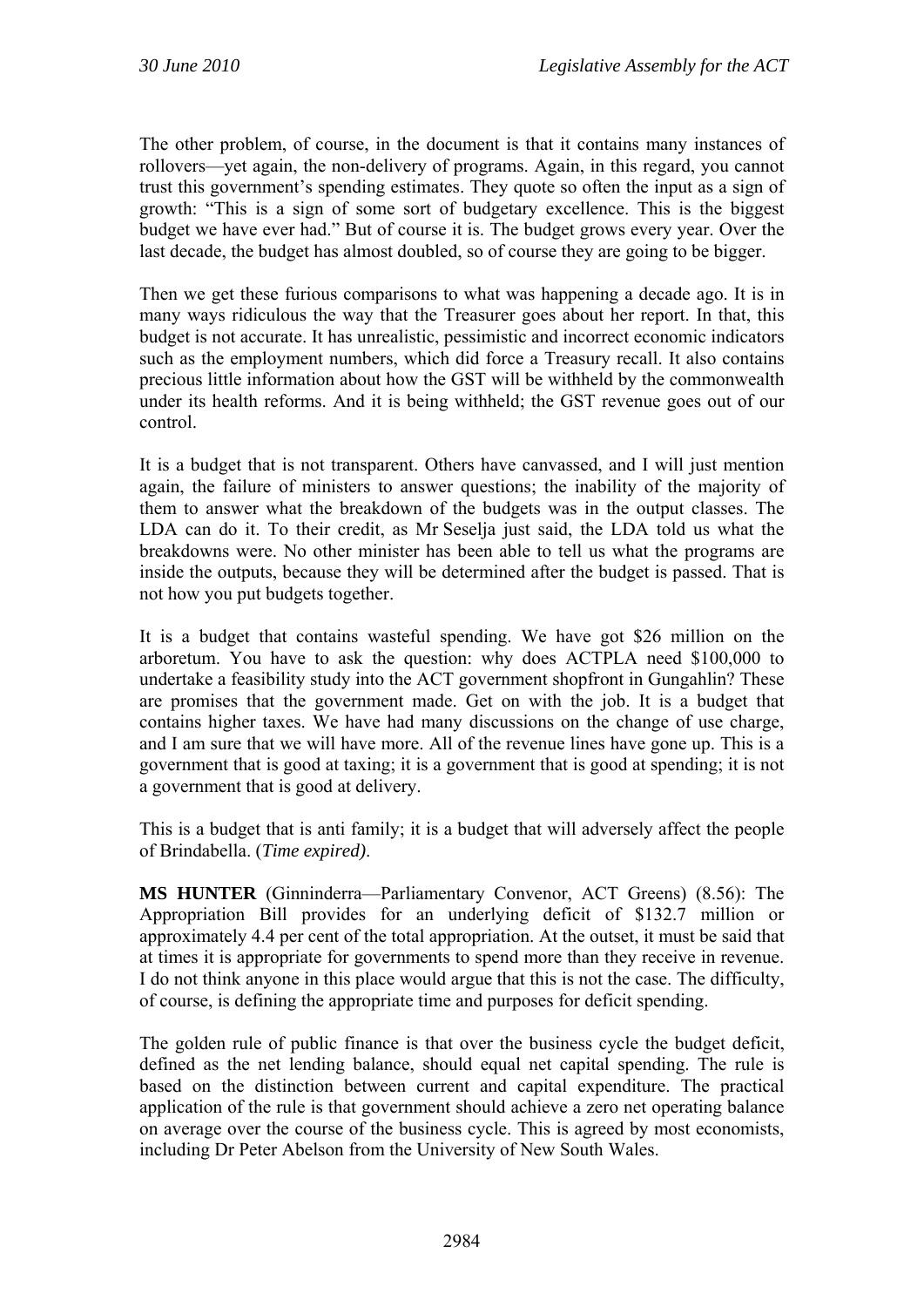I would like to turn to the ACIL Tasman report, which is, of course, the best independent economic analysis of the budget that we have available to us. The key finding on page 1 is that the budgetary position is sustainable but there are some emerging fiscal pressures, particularly the very large capital works program.

The particular set of economic circumstances that we face makes it somewhat difficult to define the budget as having a cyclical or structural deficit. We are in a period of low unemployment, below the five per cent threshold at which deficits can be said to be structural. However, given the particular nature of recent economic events, the recovery period that we are now in, and the fact that the reason for the deficit is the capital works program rather than service delivery, there is an argument that the deficit is consistent with cyclical activity.

The short to medium-term economic circumstances we find ourselves in appear to necessitate this level of spending to maintain employment and correct the cyclical activity we are experiencing. However, as the ACIL Tasman report notes, the large infrastructure program in light of the territory continuing to have a strong market needs to be justified.

The deficit will not impact upon our credit rating, which will remain at AAA. I note that our net financial liabilities to revenue are the lowest in the country. Whilst we did express concern about the repayment time frame for some of the bonds, we are generally happy with the proposed means to fund the deficit. The Greens do support the revised deficit strategy and are, indeed, very pleased that we will be returning to surplus sooner than previously forecast. We do agree that a measured approach should be adopted, and we recognise that there are still significant international economic uncertainties, as well as domestic ones, and, most particularly, commonwealth spending decisions that must be taken into account in the determination of our fiscal policy.

That said, I would take the opportunity to reiterate the ACIL Tasman report concern that the required savings to achieve a surplus have not been identified and whilst it is, as the government said in its response to the estimates committee report, appropriate that these measures are not incorporated in the published forward estimates, it is important to recognise that traditional savings measures such as efficiency dividends and staffing freezes may well be insufficient to properly address the situation. I note that one of the listed priorities for Treasury in the budget papers is to identify options to achieve savings to ensure that the budget returns to surplus in 2013-14.

The ACIL Tasman report finds that the long-term forecasts appear reasonable and that the outlined strategy eventually improves the fiscal sustainability of the ACT. The key concern expressed in the ACIL Tasman report is that the budget has gone into deficit to fund the capital works program. The beneficiary principle and intergenerational equity principles operate to some extent to mitigate these concerns. However, as I said earlier in the debate, the nature of the particular expenditure initiatives must be carefully considered to ensure that these principles are applicable and that the infrastructure does in fact represent a sustainable and desirable long-term asset for future generations.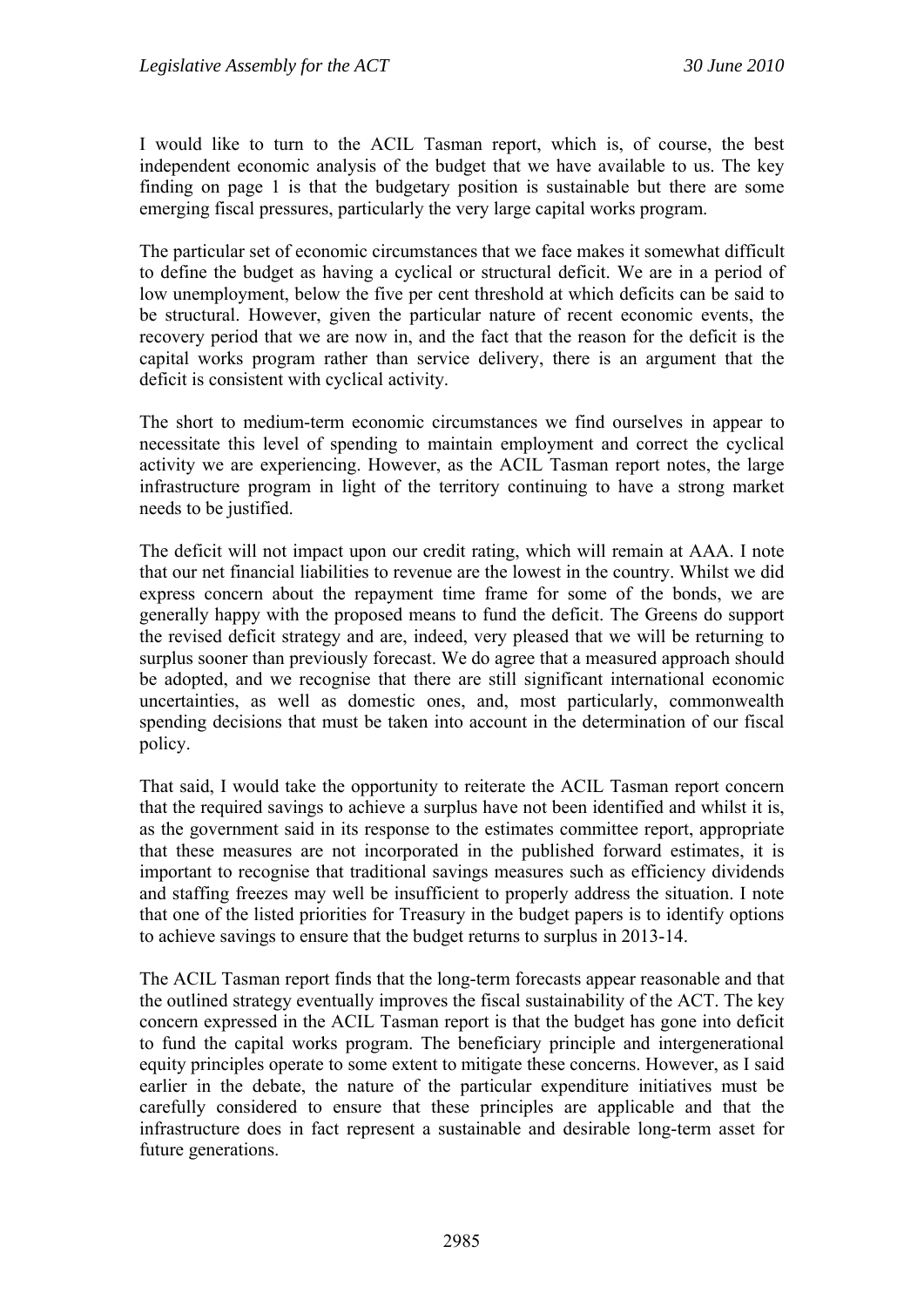The Greens have consistently made the point, and it is also expressed in the ACIL Tasman report, that, in applying the beneficiary-pays principle, particular care must be paid to recognising that needs will change through time and that without careful planning capital works may provide little to no benefit to future taxpayers.

We know that the economy is about to change very rapidly. Indeed, the government has committed to that change in adopting a zero emissions goal. We need, and the Greens wholeheartedly support, structural change that shifts us away from fossil fuel use and greenhouse gas emissions. We must be very careful to ensure that we are not burdening future generations with emissions intensive infrastructure.

In answer to my question on notice E10-009, the Treasurer replied that a cost-benefit analysis is undertaken for each project considered as part of the budget process and, further, that comprehensive business cases are developed for each new spending proposal. We would very much like to see some of these analyses. As I said, the ACIL Tasman report does raise the issue of the unsustainability of maintaining the current level of capital works. Given that this is a rare opportunity to provide for the infrastructure needs of the community, and it is unlikely that we will be in a position to do it again in the near future, the importance of getting it right and ensuring its long-term usefulness cannot be overstated.

I would now like to turn to some of the specific outputs in the economic and financial management classes. In monitoring and advising on the state of the ACT economy, I note that the ACT Treasury have consistently performed well relative to other states in the accuracy of their forecasts. In light of the fact that there are particular difficulties in forecasting the impacts of commonwealth spending decisions, this achievement deserves particular mention. I would also make the point that all the key forecasts were found to be "reasonable" by ACIL Tasman, and the unique forecasting difficulties we have in this jurisdiction were also noted in their report.

I must say at this point that it is most disappointing that the dissenting report contains the chapter title "The real state of the economy", which suggests that the Treasury department is providing deceptive or blatantly inaccurate forecasts. At times they may be conservative, but I think they are certainly prudent, reasonable and rational.

I would also like to mention the reallocation of gaming machines and again make the point that the Greens' view is that, in the process of reallocating gaming machines, overall numbers should be reduced. We currently have around 40 per cent more than the national average allocation of machines per capita. Given the acute and well-recognised social harms associated with gaming machines, it is our view that we should adopt a range of harm minimisation measures and reduce the prevalence of gaming machines in the ACT. This, of course, needs to be done in consultation with the clubs industry. The Greens acknowledge the important role that clubs play in our community and that their future viability and economic viability need to be considered as part of this conversation.

As to the presentation of the annual budget papers, there is a common criticism expressed in this place that the amount of information presented in the budget papers is insufficient. The first recommendation of the first Select Committee on Estimates in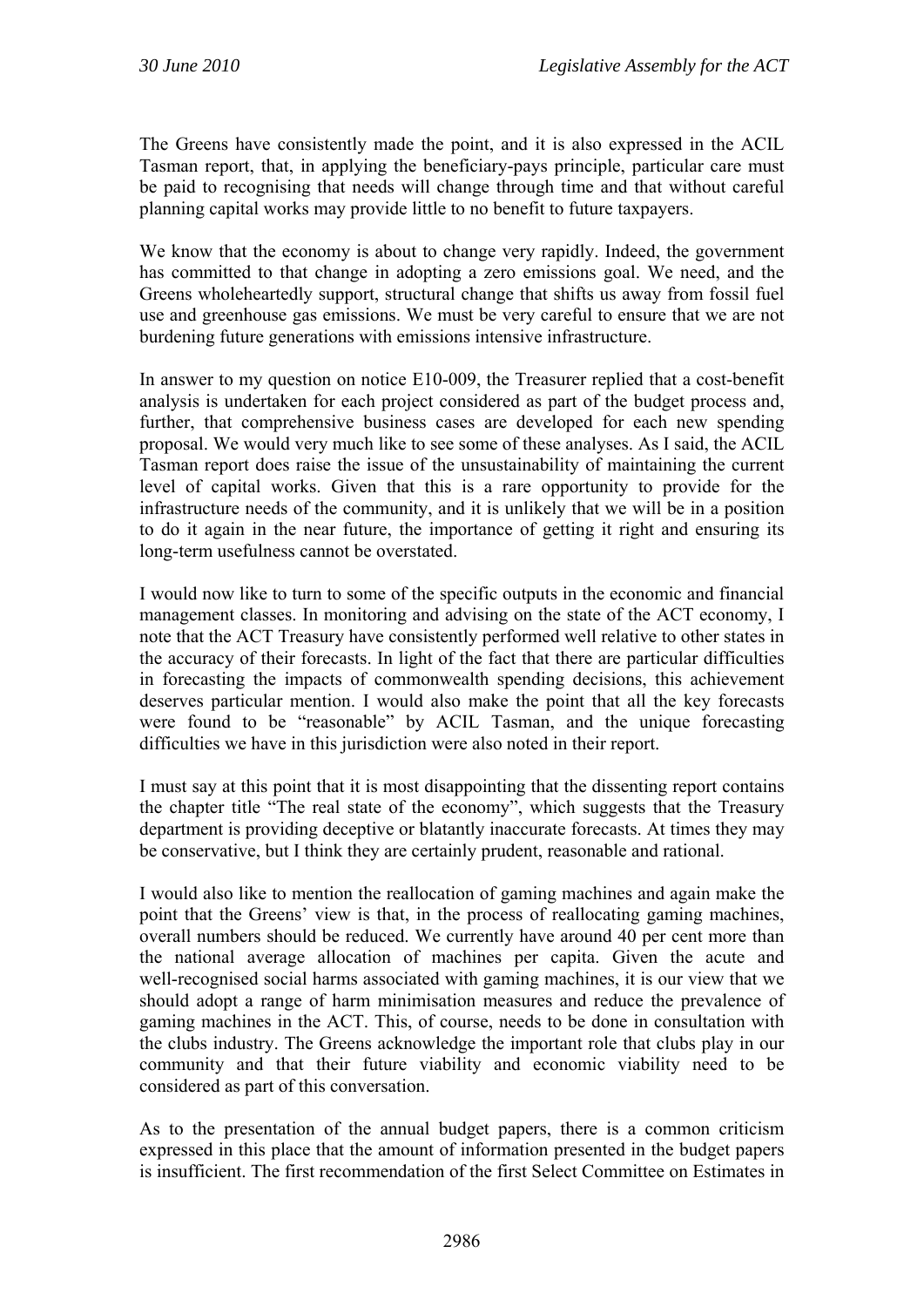this place was for improved provision of information, and this year's committee report made a similar recommendation.

The government, in its response to this year's estimates report recommendation on this matter, asserts that the papers are of a high standard and are consistent with those of other jurisdictions. Whilst relatively speaking this may well the case, and I know that the papers are consistent with the relevant accounting standards, they do not provide anything more than a very superficial output cost. Whilst I do recognise that it is simply not practical to provide a thorough analysis of all initiatives in the papers, there must be some middle ground and means of providing supplementary information.

It is clear that members are unhappy with the amount of information they have available to assess the budget proposals. I have no clear answer for how this might be resolved but, as the estimates committee pointed out on page 21 of its report, the situation where the same amount of detail is provided for an expenditure of \$200,000 for a feasibility study as is provided for major projects at a cost of \$14.7 million does give rise to a significant issue. It is a good example and demonstrates the problem. *(Second speaking period taken.)* I hope that we can collectively and collaboratively move forward to achieve the best outcome.

Treasury is also responsible for the coordination and development of a range of cross-jurisdictional issues and COAG reforms. The most notable at the moment is, of course, the health reform, and I would like to emphasise the estimates committee recommendation No 14, that the Assembly be provided with updates on the process to ensure that to the greatest extent reasonably possible all members of this place are up to date with the negotiations and any subsequent changes to our budget. This is obviously a very significant issue that will be progressed in the coming financial year.

With the revenue management and revenue initiatives contained in this year's budget, the first point to note is that the overall revenue to the territory will decline from last year's outcome. This is primarily attributable to a reduction in revenue from the commonwealth and the wind down of the commonwealth stimulus package.

Taxation revenue provided for in the budget forecasts will rise by around two per cent. Whilst there are a number of charges—bus fares and parking, for example, that have been the subject of particular attention—it should be noted in relation to the total taxation collection that the wage price rise for the year to May was 4.3 per cent and the CPI annual change to March was 2.9 per cent. So it does appear that the forecast increase in taxation revenue is reasonable and that the real burden of the taxation will actually decline this year.

On the change of use charge, on which, of course, we have spent a lot of time today and during the estimates hearings, I would like to again make the point in the context of this debate that I do not believe that an argument can be put that the law should not be applied correctly, and I cannot believe that anyone would seriously suggest that the government could apply any law in a manner that was not consistent with the statute.

The rule of law upon which our system of government is premised is absolutely vital to the effective operation of our government. There has been a mistake, a very serious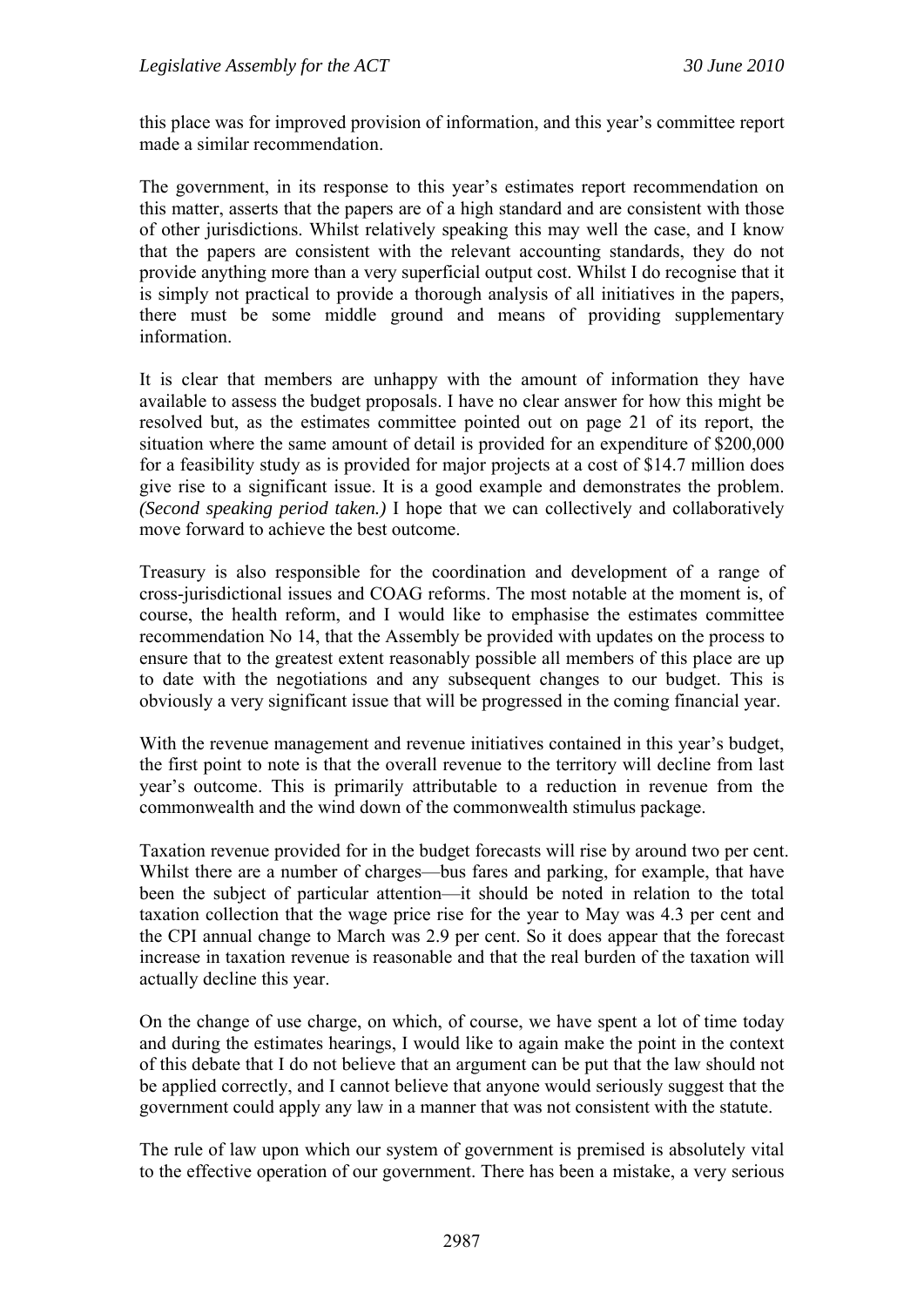one, that needs to be redressed—that is, of course, the mistake of what has happened with the change of use charge over the years. A mechanism has been put in place to look at how this happened; this was a recommendation in the estimates report that was reiterated earlier in the change of use charge debate. The Assembly has to get information about what happened, who was involved and what action has been taken to rectify it.

It is appropriate that the community receive the change of use charge revenue. One particular issue that has been highlighted as a result of the debate is the need for a waiver policy that clearly sets out the factors to be considered and the criteria against which any waiver request is evaluated.

As I said, the issue has already been covered at some length today and I do not wish to cover old ground again. The key points are that it is appropriate that the community gets a fair return on its resources, particularly a finite resource such as land, which is, in fact, our primary resource. We also support the correct application of the law, and I have explained at length how bizarre I find it that anyone could suggest otherwise.

We are concerned about the effects of the change of use charge on urban densification. As part of the codification assessment and development process, this should be an important part of the considerations when developing the schedule of costs that will form part of codification legislation. Part of my amendment in the debate this afternoon was about wanting full information on the sort of modelling that has been done to ensure that there are not barriers to urban densification.

The Greens are happy to support the other revenue measures. I will just quickly mention parking and bus fares, as they are perhaps the most visible in the community. Against a backdrop of increased investment in our public transport system, which needs to be paid for, we support encouraging a modal shift and providing people with other transport options that will help build a city where people can move around easily.

On the point that we need to diversify our revenue streams—this is a regular one, and I know Mr Smyth is very keen on this—whilst this is, in theory, a very good idea and the Greens agree with the premise, constitutional arrangements can sometimes make it difficult for us to raise other revenue. That is not to say that there are not options, but it is difficult and we would be very pleased to engage with any ideas or options that members of the community wish to raise.

For example, one of the main benefits of the feed-in tariff is that it supports the growth of new businesses and skills in our workforce and is a positive step towards a more diverse, adaptive and robust economy, and I guess those are the sorts of things we want to see as incentives to build the green economy, to build industries around renewable technologies, for instance, knowledge and so forth. We really do need to put a focus in there. Certainly, in response to the budget during that budget week, the Greens and I very much focused on the importance of looking forward, looking to the future, looking at diversification, ensuring that it is going to be viable and sustainable into the future and something that will put the ACT in good stead as far as being able to reduce our carbon footprint is concerned, but also looking at ways that we can really grow some fantastic innovative businesses, businesses that will be able to thrive and ensure we have a vital private sector.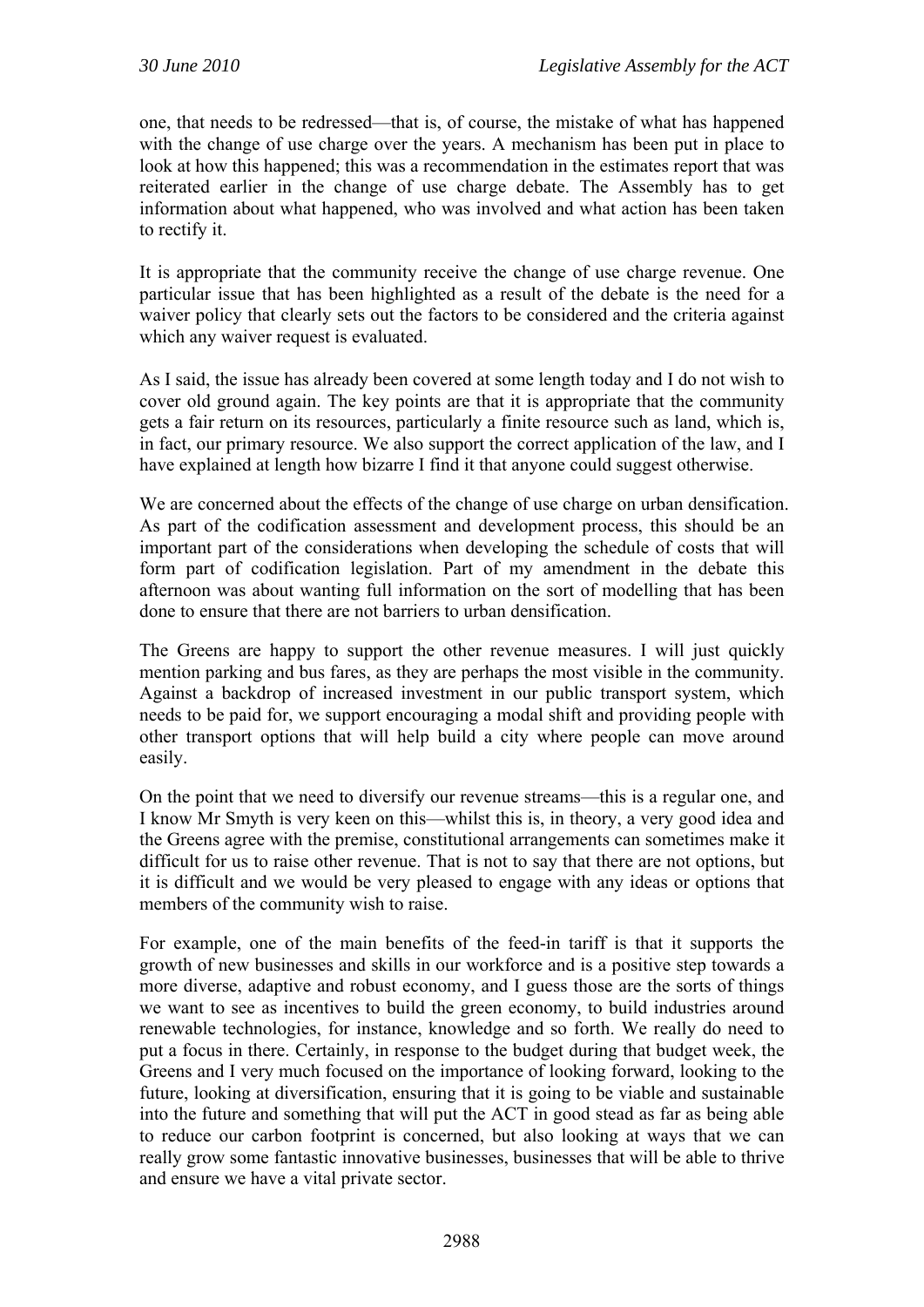Another matter I would like to raise is the land release program and the revenue to be raised from it. Whilst we recognise the need to provide more homes for Canberrans, as my colleague Caroline Le Couteur said, we have not even come close to achieving the fifty-fifty greenfields and urban infill development goal.

A further issue is reliance on land release as revenue, as I have said. It is very limited, and we are already significantly impacting on critically endangered ecological communities. That is why it is important to ensure that we have alternative options available to us so that we can smoothly transition to other revenue measures. They are the measures I was mentioning, with building that green economy, building those other businesses. Having been out talking to the business community, I know there is a real excitement, a real engagement, with it, because this is a well-educated town. This is a place that really does nurture innovation, and I know that there are many businesses that have recently established and that see the ACT as a great place to be and a great place to continue to do business.

We need to continue to look at what sort of incentives we can put in place, what sort of things we can do to meet their needs to ensure that we are attracting further business into the ACT and retaining those businesses. Of course, hand in hand with that, as I said during the budget week, is the importance of the skills—building those skills, teaching those skills—that are for tomorrow and tomorrow's industries, not yesterday's industries, and that is where we need to ensure that there is a good connection between the industries and our training institutions.

We will get to the CIT later tomorrow some time, and I note that they have got some great programs. The MBA are doing some fantastic training around sustainable building. So there is a lot we can capture. We have the ANU; we have the University of Canberra. We are very rich in our tertiary institutions, in our training institutions and so forth, so we need to ensure that there is a very good connection with industry on how we can diversify the economy and ensure that we build the skills of the people who will be employed in those businesses. These issues are the ones that I wanted to raise under this item, and the Greens will be supporting this appropriation.

**MR SESELJA** (Molonglo—Leader of the Opposition) (9.16): I think the health minister got offended when she was compared to Reba Meagher yesterday, and I suppose it would probably be a compliment if we were to compare her to Eric Roozendaal, because Eric Roozendaal has been able to deliver a surplus budget and tax cuts. It is extraordinary: New South Wales has —

**Ms Gallagher**: There are some tax cuts in this budget. Nobody has talked about them.

**MR SESELJA**: Yes, there are lots of tax cuts in this budget, but the New South Wales government, under the leadership of the extraordinarily talented Eric Roozendaal, has been able to deliver large tax cuts and a surplus. So, if I were to compare Ms Gallagher to Mr Roozendaal, it might be a bit unfair. It might be a bit unfair to the New South Wales government to be compared on economic management to the ACT Labor government.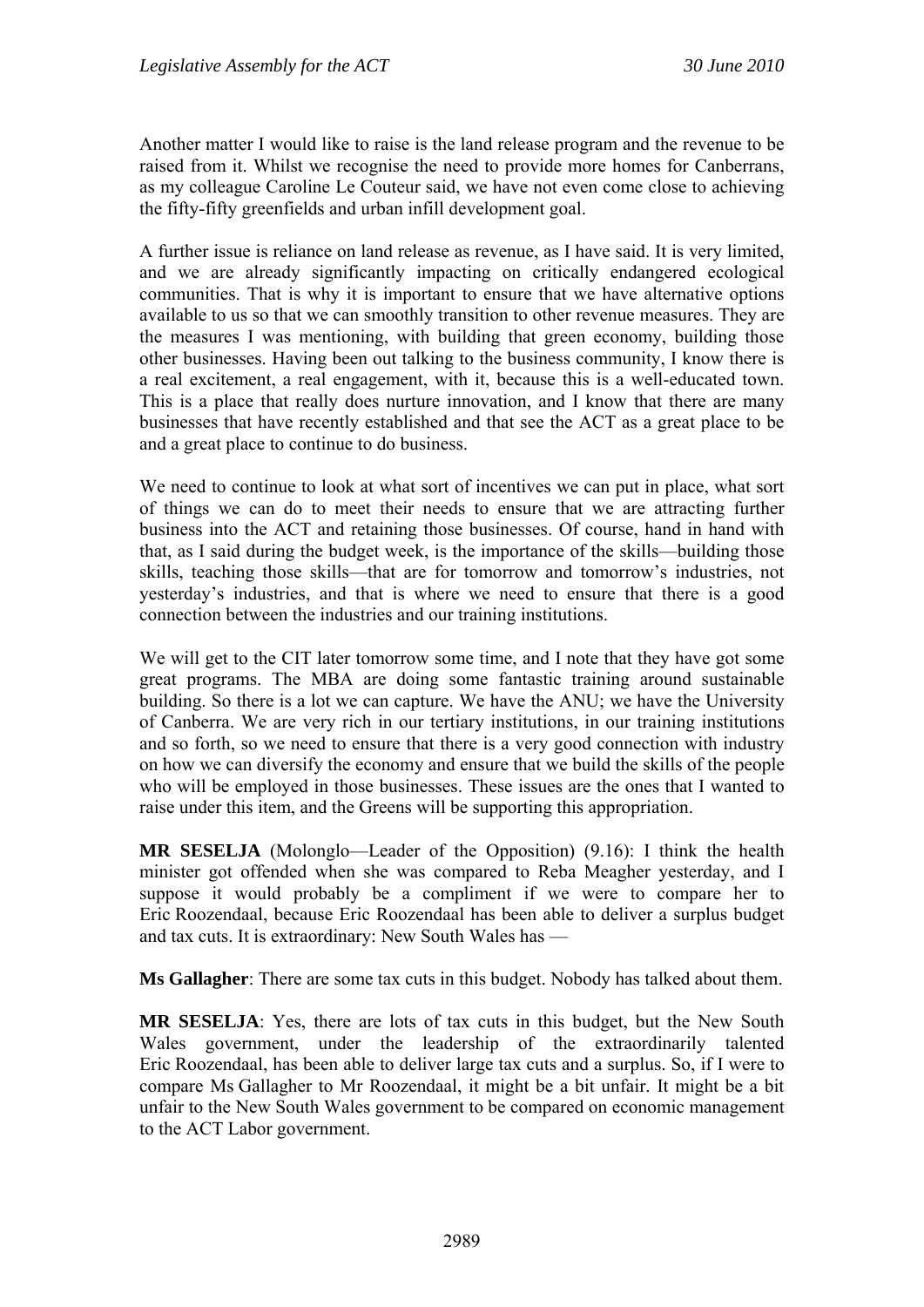I note that Ms Hunter did utter the word "deficit" in her speech, and it is good that we have been able to get over that little barrier, because in the report that she chaired I do not think deficit actually got a run. In a budget that was delivering a string of large deficits, the Labor-Greens report actually could not mention the word. It did remind me a little bit of the former Prime Minister Kevin Rudd, who a couple of years ago could not spit out the word "deficit". But I suppose it is understandable when you are the government that is delivering a massive deficit. It is a little less understandable when you are sitting on the crossbench. So we did finally hear the word—

**Ms Gallagher**: Come on back to me, Zed. This is 10 minutes on me, mate.

**Mr Hanson**: It's all about me.

**Mrs Dunne**: It's all about me. What about me?

**MR SESELJA**: I have got 18 minutes left—

**MR SPEAKER**: Order!

**MR SESELJA**: There has been a recurring theme today. In earlier debates we heard that it was all about Jon and then that it was all about the Greens, and now Katy is saying, "No, actually, it is all about me." Well, I will give—

**Ms Gallagher**: I think you are losing your way; that is all: I am your opponent here.

**MR SESELJA**: I did start on the Treasurer. She does like to be the centre of attention. I get the strange feeling that when we ask her a lot of questions in question time she does feel under pressure, she does not like it, but at one level she feels flattered that we are asking her all those questions, that we are paying her that attention.

**Mr Hanson**: She does. She loves it. She loves the attention.

**Ms Gallagher**: I think that's for you and your psychiatrist to work out, Zed—why you do that.

**MR SPEAKER**: Order members! Mr Seselja.

**MR SESELJA**: Thank you. I am responding to interjections; I apologise, Mr Speaker. When there is a little bit less noise, I will try and get back to the—

**MR SPEAKER**: Yes, thank you, members. Let us get back to part 1.8 of the budget.

**Ms Gallagher**: One for his therapy couch.

**MR SPEAKER**: Ms Gallagher.

**MR SESELJA**: I will try and get back to 1.8. Thank you, Mr Speaker. I appreciate the guidance; it is very important.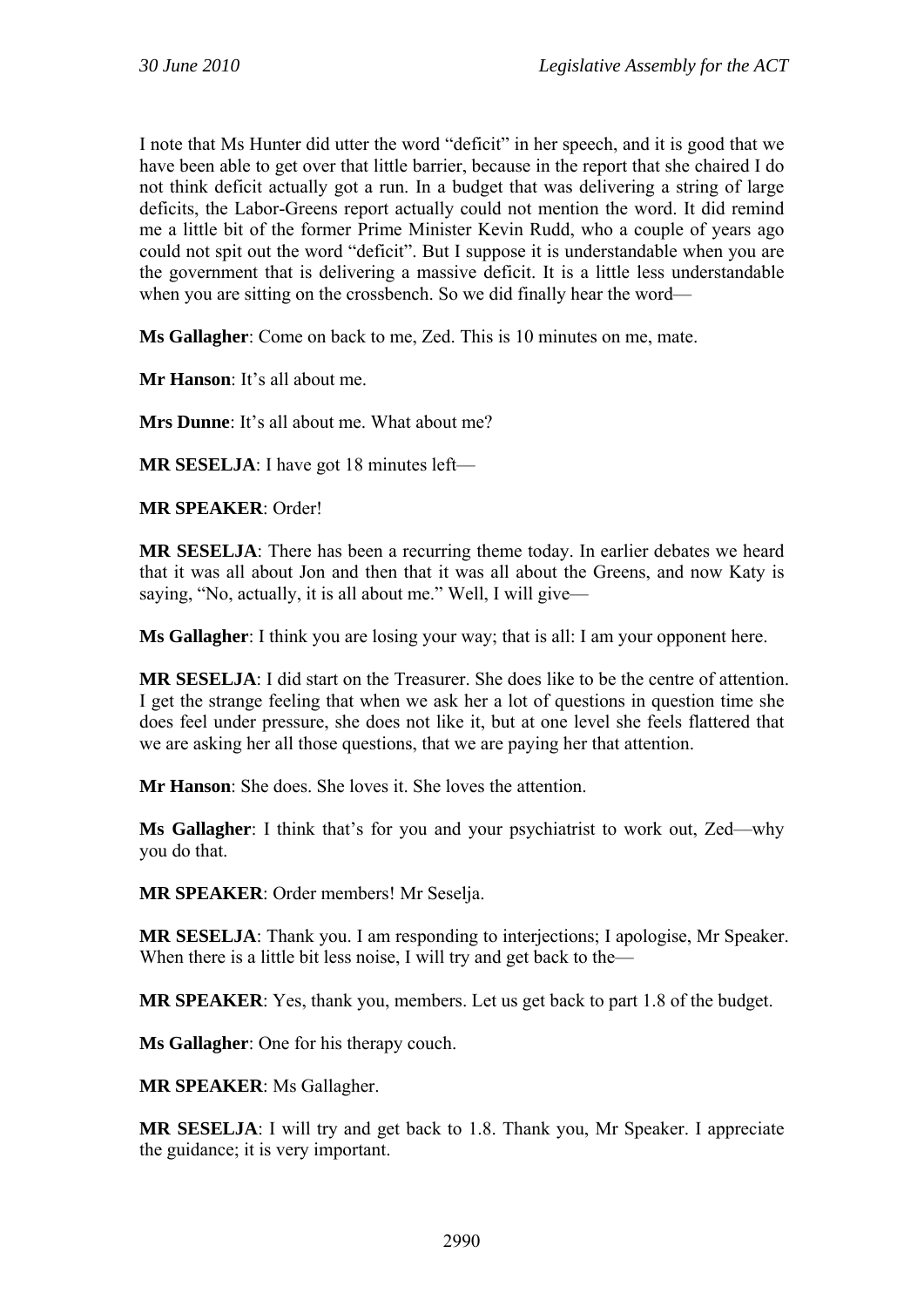But we get back to 1.8 and the word "deficit". It is very important, because we are seeing some big ones, and it is worth touching on them. We said at the beginning that this budget is a fiscally irresponsible budget—as opposed, as I say, to even New South Wales and Eric Roozendaal, who has been able to deliver surpluses and tax cuts. Let us have a look at it.

Let us look at both the net operating balance and the underlying net operating balance, which has helpfully been provided. We have the net operating balance in 2010-11. It is minus \$83.9 million. So there is an \$83.9 million deficit—although in underlying terms that is \$172.7 million. In 2011-12, there is a \$135 million deficit—and in underlying terms \$152 million. In 2012-13, \$95 million—and \$97.5 million—and in 2013-14, there is a deficit in both underlying and net terms of \$50.3 million. These are large deficits that are being delivered by this ACT Labor government. Their fiscal irresponsibility is there for all to see. The figures do speak for themselves.

What we hear a lot from the Treasurer is excuses. We hear: "It is the GST; it is the GFC; it is not our fault; it is nothing we are actually doing; it has got nothing to do with our spending decisions; we are completely victims of external circumstances." It was the GFC—and then, when things recovered, it was still the GFC, even though it is not.

We can look at the numbers. I know the Treasurer liked our charts in budget week. She liked our charts in budget week that showed the—

**Ms Gallagher**: That took about five seconds.

**MR SESELJA**: Well, the fact is it was another chart she could not refute. And the reason she could not refute it is that it was 100 per cent accurate. I will take her through the figures that put a lie to the claim that somehow they are suffering from this massive revenue deficit as a result of the GFC.

In 2008-09, the government was estimating that it would get \$3.7 billion, roughly, in 2011-12. In the 2010-11 estimates—so, post-GFC—we see that the actual revenue estimate is \$3.79 billion; that is up—\$3.79 billion. But then we go on to—

**Ms Gallagher**: Go to the next year.

**MR SESELJA**: The next year gets a lot better, let me tell you. In 2009-10, the estimates for 2012-13 were \$3.831 billion, and now the estimate—in 2010-11 for the 2012-13 financial year—is \$4.025 billion. That is a big increase. That is a big difference. That is a massive windfall. Then, of course, in the outyear, we have crazy stuff: \$4.234 billion. So we see the massive revenue increase. There is absolutely no justification for and no substance to the Treasurer's claim. Yes, projections dropped for a year, but they were projections, and they have come back and they are actually better than what they were projecting before. So not only are they getting more money every year; they are getting more than they expected they would be getting now in the good times—so, before the GFC was thought of or known about, what they were projecting then. And we are actually expecting now that we will get more revenue than what they were expecting.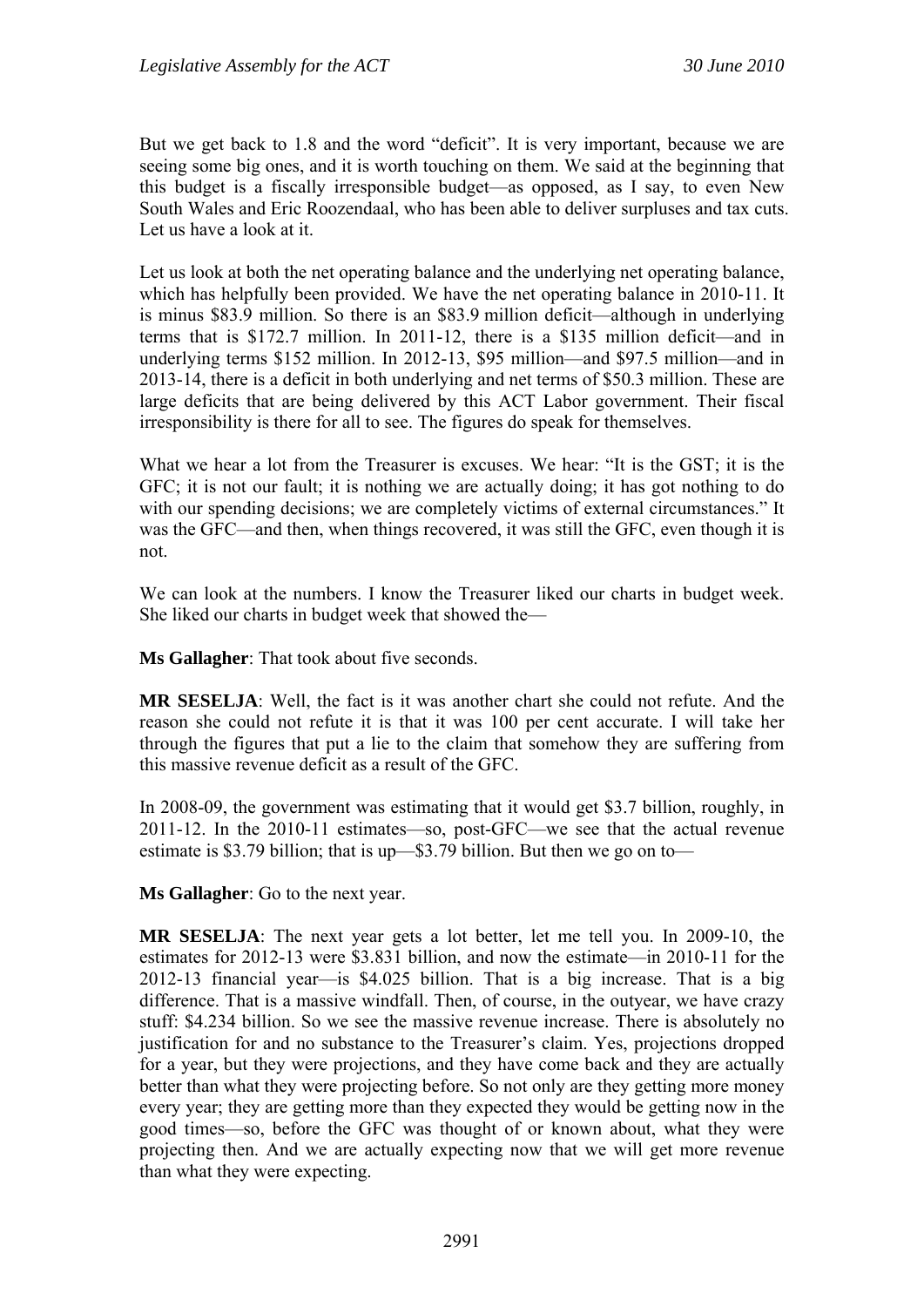So the excuses from the Treasurer for fiscal irresponsibility are just that: excuses that are not genuine and are not backed up by facts. The Treasurer wanted me to get back to her, and I am very happy to, because in the end we have to make sure that it is all about Katy or Jon or whoever happens to be claiming that it is all about them on any given day.

The fiscal irresponsibility of this budget is worth focusing on, because we have not actually seen from the government how they are going to actually turn this around. If you are delivering deficits, even in the best of times, even when the revenue is going through the roof, something is wrong. You are not actually looking hard for the spending cuts. You are not looking hard for the savings. If you are fair dinkum, people in the community will accept that, in very difficult economic times, when there are sudden downturns in revenue, governments will sometimes deliver deficits.

But they would also equally expect that when economic times improve, when revenues come back, as they have in very strong terms, you then balance the budget and deliver surpluses. That would be the ordinary way of doing things. But this Treasurer is predicting that that will not be the case. Even as revenues come back to double—and in the outyears they are projected to be double what they were when this government first came to office—they are still projecting that they will be delivering deficits. That is poor fiscal management.

There is a lot to focus on in a \$4 billion budget. There are a lot of individual concerns. But in the end we have got a Treasurer and a government who are responsible for balancing that budget. And, as that revenue comes, they should be bringing it into surplus—and very strong surpluses—so that we can be protected from future shocks.

You look at why and you look at the taxation per capita, and the taxation per capita has gone through the roof as well. Per capita—so the population has been growing, so they are getting more revenue. But, on a per capita basis, in 2001-02 we have seen it go from around about \$1,800 per capita to, projected in 2013-14, more than \$3,500 per capita. *(Second speaking period taken.)* So again, even on a per capita basis, we are seeing that doubling.

And you do not have to look too hard to see where people are being slugged. Look at how much rates have gone up over the last decade under this government. In nine years of this government they have gone up roughly by 80 to 90 per cent in most suburbs—80 or 90 per cent! Is there anyone in the community who actually believes that they are getting 80 or 90 per cent improved services? Is there anyone who believes that or can say that the cost of living in that time has gone up by 80 or 90 per cent? In other areas, it has not, but, when it comes to paying for government services, that is the case for Canberrans.

Not satisfied, of course, Mr Speaker, with that amount of taxation—that amount of revenue—and still not able to deliver surpluses despite that, the government have decided that they need a new tax. The comparisons are interesting, aren't they, between federal Labor and ACT Labor? Federal Labor went and blew all the money, and now they need a mining tax to get it back. ACT Labor have blown all the money, and now not only have they increased taxes and charges across the board; they have decided that they need a really big new tax, and that is a big tax on housing.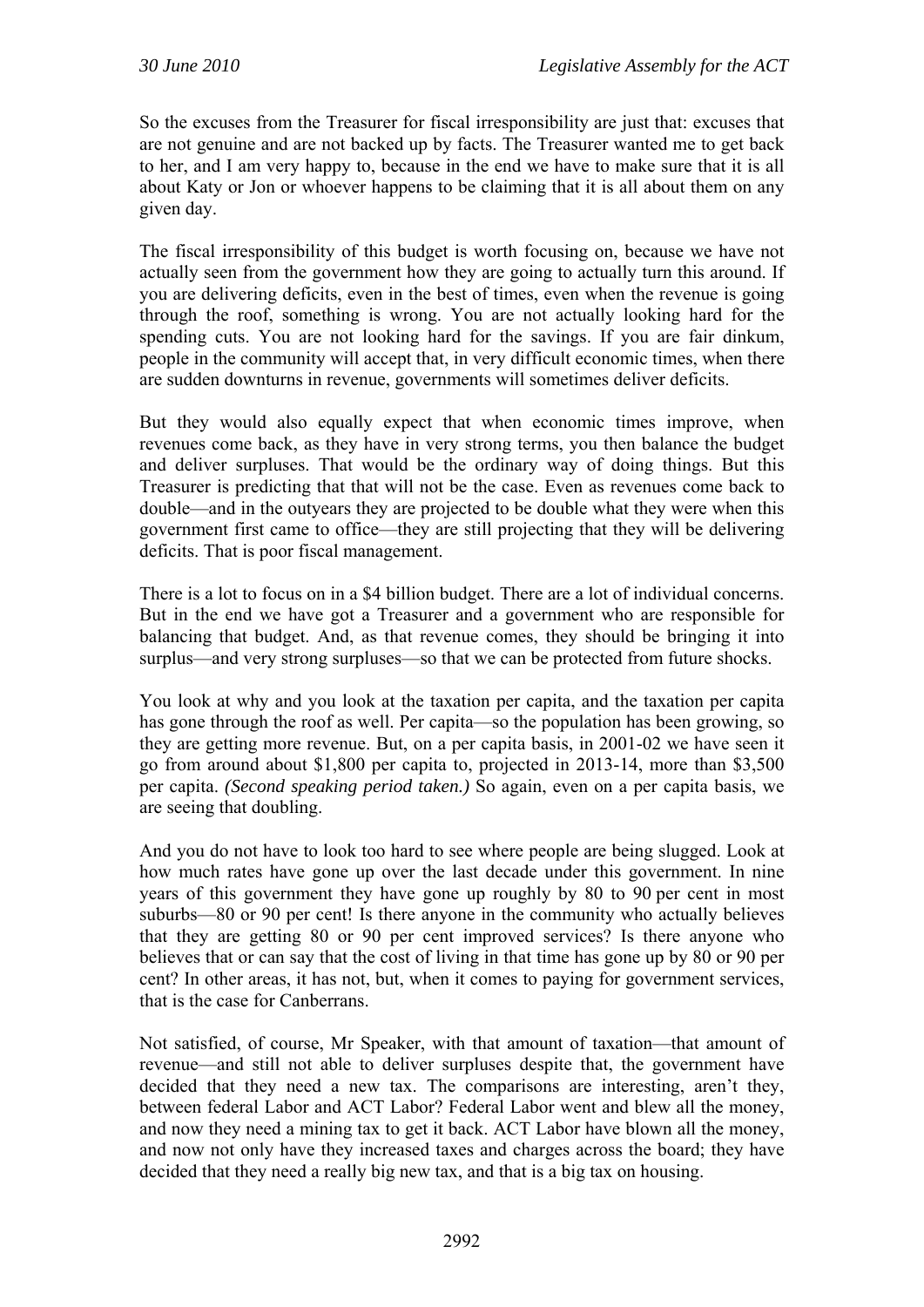It is worth looking through, because we hear from the Treasurer that apparently it is really not going to have much impact. It is a tax, and so what? It will get absorbed. We heard from the Greens that it will be absorbed. It is worth looking at just how much this tax that will not have any impact is proposed to be. We have got the current situation which we are told is very similar to what it will be if it is codified. But, to see what they are proposing if it is codified, let us look, for instance, at the suburb of Lyons.

In Lyons, for a dual occupancy—this is a tax that will not have any impact—it will be \$70,000. That is \$70,000 for a dual occupancy—and it will not have any impact, according to the ACT Labor Government. In Mawson, a dual occupancy will cost \$70,000; for four units, \$60,000 per unit; and in locality B in Mawson, \$72,000. Apparently, that will not have any impact, according to this government.

In Narrabundah, in locality A, if you want to do a dual occupancy—remember that Mr Barr said there were going to be lots more dual occupancies—\$100,000 will be the tax that will have no impact apparently: no impact on price, no impact on anyone. The developers might have to absorb something, but that will not be passed on. One hundred thousand dollars in Narrabundah—and, if you were to do four units in Narrabundah, the tax that, according to the government, will not have any impact: about \$60,000 per unit. We go on: O'Connor, \$100,000 for a dual occupancy in locality A, and in locality B, \$90,000; four units, \$60,000; 11 to 20 units, \$50,000 per unit.

So these are the taxes that apparently, if we are to believe the Treasurer and ACT Labor, will not really impact on things. That is not generally the way that taxes work, because, if it were, every government would simply campaign on the promise of more tax. Every party would say: "Look, you might have a \$4 billion budget, but we are going to have an \$8 billion budget. We are going to double taxes; we are going to triple taxes. We are going to have more taxes on property. You have got \$30,000 on stamp duty on an average property; we will have \$50,000, because it does not make any difference, but we get more revenue. So we can get more revenue, but it will not have any impact on investment or on people purchasing or on people's land values."

It is a really absurd proposition, and what we are being faced with now is this situation where industry, I think in good faith, said, "Yes, a codification would give us some certainty." That does beg the question, though: if there were a deal or arrangement in place, as the Treasurer says, which effectively said, "You get \$5,000 in this case and \$2,500 for a townhouse and \$1,500," why would they need certainty? It would seem to me that, if that was the case, if the deal arrangement was in place, they would have certainty. So that is unclear.

**Ms Gallagher**: It was not about residential dual occupancy.

**MR SESELJA**: So they were not asking for the massive tax on units? Okay, all right, now it is confirmed. So we have been getting—

**Ms Gallagher**: No, of course they weren't, because they had it so good. What a surprise.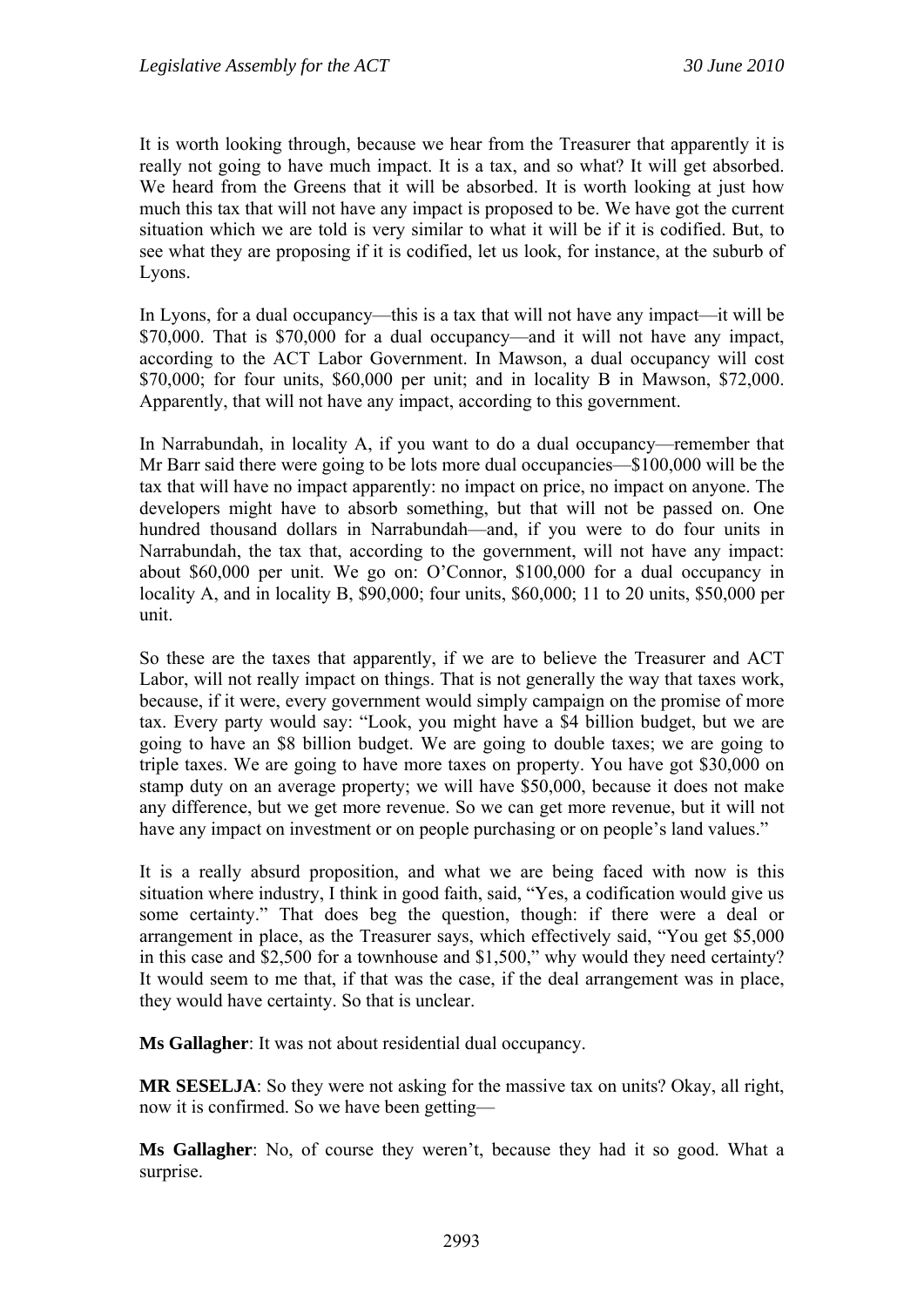**MR ASSISTANT SPEAKER** (Mr Hargreaves): Order, members! The volume is starting to go up; how about it goes down? Bring it down to a low roar.

**MR SESELJA**: Thank you for bringing the Treasurer to order, Mr Assistant Speaker.

**MR ASSISTANT SPEAKER**: That is a two-way sword, thank you, Mr Seselja. Both of you.

**MR SESELJA**: So, apparently, we are hearing now, they were not actually asking for \$50,000 on units in Braddon. They were not asking for \$100,000 tax on dual occupancies in Narrabundah or O'Connor. They were not asking for the \$30,000-odd tax.

**Ms Gallagher**: So you think we should give it away, Mr Seselja?

**MR SESELJA**: I generally take the principle that we need taxation but it should be reasonable. That would be my general starting point. Ms Gallagher's position seems to be "we will tax absolutely as much as we can possibly get away with". That is what these tables reflect. If you were to dream up what would be the most possible tax anyone could imagine for one individual tax measure on a property, I am thinking that \$100,000 from the ACT government would be right up there. I do not think that anyone would have said, "Yes, maybe \$1 million or maybe \$10 million." Most people would say: "\$100,000 is an extraordinary amount of tax for one unit. That is an extraordinary amount of tax for one dual occupancy—or \$50,000 in Braddon per unit, for a block of units."

So the Treasurer's position seems to be: "We are in a bit of a pickle; we can't control our spending. We haven't really got the departments to actually do that." They cannot actually tell us what their internal budgets are yet. We go through the QONs—I am sure Mrs Dunne, when she has the opportunity to speak, will go through some of those unanswered QONs. We have got unanswered QONs right across the board. The LDA can tell us—hats off again to the LDA for their work—but not so much the other departments.

So the question would be again for the Treasurer: was she interested in finding out how they are spending our money? Was she interested in actually getting savings? Was she interested in balancing the budget? No, because she had this cunning plan to slap a massive new tax on houses. The question again would be: what will be the impact of levying a tax of upwards of \$50,000 per unit on the shape of our city? How will that encourage people to invest, to take risks, to build the accommodation that we need—in our city centre and around our town centres in particular? We often hear about an accommodation crisis in Canberra. I want to see a range of accommodation provided. I want to see both the private and the public sector providing good quality accommodation. I want to see community sector delivery.

Every year at the beginning of the student year we hear about the shortages of accommodation and the need for more, about the exorbitant rents that many people have to pay as a result. The questions will be: how will this help that situation? How will this large massive tax on homes—on houses—help that situation? How will that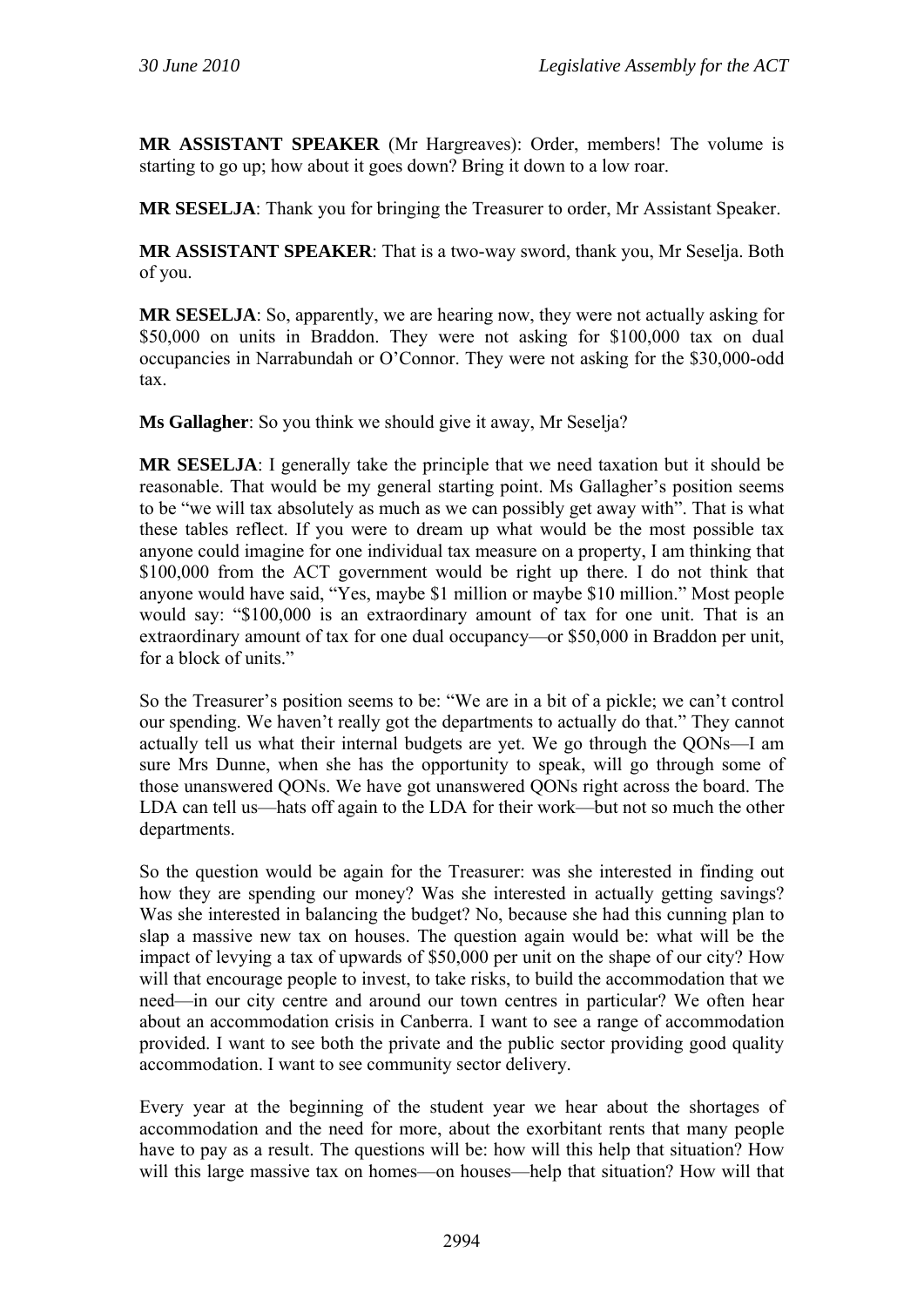encourage more units to be developed? It will not, and no-one can credibly get up and say that it will. It will discourage development.

If you have a reasonable tax then it may have very little or marginal impact on development and on decisions and on demand. But, when you put a really, really large tax—and I think by any measure \$100,000 for a dual occupancy in Narrabundah; \$50,000 for units in Braddon; four units in Mawson for \$60,000; going through wherever you like in the inner north there; four units, \$60,000 a unit; right across the board; in Dickson, where we would want to see more people living, again \$60,000 for four units, \$55,000 for five to 10, \$50,000 for 11 to 20 units; these are very, very large numbers—you will discourage people from investing.

I will just very quickly finish and say this is fiscally irresponsible and they are desperately trying to get money back through this tax. *(Time expired.)*

**MRS DUNNE** (Ginninderra) (9.37): This is the most important line in the budget and it was remiss of me and others to have missed it the first time around, but we can admit these things. It would be good if other people could admit to their failings as well from time to time. The substantial failing that this government and this Treasurer need to admit to is the wastefulness of this budget and previous budgets. That wastefulness puts us in a situation where we are facing a long line of deficits, even though we are in comparatively good years.

During the dinner break I took some time to attend, sadly for only a brief period, a Rotary changeover dinner in my electorate. I spoke to as many people as I could, but I apologised that I could not stay. Mr Coe was also there; he got the pair before me and we did not think it reasonable to take two pairs on private members' day. When people involved in the community talked about the budget it was really interesting to hear what they had to say—Rotarians of long standing and long, hard work in the community. It was best summed up by one lady who said to me, "If I see the Chief Minister plant another tree or unveil another piece of artwork when my elderly friends cannot get respite for their disabled children, I think I'm going to say something really bad."

The people of the ACT are fed up with the wrong priorities of this government. Two or three of the conversations I had tonight could be pretty much summarised like that. We are sick of the arboretum. One person said to me, "I saw the plans. I think that it will be wonderful, but I cannot get the services that I need in the areas of health and disability. While ever those things are not being funded properly we should not be building the arboretum." This is not Vicki Dunne speaking. This is a Belconnen Rotarian saying, "If I see the Chief Minister unveil another statue I think I'm going to lose it." Tonight Belconnen Rotarians articulated better than I can the message about the wrong priorities of the Stanhope and Gallagher government.

I think you have to look at the record of Ms Gallagher. I was reminded of it today. We will go back. My favourite is that when she was the minister responsible we decided that we needed to replace Quamby—yes, we did have to replace Quamby—but that was a \$22 million project which became a \$44 million project. Ms Gallagher has always had the capacity to wheel a whole of lot money out of government, which is pretty good. It is, to some extent, a sign of her being an effective minister. But look at what we do with that money.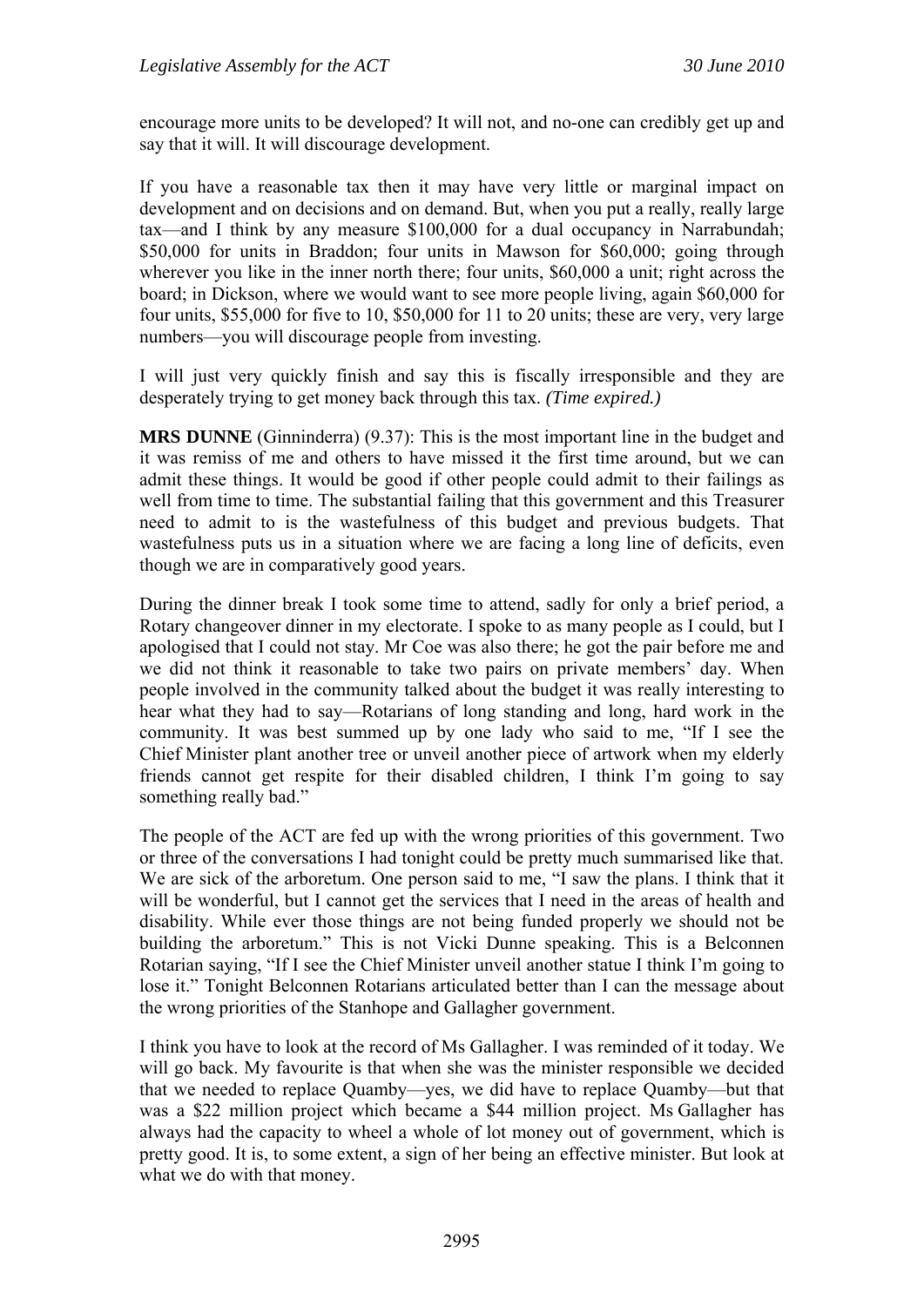Quamby is empty most of the time, or close to empty most of the time. We have this large space which is underutilised. It ended up costing twice what was originally planned. We see it again with the move of the mental health facility to the old Quamby site. That mere process has seen a blow-out of \$3 million. It was instructive today to hear members of the opposition asking Ms Burch about the government's commitment to spend \$4 million on building two new childcare centres—that was the promise: \$4 million to build two new childcare centres—where they are needed. When I said, "Hang on, you're refurbishing an old building and calling that a childcare centre and it is going to cost you \$4 million," Ms Gallagher interjected and said, "Well, we've over-delivered on that one." We have over-delivered. It has cost twice as much. If your measure is the Stanhope Government's measure, which is how much money we spend on things, of course we have over-delivered: "You wanted a \$2 million childcare centre. Don't worry about that. We'll give you a \$4 million childcare centre."

The question is: where is the money going to come from for the other childcare centre? This is the tenor of the government. This is the tenor of the stewardship of this minister, who is presiding over budget blow-outs at Bimberi, over-delivering on childcare centres by spending twice as much on the childcare centre, and supervising budget blow-out after budget blow-out, deficit after deficit, in the good times. When it comes to the nitty-gritty of analysing the budget, there is a paucity of information around. I suppose part of the reason why the Stanhope government can only measure things by how much money they have spent on it is that they have not actually done any of the other work.

Mr Assistant Speaker Hargreaves, you and I have been in this place for a long time. You have been involved in estimates committees for longer than I have. I recall, year in, year out, the cry from estimates committees—not this one, I note—that we need more and better performance measures and that how much money you spend on something is not a performance measure. So this year the Liberal opposition went in search of performance measures. We went in search of how the money was being spent in departments. We asked questions of a variety of departments. The general approach that we discussed was to ask: "In relation to every output class, what were the programs that were underpinned? What programs came under that output class? How much money was spent in each of those programs and what was the staffing allocation for each of those programs?"

You have got output class 3.1 in a department—let us choose a department, DECCEW, so it has got a name attached to it—and it seems reasonable to ask: "Under that output class, what programs are actually delivered? How many people work there, what does it cost and what does it cost to run each individual program?" Time after time the answer that came back from a minister, in some form or other, was: "We do not collect that information in that form and it would be too hard to do." There is example after example:

Please provide a list of initiatives or programs that are run under each output. What is the budget cost for each in 2009-10 and 2010-11? How many staff (by ASL) work in each, and what is the level of each staff member?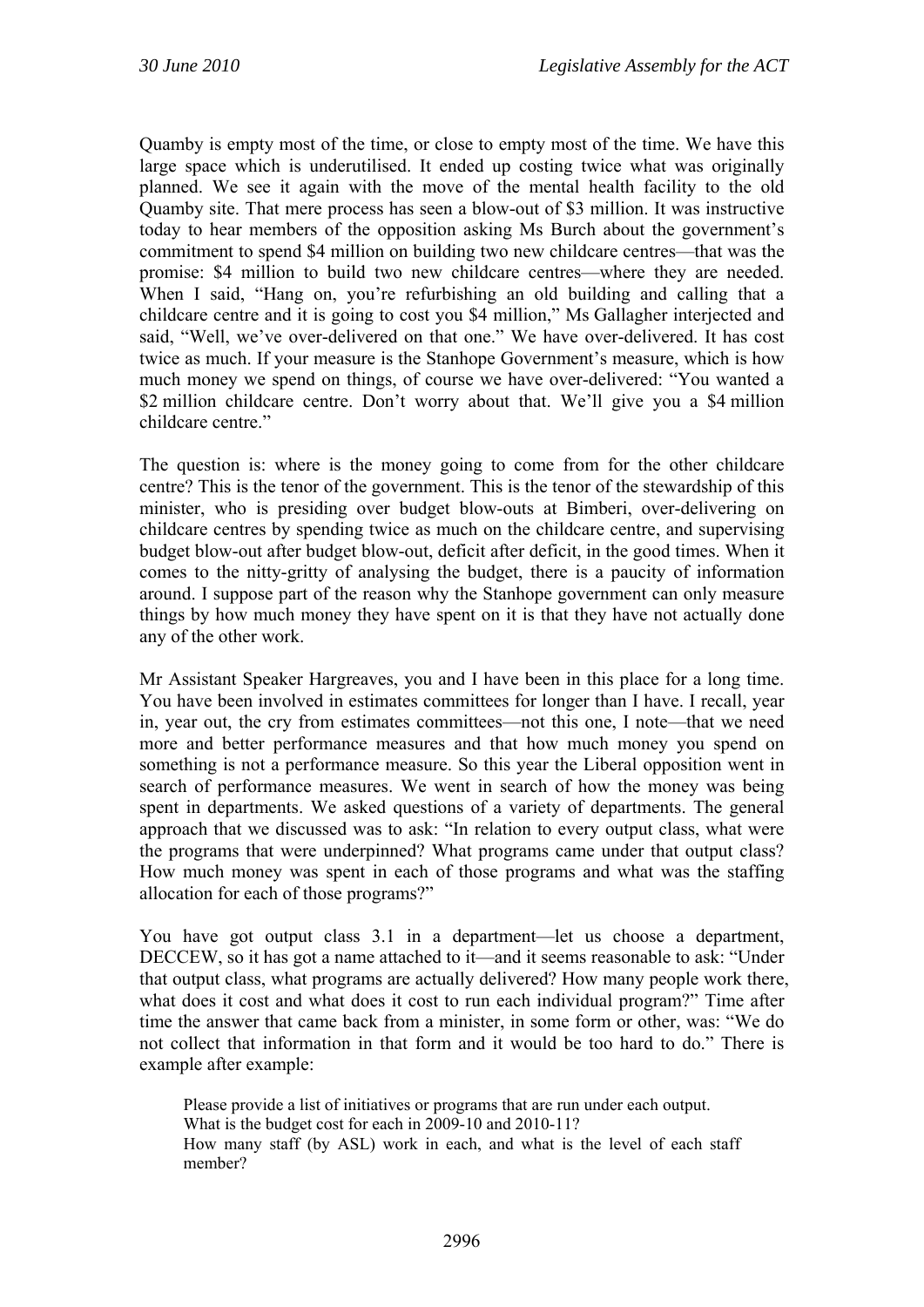What capital equipment is required by each? What specialist skills are required by staff in each, and what are the specialist levels?

The answer came back:

The ACT Government prepares budgets on an outputs basis.

Yes, we know. That is why we asked, "On the basis of these outputs, can you provide us this information?" The answer continued:

Data at that level is published in the Budget Papers—

yes, we just read that—

along with budgeted financial statements for agencies. Similar information—

in fact, almost identical information—

on actual performance is published in annual reports including audited financial statements. Certain figures you request will be publicly available on the LAPS Annual Report—

that is, Land and Property Services, so it is the LAPS annual report—

or are available on ACT Government Budget Papers.

"Certain information, but we're not going to tell you what it is"—

Data is not available in the form in other questions and at the level of disaggregation requested in other questions without the diversion of significant resources from LAPS ongoing business that I am not prepared to authorize.

So said the Chief Minister. This was repeated over and over again. This is a government who, for any given output class in the budget, cannot or will not tell you what the programs are, how many people are employed, whether they need particular skills, and, if so, what are those particular skills, and whether there is particular capital equipment that they need to run this program. Mr Assistant Speaker, what is the government doing if it cannot, or will not, answer these questions? If it cannot, it is negligent. If it will not, it is in contempt of the Assembly. Either way I will take my second 10 minutes, Mr Assistant Speaker. *(Second speaking period taken.)*

That was the answer from LAPS. It goes on in different ways and in different forms all the way across. It shows that this minister, this Treasurer, has no idea what is going on in the department. It means that Treasury has no idea. If proposals come up for funding of a particular initiative there is no-one there to say: "I don't think you need this money to do it. You've already got the staff to do it. I don't think you need this much money." There does not appear to be anyone in the chain of command under the Treasurer who is prepared to say, "No, this is not a very good idea," or, "Could we be more prudent with this? Is this a priority? Is this the appropriate priority for the people of the ACT?" These are the questions which have not been asked.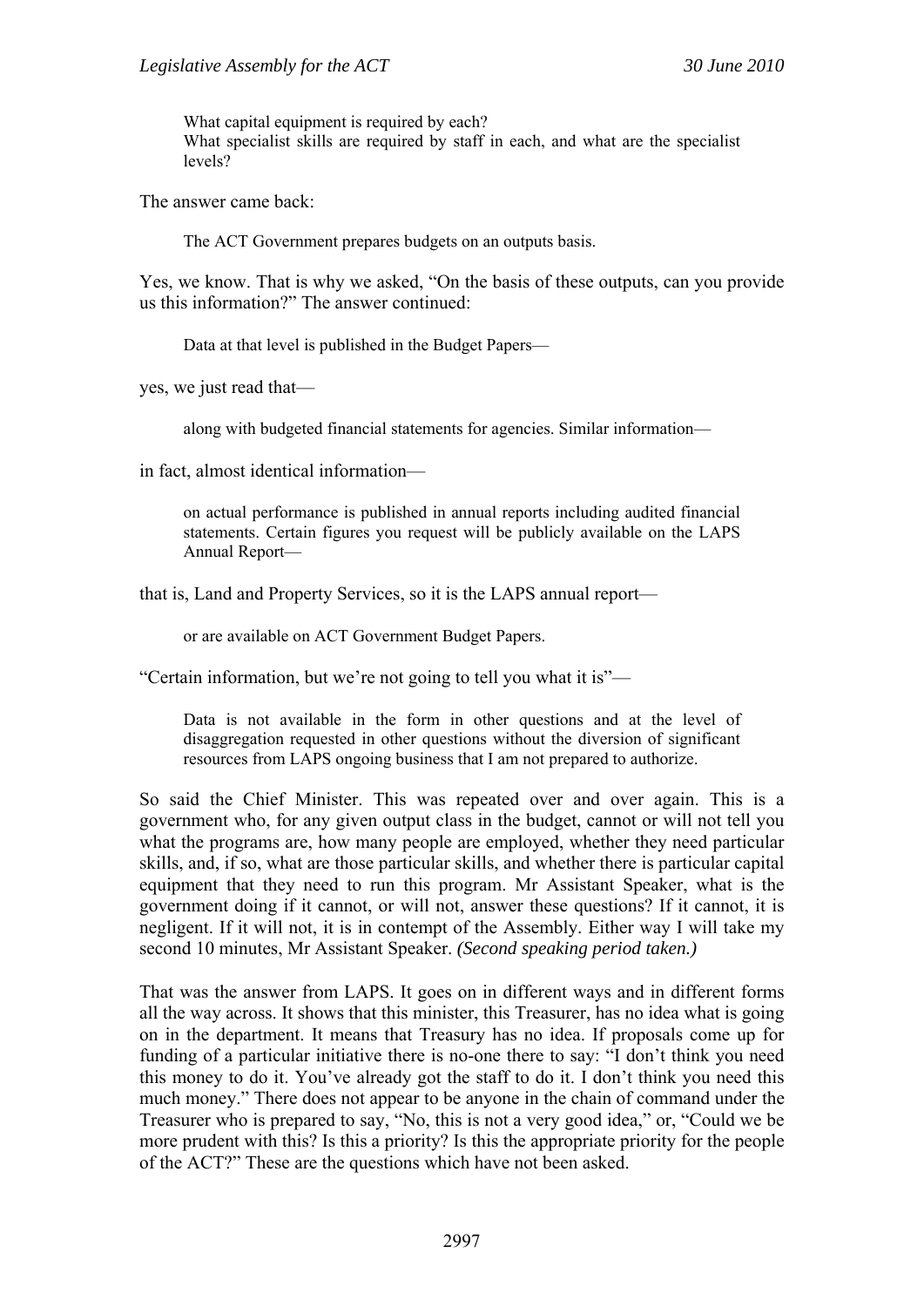What we see in this budget is ministers jostling for their vanity projects. We see it with the \$26 million for the arboretum. We see it with Mr Corbell. He said that, by his own admission, he gets quite excited when he talks about ponds: "I'm particularly committed to these ponds." The Auditor-General's report came back yesterday saying: "It wasn't on time. It's blown the budget. We're not going to get water when we were promised water. It's still on the never-never." Money that they thought they would be able to push off on to other people they have not been able to get other people to pay for and the territory has to recoup that money—all for a pilot program which has not been evaluated, but we are committed to the next phase anyhow. That is Mr Corbell's own little vanity project in one department. The Auditor-General has come back with a whole lot of question marks about that one.

Then we have Mr Corbell's virtual court—the court that is not there, the court that can have no-one have a good word to say about it. There is no rigour in this budget. There is no-one saying no. There is no-one questioning the value of it. I shudder to think what goes on in budget cabinet. There is no rigour. This is borne out by the best reading of the answer to the question: "Please provide a list of initiatives or programs that are run under each output." If the ministers cannot answer the questions, they are not in control and they do not know what is going on. That is the best gloss that you can put on it. The other one is that they know and they hold this place in contempt by refusing to answer. Either way, they are knaves or they are fools. The people of the ACT are being served either by knaves or by fools and they deserve much better.

**MS GALLAGHER** (Molonglo—Deputy Chief Minister, Treasurer, Minister for Health and Minister for Industrial Relations) (9.50): Let that be a lesson to us about recommitting votes and suspending standing orders. I think we have learnt our lesson—next time the opposition are asleep when they are all present, we will just press on. The *Hansard* would be a lot better for it.

We have heard a lot tonight from the opposition trying to whip up a storm over the budget; a storm that is not being bought or agreed to by anyone else in the community. I have not had one letter of complaint about the budget, much to the dismay of the Liberal opposition. I have not had one complaint from an industry group. I have had a number of meetings with industry, and they have actually congratulated the government on continuing with our program of investment in this budget and not slashing and burning. I have not come across one supporter of the Liberal opposition's position on this budget—that is, of shock and alarm. They do not buy it.

**Mr Seselja**: You should be fiscally responsible.

**MS GALLAGHER**: The Leader of the Opposition interjects that we are not fiscally responsible and that only he is. Just because everyone disagrees with Mr Seselja, we have all got it wrong. I would say that the community are pretty smart, and the community reaction to the budget has been good. It was not everything to everybody, but the community understood the constraints and pressures on the budget, the need to invest in core services, the need to push forward with our capital program and the need to restrain our spending in order to bring a surplus around as soon as possible. That is exactly what this budget does.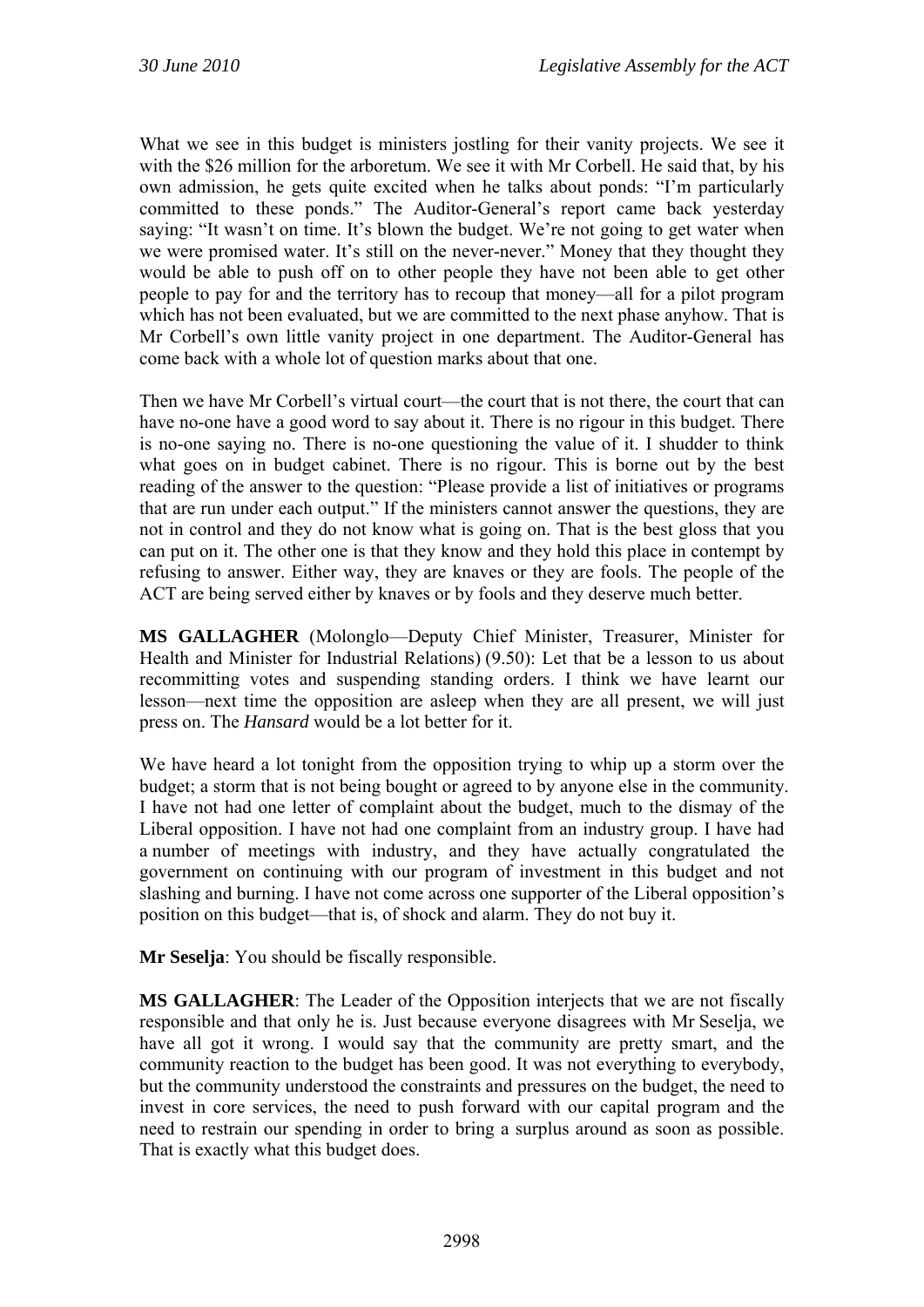It is a measured and responsible budget. It invests in key services—those core government services that the opposition are always asking us to invest in, except when it comes to budget debates when they all ask us to wind back. It has a new policy spend of \$23 million a year and growth in the order of \$42 million. There is \$238.2 million over four years offset by a small and modest growth in some revenue initiatives. When you look at the large part of the new spend in this budget, you see that it is related to growth in our departments, it is related to growth in human services, it is related to growth in health and it is related to the growth of our city in terms of land release, infrastructure demands and creating additional bus services. They are all things I have not heard the opposition opposing, even though they try to oppose the budget in its entirety. Obviously they agree with some of the spending in this budget, but they do not actually want to see any spending; they want to see smaller budget deficits.

The budget has been endorsed by a number of independent analysts now. We have got ACIL Tasman supporting the fact that our balance sheet is strong and that it can withstand small periods of deficit budgeting. We have got Standard & Poor's coming out and saying that the ACT government's budget and balance sheet remain one of the strongest in the country. The AAA credit rating is endorsed and, if we continue on this path, there is absolutely no question that our AAA credit rating would be put in any jeopardy. That is what Standard & Poor's are saying, so I think I will accept Standard & Poor's interim assessment on the sustainability of the budget—I meet them in the next couple of weeks to go through the budget in more detail—as opposed to the political campaigning from the Liberal opposition.

This budget includes quite significant savings from government, and this is going to be a challenge for our departments to find. They have found the savings that we asked of them last year, and we thank them for working cooperatively with us. We have a further efficiency dividend imposed in this budget. We have sought to reduce the Treasurer's advance and exert discipline in that area.

**Mr Seselia**: I thought that wasn't a genuine saving.

**MS GALLAGHER**: It is not a saving when you halve it, then spend it all on your little election commitments. It is actually a genuine saving when you reduce it and do not spend that money.

**Mr Seselja**: I didn't spend it.

**MS GALLAGHER:** You did spend it; you spent it to pay for your outrageous election commitments. You did not spend it in the end because the Canberra people saw sense and did not elect you. The proposal was to reduce it by 50 per cent and then use it to pay for your election commitments. That is not what we are doing. We are reducing the amount of the Treasurer's advance and we are not spending it; we are returning it to the budget. I am sure Mr Smyth has poured over the end-of-year Treasurer's advance figures. He will have seen the discipline that has been exerted this year. We have returned to the budget more than the \$9.6 million we will be seeking next year in the reduction.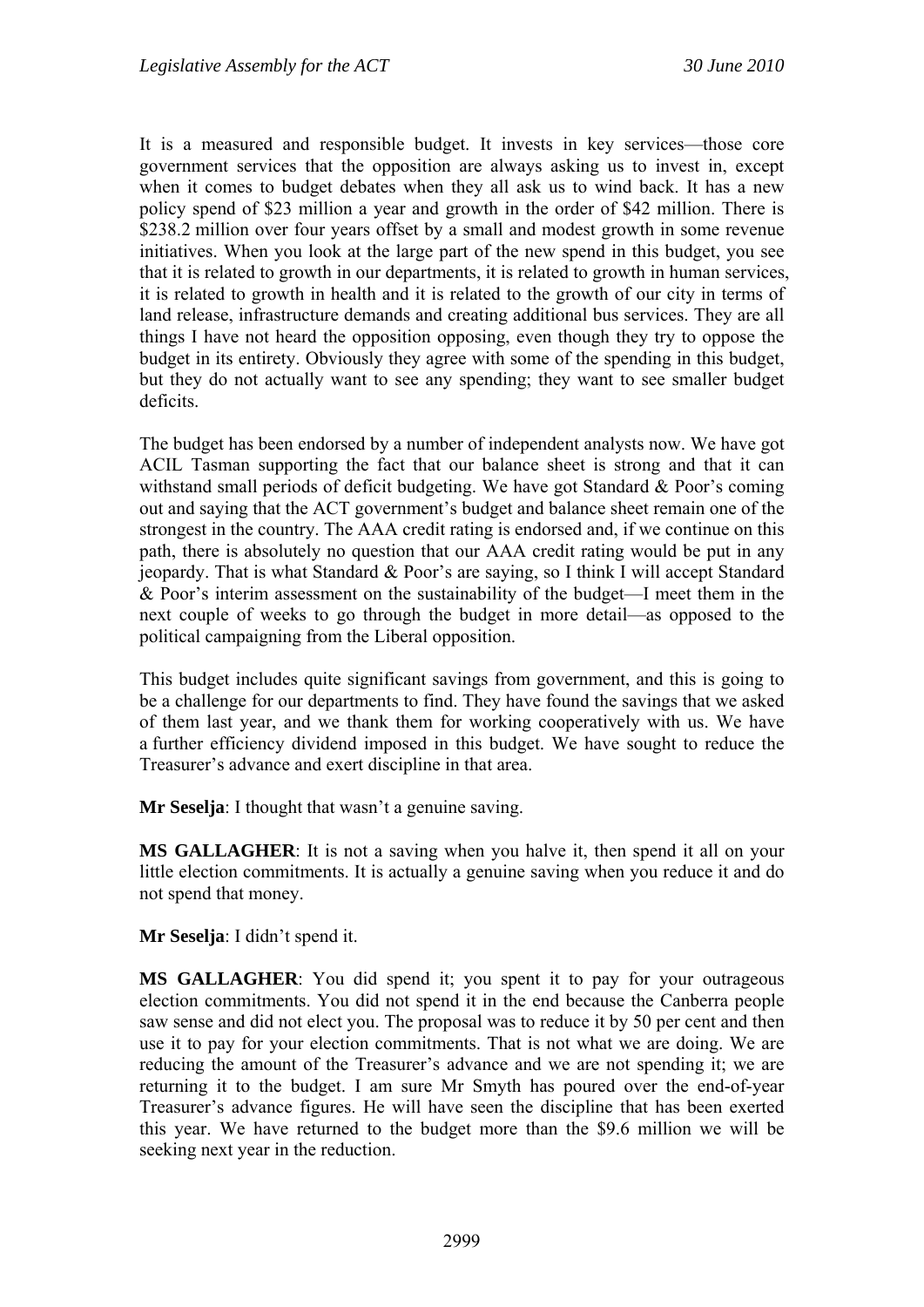We have also exerted wage restraint, and I expect a very positive outcome on our bargaining with our public sector colleagues in the next couple of days. That will ensure that those budget projections remain largely intact, which is where we have sought to ensure that our wages outcome in terms of the recurrent spend comes in under three per cent. I think there will be some positive news about that in the next few days.

This was a challenge for the government to put together just in terms of last year's budget, but I would also say that every budget is a challenge to put together when you look at the expenditure requests that come from agencies and ministers around new spending by the ACT government. I have to say almost all of those initiatives that come forward are worthy, and it is a hard job to go through and cull them, pare them back and ask people to make savings or find internal ways of funding those programs. In terms of trying to find the balance, this budget does it. It allows us to continue to invest in the growing city, and you will see that from our land release program, the infrastructure spend that we have put in place, the continued investment in health facilities in terms of additional health services and also in terms of the growth of the education system.

That demonstrates the growth of our city—the growth in the number of children enrolled in our schools, the need for more teachers and the need for more schools in both the public sector and increased enrolments in the non-government sector as well. All of that demonstrates exactly what we have been talking about.

In terms of the future, I am very confident that we will deliver on our budget plan. Obviously I stand by the projections Treasury has made. There are concerns that they are at times too conservative. Again, I go to the independent analysis provided by ACIL Tasman, where the repeated and common comment—much to Mr Smyth's dismay—is that the estimates, the forecasts, appear reasonable. That is said on about six or seven or eight occasions.

**Mr Smyth**: Katy, Katy, Katy.

**MS GALLAGHER**: They do, Mr Smyth. You would have loved a typo or something so that what appeared was "unreasonable", but it says they appear reasonable. It also goes to the difficulty of forecasting in an economy where the largest player and its budget decisions are unknown to the ACT Treasury. That creates some concern in terms of how you put those forecasts and projections together. But, even with 53 per cent of the economy attributable to the commonwealth government's activity, Treasury perform very well when measured against other jurisdictions when it comes to the accuracy of their forecasts.

I do not think the opposition understand the amount of work that goes into putting a budget together and the amount of work that goes into trying to provide the Assembly with all the information it needs for coherent and comprehensive discussion on the financial performance of the territory. I hear what Ms Hunter has said about the need to constantly look to improve the way we present our budget papers, but budget papers are merely one way that the government provides information about the performance of agencies. There are also the quarterly performance reports and the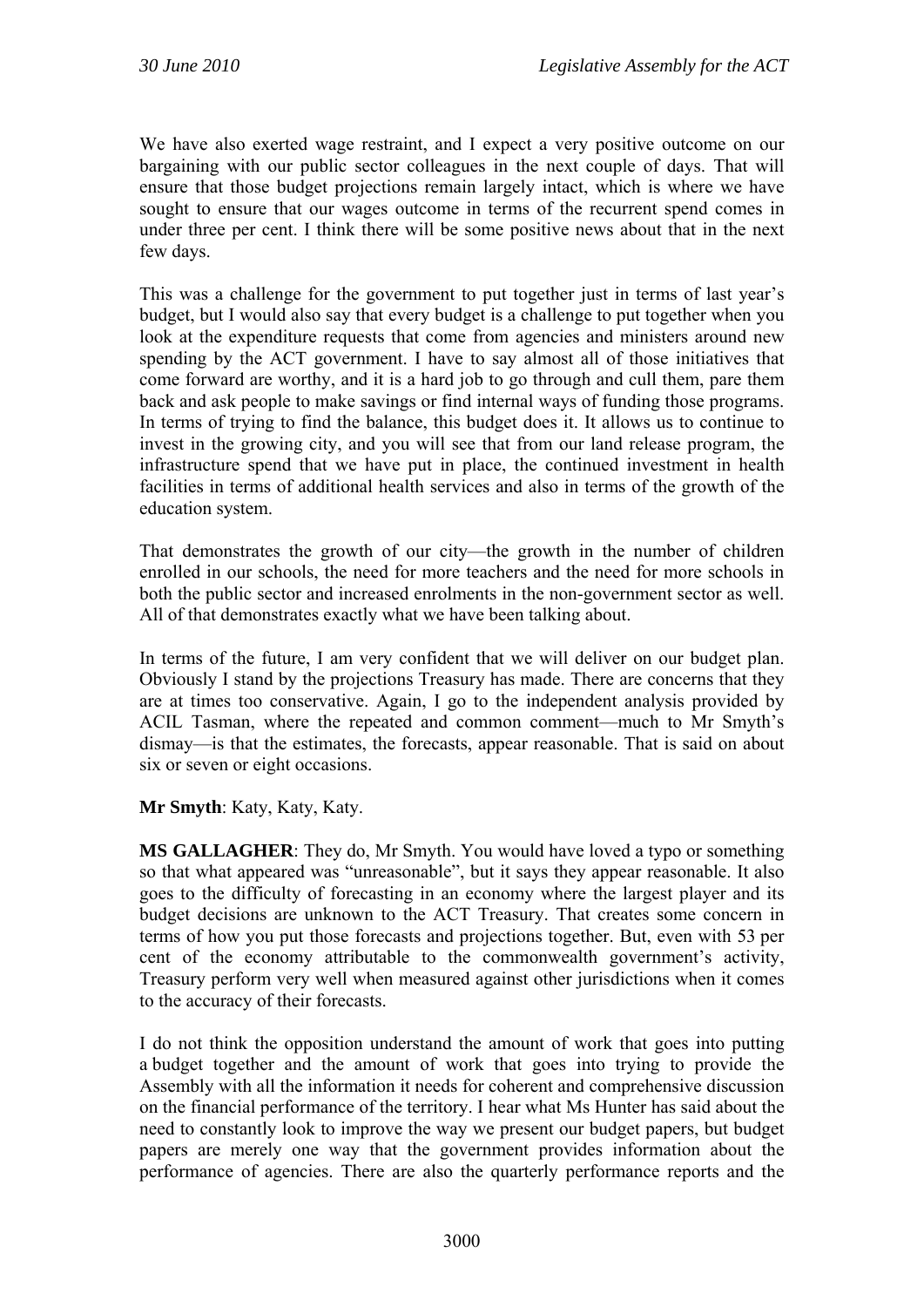annual reports that are provided to give additional information. The territory budget is there to perform a certain function; it is not there to provide to members all the information about every aspect of every program and every output class to members. There are other ways that that information is available to members.

There is a genuine commitment from Treasury to constantly look at how they present the budget papers. I think you will see that this year we did the reader's guide to the budget and did not do the budget at a glance. We changed that so people could use the reader's guide and then apply that to the budget papers and hopefully navigate them in a way that was easier for people who do not routinely use budget paper 3 and budget paper 4 as conversation topics, unlike people in this place—which is an indication of where our lives have gone.

This budget gets the balance right. I understand that there will be criticism of every budget. It does not seek to impose unreasonable or significant increases in revenue. We could do that. Those decisions come to budget cabinet for consideration. When you are looking at deficits in the order that we are looking at for the 2010-11 year of \$83 million, of course cabinet considered increases to rates over and above the wage price index. But we did not agree to it because we felt a measured and longer term approach to solving the budget deficit was achievable without imposing unreasonable revenue initiatives on the community. We sought to minimise those.

We could come out of deficit a lot earlier if we sought to slash the public sector, if we sought to not pay our staff any increase, if we sought to increase revenue across our revenue lines. Would that be a reasonable thing to do? The budget cabinet decided it was not. It decided to pull forward the budget plan by two years, and we can do that without imposing additional revenue. That is something governments have to consider every year, and the opposition would be no different. If they were in government, they would be looking at all of these issues as well, because they would be faced with the same dilemmas as we are. Just because we are a Labor government does not mean that the initiatives and the demands from government change or become greater than they would if there was, God forbid, a Liberal government in place.

These are the hard decisions that governments have to make. They are hard, and the government considers them at length. While you can pick and choose little projects, like Mrs Dunne has done tonight referring to the things she would not support and things she does, you cannot operate like that in government. It is all about trying to get the balance right. Every department has needs; they are all different. Some ministers prioritise their own areas above those of other ministers because they want to get a better deal for their own areas, but that is not the way it works. What you get at the end is a consensus document of compromise, and that is what a budget is. It is not everything we wanted to do and probably not everything we could do, but it was everything that was reasonable to do this year. Whilst we are facing the budget pressures that we are facing, that is a reasonable approach, and I think the community understands and believes that it is a reasonable approach.

We have big risks to our budget in the future. We have concerns, which are outlined in the budget, in terms of the outlook and summary of major risks. They largely rest on the commonwealth's action taken to recover their budget and what that means for the ACT. That remains our biggest concern, and this government will continue to lobby the commonwealth on that issue alone.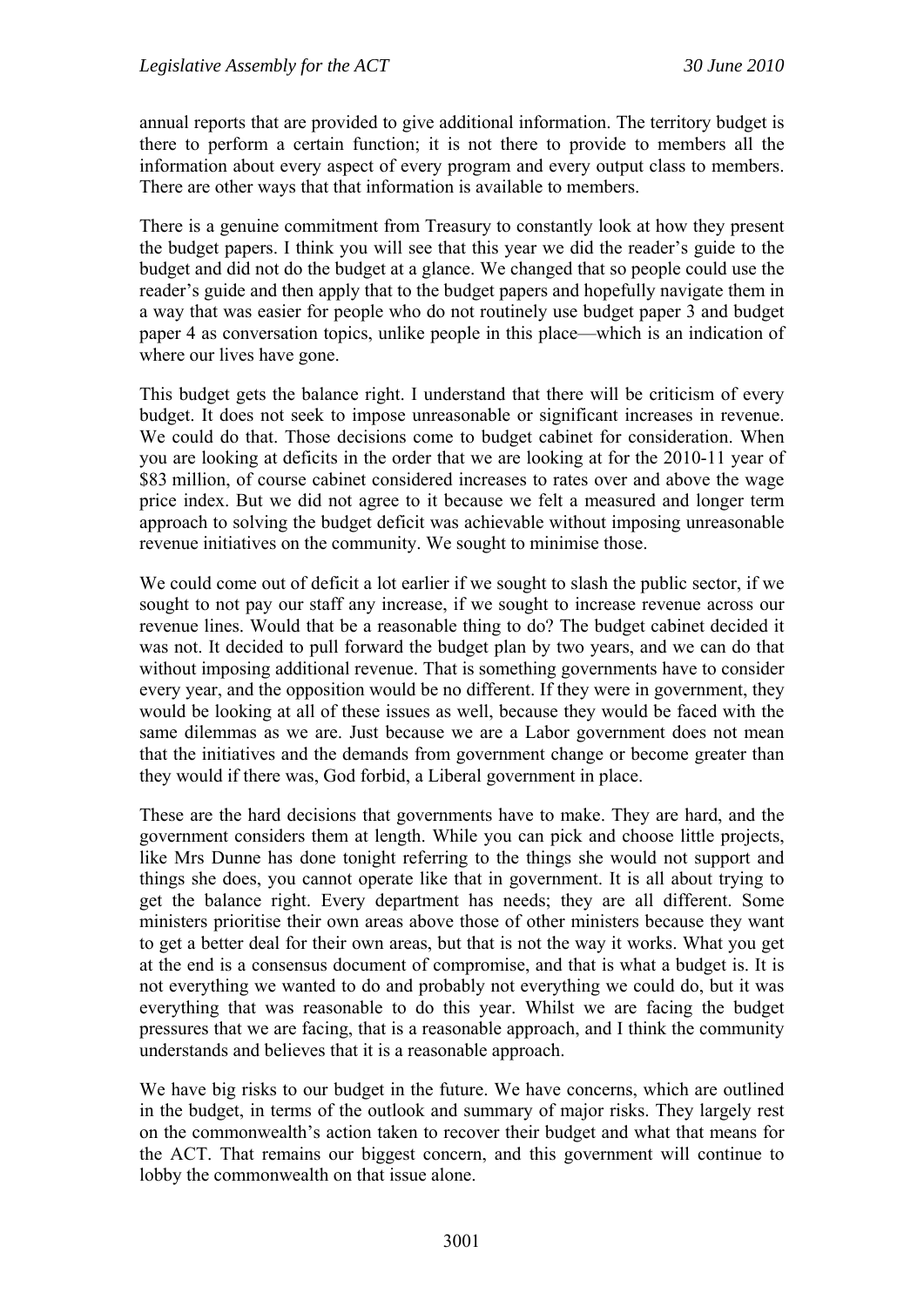I thank members for their contributions. I do listen and I do take on board sensible suggestions, and Mr Smyth knows that, because, from time to time, I have accepted things that he has put to me. But, overall, I do not accept the criticism of the Liberals. In time, they will understand that the decision we have taken in this budget and the one before to put the budget on a sustainable footing, to recover it in the short to medium term, to exercise restraint in our own expenditure, to improve modest increases, to try to keep our wages under control and to deliver more to the community was a good approach.

Proposed expenditure agreed to.

Proposed expenditure—Part 1.9—Home Loan Portfolio—nil.

**MR SMYTH** (Brindabella) (10.06): The home loan portfolio shows a number of loans that we currently have as being wound down. The portfolio seems to be managed carefully and responsibly. I also note the capacity of the management of the asset in the portfolio to generate revenue through investing in growth assets. That is a sound approach, particularly as rates and return are increasing on various asset classes after the global financial crisis.

There are no particular issues with this agency, but it is interesting that the Treasurer goes to the ACIL Tasman report, and it is interesting that she only seems to have penetrated one or two pages into the report. If she moves further into the report, in a number of areas the report actually identifies problems. A large number of these problems were reflected in the questioning in the estimates process and some of the recommendations in the dissenting report. For instance, at page 10 of the report, there is this statement:

We have identified a number of issues regarding the feasibility of this goal as stated in the Budget Papers.

They are the long-term fiscal projections. The bottom line is talking about the land release program, and we know how well the government has been able to bring in capital works on the land release project. It says:

Even a modest fall in this one revenue source would mean that there will still be an underlying deficit in 2015-16.

The report goes on to say:

If the Government is committed to expenditure restraint it seems curious that they see the need to fund \$23 million in new initiatives in 2010-11 as well as a significant amount of new capital works which are unrelated to underlying population growth or the replacement of old assets …

Such expenses are essentially discretionary as they are aimed at increasing the overall level of service provided by the Government to the community.

Again, what we have got is a government that is good at spending but not a government that is good at budgeting. It goes on to say, for instance: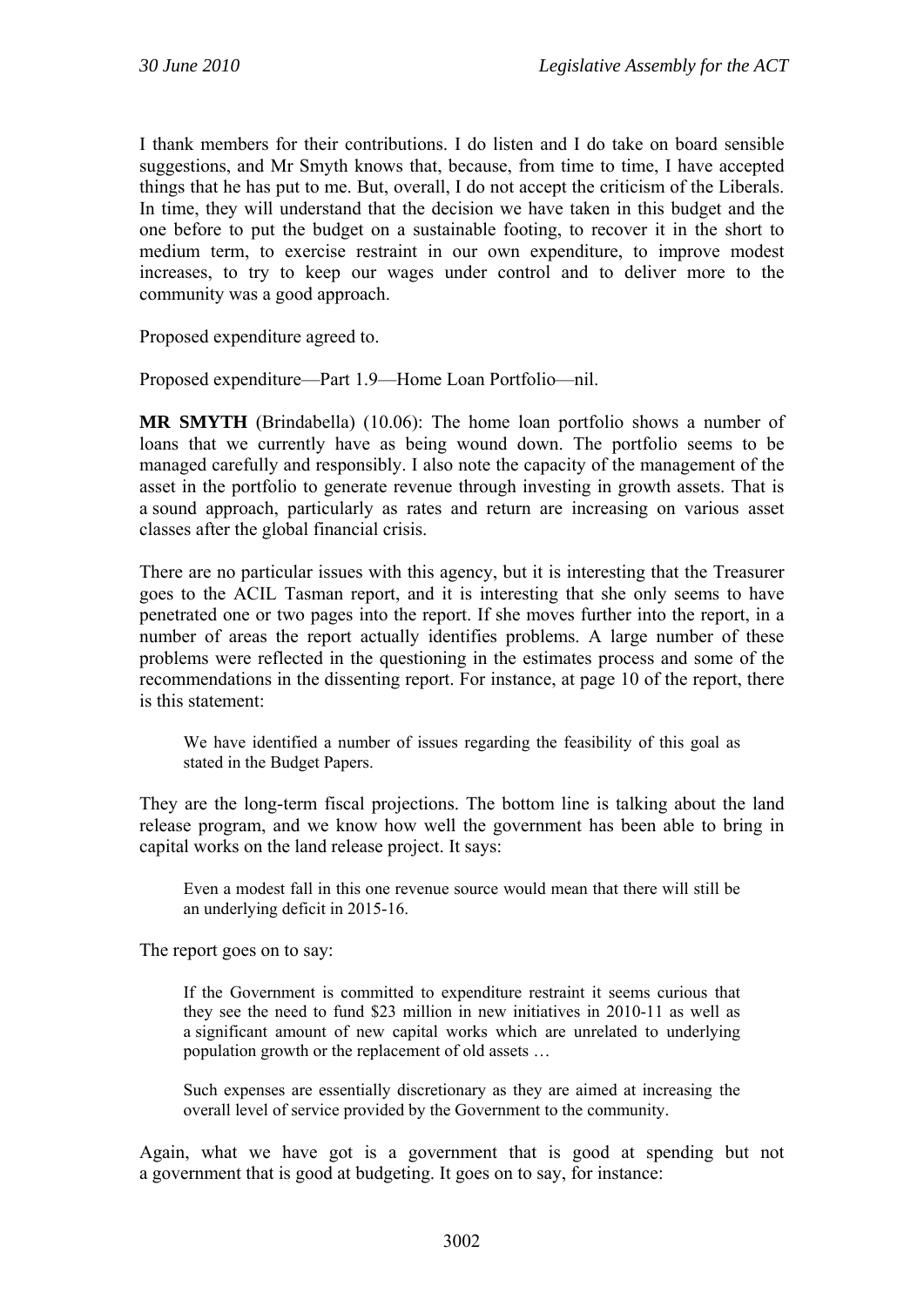The savings in this year's ACT Budget are primarily made up of an efficiency dividend commencing from 1 July 2011 and a reduction in the Treasurer's Advance in 2010-11 and across the forward estimates. The 2009-10 Budget sought to achieve savings through wage restraint and an efficiency dividend. These are rather crude and blunt instruments imposed from a whole of government perspective. This may suggest the ACT government has difficulty in reprioritising its spending.

This is true. The report continues:

There is probably a limit as to how much reliance the ACT Government can place on such whole of government savings measures in the future, and it will have to look at reprioritising its spending by either cancelling or cutting specific programs to achieve future saving targets.

The Treasurer, of course, did not get up and mention that little paragraph, did she? It is a reasonable report and some members did use the ACIL Tasman report to assist in their questioning and in guiding the information that they sought from the government. But that paragraph, I think, sums up this government's approach. What it basically says is they do not have a plan; they have taken a few crude measures; they have crossed their fingers; and they are hoping to deliver.

But at the end of the day—and I will repeat it:

There is probably a limit as to how much reliance the ACT Government can place on such whole of government savings measures in the future, and it will have to look at reprioritising its spending by either cancelling or cutting specific programs to achieve future saving targets.

And there you have it. I guess the Treasurer just forgot to read out that paragraph, because it truly does point out the fact that we are not out of the woods yet, simply because of the economic mismanagement, the nine years of reckless spending. The reckless spending continues, and at some time there will be a reckoning. The reckoning, according to ACIL Tasman—and indeed it is mentioned in the budget papers—will come where two factors might come back to haunt the government and the risk to the economic outlook.

The first is the continuing concern over the level of debt and the possibility of default in Greece as well as other European nations such as Portugal, Italy, Ireland and Spain. For those who do not know, there are about 330 billion Euros of short-term loans that the 1,200-odd European banks have borrowed from the Central European Bank that come due close of business on 30 June. That would be today. And there are tremors in the markets.

The second risk is rising concern over the existence of a speculative property bubble in China. That speculation seems to be coming to fruition and, if you check any of the on-line records, they will say that Chinese stocks have softened again today. The problem is as ACIL Tasman points out in the sections that the Treasurer forgot to read, did not understand or has not taken into calculation. By using the blunt instruments that the government has used and, as I have said before, by not having a proper plan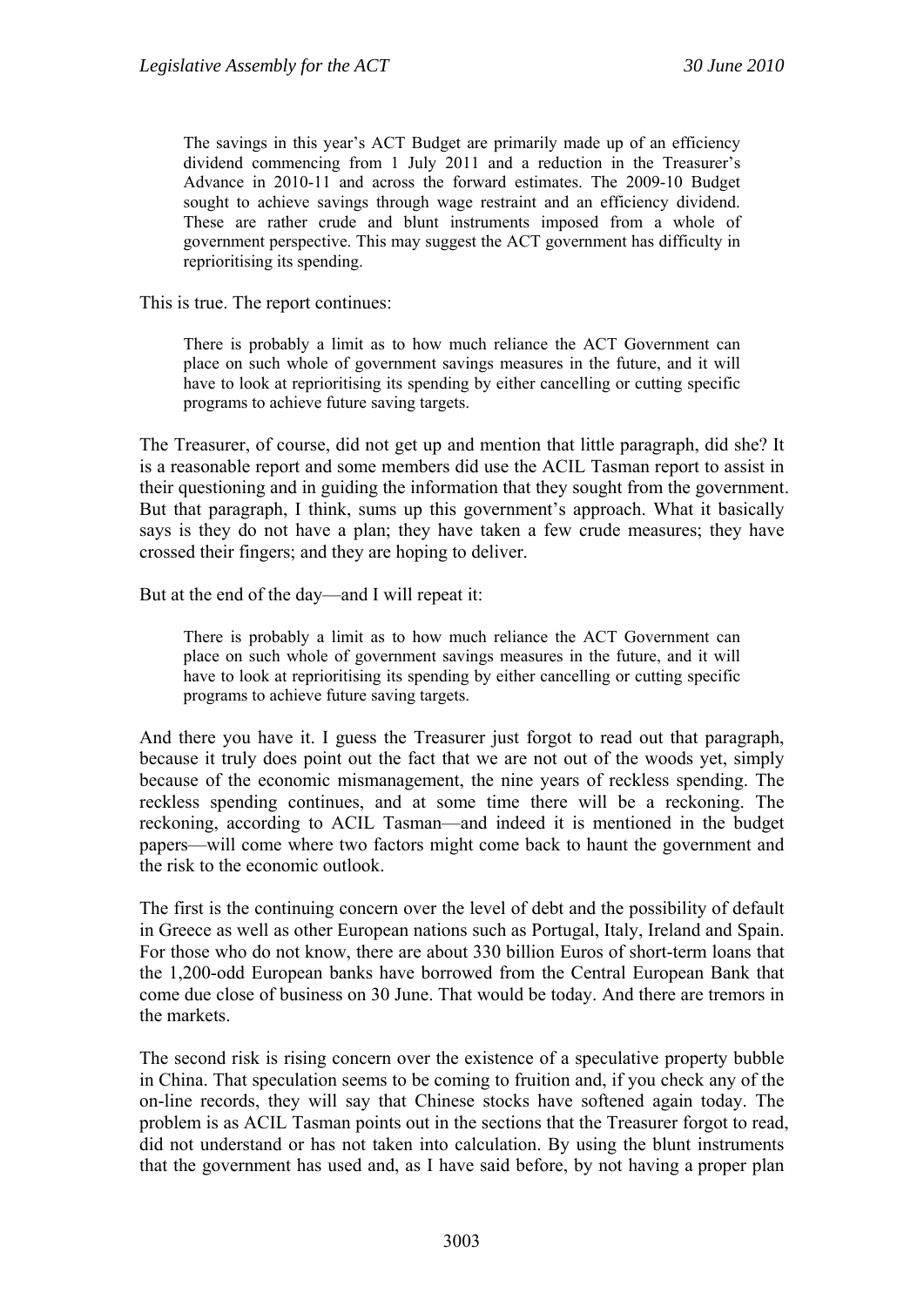and by continuing the years of reckless spending, the government is leaving us in deficit far longer than we should.

You have to remember that, before the last election, the Chief Minister asked what did the business community want. They wanted leadership and confidence and they wanted surpluses. And we have had nothing of that since. That is the problem with this budget. It leaves us in deficit, with the Treasurer's fingers crossed in the hope that she will be able to achieve it.

If you want an indication of the inability of this Treasurer to achieve, you only have to look at the fact that almost \$19 million of the Treasurer's advance was spent last week to prop up departments that cannot live within their budgets. They could not do it in 2009-10. They are being asked to do it in 2010-11, with an efficiency dividend and a quasi tightening of the belt. But you only have to look at last week when yet again we had the end-of-financial-year splurge, more reckless spending, instead of making sure that the departments live within their means. As this report says, if you have a modest fall in just this one revenue source, there will still be underlying deficits to 2015-16 and, because of the way that this government has used such blunt instruments and such a poor plan, they will eventually end up cancelling or cutting specific programs to achieve future savings targets. And that is the reality.

I am sure the Treasurer will come back in and agree with me that ACIL Tasman got it right or perhaps it will be like it always is when we have got the selective quoting. Again we saw it from the Chief Minister last night. The Treasurer sat at the feet of the master for selective quoting. She has learnt his bad habits. But if you want to delve through this report, Treasurer, I am happy to delve through it all night, because it says a whole lot more about your budget. And if we are going to use ACIL Tasman as the reference guide, let us use it properly.

**MS HUNTER** (Ginninderra—Parliamentary Convenor, ACT Greens) (10.14): The home loan portfolio consists of two staff and currently manages approximately 175 loans, which, by the end of the financial year, is anticipated to have reduced to 135 loans. As well as the ongoing management of the loans, the scheme also manages a number of investments that back up the liabilities and manage the deferred assistance scheme.

During the estimates hearings, evidence was given that 27 loans are in arrears and that 22 are receiving deferred assistance. This is a significant reduction from last year. It appears to be a positive sign for the operation of the portfolio, especially in light of the economic period we have just gone through. I made the point during my speech last year that it is essential that there is a scheme in place for those who are unable to make payments and would ultimately face foreclosure and that crisis accommodation be available for families who unfortunately might find themselves in that position.

It should also be noted that the costs of the scheme remain fairly constant, even though there are fewer loans as a result of the relatively fixed administration cost, which means that the per loan cost will be significantly higher this year. However, there is an overall reduction in this year's appropriation for this item. And that is all that the ACT Greens wish to say on the home loan portfolio.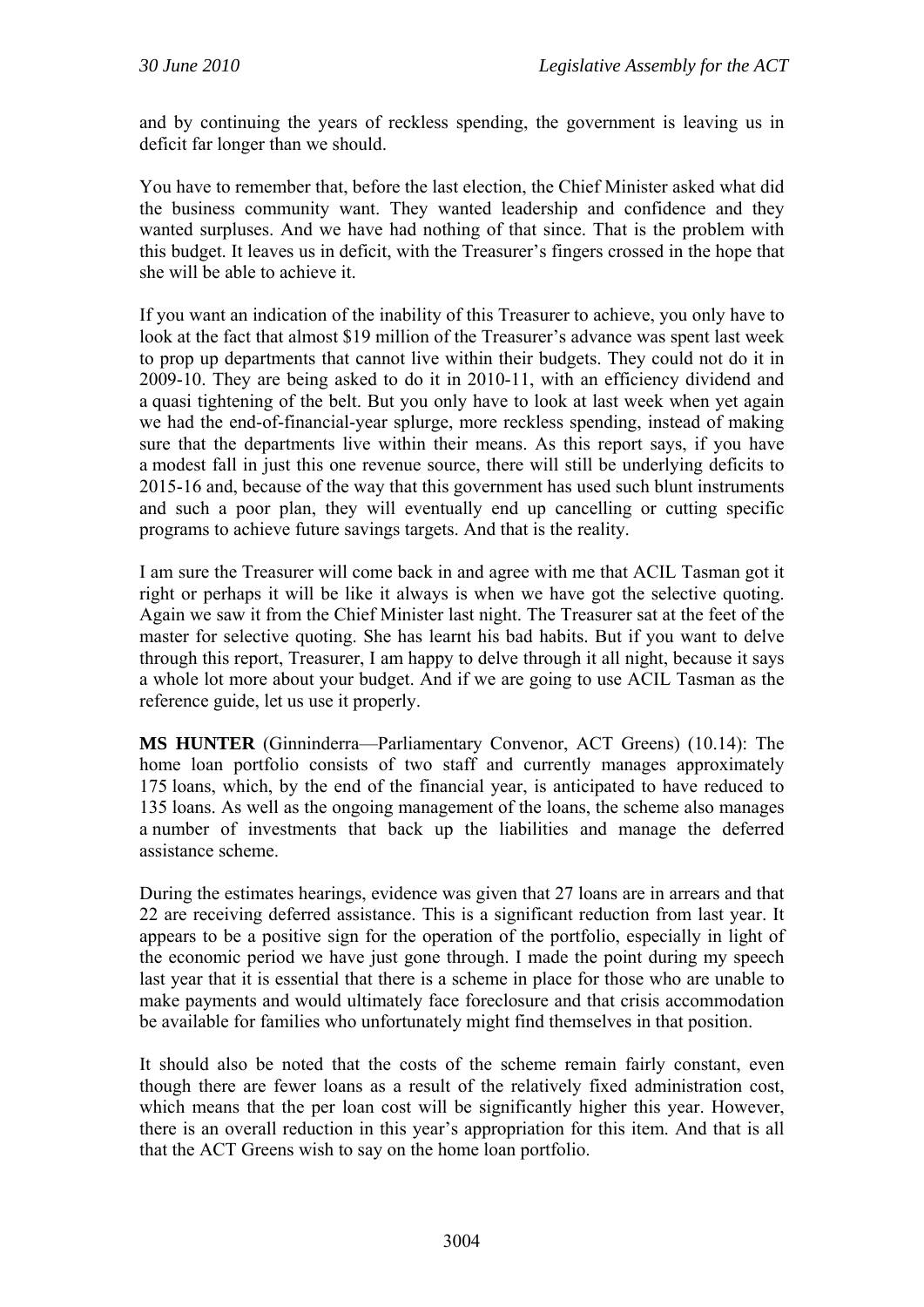Proposed expenditure agreed to.

Proposed expenditure—Part 1.10—Superannuation Provision Account— \$140,534,000 (capital injection) and \$5,272,000 (payments on behalf of the territory), totalling \$145,806,000.

**MR SMYTH** (Brindabella) (10.17): The superannuation provision account is an important part of the budget, and I would certainly like to acknowledge the excellence and the management of most aspects of the superannuation provision account. The effect of the reduction in asset valuations is a consequence of the global financial and economic crisis. We have seen the concomitant increase in the value of liabilities that are outstanding.

If we recognise the issues in managing the superannuation provision account when such major external influences are being experienced, it is disappointing that the proportion of liabilities that are funded has been reduced to 52 per cent. At least this is an improvement from the recent low point of 45 per cent that was reached in the financial year 2008-09.

During the hearings we explored the strategies that might be followed to improve the funding of liabilities even further, and there will be a significant report on this matter in the 2012-13 financial year. At least by that time there should be a bigger restoration of the underlying asset values held in the SPA.

I also raised during the hearings the application of the accounting standard AASB101. I noted that this standard has been revised, such that there was no longer any need for entities to write off losses in unrealised values of assets against the revenue. I wonder whether the Treasurer could advise the Assembly whether this standard now applies to the SPA and, if so, how it is affecting the SPA.

In the hearing we also covered investment principles. These are important, not only to ensure that such areas as environmental and associated matters are taken into account but also to ensure that other relevant factors are also taken into account. And I raised the matter of organisations such as ESG Research Australia in that context. There is a recommendation in the dissenting report. This area was largely ignored in the main report. It is particularly important that we do get the research right. If we are going to take in environmental sustainability and governance factors and if there are organisations that we can join and be part of, then I think it is appropriate that we do. I look forward to the advice from the Treasurer as to whether or not that will be followed up by the government in this case.

**MS HUNTER** (Ginninderra—Parliamentary Convenor, ACT Greens) (10.20): The superannuation account liability is now around 52 per cent funded, still significantly down from 2008 but improved from 2009. The Greens' major concern with the operation of the account, and the matter I will focus on this evening, is ethical investment.

I was very pleased to hear the Treasurer say that a review of the principles of responsible investment has finally been undertaken and that we will be provided with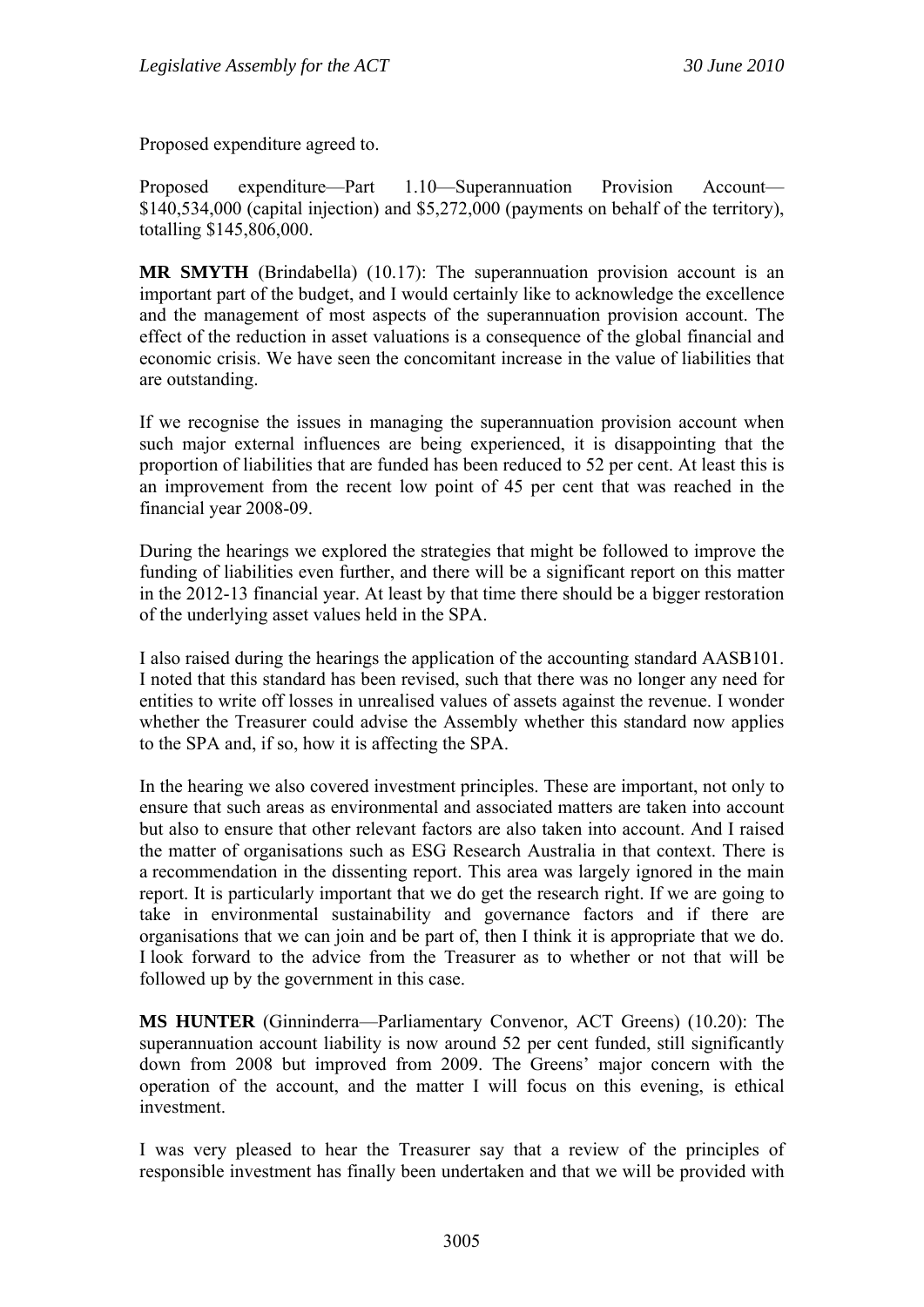a copy of that report. I look forward to seeing it. It remains an ongoing issue, particularly given the amount of money involved, that we move away from the idea that investing ethically compromises the ability to maximise returns.

This is of course not the case and one only has to look at the returns on ethical funds both in Australia and around the world to see that over time they consistently perform as well as other funds. Further, it would be fair to say that in fact during economic downturns ethical funds have historically done better than other funds.

The question also remains, even if in some circumstances or instances it might be more profitable to make money out of particular investments, whether we want to be involved with and profit from companies that make money by building and selling weapons designed to kill people and things like tobacco companies, whose product actually costs the rest of the community many millions of dollars in health expenses, not to mention the suffering of cancer victims in the community. And they are just two examples of where that issue around ethical investment becomes an issue.

**Mr Hanson**: What's wrong with those companies?

**MR ASSISTANT SPEAKER** (Mr Hargreaves): Mr Hanson, please! You can stand and speak when your time comes.

**MS HUNTER**: Thank you, Mr Assistant Speaker. I have no idea what Mr Hanson is trying to say.

The other issue that was raised during the estimates hearings as a reason why we could not move to more ethical practices was that it would mean that we could not invest in a number of managed funds that we have historically invested in and the difficulty in drawing a line and researching the activities of each of the companies. Evidence was given during the hearings that we would need a discrete fund managed exclusively for the account to achieve an ethical portfolio. And the ACT Greens do not believe that this should be the case.

As Treasury said, we already invest in a range of funds tied to the ASX 300. There is no reason that we could not move that money into other funds. The fact is that there are a range of fund managers and companies that do all the work. They research and screen out companies that do not meet the required ethical standards. For some funds, it is even open to the investor to select the types of activities that are screened out. It would be no more difficult for the superannuation provision account to invest in these funds than it is for them to invest in any others. It is no more costly, no more time consuming and no less profitable.

Whilst I do welcome the Treasurer's indication that the government is open to discussion on this issue and that progress is being made, I must express some frustration at how long it has taken and the very reasons that have been put forward for inaction to date. The ACT has a superannuation liability that must be funded. Many in our community will depend on this money and, whilst we do support the appropriation and the stated aim of fully funding the liability by 2030, as I have said, the account should be managed differently and we should be investing differently so that public money is used for ethical purposes. This is not an unknown thing. It is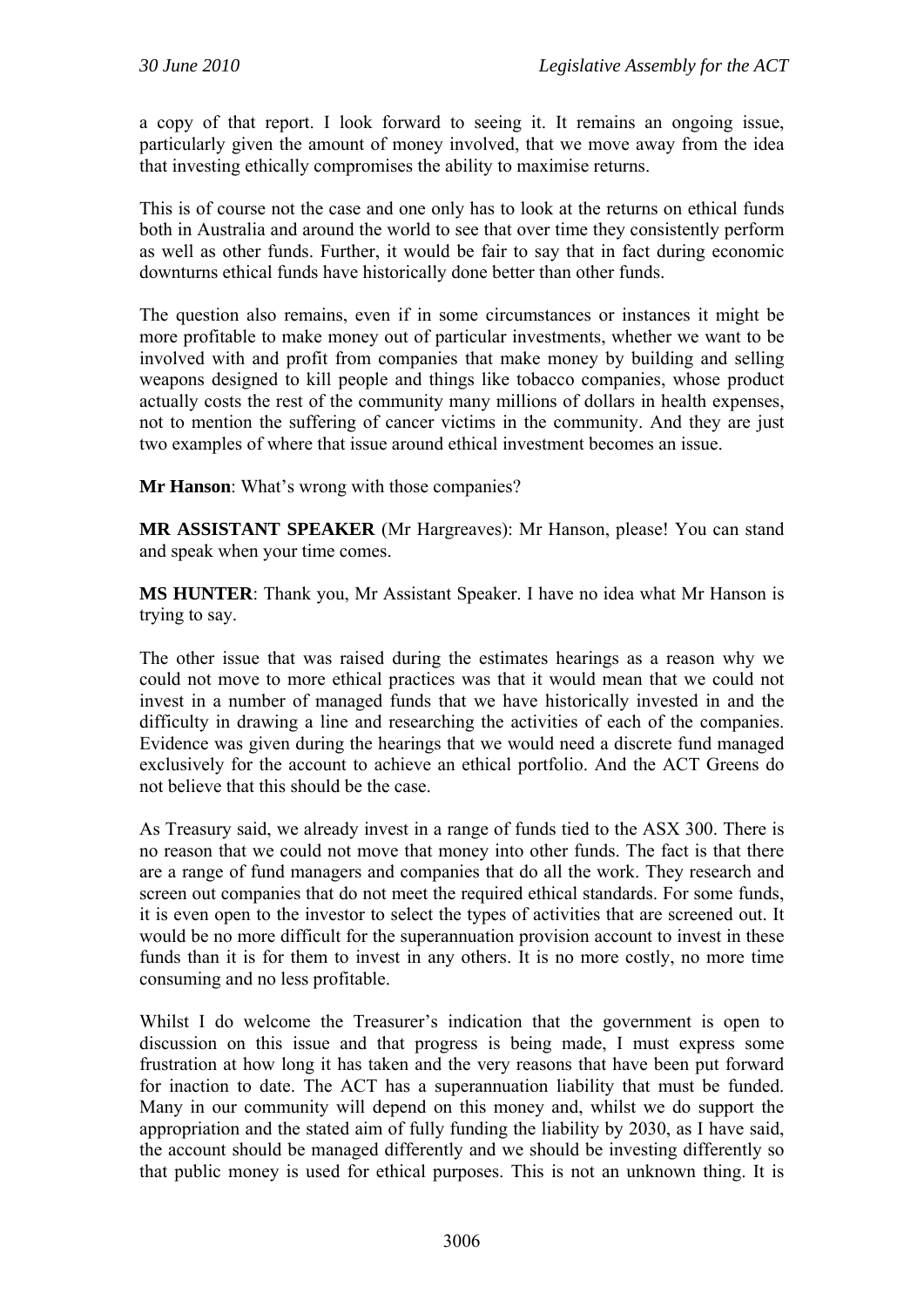used by other governments around the world and I would put on the record that New Zealand is one government that certainly is investing ethically.

**MR HANSON** (Molonglo) (10.24): I was not intending to speak to this but, just in response to Ms Hunter's discussion about ethical investment—and I have no problems with investing ethically, absolutely not—to include companies that are associated with manufacturing weapons in your list of companies that we should not invest in, I think, is not something that we should consider ethical or unethical. When you look at those sorts of companies—Boeing, Raytheon, Australian Defence Industry, Thales, General Electric, Australian Submarine Corp and so on—and if you actually look at the list of companies that either directly manufacture weapons or are associated with componentry for weapons, be it submarines, be it aircraft, be it any form of weapon or weapon delivery system, I think you will find that a lot of companies are associated with that. Remember that, in the Australian context, the people who are actually supplied with those weapons are the Australian Defence Force, our police forces and other services here.

I am not going to turn this into a debate about cluster bombs but I do think that, if you are going to say carte blanche that ethical investment precludes businesses that manufacture weapons, then that is wrong. If it is going to be weapons that have been outlawed under certain conventions that Australia has signed up to, to do with mines or cluster bombs, then that is fine. But carte blanche if you are coming in here with some ideological agenda that we should outlaw the investment by the superannuation account in companies that are associated with manufacturing weapons, I think that you have taken ethical investment a step beyond and really you need to consider what you are actually saying there.

Proposed expenditure agreed to.

Proposed expenditure—Part 1.11—Territory Banking Account—\$214,000 (capital injection) and \$11,839,000 (payments on behalf of the territory), totalling \$12,053,000.

**MR ASSISTANT SPEAKER** (Mr Hargreaves): I call Mr Smyth.

**MR SMYTH** (Brindabella) (10.26): I thank you, Mr Assistant Speaker.

**MR ASSISTANT SPEAKER**: Before you go on, Mr Smyth, I noticed in your commentary on the home loan portfolio that you did not mention the home loan portfolio at all in that dissertation.

#### **MR SMYTH**: I did.

**MR ASSISTANT SPEAKER**: I will just ask you, please, to at least mention the territory bank account once or twice in your speech.

**MR SMYTH**: I will read my home loan portfolio opening statements again. I said that the number of loans that have been whittled down—

**MR ASSISTANT SPEAKER**: Mr Smyth, I am just—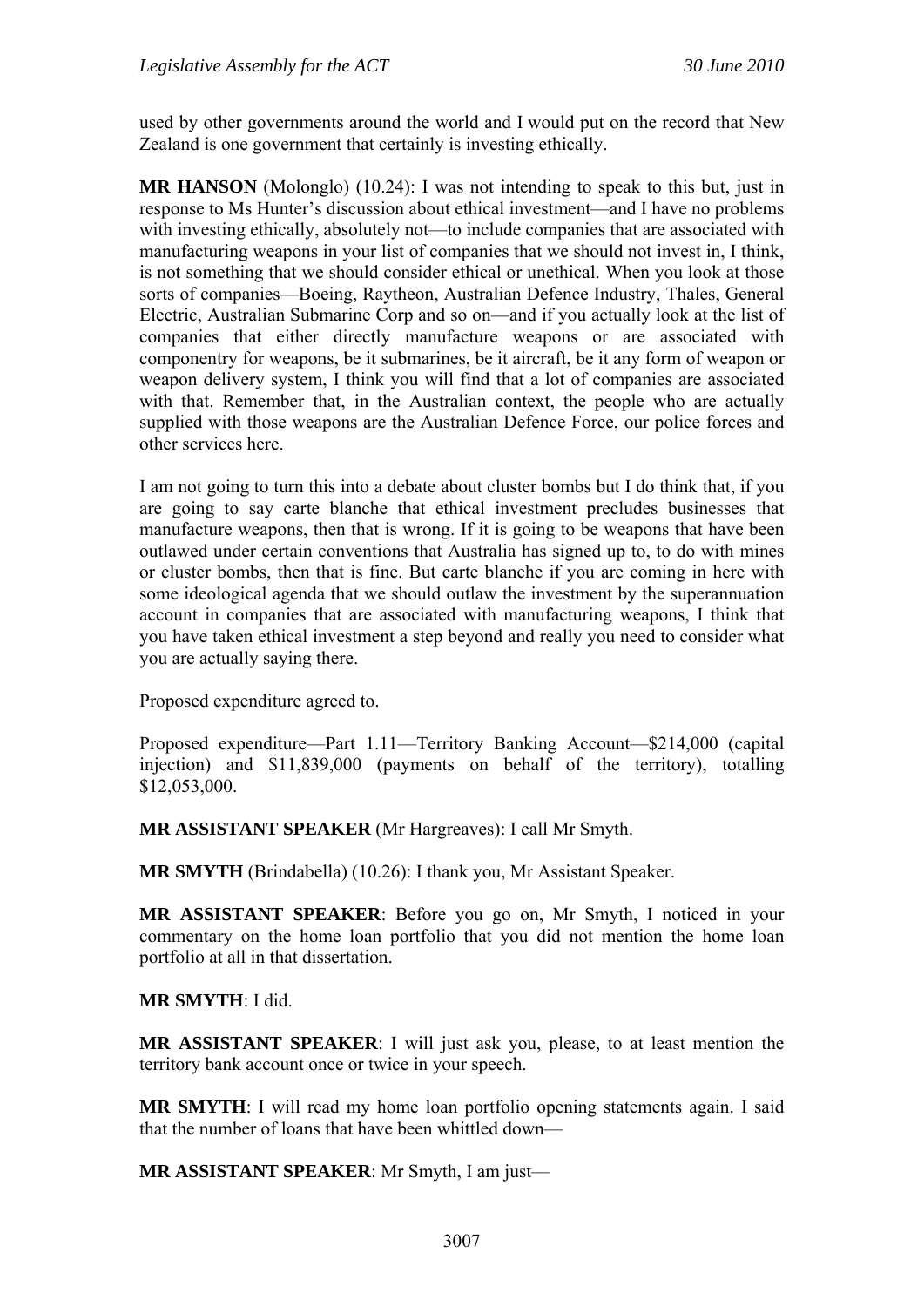**MR SMYTH**: I said that the portfolio was—

**MR ASSISTANT SPEAKER**: Mr Smyth, I am just putting a plea under the standing orders. I am just trying to be helpful.

**MR SMYTH**: Mr Assistant Speaker, I would normally take—

**MR ASSISTANT SPEAKER**: If you do not want the help, that is fine.

**MR SMYTH**: your advice, but I thought I did make quite a stirring speech about how well it was being managed responsibly and that they have got a sound approach. I am sorry you missed that speech. I will speak slower, perhaps, for you.

**MR ASSISTANT SPEAKER**: That would be good.

**MR SMYTH**: In regard to the territory banking account, it is a very important banking account, Mr Assistant Speaker. The territory—

**MR ASSISTANT SPEAKER**: Just being helpful; your call. Before you start, Mr Smyth, Clerk, could you please start the clock again because that conversation should not be at Mr Smyth's detriment.

**MR SMYTH**: Thank you, Mr Assistant Speaker. You are protecting so well today. We notice the lift in the performance. It is fabulous.

The territory banking account is very important but unfortunately for those that seek to find some guidance as to the performance of the territory banking account, the budget papers only provide a very high level of detail. Over the last couple of years we have asked for further detail. I have asked for reconciliations of the ins and outs that lead to the position and particular variations in the size of the balances held at 30 June each year in the projected year and the outyears.

It is important to know what is happening with that movement of funds so that we actually do come to a clear picture of the trends. Of course, I do not believe there are any recommendations about the territory banking account in the main report of the committee but in the dissenting report there is a recommendation that the budget papers provide an analysis of the various aggregates particularly for the TBA as set out in the table in the relevant budget papers.

This is important. It is important to know where the money has come from, where the money has gone and the movements that make up that transition of the funds through the account. It is important because it is a real eye on the holdings of the territory and the capacity of the territory into the future. With that, I commend this line of the budget to the Assembly.

**MS HUNTER** (Ginninderra—Parliamentary Convenor, ACT Greens) (10.29): The territory banking account essentially manages the investment decisions of much of the consolidated revenue of the ACT. The account manages the general government investment assets and debt liabilities. This year will present a range of challenges for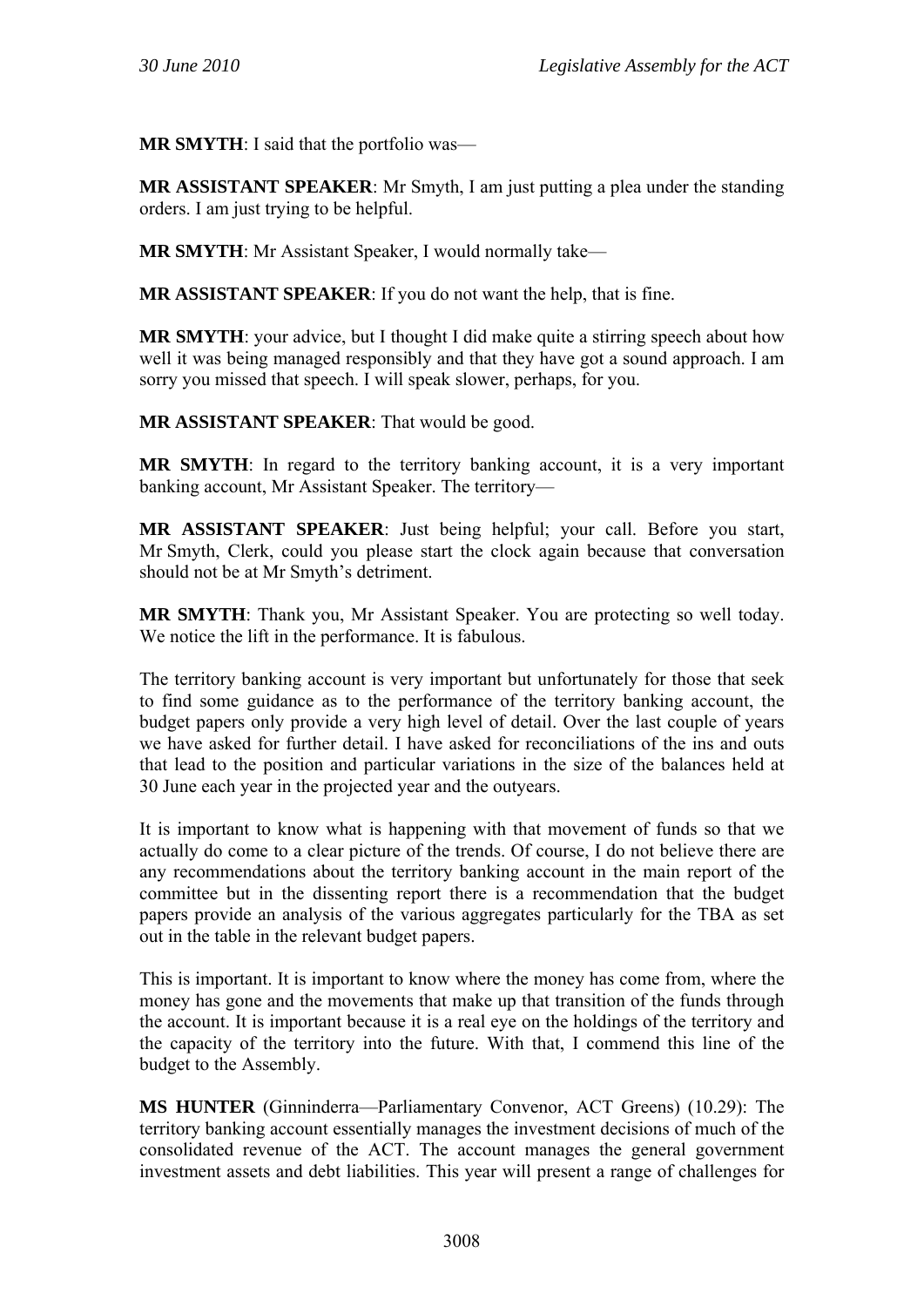investments and debts. Interest rates are forecast to rise and there remains a significant level of volatility in a range of markets. The Greens accept that the strategy outlined is prudent and provides for the appropriate financing of our debts.

In relation to investments, I would like to reiterate my comments in relation to the superannuation provision account, that all ACT government investments should be ethical. This year's budget provides for a modest increase in payments for expenses on behalf of the territory. This increase appears reasonable and, given the nature of the service provided and the need for the effective management of the account, the Greens support this appropriation.

Proposed expenditure agreed to.

Proposed expenditure—Part 1.12—ACT Health—\$826,910,000 (net cost of outputs), \$196,981,000 (capital injection) and \$710,000 (payments on behalf of the territory), totalling \$1,024,601,000.

**MR HANSON** (Molonglo) (10.31): There has been a certain amount of discussion tonight about priorities. The health minister, in her capacity as Treasurer, talked about compromise. It would be characteristic to say that the people of the ACT are certainly having to compromise when it comes to delivery of and access to health services in the ACT. It is quite clear that the budget—not just this one, but the preceding ones has not served the people of the ACT well when it has come to health. It is not necessarily the amount of money that has been appropriated but simply the way that it has been managed by this government and the directions to which it has been put.

I just want to say up front tonight, before I make any comments, that anything that I say is not actually an attack on doctors. It is not actually an attack on nurses. I am not having a go at health administrators. Yet a characteristic of this government, particularly the health minister if she is under criticism, is to spin it so that this is simply an attack on doctors.

I believe that when our health system is providing us a first-class service it is an excellent service. We have many of the best doctors, nurses, allied health professionals and health administrators in the country that we could ask for. The problem comes through the management, the minister, the ministerial oversight and the inability of Canberrans to properly access the health system. If you can get into it, that is great, but actually accessing it is increasingly difficult.

I will just go through, very briefly, some of the examples I am talking about. Elective surgery is one that I will go through in more detail later. Elective surgery has become absolutely atrocious under this government, and we will go through that further. I accept that GPs are not this government's responsibility in their entirety—a fair share of responsibility must be taken by the federal Labor government—but there is no question that, under this government, under this denial that there is anything that it can do to appropriate money to support GPs, we have seen GP numbers in this territory declining to a point where we have the lowest number per capita. We are 70 short in FTEs, relating to 140 doctors.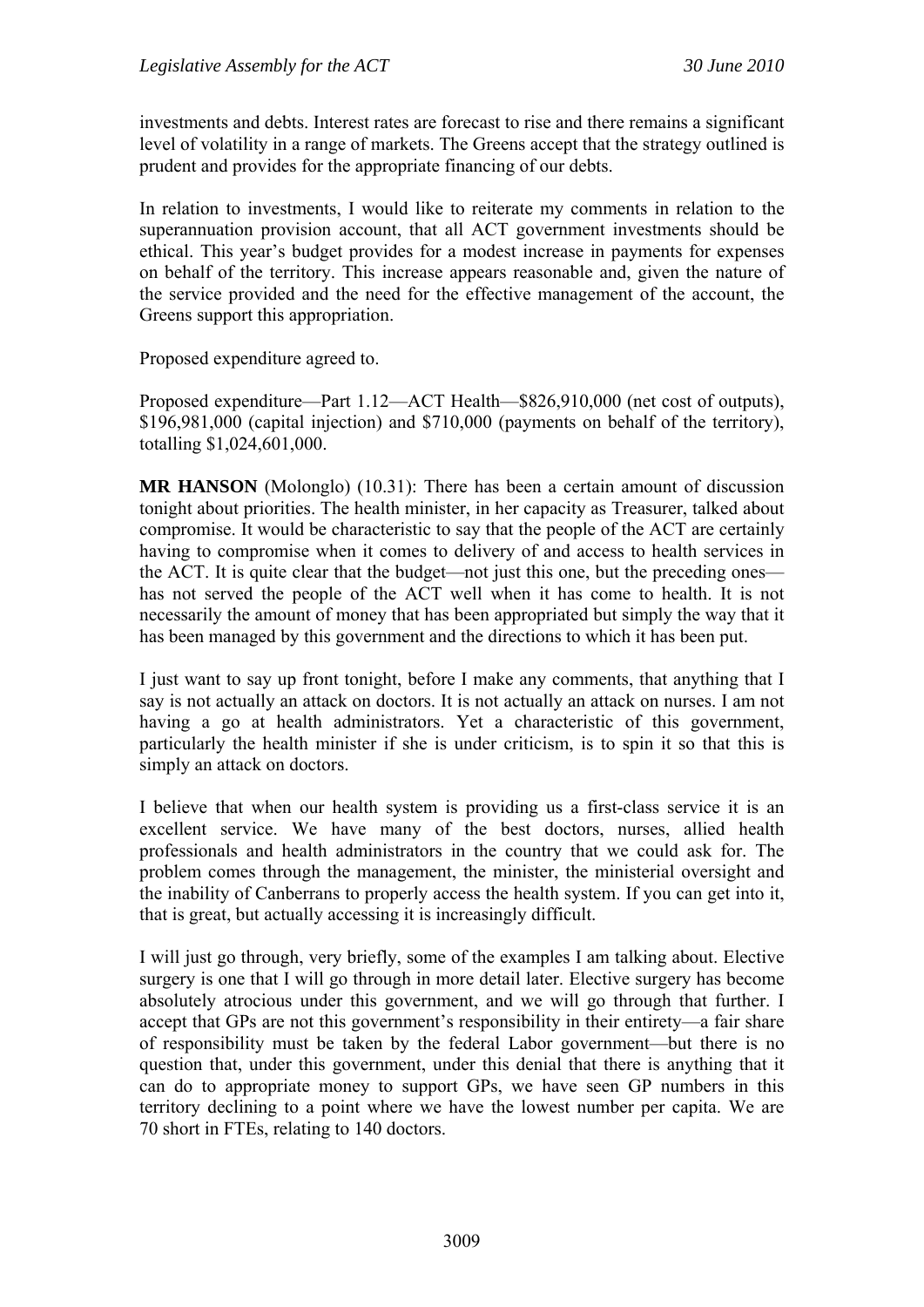As well as that shortage of GPs, bulk-billing rates are the worst in the country. According to the latest Australian Institute of Health and Welfare report, we have the most inefficient hospital system in the country. We have seen other problems across health relating to bullying, both in obstetrics and generally. We know that we have serious problems in our emergency departments, particularly in categories 3 and 4. We have seen the debacle with the Calvary purchase—an atrocious process that started before the last election and dragged on for 18 months. We have seen the concerns with people trying to access cancer services. We have seen the staff shortages. We have seen breakdowns in communication. We have seen the mismanagement of serious incidents such as the TB exposure and the management of the first swine flu death. We have seen the very poor negotiation over the national health and hospital reforms that were agreed to at COAG and the misleading of this community relating to the GST amounts. In this budget, we have seen an absolute neglect of mental health and an absolute neglect of preventative health.

If we look at the latest report out today, which is *The state of our public hospitals June 2010 report*, we find, when we look at how long patients waited in emergency departments, that we are the second worst. In the ACT, the median wait is 38 minutes compared to an Australian average of 23 minutes. It is nearly twice as long in the ACT as anywhere else. When it comes to being seen within clinically recommended times, we are the second worst.

When I say the second worst, the worst is the Northern Territory, which has some unique circumstances both in terms of its geography and its demographics. It is only a minute longer than the ACT, which is way behind the other jurisdictions. In fact, you wait twice as long as you would if you were in an emergency department in New South Wales.

When it comes to elective surgery, for category 2 we are the worst in the nation. For category 3, we are the second worst and, when it comes to the total, we are the worst. But, surprise, surprise, when it comes to the urgent category, at 94 per cent, we are coming second. I think we have had a fair bit to say about the way the figures are being recorded for the urgent category and I probably do not need to repeat that, unless the minister would like me to.

Looking at the big picture, though, the appropriation for health is \$1.024 billion. It is an enormous amount of money, and it is growing every year. In fact, according to the calculations that we have done, it is 7.8 per cent growth in 2010-11, six per cent in 2011-12, 6.9 per cent in 2012-13 and 7.3 per cent in 2013-14. Katy Gallagher said yesterday that costs were growing at nine or 10 per cent. I have got other data from ABS that says it is 11 per cent. Regardless of that figure, what we see is a delta between the figure that is in the budget of six and seven per cent and the actual growth in costs of nine or 10 per cent. So that delta is simply building into this budget structurally an underinvestment in health. What has to happen is that money needs to be made up by grants or it has to be made up by somebody, and that is creating real problems for the ACT in moving forward.

Let us recognise that delta of \$40 million is in that order of magnitude this year, but when you extrapolate that out through the forward estimates, when you compound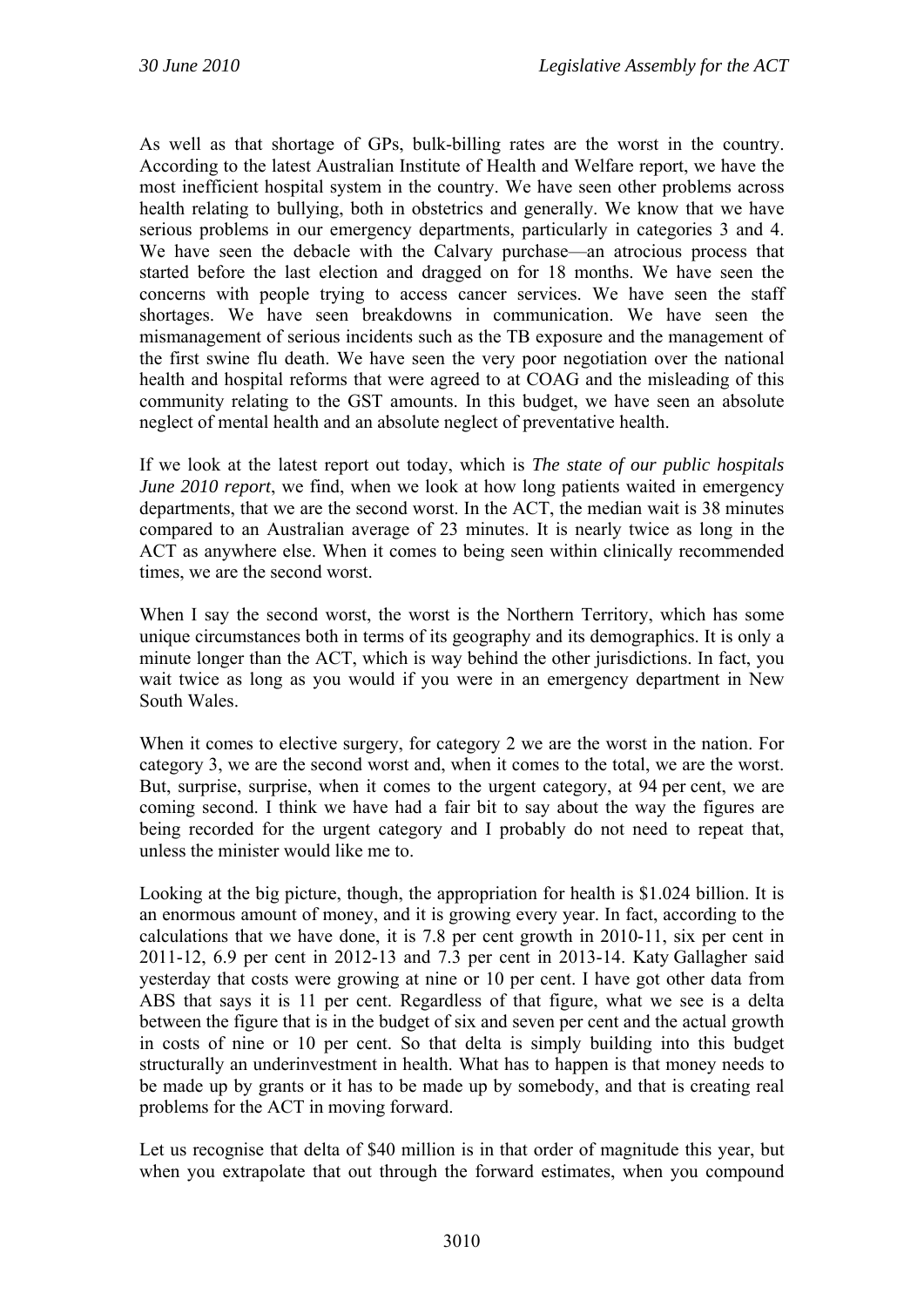that growth, it is a significant amount of money. It is in the hundreds of millions. When you extrapolate that over the next 10 years and when you look at what we are facing here by that structural underinvestment, it is in the billions of dollars. That is a problem for the future. It will be a problem for the Liberal Party to sort out. Right now the concern is that the government is right here and now failing to provide the services that it should for the people of the ACT.

I think the most obvious at the moment is that of elective surgery. It has had great prominence in the media, and rightly it should. We are waiting longer for elective surgery than anyone else. In actual fact, on the news tonight it showed the list. It showed that the ACT is the worst performing jurisdiction. It is twice as bad as the national average. It is 75 days for a median wait, and that has deteriorated from previous figures. It is getting worse.

The same applies for the majority of people who are waiting. It is a figure that has got worse. You now wait 158 days longer than the national average. As the minister has said previously, she is targeting long waits. What we know as well is that the figure for people waiting over a year for their elective surgery has again worsened. According to an answer to a question on notice, there are now 848 people waiting, which represents 15.46 per cent of those people who are waiting for elective surgery. That is an atrocious figure. It is a figure that is the worst in the country. It is a figure that continues to deteriorate. The question of patients being downgraded has been well canvassed in this place.

One of the concerns I have is in relation to the national health and hospital reforms that we have seen. They really are not reforms at all but are simply a change in the figures, so we give up 50 per cent of our GST and get it sent back to us through a bureaucracy. At least it is only one bureaucracy, because one of them has been taken away; it fell over, mysteriously. How are we going to achieve the benchmark targets that we have been set that, in part, our funding is dependent upon? If we cannot meet them now, how are we going to meet them going forward, and how, therefore, are we going to guarantee the performance targets that are required?

We have seen problems in cancer services, in access to screening for cervical cancer and breast cancer. We have seen some real problems with radiotherapy and people accessing that service and being sent interstate. I understand that there have been staff shortages. The problem I have is the way that people were communicated with. There seems to be a trend within ACT Health in the way in which communication is conducted between the department and patients. There is a recommendation in the dissenting report that the minister review the way the communication occurs within the department, and I strongly urge her to do so.

Moving on to capital infrastructure, this budget has \$50 million that is rolled over on the back of \$57 million in the previous year. Some of the projects that will be rolled over include: the bush healing farm; the car park for the Canberra Hospital—that debacle that has gone from, I think, \$23 million to \$45 million; the women's and children's hospital; the adult and mental health in-patient facility; the secure adult mental health unit—which I think Simon Corbell promised about five years ago; and the Gungahlin health centre. *(Second speaking period taken.)*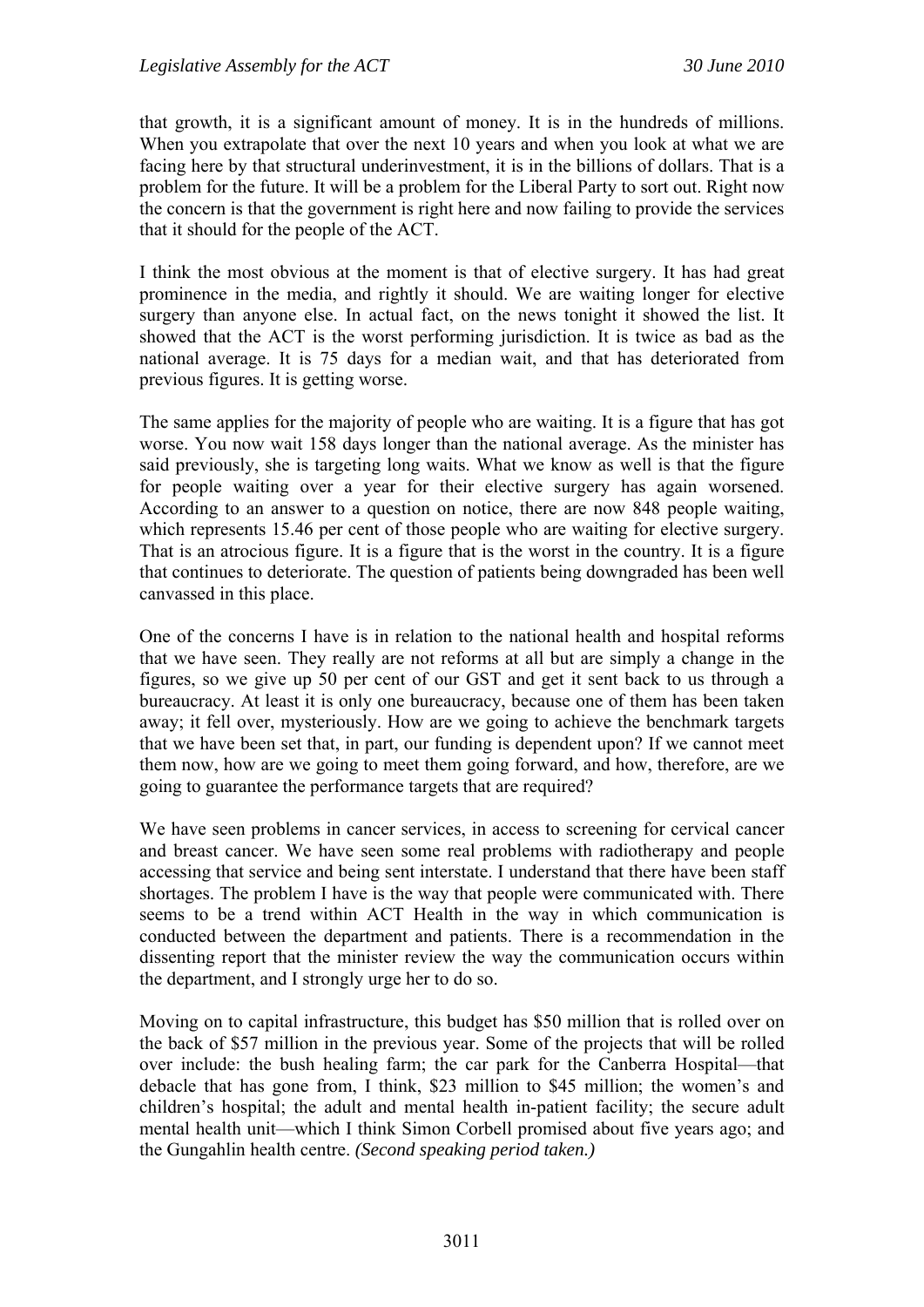During estimates, the minister provided us with some vague ideas that, "Oh, well, this rolled over because of a particular reason." But there is nothing that gave anybody any assurance when I was in those committee hearings that she is actually on top of her portfolio when it comes to delivering major infrastructure—and that the capital asset development plan will be delivered on time or on budget or on scope.

In terms of capital investment, of course, a future capital investment relates to the Calvary hospital purchase. Throughout this year, we have seen the most atrocious process. It started in secret before the last election, when Katy Gallagher said that all of our deals are on the table, and that was simply not true. We have seen this deal collapse. We saw Clare Holland House being used as a sweetener, and we have still got this ridiculous situation where the government are pursuing this deal where they want to make the books look better to the tune of \$145 million over the next 20 years and it is going to cost them \$160 million in cash to do that. Regardless of the fact that the deal has fallen over and that they are not now going to take Calvary over, they still want to do that, and that is going to have a significant impact on our budget—the cash element of our budget in particular.

The consequence of Katy Gallagher's process has been a number of concerns that have been raised by the medical staff council and others at Calvary hospital. Again, a recommendation from the dissenting report was that Katy Gallagher immediately investigate those concerns and report back to the Assembly with what those concerns are and how she is going to address them. I again urge her to do so.

Access block this year has been certainly reported on in the budget as a significant, ongoing problem. Another problem that is unique and has come out this time is the fact that the reporting of access block may have been misreported by Calvary hospital. I believe that issue is being addressed, but I would certainly urge the minister to make sure that any reporting of figures that occurs within her department is a true and accurate reflection of the statistics—in this case, emergency department waiting times.

If I can reflect on bullying and the incidents of bullying that we have heard of that are systemic across the portfolio, and the culture surveys that are being conducted, I appreciate that there are some commercial-in-confidence elements with the whole report, but certainly we need to see the results of that, so that we can be assured that our staff, our doctors and our nurses are working in a safe and productive environment.

In terms of the review of obstetrics, I would ask the minister to make sure—and we will be looking at this one very thoroughly—that anything that is released with that report is done so by an independent body, not through a political process. I will not rest until I make sure that that has occurred. In terms of bullying, both from the obstetrics and from the more general concerns that we have had, I do believe that, until we have a full review across health of the aspects of bullying that have been brought to our attention, this is something that is going to go on; this is something that will not be addressed. I know that the minister will not agree with that recommendation that was in the dissenting report, but I again call on her to look at that dissenting report recommendation and consider a full review of bullying across health, because we know it is happening. You know it is happening and I know it is happening.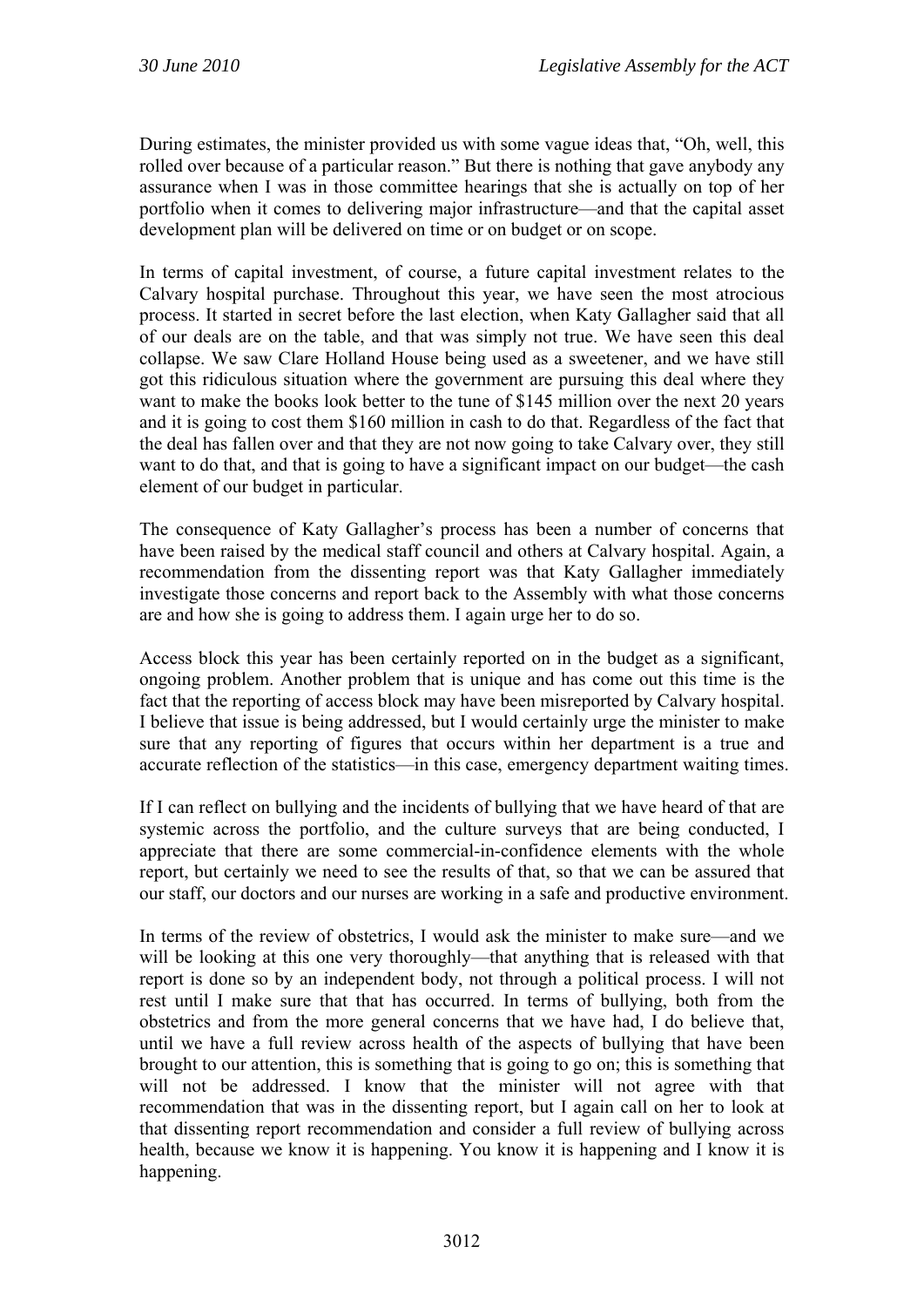Moving, if I could now, to the national health and hospital reforms in general, as I said before, I do not think that these are a significant reform; I think they are simply a reshuffling of the money, Mr Speaker. But what was quite remarkable was the fact that we went from 30 per cent GST, which was the national average, to 50 per cent of our GST being handed over. And the minister was really at a loss to explain, I think, comprehensively to the estimates committee why that was. I am still awaiting the briefing that I requested literally months ago on those reforms—to get that in detail. I think the reason for the delay is that the minister simply does not know. She signed up to a plan that is either half-baked or she simply does not understand it, because, despite the fact that I asked for a briefing some months ago, my office has still not been provided with that briefing to explain the details. And when you see things like the National Funding Authority fall over—just disappear—it is quite clear. But then maybe when you look at federal Labor—at the absolute chaos that they are in and the leadership problems that they have had—perhaps that is the reason that nothing is actually coming forward to explain what these reforms are: because they are in such chaos.

But I do ask the minister to provide us with a briefing as soon as she is able. I put it on the *Hansard*: as soon as you can, provide us with a briefing on those national health and hospital reforms, so that we can actually understand what is going on and the people of Canberra can understand what is going on.

The national health and hospital reforms talk about "planned capital"—and say that 60 per cent of planned capital would be provided now by the commonwealth. I am still unsure about what they mean; hopefully, that will be provided in the brief that I have asked for. But I do make the point that, if it means that part or all of the capital asset development plan is going to be provided by the commonwealth, it does put a big hole in the government's argument for Calvary. It means that their rationale that says that they have got to own Calvary before they invest further money in it and their whole Treasury analysis would now basically not add up and they would need to redo that.

So I just say, until we have that answer, until I have that surety about what is happening, particularly with the planned capital aspect of the plan, although we agree perhaps ideologically or fundamentally about the Calvary process, let us just wait until we actually understand the impact of these hospital reforms before we go ahead with that purchase, because otherwise we could be committing the territory to \$160 million of cash over the next 20 years which is a complete waste of money in reality.

The areas of the budget that I have real concern about, in terms of emission as well, relate to mental health funding and preventative health funding. I would just like to take this opportunity to applaud the announcement by the federal opposition of \$1.5 billion in mental health funding today. I will quote from the *Australian*. I noticed that the Chief Minister was doing the crossword earlier, so he may have read this, but it says:

Labor called out on mental health as Coalition commits \$1.5bn to the sector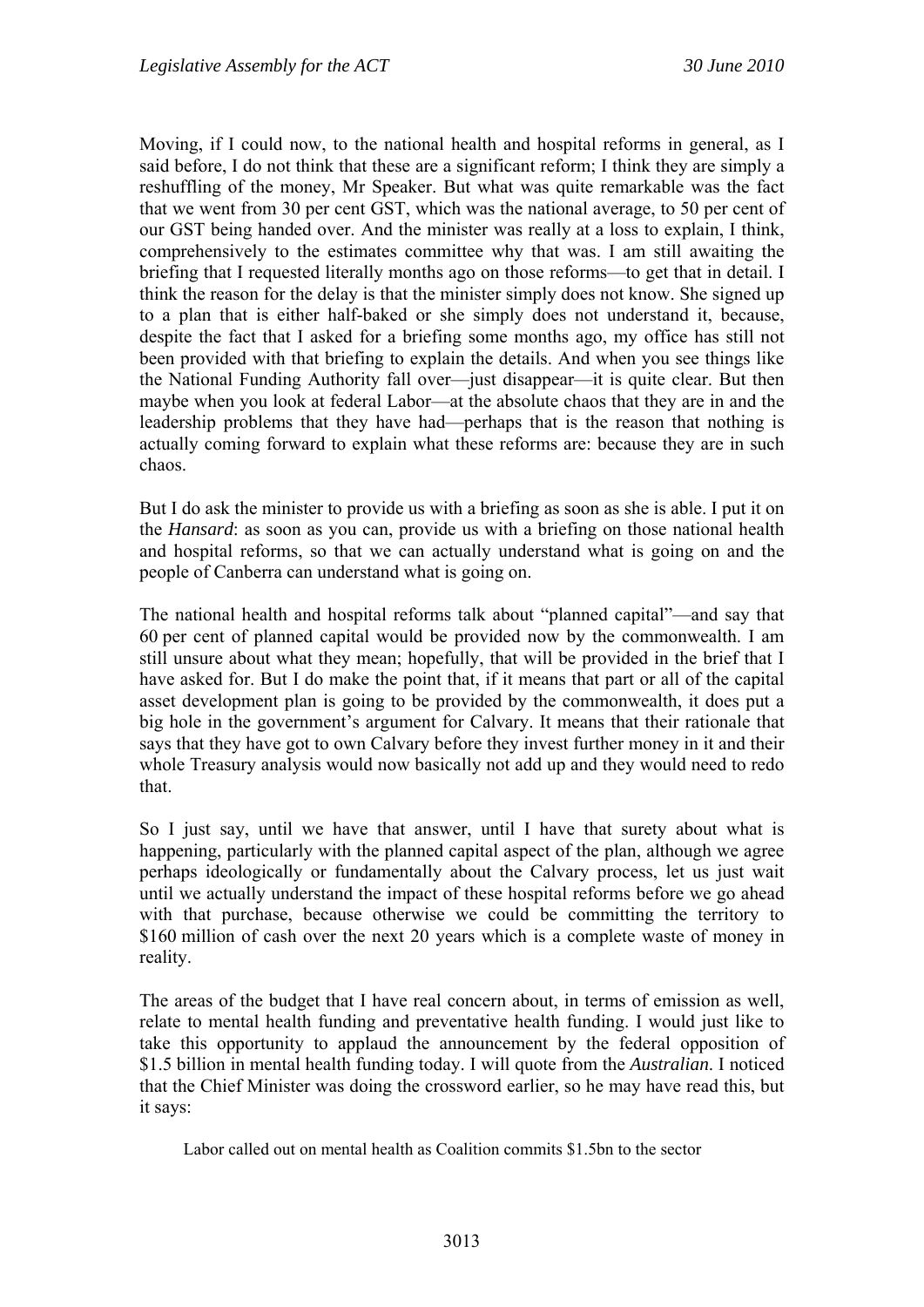The Federal Government must reveal its plans for mental health after Opposition Leader Tony Abbott committed \$1.5 billion to the under-funded sector, the Mental Health Council of Australia says.

The council has also called on Labor to promise to implement all recommendations in its own health commission reform report.

Under a plan launched today, Mr Abbott promised a \$1.5 billion investment in mental health services if the coalition is elected to government.

That includes 60 new headspace youth mental health centres, 20 new Early Psychosis Prevention and Intervention Centres and 800 acute and sub-acute early intervention beds.

"These are significant measures that are desperately needed to address the chronic underfunding and under-resourcing of mental health services across Australia," MHCA said.

The group said it had been vocal in its disappointment with the Government approach to mental health.

And so on—and the AMA also came in and said it welcomed the coalition's substantial funding commitment on mental health services. It is quite clear that not only have the federal Labor government let down the mental health sector—and we have seen their own adviser quit and we have seen strong criticism from the Australian of the Year—but the ACT government in this budget has let down the sector. I am sure that the crossbench—Ms Bresnan—will discuss this in more detail as well, and it may be a point of agreement that we have when it comes to this budget.

Another area that I have concerns with is a lack of priority in terms of preventative health. I think there is universal agreement that we need to have a stronger focus on preventative health in the ACT, and across the country, if we are going to prevent everybody simply ending up going to hospital. So where is the expenditure for preventative health in this budget? What is the strategic plan for preventative health? I see no commitment from this government for preventative health.

In summation, Mr Speaker, this is not a good budget for health. It is a budget that is lacking vision. What we have seen is almost \$1.1 billion of our money being spent on health. Although I applaud the amount of money that is being invested, when you look at the underlying results, when you look at what we are getting in the territory in terms of value for money, when it comes to the service delivery and the access to health services here in the ACT, quite clearly we are being let down by this government and we are being let down by this minister.

**MS BRESNAN** (Brindabella) (10.51): The growth in government health budgets has been a topical issue of late, with the previous prime minister's announcement that the commonwealth would pick up six per cent of state and territory hospital costs. The ACT Greens acknowledge that the ACT health budget is growing at a rate at which the ACT government will not be able to fully resource in coming years. While the federal changes will address this growth, to some extent, particularly in the acute sector, the ACT Greens question whether this really constitutes a reform in health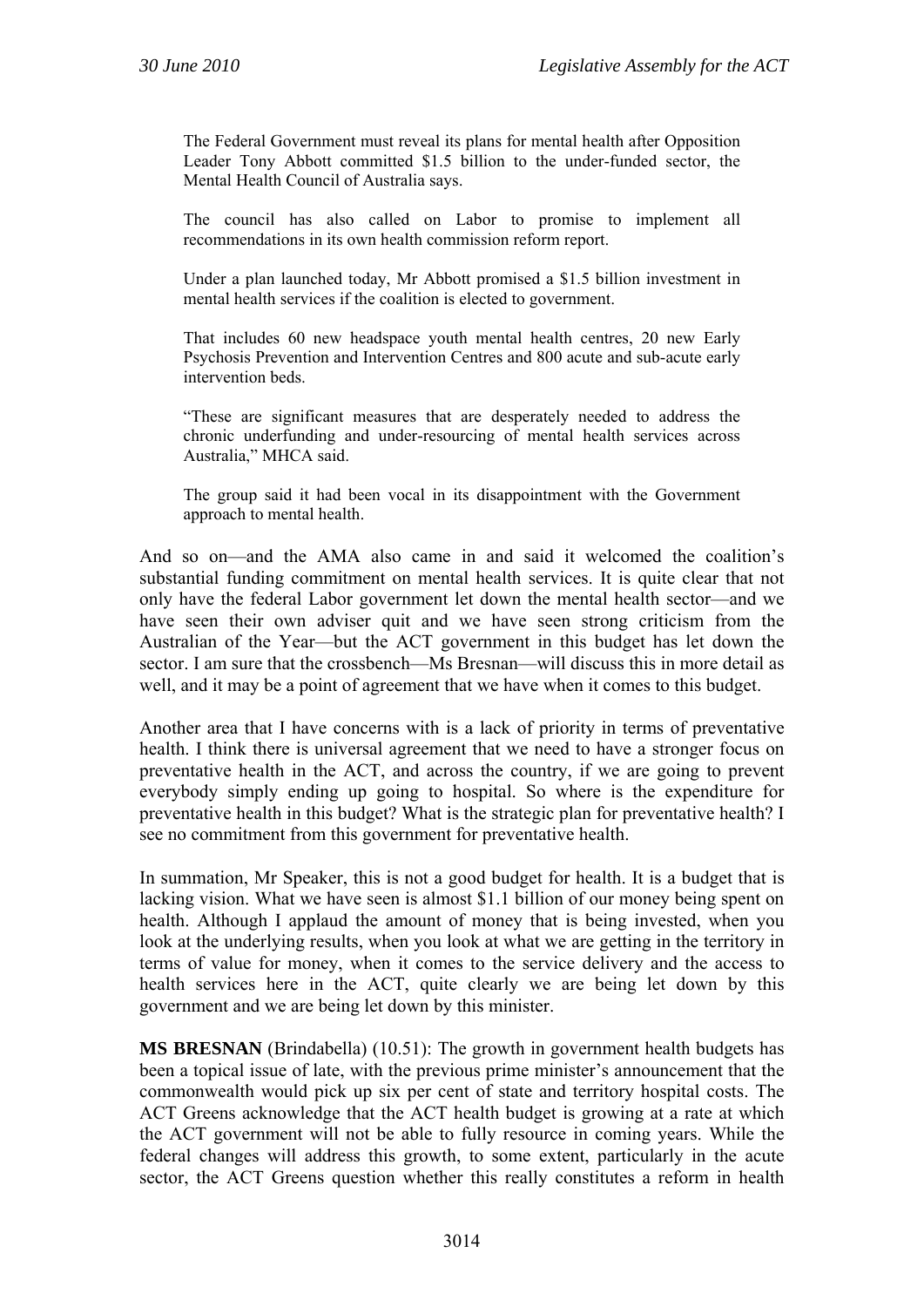policy, for, either way, the budget will be paid and it will be paid by taxpayers. It is therefore unfortunate that governments have not had the actual debate about whether it is acceptable for the health budget to continue to grow at a rate of some nine per cent per annum.

Big health organisations, including the AMA, and health experts, academics and policy makers have expressed disappointment in the direction that the health debate has taken and the missed opportunities to invest in preventative and primary health care, as well as mental health and dental health. The heightened focus on acute services almost serves for its demise as, while the focus is on investing more money in the hospital system, we can still expect to see the same or a greater level of demand for its services.

It is the acute end of our health system that attracts the most attention, as it is where we typically see the crisis occurring—or the pointy end of health problems. We know, as each of those peak groups and experts do, that, while investment in preventative health is required to address growing demands, it does not show immediate effects and can be more difficult to quantify—as can be done with waiting lists. Investment in preventative health is more difficult to sell politically and does not attract media attention, which is very unfortunate, because it is where the real difference can be made and where investment must increase if we are to address the ever-increasing demands on the hospital system. The focus on the acute end can lead to those health problems that are more hidden—and inequities within our health system—not being addressed. It is often people who experience the greatest inequities who have the smallest voice.

When approaching health policy, there is much to be said for greater utilisation of the equity models, such as the social determinants of health, as there are strong links between income and health outcomes. The Greens do acknowledge that our hospital capacity needs to expand, but in doing this it is important that there is a view beyond the outputs and boxes which can so neatly attribute moneys and accountabilities. Many of the accountability indicators say very little about outcomes, and we need to know if the programs being funded are making a difference to the lives of those people they are intended for.

With regard to output 1.2, mental health services, the Greens continue to call for greater investment in this area, especially for services provided by non-government organisations. The parliamentary agreement calls on the government to move towards allocating 12 per cent of the health budget to mental health. In the first year of this Assembly, there was some movement on this issue, as funding went from 7.8 per cent in 2008-09 to 7.7 per cent in 2009-10. However, in 2010-11 the figure appears to have dropped down to 6.96 per cent. The minister claimed in estimates hearings that mental health funding had moved to eight per cent, but it is unclear how the government calculated this figure. This may include funding from departments other than ACT Health, but it would be good to have clarification on this figure.

The Greens acknowledge that we cannot get to the 12 per cent figure overnight, but each year we need to see a reasonable level of funds appropriated to mental health from the new moneys that are allocated to health generally. Last year \$2 million was provided and was split fifty-fifty between ACT Health and non-government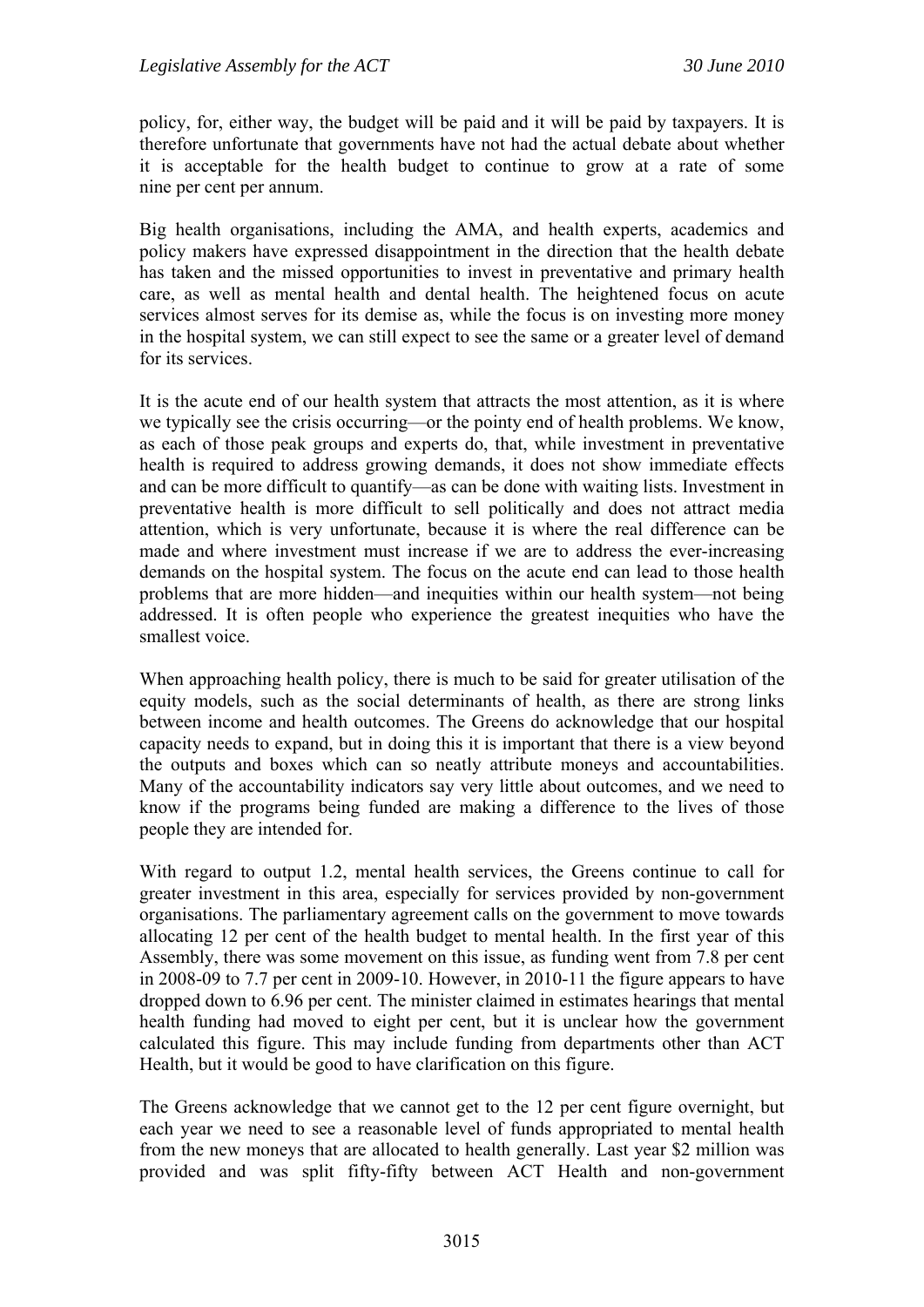organisations. This year there is only \$1 million. The parliamentary agreement also calls on the government to commit 30 per cent of mental health funds to non-government organisations providing mental health services.

Despite some new funds being allocated to this area, the government's achievements on this target have remained at 13 per cent over the last two years. I note the strategic oversight group was not used this year to assist in advising on mental health budget priorities. I would hope to see the oversight group better utilised to examine funding options for mental health in the next budget.

There is certainly not a lack of ideas about where the gaps in services are. Those facts are well known and have been documented by the Greens in our discussion paper from last year and have been documented by community organisations in their budget submissions. We need specialist mental health legal services, community-based and provided after-hours crisis services, expansions of programs such as the housing and accommodation support imitative and a strengthened community sector workforce.

The ACT community sector has the highest turnover rate of any jurisdiction, and steps must be taken to address this. Peer support programs that seek to support people transitioning out of intensive acute and other mental health services, as proposed by Woden Community Services, are highly worthy of funding, and it is disappointing that this proposal was not successful this year.

The Greens are hopeful, as are many people in the mental health sector, that the government will apportion a significant number of the commonwealth's grant of \$26 million for an additional 22 sub-acute beds as community-based step-up, stepdown beds. We want and expect to see a continued movement towards the target of 12 per cent for the health budget for mental health. This target is reflective of the level of need in the community. The recent discussion nationally has highlighted the neglect of mental health by successive governments across Australia over a number of years and we need to increase the focus on mental health as a priority if we are to make any difference to the lives of consumers and their carers and families.

The estimates committee report provided two recommendations with regard to mental health, which were: that the ACT government build growth funding into the formula for mental health funding, which is consistent with the reported growth in national mental health demand; and that the percentage of overall mental health funding allocated to community organisations be reported in the annual budget papers.

The government responded to the first recommendation, stating that it has made significant investment in mental health, which is true, but it has mainly been in capital works for acute services. It is now time to start turning attention to those services provided by the non-government sector and assisting in preventing the cycle of crisis which results from a person with a severe mental illness going in and out of hospital.

The government also noted that a fixed annual increase is not the most appropriate approach. This recommendation states that funding be determined in relation to the demand, which in fact is not a fixed amount but an amount which addresses the needs of the community at a point in time and is based upon what the need is. I am pleased to see that the government has agreed to the second recommendation, which will see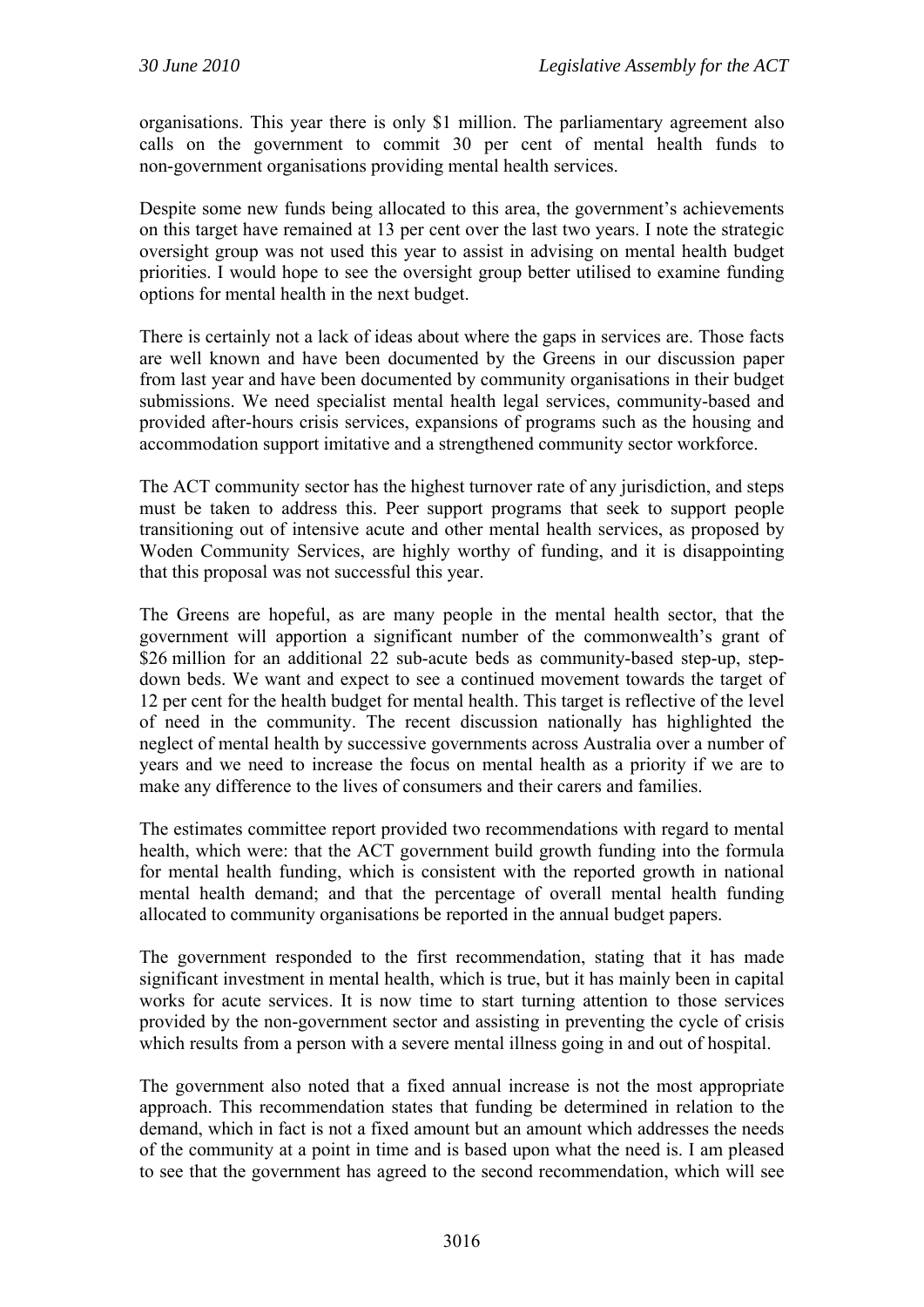government report via budget papers the percentage of overall mental health funding allocated to community organisations. This will be a very helpful measure for people working in the community sector in mental health services.

ACT Health's commitment to providing quality health services to prisoners at the AMC needs to be commended. The provision of health services to detainees can be costly, as Medicare benefits are not available from the federal government and prisoners often have very complicated health matters to address, ranging from dental health and mental health to drug and alcohol addiction. For many prisoners, it may be the first time they have access to any sort of health-related service, including a GP.

The next big step will be the review of whether a needle and syringe program should be trialled, a discussion which the Greens have a keen interest in. We are concerned about whether there will be accurate data on transmission rates within the prison. I understand that exit planning is under-resourced and not all prisoners are encouraged to have blood tests on exiting the prison, nor perhaps is the purpose of the testing explained to them. This needs to be rectified if we are to get a true picture of whether transmission of blood-borne viruses is occurring within the AMC.

Significant work has been undertaken by ACT Health in developing a regional hub for cancer services and generally I believe the government does well in its provision and coordination of services. There have been problems in planning for staff turnover. However, we acknowledge that attempts are being made to improve customer relations through improvements in communication and training of front-line staff and that the situation does appear to be improving. I would like to stress the importance of working with key consumer representative groups in keeping them informed. When problems occur people are normally more willing to work with you if you explain what the problem is and how you are trying to fix it.

One outstanding area of concern that remains with cancer treatment is the subsidy that patients receive if they must travel interstate for treatment. The estimates committee recommended that the next ACT government review of the interstate patient travel scheme be approached with a view to meeting real costs and providing an appropriate level of assistance where required.

The government noted this recommendation, stating that the commonwealth government provides policy principles for states and territories. Administrative principle 1 states that the scheme should provide a subsidy for travel and accommodation expenses to assist with access to specialist medical care. *(Second speaking period taken.)*

During estimates hearings, the minister told the committee that the ACT government meets all the costs for treatment and a \$30 per day subsidy is offered to support some of the additional costs. This \$30 per day subsidy does not seem to go very far towards meeting travel and accommodation expenses and, although it may be more than other jurisdictions pay, we need to assess whether or not this is adequately assisting people at a time of great need.

The Greens are also aware of a budget submission from the prostate cancer support group, requesting funding for three prostate cancer support nurses at the Canberra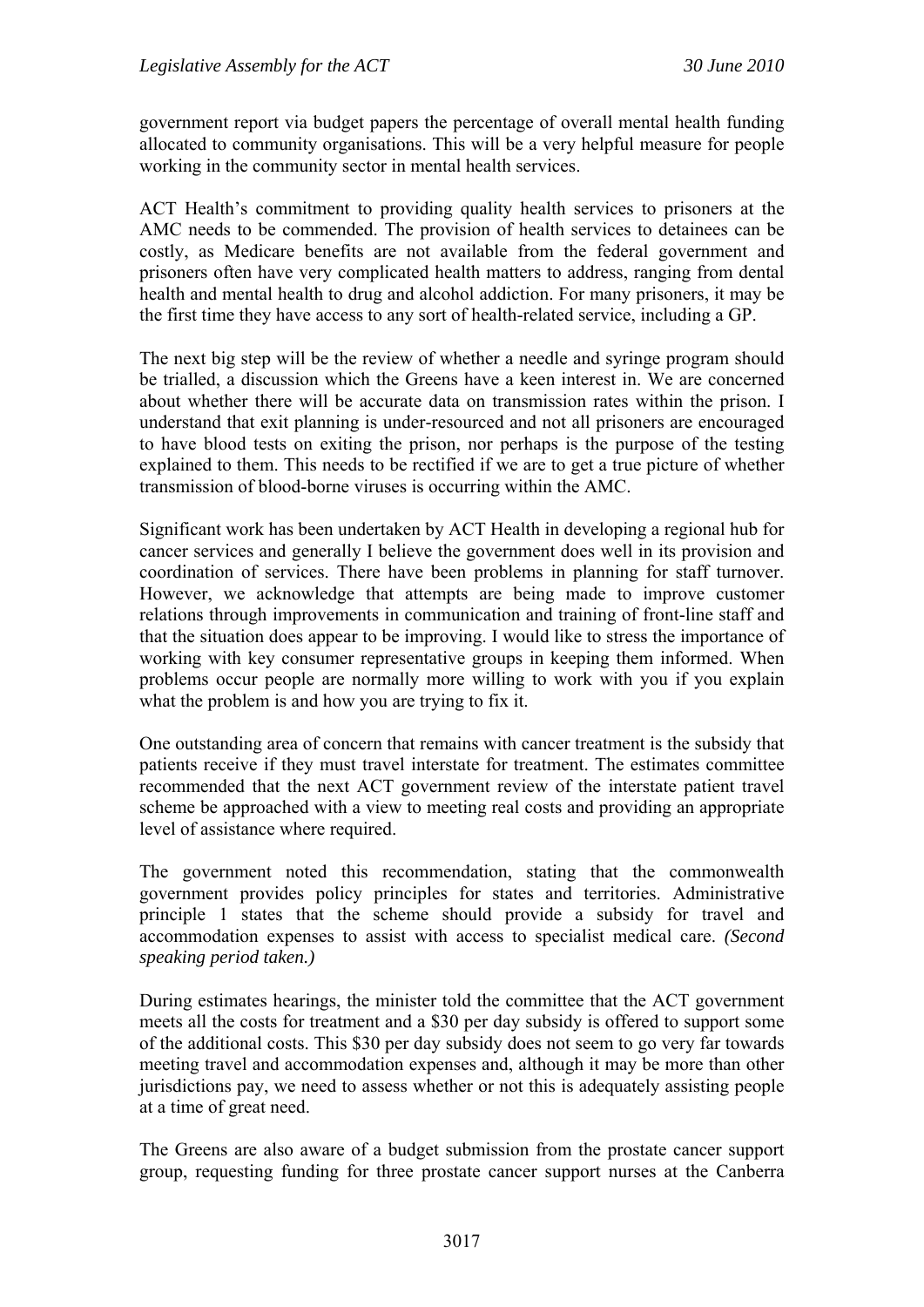Hospital. While this request was not successful this year, I hope it will be considered next year in the context of the overall picture of cancer services provided to different sectors of the community.

With regard to aged care and rehabilitation services, I wish to recognise the efforts that have been made by the government over the last year to accommodate the concerns raised by people with a disability with regard to the relocation of disability assistance services to Village Creek. Further consideration is being given as to whether the independent living centre should move to the site and steps have been taken to improve wheelchair accessibility at the Village Creek site.

An area that the Greens have found to be lacking from the budget papers relates to the indicators regarding the health status of Aboriginal and Torres Strait Islander people. There are indicators on general life expectancy in diabetes, but this is not separated out for Aboriginal and Torres Strait Islander people. Given the commitments made by governments at all levels to closing the gap, we hope to see the government improve its Aboriginal and Torres Strait Islander indicators in budget papers and annual reports in the very near future.

While the ACT Aboriginal and Torres Strait Islander population is small it is nonetheless a significant population that is often over-represented in a number of areas, including health, and the provision of services must acknowledge and address this as a priority.

Finally, in regard to the health and community care program funding, it was, I have to say, quite disingenuous for the government to announce the growth funds as a new initiative, and a preventative health initiative at that, in its budget media releases when in actual fact the government was already required to provide those funds. HACC is also most certainly not a preventative health program.

Debate (on motion by **Mr Corbell**) adjourned to the next sitting.

# **Adjournment**

Motion (by **Mr Corbell**) proposed:

That the Assembly do now adjourn.

## **Cancer Council fun run CEO sleep-out**

**MR SESELJA** (Molonglo—Leader of the Opposition) (11.04): I want to speak briefly on a couple of issues. I was reading the *CityNews* from a couple of weeks ago. It had articles about what the MLAs do in their private time. I noticed that there was a piece on Mr Hanson and me. Mr Hanson was in this place a week or so ago talking up his running ability. I will read this bit out, because Mr Hanson was bragging about the second time he beat me, and I did not even know he was in the race. It said:

The Liberal MLAs will next go head-to-head at the Cancer Council's Canada Fun Run on June 20.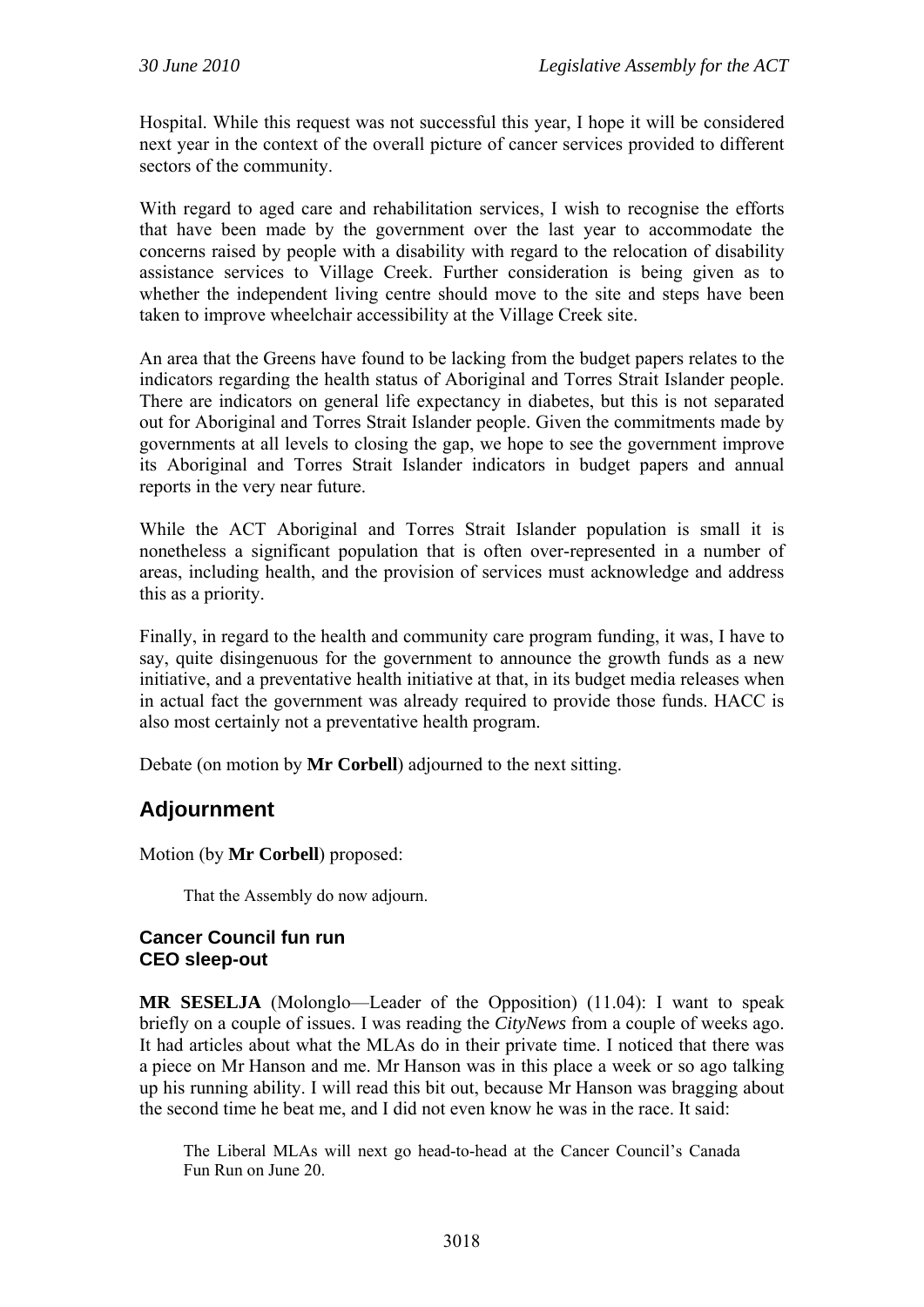Mr Hanson did not show up. I just wanted to get on the record that Mr Hanson actually did not show up. So I look forward to the next opportunity to have a—

**Mr Coe**: You are lucky I didn't show up.

**MR SESELJA:** I am very lucky Mr Coe did not show up—that is for sure—and Mr Rattenbury indeed.

Mr Speaker, I would like to make mention of some of the CEOs I did not get to last week who participated in the CEO sleep-out: Mr Robert Smith-Saarinen, Director of Milestone Financial Services; Robyn Hendry, Chief Executive, Canberra Convention Bureau; Eoghan O'Byrne, General Manager Canberra FM Radio; Ian Hayes, Director, Milestone Financial Services; David Mayo, Airport Manager, Canberra, Qantas; Eugene Nolan, Managing Director of mbits Pty Ltd; Frank Pompeani, Director, LJ Hooker, Tuggeranong; Mario Sanfrancesco, Director, LJ Hooker, Tuggeranong; Claire Connolly, Creative Director, Papercut; Colin Doery, Partner, Duesburys Nexia; Michelle McCann, Interim CEO, Spark Solar Australia; Ken Nichols, General Manager, *Canberra Times*; Garry Murphy, Partner, Duesburys Nexia; Dino Augusto Vido, Chairman of Partners, Duesburys Nexia; Donna Cox, CEO, Mantra Training and Development Pty Ltd; Rod Drury, Vice-President, Strategy and Business Development, Boeing Defence Australia Ltd; Gary Nairn, Chairman, VEKTA Pty Ltd and former member for Eden-Monaro; Gustad Boman, Director, F1 Solutions; Frank Quinlan, Executive Director, Catholic Social Services Australia; Tim Davenport, Group General Manager, New South Wales, Southern Cross Media; Catherine Carter; Executive Director, Property Council of Australia; Lynne Harwood, CEO of Galilee; Chris Faulks, CEO, Canberra Business Council; Cheryl Cartwright, Chief Executive, Australian Pipeline Industry Association; Adrian Marron, Chief Executive, CIT; David Pembroke, Director, contentgroup; Pierre Johannessen, CEO of Big Bang Ballers; Rod Harvey, Managing Director, Alive Health and Fitness; Frank Lopilato, Director, RSM Bird Cameron; Jeremy Flynn, General Manager, TV Operations/Group Production Manager, Southern Cross Media; Rod Hattch, Managing Director, WISDOM Learning; Ursula Stephens, Parliamentary Secretary for Social Inclusion and the Voluntary Sector and senator for New South Wales; Ken Gutterson, Managing Director, Cordelta; John Miller, Executive Director, Master Builders Association; Senator Kate Lundy, senator for the ACT; Carrie Graf, Head Coach for the Canberra Capitals; Phil Vernon, Chief Executive Officer of Australian Ethical Investments; Rose Stellino, Social Sector Specialist Banker, Westpac Banking Corporation; Jeff Boyd, CEO, Brindabella Airlines; Nick McDonald Crowley, Managing Director, CB Richard Ellis; Ben McDevitt, CEO of CrimTrac Agency; Ara Cresswell, Acting CEO, Reconciliation Australia; Paul Turner, Best Western Parkland Apartments; Michael Costello, Chief Executive Officer, ActewAGL; Paul Kane, Regional Leader, St George Bank; Simon Butt, CEO of Manteena; Loc Luu, CEO, Havelock Housing Association; Chris Taylor, Area General Manager, Telstra, Tony Muckle, Private Client Executive, nabprivate wealth; Mark Bramston, Managing Director, Aerial Capital Group; Richard Bialkowski, CEO, Home Help Service ACT; Charles Bishop, Director, O2C—Building Organisational and Personal Resilience; Ray Dennis, CEO, Calvary Public Hospital; Diane Hinds, Director, Old Bus Depot Markets; Uwe Boettcher, Principal, Boettcher Law; John Lawler, Chief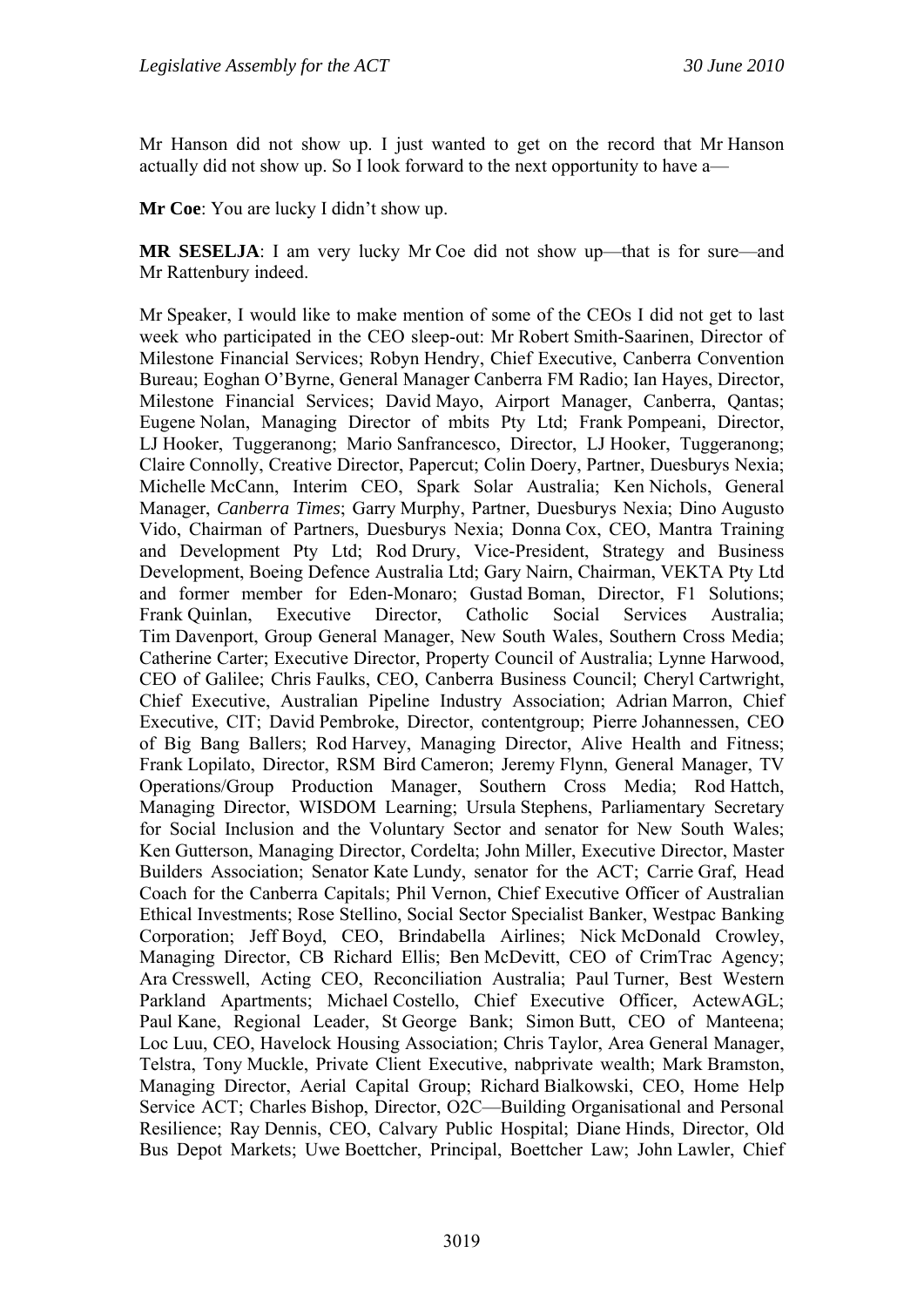Executive Officer, Australian Crime Commission; John Falzon, CEO, St Vincent de Paul Society National Council; Pawl Cubbin, CEO of ZOO; Duncan Paterson, CEO, CAER—Corporate Analysis; Cindy Young, Manager, National Convention Centre; Andrew Fagan from Brumbies Rugby; Andrew Sykes, Director, RSM Bird Cameron; Ged Stenhouse, Director, RSM Bird Cameron; Rodney Miller, Director, RSM Bird Cameron; and Bob Wilson, CEO, St Vincent de Paul Society. All of those participated in the sleep-out.

Not on the list was Joy Burch, but I understand she also participated; I saw her there, so well done. To all of those who participated and raised a lot of money for a fantastic cause, well done, and again well done to all those who donated money and to all of those who work for St Vincent de Paul doing such a fantastic job in our community.

# **Reserve Forces Day**

**MR COE** (Ginninderra) (11.10): I rise tonight to commend former and serving reservists in the Australian forces. I have the utmost respect for the men and women who sacrifice so much in order that we might enjoy the freedoms we have in this country. On Saturday, I had the privilege of laying a wreath on behalf of the opposition at the Reserve Forces Day 2010 62nd anniversary commemorative ceremony at the Australian War Memorial. Unfortunately, the ACT shadow minister for veterans affairs, Jeremy Hanson CSC, MLA, and the Leader of the Opposition, Zed Seselja MLA, were unable to attend.

At the service we were welcomed by Colonel Joe Johnson, CSC, AAM, RFD, ED (Retired) and heard a message from the Prime Minister read out by Senator Lundy. Senator Gary Humphries was also present. A prayer was read by Pastor Wayne Lyons of the National Servicemen's Association, and Sergeant Nigel Webster of the 4th/3rd Battalion, Royal New South Wales Regiment, addressed the service.

Rear Admiral Ken Doolan AO, RAN (Retired), National President of the Returned and Services League Australia, gave the commemorative address. I congratulate him on the work he does and wish him, the National Secretary, Derek Robson AM, and the rest of the national executive well for the upcoming national congress in Dubbo, New South Wales.

I would also like to thank the band of the Royal Military College of Australia, the Australian Rugby Choir, the tri-service flag party and Lance Piper Geoff See from the Australian Federal Police Canberra City Pipes and Drums.

The service was an opportunity to thank, commemorate and celebrate the commitment of so many fine men and women that have served in the reserves. Like previous years, 2010 will see parades taking place at many locations across the country, including in each state and territory capital and many regional centres.

This year it will be just over 60 years since the part-time forces were re-formed after World War II. In those 60 years reservists have been volunteering to serve overseas, from the early United Nations missions in Korea to the current overseas operations.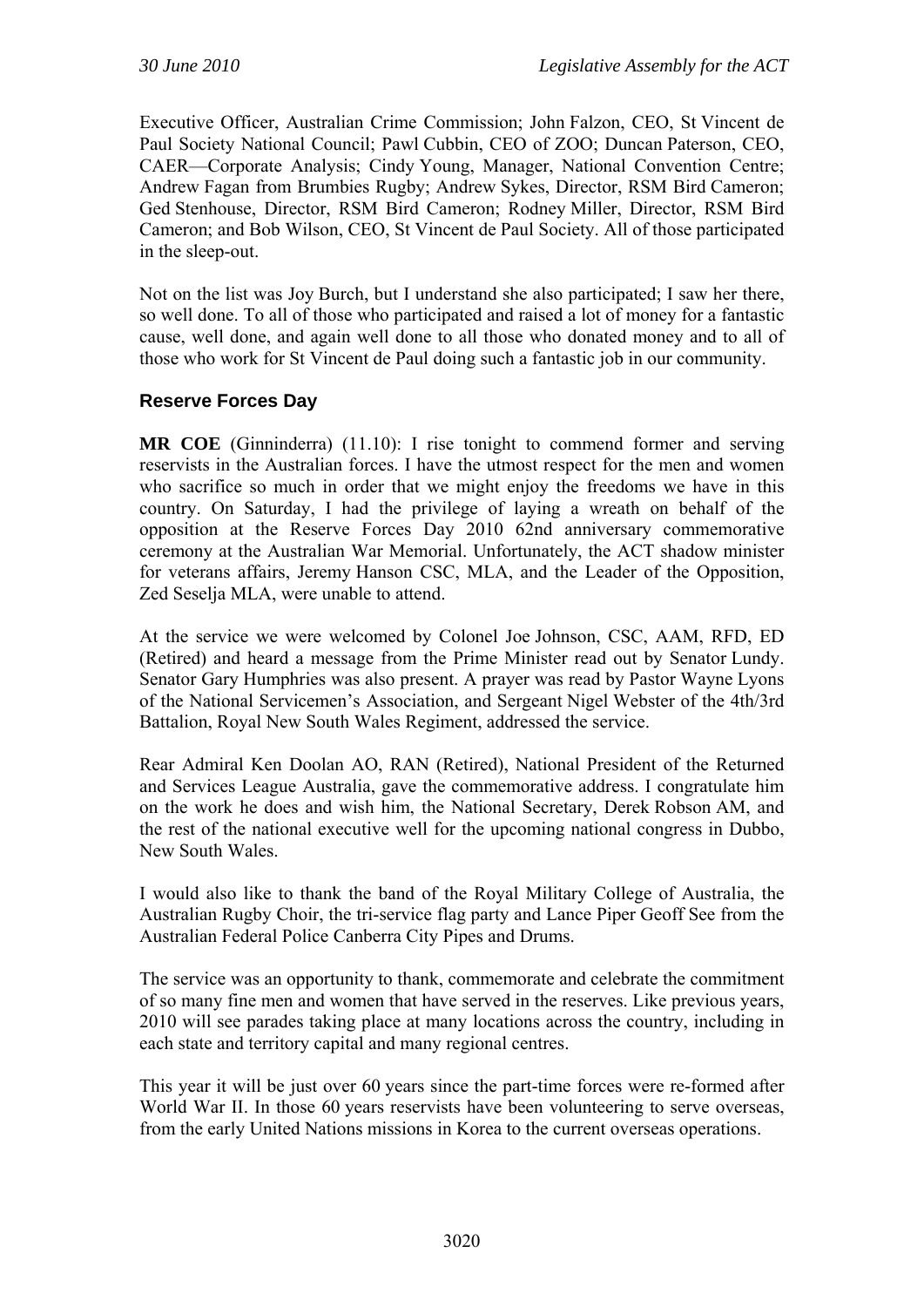The Reserve Forces Day Council will give special recognition this year to those members who, when as reservists, volunteered to serve overseas in operations or humanitarian missions and who have been awarded a medal for that service.

The stated purpose of the council is:

The objective of the Reserve Forces Day is to raise the profile of the Navy, Army and Air Force Reserve, to recognise former and serving Reservists (including those who served in the Citizen's Military Forces, and Citizen's Air Force) and to thank partners and employers for their support.

Reserve Forces Day is celebrated across Australia and is the annual recognition for serving and former members, 1.25M Australians who have served in the nation's Reserve Forces. These public parades would not be possible without the wonderful support of our sponsors.

I would also like to recognise the many employers that support reservists and their decision to serve our country.

This coming Sunday, the parade in Sydney at the Domain will be reviewed by Her Excellency Ms Quentin Bryce AC, Governor-General of the Commonwealth of Australia, and His Excellency Mr Michael Bryce AM, AE. In particular, I wish any Canberrans travelling up to Sydney to take part in the parade well for their journey.

Anyone interested in serving the reserves should call 131901 or visit www.defencejobs.gov.au.

Again, I thank all those Canberrans who have served and continue to serve in the reserves.

Question resolved in the affirmative.

## **The Assembly adjourned at 11.13 pm.**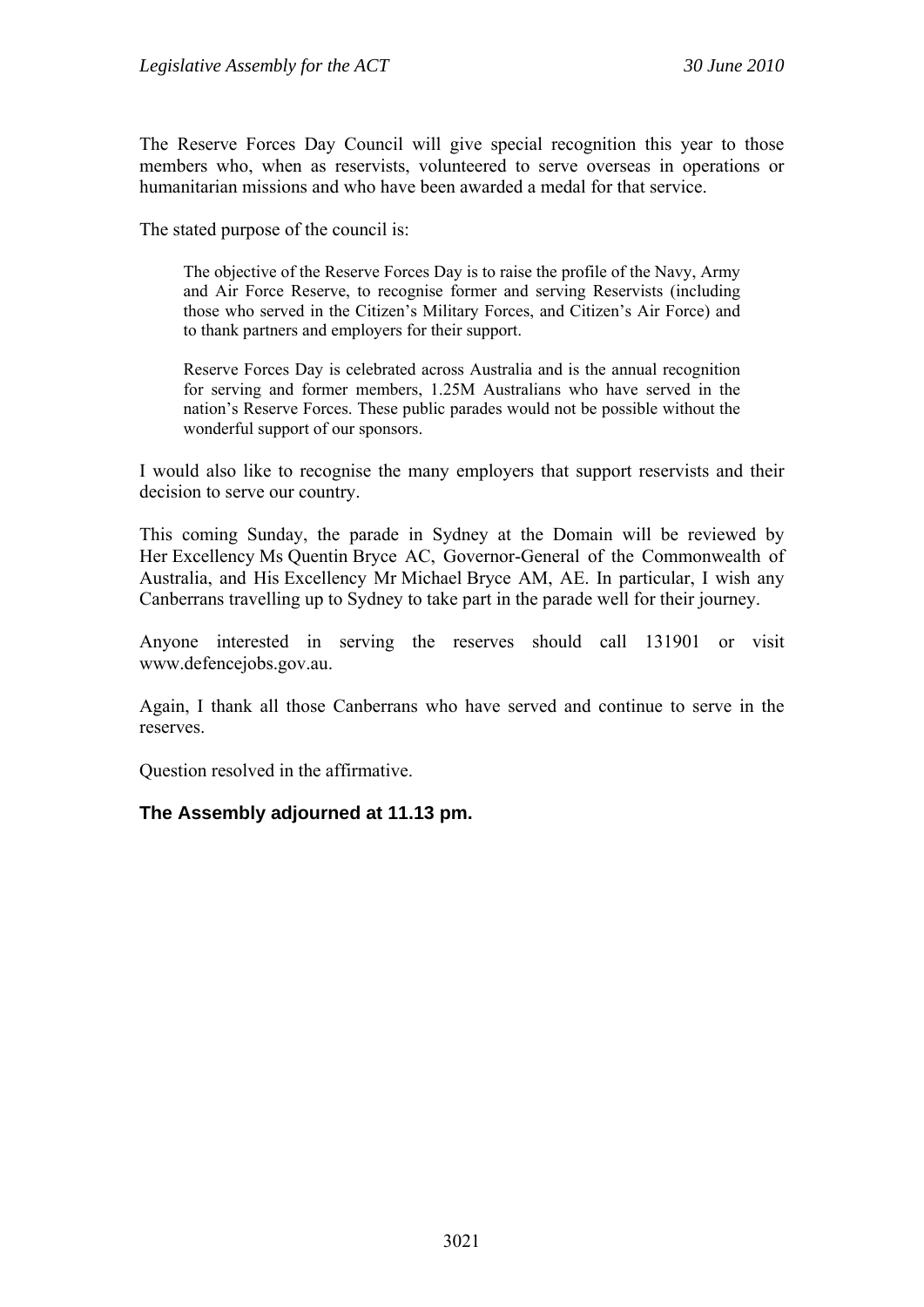# **Schedules of amendments**

#### **Schedule 1**

### **Road Transport (Alcohol and Drugs) (Random Drug Testing) Amendment Bill 2009**

Amendments moved by Ms Bresnan

**1 Clause 4 Page 2, line 20—** 

*omit* 

while impaired by drug or blood drug concentration exceeded

*substitute*

with prescribed drug in oral fluid or blood

#### **2**

**Clause 4 Page 2, line 23—** 

*omit* 

• s 22B (Refusing to undergo drug assessment)

#### **3**

**Clause 5 Proposed new section 5 (2) (a) Page 3, line 14—** 

*omit proposed new section 5 (2) (a), substitute* 

(a) is designed and made to indicate, when a sample of oral fluid of a person is collected in the device by the person chewing or sucking on it (or a particular part of it), whether a prescribed drug is present in the person's oral fluid; and

#### **4**

**Clause 5 Proposed new section 5A (2) (a) Page 4, line 13—** 

*omit* 

and can record the concentration whether by a particular figure, level or percentage

#### **5**

**Clause 7 Proposed new section 11 (1) (b) Page 5, line 18—** 

*omit everything after* 

indicates to the police officer

*substitute* 

that a prescribed drug is present in the person's oral fluid.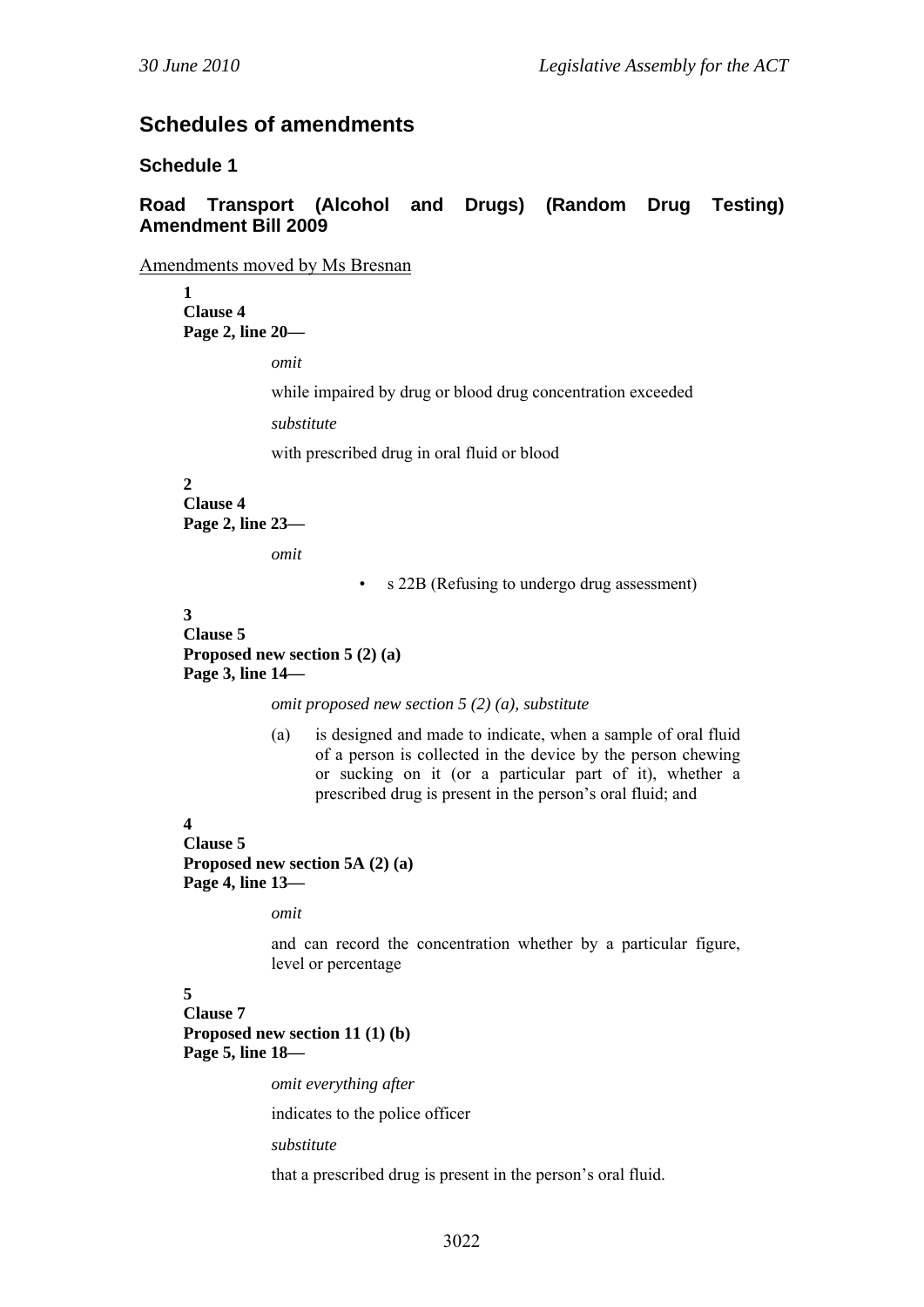# **6 Clause 7**  Proposed new section 11 (4) definition of *prescribed concentration* **Page 6, line 11—**

*omit the definition* 

# **7**

**Clause 7 Proposed new section 11 (4) definition of** *prescribed illicit drug* **Page 6, line 15—** 

*omit* 

*illicit* 

### **9**

**Clause 11 Proposed new section 14 (1) Page 10, line 14—** 

*omit* 

, to provide a sample of the person's breath or oral fluid for analysis under section 12, or to undergo an assessment of drug impairment under section 12A,

### *substitute*

, or provide a sample of the person's breath or oral fluid for analysis under section 12,

# **10**

**Clause 11 Proposed new section 14 (1) Page 10, line 18—** 

*omit* 

or the assessment under section 12A

# **11 Clause 12 Proposed new section 14 (3)**

**Page 10, line 22—** 

*omit* 

, to provide a sample of the person's breath or oral fluid for analysis under section 12, or to undergo an assessment of drug impairment under section 12A

### *substitute*

, or to provide a sample of the person's breath or oral fluid for analysis under section 12

# **12**

**Clause 13 Proposed new section 14 (3) (a) Page 11, line 5—**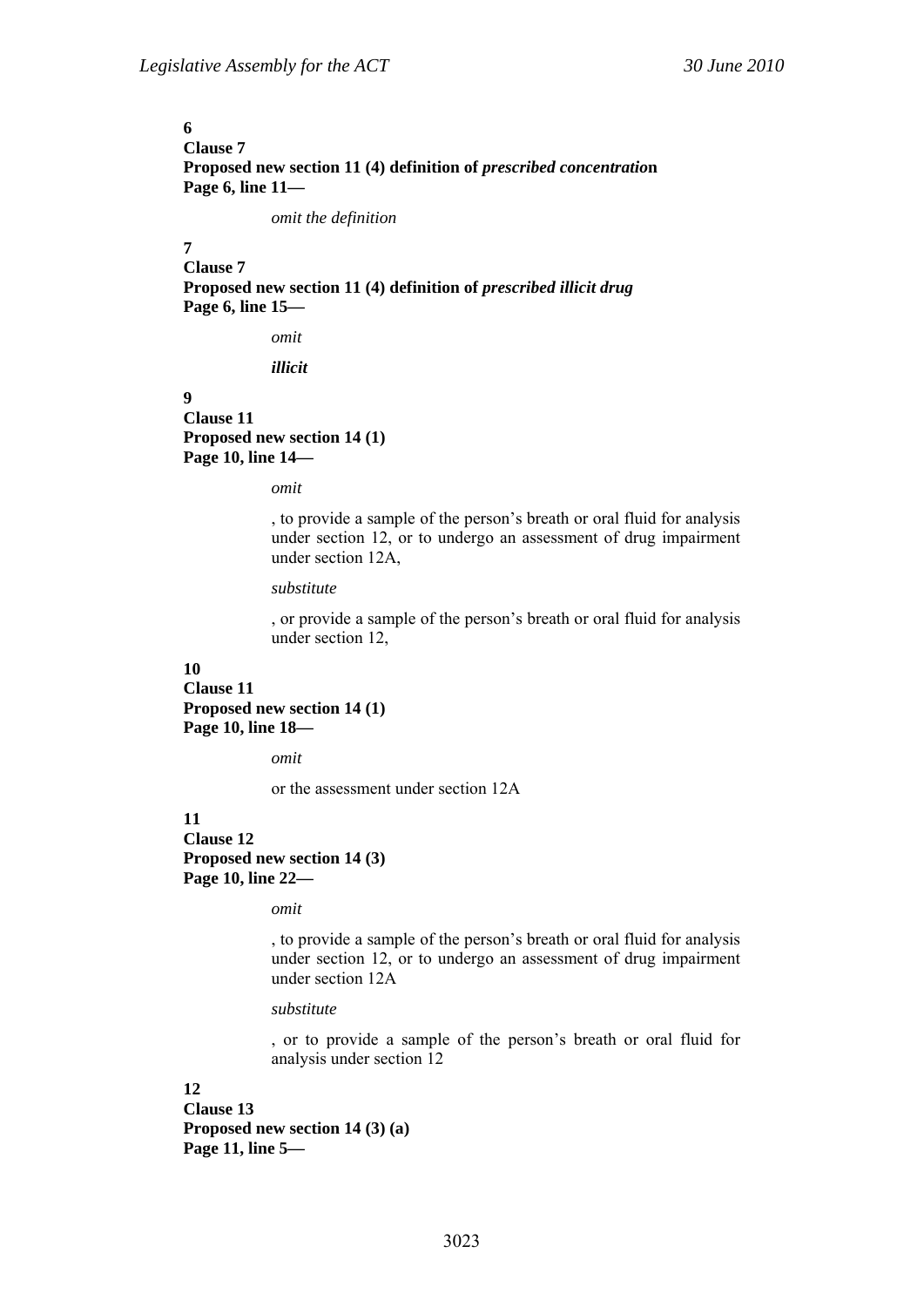*omit* 

, to provide the sample or to undergo the assessment

*substitute* 

or to provide the sample

# **13 Clause 14 Proposed new section 15 (1) (a), (b) and (c) Page 11, line 10—**

*omit proposed new section 15 (1) (a), (b) and (c), substitute* 

- (a) a police officer does not, because of section 14 (3) (a) or (b) require a person to undergo a screening test or to provide a sample of breath or oral fluid for analysis; or
- (b) because the analysis instrument available is not in working order or an approved analysis instrument is not available, it is not practicable to carry out the breath or oral fluid analysis;

### **14**

**Clause 15 Proposed new section 15A (1) (b) Page 11, line 27—** 

*omit* 

the concentration of drugs in the blood

*substitute* 

the presence of a prescribed drug in the blood

# **15**

**Clause 16 Proposed new section 15A (2) (a) (ii) Page 12, line 5—** 

*omit* 

the concentration of drugs in the blood

*substitute* 

the presence of a prescribed drug in the blood

# **16**

**Clause 18** 

**Proposed new section 16 (1) (a) (i) Page 12, line 12—** 

*omit* 

, to provide a sample of his or her breath or oral fluid for analysis or to undergo an assessment of drug impairment

*substitute* 

or to provide a sample of his or her breath or oral fluid for analysis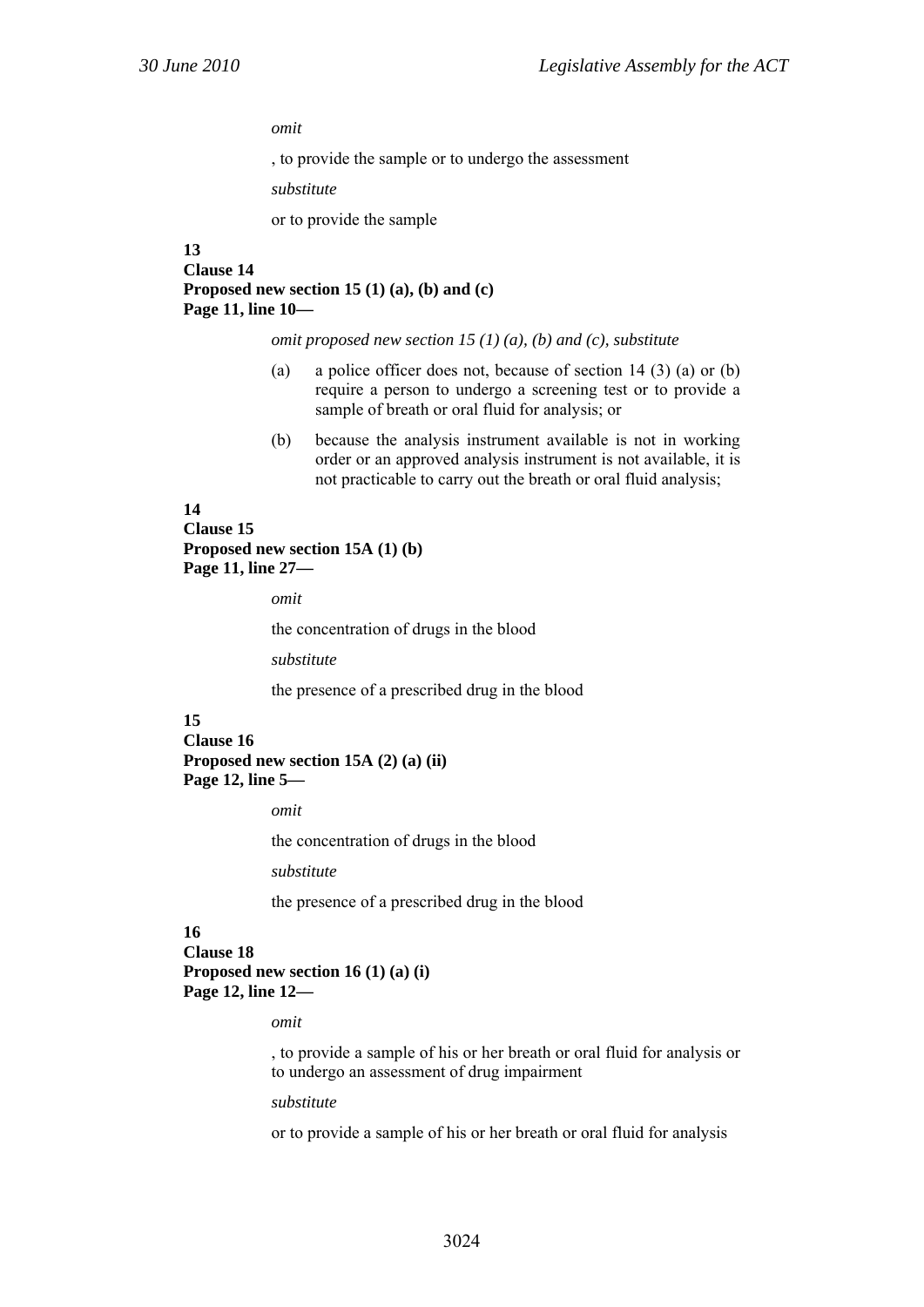**17 Clause 20 Page 12, line 21—** 

*[oppose the clause]* 

**18** 

# **Proposed new clause 20A Page 13, line 2—**

*insert* 

| 20A | <b>New section 18B</b>                                                                                                                                                                     |
|-----|--------------------------------------------------------------------------------------------------------------------------------------------------------------------------------------------|
|     | in part 2, insert                                                                                                                                                                          |
| 18B | Permitted use of blood or oral fluid samples                                                                                                                                               |
|     | A sample of oral fluid or blood given or taken under this Act may<br>only be used for the following purposes:                                                                              |
|     | analysis of the sample in accordance with the Act;<br>(a)                                                                                                                                  |
|     | research relating to drivers of motor vehicles affected by<br>(b)<br>drugs, but only if identifying information about the person<br>who provided the sample cannot be ascertained from it. |

**19 Clause 21 Proposed new section 20 heading Page 13, line 5—** 

*omit the heading, substitute* 

# **20 Driving with prescribed drug in oral fluid or blood**

**20** 

**Clause 21 Proposed new section 20 (1) Page 13, line 7—** 

*omit* 

# **21**

**Clause 21 Proposed new section 20 (2) (b) Page 13, line 18—** 

*omit* 

a concentration of drugs in the person's blood equal to or more than the prescribed concentration.

*substitute* 

a prescribed drug in the person's oral fluid or blood.

# **22**

**Clause 21 Proposed new section 20 (3), definition of** *prescribed concentration* **Page 14, line 2—** 

*omit the definition*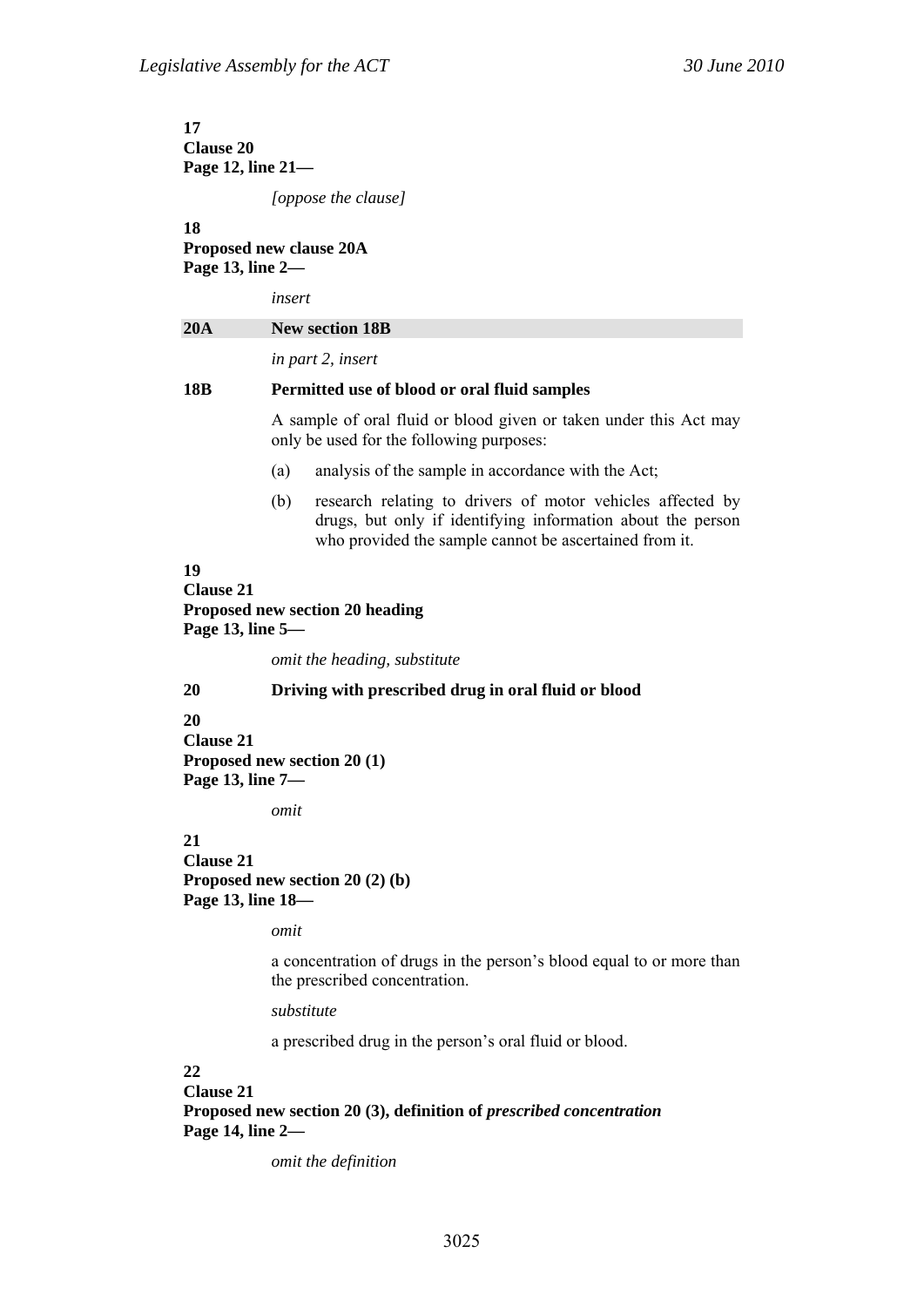# **23 Clause 22 heading Page 14, line 12—**

*omit clause 22 heading, substitute* 

**22 New section 22A** 

**24 Clause 22 Proposed new section 22B Page 15, line 1—** 

*omit* 

**25 Clause 23 Proposed new section 27 heading Page 15, line 15—** 

*omit* 

#### **s 22B,**

**26 Clause 24 Proposed new section 27 (a) Page 15, line 22—** 

*omit* 

• section 22B (Refusing to undergo drug assessment);

# **27**

**Clause 27 Proposed new section 41 (1) (ca) and (cb) Page 18, line 10—** 

*omit* 

**28 Clause 28 Page 19, line 13—** 

*omit* 

, to provide a sample of the person's breath or oral fluid for analysis under section 12 (Breath or oral fluid analysis) or to undergo an assessment of drug impairment under section 12A (Assessment of drug impairment);

*substitute* 

 or to provide a sample of the person's breath or oral fluid for analysis under section 12 (Breath or oral fluid analysis);

**29 Clause 30 Proposed new section 42C (2) Page 20, line 21—** 

*before*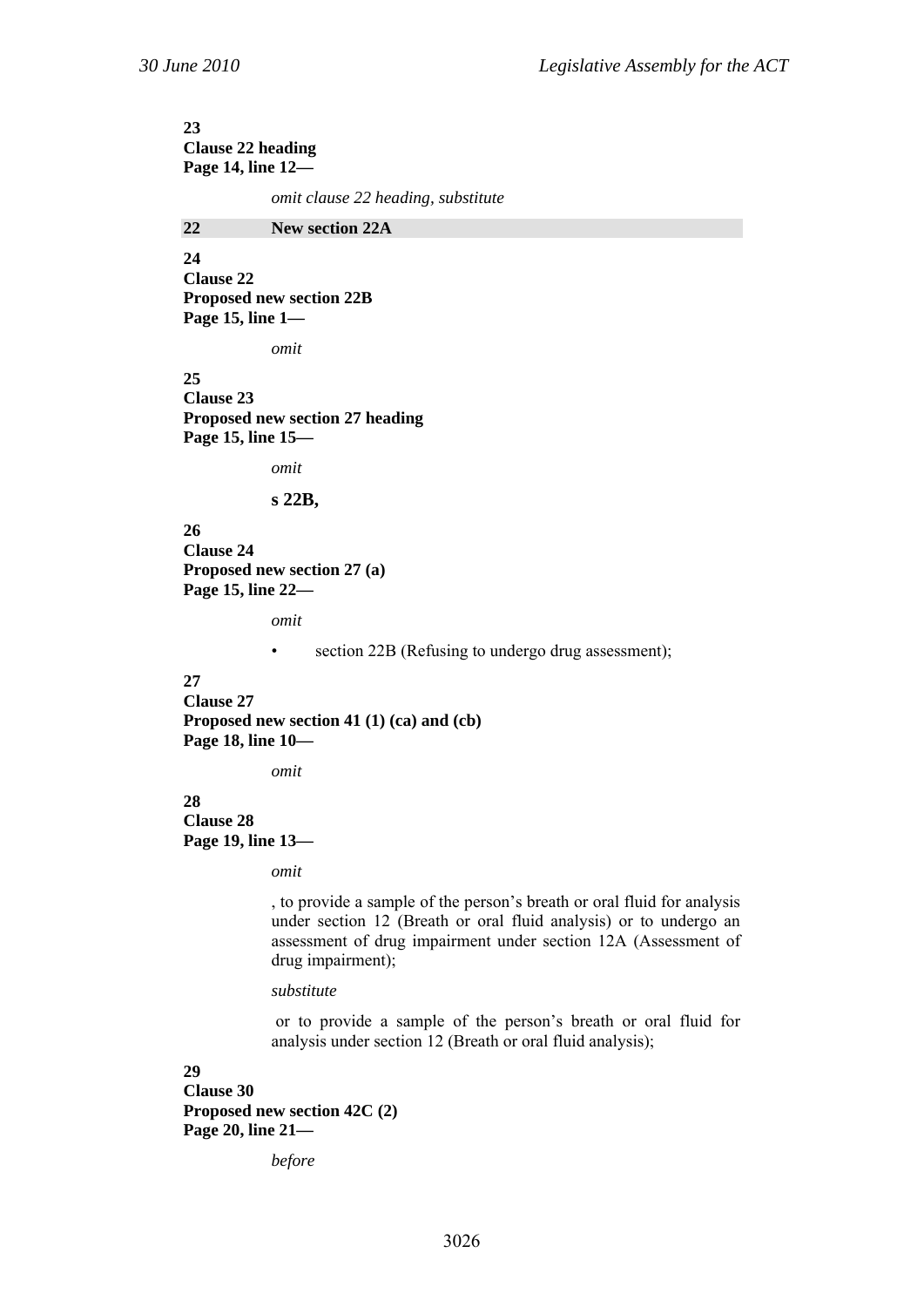drug

*insert* 

prescribed

### **30 Proposed new clause 30A Page 20, line 21—**

*insert* 

| <b>30A</b> | <b>New section 47A</b> |
|------------|------------------------|
|            | insert                 |

# **47A Stopping, search and detaining—Crimes Act, s 207 and s 209**

For the *Crimes Act 1900*, section 207 (1) (Stopping, searching and detaining people) or section 209 (1) (Stopping, searching and detaining conveyances), it is not reasonable grounds for suspicion in relation to a person, thing or circumstance if the suspicion is formed on the basis of the result of a screening test under this Act only.

# **31**

**Clause 37 Page 22, line 3—** 

*[oppose the clause]* 

# **32**

# **Clause 38 Proposed new definition of** *disqualifying offence***, paragraph (b) Page 22, line 13—**

*omit the paragraph, substitute* 

(b) section 20 (Driving with prescribed drug in oral fluid or blood); or

# **33**

**Clause 38 Proposed new definition of** *disqualifying offence***, paragraph (e) Page 22, line 17—** 

*omit* 

**34 Proposed new clause 39A Page 23, line 5—** 

*insert* 

# **39A Dictionary, new definition of** *prescribed drug*

*insert* 

*prescribed drug*—see section 11 (4).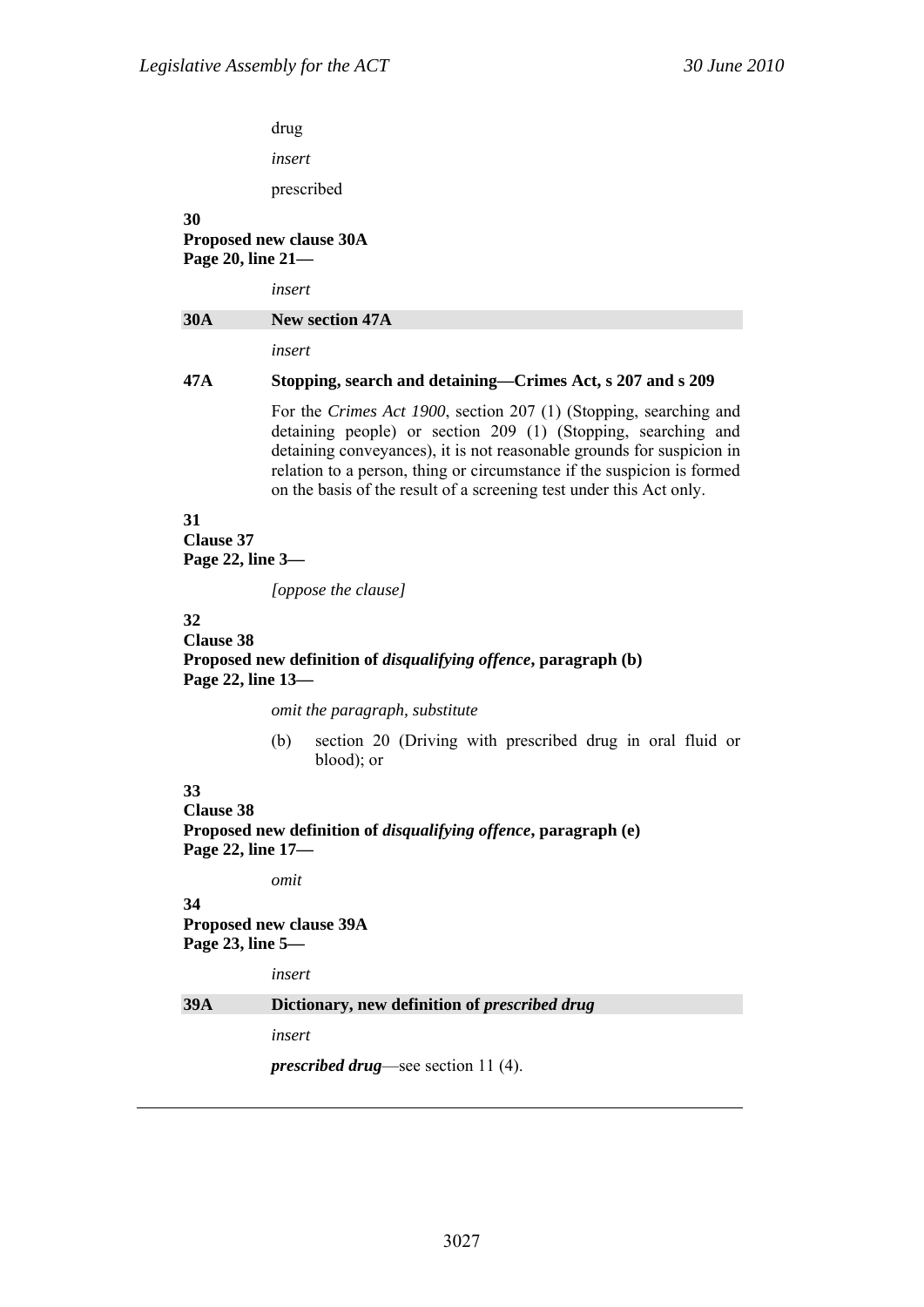# **Schedule 2**

# **Road Transport (Alcohol and Drugs) (Random Drug Testing) Amendment Bill 2009**

# Amendments moved by Mr Hanson

**1** 

**Clause 7 Proposed new section 11 (4), definition of** *prescribed illicit drug***, new paragraph (ba) Page 6, line 17—** 

*insert* 

(ba) N,α-Dimethyl-3,4-(Methylenedioxy)phenylethylamine (MDMA); or

### **2**

**Clause 7 Proposed new section 12 (1A) Page 6, line 25—** 

*insert* 

- (1A) The police officer taking a sample of a person's oral fluid under this section must ensure that—
	- (a) part of the sample is stored and sealed in a container; and
	- (b) a label is attached to the container that—
		- (i) is signed by the police officer who took the sample; and
		- (ii) states the name of the person from whom the sample was taken; and
		- (iii) states the time and place when the sample was taken.

# **3**

**Proposed new clause 7A Page 7, line 23—** 

*insert* 

*after section 12, insert* 

# **12AA Analysis of oral fluid at approved laboratory**

- (1) This section applies if the result of an oral fluid analysis under section 12 (3) shows that a prescribed drug is present in the sample.
- (2) The approved operator must ensure that the sample in the container mentioned in section 12 (1A) is taken to an approved laboratory for confirmation of the result.
- (3) An analysis of the sample in the container must be carried out by an approved analyst to confirm whether a prescribed drug is present in the sample.